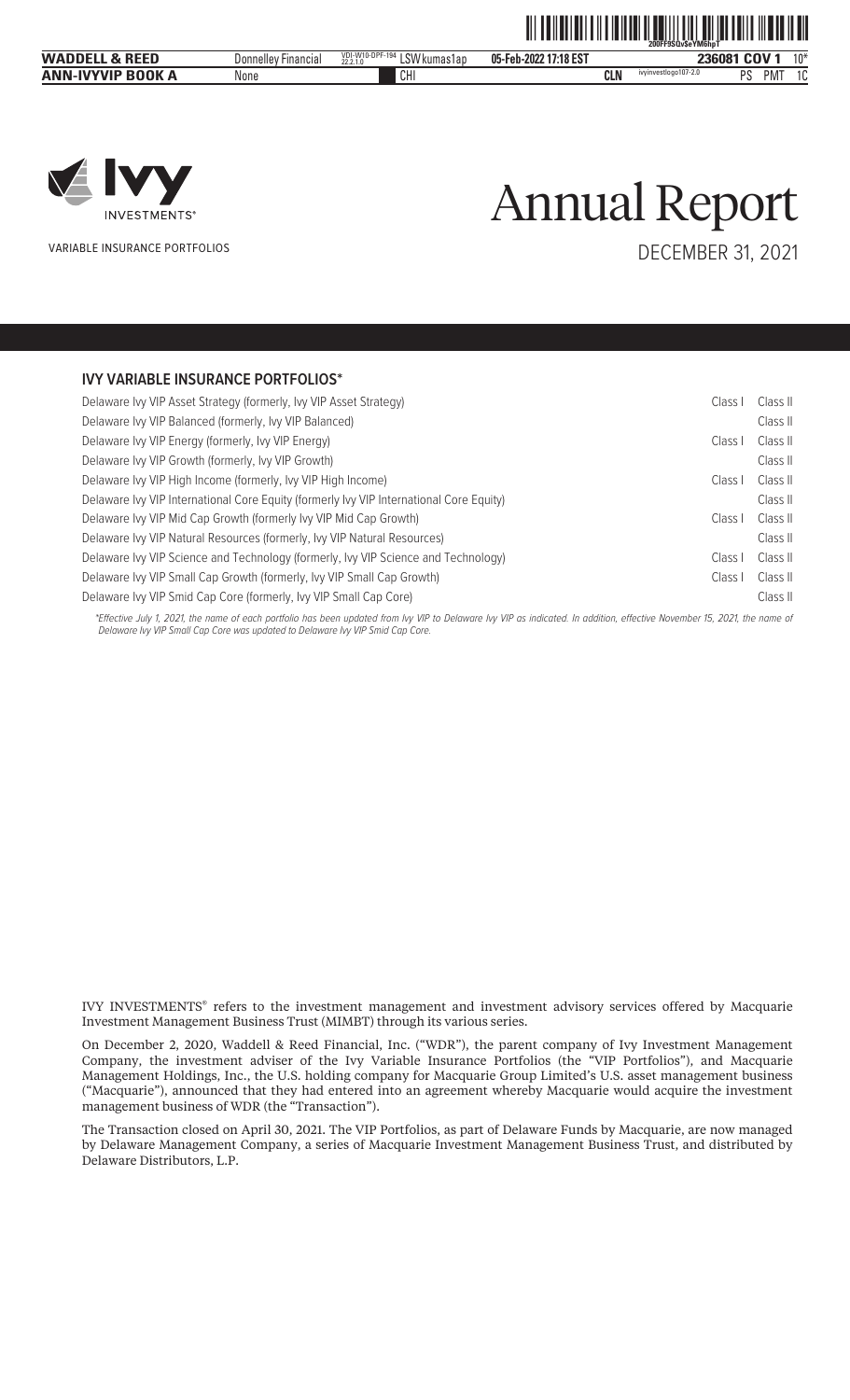|                           |                             |                                 |                |                                   | <b>ZUUFFYSUVOINNYAN</b> |            |              |
|---------------------------|-----------------------------|---------------------------------|----------------|-----------------------------------|-------------------------|------------|--------------|
| <b>REED</b><br><b>WAD</b> | Financia,<br>Donnelley      | LSWP64RS04<br>00075<br>22.2.1.0 | LSW pf<br>rend | -2022 04:14 EST<br>4 A<br>11-Feb- | 236081 TX               |            | $10*$        |
| -IVYVIP RNNK A<br>ANN     | <b>ART PAGE</b><br>: ARL، ر |                                 | PII<br>. טח'   | <b>CLN</b>                        | <sub>D</sub> e<br>u     | <b>PMT</b> | $\sim$<br>ιu |

## **CONTENTS** IVY VIP

**∂** 200FF9 DECEMBER 1999 FF9SQV ALIEN DECEMBER 1999 FF9SQV

| Illustration of Portfolio Expenses                                                       | 4   |
|------------------------------------------------------------------------------------------|-----|
| Management Discussion, Portfolio Highlights and Schedule of Investments:                 |     |
| Delaware Ivy VIP Asset Strategy (formerly, Ivy VIP Asset Strategy)                       | 7   |
| Delaware Ivy VIP Balanced (formerly, Ivy VIP Balanced)                                   | 18  |
| Delaware Ivy VIP Energy (formerly, Ivy VIP Energy)                                       | 28  |
| Delaware Ivy VIP Growth (formerly, Ivy VIP Growth)                                       | 34  |
| Delaware Ivy VIP High Income (formerly, Ivy VIP High Income)                             | 41  |
| Delaware Ivy VIP International Core Equity (formerly, Ivy VIP International Core Equity) | 53  |
| Delaware Ivy VIP Mid Cap Growth (formerly, Ivy VIP Mid Cap Growth)                       | 61  |
| Delaware Ivy VIP Natural Resources (formerly, Ivy VIP Natural Resources)                 | 67  |
| Delaware Ivy VIP Science and Technology (formerly, Ivy VIP Science and Technology)       | 75  |
| Delaware Ivy VIP Small Cap Growth (formerly, Ivy VIP Small Cap Growth)                   | 83  |
| Delaware Ivy VIP Smid Cap Core (formerly, Ivy VIP Small Cap Core)                        | 90  |
| <b>Statements of Assets and Liabilities</b>                                              | 96  |
| <b>Statements of Operations</b>                                                          | 98  |
| Statements of Changes in Net Assets                                                      | 100 |
| <b>Financial Highlights</b>                                                              | 102 |
| Notes to Financial Statements                                                            | 106 |
| Report of Independent Registered Public Accounting Firm                                  | 125 |
| <b>Income Tax Information</b>                                                            | 126 |
| Board of Trustees / Directors and Officers Addendum                                      | 127 |
| <b>Annual Privacy Notice</b>                                                             | 132 |
| Proxy Voting Information                                                                 | 134 |
| Quarterly Portfolio Schedule Information                                                 | 135 |

Macquarie Investment Management (MIM) is a global asset manager with offices in the United States, Europe, Asia, and Australia. As active managers, we prioritize autonomy and accountability at the investment team level in pursuit of opportunities that matter for clients. Delaware Funds is one of the longest-standing mutual fund families, with more than 80 years in existence.

If you are interested in learning more about creating an investment plan, contact your financial advisor.

You can learn more about Delaware Funds or obtain a prospectus at www.ivyinvestments.com/reports/vip.

To view your shareholder statement online, go to www.ivyinvestments.com, log in to your account, and select "Statements," or to view a mutual fund fee and expense calculator, visit https://tools.finra.org/fund\_analyzer/.

Macquarie Asset Management (MAM) offers a diverse range of products including securities investment management, infrastructure and real asset management, and fund and equity-based structured products. MIM is the marketing name for certain companies comprising the asset management division of Macquarie Group. This includes the following investment advisers: Macquarie Investment Management Business Trust (MIMBT), Macquarie Funds Management Hong Kong Limited, Macquarie Investment Management Austria Kapitalanlage AG, Macquarie Investment Management Global Limited, Macquarie Investment Management Europe Limited, and Macquarie Investment Management Europe S.A.

The Portfolios are distributed by Delaware Distributors, L.P. (DDLP), an affiliate of MIMBT and Macquarie Group Limited.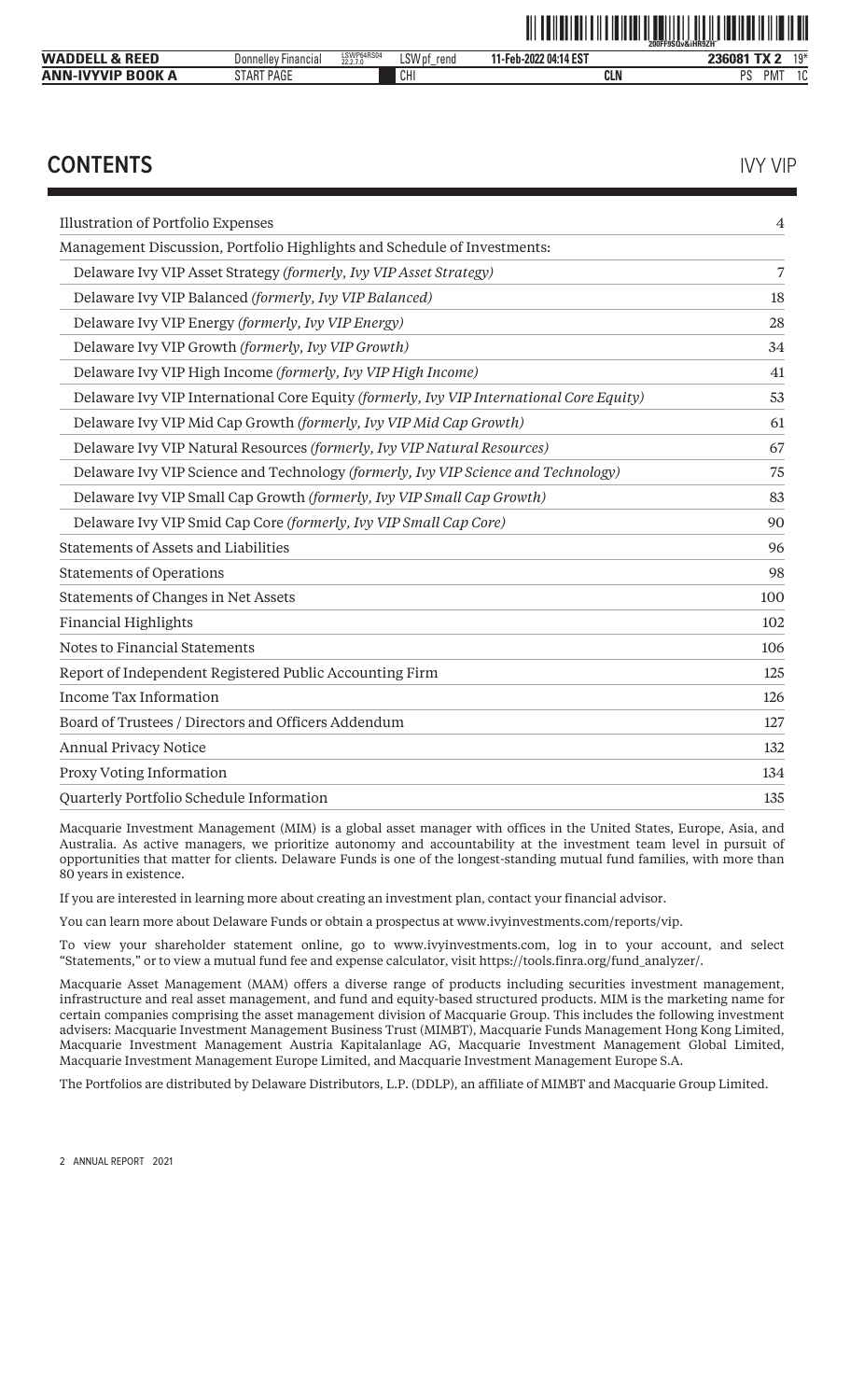|                                           |                     |                                                  |                          | 200FF9SQv&bQ04%HX                            |              |
|-------------------------------------------|---------------------|--------------------------------------------------|--------------------------|----------------------------------------------|--------------|
| <b>WADDELL</b><br><b>REED</b><br>$\Omega$ | Donnelley Financial | VDI-W10-DPF-264<br>LSW<br>V kumaaban<br>22.2.1.0 | 22:58 EST<br>10-Feb-2022 | $-11$                                        | 74           |
| <b>ANN-IVYVIP BOOK A</b>                  | None                | 011<br>ыл                                        | <b>CLN</b>               | <sub>D</sub> <sub>C</sub><br>PM <sup>-</sup> | $\sim$<br>ΙU |

## **CONTENTS** IVY VIP

TITE OF A REAL PROPERTY AND INTERFERING TO A RELEASE OF A RELEASE OF A RELEASE OF A RELEASE OF A RELEASE OF A

None of the entities noted in this document is an authorized deposit-taking institution for the purposes of the Banking Act 1959 (Commonwealth of Australia) and the obligations of these entities do not represent deposits or other liabilities of Macquarie Bank Limited ABN 46 008 583 542 (Macquarie Bank). Macquarie Bank does not guarantee or otherwise provide assurance in respect of the obligations of these entities. In addition, if this document relates to an investment (a) each investor is subject to investment risk including possible delays in repayment and loss of income and principal invested and (b) none of Macquarie Bank or any other Macquarie Group company guarantees any particular rate of return on or the performance of the investment, nor do they guarantee repayment of capital in respect of the investment.

The Portfolios are governed by US laws and regulations. Unless otherwise noted, views expressed herein are current as of December 31, 2021, and subject to change for events occurring after such date. The Portfolios are not FDIC insured and are not guaranteed. It is possible to lose the principal amount invested.

Advisory services provided by Delaware Management Company, a series of MIMBT, a US registered investment advisor. All third-party marks cited are the property of their respective owners.

© 2022 Macquarie Management Holdings, Inc.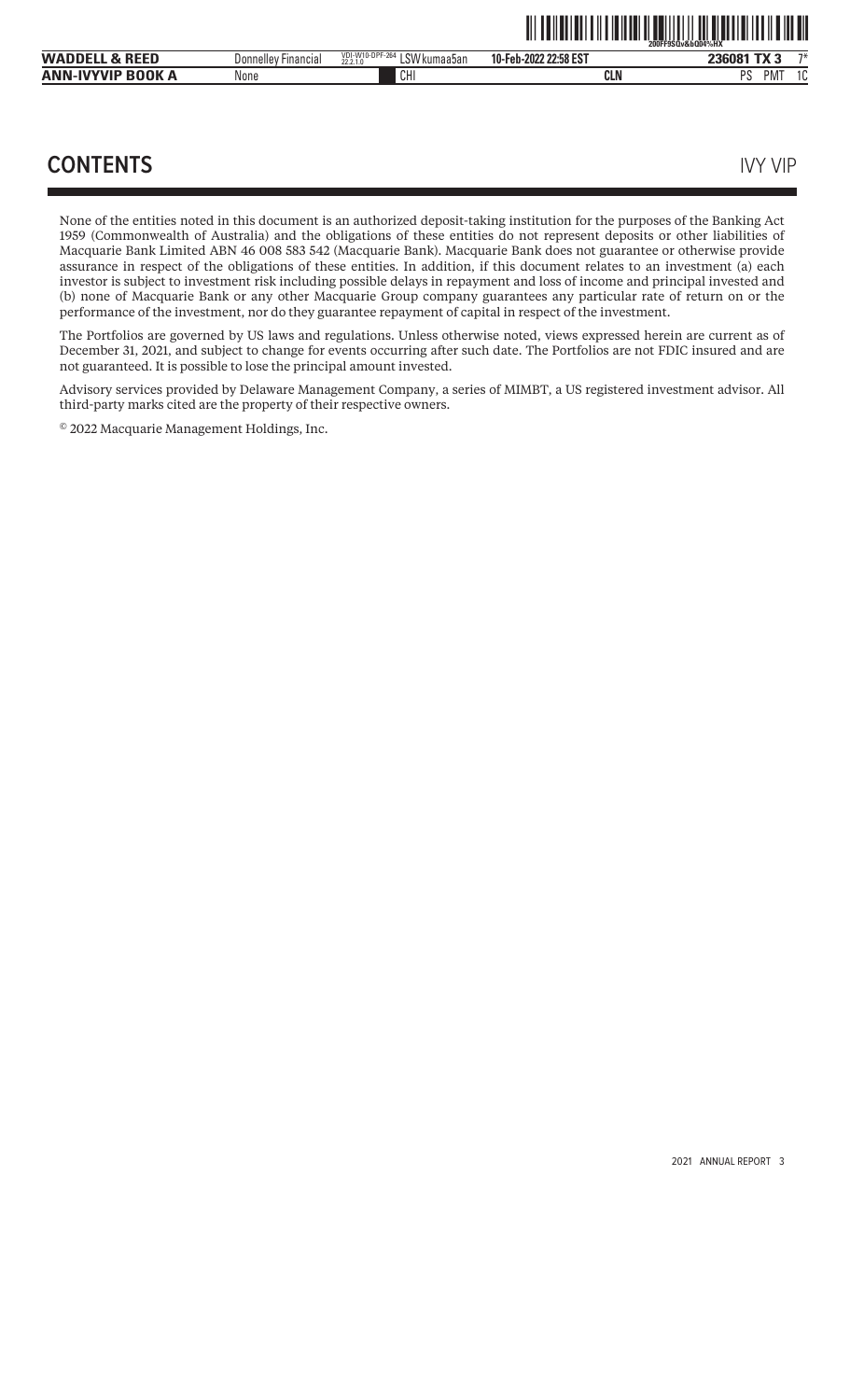|                           |                            |                                              |                       | 200FF9SQvw@eFzLp>      |
|---------------------------|----------------------------|----------------------------------------------|-----------------------|------------------------|
| <b>WADDELL &amp; REED</b> | <b>Donnelley Financial</b> | FWPLAN-PFRS60<br>LSW pf<br>rend<br>21.10.8.0 | 17-Jan-2022 03:26 EST | . TX<br>$6*$<br>236081 |
| <b>ANN-IVYVIP BOOK A</b>  | START PAGE                 | CHI                                          | <b>CLN</b>            | <b>PMT</b><br>PS<br>10 |
|                           |                            |                                              |                       |                        |

## **ILLUSTRATION OF PORTFOLIO EXPENSES ILLUSTRATION OF PORTFOLIO EXPENSES**

(UNAUDITED)

### **Expense Example**

<span id="page-3-0"></span>As a shareholder of a Portfolio, you incur ongoing costs, including management fees, distribution and service fees, and other Portfolio expenses. The following table is intended to help you understand your ongoing costs (in dollars) of investing in a Portfolio and to compare these costs with the ongoing costs of investing in other mutual funds. The example is based on an investment of \$1,000 invested at the beginning of the period and held for the six-month period ended December 31, 2021.

### **Actual Expenses**

The first section in the following table provides information about actual investment values and actual expenses for each share class. You may use the information in this section, together with your initial investment in Portfolio shares, to estimate the expenses that you paid over the period. Simply divide the value of that investment by \$1,000 (for example, a \$7,500 initial investment divided by \$1,000 = 7.5), then multiply the result by the number in the first section under the heading entitled "Expenses Paid During Period" to estimate the expenses you paid on your investment during this period. In addition, there are fees and expenses imposed under the variable annuity or variable life insurance contract through which shares of the Portfolio are held. Additional fees have the effect of reducing investment returns.

### **Hypothetical Example for Comparison Purposes**

The second section in the following table provides information about hypothetical investment values and hypothetical expenses for each share class based on the Portfolio's actual expense ratio and an assumed rate of return of five percent per year before expenses, which is not the Portfolio's actual return. The hypothetical investment values and expenses may not be used to estimate the actual investment value at the end of the period or expenses you paid for the period. You may use this information to compare the ongoing costs of investing in the Portfolio and other funds. To do so, compare this five percent hypothetical example with the five percent hypothetical examples that appear in the shareholder reports of the other funds.

Please note that the expenses shown in the table are meant to highlight your ongoing costs as a shareholder of the Portfolio and do not reflect any fees and expenses imposed under the variable annuity or variable life insurance contract through which shares of the Portfolio are held.

Expenses paid may be impacted by expense reduction arrangements. If those arrangements had not been in place, expenses paid would have been higher. See Note 6 in Notes to Financial Statements for further information.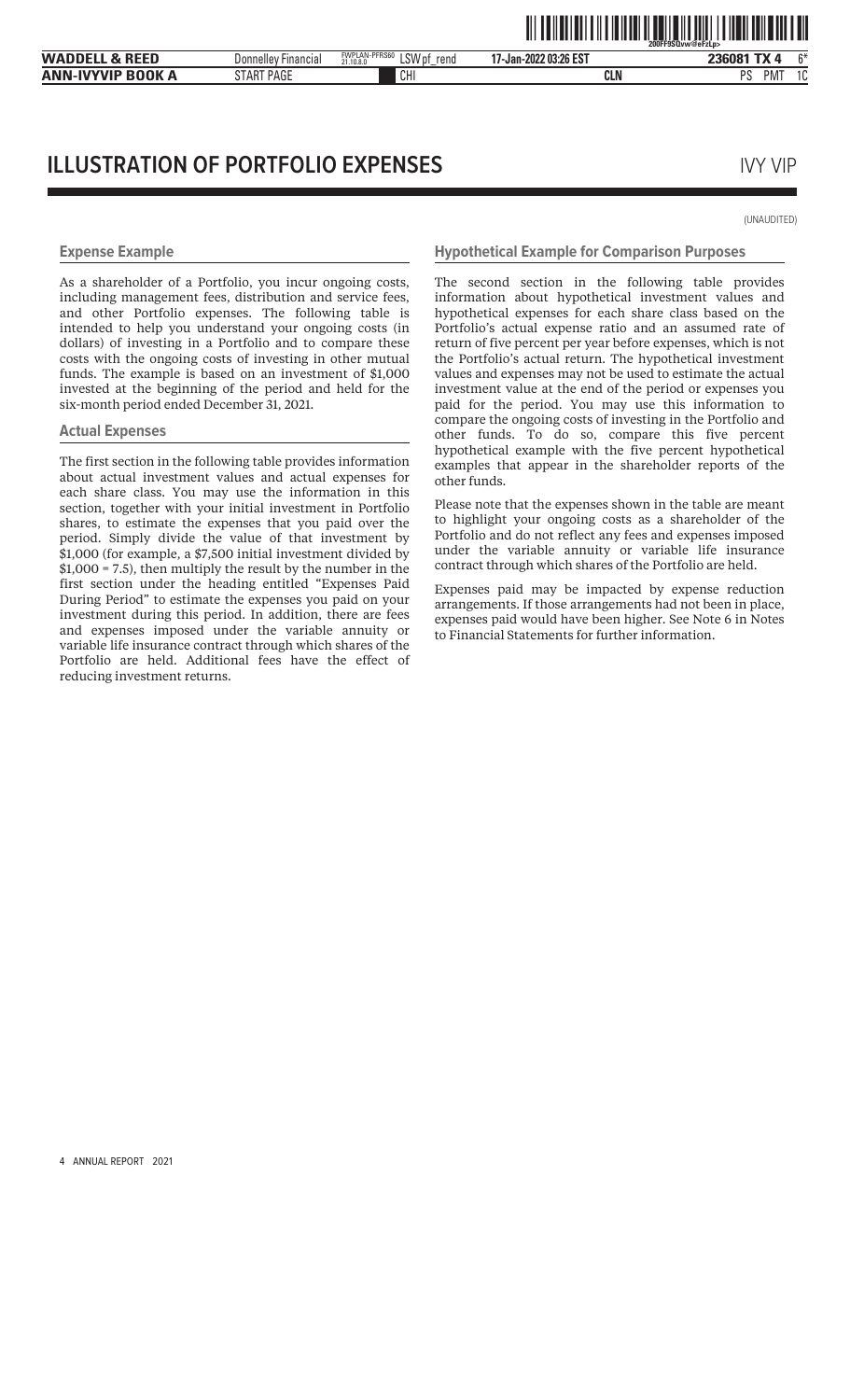|                             |                               |                                                               |                       | 200FF9SQvSVKKp!HD |             |
|-----------------------------|-------------------------------|---------------------------------------------------------------|-----------------------|-------------------|-------------|
| DEER<br>WAD <sub>r</sub>    | Donnelley<br><b>Financial</b> | VDI-W10-LPF-160<br>$\bigcap$<br>V nagvkUap<br>22.2.1.0<br>∟ວ⊻ | 05-Feb-2022 04:09 EST | -70<br>776001     | $12*$<br>ιυ |
| ∕ RNOK ′<br>ANN<br>'W<br>vu | None                          | $\sim$<br>ыı                                                  | <b>CLN</b>            | DC<br><b>PM</b>   | . .         |

## **ILLUSTRATION OF PORTFOLIO EXPENSES** IVY VIP

|                                          |                                                 | Actual <sup>(1)</sup>                  |                                    | Hypothetical <sup>(2)</sup>                           |                                              |                                    |                                                                           |  |  |
|------------------------------------------|-------------------------------------------------|----------------------------------------|------------------------------------|-------------------------------------------------------|----------------------------------------------|------------------------------------|---------------------------------------------------------------------------|--|--|
| Portfolio                                | <b>Beginning</b><br>Account<br>Value<br>6-30-21 | Ending<br>Account<br>Value<br>12-31-21 | Expenses<br>Paid During<br>Period* | <b>Beginning</b><br>Account<br>Value<br>$6 - 30 - 21$ | Ending<br>Account<br>Value<br>$12 - 31 - 21$ | Expenses<br>Paid During<br>Period* | Annualized<br><b>Expense Ratio</b><br>Based on the<br>Six-Month<br>Period |  |  |
| Asset Strategy <sup>(a)</sup>            |                                                 |                                        |                                    |                                                       |                                              |                                    |                                                                           |  |  |
| Class I                                  | \$1,000                                         | \$1,038.30                             | \$3.06                             | \$1,000                                               | \$1,022.22                                   | \$3.03                             | 0.60%                                                                     |  |  |
| Class II                                 | \$1,000                                         | \$1,037.00                             | \$4.38                             | \$1,000                                               | \$1,020.93                                   | \$4.35                             | 0.85%                                                                     |  |  |
| Balanced <sup>(b)</sup>                  |                                                 |                                        |                                    |                                                       |                                              |                                    |                                                                           |  |  |
| Class II                                 | \$1,000                                         | \$1,048.20                             | \$5.12                             | \$1,000                                               | \$1,020.19                                   | \$5.05                             | 0.99%                                                                     |  |  |
| Energy <sup>(c)</sup>                    |                                                 |                                        |                                    |                                                       |                                              |                                    |                                                                           |  |  |
| Class I                                  | \$1,000                                         | \$1,041.20                             | \$4.90                             | \$1,000                                               | \$1,020.45                                   | \$4.85                             | 0.94%                                                                     |  |  |
| Class II                                 | \$1,000                                         | \$1,039.90                             | \$6.12                             | \$1,000                                               | \$1,019.19                                   | \$6.06                             | 1.19%                                                                     |  |  |
| Growth <sup>(d)</sup>                    |                                                 |                                        |                                    |                                                       |                                              |                                    |                                                                           |  |  |
| Class II                                 | \$1,000                                         | \$1,130.70                             | \$5.33                             | \$1,000                                               | \$1,020.25                                   | \$5.05                             | 0.99%                                                                     |  |  |
| High Income <sup>(e)</sup>               |                                                 |                                        |                                    |                                                       |                                              |                                    |                                                                           |  |  |
| Class I                                  | \$1,000                                         | \$1,013.10                             | \$3.32                             | \$1,000                                               | \$1,021.88                                   | \$3.34                             | 0.66%                                                                     |  |  |
| Class II                                 | \$1,000                                         | \$1,011.80                             | \$4.63                             | \$1,000                                               | \$1,020.63                                   | \$4.65                             | 0.91%                                                                     |  |  |
| International Core Equity <sup>(f)</sup> |                                                 |                                        |                                    |                                                       |                                              |                                    |                                                                           |  |  |
| Class II                                 | \$1,000                                         | \$1,005.30                             | \$5.82                             | \$1,000                                               | \$1,019.40                                   | \$5.86                             | 1.16%                                                                     |  |  |
| Mid Cap Growth <sup>(g)</sup>            |                                                 |                                        |                                    |                                                       |                                              |                                    |                                                                           |  |  |
| Class I                                  | \$1,000                                         | \$1,047.40                             | \$4.40                             | \$1,000                                               | \$1,020.93                                   | \$4.34                             | 0.85%                                                                     |  |  |
| Class II                                 | \$1,000                                         | \$1,046.00                             | \$5.63                             | \$1,000                                               | \$1,019.67                                   | \$5.55                             | 1.10%                                                                     |  |  |
| Natural Resources <sup>(h)</sup>         |                                                 |                                        |                                    |                                                       |                                              |                                    |                                                                           |  |  |
| Class II                                 | \$1,000                                         | \$1,068.60                             | \$6.21                             | \$1,000                                               | \$1,019.23                                   | \$6.06                             | 1.19%                                                                     |  |  |
| Science and Technology(i)                |                                                 |                                        |                                    |                                                       |                                              |                                    |                                                                           |  |  |
| Class I                                  | \$1,000                                         | \$1,035.10                             | \$4.58                             | \$1,000                                               | \$1,020.70                                   | \$4.55                             | 0.89%                                                                     |  |  |
| Class II                                 | \$1,000                                         | \$1,033.80                             | \$5.80                             | \$1,000                                               | \$1,019.47                                   | \$5.76                             | 1.14%                                                                     |  |  |
| Small Cap Growth <sup>(j)</sup>          |                                                 |                                        |                                    |                                                       |                                              |                                    |                                                                           |  |  |
| Class I                                  | \$1,000                                         | \$944.50                               | \$4.38                             | \$1,000                                               | \$1,020.72                                   | \$4.55                             | 0.89%                                                                     |  |  |
| Class II                                 | \$1,000                                         | \$943.30                               | \$5.64                             | \$1,000                                               | \$1,019.45                                   | \$5.86                             | 1.14%                                                                     |  |  |
| Smid Cap Core <sup>(k)</sup>             |                                                 |                                        |                                    |                                                       |                                              |                                    |                                                                           |  |  |
| Class II                                 | \$1,000                                         | \$1,014.10                             | \$5.84                             | \$1,000                                               | \$1,019.37                                   | \$5.86                             | 1.16%                                                                     |  |  |

\*Portfolio expenses are equal to the Portfolio's annualized expense ratio (provided in the table), multiplied by the average account value over the period, multiplied by 184 days in the six-month period ended December 31, 2021, and divided by 365.

(1)This section uses the Portfolio's actual total return and actual Portfolio expenses. It is a guide to the actual expenses paid by the Portfolio in the period. The "Ending Account Value" shown is computed using the Portfolio's actual return and the "Expenses Paid During Period" column shows the dollar amount that would have been paid by an investor who started with \$1,000 in the Portfolio. A shareholder may use the information here, together with the dollar amount invested, to estimate the expenses that were paid over the period. For every thousand dollars a shareholder has invested, the expenses are listed in the last column of this section.

(2)This section uses a hypothetical five percent annual return and actual Portfolio expenses. It helps to compare the Portfolio's ongoing costs with other mutual funds. A shareholder can compare the Portfolio's ongoing costs by comparing this hypothetical example with the hypothetical examples that appear in shareholder reports of other Portfolios.

(a)Effective July 1, 2021, the Portfolio's name changed from Ivy VIP Asset Strategy to Delaware Ivy VIP Asset Strategy.

(b)Effective July 1, 2021, the Portfolio's name changed from Ivy VIP Balanced to Delaware Ivy VIP Balanced.

(c)Effective July 1, 2021, the Portfolio's name changed from Ivy VIP Energy to Delaware Ivy VIP Energy.



(UNAUDITED)

ˆ200FF9SQv\$VKKp!HDŠ **200FF9SQv\$VKKp!HD**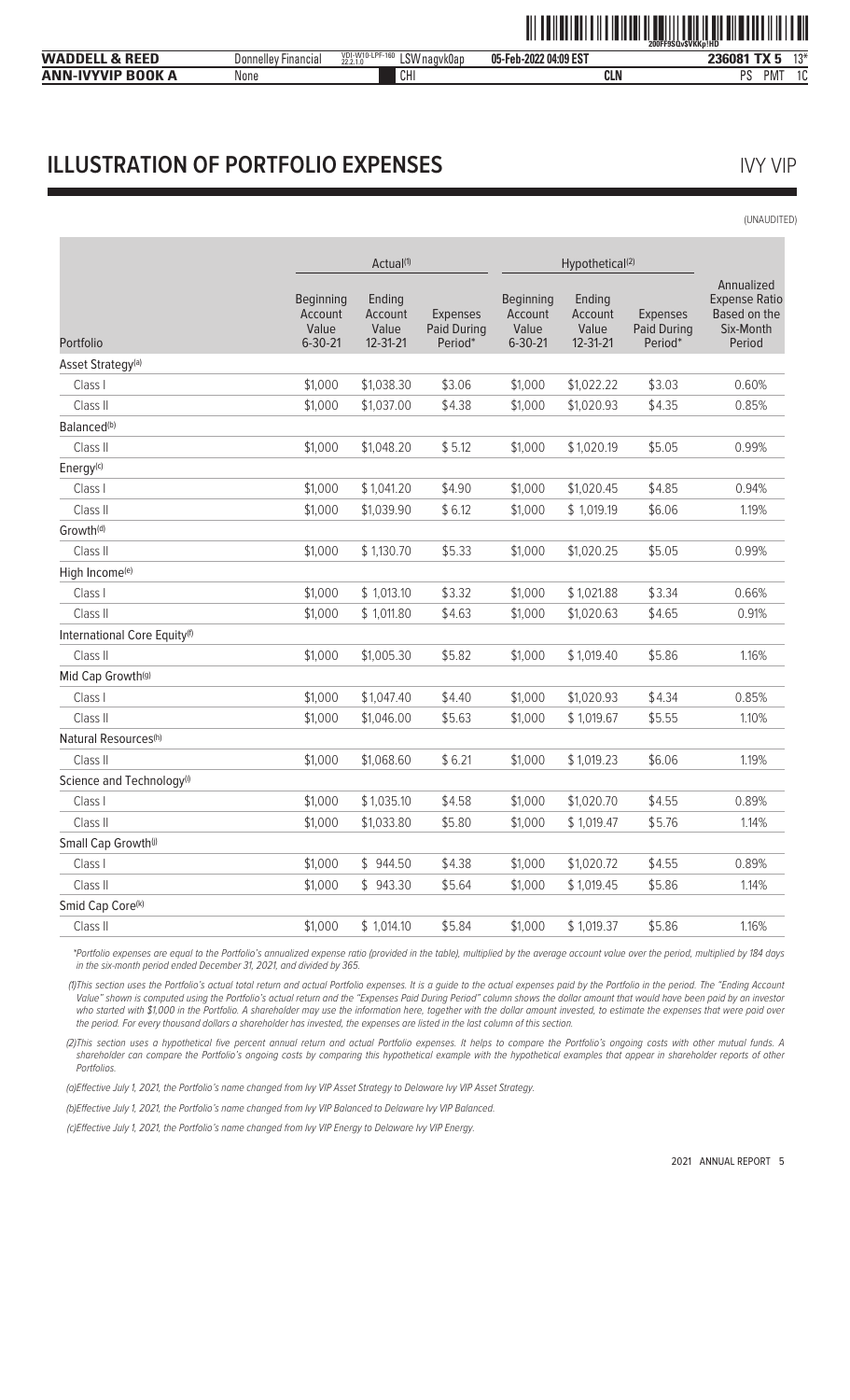|                                                  |                                     |                      |                     | 200FF9SQvSeuvt4H&        |                            |     |  |
|--------------------------------------------------|-------------------------------------|----------------------|---------------------|--------------------------|----------------------------|-----|--|
| <b>REED</b><br><b>WADDELL</b><br>$\Omega$<br>. . | $- \cdot$<br>Financial<br>Donnelley | LSWP64RS27<br>22.2.1 | LSW pf<br>rena<br>- | 18:18 EST<br>05-Feb-2022 | FW.                        | Л*  |  |
| VIP ROOK A<br><b>ANN</b>                         | None                                |                      | CHI                 | <b>CLN</b>               | DC<br>PM <sup>-</sup><br>◡ | م م |  |
|                                                  |                                     |                      |                     |                          |                            |     |  |

## **ILLUSTRATION OF PORTFOLIO EXPENSES** IVY VIP

(UNAUDITED)

ˆ200FF9SQv\$euyf4H&Š **200FF9SQv\$euyf4H&**

(d)Effective July 1, 2021, the Portfolio's name changed from Ivy VIP Growth to Delaware Ivy VIP Growth.

(e)Effective July 1, 2021, the Portfolio's name changed from Ivy VIP High Income to Delaware Ivy VIP High Income.

(f)Effective July 1, 2021, the Portfolio's name changed from Ivy VIP International Core Equity to Delaware Ivy VIP International Core Equity.

(g)Effective July 1, 2021, the Portfolio's name changed from Ivy VIP Mid Cap Growth to Delaware Ivy VIP Mid Cap Growth.

(h)Effective July 1, 2021, the Portfolio's name changed from Ivy VIP Natural Resources to Delaware Ivy VIP Natural Resources.

(i)Effective July 1, 2021, the Portfolio's name changed from Ivy VIP Science and Technology to Delaware Ivy VIP Science and Technology.

(j)Effective July 1, 2021, the Portfolio's name changed from Ivy VIP Small Cap Growth to Delaware Ivy VIP Small Cap Growth.

(k)Effective July 1, 2021, the name of Ivy VIP Small Cap Core changed to Delaware Ivy VIP Small Cap Core. Effective November 15, 2021, the name of Delaware Ivy VIP Small Cap Core changed to Delaware Ivy VIP Smid Cap Core.

The above illustrations are based on ongoing costs only.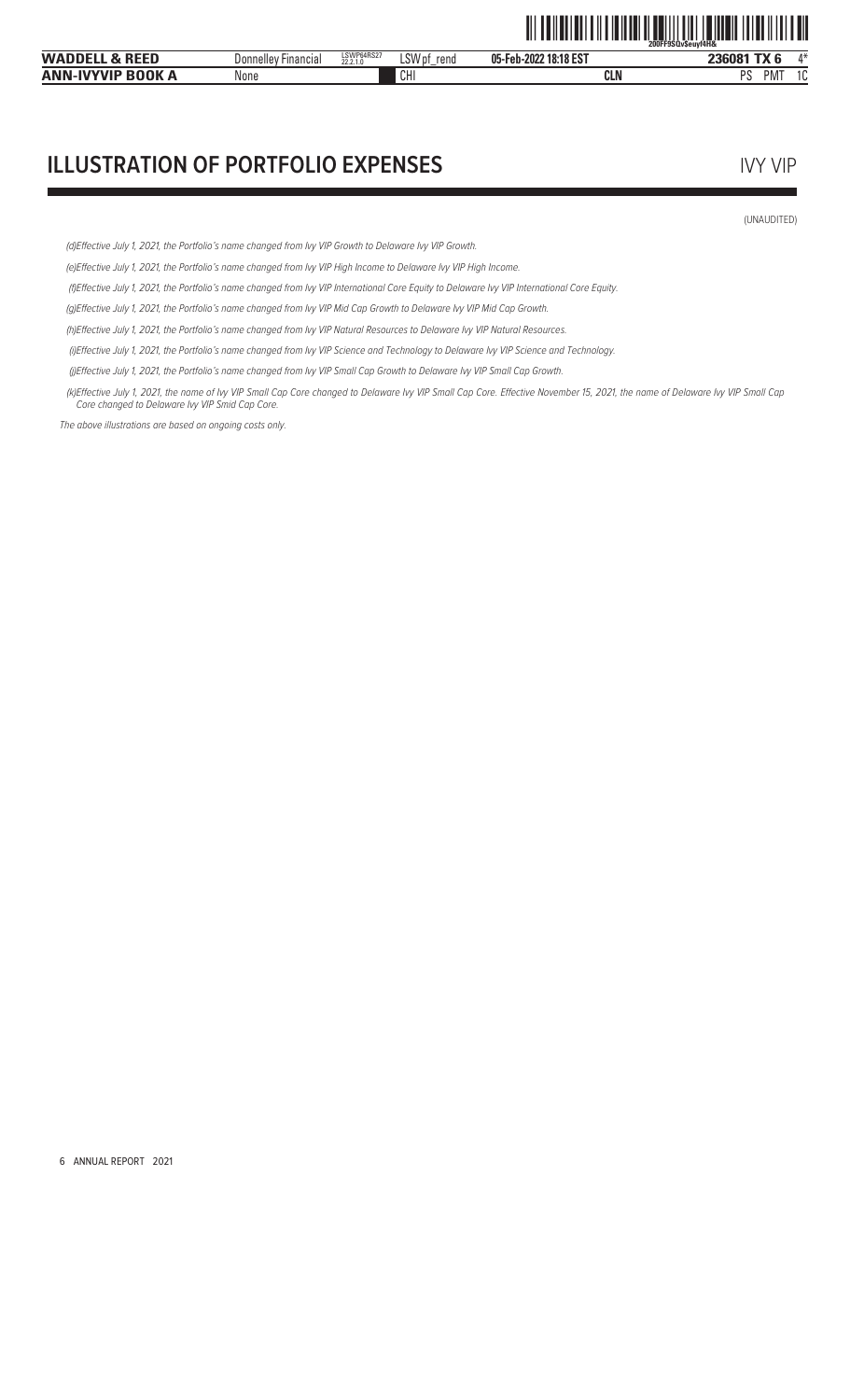| <b>WADDE</b><br><b>DEED</b><br>$\sim$               | ' Financial<br><b>Donnelley</b> | VDI-W10-DPF-194<br>∟SW∣<br>√kumas1ap<br>22.2.1.0 | 19:00 EST<br>05-Feb-2022 | 14*<br>-77                              |
|-----------------------------------------------------|---------------------------------|--------------------------------------------------|--------------------------|-----------------------------------------|
| <b>BOOK A</b><br>LIVV'<br><b>AVIP</b><br><b>ANN</b> | <b>I ART PACT</b>               | $\sim$<br>.                                      | <b>CLN</b>               | <sub>DC</sub><br>PM <sup>-</sup><br>. . |

## **MANAGEMENT DISCUSSION** DELAWARE IVY VIP ASSET STRATEGY

(UNAUDITED)

**On September 13, 2021, the Board of Trustees (Board) of the Ivy Variable Insurance Portfolios approved the appointment of Macquarie Investment Management Austria Kapitalanlage AG portfolio managers Stefan Löwenthal and Jürgen Wurzer and Aaron D. Young of Delaware Management Company (DMC) to join F. Chace Brundige of DMC as portfolio managers for the Portfolio. In connection with this change, the Board approved applicable revisions to the Portfolio's investment strategies. All changes took effect on November 15, 2021**

<span id="page-6-0"></span>*Below, F. Chace Brundige, Stefan Löwenthal, Jürgen Wurzer and Aaron Young, portfolio managers of Delaware Ivy VIP Asset Strategy, discuss positioning, performance and results for the fiscal year ended December 31, 2021.*

**Fiscal Year Performance**

| For the 12 Months Ended December 31, 2021                                                                                        |        |
|----------------------------------------------------------------------------------------------------------------------------------|--------|
| Delaware Ivy VIP Asset Strategy (Class II shares at net asset value)                                                             | 10.44% |
| <b>Benchmark</b>                                                                                                                 |        |
| MSCI ACWI (All Country World Index) Index<br>(generally reflects the performance of stocks in 46 developed and emerging markets) | 18.54% |

Please note that the Portfolio returns include applicable investment fees and expense, whereas the index returns do not include any such fees. Also, the Portfolio's performance data does not take into account any product expenses or charges associated with owning a variable life or annuity policy, which is invested in Ivy Variable Insurance Portfolios.

### **Risks abound, but the market shrugs**

Nearly two years into one of history's greatest human and economic shocks, we seem to be nearing the later and hopefully last phases of the COVID-19 pandemic. Yet, we are still faced with risks and lasting changes to the global corporate landscape. Some of these shifts are a direct result of the pandemic (the ultimate impact of hybrid work, sustainability of pandemic beneficiaries and recovery of losers, global travel, the supply chain, disappearance of workers in the consumer service sectors, etc.), while others have been percolating and are an indirect result of the pandemic such as the trajectory of inflation and US Federal Reserve (Fed) policy.

While these risks were well documented, by most accounts, markets were not concerned. Many major global equity indexes ended the year at or near all-time highs, fixed-income spreads remained historically tight, and volatility was generally at low levels. Much of this can be attributed to what has been impressive execution by many companies. Yes, certain service industries (airlines, hotels, restaurants, movie theatres, cruise lines, etc.) have struggled, and autos have been supply chain constrained, but many industries are thriving. Technology continues to proliferate as software companies, media, ecommerce, and semi-conductors have done well. Additionally, health care continues to advance, and industrials have been thriving as building products, machinery, and automation are in high demand. And after years of underinvestment, legacy energy businesses are experiencing a resurgence.

The year was not without challenges. Despite COVID-19 vaccine rollouts, the world was challenged with the Delta variant and the emergence of Omicron as the year ended. Areas of the emerging world were hit particularly hard, specifically India and Brazil, which faced real human crises during the Delta variant wave.

Chinese regulators took markets by surprise as they waged a battle with many of their corporate champions as they look to avoid monopolistic dynamics that could hurt small- and medium-sized businesses and consumers. The regulatory framework is still unclear, and valuations remain compressed. Inflationary pressure grew throughout the year, and the Fed became more hawkish. It appears monetary policy is shifting.

### **Performance review**

The Portfolio posted a return in excess of 10% but underperformed its benchmark index for the fiscal year. The Portfolio had an average of roughly 62% in equities throughout the year, with equity holdings outperforming the global equity index. The strategy is run with a risk-managed approach specific to expected volatility.

Equity performance was primarily driven by stock selection in industrials and communication services, while stock selection in financials detracted from relative performance. From a country standpoint, an underweight to China and stock selection in Japan had an outsized positive impact on performance relative to the index. Conversely, an underweight allocation to the US was negative. On an individual stock basis, the top relative contributors were Intuit, Inc., Gartner Inc.,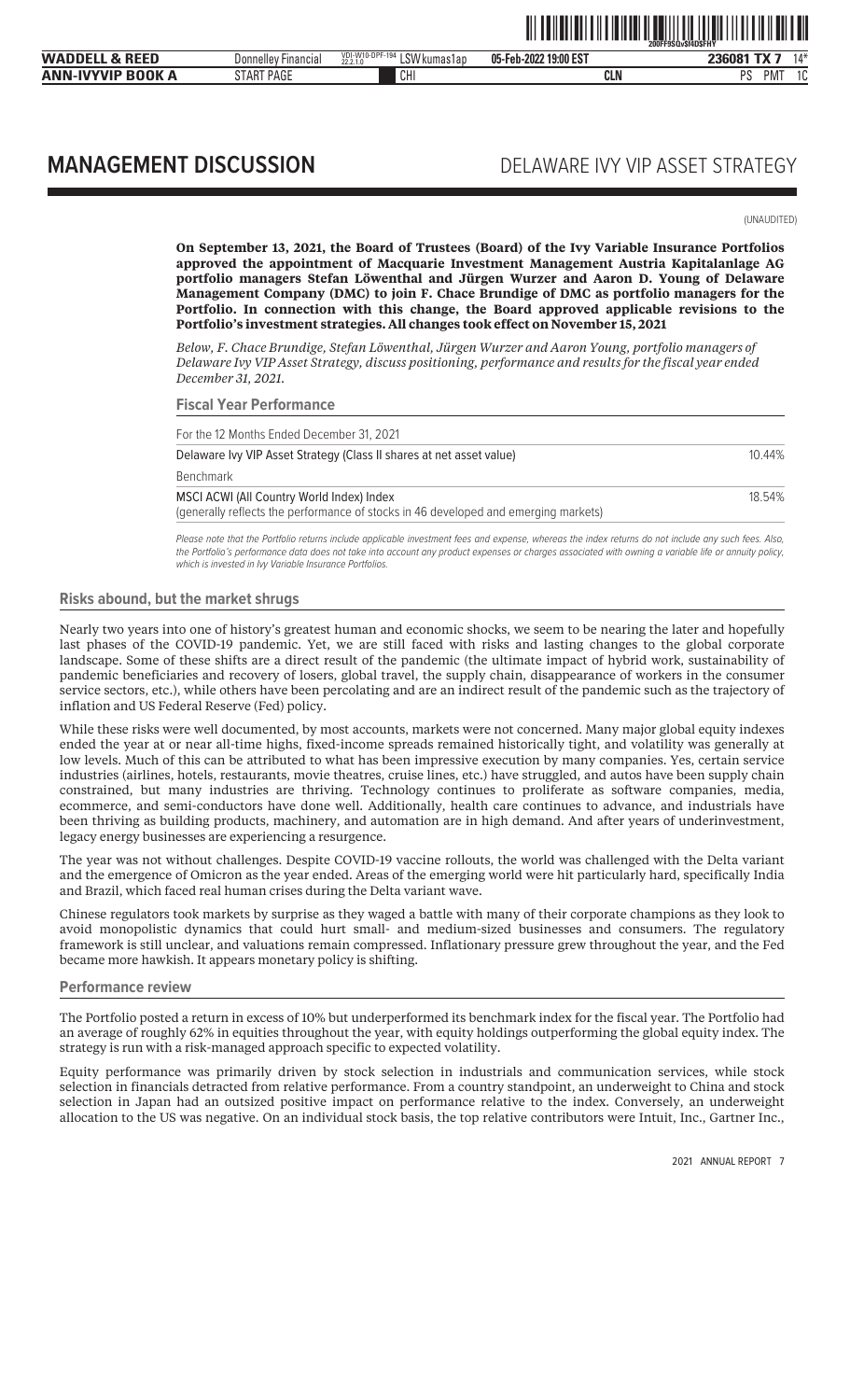|                                           |                               |                                             |                       | -----------------------------<br>200FF9SQv&bRGKwpw |              |
|-------------------------------------------|-------------------------------|---------------------------------------------|-----------------------|----------------------------------------------------|--------------|
| <b>WADDELL</b><br><b>REED</b><br>$\Omega$ | <b>Financial</b><br>Donnelley | VDI-W10-DPF-264<br>LSW kumaa5an<br>22.2.1.0 | 10-Feb-2022 22:59 EST | $-$                                                | ∩*           |
| -IVYVIP BOOK A<br><b>ANN</b>              | None                          | CHI                                         | <b>CLN</b>            | <sub>D</sub> <sub>C</sub><br>PM <sup>-</sup>       | $\sim$<br>ιu |

<u>oli toiloitta ja tulttuin valiittiin toimittiin valiittoin ol</u>

and Seagate Technology. The Portfolio no longer holds Gartner Inc. or Seagate Technology. Intuit has continued to execute as demand for their financial management software benefitted through the pandemic. The company has an aggressive growth strategy and has made some strategic acquisitions to gain additional market share. Gartner, which had been seen as a pandemic loser due to its large conference business, was able to transition to virtual and benefitted from significantly lower costs. Seagate is a US-based computer hardware company with a majority of sales in hard disk drives (HDD). While sales stalled for several years as HDD lost share to solid state drives (SSD), HDD growth has reaccelerated with sales into cloud servers. We thought the stock was relatively cheap and bought it at an attractive entry point.

Detracting from relative performance was Ping An Insurance Group Co. of China Ltd., Sarepta Therapeutics, Inc., and our exclusion of Nvidia Corp. The Portfolio no longer holds Ping An Insurance or Sarepta Therapeutics. Ping An Insurance, a Chinese insurance company, struggled as the pandemic-related border control with Hong Kong weighed on the company's high-growth life insurance business. Sarepta, a biopharmaceutical company, has historically been volatile. While the company has a substantial revenue stream and promising future, investor sentiment has driven large price swings over the short term. Nvidia, which has a significant presence in the index, was up more than 125% over the course of the fiscal year. We have exposure to semiconductors but did not own Nvidia as we believe the stock carries a significant valuation premium that didn't meet our investment criteria.

The diversification portion of the Portfolio finished the year roughly in-line with investment-grade credit indices. One of the key contributors was Frontier Communications Corp. The bonds, which were opportunistically purchased in a distressed situation were ultimately converted to equity. We continued to own the equities and feel there is significant upside. Other notable areas of fixed income were energy related credits. Gold, which comprises slightly more than 5% of Portfolio assets, finished the fiscal year down 3.8%.

### **Outlook**

As we look ahead to the new fiscal year, we begin to search for more clarity on key issues such as the pandemic, inflation, and central bank policy, and how that will translate to corporate earnings and stock valuations. However, these environments can be particularly fruitful for active managers as overblown stock reactions and volatility may allow investors to capture these opportunities. Our mandate grants us the ability to capitalize on perceived dislocations across various types of businesses. We are hard pressed to make a prediction of how heated inflation will be or when the Fed and other central banks will take action to combat it. In fact, the unpredictability of these risks reiterates our confidence in focusing on stock selection, while neutralizing non-idiosyncratic risks to the extent our investment mandate allows.

We anticipate that certain inflationary pressures will alleviate while others will remain high. However, we are unsure we can handicap those impacts looking out several years. We will keep an eye on inflationary pressures, while gearing our focus on finding opportunities that may drive growth despite outside pressure and where we see perceived significant upside to valuation. One area we believe has opportunity is emerging markets, which was weak through most of 2021. Between harsh and unfortunate COVID-19 waves, particularly in India, Brazil, and South Africa, regulation in China, governmental volatility in Brazil, and the threat of inflation/higher global interest rates, there has been a lot of bad news in emerging markets. As such, we believe it has created an opportunity to invest in strong companies at a discount. We continue to assess the emerging-market landscape.

We believe we could begin to see answers to some of the many question marks hanging over the market. But in the meantime, volatility is creating opportunistic market dislocations and, regardless of what happens through the macro lens, we remain confident in the direction we are taking the Portfolio.

### **Effective July 1, 2021, the Portfolio name changed from Ivy VIP Asset Strategy.**

**Significant Event: On December 2, 2020, Waddell & Reed Financial, Inc., the parent company of Ivy Investment Management Company, the investment adviser of the Ivy Variable Insurance Portfolios, and Macquarie Management Holdings, Inc., the US holding company for Macquarie Group Limited's US asset management business ("Macquarie"), announced that they had entered into an agreement whereby Macquarie would acquire the investment management business of Waddell & Reed Financial, Inc. (the "Transaction"). The Transaction closed on April 30, 2021. The Ivy Variable Insurance Portfolios, as part of Delaware Funds by Macquarie, are now managed by Delaware Management Company and distributed by Delaware Distributors, L.P.**

**Past performance is not a guarantee of future results. The value of the Portfolio's shares will change, and you could lose money on your investment.**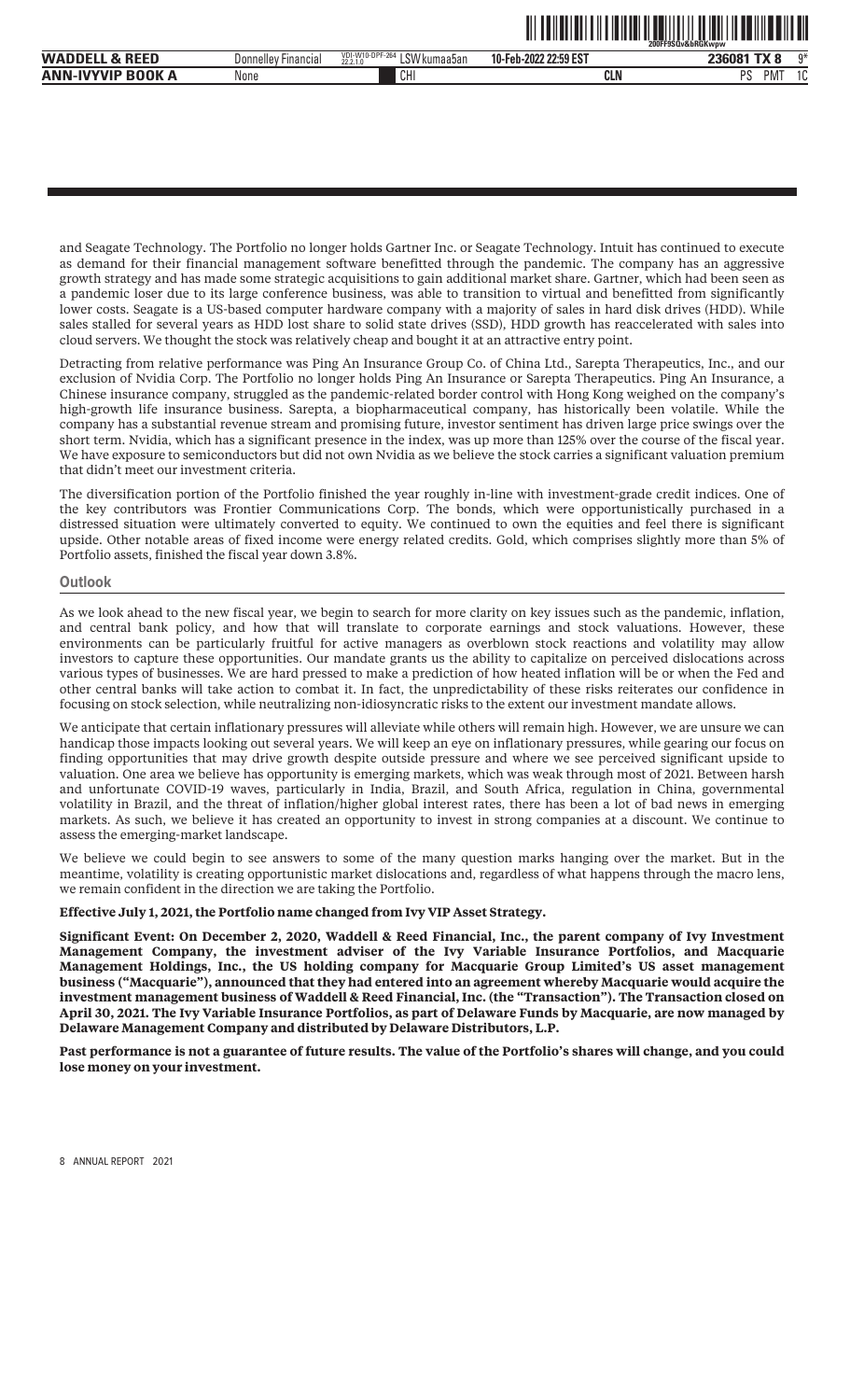|                                        |                        |                        |                          |                            | 200FF9SQvSevFCWH(                            |        |
|----------------------------------------|------------------------|------------------------|--------------------------|----------------------------|----------------------------------------------|--------|
| <b>REED</b><br><b>WA</b><br>ឹ          | -ınancıal<br>Donnelley | LSWP64RS27<br>22.2.1.0 | LSW <sub>p</sub><br>rend | . 18:18 EST<br>05-Feb-2022 | rv/                                          | 74     |
| IVYVIP ROOK 4<br><b>ANN</b><br>. I V 1 | None                   |                        | CHI                      | <b>CLN</b>                 | <sub>D</sub> <sub>C</sub><br>PM <sup>-</sup> | $\sim$ |
|                                        |                        |                        |                          |                            |                                              |        |

**∂11 FB10B1 F01 F10 FF9SQv\$evFCUH(F011 B111 F11 FB10 FF11 F11 F11** 

**Investing involves risk, including the possible loss of principal.**

**Risk is increased in a concentrated portfolio since it holds a limited number of securities with each investment having a greater effect on the overall performance.**

**International investments entail risks including fluctuation in currency values, differences in accounting principles, or economic or political instability. Investing in emerging markets can be riskier than investing in established foreign markets due to increased volatility, lower trading volume, and higher risk of market closures. In many emerging markets, there is substantially less publicly available information and the available information may be incomplete or misleading. Legal claims are generally more difficult to pursue.**

**Fixed income securities and bond portfolios can lose value, and investors can lose principal as interest rates rise. They also may be affected by economic conditions that hinder an issuer's ability to make interest and principal payments on its debt. High yielding, non-investment-grade bonds (junk bonds) involve higher risk than investment grade bonds. The high yield secondary market is particularly susceptible to liquidity problems when institutional investors, such as mutual funds and certain other financial institutions, temporarily stop buying bonds for regulatory, financial, or other reasons. In addition, a less liquid secondary market makes it more difficult to obtain precise valuations of the high yield securities.**

**The Portfolio may invest in derivatives, which may involve additional expenses and are subject to risk, including the risk that an underlying security or securities index moves in the opposite direction from what the portfolio manager anticipated. A derivatives transaction depends upon the counterparties' ability to fulfil their contractual obligations.**

**Exposure to the commodities markets may subject the Portfolio to greater volatility than investments in traditional securities.**

**IBOR risk is the risk that changes related to the use of the London interbank offered rate (LIBOR) or similar rates (such as EONIA) could have adverse impacts on financial instruments that reference these rates. The abandonment of these rates and transition to alternative rates could affect the value and liquidity of instruments that reference them and could affect investment strategy performance.**

**Natural or environmental disasters, such as earthquakes, fires, floods, hurricanes, tsunamis, and other severe weather-related phenomena generally, and widespread disease, including pandemics and epidemics, have been and can be highly disruptive to economies and markets, adversely impacting individual companies, sectors, industries, markets, currencies, interest and inflation rates, credit ratings, investor sentiment, and other factors affecting the value of the Portfolio's investments. Given the increasing interdependence among global economies and markets, conditions in one country, market, or region are increasingly likely to adversely affect markets, issuers, and/or foreign exchange rates in other countries. These disruptions could prevent the Portfolio from executing advantageous investment decisions in a timely manner and could negatively impact the Portfolio's ability to achieve its investment objective. Any such event(s) could have a significant adverse impact on the value and risk profile of the Portfolio.**

**These and other risks are more fully described in the Portfolio's prospectus.**

**The opinions expressed in this report are those of the portfolio managers and are current only through the end of the period of the report as stated on the cover. The portfolio managers' views are subject to change at any time based on market and other conditions, and no forecasts can be guaranteed.**

**The index noted is unmanaged and include reinvested dividends. One cannot invest directly in an index, nor is an index representative of Delaware Ivy VIP Asset Strategy.**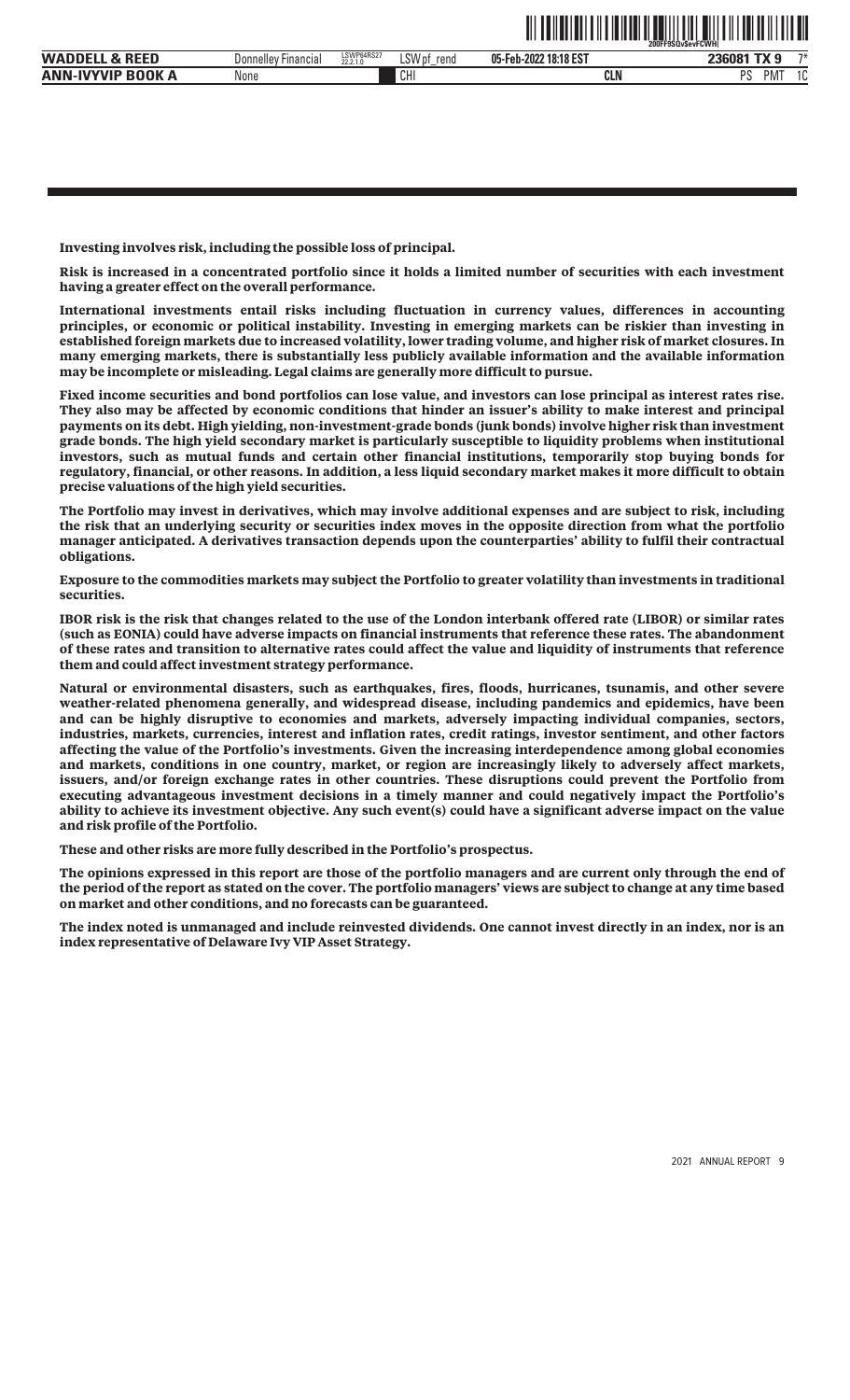|                           |                     |                                             | <u>Milion III II</u>  | $\  \ $<br>200FF9SQvSf4RJSp1 |
|---------------------------|---------------------|---------------------------------------------|-----------------------|------------------------------|
| <b>WADDELL &amp; REED</b> | Donnelley Financial | VDI-W10-DPF-194<br>22.2.1.0<br>LSW kumas1ap | 05-Feb-2022 19:01 EST | $11*$<br>236081 TX 10        |
| <b>ANN-IVYVIP BOOK A</b>  | START PAGE          | CHI                                         | CLN                   | PS<br>10<br>PMT              |
|                           |                     |                                             |                       |                              |

## **PORTFOLIO HIGHLIGHTS** DELAWARE IVY VIP ASSET STRATEGY<sup>(a)</sup>

### **Asset Allocation**

| <b>Stocks</b>                                  | 61.7% |
|------------------------------------------------|-------|
| Information Technology                         | 14.0% |
| Industrials                                    | 11.7% |
| <b>Financials</b>                              | 8.9%  |
| Health Care                                    | 8.0%  |
| <b>Consumer Discretionary</b>                  | 5.9%  |
| <b>Communication Services</b>                  | 5.3%  |
| <b>Consumer Staples</b>                        | 4.0%  |
| Energy                                         | 2.8%  |
| Utilities                                      | 0.7%  |
| <b>Materials</b>                               | 0.4%  |
| <b>Bullion (Gold)</b>                          | 5.1%  |
| <b>Bonds</b>                                   | 32.3% |
| <b>Corporate Debt Securities</b>               | 23.6% |
| United States Government and Government Agency |       |
| Obligations                                    | 7.8%  |
| Asset-Backed Securities                        | 0.6%  |
| Other Government Securities                    | 0.3%  |
| Mortgage-Backed Securities                     | 0.0%  |
| Cash and Other Assets (Net of Liabilities),    |       |
| and Cash Equivalents+                          | 0.9%  |

### ALL DATA IS AS OF DECEMBER 31, 2021 (UNAUDITED)

## **Country Weightings**

| North America                               | 59.1% |
|---------------------------------------------|-------|
| <b>United States</b>                        | 50.2% |
| Other North America                         | 3.8%  |
| Bullion (Gold)                              | 5.1%  |
| Europe                                      | 24.3% |
| France                                      | 5.8%  |
| Germany                                     | 5.1%  |
| United Kingdom                              | 5.0%  |
| Other Europe                                | 8.4%  |
| Pacific Basin                               | 12.6% |
| South America                               | 1.4%  |
| Other                                       | 0.7%  |
| Bahamas/Caribbean                           | 0.6%  |
| Middle East                                 | 0.3%  |
| Africa                                      | 0.1%  |
| Cash and Other Assets (Net of Liabilities), |       |
| and Cash Equivalents+                       | 0.9%  |

## **Top 10 Equity Holdings**

| Company                                        | Country              | Sector                        | Industry                                    |
|------------------------------------------------|----------------------|-------------------------------|---------------------------------------------|
| Microsoft Corp.                                | <b>United States</b> | Information Technology        | Systems Software                            |
| Amazon.com, Inc.                               | <b>United States</b> | <b>Consumer Discretionary</b> | Internet & Direct Marketing Retail          |
| Alphabet, Inc., Class A                        | <b>United States</b> | <b>Communication Services</b> | Interactive Media & Services                |
| Intuit, Inc.                                   | <b>United States</b> | Information Technology        | <b>Application Software</b>                 |
| Ingersoll-Rand, Inc.                           | <b>United States</b> | <b>Industrials</b>            | Industrial Machinery                        |
| Taiwan Semiconductor<br>Manufacturing Co. Ltd. | Taiwan               | Information Technology        | Semiconductors                              |
| Reliance Industries Ltd.                       | India                | Energy                        | Oil & Gas Refining & Marketing              |
| ORIX Corp.                                     | Japan                | <b>Financials</b>             | Other Diversified Financial Services        |
| Union Pacific Corp.                            | <b>United States</b> | <b>Industrials</b>            | Railroads                                   |
| Ferguson plc                                   | Switzerland          | <b>Industrials</b>            | <b>Trading Companies &amp; Distributors</b> |

See your advisor or www.ivyinvestments.com for more information on the Portfolio's most recently published Top 10 Equity Holdings.

+Cash equivalents are defined as highly liquid securities with maturities of less than three months. Cash equivalents may include U.S. Government Treasury bills, bank certificates of deposit, bankers' acceptances, corporate commercial paper and other money market instruments.

(a) Effective July 1, 2021, the name of Ivy VIP Asset Strategy changed to Delaware Ivy VIP Asset Strategy.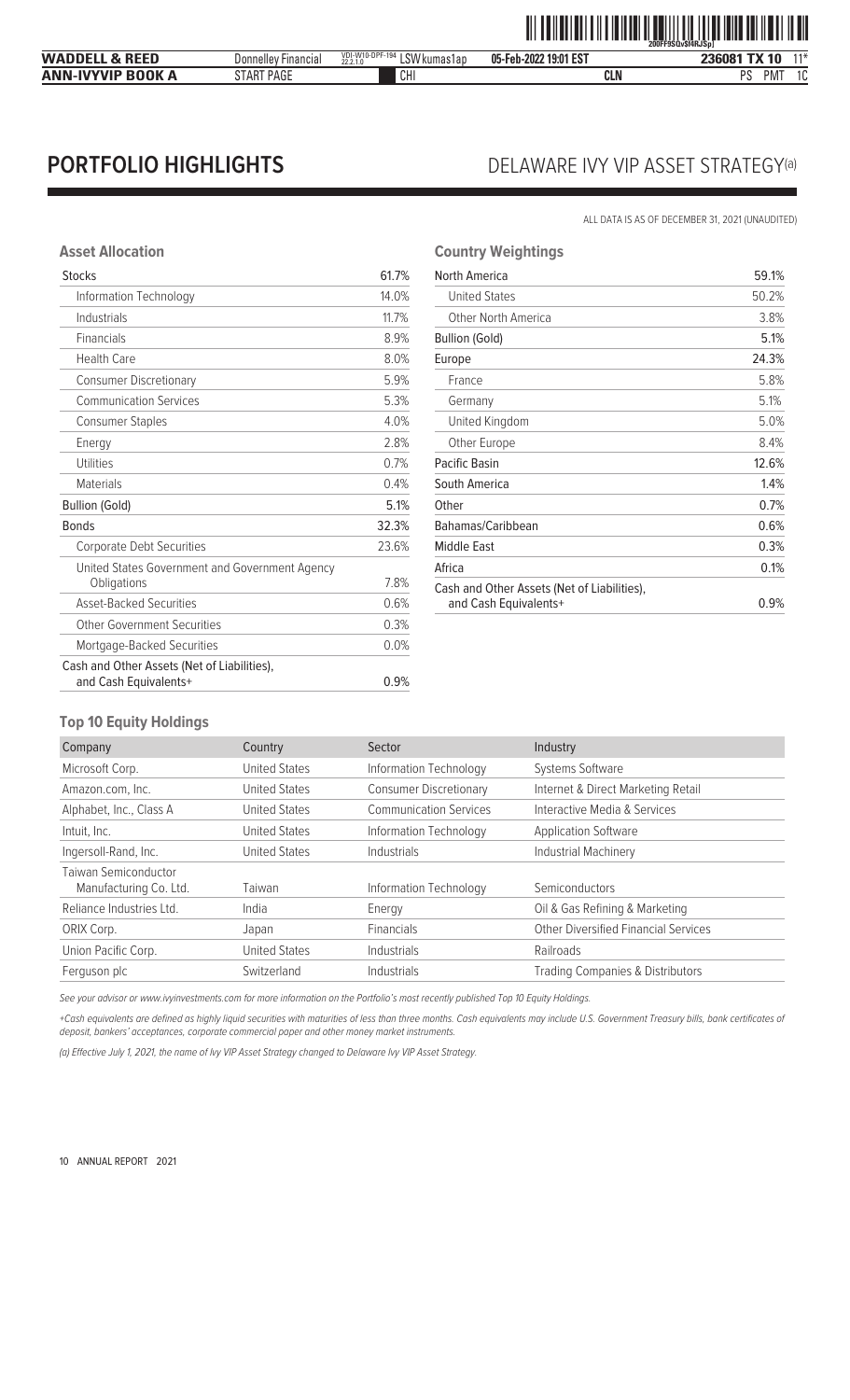|                           |                            |                              |                       | 200FF9SOvSf4T@LH: | <b>TITULE II DI DELL'ULLET</b> |       |
|---------------------------|----------------------------|------------------------------|-----------------------|-------------------|--------------------------------|-------|
| <b>WADDELL &amp; REED</b> | <b>Donnelley Financial</b> | VDI-W10-DPF-194 LSW kumas1ap | 05-Feb-2022 19:01 EST |                   | 236081 TX 11                   | $16*$ |
| <b>ANN-IVYVIP BOOK A</b>  | <b>START PAGE</b>          | CH                           | <b>CLN</b>            | q39b36-39.0       | PS<br>PMT                      | 10    |
|                           |                            |                              |                       |                   |                                |       |

**COMPARISON OF CHANGE IN VALUE OF \$10,000 INVESTMENT**

## DELAWARE IVY VIP ASSET STRATEGY<sup>(a)</sup>



| Average Annual Total Return <sup>(2)</sup>   | Class I | Class II |
|----------------------------------------------|---------|----------|
| 1-year period ended 12-31-21                 | 10 72%  | 10.44%   |
| 5-year period ended 12-31-21                 |         | 11.36%   |
| 10-year period ended 12-31-21                |         | 8.01%    |
| Since Inception of Class through 12-31-21(3) | 10.96%  |          |

(2)Data quoted is past performance and current performance may be lower or higher. Past performance is no guarantee of future results. Investment return and principal value of an investment will fluctuate and shares, when redeemed, may be worth more or less than their original cost. Please visit www.ivyinvestments.com for the Portfolio's most recent month-end performance. Performance data quoted does not reflect any expenses or charges associated with owning a variable life insurance policy or variable annuity contract that invests in the Portfolio's shares. When such charges are deducted, actual investment performance in a variable policy or contract will be lower.

(3)4-28-17 (the date on which shares were first acquired by shareholders).

(a)Effective July 1, 2021, the name of Ivy VIP Asset Strategy changed to Delaware Ivy VIP Asset Strategy.

Past performance is not necessarily indicative of future performance. Indexes are unmanaged. The performance graph and table do not reflect the deduction of taxes that a shareholder would pay on Portfolio distributions or on the redemption of Portfolio shares. Performance results may include the effect of expense reduction arrangements for some or all of the periods shown. If those arrangements had not been in place, the performance results for those periods would have been lower.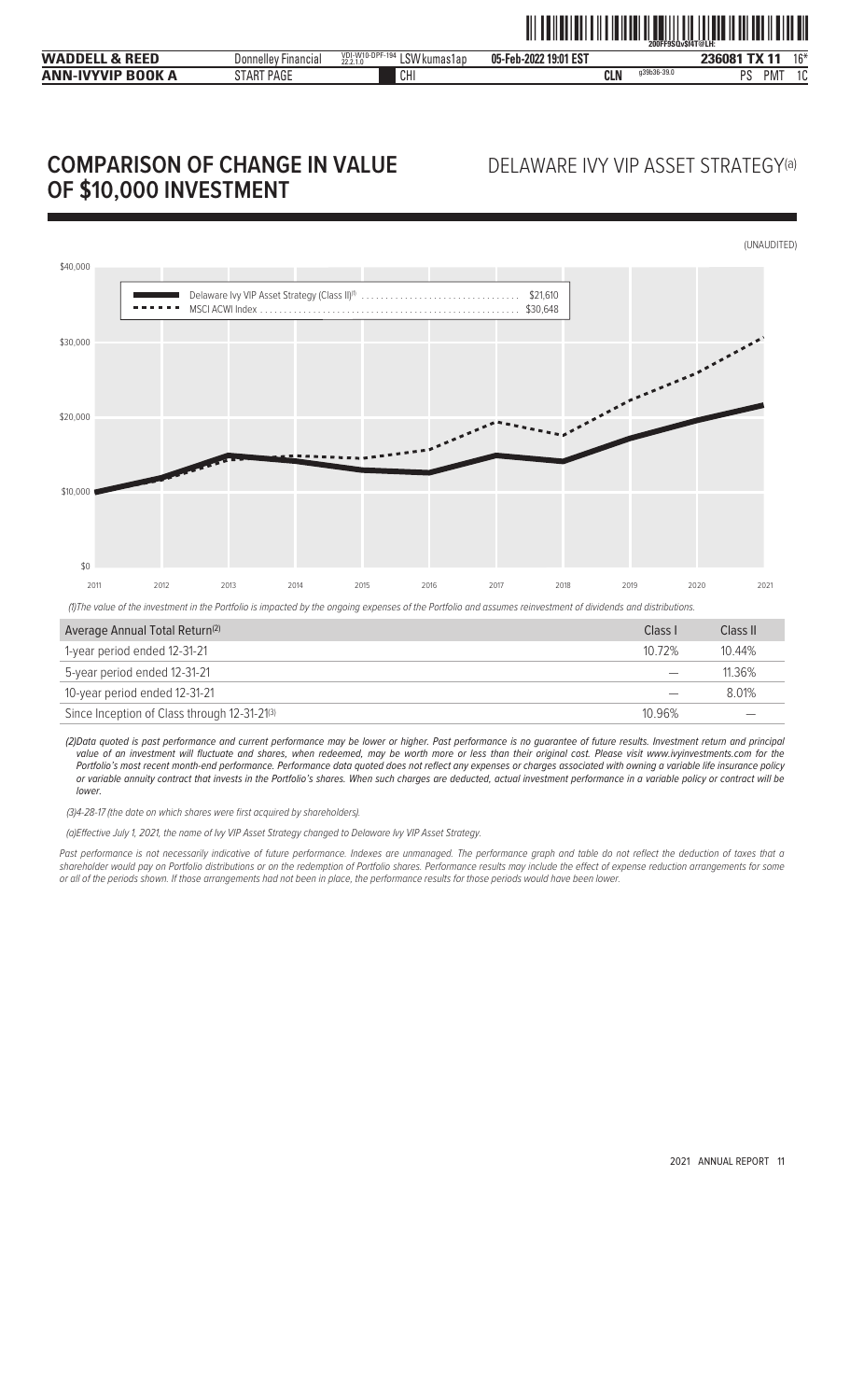|                           |                            |                        |                |                       | <b>TILITI IIII</b><br>$\parallel \parallel \parallel$<br>200FF9SQvSevoRXpc |
|---------------------------|----------------------------|------------------------|----------------|-----------------------|----------------------------------------------------------------------------|
| <b>WADDELL &amp; REED</b> | <b>Donnelley Financial</b> | LSWP64RS27<br>22.2.1.0 | ∟SW pf<br>rend | 05-Feb-2022 18:18 EST | <b>TX 12</b><br>$10*$<br>236081                                            |
| <b>ANN-IVYVIP BOOK A</b>  | <b>START PAGE</b>          |                        | CHI            | <b>CLN</b>            | PS<br><b>PMT</b><br>$1^\circ$<br>ιu                                        |

| <b>COMMON STOCKS</b>                                                                          | <b>Shares</b> | Value            |
|-----------------------------------------------------------------------------------------------|---------------|------------------|
| <b>Communication Services</b>                                                                 |               |                  |
| Integrated Telecommunication Services - 2.0%<br>Deutsche Telekom AG, Registered               |               |                  |
| Shares $(A)$<br>Frontier Communications Corp. (B)                                             | 485<br>201    | \$9.009<br>5.914 |
|                                                                                               |               | 14,923           |
| Interactive Media & Services - 2.9%<br>Alphabet, Inc., Class A (B)<br>Baidu.com, Inc. ADR (B) | 6<br>37       | 16.241<br>5,497  |
|                                                                                               |               | 21,738           |
| Wireless Telecommunication Service - 0.4%<br>T-Mobile U.S., Inc. $(B)$                        | 26            | 2,961            |
| Total Communication Services - 5.3%                                                           |               | 39,622           |
| <b>Consumer Discretionary</b>                                                                 |               |                  |
| Apparel, Accessories & Luxury Goods - 0.8%<br>adidas AG $(A)$                                 | 22            | 6,290            |
| Auto Parts & Equipment - 1.0%<br>Aptiv plc $(B)$                                              | 44            | 7,324            |
| Automobile Manufacturers - 0.3%                                                               |               |                  |
| Subaru Corp. $(A)$                                                                            | 147           | 2,623            |
| Internet & Direct Marketing Retail - 3.1%                                                     |               |                  |
| Amazon.com, Inc. (B)<br>HelloFresh SE $(A)(B)$                                                | 5<br>81       | 16,702<br>6,260  |
|                                                                                               |               | 22,962           |
|                                                                                               |               |                  |
| Leisure Facilities - 0.0%<br>COTA Racing & Entertainment LLC,                                 |               |                  |
| Leisure Products - 0.0%                                                                       |               |                  |
| Media Group Holdings LLC,                                                                     |               |                  |
| Series H $(B)(C)(D)(E)$<br>Media Group Holdings LLC,                                          | 32            |                  |
| Series T $(B)(C)(D)(E)$                                                                       | 4             |                  |
|                                                                                               |               |                  |
| Total Consumer Discretionary - 5.2%                                                           |               | 39,199           |
| <b>Consumer Staples</b>                                                                       |               |                  |
| Household Products - 1.0%<br>Procter & Gamble Co. (The)                                       | 45            | 7,414            |
| Hypermarkets & Super Centers - 0.8%<br>Wal-Mart Stores, Inc.                                  | 42            | 6,117            |
| Packaged Foods & Meats - 1.5%                                                                 |               |                  |
| China Mengniu Dairy Co. Ltd. (A)                                                              | 852<br>45     | 4,831            |
| Nestle S.A., Registered Shares (A)                                                            |               | 6,297            |
|                                                                                               |               | 11,128           |
| Personal Products - 0.7%<br>Unilever plc $(A)$                                                | 103           | 5,495            |
| Total Consumer Staples - 4.0%                                                                 |               | 30,154           |

| <b>COMMON STOCKS (Continued)</b>                                             | Shares   | Value          |
|------------------------------------------------------------------------------|----------|----------------|
| Energy                                                                       |          |                |
| Oil & Gas Exploration & Production - 1.1%<br>Canadian Natural Resources Ltd. | 198      | \$<br>8,356    |
| Oil & Gas Refining & Marketing - 1.7%                                        |          |                |
|                                                                              | 27       | 1,967          |
| Reliance Industries Ltd. (A)                                                 | 356      | 11,349         |
|                                                                              |          | 13,316         |
| Total Energy - 2.8%                                                          |          | 21,672         |
| Financials                                                                   |          |                |
| Diversified Banks - 1.8%                                                     |          |                |
| BNP Paribas S.A. $(A)$                                                       | 117      | 8,122          |
| UniCredit S.p.A. (A)                                                         | 331      | 5,086          |
|                                                                              |          | 13,208         |
| Financial Exchanges & Data - 0.7%                                            |          |                |
| Intercontinental Exchange, Inc.                                              | 38       | 5,137          |
| Investment Banking & Brokerage - 1.1%                                        |          |                |
| Morgan Stanley                                                               | 83       | 8,148          |
| Life & Health Insurance $-0.8%$                                              |          |                |
| AIA Group Ltd. (A)                                                           | 573      | 5,777          |
| Mortgage REITs - 0.9%                                                        |          |                |
| AGNC Investment Corp.                                                        | 458      | 6,888          |
| Other Diversified Financial Services - 1.5%                                  |          |                |
|                                                                              | 533      | 10,876         |
| Regional Banks - 1.2%                                                        |          |                |
| First Republic Bank                                                          | 41       | 8,467          |
| Thrifts & Mortgage Finance - 0.9%                                            |          |                |
| Housing Development Finance Corp.                                            |          |                |
|                                                                              | 196      | 6,807          |
| Total Financials - 8.9%                                                      |          | 65,308         |
| <b>Health Care</b>                                                           |          |                |
| Biotechnology - 2.0%                                                         |          |                |
| Genmab A.S. (A)(B)                                                           | 15       | 6,039          |
| Regeneron Pharmaceuticals,<br>Inc. (B)<br>a sala<br>.                        | 14       | 9,057          |
|                                                                              |          | 15,096         |
|                                                                              |          |                |
| Health Care Equipment - 1.5%                                                 |          |                |
| Abbott Laboratories<br>Zimmer Holdings, Inc.                                 | 42<br>44 | 5,849<br>5,590 |
|                                                                              |          | 11,439         |
|                                                                              |          |                |
| Managed Health Care - 1.1%<br>Anthem, Inc.                                   | 17       | 7,902          |
|                                                                              |          |                |
| Pharmaceuticals - 3.4%                                                       |          |                |
| AstraZeneca plc (A)<br>Eli Lilly and Co.                                     | 42<br>27 | 4,962<br>7,484 |
| GlaxoSmithKline plc (A)                                                      | 271      | 5,890          |

|                                                                                                                                                      |                            | DECEMBER 31, 2021                 |  |
|------------------------------------------------------------------------------------------------------------------------------------------------------|----------------------------|-----------------------------------|--|
| <b>COMMON STOCKS (Continued)</b>                                                                                                                     | <b>Shares</b>              | Value                             |  |
| Pharmaceuticals (Continued)<br>Merck KGaA (A)                                                                                                        | 27                         | \$<br>7,076<br>25,412             |  |
| Total Health Care - 8.0%                                                                                                                             |                            | 59,849                            |  |
| Industrials                                                                                                                                          |                            |                                   |  |
| Aerospace & Defense - 1.9%<br>Airbus SE (A) $\ldots \ldots \ldots \ldots \ldots$<br>Raytheon Technologies Corp.                                      | 66<br>68                   | 8,380<br>5,866                    |  |
|                                                                                                                                                      |                            | 14,246                            |  |
| Construction & Engineering - 1.8%<br>Larsen & Toubro Ltd. $(A)$                                                                                      | 287<br>57                  | 7,323<br>6,043<br>13,366          |  |
| Construction Machinery & Heavy Trucks - 0.4%                                                                                                         |                            |                                   |  |
| Caterpillar, Inc.                                                                                                                                    | 14                         | 2,975                             |  |
| Electrical Components & Equipment - 1.3%<br>Schneider Electric S.A. (A)                                                                              | 49                         | 9,527                             |  |
| Environmental & Facilities Services - 0.8%<br>Waste Management, Inc.                                                                                 | 37                         | 6,113                             |  |
| Industrial Machinery - 1.7%<br>Ingersoll-Rand, Inc.                                                                                                  | 208                        | 12,838                            |  |
| Railroads - 2.5%<br>Canadian Pacific Railway Ltd.<br>Union Pacific Corp.                                                                             | 111<br>42                  | 8,009<br>10,485<br>18,494         |  |
| Trading Companies & Distributors - 1.3%<br>Ferguson plc $(A)$                                                                                        | 55                         | 9,807                             |  |
| Total Industrials - 11.7%                                                                                                                            |                            | 87,366                            |  |
| Information Technology                                                                                                                               |                            |                                   |  |
| Application Software - 3.0%<br>Adobe, Inc. $(B)$<br>Autodesk, Inc. (B)                                                                               | 12 <sup>°</sup><br>9<br>21 | 6,688<br>2,517<br>13,207          |  |
|                                                                                                                                                      |                            | 22,412                            |  |
| Data Processing & Outsourced Services - 2.5%<br>Fiserv, Inc. $(B)$<br>MasterCard, Inc., Class A<br>Visa, Inc., Class A $\ldots \ldots \ldots \ldots$ | 75<br>10<br>34             | 7,807<br>3,677<br>7,275<br>18,759 |  |
| Internet Services & Infrastructure - 0.9%<br>VeriSign, Inc. $(B)$                                                                                    | 27                         | 6,737                             |  |
| Semiconductor Equipment - 0.6%<br>ASML Holding N.V., Ordinary<br>Shares $(A)$                                                                        | 6                          | 4,744                             |  |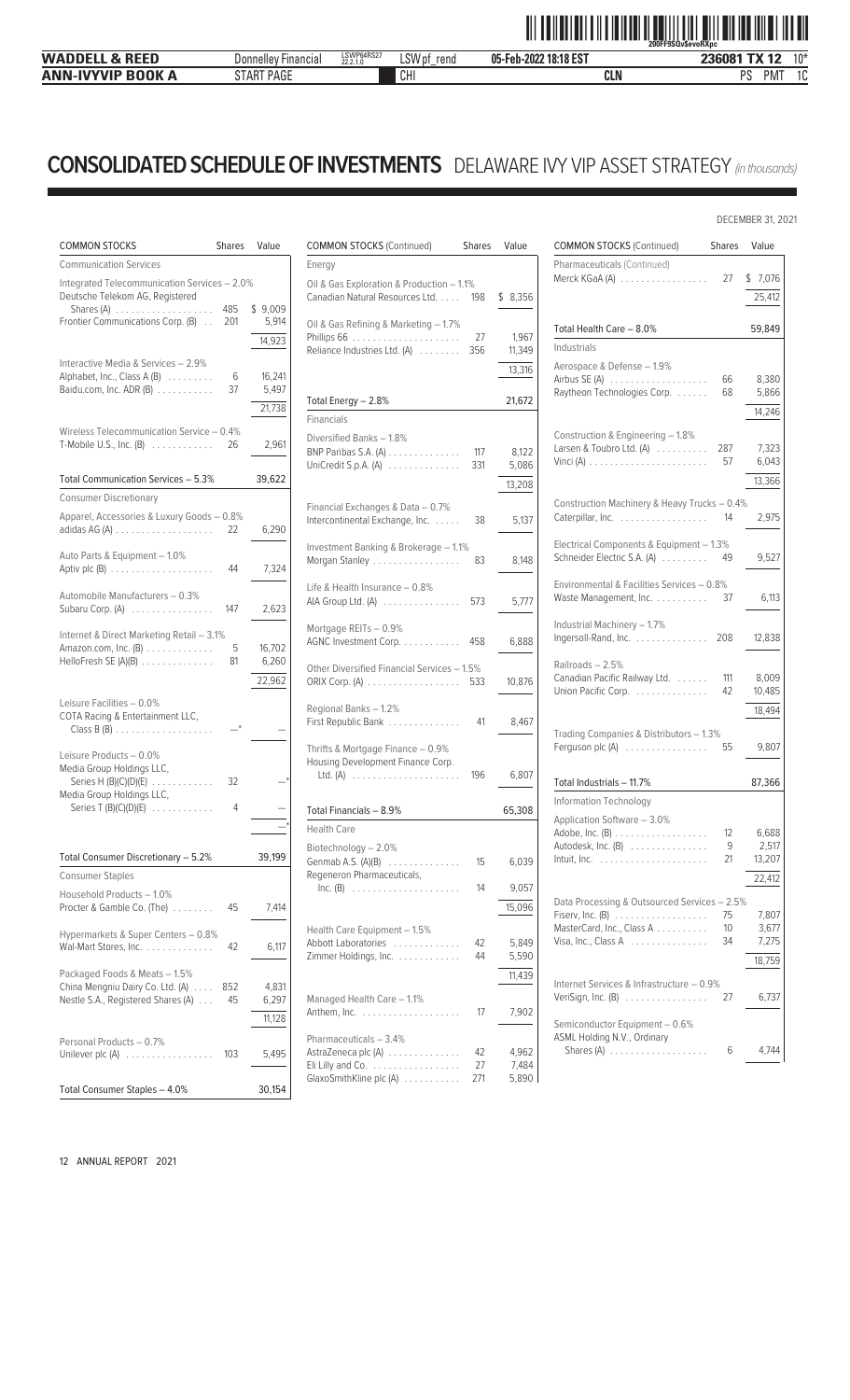|                           |                            |                        |                |                       | 200FF9SOvSevIS7HW                   |
|---------------------------|----------------------------|------------------------|----------------|-----------------------|-------------------------------------|
| <b>WADDELL &amp; REED</b> | <b>Donnelley Financial</b> | LSWP64RS27<br>22.2.1.0 | LSW pf<br>rend | 05-Feb-2022 18:18 EST | 236081 TX 13<br>$10*$               |
| <b>ANN-IVYVIP BOOK A</b>  | None                       |                        | CHI            | <b>CLN</b>            | <b>PMT</b><br>PS<br>$1^\circ$<br>ΙU |

| <b>COMMON STOCKS (Continued)</b>                                                         | <b>Shares</b> | Value       |
|------------------------------------------------------------------------------------------|---------------|-------------|
| Semiconductors-1.9%<br>Marvell Technology Group Ltd.                                     | 36            | \$<br>3,192 |
| Taiwan Semiconductor<br>Manufacturing Co. Ltd. (A)                                       | 517           | 11,446      |
|                                                                                          |               | 14,638      |
| Systems Software - 2.9%<br>Microsoft Corp.                                               | 66            | 22,033      |
| Technology Hardware, Storage & Peripherals - 2.2%                                        |               |             |
| Apple, Inc. $\ldots \ldots \ldots \ldots \ldots$<br>Samsung Electronics Co.              | -42           | 7,526       |
|                                                                                          | 132           | 8,670       |
|                                                                                          |               | 16,196      |
| Total Information Technology - 14.0%                                                     |               | 105,519     |
| <b>Materials</b>                                                                         |               |             |
| $Gold - 0.4%$                                                                            |               |             |
| Barrick Gold Corp.                                                                       | 148           | 2,812       |
| Total Materials - 0.4%                                                                   |               | 2,812       |
| Utilities                                                                                |               |             |
| Multi-Utilities - 0.7%                                                                   |               |             |
| $E.ONAG(A)$                                                                              | 365           | 5,069       |
|                                                                                          |               |             |
| Total Utilities - 0.7%                                                                   |               | 5,069       |
| TOTAL COMMON STOCKS - 61.0%                                                              |               | \$456,570   |
| (Cost: \$357,631)                                                                        |               |             |
| PREFERRED STOCKS                                                                         |               |             |
| <b>Consumer Discretionary</b>                                                            |               |             |
| Automobile Manufacturers - 0.7%                                                          |               |             |
| Volkswagen AG, 2.260% (A)                                                                | 26            | 5,157       |
| Total Consumer Discretionary - 0.7%                                                      |               |             |
|                                                                                          |               | 5,157       |
| TOTAL PREFERRED STOCKS - 0.7%                                                            |               | \$<br>5,157 |
| (Cost: \$5,032)                                                                          |               |             |
| <b>ASSET-BACKED SECURITIES</b>                                                           | Principal     |             |
| AerCap Ireland Capital Ltd. and<br>AerCap Global Aviation Trust,<br>$2.450\%$ , 10-29-26 | \$2,500       | 2,522       |
| British Airways Pass-Through Trust,                                                      |               |             |
| Series 2020-1A,<br>4.250%, 11-15-32 (F) $\ldots \ldots$<br>United Airlines Pass-Through  | 230           | 244         |
| Certificates, Series 2020-1B,<br>$4.875\%$ , 1-15-26 $\dots\dots\dots\dots$              | 1,796         | 1,870       |
| TOTAL ASSET-BACKED SECURITIES - 0.6%                                                     |               | \$<br>4,636 |
| $(C_{\text{out}} \notin A \text{ E2})$                                                   |               |             |

| <b>CORPORATE DEBT SECURITIES</b>                                                                        | Principal      | Value          |
|---------------------------------------------------------------------------------------------------------|----------------|----------------|
| <b>Communication Services</b>                                                                           |                |                |
| Cable & Satellite - 0.3%<br>Comcast Corp. (GTD by Comcast<br>Cable Communications and<br>NBCUniversal), |                |                |
| $1.500\%$ , 2-15-31                                                                                     | \$2,000        | \$1,890        |
| Integrated Telecommunication Services - 1.1%<br>AT&T, Inc.:                                             |                |                |
| $2.250\%$ , 2-1-32<br>3.650%, 6-1-51<br>Empresa Nacional de                                             | 1,500<br>2,653 | 1,451<br>2,754 |
| Telecomunicaciones S.A.,<br>$3.050\%$ , 9-14-32 (F)(G) $\ldots \ldots$                                  | 1,000          | 984            |
| Verizon Communications, Inc.,<br>$1.500\%$ , 9-18-30                                                    | 3,000          | 2,818          |
|                                                                                                         |                | 8,007          |
| Total Communication Services - 1.4%                                                                     |                | 9,897          |
| <b>Consumer Discretionary</b>                                                                           |                |                |
| Apparel Retail - 0.2%<br>Ross Stores, Inc.,                                                             |                |                |
| 1.875%, 4-15-31                                                                                         | 1,500          | 1,440          |
| Apparel, Accessories & Luxury Goods - 0.4%<br>PVH Corp.,                                                |                |                |
| $4.625\%$ , $7-10-25$<br>VF Corp.,                                                                      | 2,000          | 2,180          |
| $2.800\%$ , 4-23-27                                                                                     | 500            | 523            |
|                                                                                                         |                | 2,703          |
| Automobile Manufacturers - 0.3%                                                                         |                |                |
| Nissan Motor Co. Ltd.:<br>4.345%, $9-17-27$ (F)                                                         | 978            | 1,057          |
| 4.810%, $9-17-30$ (F) $\ldots \ldots \ldots$                                                            | 1,098          | 1,229          |
|                                                                                                         |                | 2,286          |
| Automotive Retail - 0.3%<br>7-Eleven, Inc.,                                                             |                |                |
| 1.300%, $2-10-28$ (F) $\ldots \ldots \ldots$                                                            | 2,000          | 1,906          |
| Casinos & Gaming - 0.3%<br>Genting New York LLC and Genny                                               |                |                |
| Capital, Inc.,<br>$3.300\%$ , 2-15-26 (F)                                                               | 1,250          | 1,239          |
| Sands China Ltd.,<br>$2.300\%$ , $3-8-27$ (F) $\ldots \ldots \ldots$                                    | 1,000          | 942            |
|                                                                                                         |                | 2,181          |
| General Merchandise Stores - 0.3%                                                                       |                |                |
| Dollar General Corp.,<br>$3.500\%$ , 4-3-30 $\dots$<br>.                                                | 2,000          | 2,164          |
| Home Improvement Retail - 0.1%                                                                          |                |                |
| Home Depot, Inc. (The),<br>$1.875\%$ , 9-15-31                                                          | 1,000          | 985            |
| Hotels, Resorts & Cruise Lines - 0.3%                                                                   |                |                |
| GENM Capital Labuan Ltd.,<br>$3.882\%$ , 4-19-31 (F) $\ldots \ldots \ldots 2,000$                       |                | 1,952          |
|                                                                                                         |                |                |

| Internet & Direct Marketing Retail - 1.1%                                                                        |            |                   |
|------------------------------------------------------------------------------------------------------------------|------------|-------------------|
| Alibaba Group Holding Ltd.,<br>$2.125\%$ , 2-9-31                                                                |            | $$2,000$ \$ 1,933 |
| Amazon.com, Inc.:<br>$1.500\%$ , 6-3-30 $\dots\dots\dots\dots\dots$<br>$2.500\%$ , 6-3-50 $\dots\dots\dots\dots$ | 654<br>218 | 634<br>208        |
| Expedia Group, Inc.,<br>$3.800\%$ , 2-15-28                                                                      | 1,000      | 1,070             |
| Meituan.<br>$2.125\%$ , 10-28-25 (F)                                                                             | 2,439      | 2,352             |
| Prosus N.V.,<br>$3.832\%$ , $2-8-51$ (F) $\ldots \ldots \ldots$                                                  | 2,500      | 2,338             |
|                                                                                                                  |            | 8,535             |
| Leisure Facilities - 0.1%                                                                                        |            |                   |
| Circuit of the Americas LLC,                                                                                     |            |                   |
| Series D.<br>$0.000\%$ , 10-2-23 (H) $\ldots \ldots \ldots$ 3,642                                                |            | 637               |
| Total Consumer Discretionary - 3.4%                                                                              |            | 24,789            |
| <b>Consumer Staples</b>                                                                                          |            |                   |
| Brewers $-0.1%$<br>Anheuser-Busch InBev Worldwide,<br>Inc. (GTD by AB INBEV/BBR/COB),                            |            |                   |
| $3.500\%$ , 6-1-30                                                                                               | 430        | 472               |
| Drug Retail - 0.3%<br>CVS Health Corp.,<br>$1.300\%$ , 8-21-27                                                   | 2,000      | 1,940             |
|                                                                                                                  |            |                   |
| Food Retail - 0.4%<br>Alimentation Couche-Tard, Inc.,<br>$2.950\%$ , 1-25-30 (F) $\ldots \ldots \ldots$          | 3,000      | 3,102             |
| Packaged Foods & Meats - 0.4%                                                                                    |            |                   |
| BRF GmbH,<br>$2.277\%$ , 1-20-32 (F)                                                                             | 2,000      | 1,929             |
| Nestle Holdings, Inc.,<br>$1.875\%$ , 9-14-31 (F)                                                                | 1,000      | 984               |
|                                                                                                                  |            | 2,913             |
| Tobacco $-0.4%$<br>Altria Group, Inc. (GTD by Philip                                                             |            |                   |
| Morris USA, Inc.),<br>$3.700\%$ , 2-4-51                                                                         | 3,000      | 2,802             |
| Total Consumer Staples - 1.6%                                                                                    |            | 11,229            |
| Energy                                                                                                           |            |                   |
| Integrated Oil & Gas - 0.1%                                                                                      |            |                   |
| Petronas Capital Ltd.,<br>$3.500\%$ , 4-21-30 (F)                                                                | 432        | 468               |
| Oil & Gas Exploration & Production - 0.9%                                                                        |            |                   |
| Empresa Nacional del Petroleo,<br>$3.450\%$ , 9-16-31 (F) $\ldots \ldots \ldots$                                 | 1,000      | 954               |
| Harvest Operations Corp.,<br>1.000%, 4-26-24 (F)                                                                 | 1,000      | 994               |
| Qatar Petroleum,<br>3.125%, 7-12-41 (F)                                                                          | 1,000      | 1,013             |

DECEMBER 31, 2021

Principal Value

CORPORATE DEBT SECURITIES<br>(Continued)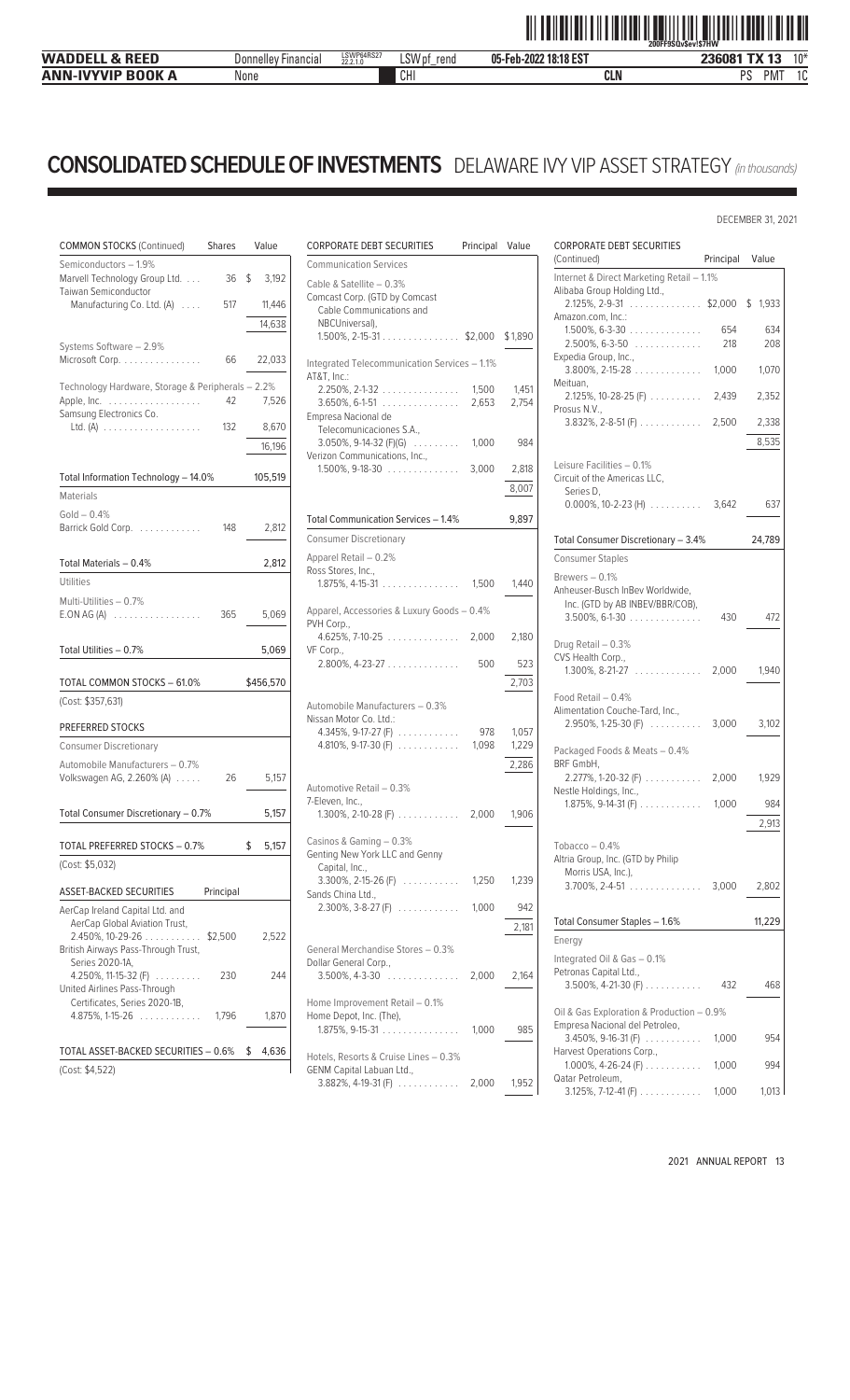|                           |                            |                        |                | <u> Litter (1988)</u> | III<br>VIIII<br>200FF9SQvSew9vJps |
|---------------------------|----------------------------|------------------------|----------------|-----------------------|-----------------------------------|
| <b>WADDELL &amp; REED</b> | <b>Donnelley Financial</b> | LSWP64RS27<br>22.2.1.0 | LSW pf<br>rend | 05-Feb-2022 18:18 EST | $8*$<br><b>TX 14</b><br>236081    |
| <b>ANN-IVYVIP BOOK A</b>  | None                       |                        | CH             | CLN                   | PMT<br>PS<br>10<br>ιu             |

### CORPORATE DEBT SECURITIES

| (Continued)                                                                          | Principal      | Value          |
|--------------------------------------------------------------------------------------|----------------|----------------|
| Oil & Gas Exploration & Production (Continued)<br>Santos Finance Ltd.,               |                |                |
| $3.649\%$ , 4-29-31 (F) $\ldots \ldots \ldots$ \$1,000<br>Saudi Arabian Oil Co.:     |                | \$<br>1,019    |
| 1.625%, 11-24-25 (F) $\ldots$<br>$2.250\%$ , 11-24-30 (F) $\ldots \ldots \ldots$     | 940<br>1,210   | 936<br>1,180   |
|                                                                                      |                | 6,096          |
| Oil & Gas Refining & Marketing - 0.6%<br>Petroleos del Peru S.A.,                    |                |                |
| $5.625\%$ , 6-19-47<br>Valero Energy Corp.,                                          | 2,000          | 1,983          |
| 2.150%, 9-15-27<br>dia a a a a a a                                                   | 2,102          | 2,096          |
|                                                                                      |                | 4,079          |
| Oil & Gas Storage & Transportation - 0.7%                                            |                |                |
| Galaxy Pipeline Assets BidCo Ltd.:<br>$2.160\%$ , 3-31-34 (F) $\ldots \ldots \ldots$ | 2,000          | 1,965          |
| $2.625\%$ , 3-31-36 (F) $\ldots \ldots \ldots$<br>Williams Partners L.P.,            | 1,500          | 1,469          |
| $5.100\%$ , 9-15-45                                                                  | 1,500          | 1,848          |
|                                                                                      |                | 5,282          |
| Total Energy - 2.3%                                                                  |                | 15,925         |
| Financials                                                                           |                |                |
| Asset Management & Custody Banks - 0.7%<br>Ares Capital Corp.,                       |                |                |
| 2.150%, 7-15-26<br>.<br>Citadel Finance LLC,                                         | 2,000          | 1,975          |
| $3.375\%$ , $3-9-26$ (F)<br>Temasek Financial I Ltd.,                                | 2,500          | 2,498          |
| $1.625\%$ , 8-2-31 (F) $\ldots \ldots \ldots$                                        | 1,000          | 970            |
|                                                                                      |                | 5,443          |
| Diversified Banks - 6.5%                                                             |                |                |
| Australia and New Zealand Banking<br>Group Ltd.,                                     |                |                |
| $2.570\%$ , 11-25-35 (F)<br>Banco de Credito del Peru:                               | 1,881          | 1,803          |
| $3.125\%$ , 7-1-30 (F)                                                               | 1,938          | 1,917          |
| $3.250\%$ , 9-30-31 (F)(G) $\ldots \ldots \ldots$<br>Banco Santander S.A.:           | 2,000          | 1,978          |
| $5.375\%$ , 4-17-25 (F) $\ldots \ldots \ldots$                                       | 702            | 767            |
| $1.849\%$ , $3-25-26$<br>$1.722\%$ , 9-14-27                                         | 2,000<br>1,000 | 1,993<br>982   |
| BNP Paribas S.A.,<br>4.625%, 3-13-27 (F) $\ldots \ldots \ldots$                      | 3,610          | 4,004          |
| Credit Agricole S.A.:                                                                |                |                |
| 1.907%, 6-16-26 (F)<br>.<br>$8.125\%$ , 3-23-69 (F)                                  | 2,657<br>2,000 | 2,664<br>2,376 |
| DNB Bank ASA,<br>1.535%, 5-25-27 (F) $\ldots$                                        | 1,500          | 1,480          |
| <b>HSBC Holdings plc:</b><br>2.206%, 8-17-29<br>.                                    | 1,000          | 981            |
| 6.375%, 3-17-69<br>.                                                                 | 2,000          | 2,148          |
| 4.600%, 6-17-69<br>.<br>ING Groep N.V.:                                              | 1,101          | 1,103          |
| $6.875\%$ , 12-29-49 $\dots\dots\dots\dots$<br>3.875%, 11-16-69<br>.                 | 2,681<br>1,000 | 2,728<br>954   |
| $4.250\%$ , 11-16-69                                                                 | 1,000          | 945            |

| <b>CORPORATE DEBT SECURITIES</b><br>(Continued)                      | Principal | Value     |
|----------------------------------------------------------------------|-----------|-----------|
| Diversified Banks (Continued)<br>Intesa Sanpaolo S.p.A.:             |           |           |
| $3.250\%$ , 9-23-24 \$ 700                                           |           | \$<br>729 |
| $3.875\%$ , 7-14-27                                                  | 2,351     | 2,496     |
| Nordea Bank AB.                                                      |           |           |
| $3.750\%$ , $3-1-69$ (F)<br>Societe Generale S.A.:                   | 1,000     | 950       |
| 1.488%, 12-14-26 (F) $\ldots$                                        | 2,000     | 1,949     |
| 1.792%, 6-9-27 (F) $\ldots$                                          |           |           |
| Standard Chartered plc,                                              | 1,000     | 979       |
| 4.300%, 2-19-27 (F) $\ldots$                                         | 3,000     | 3,210     |
| Svenska Handelsbanken AB,                                            |           |           |
| $4.750\%$ , $3-1-69$                                                 | 2,000     | 2,080     |
| Swedbank AB,                                                         |           |           |
| $5.625\%, 3-17-69$<br>UniCredit S.p.A.:                              | 2,000     | 2,136     |
| $2.569\%$ , 9-22-26 (F) $\ldots \ldots \ldots$                       | 2,200     | 2,198     |
| 5.459%, 6-30-35 (F) $\ldots$                                         | 1,000     | 1,090     |
| Wells Fargo & Co.,                                                   |           |           |
| $3.900\%$ , $3-15-69$                                                | 1,500     | 1,542     |
|                                                                      |           | 48,182    |
|                                                                      |           |           |
| Diversified Capital Markets - 0.8%                                   |           |           |
| Africa Finance Corp.,                                                |           |           |
| $2.875\%$ , 4-28-28 (F)                                              | 1,000     | 994       |
| Credit Suisse Group AG,                                              |           |           |
| $2.193\%$ , 6-5-26 (F) $\ldots$                                      | 1,654     | 1,665     |
| Deutsche Bank AG,                                                    |           |           |
| $2.129\%$ , 11-24-26                                                 | 2,000     | 1,998     |
| UBS Group AG,                                                        |           |           |
| $2.095\%$ , 2-11-32 (F) $\ldots$                                     | 1,500     | 1,453     |
|                                                                      |           |           |
|                                                                      |           | 6,110     |
|                                                                      |           |           |
| Investment Banking & Brokerage - 0.5%<br>Charles Schwab Corp. (The), |           |           |
| $4.000\%$ , 6-1-69                                                   |           |           |
|                                                                      | 2,000     | 2,043     |
| Macquarie Bank Ltd.,                                                 | 436       |           |
| $3.624\%$ , 6-3-30 (F)                                               |           | 455       |
| Morgan Stanley,                                                      |           |           |
| $2.484\%, 9-16-36 \dots \dots \dots \dots$                           | 1,500     | 1,446     |
|                                                                      |           | 3,944     |
|                                                                      |           |           |
| Life & Health Insurance - 0.2%                                       |           |           |
| AIA Group Ltd.:                                                      |           |           |
| $3.375\%$ , 4-7-30 (F) $\ldots$                                      | 540       | 584       |
| $3.200\%$ , 9-16-40 (F) $\dots \dots \dots$                          | 1,098     | 1,130     |
|                                                                      |           | 1,714     |
|                                                                      |           |           |
| Other Diversified Financial Services - 0.3%                          |           |           |
| Citigroup, Inc.,                                                     |           |           |
| 1.122%, 1-28-27<br>.                                                 | 2,500     | 2,436     |
|                                                                      |           |           |
|                                                                      |           |           |
| Specialized Finance - 0.3%                                           |           |           |
| LSEGA Financing plc,                                                 |           |           |
| 1.375%, 4-6-26 (F) $\ldots \ldots \ldots$ 2,000                      |           | 1,962     |
|                                                                      |           |           |
| Total Financials - 9.3%                                              |           | 69,791    |

| <b>CORPORATE DEBT SECURITIES</b><br>(Continued)                                                                                                                                             | Principal Value     |                     |
|---------------------------------------------------------------------------------------------------------------------------------------------------------------------------------------------|---------------------|---------------------|
| <b>Health Care</b><br>Pharmaceuticals - 0.5%                                                                                                                                                |                     |                     |
| AbbVie, Inc.,<br>$3.200\%$ , 11-21-29 $\dots\dots\dots\dots$ \$2,000<br>Fresenius Medical Care U.S. Finance<br>III, Inc.,                                                                   |                     | \$2,141             |
| $1.875\%$ , 12-1-26 (F) $\ldots \ldots \ldots \ldots$ 1,500                                                                                                                                 |                     | 1,485<br>3,626      |
| Total Health Care - 0.5%                                                                                                                                                                    |                     | 3,626               |
| Industrials                                                                                                                                                                                 |                     |                     |
| Aerospace & Defense - 0.4%<br>Boeing Co. (The):<br>$4.875\%$ , 5-1-25<br>$5.150\%$ , 5-1-30 $\dots\dots\dots\dots\dots\dots$<br>$5.805\%$ , 5-1-50<br>Leidos, Inc. (GTD by Leidos Holdings, | 1,083<br>758<br>429 | 1,186<br>884<br>582 |
| lnc.),<br>$3.625\%$ , 5-15-25,                                                                                                                                                              | 326                 | 347<br>2,999        |
| Airlines - 0.4%<br>Aeropuerto Internacional de<br>Tocumen,                                                                                                                                  |                     |                     |
| 4.000%, 8-11-41 (F) $\ldots \ldots \ldots$<br>Southwest Airlines Co.,                                                                                                                       | 1,000               | 1,020               |
| $5.250\%$ , 5-4-25                                                                                                                                                                          | 2,042               | 2,270               |
|                                                                                                                                                                                             |                     | 3,290               |
| Airport Services - 0.3%<br>Airport Authority Hong Kong,<br>$1.625\%$ , 2-4-31 (F) $\ldots \ldots \ldots$                                                                                    | 2,000               | 1,931               |
| Highways & Railtracks - 0.1%<br>Transurban Finance Co. Pty Ltd.,<br>$2.450\%$ , $3-16-31$ (F) $\ldots \ldots \ldots$                                                                        | 611                 | 606                 |
| Total Industrials - 1.2%                                                                                                                                                                    |                     | 8,826               |
| Information Technology                                                                                                                                                                      |                     |                     |
| Application Software - 0.0%<br>Autodesk, Inc.,<br>$2.400\%$ , 12-15-31 $\dots$                                                                                                              | 95                  | 95                  |
| Data Processing & Outsourced Services - 0.3%<br>PayPal Holdings, Inc.,<br>$2.300\%$ , 6-1-30                                                                                                | 2,000               | 2,033               |
| Internet Services & Infrastructure - 0.3%                                                                                                                                                   |                     |                     |
| Baidu, Inc.,<br>1.720%, 4-9-26                                                                                                                                                              | 1,970               | 1,949               |
| Semiconductors - 0.4%<br>Broadcom, Inc.,<br>$1.950\%$ , 2-15-28 (F)<br>Taiwan Semiconductor                                                                                                 | 1,500               | 1,484               |
| Manufacturing Co. Ltd.,<br>1.375%, $9-28-30$ (F) $\ldots \ldots \ldots$                                                                                                                     | 1,318               | 1,225<br>2,709      |

DECEMBER 31, 2021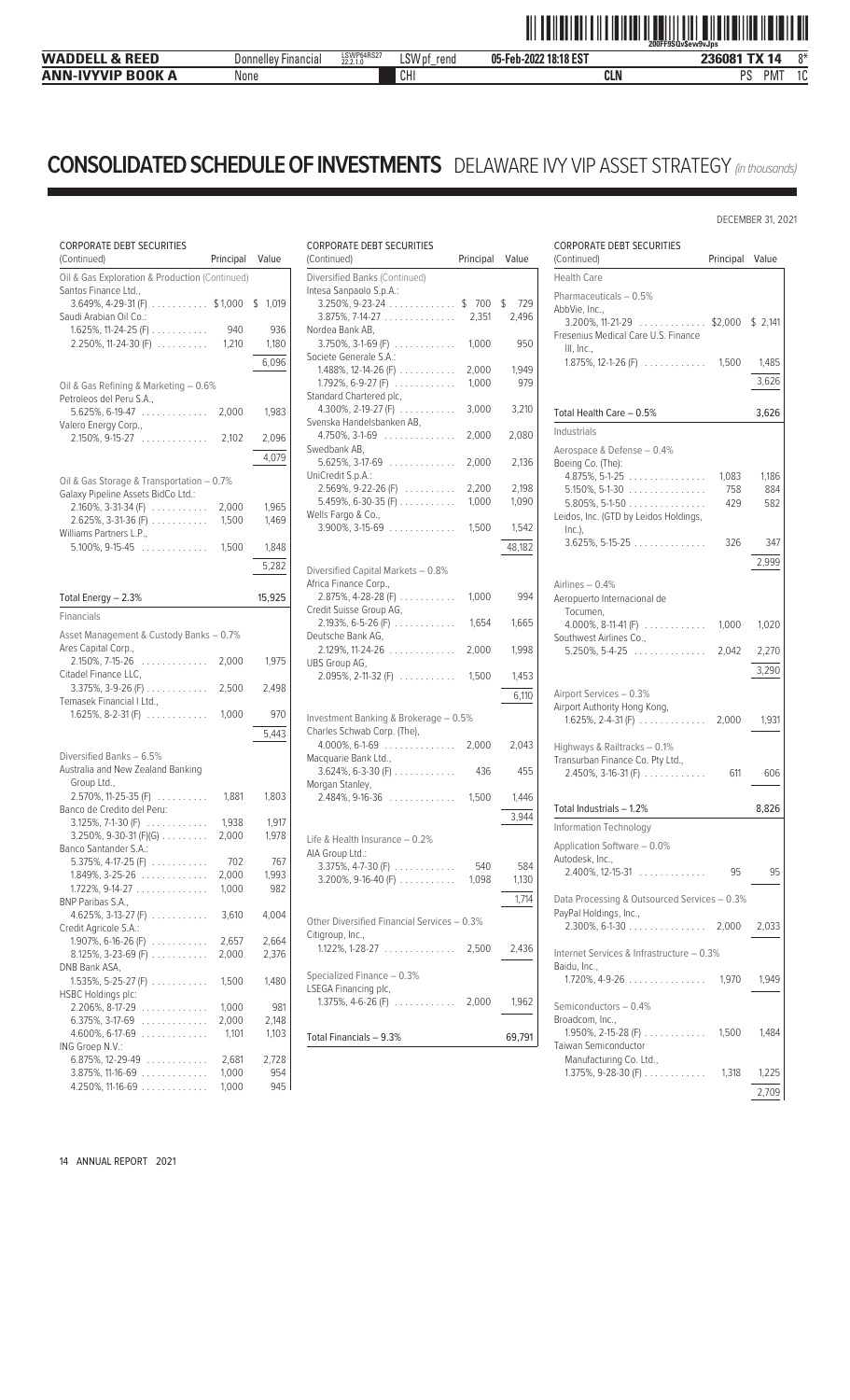|                           |                            |                              |                       | $\parallel \parallel \parallel$<br><u> Lindari III ma'lumot</u><br><b>TITULITII</b><br>200FF9SQw0=Y7f3H? |
|---------------------------|----------------------------|------------------------------|-----------------------|----------------------------------------------------------------------------------------------------------|
| <b>WADDELL &amp; REED</b> | <b>Donnelley Financial</b> | VDI-W10-DPF-263 LSW parts1dc | 14-Feb-2022 21:32 EST | 236081 TX 15<br>$17*$                                                                                    |
| <b>ANN-IVYVIP BOOK A</b>  | None                       | CHI                          | CLN                   | PMT<br>PS<br>10<br>ΙU                                                                                    |

| <b>CORPORATE DEBT SECURITIES</b><br>(Continued)                                                                     | Principal    | Value        |
|---------------------------------------------------------------------------------------------------------------------|--------------|--------------|
| Systems Software - 0.1%<br>VMware, Inc., 3.900%, 8-21-27 \$                                                         | 500          | \$<br>545    |
| Technology Hardware, Storage & Peripherals - 0.4%<br>Apple, Inc.:                                                   |              |              |
| $2.400\%$ , $8-20-50$<br>$2.650\%$ , 2-8-51                                                                         | 878<br>2,000 | 827<br>1,972 |
|                                                                                                                     |              | 2,799        |
| Total Information Technology - 1.5%                                                                                 |              | 10,130       |
| <b>Materials</b>                                                                                                    |              |              |
| Commodity Chemicals - 0.2%<br>Orbia Advance Corp. S.A.B. de C.V.,<br>$1.875\%$ , 5-11-26 (F) $\ldots \ldots \ldots$ | 1,600        | 1,578        |
| Diversified Metals & Mining - 0.4%                                                                                  |              |              |
| Glencore Funding LLC:<br>$1.625\%$ , 9-1-25 (F)<br>$2.500\%$ , 9-1-30 (F)<br>Teck Resources Ltd.,                   | 659<br>1,537 | 653<br>1.490 |
| $3.900\%$ , 7-15-30                                                                                                 | 1,000        | 1.076        |
|                                                                                                                     |              | 3,219        |
| Gold $-0.0\%$                                                                                                       |              |              |
| Newmont Corp.,<br>2.600%, 7-15-32                                                                                   | 75           | 75           |
| Paper Products - 0.1%<br>Suzano Austria GmbH,<br>$2.500\%$ , 9-15-28                                                | 600          | 580          |
| Total Materials - 0.7%                                                                                              |              | 5,452        |
| <b>Real Estate</b>                                                                                                  |              |              |
| Industrial REITs - 0.6%<br>Aircastle Ltd.,                                                                          |              |              |
| $5.250\%$ , $8-11-25$ (F) $\ldots \ldots \ldots$<br>Avolon Holdings Funding Ltd.,                                   | 1,466        | 1,613        |
| $2.750\%$ , 2-21-28 (F)                                                                                             | 2,500        | 2.455        |
|                                                                                                                     |              | 4,068        |
| Total Real Estate - 0.6%                                                                                            |              | 4,068        |
| Utilities                                                                                                           |              |              |
| Electric Utilities - 1.0%                                                                                           |              |              |
| Chile Electricity PEC S.p.A.,<br>$0.000\%$ , 1-25-28 (F)(H)                                                         | 1,000        | 817          |
| Comision Federal de Electricidad,<br>$3.875\%$ , 7-26-33 (F) $\ldots$                                               | 1,000        | 984          |
| FEL Energy VI S.a.r.l.,<br>5.750%, 12-1-40 (F) $\ldots \ldots \ldots$<br>NextEra Energy Capital Holdings, Inc.      | 1,930        | 1,937        |
| (GTD by NextEra Energy, Inc.),<br>$3.000\%$ , 1-15-52                                                               | 170          | 170          |
| NRG Energy, Inc.:<br>2.000%, 12-2-25 (F)<br>$2.450\%$ , 12-2-27 (F) $\ldots \ldots \ldots$                          | 1,100<br>110 | 1,108<br>109 |

| <b>CORPORATE DEBT SECURITIES</b><br>(Continued)                                                             | Principal | Value       |
|-------------------------------------------------------------------------------------------------------------|-----------|-------------|
| Electric Utilities (Continued)<br>Virginia Electric and Power Co.,<br>Series A.                             |           |             |
| $2.450\%$ , 12-15-50                                                                                        | \$2,500   | \$<br>2,310 |
| Multi-Utilities - 0.1%                                                                                      |           | 7,435       |
| Pacific Gas and Electric Co.,<br>$3.000\%$ , 6-15-28                                                        | 1.154     | 1,163       |
| Total Utilities - 1.1%                                                                                      |           | 8,598       |
| <b>TOTAL CORPORATE DEBT</b>                                                                                 |           |             |
| SECURITIES - 23.6%                                                                                          |           | \$172,331   |
| (Cost: \$177,192)                                                                                           |           |             |
| MORTGAGE-BACKED SECURITIES                                                                                  |           |             |
| Non-Agency REMIC/CMO - 0.0%<br>Merrill Lynch Mortgage Investors<br>Trust, Series 1998-C1, Class F,          |           |             |
| $6.250\%$ , 11-15-26 (I)                                                                                    | 126       | 127         |
| <b>TOTAL MORTGAGE-BACKED</b><br>SECURITIES - 0.0%                                                           |           | \$<br>127   |
| (Cost: \$127)                                                                                               |           |             |
| OTHER GOVERNMENT<br>SECURITIES (J)                                                                          |           |             |
| $Mexico - 0.2%$                                                                                             |           |             |
| United Mexican States,<br>$5.000\%$ , 4-27-51                                                               | 1,500     | 1,706       |
| Peru $-0.1%$                                                                                                |           |             |
| Republic of Peru,<br>$3.000\%$ , 1-15-34 $\dots$                                                            | 1,000     | 999         |
| <b>TOTAL OTHER GOVERNMENT</b><br>SECURITIES - 0.3%                                                          |           | \$2,705     |
| (Cost: \$2,743)                                                                                             |           |             |
| UNITED STATES GOVERNMENT                                                                                    |           |             |
| <b>AGENCY OBLIGATIONS</b>                                                                                   |           |             |
| Mortgage-Backed Obligations - 6.3%<br>Federal Home Loan Mortgage Corp.                                      |           |             |
| Agency REMIC/CMO:<br>$0.638\%$ , 11-25-29 (K)                                                               | 2,022     | 92          |
| 1.328%, 6-25-30 (K) $\ldots$                                                                                | 1,795     | 176         |
| 4.500%, 1-15-43 (K) $\ldots \ldots \ldots$<br>Federal Home Loan Mortgage Corp.<br>Agency REMIC/CMO (1-Month | 2.828     | 446         |
| U.S. LIBOR plus 615 bps),<br>6.040%, 11-15-47 $(K)(L)$                                                      | 1,426     | 229         |
| Federal Home Loan Mortgage Corp.<br>Agency REMIC/CMO (Mortgage<br>spread to 5-year U.S. Treasury            |           |             |
| index),<br>$3.536\%$ , 12-25-49 (F)(L) $\ldots \ldots$ 2,751                                                |           | 2,916       |

| UNITED STATES GOVERNMENT<br><b>AGENCY OBLIGATIONS</b>                                                                                                  |                |                |
|--------------------------------------------------------------------------------------------------------------------------------------------------------|----------------|----------------|
| (Continued)                                                                                                                                            | Principal      | Value          |
| Mortgage-Backed Obligations (Continued)<br>Federal Home Loan Mortgage Corp.<br>Agency REMIC/CMO (Mortgage<br>spread to 7-year U.S. Treasury<br>index), |                |                |
| $3.852\%$ , 2-25-51 (F)(L)<br>Federal Home Loan Mortgage Corp.<br><b>Fixed Rate Participation</b><br>Certificates:                                     | \$600          | \$<br>646      |
| 1.500%, 11-1-50<br>2.500%, 1-1-51<br>Federal National Mortgage<br>Association Agency REMIC/CMO:                                                        | 1,636<br>1,717 | 1,586<br>1,755 |
| 4.500%, 10-25-40 (K) $\ldots$                                                                                                                          | 1,480          | 231            |
| 4.500%, 5-25-47 (K) $\ldots$                                                                                                                           | 1,341          | 212            |
| $5.000\%$ , 3-25-49 (K)<br>Federal National Mortgage<br>Association Agency REMIC/CMO<br>(1-Month U.S. LIBOR plus 562 bps),                             | 952            | 161            |
| $5.518\%$ , 6-25-45 (K)(L)<br>Federal National Mortgage<br>Association Agency REMIC/CMO<br>(1-Month U.S. LIBOR plus 625 bps):                          | 2,766          | 470            |
| 6.018%, 4-25-45 $(K)(L)$                                                                                                                               | 1,353          | 272            |
| 5.998%, 4-25-46 $(K)(L)$                                                                                                                               | 3,200          | 513            |
| 5.998%, 8-25-46 (K)(L) $\ldots \ldots$                                                                                                                 | 3,310          | 553            |
| 6.148%, 6-25-48 $(K)(L)$<br>Federal National Mortgage<br>Association Agency REMIC/CMO<br>(Mortgage spread to 5-year U.S.<br>Treasury index),           | 6,585          | 1,108          |
| 2.784%, 2-25-27 (L)<br>.<br>Federal National Mortgage<br><b>Association Fixed Rate Pass-</b><br>Through Certificates:                                  | 1,885          | 1,992          |
| $2.500\%$ , 4-1-36                                                                                                                                     | 2,585          | 2,679          |
| $3.500\%$ , $8-1-48$                                                                                                                                   | 4,953          | 5,267          |
| 3.500%, 11-1-49<br>.                                                                                                                                   | 5,133          | 5,487          |
| $2.500\%$ , 7-1-50                                                                                                                                     | 4,063          | 4,179          |
| 3.000%, 8-1-50<br>.                                                                                                                                    | 888            | 934            |
| $2.000\%$ , 12-1-50                                                                                                                                    | 3,471          | 3,466          |
| 2.000%, 1-1-51<br>.                                                                                                                                    | 2,737          | 2,742          |
| 2.000%, 10-1-51<br>.<br>Government National Mortgage<br><b>Association Fixed Rate Pass-</b><br>Through Certificates,                                   | 3,575          | 3,568          |
| $3.500\%$ , 6-20-50 $\ldots$<br>1.1.1.1.1                                                                                                              | 5,217          | 5,434          |
|                                                                                                                                                        |                |                |
|                                                                                                                                                        |                | 47,114         |
| TOTAL UNITED STATES GOVERNMENT<br>AGENCY OBLIGATIONS - 6.3%                                                                                            |                | \$47,114       |
| (Cost: \$47,951)                                                                                                                                       |                |                |
| UNITED STATES GOVERNMENT<br><b>OBLIGATIONS</b>                                                                                                         |                |                |
| Treasury Obligations - 1.5%<br>U.S. Treasury Bonds,                                                                                                    |                |                |
| 0.875%, 11-15-30<br>1.1.1.1.1.1.1                                                                                                                      | 2,100          | 1,997          |

DECEMBER 31, 2021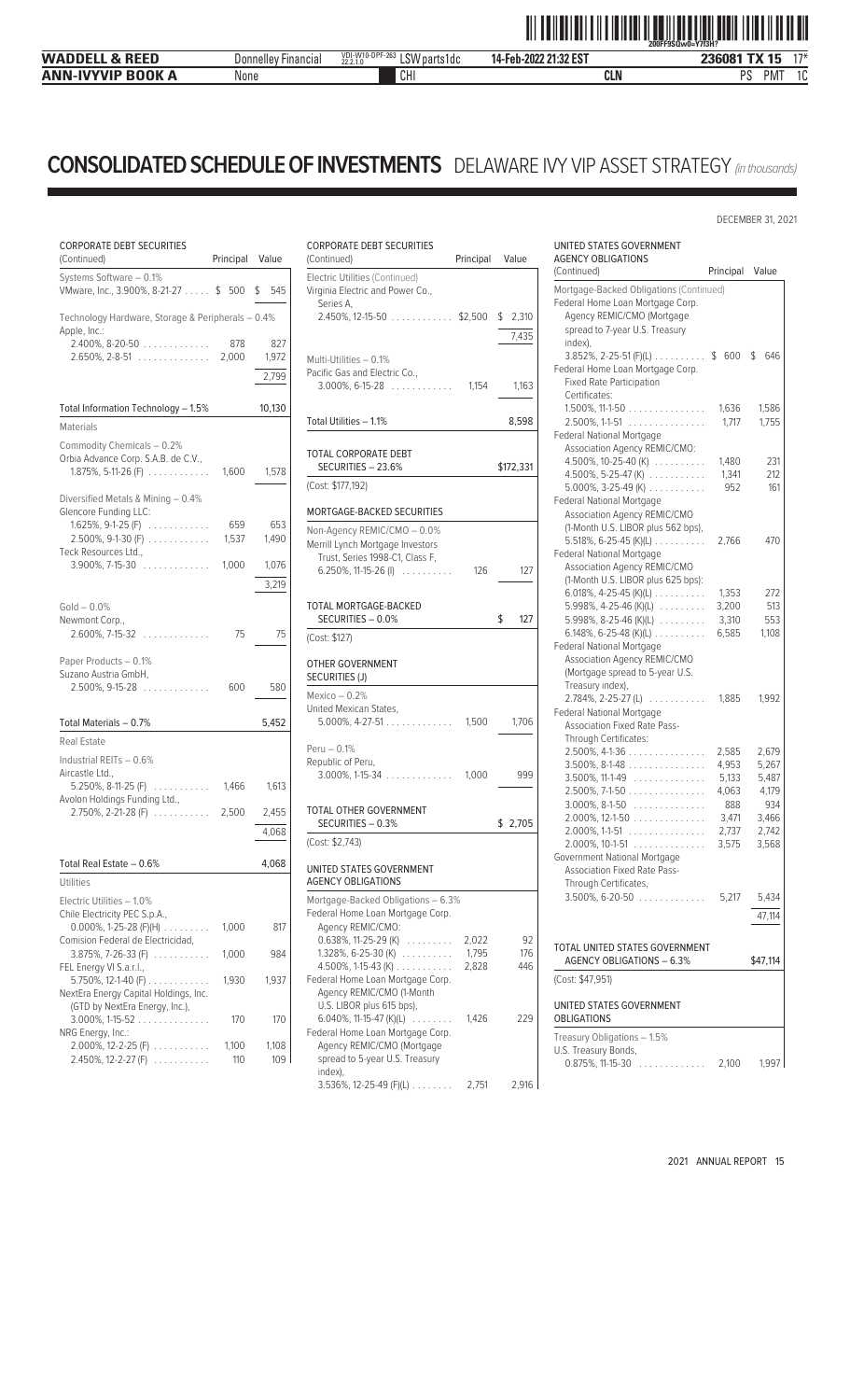| <b>WADDELL</b><br><b>REED</b><br>$\bullet$<br>$\alpha$ | Donnelley<br>' Financial | VDI-W10-DPF-263<br>LSW parts1dc<br>22.2.1.0 | 14-Feb-2022 21:34 EST | 236081<br>$\sim$           | 21 <sup>2</sup> |
|--------------------------------------------------------|--------------------------|---------------------------------------------|-----------------------|----------------------------|-----------------|
| I-IVYVIP BOOK A<br><b>ANN</b>                          | None                     | PII<br>∵u⊓.                                 | <b>CLN</b>            | DС<br>$D^{\text{A}}$<br>۲M | $\sim$<br>ιu    |
|                                                        |                          |                                             |                       |                            |                 |

TIT TO HOLLOID II HI HI HOLLOID II OO HI HI HI HI HI HI HI HI TIHA

DECEMBER 31, 2021

## **CONSOLIDATED SCHEDULE OF INVESTMENTS** DELAWARE IVY VIP ASSET STRATEGY (in thousands)

|                                                               | <b>SHORT-TERM SECURITIE</b>                                                                                                                                                                                                         |
|---------------------------------------------------------------|-------------------------------------------------------------------------------------------------------------------------------------------------------------------------------------------------------------------------------------|
| \$230<br><sup>\$</sup><br>$1.000\%$ , 12-15-24 7,200<br>1,900 | Money Market Funds (N)<br>Dreyfus Institutional Prefe<br>Government Money M<br>Fund - Institutional Sh<br>$0.010\%$ (M) $\ldots \ldots$<br>State Street Institutional I<br>Government Money M<br>Fund - Premier Class,<br>$0.030\%$ |
| TOTAL UNITED STATES GOVERNMENT                                |                                                                                                                                                                                                                                     |
|                                                               | <b>TOTAL SHORT-TERM SEQ</b>                                                                                                                                                                                                         |
| Ounces                                                        | (Cost: \$4,914)                                                                                                                                                                                                                     |
| 21                                                            | <b>TOTAL INVESTMENT SEC</b>                                                                                                                                                                                                         |
|                                                               |                                                                                                                                                                                                                                     |
|                                                               | Principal<br>Value<br>230<br>7,209<br>1,844<br>11,280<br>\$11,280<br>Troy<br>37,831                                                                                                                                                 |

| SHORT-TERM SECURITIES                                                                                                                                                                | <b>Shares</b> | Value |           |
|--------------------------------------------------------------------------------------------------------------------------------------------------------------------------------------|---------------|-------|-----------|
| Money Market Funds $(N) - 0.7\%$<br>Dreyfus Institutional Preferred<br>Government Money Market<br>Fund - Institutional Shares,<br>$0.010\%$ (M) $\ldots \ldots \ldots \ldots \ldots$ | 303           | \$    | 303       |
| State Street Institutional U.S.<br>Government Money Market<br>Fund - Premier Class,                                                                                                  |               |       |           |
| $0.030\%$                                                                                                                                                                            | 4,611         |       | 4,611     |
|                                                                                                                                                                                      |               |       | 4,914     |
| TOTAL SHORT-TERM SECURITIES - 0.7%                                                                                                                                                   |               | \$    | 4,914     |
| (Cost: \$4,914)                                                                                                                                                                      |               |       |           |
| TOTAL INVESTMENT SECURITIES - 99.8%                                                                                                                                                  |               |       | \$742,665 |
| (Cost: \$636,727)                                                                                                                                                                    |               |       |           |
| CASH AND OTHER ASSETS, NET OF<br>LIABILITIES - 0.2%                                                                                                                                  |               |       | 1,411     |
| <b>NET ASSETS - 100.0%</b>                                                                                                                                                           |               |       | \$744,076 |

Notes to Consolidated Schedule of Investments

\*Not shown due to rounding.

(A)Listed on an exchange outside the United States.

(B)No dividends were paid during the preceding 12 months.

(C)Restricted securities. At December 31, 2021, the Portfolio owned the following restricted securities:

| Security                           | Acquisition Date(s) | <b>Shares</b> | Cost     | Value                    |
|------------------------------------|---------------------|---------------|----------|--------------------------|
| Media Group Holdings LLC, Series H | 8-29-13 to 10-31-13 |               | \$22,268 | $S^{-*}$                 |
| Media Group Holdings LLC, Series T | 7-2-13 to 1-23-15   |               | 8,413    | $\overline{\phantom{0}}$ |
|                                    |                     |               | \$30.681 | $S^{-*}$                 |

The total value of these securities represented 0.0% of net assets at December 31, 2021.

(D)Investment is owned by an entity that is treated as a corporation for U.S. tax purposes and is owned by the Portfolio and consolidated as described in Note 5 of the Notes to Financial Statements.

(E)Securities whose value was determined using significant unobservable inputs.

(F)Securities were purchased pursuant to an exemption from registration available under Rule 144A under the Securities Act of 1933 and may only be resold in transactions exempt from registration, normally to qualified institutional buyers. At December 31, 2021 the total value of these securities amounted to \$93,389 or 12.6% of net assets.

(G)All or a portion of securities with an aggregate value of \$295 are on loan.

(H)Zero coupon bond.

(I)Variable rate security. Interest rate disclosed is that which is in effect at December 31, 2021. Date shown represents the date that the variable rate resets. Description of the reference rate and spread, if applicable, are included in the security description.

(J)Other Government Securities may include emerging markets sovereign, quasi-sovereign, corporate and supranational agency and organization debt securities.

(K)Interest-only security. Amount shown as principal represents notional amount for computation of interest.

(L)Variable rate security. Interest rate disclosed is that which is in effect at December 31, 2021. Description of the reference rate and spread, if applicable, are included in the security description.

(M)Investment made with cash collateral received from securities on loan.

(N)Rate shown is the annualized 7-day yield at December 31, 2021.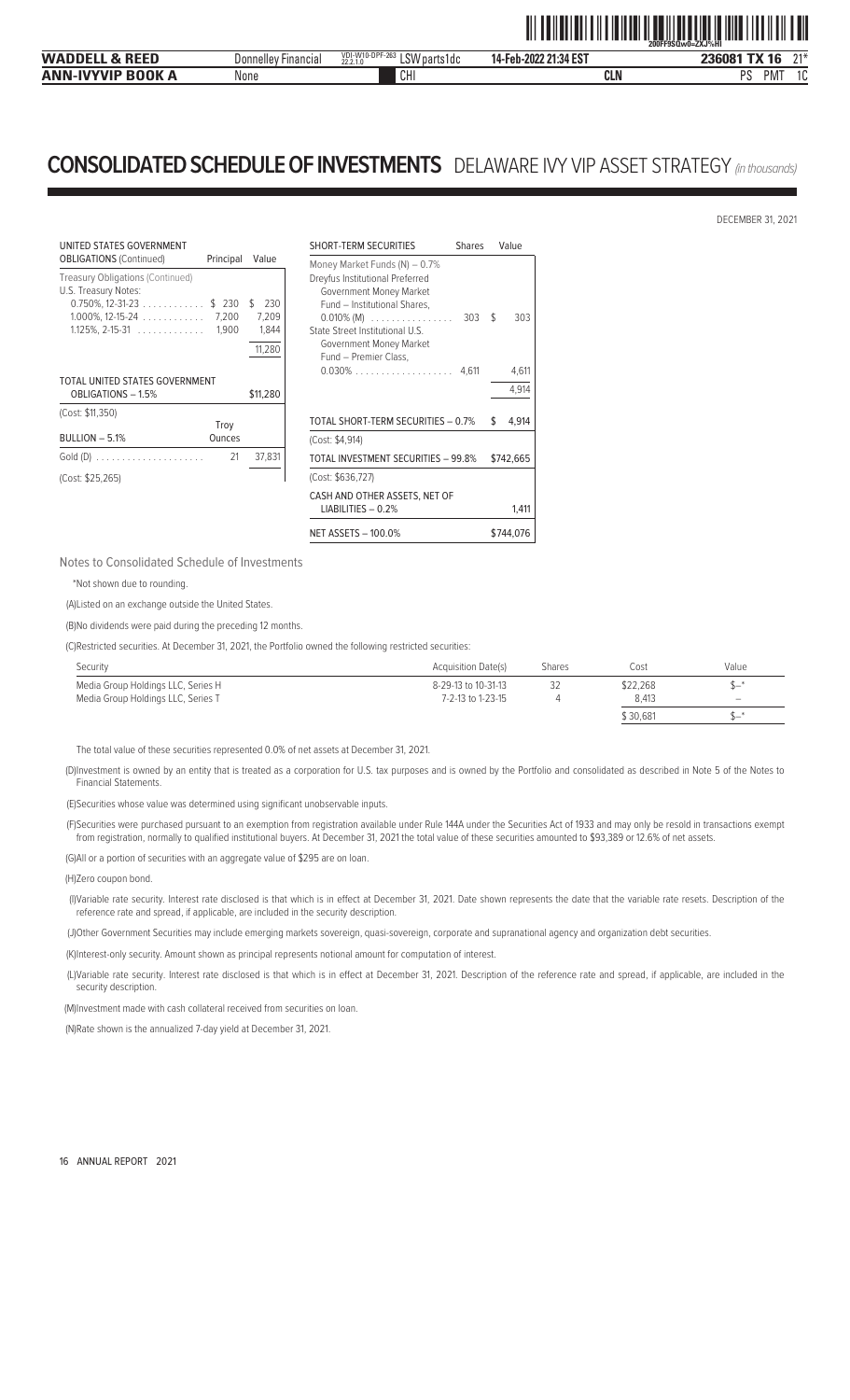|                           |                     |                                          | <b>TILL</b>           | ║║<br><b>TILLET IN THE</b><br>200FF9SQvSf4%@Xp= |
|---------------------------|---------------------|------------------------------------------|-----------------------|-------------------------------------------------|
| <b>WADDELL &amp; REED</b> | Donnelley Financial | VDI-W10-DPF-194 LSW kumas1ap<br>22.2.1.0 | 05-Feb-2022 19:04 EST | $14*$<br>236081 TX 17                           |
| <b>ANN-IVYVIP BOOK A</b>  | None                | CH                                       | <b>CLN</b>            | PS<br><b>PMT</b><br>1C                          |

DECEMBER 31, 2021

The following table is a summary of the valuation of the Portfolio's investments by the fair value hierarchy levels as of December 31, 2021. See Note 3 to the Financial Statements for further information regarding fair value measurement.

|                                                                                                                                                                                                                                | Level 1   | Level 2                | Level 3    |
|--------------------------------------------------------------------------------------------------------------------------------------------------------------------------------------------------------------------------------|-----------|------------------------|------------|
| Assets                                                                                                                                                                                                                         |           |                        |            |
| <b>Investments in Securities</b>                                                                                                                                                                                               |           |                        |            |
| <b>Common Stocks</b>                                                                                                                                                                                                           |           |                        |            |
|                                                                                                                                                                                                                                | \$30.613  | s.<br>9.009            |            |
|                                                                                                                                                                                                                                | 24.026    | 15.173                 |            |
|                                                                                                                                                                                                                                | 23.857    | 6.297                  |            |
|                                                                                                                                                                                                                                | 21,672    |                        |            |
|                                                                                                                                                                                                                                | 49.346    | 15.962                 |            |
| Health Care                                                                                                                                                                                                                    | 46.734    | 13.115                 |            |
|                                                                                                                                                                                                                                | 87,366    |                        |            |
| Information Technology (a) and a contract the control of the control of the control of the control of the control of the control of the control of the control of the control of the control of the control of the control of  | 85.403    | 20.116                 |            |
|                                                                                                                                                                                                                                | 2.812     |                        |            |
|                                                                                                                                                                                                                                |           | 5.069                  |            |
|                                                                                                                                                                                                                                | \$371,829 | $\mathbb{S}$<br>84.741 | $\uparrow$ |
| <b>Preferred Stocks</b>                                                                                                                                                                                                        |           | 5.157                  |            |
|                                                                                                                                                                                                                                |           | 4,636                  |            |
|                                                                                                                                                                                                                                |           | 172.331                |            |
|                                                                                                                                                                                                                                |           | 127                    |            |
|                                                                                                                                                                                                                                |           | 2,705                  |            |
| United States Government Agency Obligations (and the content of the content of the content of the content of the content of the content of the content of the content of the content of the content of the content of the cont |           | 47,114                 |            |
| United States Government Obligations (all contained according to the control of the contact of the contact of the contact of the contact of the contact of the contact of the contact of the contact of the contact of the con |           | 11.280                 |            |
|                                                                                                                                                                                                                                | 37,831    |                        |            |
|                                                                                                                                                                                                                                | 4,914     |                        |            |
|                                                                                                                                                                                                                                | \$414,574 | \$328,091              | $s^{-*}$   |

During the year ended December 31, 2021, there were no transfers in or out of Level 3.

The following acronyms are used throughout this schedule:

CMO = Collateralized Mortgage Obligation GTD = Guaranteed LIBOR = London Interbank Offered Rate

OTC = Over the Counter

REIT = Real Estate Investment Trust

REMIC = Real Estate Mortgage Investment Conduit

## **Country Diversification**

| (as a % of net assets)                                                        |  |
|-------------------------------------------------------------------------------|--|
| $\mathbf{1}$ $\mathbf{1}$ $\mathbf{2}$ $\mathbf{1}$ $\mathbf{3}$ $\mathbf{4}$ |  |

| <b>United States</b> | 50.2% |
|----------------------|-------|
| France               | 5.8%  |
| Germany              | 5.1%  |
| United Kingdom       | 5.0%  |
| India                | 3.4%  |
| Canada               | 3.2%  |
| Switzerland          | 2.5%  |
| Japan                | 2.2%  |
|                      |       |

## **Country Diversification** (Continued)

| China                  | 1.9% |
|------------------------|------|
| Italy                  | 1.6% |
| Taiwan                 | 1.6% |
| <b>Netherlands</b>     | 1.5% |
| Hong Kong              | 1.3% |
| South Korea            | 1.2% |
| Peru                   | 1.0% |
| <b>Other Countries</b> | 6.5% |
| Other+                 | 6.0% |

+Includes gold bullion, options, cash and other assets (net of liabilities), and cash equivalents

See Accompanying Notes to Financial Statements.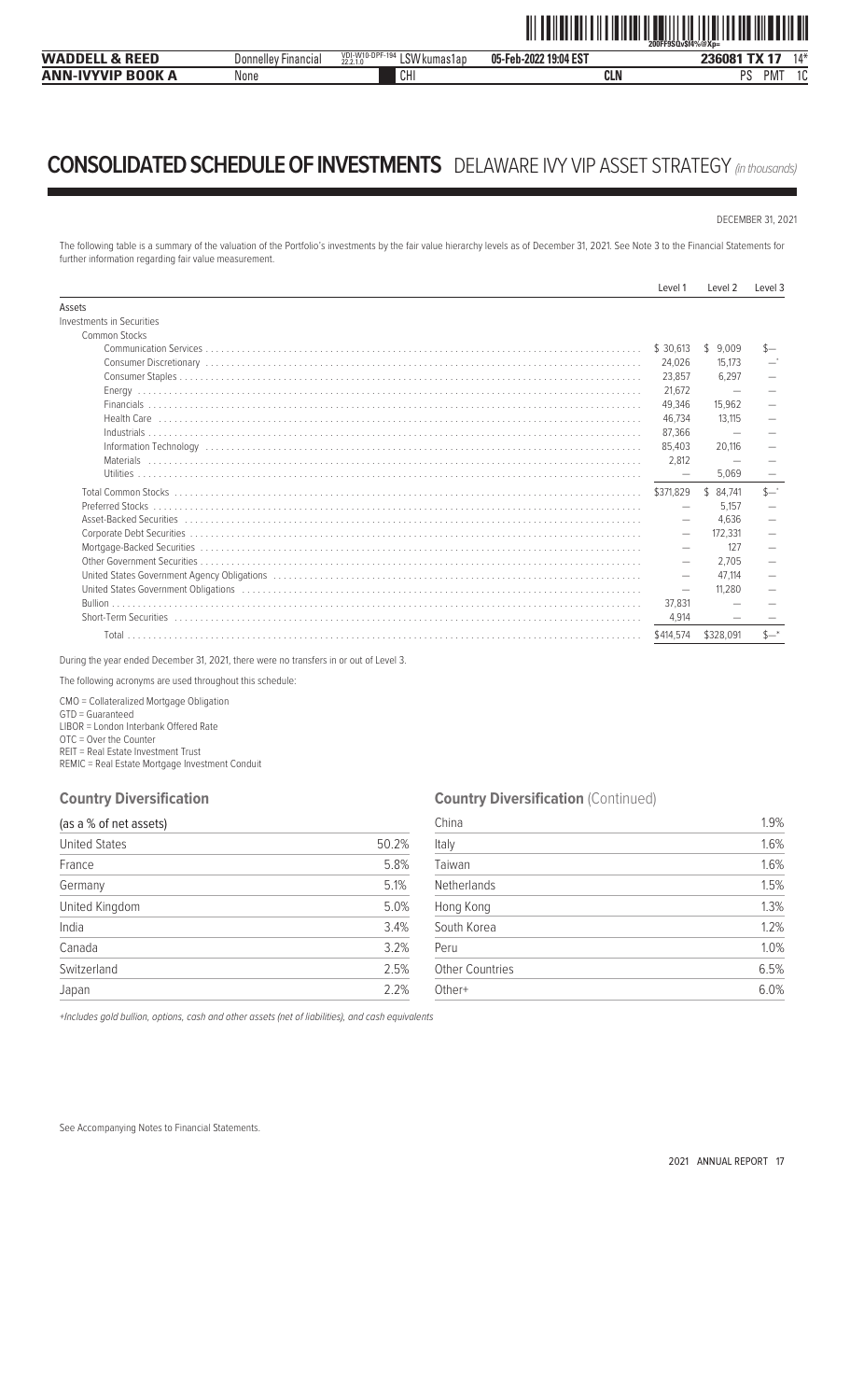|                                             |                               |                                                                        |                       | 200FF9SQvSiFD=tp=     |              |
|---------------------------------------------|-------------------------------|------------------------------------------------------------------------|-----------------------|-----------------------|--------------|
| DEED<br><b>WADDEI</b><br>$\sim$             | Donnelley<br><b>Financial</b> | VDI-W10-LPF-259<br>1011<br>- 2 J J<br>V kumavUap<br>−2 Mn.<br>22.2.1.0 | 06-Feb-2022 00:36 EST | <b>TIME</b><br>236081 | $15*$<br>ט ו |
| $\sim$ ROOK $\prime$<br><b>WVVIP</b><br>ANN | <b>START PAGE</b>             | 011<br>ыл                                                              | <b>CLN</b>            | DC<br>PM <sup>-</sup> | $\sim$       |

## **MANAGEMENT DISCUSSION** DELAWARE IVY VIP BALANCED

ˆ200FF9SQv\$iFD=tp=Š **200FF9SQv\$iFD=tp=**

(UNAUDITED)

*On September 13, 2021, the Board of Trustees (Board) of the Ivy Variable Insurance Portfolios approved the appointment of Macquarie Investment Management Austria Kapitalanlage portfolio managers Stefan Löwenthal and Jürgen Wurzer, along with Aaron D. Young of Delaware Management Company, as new portfolio managers. In connection with this change, the Board approved applicable revisions to the Portfolio's investment strategies and benchmark. All changes took effect on November 15, 2021.*

<span id="page-17-0"></span>*As of November 15, 2021, the Portfolio changed its fixed-income primary broad-based securities index to the Bloomberg US Aggregate Bond Index from the Bloomberg US Government/Credit Index. The Portfolio elected to use the new index because it more closely reflects the Portfolio's investment strategies.*

*Below, Stefan Löwenthal, Jürgen Wurzer, and Aaron D. Young, co-portfolio managers of Delaware Ivy VIP Balanced, discuss positioning, performance and results for the fiscal year ended December 31, 2021.*

**Fiscal Year Performance**

| For the 12 Months Ended December 31, 2021                                                                     |           |
|---------------------------------------------------------------------------------------------------------------|-----------|
| Delaware Ivy VIP Balanced (Class II shares at net asset value)                                                | 15.97%    |
| <b>Benchmarks</b>                                                                                             |           |
| S&P 500 Index<br>(Generally reflects the performance of large- and medium-sized U.S. stocks)                  | 28.71%    |
| Bloomberg US Aggregate Bond Index<br>(Generally reflects the performance of securities in the bond market)    | $-1.54\%$ |
| Bloomberg US Government/Credit Index<br>(Generally reflects the performance of securities in the bond market) | $-1.75%$  |

Please note that the Portfolio returns include applicable fees and expenses, whereas the index returns do not include any such fees. Also, the Portfolio's performance data does not take into account any product expenses or charges associated with owning a variable life or annuity policy, which is invested in Ivy Variable Insurance Portfolios.

### **Market review**

Global economic activity continued its astounding rebound from the pandemic shock and exceeded expectations in the first half of the reporting year. However, it was not entirely a quiet ride. Equity volatility increased during the third quarter as growth slowed and fiscal stimulus expectations were disappointing. Amidst this growth slowdown, stagflation concerns grew as inflation increased, largely driven by supply chain issues, bottlenecks, and shortages. Despite this volatility, the market climbed higher through the fourth quarter of 2021 as growth remained robust and many potential risk factors were avoided. The US circumvented a debt crisis at the last moment, per the usual script, and simultaneously avoided significant tax hikes, which at one point seemed a quite likely threat to corporate profits and potentially consumption. And although the market did not get the entirety of the fiscal stimulus package once promised, that may have been a positive in terms of not creating additional inflationary pressures.

The evolution of the pandemic continues to have a significant influence on risk appetite in financial markets and despite worrying mutations in the virus and continued spread of cases, the vaccines remain a robust tool in response to the crisis. Vaccine approvals were recently extended to younger age groups and the rollout of booster shots enhanced protection for older demographics. Each subsequent wave of COVID-19 infections has inflicted less severe human, economic, and market damage as vaccines remain highly effective in reducing severe outcomes and populations have increasing resilience from both prior infections and inoculations. Following the dramatic surge in US economic activity from the depths of the crisis, monetary policy is now shifting, globally. Many central banks have already hiked policy interest rates and are either discussing or actively in the process of tapering quantitative easing (QE) purchases and discussing plans to actively reduce assets held on balance sheets. In the US, The Federal Reserve Bank (Fed) has begun tapering its QE program and although tapering is not tightening, per se, the Fed has guided market expectations for several interest rate hikes in 2022.

All said, US economic activity and corporate earnings have remained robust, inflationary pressures in supply chains have eased (although others like labor and housing are rising), and central banks are gradually normalizing monetary policy as the global economy pushes past the extreme shock of the pandemic and returns to a more normal regime where extreme policy stimulus is no longer prudent nor desirable.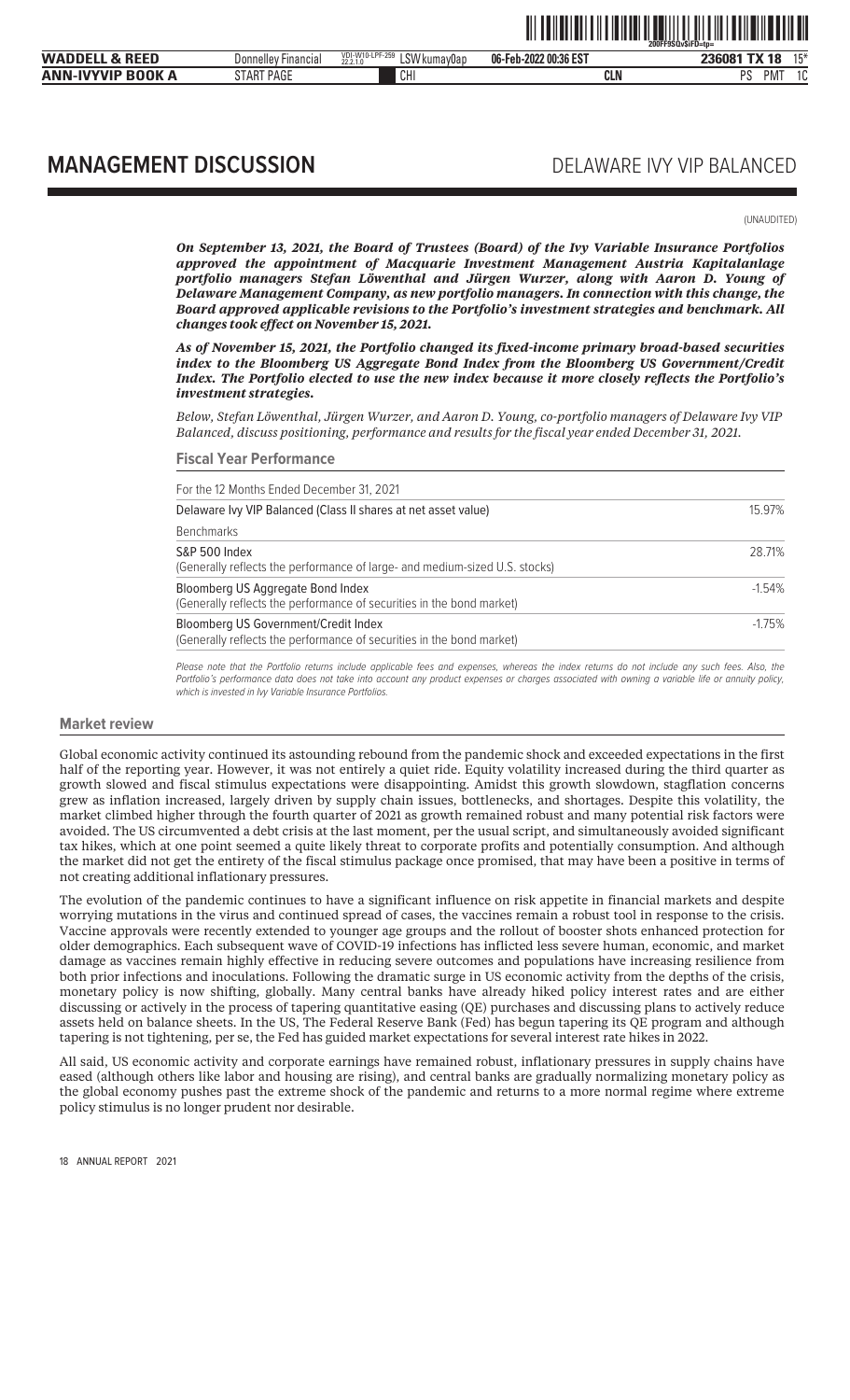|                                      |                        |                                                               | ------------------------ | 200FF9SOv&bh3w1HO       |              |
|--------------------------------------|------------------------|---------------------------------------------------------------|--------------------------|-------------------------|--------------|
| <b>REED</b><br><b>WADDEL</b>         | Donnelley<br>Financial | VDI-W10-DPF-264<br>LSW <sup>1</sup><br>/ kumaaban<br>22.2.1.0 | 10-Feb-2022 23:12 EST    | 236081<br>$T_{\rm{UV}}$ | $\sim$       |
| <b>LIVYVIP BOOK A</b><br><b>ANN-</b> | None                   | 0111<br>uпı                                                   | <b>CLN</b>               | nc<br><b>PMT</b>        | $\sim$<br>טו |

ˆ200FF9SQv&bh3w1HOŠ **200FF9SQv&bh3w1HO**

Equity markets vastly outperformed fixed-income markets with developed markets outperforming emerging markets and the US significantly outperforming other developed markets. China was a distinct outlier, with significant underperformance because of its stringent "zero COVID-19" policy and various disruptive regulatory actions in technology and property sectors. Energy along with other cyclical sectors outperformed defensive sectors such as consumer staples, utilities, and telecommunications. Fixed-income markets were more challenging. Investment grade returns were primarily driven by duration exposures as expectations for tighter central bank monetary policy lifted interest rates and credit spreads did little to offset that headwind. The high yield bond market outperformed investment grade due to lower interestrate sensitivity and a more significant narrowing of credit spreads in these riskier assets. From a currency perspective, US dollar (USD) strength was the dominant theme with many non-USD linked emerging market (EM) currencies exhibiting significant weakness.

### **Contributors and detractors**

The Portfolio finished the year with a strong, positive return. The Portfolio's equity benchmark (S&P 500 Index) return exceeded 28.71% but the fixed-income benchmark (Bloomberg US Aggregate Bond Index) return declined -1.54% on the reporting year as interest rates rose. The performance of the Portfolio reflects the mix of returns in the underlying assets during the reporting period and the allocation weightings.

The Portfolio benefitted from an allocation overweight to equity securities during the reporting period. Within the equity portion of the Portfolio, the most significant contributors to relative performance were sector overweight allocations to financials and energy and positive security selection, which led to outperformance within the industrials and communication services sectors. The most significant detractors to relative performance were negative security selection in the information technology, healthcare, and consumer discretionary sectors.

The relative performance of the Portfolio also benefitted from an allocation underweight to fixed-income securities and outperformance within the fixed-income portion of the Portfolio.

### **Outlook**

In the coming year, we think the global economy is likely to continue transitioning from unsustainably high growth to a slower and more sustainable level, supported by moderate corporate earnings growth and buffered by strong consumer and corporate balance sheets.

Inflationary forces are expected to be manageable as transitory pressures abate. However, the future path of inflation data and the Fed's response to it will be critical to engineering a soft landing. We believe labor force participation rates and productivity dynamics will be pivotal in determining what level of growth can be sustained without forcing excessively tight monetary policy.

Of course, the pandemic remains a key risk factor. Although higher rates of vaccination and natural immunity may be approaching critical mass in many geographies, which hopefully mitigates the risk of overwhelming healthcare systems.

With tapering commencing and tightening soon on the way, we believe the market may be forced to reckon with higher discount rates, which have already proven to be a headwind for equity valuations. However, recessions and market corrections do not typically begin at the start of rate-hike cycles but rather generally when earnings decline. And although the rate of earnings growth is slowing, it remains positive. Additionally, the consensus currently expects the federal funds rate to remain lower than pre-crisis, 2019 levels for the next two years

We think equity valuations remain a risk factor as many measures significantly exceed historical averages and have likely peaked, given the shift in monetary policy. Equity multiples typically decline during tightening cycles, but we think the asset class can still produce positive returns if inflation remains moderate and interest rates stay relatively low.

### **Effective July 1, 2021, the Portfolio name changed from Ivy VIP Balanced.**

**Significant Event: On December 2, 2020, Waddell & Reed Financial, Inc., the parent company of Ivy Investment Management Company, the investment adviser of the Ivy Variable Insurance Portfolios, and Macquarie Management Holdings, Inc., the US holding company for Macquarie Group Limited's US asset management business ("Macquarie"), announced that they had entered into an agreement whereby Macquarie would acquire the investment management business of Waddell & Reed Financial, Inc. (the "Transaction"). The Transaction closed on April 30, 2021. The Ivy Variable Insurance Portfolios, as part of Delaware Funds by Macquarie, are now managed by Delaware Management Company and distributed by Delaware Distributors, L.P.**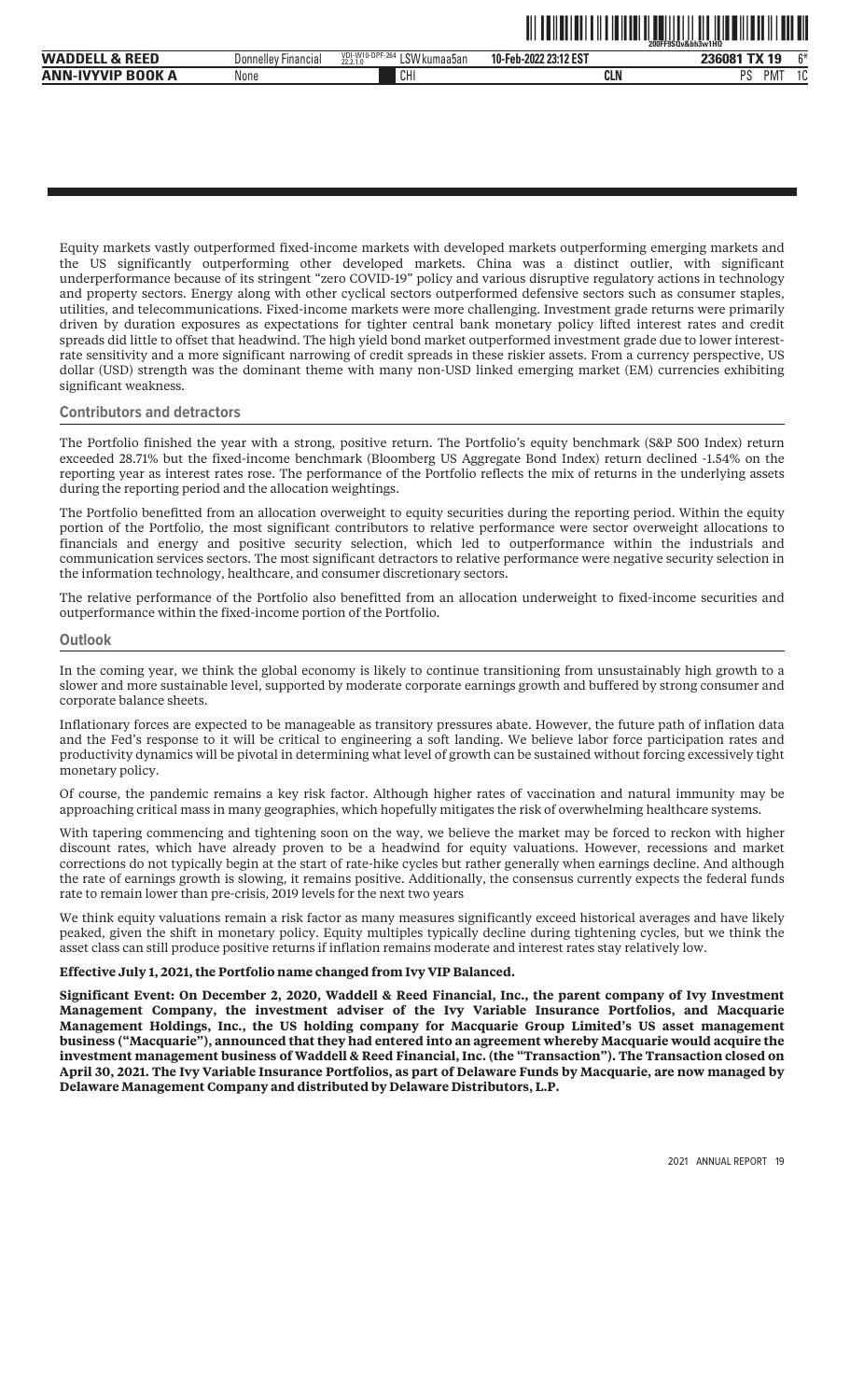|                                   |                                |                        |                |                           | 200FF9SQvSewpFvpa                 |              |
|-----------------------------------|--------------------------------|------------------------|----------------|---------------------------|-----------------------------------|--------------|
| <b>REED</b><br><b>WADDELL</b>     | Financial<br><b>Jonnelle</b> v | LSWP64RS27<br>22.2.1.0 | LSW pf<br>rend | 218:18 EST<br>05-Feb-2022 | חרי<br>236081                     | Л*           |
| <b>LIVYVIP ROOK</b><br><b>ANN</b> | None                           |                        | CH.            | <b>CLN</b>                | <sub>D</sub> e<br>PM <sup>-</sup> | $\sim$<br>ιu |

**TITE AND INSTITUTE IN A 19 YO FAST AND INSTITUTE IN A 19 YO F AND INSTITUTE IN** 

**Past performance is not a guarantee of future results. The value of the Portfolio's shares will change, and you could lose money on your investment.**

**Fixed-income securities are subject to interest rate risk and, as such, the net asset value of the Portfolio may fall as interest rates rise. The lower-rated securities in which the Portfolio may invest may carry greater risk of nonpayment of interest or principal then higher-rated bonds. In addition to the risks typically associated with fixed-income securities, loan participations in which the Portfolio may invest carry other risks, including the risk of insolvency of the lending bank or other intermediary.**

**The opinions expressed in this report are those of the Portfolio managers and are current only through the end of the period of the report as stated on the cover. The portfolio managers' views are subject to change at any time based on market and other conditions, and no forecasts can be guaranteed.**

**The indexes noted are unmanaged and include reinvested dividends. One cannot invest directly in an index, nor is an index representative of Delaware Ivy VIP Balanced***.*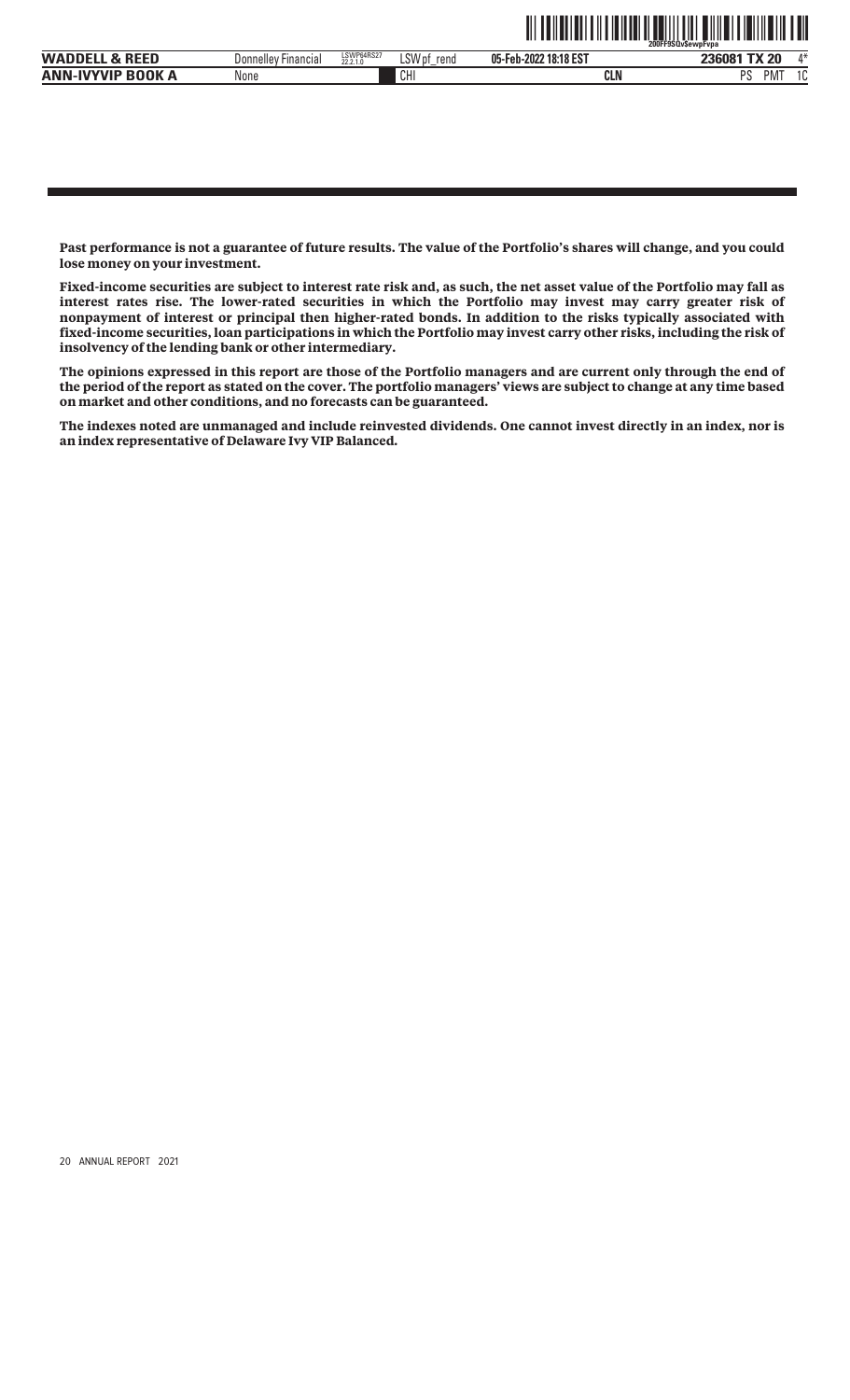|                           |                            |                        |                | <u> I din in III din III din III d</u><br>$\blacksquare$ | <b>TITULITI</b><br>200FF9SQvSewt1%pR     |
|---------------------------|----------------------------|------------------------|----------------|----------------------------------------------------------|------------------------------------------|
| <b>WADDELL &amp; REED</b> | <b>Donnelley Financial</b> | LSWP64RS27<br>22.2.1.0 | LSW pf<br>rend | 05-Feb-2022 18:18 EST                                    | $10*$<br>236081 TX 21                    |
| <b>ANN-IVYVIP BOOK A</b>  | START PAGE                 |                        | CHI            | CLN                                                      | 1 <sup>0</sup><br>PS<br><b>PMT</b><br>ΙU |
|                           |                            |                        |                |                                                          |                                          |

## **PORTFOLIO HIGHLIGHTS** DELAWARE IVY VIP BALANCED<sup>(a)</sup>

ALL DATA IS AS OF DECEMBER 31, 2021 (UNAUDITED)

## **Asset Allocation**

| <b>Stocks</b>                                                        | 68.0% |
|----------------------------------------------------------------------|-------|
| Information Technology                                               | 18.2% |
| <b>Financials</b>                                                    | 14.5% |
| <b>Health Care</b>                                                   | 8.8%  |
| <b>Consumer Discretionary</b>                                        | 6.9%  |
| Industrials                                                          | 6.0%  |
| <b>Communication Services</b>                                        | 5.0%  |
| <b>Consumer Staples</b>                                              | 3.6%  |
| <b>Materials</b>                                                     | 2.4%  |
| Utilities                                                            | 1.6%  |
| Energy                                                               | 1.0%  |
| <b>Bonds</b>                                                         | 31.0% |
| United States Government and Government Agency<br>Obligations        | 19.7% |
| <b>Corporate Debt Securities</b>                                     | 11.3% |
| Liabilities (Net of Cash and Other Assets),<br>and Cash Equivalents+ | 1.0%  |

## **Top 10 Equity Holdings**

| <b>Company</b>            | Sector                        | Industry                                   |
|---------------------------|-------------------------------|--------------------------------------------|
| Microsoft Corp.           | Information Technology        | Systems Software                           |
| Apple, Inc.               | Information Technology        | Technology Hardware, Storage & Peripherals |
| UnitedHealth Group, Inc.  | Health Care                   | Managed Health Care                        |
| Amazon.com, Inc.          | <b>Consumer Discretionary</b> | Internet & Direct Marketing Retail         |
| Costco Wholesale Corp.    | <b>Consumer Staples</b>       | Hypermarkets & Super Centers               |
| Alphabet, Inc., Class A   | <b>Communication Services</b> | Interactive Media & Services               |
| MasterCard, Inc., Class A | Information Technology        | Data Processing & Outsourced Services      |
| TE Connectivity Ltd.      | Information Technology        | Electronic Manufacturing Services          |
| CME Group, Inc.           | <b>Financials</b>             | Financial Exchanges & Data                 |
| Danaher Corp.             | <b>Health Care</b>            | Life Sciences Tools & Services             |

See your advisor or www.ivyinvestments.com for more information on the Portfolio's most recently published Top 10 Equity Holdings.

+Cash equivalents are defined as highly liquid securities with maturities of less than three months. Cash equivalents may include U.S. Government Treasury bills, bank certificates of deposit, bankers' acceptances, corporate commercial paper and other money market instruments.

(a)Effective July 1, 2021, the name of Ivy VIP Balanced changed to Delaware Ivy VIP Balanced.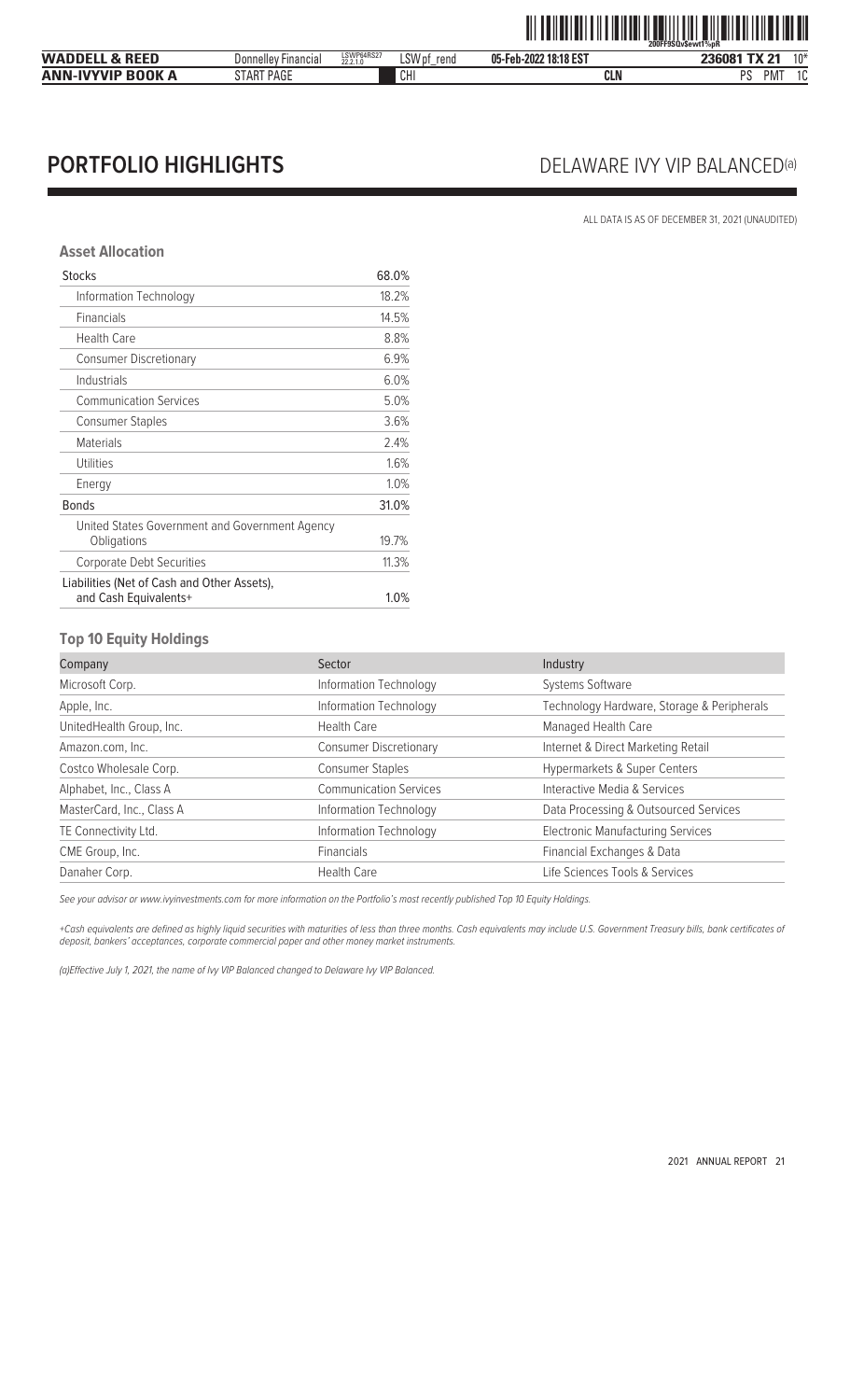|                           |                        |                                             |                       |     | 200FF9SQv&asr10pp |                                   |       |
|---------------------------|------------------------|---------------------------------------------|-----------------------|-----|-------------------|-----------------------------------|-------|
| <b>WADDELL &amp; REED</b> | Donnelley<br>⊦ınancıal | VDI-W10-DPF-467<br>LSW kumah0ap<br>22.2.1.0 | 11-Feb-2022 03:14 EST |     |                   | 236081 TX<br>ົາງ                  | $18*$ |
| <b>ANN-IVYVIP BOOK A</b>  | START PAGE             | CHI                                         |                       | CLN | a42w86-34.0       | <sub>D</sub> e<br>PM <sup>-</sup> | 10    |
|                           |                        |                                             |                       |     |                   |                                   |       |

## **COMPARISON OF CHANGE IN VALUE OF \$10,000 INVESTMENT**

## DELAWARE IVY VIP BALANCED<sup>(a)</sup>

<u>oli toiloitati liitustaa liennä valittiin loittoistaa lieliostall</u>



| Average Annual Total Return <sup>(2)</sup> | Class II |
|--------------------------------------------|----------|
| 1-year period ended 12-31-21               | 15.97%   |
| 5-year period ended 12-31-21               | 11 7 3%  |
| 10-year period ended 12-31-21              | 10.16%   |

(2)Data quoted is past performance and current performance may be lower or higher. Past performance is no guarantee of future results. Investment return and principal value of an investment will fluctuate and shares, when redeemed, may be worth more or less than their original cost. Please visit www.ivyinvestments.com for the Portfolio's most recent month-end performance. Performance data quoted does not reflect any expenses or charges associated with owning a variable life insurance policy or variable annuity contract that invests in the Portfolio's shares. When such charges are deducted, actual investment performance in a variable policy or contract will be lower.

(a)Effective July 1, 2021, the name of Ivy VIP Balanced changed to Delaware Ivy VIP Balanced.

Past performance is not necessarily indicative of future performance. Indexes are unmanaged. The performance graph and table do not reflect the deduction of taxes that a shareholder would pay on Portfolio distributions or on the redemption of Portfolio shares. Performance results may include the effect of expense reduction arrangements for some or all of the periods shown. If those arrangements had not been in place, the performance results for those periods would have been lower.

As of November 15, 2021, the Portfolio changed its fixed-income primary broad-based securities index to the Bloomberg U.S. Aggregate Bond Index from theBloomberg U.S. Gov/ Credit Index. The Portfolio elected to use the new index because it more closely reflects the Portfolio's investment strategies. Both the new benchmark and the Portfolio's previous benchmark noted above are included for comparison purposes.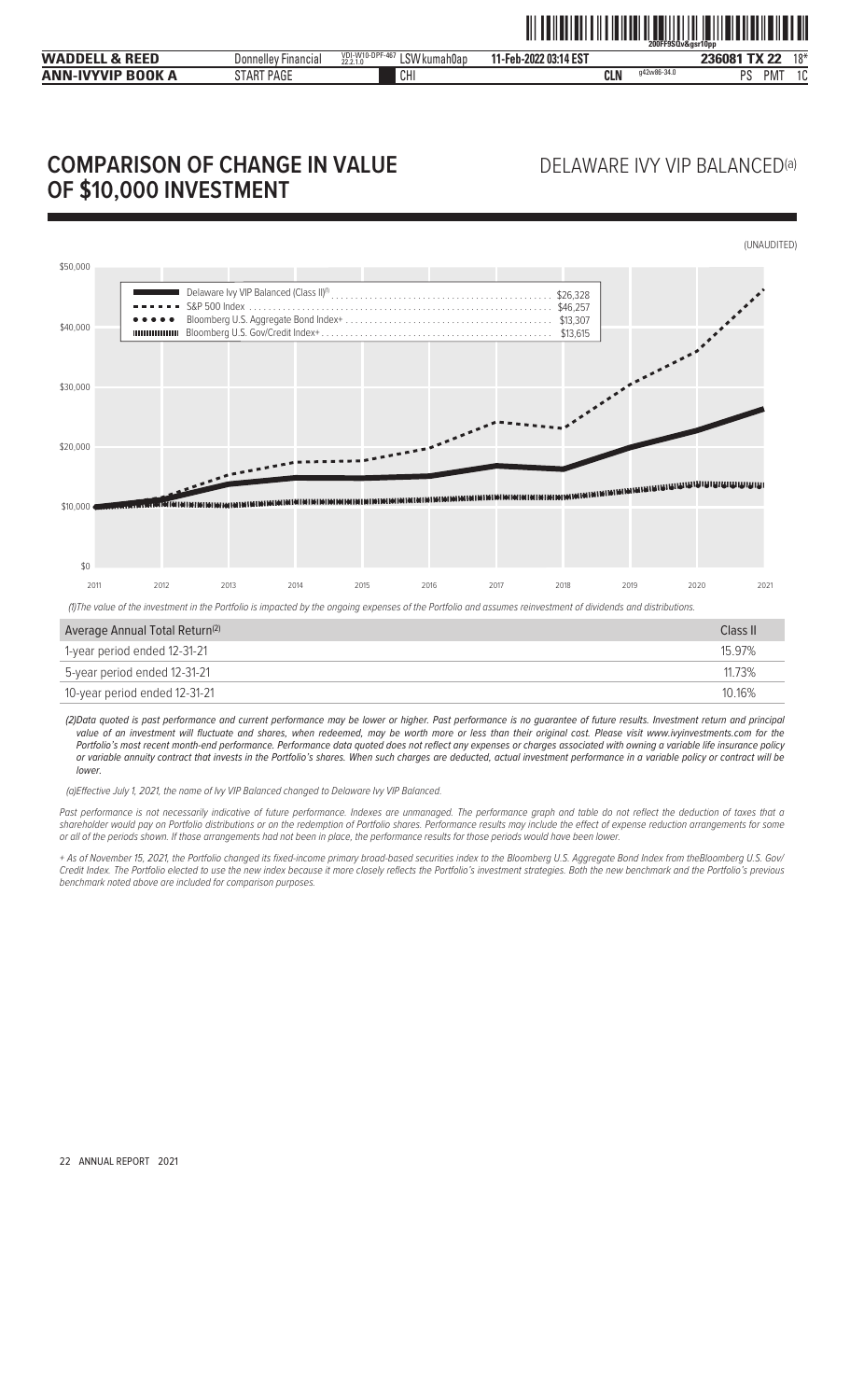|                                    |                     |                                                           |                       | <b>LUULI JJUUVU-DI KUII:</b>       |
|------------------------------------|---------------------|-----------------------------------------------------------|-----------------------|------------------------------------|
| <b>REED</b><br>WADDELL<br>. .      | Donnelley Financial | VDI-W10-DPF-263<br>$.$ $\sim$<br>LSW parts1dc<br>22.2.1.0 | 14-Feb-2022 21:37 EST | $15*$<br>. ne<br>236081<br>1 J     |
| <b>IVYVIP BOOK A</b><br><b>ANN</b> | ART PAGE<br>I AK I  | 011<br>U⊓I                                                | <b>CLN</b>            | DC<br>PM <sup>-</sup><br>م م<br>ΙU |
|                                    |                     |                                                           |                       |                                    |

## COMMON STOCKS Shares Value Communication Services Cable & Satellite – 0.7% Charter Communications, Inc., Class A (A) ................... 3 \$ 1,825 Interactive Home Entertainment – 0.7% Take-Two Interactive Software, Inc. (A) . . . . . . . . . . . . . . . . . . . . . . 11 1,877 Interactive Media & Services – 3.2% Alphabet, Inc., Class A (A) .......... 2 5,383 Alphabet, Inc., Class C (A) .......... 1 3,293 8,676 Movies & Entertainment – 0.4% Netflix, Inc. (A) .................. 2 1,218 Total Communication Services – 5.0% 13,596 Consumer Discretionary Auto Parts & Equipment – 1.5% Aptiv plc (A) . . . . . . . . . . . . . . . . . . . . 25 4,113 Automotive Retail – 1.0% AutoZone, Inc. (A) ................ 1 2,713 Footwear – 1.1% NIKE, Inc., Class B . . . . . . . . . . . . . . . . 19 3,096 Homebuilding – 1.1% D.R. Horton, Inc. . . . . . . . . . . . . . . . . . 27 2,902 Internet & Direct Marketing Retail – 2.2% Amazon.com, Inc. (A) ............. 2 6,058 Total Consumer Discretionary – 6.9% 18,882 Consumer Staples Food Distributors – 1.6% Sysco Corp. . . . . . . . . . . . . . . . . . . . . 54 4,272 Hypermarkets & Super Centers – 2.0% Costco Wholesale Corp. . . . . . . . . . . 9 5,385 Total Consumer Staples – 3.6% 9,657 Financials Asset Management & Custody Banks – 4.1% Artisan Partners Asset Management,  $\ldots \ldots \ldots$  53 2,505 Blackstone Group, Inc. (The), Class A . . . . . . . . . . . . . . . . . . . . . . 32 4,188 KKR & Co. . . . . . . . . . . . . . . . . . . . . . . 62 4,592 11,285 Consumer Finance – 1.3% American Express Co. . . . . . . . . . . . . 22 3,622 Financial Exchanges & Data – 2.7% CME Group, Inc. . . . . . . . . . . . . . . . . 22 4,970

| <b>COMMON STOCKS (Continued)</b>                                           | <b>Shares</b> | Value          |
|----------------------------------------------------------------------------|---------------|----------------|
| Financial Exchanges & Data (Continued)<br>Intercontinental Exchange, Inc.  | 17            | \$<br>2,281    |
|                                                                            |               | 7,251          |
| Insurance Brokers - 1.0%<br>Aon plc                                        | 9             | 2,760          |
| Investment Banking & Brokerage - 2.2%                                      |               |                |
| Charles Schwab Corp. (The)                                                 | 26            | 2,221          |
| Morgan Stanley                                                             | 38            | 3,685<br>5,906 |
| Other Diversified Financial Services - 1.6%                                |               |                |
| JPMorgan Chase & Co.                                                       | 27            | 4,322          |
| Property & Casualty Insurance - 0.7%<br>Progressive Corp. (The)            | 18            | 1,841          |
|                                                                            |               |                |
| Total Financials - 13.6%                                                   |               | 36,987         |
| <b>Health Care</b><br>Health Care Facilities - 1.0%                        |               |                |
| $HCA$ Holdings, Inc. $\ldots \ldots \ldots \ldots$                         | 11            | 2,817          |
| Life Sciences Tools & Services - 1.8%<br>Danaher Corp.                     | 15            | 4,788          |
| Managed Health Care - 2.7%<br>UnitedHealth Group, Inc.                     | 15            | 7,424          |
| Pharmaceuticals - 3.3%                                                     |               |                |
|                                                                            | 17<br>18      | 4,631<br>4,315 |
|                                                                            |               | 8,946          |
| Total Health Care - 8.8%                                                   |               | 23,975         |
| Industrials                                                                |               |                |
| Aerospace & Defense - 1.3%<br>Airbus SE ADR                                | 114           | 3,639          |
| Agricultural & Farm Machinery - 0.9%<br>Deere & Co.                        | 7             | 2,471          |
| Railroads-1.5%                                                             |               |                |
| Union Pacific Corp.                                                        | 16            | 3,921          |
| Research & Consulting Services - 0.8%<br>TransUnion<br>1.1.1.1<br>$\ldots$ | 19            | 2,271          |
| Trading Companies & Distributors - 1.5%<br>United Rentals, Inc. (A)        | 12            | 4,056          |
| Total Industrials - 6.0%                                                   |               | 16,358         |
| Information Technology                                                     |               |                |
| Application Software - 0.2%<br>Autodesk, Inc. (A)                          | 2             | 619            |
| Data Processing & Outsourced Services - 3.1%                               | 31            | 3,191          |

ˆ200FF9SQw0=bFK6H!Š **200FF9SQw0=bFK6H!**

DECEMBER 31, 2021

| <b>COMMON STOCKS (Continued)</b>                      | <b>Shares</b> | Value     |
|-------------------------------------------------------|---------------|-----------|
| Data Processing & Outsourced Services (Continued)     |               |           |
| MasterCard, Inc., Class A                             | 15            | \$5,262   |
|                                                       |               | 8,453     |
| Electronic Manufacturing Services - 1.9%              |               |           |
| TE Connectivity Ltd.                                  | 32            | 5,140     |
|                                                       |               |           |
| Internet Services & Infrastructure - 0.9%             |               |           |
| VeriSign, Inc. (A)                                    | 9             | 2,372     |
| Semiconductors - 3.0%                                 |               |           |
| Marvell Technology Group Ltd.                         | 17            | 1,504     |
| Taiwan Semiconductor Manufacturing                    |               |           |
| Co. Ltd. ADR                                          | 27            | 3,285     |
| Texas Instruments, Inc.                               | 17            | 3,194     |
|                                                       |               | 7,983     |
|                                                       |               |           |
| Systems Software - 5.9%                               |               |           |
| Microsoft Corp.                                       | 48            | 16,007    |
| Technology Hardware, Storage & Peripherals - 3.2%     |               |           |
|                                                       | 49            | 8,653     |
|                                                       |               |           |
|                                                       |               |           |
| Total Information Technology - 18.2%                  |               | 49,227    |
| <b>Materials</b>                                      |               |           |
| Industrial Gases - 1.3%                               |               |           |
| Linde plc $\ldots \ldots \ldots \ldots \ldots \ldots$ | 10            | 3,511     |
|                                                       |               |           |
| Specialty Chemicals - 1.1%                            |               |           |
| Sherwin-Williams Co. (The)                            | 8             | 2,890     |
|                                                       |               |           |
| Total Materials - 2.4%                                |               | 6,401     |
| <b>Utilities</b>                                      |               |           |
| Electric Utilities - 1.6%                             |               |           |
| NextEra Energy, Inc.                                  | 46            | 4,328     |
|                                                       |               |           |
|                                                       |               |           |
| Total Utilities - 1.6%                                |               | 4,328     |
|                                                       |               |           |
|                                                       |               |           |
| TOTAL COMMON STOCKS - 66.1%                           |               | \$179,411 |
| (Cost: \$154,772)                                     |               |           |
| Registered Investment Companies - 0.9%                |               |           |
| iShares Core S&P 500 ETF                              | 5             | 2,433     |
|                                                       |               |           |
|                                                       |               |           |
| TOTAL INVESTMENT FUNDS - 0.9%                         |               | \$2,433   |
| (Cost: \$2,402)                                       |               |           |
|                                                       |               |           |
| PREFERRED STOCKS                                      |               |           |
| Energy                                                |               |           |
| Oil & Gas Exploration & Production - 1.0%             |               |           |
| Targa Resources Corp.,                                |               |           |
|                                                       | 2             | 2,596     |
|                                                       |               |           |
| Total Energy - 1.0%                                   |               | 2,596     |
|                                                       |               |           |
| TOTAL PREFERRED STOCKS - 1.0%                         |               | \$2,596   |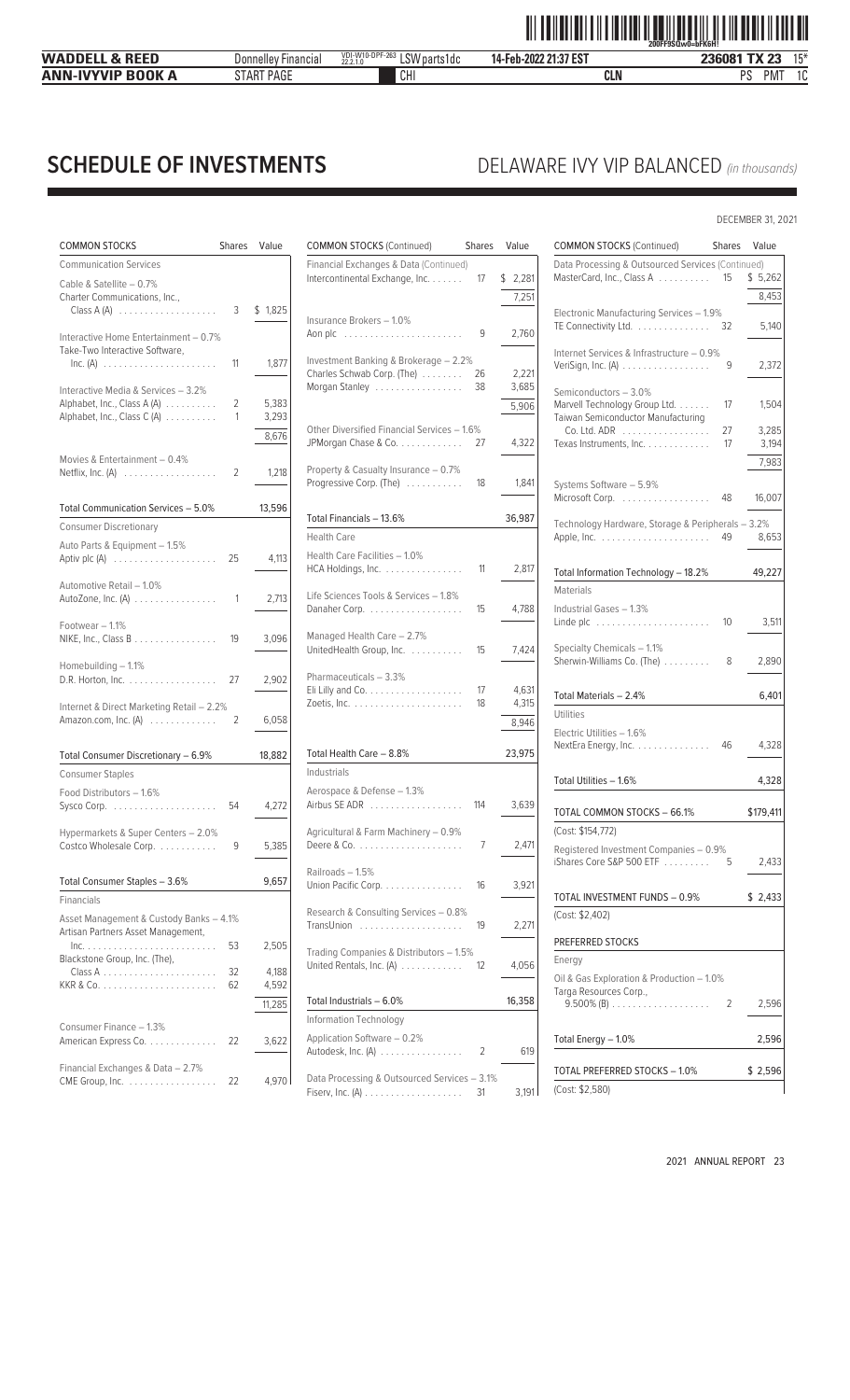|                           |                     |                        |                | IIIIII<br>WINDI<br>$\ \ $ | I III<br>200FF9SQvSex2kSHr          |
|---------------------------|---------------------|------------------------|----------------|---------------------------|-------------------------------------|
| <b>WADDELL &amp; REED</b> | Donnelley Financial | LSWP64RS27<br>22.2.1.0 | LSW pf<br>rend | 05-Feb-2022 18:18 EST     | 236081 TX 24<br>$12*$               |
| <b>ANN-IVYVIP BOOK A</b>  | None                |                        | CHI            | CLN                       | <b>PMT</b><br>$1^\circ$<br>PS<br>ιu |
|                           |                     |                        |                |                           |                                     |

| <b>CORPORATE DEBT SECURITIES</b>                                                                                                    | Principal | Value        |  |
|-------------------------------------------------------------------------------------------------------------------------------------|-----------|--------------|--|
| <b>Communication Services</b>                                                                                                       |           |              |  |
| Alternative Carriers - 0.1%<br>Bell Canada (GTD by BCE, Inc.),<br>$4.300\%$ , 7-29-49,                                              | \$120     | \$<br>146    |  |
| Cable & Satellite - 0.5%<br><b>Charter Communications Operating</b><br>LLC and Charter Communications<br>Operating Capital Corp.,   |           |              |  |
| $3.850\%$ , 4-1-61<br>Comcast Corp. (GTD by Comcast<br>Cable Communications and                                                     | 225       | 213          |  |
| NBCUniversal),<br>$4.250\%$ , 10-15-30 $\dots\dots\dots\dots\dots$<br>Comcast Corp. (GTD by Comcast<br>Cable Communications LLC and | 450       | 520          |  |
| NBCUniversal Media LLC),<br>$3.450\%$ , 2-1-50                                                                                      | 675       | 723<br>1.456 |  |
| Integrated Telecommunication Services - 0.5%                                                                                        |           |              |  |
| AT&T. Inc<br>$3.500\%$ , 9-15-53                                                                                                    | 500       | 505          |  |
| Sprint Corp.,<br>$7.875\%$ , 9-15-23<br>Verizon Communications, Inc.,                                                               | 315       | 347          |  |
| $4.500\%$ , $8-10-33$                                                                                                               | 500       | 589          |  |
|                                                                                                                                     |           | 1.441        |  |
| Movies & Entertainment - 0.2%                                                                                                       |           |              |  |
| Walt Disney Co. (The),<br>2.750%, 9-1-49                                                                                            | 500       | 485          |  |
| Wireless Telecommunication Service - 0.1%                                                                                           |           |              |  |
| T-Mobile USA, Inc.,<br>3.875%, 4-15-30.<br>.                                                                                        | 290       | 317          |  |
| Total Communication Services - 1.4%                                                                                                 |           | 3,845        |  |
| <b>Consumer Discretionary</b>                                                                                                       |           |              |  |
| Apparel, Accessories & Luxury Goods - 0.2%                                                                                          |           |              |  |
| PVH Corp.,<br>4.625%, 7-10-25                                                                                                       | 350       | 382          |  |
| Automotive Retail — 0.1%<br>AutoNation, Inc.,                                                                                       |           |              |  |
| 2.400%, 8-1-31<br>.                                                                                                                 | 300       | 289          |  |
| Footwear-0.1%                                                                                                                       |           |              |  |
| NIKE, Inc.,<br>$3.250\%$ , $3-27-40$                                                                                                | 120       | 131          |  |
| Home Improvement Retail - 0.3%<br>Home Depot, Inc. (The),<br>$3.350\%$ , 4-15-50                                                    | 700       | 765          |  |
| Homebuilding - 0.1%<br>NVR, Inc.,                                                                                                   |           |              |  |
| $3.000\%$ , 5-15-30                                                                                                                 | 400       | 416          |  |

| <b>CORPORATE DEBT SECURITIES</b><br>(Continued)                                                      | Principal | Value     |
|------------------------------------------------------------------------------------------------------|-----------|-----------|
| Internet & Direct Marketing Retail - 0.1%                                                            |           |           |
| Expedia Group, Inc.,<br>6.250%, 5-1-25 (C)<br>.                                                      | \$159     | \$<br>180 |
| Total Consumer Discretionary - 0.9%                                                                  |           | 2,163     |
| <b>Consumer Staples</b>                                                                              |           |           |
| Brewers - 0.0%<br>Anheuser-Busch Inbev Finance, Inc.<br>(GTD by AB INBEV/BBR/COB),<br>4.700%, 2-1-36 | 150       | 181       |
| Drug Retail - 0.1%                                                                                   |           |           |
| CVS Health Corp.,<br>5.050%, 3-25-48<br>.                                                            | 180       | 236       |
| Packaged Foods & Meats - 0.4%                                                                        |           |           |
| Hormel Foods Corp.,                                                                                  |           |           |
| $3.050\%$ , 6-3-51                                                                                   | 535       | 570       |
| Nestle Holdings, Inc.,<br>4.000%, $9-24-48$ (C)                                                      | 380       | 468       |
|                                                                                                      |           |           |
|                                                                                                      |           | 1,038     |
| Soft Drinks - 0.2%                                                                                   |           |           |
| Coca-Cola Co. (The),<br>$2.250\%$ , 1-5-32 $\dots$<br>1.1.1.1.1                                      | 600       | 611       |
| Total Consumer Staples - 0.7%                                                                        |           | 2,066     |
| Energy                                                                                               |           |           |
| Oil & Gas Exploration & Production - 0.2%                                                            |           |           |
| EQT Corp.,<br>6.625%, 2-1-25 (D) $\ldots$                                                            | 500       | 565       |
| Oil & Gas Storage & Transportation - 0.0%                                                            |           |           |
| Cheniere Energy Partners L.P.,<br>3.250%, 1-31-32 (C)                                                | 120       | 121       |
| Total Energy - 0.2%                                                                                  |           | 686       |
| Financials                                                                                           |           |           |
| Asset Management & Custody Banks - 0.7%<br>Apollo Management Holdings L.P.,                          |           |           |
| $2.650\%$ , 6-5-30 (C) $\ldots \ldots \ldots$                                                        | 425       | 429       |
| Blackstone Holdings Finance Co. LLC,<br>$2.000\%$ , 1-30-32 (C) $\ldots \ldots \ldots$               | 325       | 313       |
| KKR Group Finance Co. VIII LLC (GTD<br>by KKR & Co., Inc. and KKR Group                              |           |           |
| Partnership L.P.),                                                                                   |           |           |
| $3.500\%$ , $8-25-50$ (C)<br>National Securities Clearing Corp.,                                     | 350       | 367       |
| $1.500\%$ , 4-23-25 (C) $\ldots \ldots \ldots$                                                       | 350       | 353       |
| Owl Rock Capital Corp.,<br>$4.250\%$ , 1-15-26                                                       | 375       | 395       |
|                                                                                                      |           | 1.857     |
|                                                                                                      |           |           |
| Consumer Finance - 0.2%<br>General Motors Financial Co., Inc.<br>(GTD by AmeriCredit Financial       |           |           |
| Services, Inc.):                                                                                     |           |           |
| $3.450\%$ , 4-10-22                                                                                  | 250       | 251       |

### DECEMBER 31, 2021

| Consumer Finance (Continued)<br>$3.700\%$ , 5-9-23<br>\$150<br>\$<br>154<br>405<br>Diversified Banks - 0.3%<br>Bank of America Corp.,<br>$2.482\%$ , 9-21-36<br>400<br>388<br>Wells Fargo & Co.,<br>$2.572\%$ , 2-11-31<br>290<br>296<br>684<br>Financial Exchanges & Data - 0.1%<br>Intercontinental Exchange, Inc.,<br>$2.100\%$ , 6-15-30 $\dots\dots\dots\dots\dots$<br>260<br>258<br>Investment Banking & Brokerage - 0.2%<br>Goldman Sachs Group, Inc. (The),<br>345<br>$1.992\%$ , 1-27-32<br>360<br>Morgan Stanley,<br>$2.484\%$ , 9-16-36<br>120<br>116<br>461<br>Life & Health Insurance - 0.2%<br>Northwestern Mutual Life Insurance<br>Co. (The),<br>$3.850\%$ , 9-30-47 (C) $\ldots \ldots \ldots$<br>500<br>566<br>Multi-Line Insurance - 0.2%<br>Aon Corp. (GTD by Aon plc),<br>$2.800\%$ , 5-15-30<br>525<br>542<br>Other Diversified Financial Services - 0.8%<br>Citigroup, Inc.,<br>$6.250\%$ , 12-29-49 $\dots\dots\dots\dots\dots$<br>732<br>648<br>JPMorgan Chase & Co.,<br>$5.000\%$ , 2-1-69<br>337<br>347<br>JPMorgan Chase & Co. (3-Month U.S.<br>LIBOR plus 332 bps),<br>$3.451\%, 1-1-68$ (E)(F) $\ldots \ldots \ldots$<br>750<br>753<br>JPMorgan Chase & Co. (3-Month U.S.<br>LIBOR plus 347 bps),<br>$3.599\%$ , 4-29-49 (E)<br>194<br>195<br>JPMorgan Chase & Co. (3-Month U.S.<br>LIBOR plus 380 bps),<br>3.932%, 11-1-68 (E)<br>250<br>252<br>$\mathbb{Z}^2$ is a set of $\mathbb{Z}^2$<br>$\ldots$ .<br>2,279<br>Specialized Finance - 0.2%<br>AerCap Ireland Capital Ltd. and<br>AerCap Global Aviation Trust,<br>$6.500\%$ , 7-15-25<br>250<br>286<br>LSEGA Financing plc,<br>$2.500\%$ , 4-6-31 (C) $\ldots \ldots \ldots \ldots$<br>350<br>351<br>637<br>Total Financials - 2.9%<br>7,689<br><b>Health Care</b><br>Biotechnology - 0.1%<br>Amgen, Inc.,<br>3.375%, 2-21-50<br>350<br>365<br>. | CORPORATE DEBT SECURITIES<br>(Continued) | Principal Value |  |
|-------------------------------------------------------------------------------------------------------------------------------------------------------------------------------------------------------------------------------------------------------------------------------------------------------------------------------------------------------------------------------------------------------------------------------------------------------------------------------------------------------------------------------------------------------------------------------------------------------------------------------------------------------------------------------------------------------------------------------------------------------------------------------------------------------------------------------------------------------------------------------------------------------------------------------------------------------------------------------------------------------------------------------------------------------------------------------------------------------------------------------------------------------------------------------------------------------------------------------------------------------------------------------------------------------------------------------------------------------------------------------------------------------------------------------------------------------------------------------------------------------------------------------------------------------------------------------------------------------------------------------------------------------------------------------------------------------------------------------------------------------------------------------------------------------------------------------------|------------------------------------------|-----------------|--|
|                                                                                                                                                                                                                                                                                                                                                                                                                                                                                                                                                                                                                                                                                                                                                                                                                                                                                                                                                                                                                                                                                                                                                                                                                                                                                                                                                                                                                                                                                                                                                                                                                                                                                                                                                                                                                                     |                                          |                 |  |
|                                                                                                                                                                                                                                                                                                                                                                                                                                                                                                                                                                                                                                                                                                                                                                                                                                                                                                                                                                                                                                                                                                                                                                                                                                                                                                                                                                                                                                                                                                                                                                                                                                                                                                                                                                                                                                     |                                          |                 |  |
|                                                                                                                                                                                                                                                                                                                                                                                                                                                                                                                                                                                                                                                                                                                                                                                                                                                                                                                                                                                                                                                                                                                                                                                                                                                                                                                                                                                                                                                                                                                                                                                                                                                                                                                                                                                                                                     |                                          |                 |  |
|                                                                                                                                                                                                                                                                                                                                                                                                                                                                                                                                                                                                                                                                                                                                                                                                                                                                                                                                                                                                                                                                                                                                                                                                                                                                                                                                                                                                                                                                                                                                                                                                                                                                                                                                                                                                                                     |                                          |                 |  |
|                                                                                                                                                                                                                                                                                                                                                                                                                                                                                                                                                                                                                                                                                                                                                                                                                                                                                                                                                                                                                                                                                                                                                                                                                                                                                                                                                                                                                                                                                                                                                                                                                                                                                                                                                                                                                                     |                                          |                 |  |
|                                                                                                                                                                                                                                                                                                                                                                                                                                                                                                                                                                                                                                                                                                                                                                                                                                                                                                                                                                                                                                                                                                                                                                                                                                                                                                                                                                                                                                                                                                                                                                                                                                                                                                                                                                                                                                     |                                          |                 |  |
|                                                                                                                                                                                                                                                                                                                                                                                                                                                                                                                                                                                                                                                                                                                                                                                                                                                                                                                                                                                                                                                                                                                                                                                                                                                                                                                                                                                                                                                                                                                                                                                                                                                                                                                                                                                                                                     |                                          |                 |  |
|                                                                                                                                                                                                                                                                                                                                                                                                                                                                                                                                                                                                                                                                                                                                                                                                                                                                                                                                                                                                                                                                                                                                                                                                                                                                                                                                                                                                                                                                                                                                                                                                                                                                                                                                                                                                                                     |                                          |                 |  |
|                                                                                                                                                                                                                                                                                                                                                                                                                                                                                                                                                                                                                                                                                                                                                                                                                                                                                                                                                                                                                                                                                                                                                                                                                                                                                                                                                                                                                                                                                                                                                                                                                                                                                                                                                                                                                                     |                                          |                 |  |
|                                                                                                                                                                                                                                                                                                                                                                                                                                                                                                                                                                                                                                                                                                                                                                                                                                                                                                                                                                                                                                                                                                                                                                                                                                                                                                                                                                                                                                                                                                                                                                                                                                                                                                                                                                                                                                     |                                          |                 |  |
|                                                                                                                                                                                                                                                                                                                                                                                                                                                                                                                                                                                                                                                                                                                                                                                                                                                                                                                                                                                                                                                                                                                                                                                                                                                                                                                                                                                                                                                                                                                                                                                                                                                                                                                                                                                                                                     |                                          |                 |  |
|                                                                                                                                                                                                                                                                                                                                                                                                                                                                                                                                                                                                                                                                                                                                                                                                                                                                                                                                                                                                                                                                                                                                                                                                                                                                                                                                                                                                                                                                                                                                                                                                                                                                                                                                                                                                                                     |                                          |                 |  |
|                                                                                                                                                                                                                                                                                                                                                                                                                                                                                                                                                                                                                                                                                                                                                                                                                                                                                                                                                                                                                                                                                                                                                                                                                                                                                                                                                                                                                                                                                                                                                                                                                                                                                                                                                                                                                                     |                                          |                 |  |
|                                                                                                                                                                                                                                                                                                                                                                                                                                                                                                                                                                                                                                                                                                                                                                                                                                                                                                                                                                                                                                                                                                                                                                                                                                                                                                                                                                                                                                                                                                                                                                                                                                                                                                                                                                                                                                     |                                          |                 |  |
|                                                                                                                                                                                                                                                                                                                                                                                                                                                                                                                                                                                                                                                                                                                                                                                                                                                                                                                                                                                                                                                                                                                                                                                                                                                                                                                                                                                                                                                                                                                                                                                                                                                                                                                                                                                                                                     |                                          |                 |  |
|                                                                                                                                                                                                                                                                                                                                                                                                                                                                                                                                                                                                                                                                                                                                                                                                                                                                                                                                                                                                                                                                                                                                                                                                                                                                                                                                                                                                                                                                                                                                                                                                                                                                                                                                                                                                                                     |                                          |                 |  |
|                                                                                                                                                                                                                                                                                                                                                                                                                                                                                                                                                                                                                                                                                                                                                                                                                                                                                                                                                                                                                                                                                                                                                                                                                                                                                                                                                                                                                                                                                                                                                                                                                                                                                                                                                                                                                                     |                                          |                 |  |
|                                                                                                                                                                                                                                                                                                                                                                                                                                                                                                                                                                                                                                                                                                                                                                                                                                                                                                                                                                                                                                                                                                                                                                                                                                                                                                                                                                                                                                                                                                                                                                                                                                                                                                                                                                                                                                     |                                          |                 |  |
|                                                                                                                                                                                                                                                                                                                                                                                                                                                                                                                                                                                                                                                                                                                                                                                                                                                                                                                                                                                                                                                                                                                                                                                                                                                                                                                                                                                                                                                                                                                                                                                                                                                                                                                                                                                                                                     |                                          |                 |  |
|                                                                                                                                                                                                                                                                                                                                                                                                                                                                                                                                                                                                                                                                                                                                                                                                                                                                                                                                                                                                                                                                                                                                                                                                                                                                                                                                                                                                                                                                                                                                                                                                                                                                                                                                                                                                                                     |                                          |                 |  |
|                                                                                                                                                                                                                                                                                                                                                                                                                                                                                                                                                                                                                                                                                                                                                                                                                                                                                                                                                                                                                                                                                                                                                                                                                                                                                                                                                                                                                                                                                                                                                                                                                                                                                                                                                                                                                                     |                                          |                 |  |
|                                                                                                                                                                                                                                                                                                                                                                                                                                                                                                                                                                                                                                                                                                                                                                                                                                                                                                                                                                                                                                                                                                                                                                                                                                                                                                                                                                                                                                                                                                                                                                                                                                                                                                                                                                                                                                     |                                          |                 |  |
|                                                                                                                                                                                                                                                                                                                                                                                                                                                                                                                                                                                                                                                                                                                                                                                                                                                                                                                                                                                                                                                                                                                                                                                                                                                                                                                                                                                                                                                                                                                                                                                                                                                                                                                                                                                                                                     |                                          |                 |  |
|                                                                                                                                                                                                                                                                                                                                                                                                                                                                                                                                                                                                                                                                                                                                                                                                                                                                                                                                                                                                                                                                                                                                                                                                                                                                                                                                                                                                                                                                                                                                                                                                                                                                                                                                                                                                                                     |                                          |                 |  |
|                                                                                                                                                                                                                                                                                                                                                                                                                                                                                                                                                                                                                                                                                                                                                                                                                                                                                                                                                                                                                                                                                                                                                                                                                                                                                                                                                                                                                                                                                                                                                                                                                                                                                                                                                                                                                                     |                                          |                 |  |
|                                                                                                                                                                                                                                                                                                                                                                                                                                                                                                                                                                                                                                                                                                                                                                                                                                                                                                                                                                                                                                                                                                                                                                                                                                                                                                                                                                                                                                                                                                                                                                                                                                                                                                                                                                                                                                     |                                          |                 |  |
|                                                                                                                                                                                                                                                                                                                                                                                                                                                                                                                                                                                                                                                                                                                                                                                                                                                                                                                                                                                                                                                                                                                                                                                                                                                                                                                                                                                                                                                                                                                                                                                                                                                                                                                                                                                                                                     |                                          |                 |  |
|                                                                                                                                                                                                                                                                                                                                                                                                                                                                                                                                                                                                                                                                                                                                                                                                                                                                                                                                                                                                                                                                                                                                                                                                                                                                                                                                                                                                                                                                                                                                                                                                                                                                                                                                                                                                                                     |                                          |                 |  |
|                                                                                                                                                                                                                                                                                                                                                                                                                                                                                                                                                                                                                                                                                                                                                                                                                                                                                                                                                                                                                                                                                                                                                                                                                                                                                                                                                                                                                                                                                                                                                                                                                                                                                                                                                                                                                                     |                                          |                 |  |
|                                                                                                                                                                                                                                                                                                                                                                                                                                                                                                                                                                                                                                                                                                                                                                                                                                                                                                                                                                                                                                                                                                                                                                                                                                                                                                                                                                                                                                                                                                                                                                                                                                                                                                                                                                                                                                     |                                          |                 |  |
|                                                                                                                                                                                                                                                                                                                                                                                                                                                                                                                                                                                                                                                                                                                                                                                                                                                                                                                                                                                                                                                                                                                                                                                                                                                                                                                                                                                                                                                                                                                                                                                                                                                                                                                                                                                                                                     |                                          |                 |  |
|                                                                                                                                                                                                                                                                                                                                                                                                                                                                                                                                                                                                                                                                                                                                                                                                                                                                                                                                                                                                                                                                                                                                                                                                                                                                                                                                                                                                                                                                                                                                                                                                                                                                                                                                                                                                                                     |                                          |                 |  |
|                                                                                                                                                                                                                                                                                                                                                                                                                                                                                                                                                                                                                                                                                                                                                                                                                                                                                                                                                                                                                                                                                                                                                                                                                                                                                                                                                                                                                                                                                                                                                                                                                                                                                                                                                                                                                                     |                                          |                 |  |
|                                                                                                                                                                                                                                                                                                                                                                                                                                                                                                                                                                                                                                                                                                                                                                                                                                                                                                                                                                                                                                                                                                                                                                                                                                                                                                                                                                                                                                                                                                                                                                                                                                                                                                                                                                                                                                     |                                          |                 |  |
|                                                                                                                                                                                                                                                                                                                                                                                                                                                                                                                                                                                                                                                                                                                                                                                                                                                                                                                                                                                                                                                                                                                                                                                                                                                                                                                                                                                                                                                                                                                                                                                                                                                                                                                                                                                                                                     |                                          |                 |  |
|                                                                                                                                                                                                                                                                                                                                                                                                                                                                                                                                                                                                                                                                                                                                                                                                                                                                                                                                                                                                                                                                                                                                                                                                                                                                                                                                                                                                                                                                                                                                                                                                                                                                                                                                                                                                                                     |                                          |                 |  |
|                                                                                                                                                                                                                                                                                                                                                                                                                                                                                                                                                                                                                                                                                                                                                                                                                                                                                                                                                                                                                                                                                                                                                                                                                                                                                                                                                                                                                                                                                                                                                                                                                                                                                                                                                                                                                                     |                                          |                 |  |
|                                                                                                                                                                                                                                                                                                                                                                                                                                                                                                                                                                                                                                                                                                                                                                                                                                                                                                                                                                                                                                                                                                                                                                                                                                                                                                                                                                                                                                                                                                                                                                                                                                                                                                                                                                                                                                     |                                          |                 |  |
|                                                                                                                                                                                                                                                                                                                                                                                                                                                                                                                                                                                                                                                                                                                                                                                                                                                                                                                                                                                                                                                                                                                                                                                                                                                                                                                                                                                                                                                                                                                                                                                                                                                                                                                                                                                                                                     |                                          |                 |  |
|                                                                                                                                                                                                                                                                                                                                                                                                                                                                                                                                                                                                                                                                                                                                                                                                                                                                                                                                                                                                                                                                                                                                                                                                                                                                                                                                                                                                                                                                                                                                                                                                                                                                                                                                                                                                                                     |                                          |                 |  |
|                                                                                                                                                                                                                                                                                                                                                                                                                                                                                                                                                                                                                                                                                                                                                                                                                                                                                                                                                                                                                                                                                                                                                                                                                                                                                                                                                                                                                                                                                                                                                                                                                                                                                                                                                                                                                                     |                                          |                 |  |
|                                                                                                                                                                                                                                                                                                                                                                                                                                                                                                                                                                                                                                                                                                                                                                                                                                                                                                                                                                                                                                                                                                                                                                                                                                                                                                                                                                                                                                                                                                                                                                                                                                                                                                                                                                                                                                     |                                          |                 |  |
|                                                                                                                                                                                                                                                                                                                                                                                                                                                                                                                                                                                                                                                                                                                                                                                                                                                                                                                                                                                                                                                                                                                                                                                                                                                                                                                                                                                                                                                                                                                                                                                                                                                                                                                                                                                                                                     |                                          |                 |  |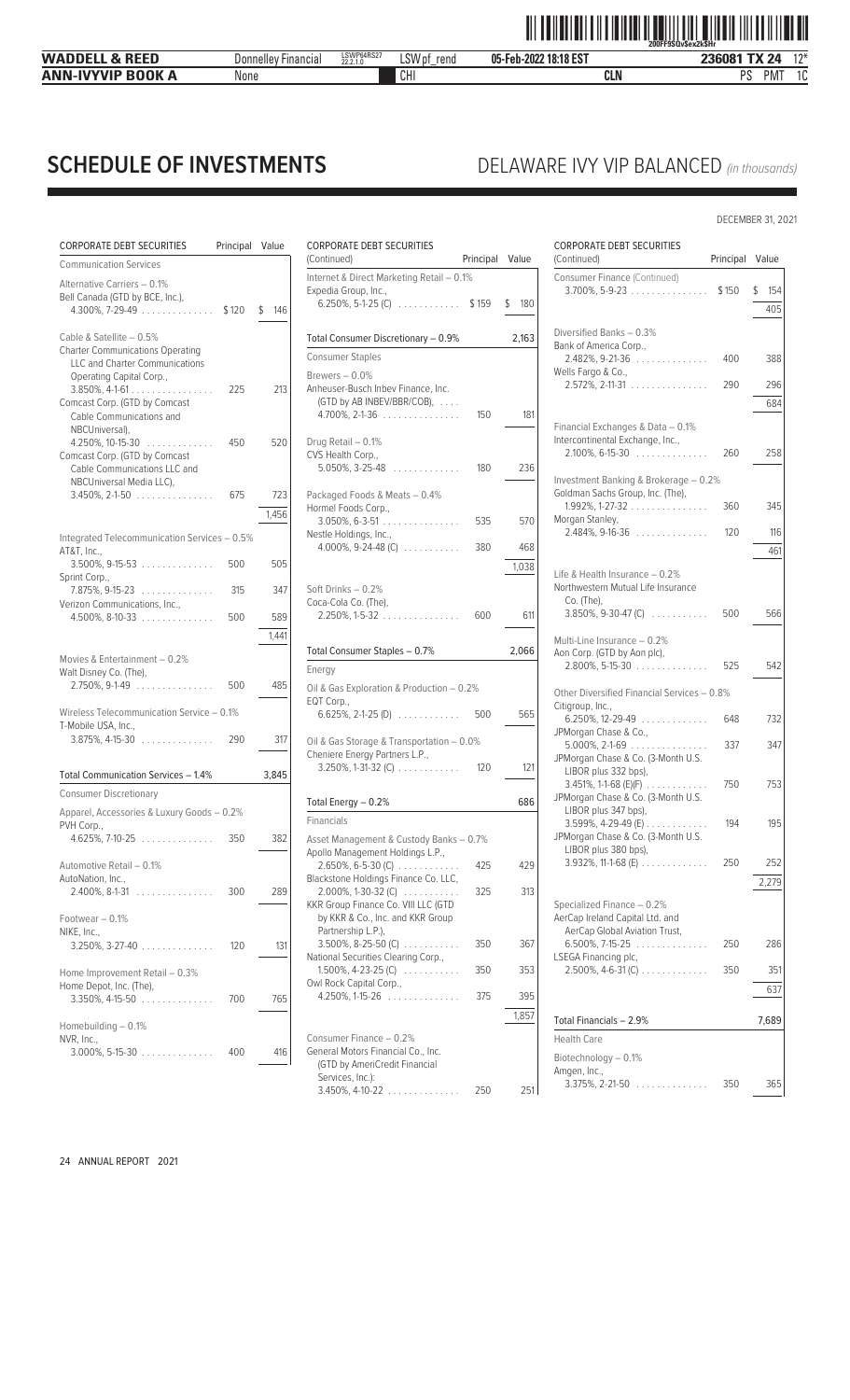|                                         |                            |                      |                |                          | ZUUFFYSUVSeutaKHD          |       |
|-----------------------------------------|----------------------------|----------------------|----------------|--------------------------|----------------------------|-------|
| <b>REED</b><br><b>WADI</b><br>. .       | <b>Donnelley Financial</b> | LSWP64RS29<br>22.2.1 | LSW pf<br>rend | 18:18 EST<br>05-Feb-2022 | --<br>ומ<br>236094         | $16*$ |
| <b>BOOK A</b><br><b>ANN</b><br>WID<br>w | None                       |                      | 011<br>ιлι     | <b>CLN</b>               | DC<br>PM <sup>-</sup><br>ັ | م م   |
|                                         |                            |                      |                |                          |                            |       |

ˆ200FF9SQv\$eufaRHDŠ **200FF9SQv\$eufaRHD**

### CORPORATE DEBT SECURITIES (Continued) Principal Value Health Care Supplies – 0.2% Dentsply Sirona, Inc., 3.250%, 6-1-30 . . . . . . . . . . . . . . . \$ 365 \$ 386 Managed Health Care – 0.1% UnitedHealth Group, Inc., 3.050%, 5-15-41 . . . . . . . . . . . . . . 250 262 Pharmaceuticals – 0.5% Johnson & Johnson, 3.400%, 1-15-38 .............. 1,000 1,128  $Merck & Co$ , Inc. 2.450%, 6-24-50 . . . . . . . . . . . . . . 250 236 1,364 Total Health Care – 0.9% 2,377 Industrials Aerospace & Defense – 0.4% Boeing Co. (The),<br>3.750%, 2-1-50 3.750%, 2-1-50 . . . . . . . . . . . . . . . 265 276 General Dynamics Corp., 2.850%, 6-1-41 . . . . . . . . . . . . . . . 240 247 Raytheon Technologies Corp.: 2.250%, 7-1-30 . . . . . . . . . . . . . . . 300 300  $3.125\%, 7-1-50... \dots ... \dots ...$ 1,002 Environmental & Facilities Services – 0.2% Republic Services, Inc.: 2.300%, 3-1-30 . . . . . . . . . . . . . . . 72 72 1.450%, 2-15-31 . . . . . . . . . . . . . . . 490 456 528 Railroads – 0.1% Kansas City Southern,<br>2.875%, 11-15-29. 2.875%, 11-15-29 . . . . . . . . . . . . . . 350 363 Research & Consulting Services – 0.2% Thomson Reuters Corp., 3.350%, 5-15-26 . . . . . . . . . . . . . . 425 452 Total Industrials – 0.9% 2,345 Information Technology Application Software – 0.6% Autodesk, Inc.: 2.850%, 1-15-30 . . . . . . . . . . . . . . 500 517<br>2.400%, 12-15-31 . . . . . . . . . . . . . . . . 35 35  $2.400\%$ , 12-15-31 . . . . . . . . . . . . . . Infor, Inc., 1.750%, 7-15-25 (C) . . . . . . . . . . . . 125 124 Nuance Communications, Inc., 5.625%, 12-15-26 . . . . . . . . . . . . . 500 517 salesforce.com, Inc.: 2.700%, 7-15-41 . . . . . . . . . . . . . . . 175 175 2.900%, 7-15-51 . . . . . . . . . . . . . . 255 260 1,628 Data Processing & Outsourced Services – 0.3% PayPal Holdings, Inc., 2.300%, 6-1-30 . . . . . . . . . . . . . . . . 230 234

| <b>CORPORATE DEBT SECURITIES</b><br>(Continued)                                                        | Principal  | Value            |
|--------------------------------------------------------------------------------------------------------|------------|------------------|
| Data Processing & Outsourced Services (Continued)                                                      |            |                  |
| Visa, Inc.,<br>2.700%, 4-15-40                                                                         | \$440      | \$<br>451<br>685 |
| Semiconductors - 0.4%<br>Broadcom, Inc.,<br>$3.419\%$ , 4-15-33 (C)                                    |            | 315              |
| Intel Corp.,                                                                                           | 300        |                  |
| 3.250%, 11-15-49<br>.<br>TSMC Global Ltd.,                                                             | 300        | 317              |
| $1.750\%$ , 4-23-28 (C)                                                                                | 600        | 590<br>1,222     |
| Systems Software - 0.4%<br>Fortinet, Inc.,                                                             |            |                  |
| 2.200%, 3-15-31<br>.<br>Microsoft Corp.,                                                               | 350        | 343              |
| $3.450\%$ , $8-8-36$<br>ServiceNow, Inc.,                                                              | 365        | 421              |
| 1.400%, 9-1-30<br>.                                                                                    | 435        | 405              |
|                                                                                                        |            | 1,169            |
| Technology Hardware, Storage & Peripherals - 0.2%<br>Apple, Inc.:                                      |            |                  |
| 2.950%, 9-11-49<br>.<br>2.650%, 5-11-50                                                                | 500<br>175 | 517<br>172       |
|                                                                                                        |            | 689              |
|                                                                                                        |            |                  |
| Total Information Technology - 1.9%                                                                    |            | 5,393            |
| <b>Materials</b>                                                                                       |            |                  |
| $Gold - 0.0\%$<br>Newmont Corp.,<br>2.600%, 7-15-32                                                    | 25         | 25               |
|                                                                                                        |            |                  |
| Total Materials - 0.0%                                                                                 |            | 25               |
| <b>Real Estate</b><br>Specialized REITs - 0.3%                                                         |            |                  |
| EPR Properties,<br>4.950%, 4-15-28<br>.                                                                | 265        | 286              |
| Extra Space Storage L.P.,<br>2.350%, 3-15-32                                                           | 600        | 584              |
|                                                                                                        |            | 870              |
| Total Real Estate - 0.3%                                                                               |            | 870              |
| Utilities                                                                                              |            |                  |
| Electric Utilities - 1.1%                                                                              |            |                  |
| Alabama Power Co.,<br>$3.125\%$ , 7-15-51 (F)                                                          | 375        | 383              |
| Commonwealth Edison Co.,<br>$2.200\%$ , 3-1-30 $\dots\dots\dots\dots\dots\dots$                        | 350        | 351              |
| Duke Energy Corp.,<br>$3.150\%$ , $8-15-27$                                                            | 500        | 526              |
| Duke Energy Indiana LLC,<br>$3.750\%$ , 5-15-46 $\dots\dots\dots\dots\dots$<br>Duke Energy Ohio, Inc., | 120        | 134              |

### DECEMBER 31, 2021

| Principal                             | Value                                                                                   |
|---------------------------------------|-----------------------------------------------------------------------------------------|
|                                       |                                                                                         |
|                                       |                                                                                         |
| \$235                                 | \$<br>239                                                                               |
| 125                                   | 135                                                                                     |
|                                       |                                                                                         |
|                                       | 453                                                                                     |
|                                       |                                                                                         |
|                                       |                                                                                         |
|                                       | 65                                                                                      |
|                                       | 468                                                                                     |
|                                       |                                                                                         |
|                                       | 2,892                                                                                   |
|                                       |                                                                                         |
|                                       |                                                                                         |
|                                       | 419                                                                                     |
|                                       |                                                                                         |
|                                       |                                                                                         |
|                                       | 3,311                                                                                   |
|                                       |                                                                                         |
|                                       | \$30,770                                                                                |
|                                       |                                                                                         |
|                                       |                                                                                         |
|                                       |                                                                                         |
|                                       |                                                                                         |
|                                       |                                                                                         |
|                                       |                                                                                         |
| 398                                   | 409                                                                                     |
|                                       |                                                                                         |
|                                       |                                                                                         |
|                                       | 391                                                                                     |
|                                       | 519                                                                                     |
|                                       |                                                                                         |
|                                       |                                                                                         |
|                                       |                                                                                         |
|                                       | 42<br>17                                                                                |
|                                       |                                                                                         |
|                                       |                                                                                         |
| 13                                    | 14                                                                                      |
| 24                                    | 28                                                                                      |
| 40                                    | 46                                                                                      |
| 94                                    | 107                                                                                     |
| 51                                    | 58                                                                                      |
| 22                                    | 25                                                                                      |
| 45                                    | 51                                                                                      |
| 17                                    | 19                                                                                      |
| 20                                    | 23                                                                                      |
| 267                                   | 296                                                                                     |
|                                       |                                                                                         |
|                                       |                                                                                         |
|                                       |                                                                                         |
| 16                                    | 18                                                                                      |
|                                       |                                                                                         |
|                                       | 2,063                                                                                   |
| <b>TOTAL UNITED STATES GOVERNMENT</b> |                                                                                         |
|                                       | 425<br>65<br>450<br>375<br>Mortgage-Backed Obligations - 0.8%<br>375<br>500<br>37<br>15 |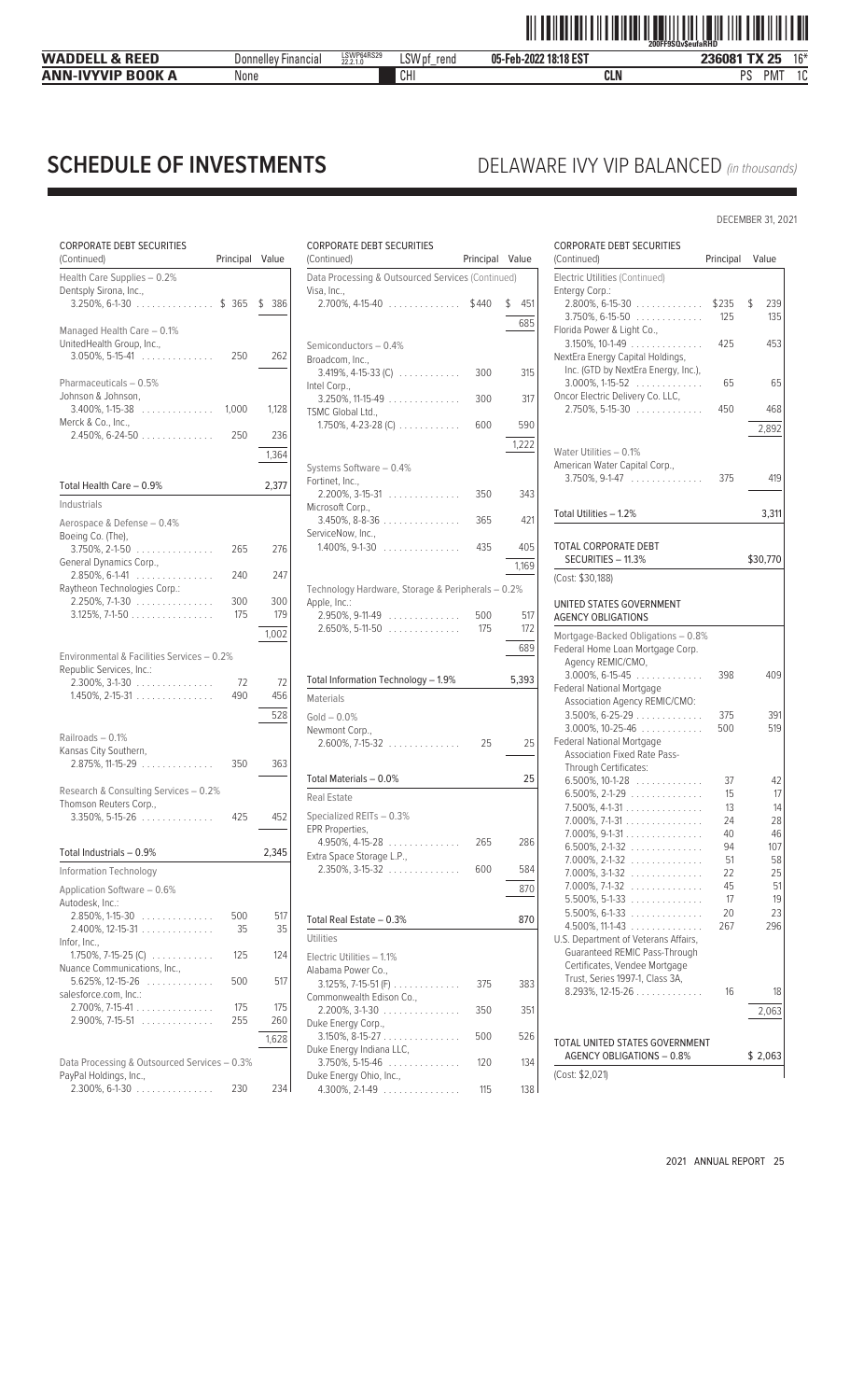|                           |                            |                        |                |                       | <b>TITLE THE THEFT</b><br>$\parallel$<br>200FF9SQvSeui#5p> |
|---------------------------|----------------------------|------------------------|----------------|-----------------------|------------------------------------------------------------|
| <b>WADDELL &amp; REED</b> | <b>Donnelley Financial</b> | LSWP64RS29<br>22.2.1.0 | LSW pf<br>rend | 05-Feb-2022 18:18 EST | $14*$<br>236081 TX 26                                      |
| <b>ANN-IVYVIP BOOK A</b>  | None                       |                        | CH             | <b>CLN</b>            | <b>PMT</b><br>PS<br>10                                     |
|                           |                            |                        |                |                       |                                                            |

DECEMBER 31, 2021

| UNITED STATES GOVERNMENT     |           |             |
|------------------------------|-----------|-------------|
| OBLIGATIONS                  | Principal | Value       |
| Treasury Obligations - 18.9% |           |             |
| U.S. Treasury Bonds,         |           |             |
| 1.750%, 8-15-41<br>.         | \$2,235   | \$<br>2,168 |
| U.S. Treasury Notes:         |           |             |
| 2.000%, 2-15-23<br>.         | 2,220     | 2,259       |
| 0.125%, 3-31-23.<br>.        | 1.390     | 1.384       |
| 0.125%, 8-31-23.<br>.        | 1.850     | 1.834       |
| 2.750%, 11-15-23<br>.        | 500       | 519         |
| $0.125\%$ , 12-15-23         | 4,205     | 4,157       |
| 0.375%, 4-15-24.<br>.        | 4,885     | 4,837       |
| 1.750%, 6-30-24<br>.         | 1,400     | 1,431       |
| 1.500%, 11-30-24<br>.        | 1,700     | 1.727       |
| 1.375%, 1-31-25<br>.         | 1,485     | 1,502       |
| 1.125%, 2-28-25<br>.         | 640       | 642         |
| 2.875%, 4-30-25<br>.         | 500       | 530         |
| 2.875%, 5-31-25<br>.         | 8.795     | 9.326       |
| 0.375%, 12-31-25<br>.        | 55        | 53          |
| 2.625%, 12-31-25<br>.        | 800       | 846         |
| 0.375%, 1-31-26<br>.         | 2,440     | 2.361       |
| 1.625%, 9-30-26<br>.         | 1,915     | 1,948       |
| 1.250%, 12-31-26<br>.        | 2,700     | 2.697       |
| 1.500%, 1-31-27<br>.         | 545       | 551         |
| 0.625%, 3-31-27<br>.         | 2,205     | 2,132       |
| 0.750%, 1-31-28<br>.         | 345       | 332         |
| 2.875%, 8-15-28<br>.         | 737       | 805         |
| 1.125%, 8-31-28<br>.         | 850       | 834         |
| 1.375%, 10-31-28<br>.        | 3.880     | 3.865       |
| 1.250%, 8-15-31<br>.         | 2,640     | 2,582       |
|                              |           | 51.322      |

| <b>SHORT-TERM SECURITIES</b>                                                                                                                                                      | Shares |      | Value          |
|-----------------------------------------------------------------------------------------------------------------------------------------------------------------------------------|--------|------|----------------|
| Money Market Funds (H) - 1.1%<br>Dreyfus Institutional Preferred<br>Government Money Market Fund<br>- Institutional Shares,<br>$0.010\%$ (G) $\ldots \ldots \ldots \ldots \ldots$ | 208    | - \$ | 208            |
| State Street Institutional U.S.<br>Government Money Market Fund<br>$-$ Premier Class, 0.030% $\ldots$ .                                                                           | 2.644  |      | 2,644<br>2,852 |
| TOTAL SHORT-TERM SECURITIES - 1.1%                                                                                                                                                |        | \$   | 2,852          |
| (Cost: \$2,852)                                                                                                                                                                   |        |      |                |
| TOTAL INVESTMENT SECURITIES - 100.1%                                                                                                                                              |        |      | \$271,447      |
| (Cost: \$246,479)                                                                                                                                                                 |        |      |                |
| LIABILITIES, NET OF CASH AND OTHER<br>$ASSETS - (0.1)\%$                                                                                                                          |        |      | (181           |
| <b>NET ASSETS - 100.0%</b>                                                                                                                                                        |        |      | \$271,266      |

### TOTAL UNITED STATES GOVERNMENT OBLIGATIONS – 18.9% \$51,322

(Cost: \$51,664)

Notes to Schedule of Investments

(A)No dividends were paid during the preceding 12 months.

(B)Restricted security. At December 31, 2021, the Portfolio owned the following restricted security:

| Security                      | <b>Acquisition Date(s)</b> | <b>Shares</b> | Cost<br>. | Value   |
|-------------------------------|----------------------------|---------------|-----------|---------|
| Targa Resources Corp., 9.500% |                            |               | \$2.580   | \$2.596 |

The total value of this security represented 1.0% of net assets at December 31, 2021.

(C)Securities were purchased pursuant to an exemption from registration available under Rule 144A under the Securities Act of 1933 and may only be resold in transactions exempt from registration, normally to qualified institutional buyers. At December 31, 2021 the total value of these securities amounted to \$4,177 or 1.5% of net assets.

(D)Step bond that pays an initial coupon rate for the first period and then a higher or lower coupon rate for the following periods. Interest rate disclosed is that which is in effect at December 31, 2021.

(E)Variable rate security. Interest rate disclosed is that which is in effect at December 31, 2021. Description of the reference rate and spread, if applicable, are included in the security description.

(F)All or a portion of securities with an aggregate value of \$510 are on loan.

(G)Investment made with cash collateral received from securities on loan.

(H)Rate shown is the annualized 7-day yield at December 31, 2021.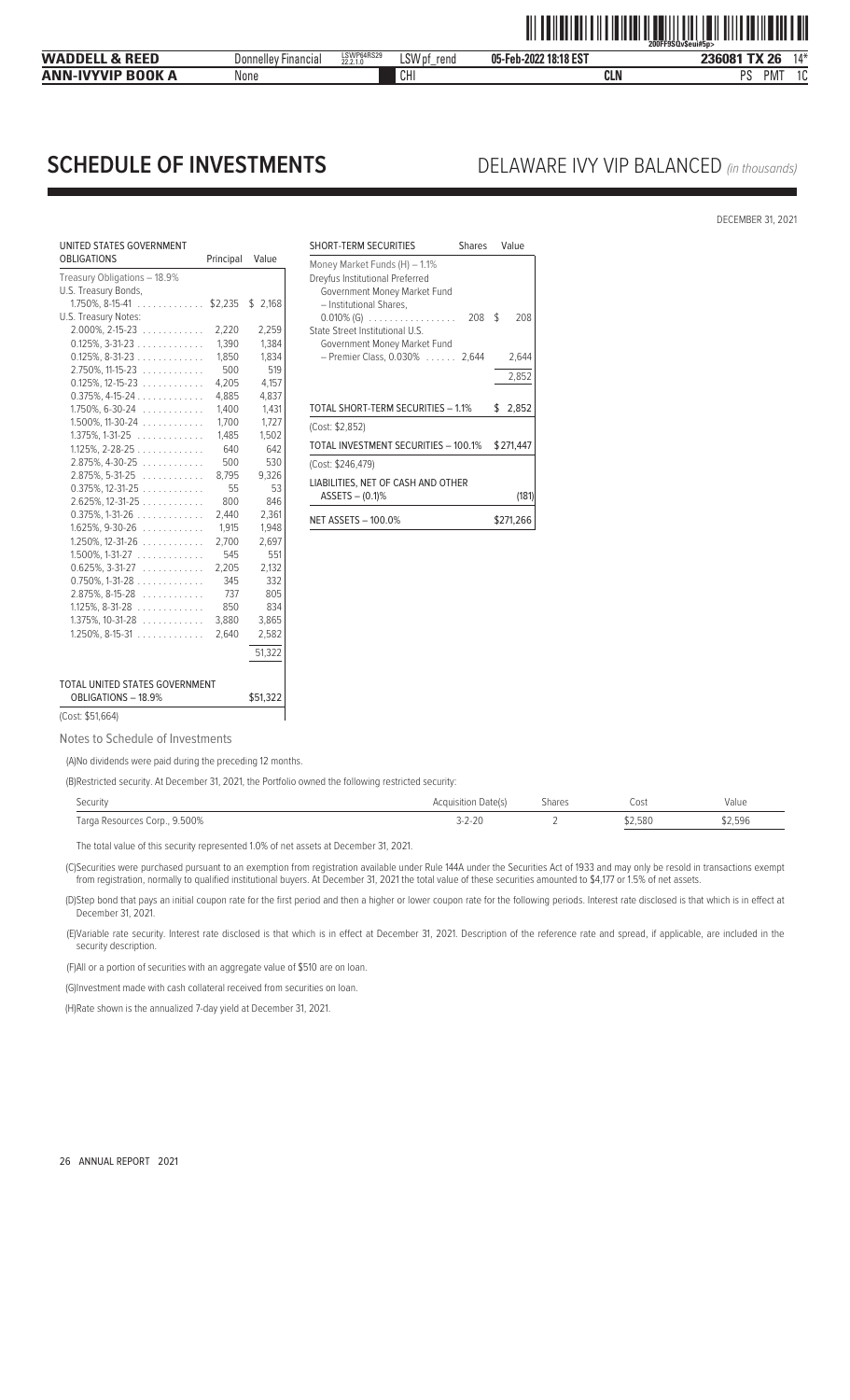|                           |                            |                        |                |                       | $\mathbb I$<br>WII<br>200FF9SQvSeuokMH. |
|---------------------------|----------------------------|------------------------|----------------|-----------------------|-----------------------------------------|
| <b>WADDELL &amp; REED</b> | <b>Donnelley Financial</b> | LSWP64RS29<br>22.2.1.0 | LSW pf<br>rend | 05-Feb-2022 18:18 EST | 236081 TX 27<br>8*                      |
| <b>ANN-IVYVIP BOOK A</b>  | None                       |                        | CHI            | <b>CLN</b>            | PMT<br>PS<br>1C                         |

DECEMBER 31, 2021

The following table is a summary of the valuation of the Portfolio's investments by the fair value hierarchy levels as of December 31, 2021. See Note 3 to the Financial Statements for further information regarding fair value measurement.

|                           |           |        | AVAI |
|---------------------------|-----------|--------|------|
| Assets                    |           |        |      |
| Investments in Securities |           |        |      |
|                           | \$179.411 |        |      |
|                           | 2.433     |        |      |
|                           |           | 2.596  |      |
|                           |           | 30.770 |      |
|                           |           | 2.063  |      |
|                           |           | 51.322 |      |
|                           | 2.852     |        |      |
| Total                     |           |        |      |

The following acronyms are used throughout this schedule:

ADR = American Depositary Receipts

CMO = Collateralized Mortgage Obligation GTD = Guaranteed

LIBOR = London Interbank Offered Rate

REMIC = Real Estate Mortgage Investment Conduit

REIT = Real Estate Investment Trust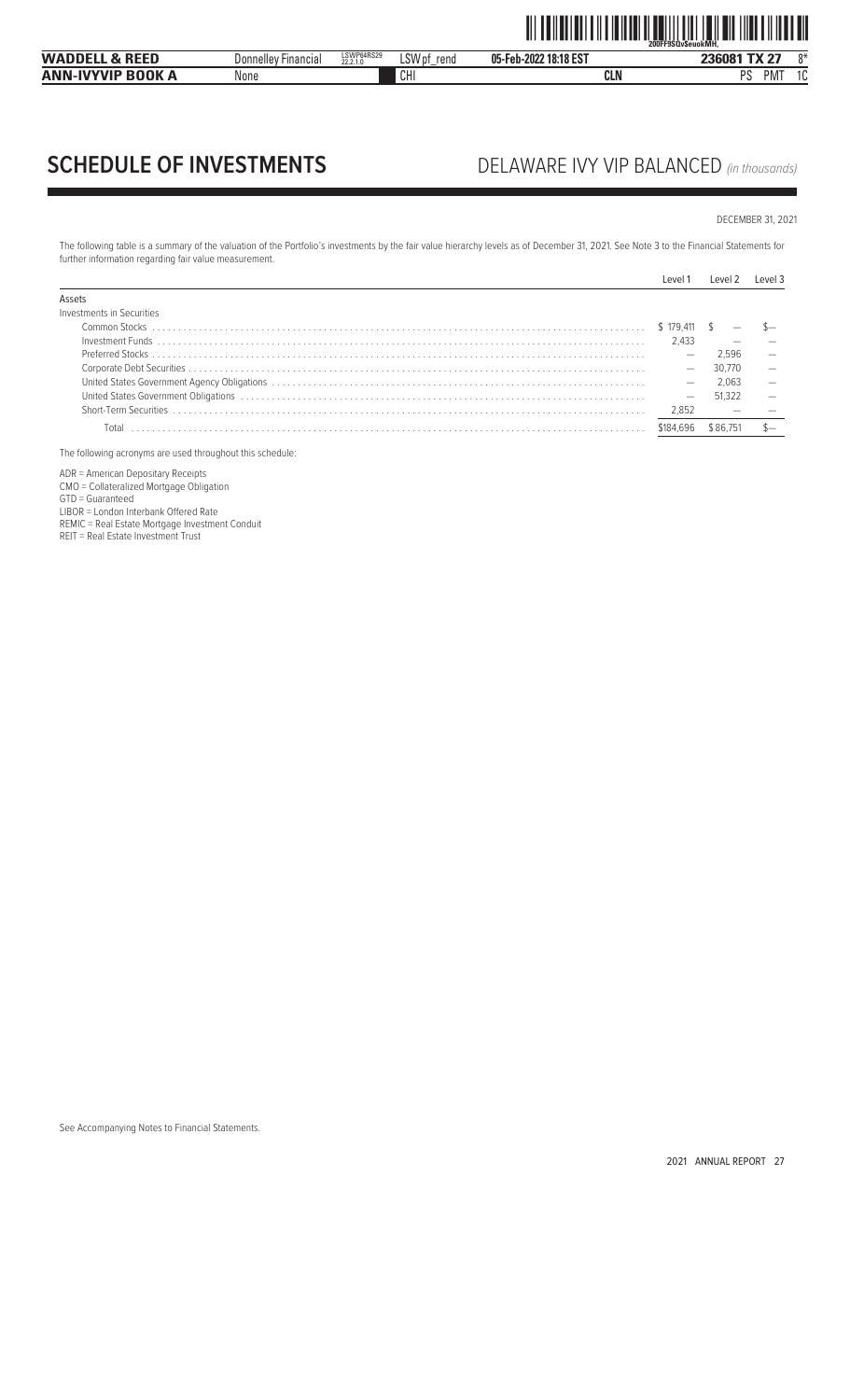|                                                       |                                      |                                                          |                           | ZUUFFYSUVSKGMMIH:     |                          |
|-------------------------------------------------------|--------------------------------------|----------------------------------------------------------|---------------------------|-----------------------|--------------------------|
| DEED<br>WAD                                           | <b>Donnelley</b><br><b>Financial</b> | -W10-DP<br>DDE 000<br>VD.<br>LSW<br>/ alamm2ap<br>22.2.1 | Feb-2022 04:00 EST<br>06- | TV 20<br>ZС           | 1.2 $\overline{Y}$<br>lυ |
| $\lambda$ ROOK $\lambda$<br>WVID.<br>ANN<br><b>VV</b> | START PAGE                           | CHI                                                      | <b>CLN</b>                | ne<br><b>PM</b><br>്പ | $\sim$<br>۰ч.            |
|                                                       |                                      |                                                          |                           |                       |                          |

## **MANAGEMENT DISCUSSION** DELAWARE IVY VIP ENERGY

**TITE IN IN THE LITTLE IN IN THE LITTLE IN IN IN THE LITTLE IN IN IN THE LITTLE IN IN IN** 

(UNAUDITED)

*On September 13, 2021, the Board of Trustees (Board) of the Ivy Variable Insurance Portfolios approved the appointment of the portfolio manager team of Samuel Halpert and Geoffrey King of Delaware Management Company as new portfolio managers. In connection with this change, the Board approved applicable revisions to the Portfolio's investment strategies. All changes took effect on November 15, 2021.*

<span id="page-27-0"></span>*Below, Samuel Halpert and Geoffrey King, portfolio managers of Delaware Ivy VIP Energy, discuss positioning, performance and results for the fiscal year ended December 31, 2021.*

**Fiscal Year Performance**

| 42.00% |
|--------|
|        |
| 55 15% |
|        |

Please note that Portfolio returns include applicable fees and expenses while index returns do not include any such fees. Also, the Portfolio's performance data does not take into account any product expenses or charges associated with owning a variable life or annuity policy, which is invested in Ivy Variable Insurance Portfolios.

### **Key factors**

Starting in September of 2020, we became more optimistic on the energy sector. Entering 2021, fundamentals continued to improve, which, in our opinion, was not being reflected in equity valuations. Oil supply balances were improving with a long list of supportive data: OPEC production recovered post pandemic collapse while the US production balanced out around 11 million barrels per day (bpd) off its peak of 13 million bpd. US crude oil and product inventories stood at the high end of the five-year range but were beginning to normalize. Finally, the Baker Hughes offshore rig count fell to 156 rigs from more than 250, and the US horizontal rig count fell to 232 rigs from 786 in 2019.

From an equity perspective, we expected several key themes to dominate the energy narrative in 2021. Capital discipline and better capital allocation strategies were finally adopted by exploration and production management teams in 2020 after several years of requests falling on deaf ears. To further enhance shareholder returns and financial wherewithal, consolidation was essential. As discipline, scale and better capital allocation strategies came together, these companies would achieve higher free cash flows, which ultimately would enable more shareholder friendly capital return strategies. Importantly, this would also lead to a more constrained and disciplined North American supply outlook for 2021.

The deployment of COVID-19 vaccines in early 2021 helped drive oil demand back to 2019 levels by year end. In the US, vehicle miles traveled recovered from weakness at the start of the calendar year to reach levels comparable to 2018 and 2019 in August. Globally, according to International Energy Agency (IEA) estimates, demand recovered from 93 million bpd to more than 97 million bpd by the third quarter of 2021. The lone remaining weak spot for demand remains air travel, particularly international and business travel.

### **Contributor and detractors**

While the Portfolio had a strong return, it underperformed its S&P 1500 Energy Sector Index benchmark in the measurement period as both energy equities and commodities outperformed broader market indices. In comparison the S&P Oil and Gas Exploration and Production Index was up 67.58%, the S&P Integrated Oil and Gas Index was up 52.82%, the S&P Oil and Gas Refining and Marketing Index was up 34.71%, and the Philadelphia Oil Service Index was up 20.74%. From a commodity perspective, energy-related commodities were seven of the eight best performers in the Bloomberg Constant Maturity Commodity Index (a broad commodity index with 26 constituents) with returns ranging from 67.07% for reformulated blendstock for oxygenate blending (RBOB) gasoline to 53.07% for natural gas. Finally, the S&P 500 returned 28.71% in 2021, marking the only the second time since the financial crisis that energy broadly outperformed.

In the first quarter of the reporting period, both the Fund and its benchmark experienced strong positive returns. In the end, the Portfolio underperformed the index. During the period, the Portfolio's allocation to the energy sectors was slightly changed as we decreased our alternative energy position due to valuation in the quarter.

In the second quarter of the reporting period, both the Portfolio and its benchmark experienced positive returns, with the Portfolio outperforming the index. During the quarter, the Portfolio's allocation to the energy sectors was slightly changed as we decreased our utilities' exposure.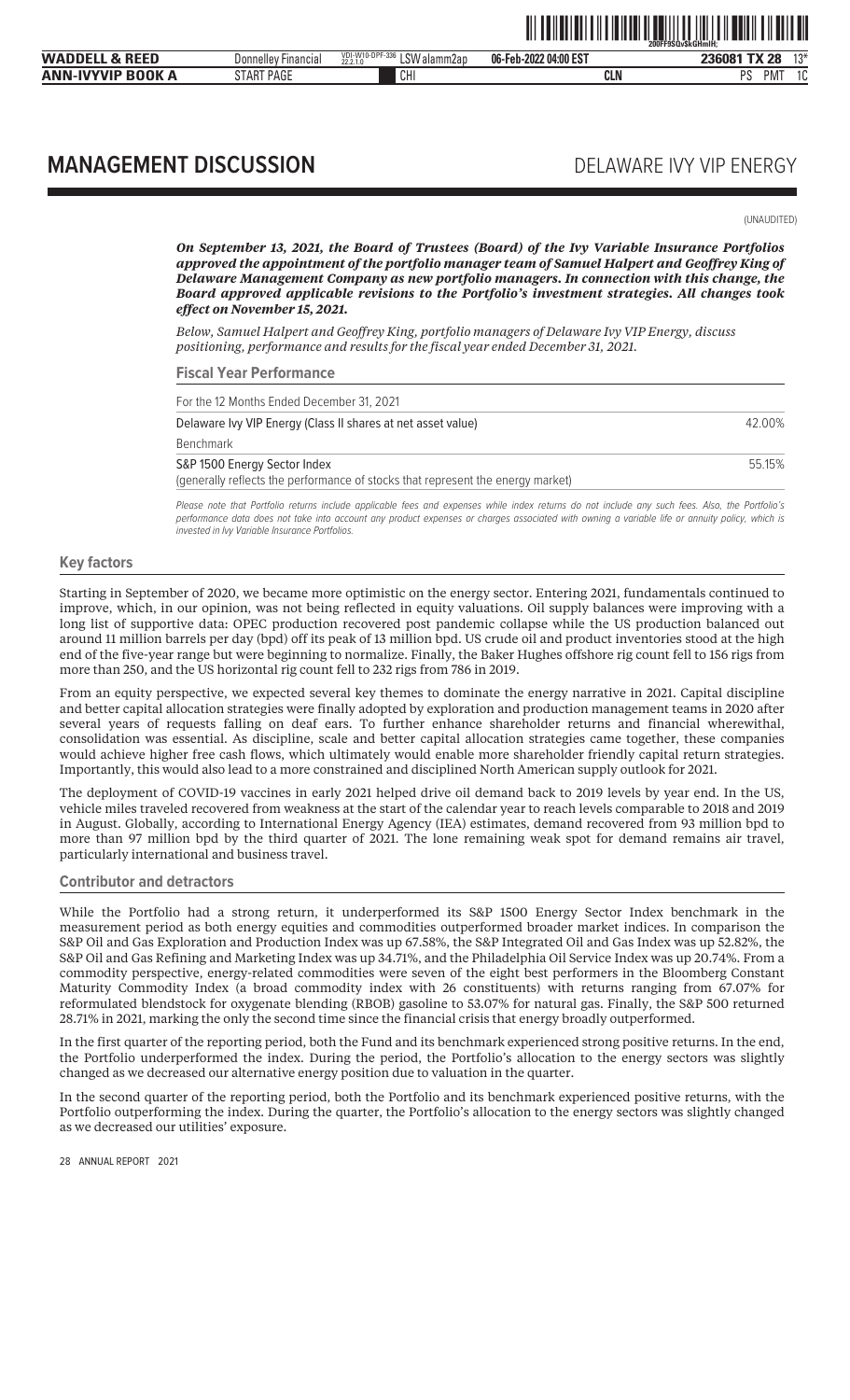|                                     |                               |                                                   |                       | 200FF9SQv&ba@X!HM                 |             |
|-------------------------------------|-------------------------------|---------------------------------------------------|-----------------------|-----------------------------------|-------------|
| <b>REED</b><br><b>WADDE</b><br>e    | ≻ınancıal<br><b>Donnelley</b> | vul-W10-DPF-2F*<br>LSW<br>/V kumaaban<br>22.2.1.0 | 10-Feb-2022 23:12 EST | ാറ<br>236081                      | $F*$        |
| <b>LIVYVIP ROOK</b> /<br><b>ANN</b> | None                          | CHI                                               | <b>CLN</b>            | <sub>D</sub> e<br>PM <sup>-</sup> | $\sim$<br>u |

TITE OF A STREET IN THE UNION OF BUILDING IT IN THE UNION OF A BIG

In the third quarter of the reporting period, both the Portfolio and its benchmark experienced negative returns; however, the Portfolio underperformed the index due to its exposure to alternative energy. The Portfolio's allocation to the energy sectors remained steady from the prior quarter.

### **Outlook**

We continue to believe the deprivation of capital and capital discipline amongst energy producers support a bullish supply outlook. In the short term, energy demand continues to rise as the world rapidly recovers from COVID-19 induced shutdowns. Longer term structural demand tailwinds persist as the world continues to seek commodity intensive lower carbon energy sources in the form of renewable energy and battery storage. Whilst investment in renewable energy for a lower carbon future remains inadequate to meet this demand, investment in traditional energy and natural resource commodities remains woefully inadequate. There are a multitude of reasons we don't see this abating, including political/ access issues, undesirable industry carbon footprints, lack of access to capital, higher cost of capital, degrading grade/ productivity, and more shareholder friendly capital return strategies directing capital away from growth and to shareholders. We expect degrading supply outlooks in the face of rising demand to cause vicious inflationary pressures to continue across the commodity complex.

While we expect multiple years of solid energy performance, we also expect mini cycles within this overall inflationary environment. We feel the interconnection and ripple effects within commodities is vastly unappreciated. Each policy, or demand boost has ripple effects beyond the commodity it most obviously effects. For example, as the world continues to electrify its vehicle fleet and policies encourage more renewable energy, copper demand is set for a step change. This will undoubtedly cause upward pressure on copper and ultimately drive up pricing for one common substitute, aluminum. However, aluminum is an energy and carbon emission intensive commodity requiring vast amounts of power in the refining and smelting process. This will further press up power demand and carbon emissions, which will likely increase traditional energy demand in the form of natural gas and coal. Should there be a carbon market, this will further push up the price of carbon as more coal generation fires up to meet incremental power demand, which will further push up the price of cleaner burning natural gas. As natural gas prices become more expensive, we believe those with access to cheap natural gas in the US and Middle East will be natural advantaged across the industrial complex in the production of products such as fertilizers. As the cost curve in fertilizer production shifts with higher cost facilities in Europe and Asia being curtailed, food prices will be pushed higher. This will in turn affect the supply of agricultural products, which should drive up the costs of biofuels, while also affecting the overall cost of nutrition.

We believe effects like these will continue to ripple across the energy complex, until such time there is adequate investment to improve the supply outlook. Unfortunately, there is no solution for degrading productivity and political/access issues appear to only be worsening. The companies we are targeting for investment appear to be structurally advantaged, have low-cost assets and the balance sheets/cash flows to support development.

### **Effective July 1, 2021, the Portfolio name changed from Ivy VIP Energy.**

**Significant Event: On December 2, 2020, Waddell & Reed Financial, Inc., the parent company of Ivy Investment Management Company, the investment adviser of the Ivy Variable Insurance Portfolios, and Macquarie Management Holdings, Inc., the US holding company for Macquarie Group Limited's US asset management business ("Macquarie"), announced that they had entered into an agreement whereby Macquarie would acquire the investment management business of Waddell & Reed Financial, Inc. (the "Transaction"). The Transaction closed on April 30, 2021. The Ivy Variable Insurance Portfolios, as part of Delaware Funds by Macquarie, are now managed by Delaware Management Company and distributed by Delaware Distributors, L.P.**

**Past performance is not a guarantee of future results. The value of the Portfolio's shares will change, and you could lose money on your investment.**

**Investing in companies involved in one specified sector may be more risky and volatile than an investment with greater sector diversification. Investing in the energy sector can be riskier than other types of investment activities because of a range of factors, including price fluctuation caused by real and perceived inflationary trends and political developments, and the cost assumed by energy companies in complying with environmental safety regulations. These and other risks are more fully described in the Portfolio's prospectus.**

**The opinions expressed in this report are those of the portfolio managers and are current only through the end of the period of the report as stated on the cover. The portfolio managers' views are subject to change at any time based on market and other conditions, and no forecasts can be guaranteed.**

**The index noted is unmanaged and includes reinvested dividends. One cannot invest directly in an index, nor is an index representative of Delaware Ivy VIP Energy.**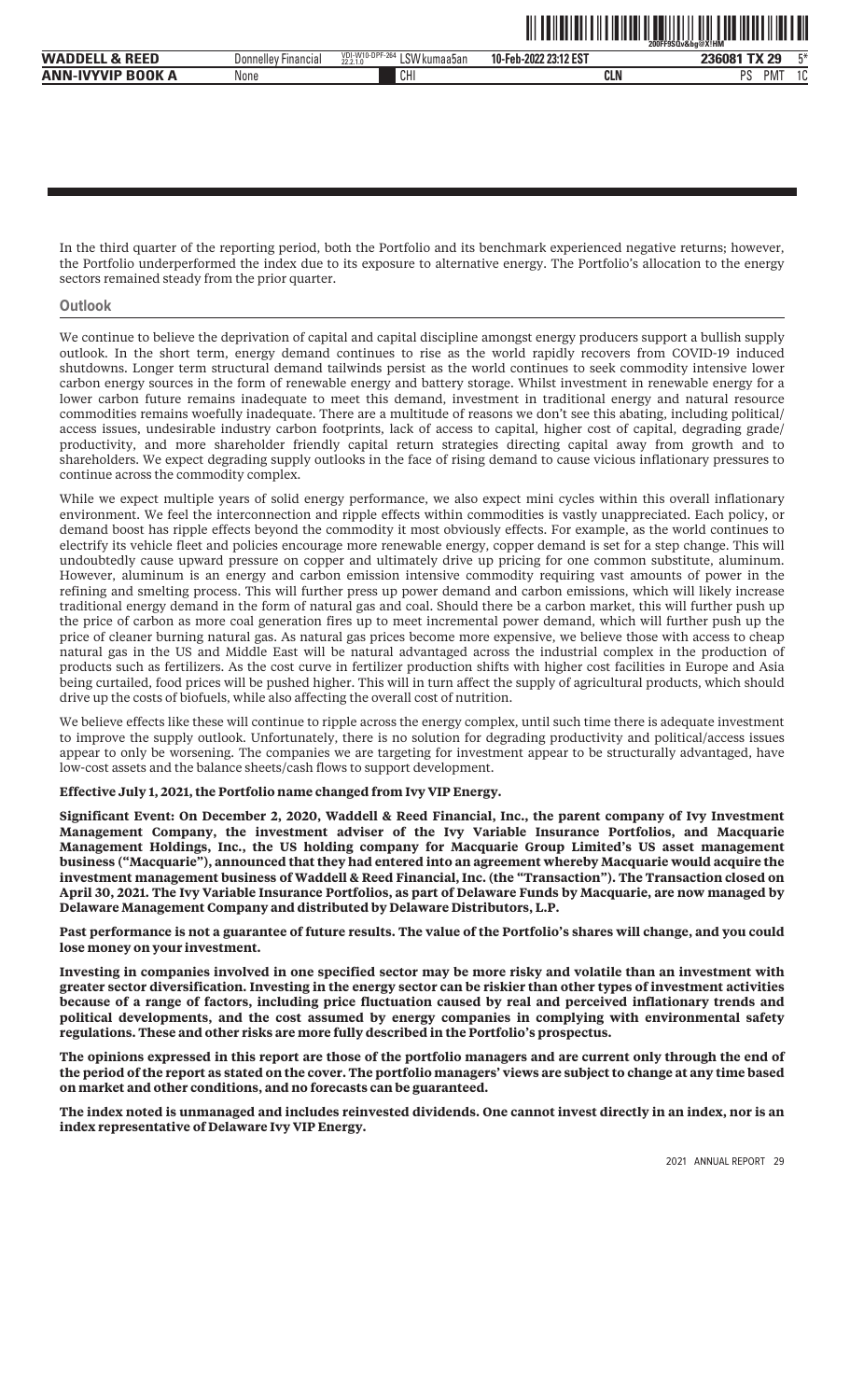| LSWP64RS29<br>22.2.1.0<br>LSW pf<br><b>WADDELL &amp; REED</b><br>05-Feb-2022 18:18 EST<br>236081 TX 30<br>Donnelley Financial<br>rend |                          |                   |     |            | III III<br>WIII).<br>200FF9SQvSev41=HI |
|---------------------------------------------------------------------------------------------------------------------------------------|--------------------------|-------------------|-----|------------|----------------------------------------|
|                                                                                                                                       |                          |                   |     |            | $10*$                                  |
|                                                                                                                                       | <b>ANN-IVYVIP BOOK A</b> | <b>START PAGE</b> | CHI | <b>CLN</b> | PS<br>PMT<br>10                        |

## **PORTFOLIO HIGHLIGHTS** DELAWARE IVY VIP ENERGY<sup>(a)</sup>

### **Asset Allocation**

| <b>Stocks</b>                                        | 97.7% |
|------------------------------------------------------|-------|
| Energy                                               | 85.6% |
| Utilities                                            | 7.9%  |
| Industrials                                          | 1.5%  |
| <b>Materials</b>                                     | 12%   |
| <b>Consumer Staples</b>                              | 1.0%  |
| <b>Financials</b>                                    | 0.5%  |
| Cash and Other Assets (Net of Liabilities), and Cash |       |
| Equivalents+                                         | 2.3%  |

## ALL DATA IS AS OF DECEMBER 31, 2021 (UNAUDITED)

## **Country Weightings**

| North America                                                        | 85.3% |
|----------------------------------------------------------------------|-------|
| United States                                                        | 79.9% |
| Canada                                                               | 5.4%  |
| Europe                                                               | 12.4% |
| Norway                                                               | 77%   |
| Other Europe                                                         | 47%   |
| Cash and Other Assets (Net of Liabilities),<br>and Cash Equivalents+ | 2.3%  |

## **Top 10 Equity Holdings**

| Company                   | Country              | Sector | Industry                           |
|---------------------------|----------------------|--------|------------------------------------|
| Chevron Corp.             | <b>United States</b> | Energy | Integrated Oil & Gas               |
| Equinor ASA               | Norway               | Energy | Integrated Oil & Gas               |
| Devon Energy Corp.        | United States        | Energy | Oil & Gas Exploration & Production |
| ConocoPhillips            | <b>United States</b> | Energy | Oil & Gas Exploration & Production |
| EOG Resources. Inc.       | <b>United States</b> | Energy | Oil & Gas Exploration & Production |
| Chesapeake Energy Corp.   | <b>United States</b> | Energy | Oil & Gas Exploration & Production |
| Denbury, Inc.             | <b>United States</b> | Energy | Oil & Gas Exploration & Production |
| Valero Energy Corp.       | <b>United States</b> | Energy | Oil & Gas Refining & Marketing     |
| Equitable Resources, Inc. | <b>United States</b> | Energy | Oil & Gas Exploration & Production |
| Marathon Petroleum Corp.  | <b>United States</b> | Energy | Oil & Gas Refining & Marketing     |

See your advisor or www.ivyinvestments.com for more information on the Portfolio's most recently published Top 10 Equity Holdings.

+Cash equivalents are defined as highly liquid securities with maturities of less than three months. Cash equivalents may include U.S. Government Treasury bills, bank certificates of deposit, bankers' acceptances, corporate commercial paper and other money market instruments.

(a)Effective July 1, 2021, the name of Ivy VIP Energy changed to Delaware Ivy VIP Energy.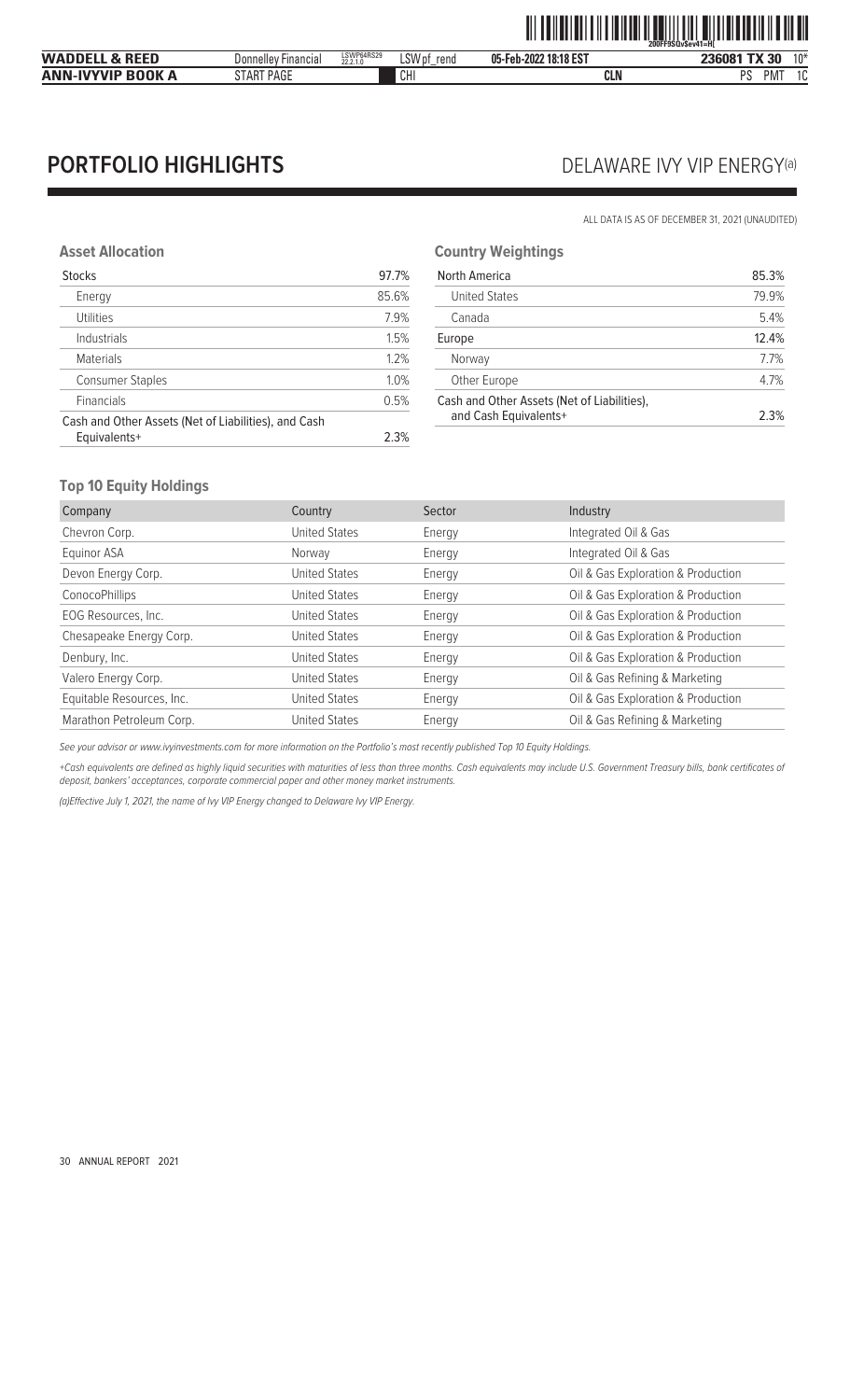|                            |                               |                        |                | ,,,,,,,,,,,,,,,,,,,,,,,,,,,,,,, |            | 200FF9SQvSevBv#HC | ,,,,,,,,,,,,,,,,,,,,,,,,,,,,,,,,,, |        |
|----------------------------|-------------------------------|------------------------|----------------|---------------------------------|------------|-------------------|------------------------------------|--------|
| <b>WADDELL</b><br>. & REED | Financial<br><b>Donnelley</b> | LSWP64RS29<br>22.2.1.0 | LSW pf<br>rend | 05-Feb-2022 18:18 EST           |            |                   | ר TV י<br>236081<br>J              | $0*$   |
| <b>ANN-IVYVIP BOOK A</b>   | START PAGE                    |                        | <b>CHI</b>     |                                 | <b>CLN</b> | a55f31-38.0       | <sub>D</sub> e<br>PM <sup>-</sup>  | $\sim$ |
|                            |                               |                        |                |                                 |            |                   |                                    |        |

**COMPARISON OF CHANGE IN VALUE OF \$10,000 INVESTMENT**

## DELAWARE IVY VIP ENERGY<sup>(a)</sup>

ˆ200FF9SQv\$evBy#HCŠ **200FF9SQv\$evBy#HC**



| Class I  | Class II  |
|----------|-----------|
| 42.33%   | 42.00%    |
|          | $-11.79%$ |
|          | $-4.25%$  |
| $-9.50%$ |           |
|          |           |

(2)Data quoted is past performance and current performance may be lower or higher. Past performance is no guarantee of future results. Investment return and principal value of an investment will fluctuate and shares, when redeemed, may be worth more or less than their original cost. Please visit www.ivyinvestments.com for the Portfolio's most recent month-end performance. Performance data quoted does not reflect any expenses or charges associated with owning a variable life insurance policy or variable annuity contract that invests in the Portfolio's shares. When such charges are deducted, actual investment performance in a variable policy or contract will be lower.

(3)4-28-17 (the date on which shares were first acquired by shareholders).

(a)Effective July 1, 2021, the name of Ivy VIP Energy changed to Delaware Ivy VIP Energy.

Past performance is not necessarily indicative of future performance. Indexes are unmanaged. The performance graph and table do not reflect the deduction of taxes that a shareholder would pay on Portfolio distributions or on the redemption of Portfolio shares. Performance results may include the effect of expense reduction arrangements for some or all of the periods shown. If those arrangements had not been in place, the performance results for those periods would have been lower.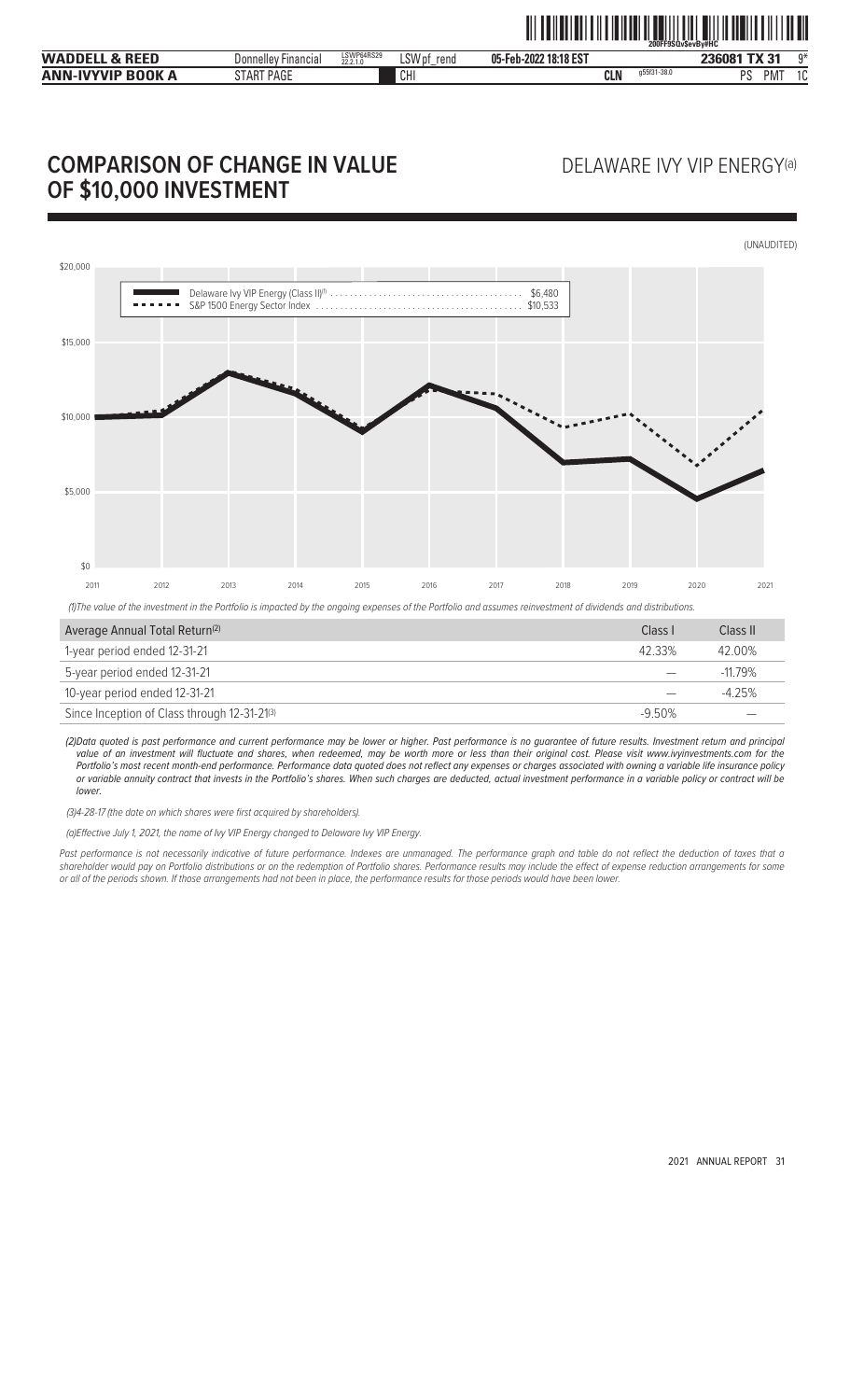|                          |                                                           |                                       | W<br>200FF9SOw1r=fTJHa | , III IIII <sup>j</sup> |                       |
|--------------------------|-----------------------------------------------------------|---------------------------------------|------------------------|-------------------------|-----------------------|
| WADDELL & REED           | VDI-W10-DPF-242<br>22.2.1.0<br><b>Donnelley Financial</b> | LSW shank0fc<br>17-Feb-2022 03:12 EST |                        | $14*$<br>236081 TX 32   |                       |
| <b>ANN-IVYVIP BOOK A</b> | START PAGE                                                | СHI                                   | CLN                    | <b>PMT</b><br>PS        | 10 <sup>1</sup><br>ΙU |

DECEMBER 31, 2021

| <b>COMMON STOCKS</b>                                                                                                                                                                                                                                                                                                                         | <b>Shares</b>                                                     | Value                                                                                                   |
|----------------------------------------------------------------------------------------------------------------------------------------------------------------------------------------------------------------------------------------------------------------------------------------------------------------------------------------------|-------------------------------------------------------------------|---------------------------------------------------------------------------------------------------------|
| <b>Consumer Staples</b>                                                                                                                                                                                                                                                                                                                      |                                                                   |                                                                                                         |
| Agricultural Products - 1.0%<br>Darling International, Inc. (A)                                                                                                                                                                                                                                                                              | 10                                                                | \$<br>705                                                                                               |
| Total Consumer Staples - 1.0%                                                                                                                                                                                                                                                                                                                |                                                                   | 705                                                                                                     |
| Energy                                                                                                                                                                                                                                                                                                                                       |                                                                   |                                                                                                         |
| Coal & Consumable Fuels - 2.2%<br>Enviva Partners L.P.                                                                                                                                                                                                                                                                                       | 23                                                                | 1,614                                                                                                   |
| Integrated Oil & Gas - 15.5%<br>Chevron Corp.<br>Equinor ASA $(B)$                                                                                                                                                                                                                                                                           | 49<br>215                                                         | 5,778<br>5,700                                                                                          |
| Oil & Gas Drilling $-3.2%$<br>Valaris Ltd. (A)<br>.                                                                                                                                                                                                                                                                                          | 66                                                                | 11,478<br>2,376                                                                                         |
| Oil & Gas Equipment & Services - 4.3%<br>Schlumberger Ltd.                                                                                                                                                                                                                                                                                   | 108                                                               | 3,221                                                                                                   |
| Oil & Gas Exploration & Production - 47.2%<br>Black Stone Minerals L.P.<br>Chesapeake Energy Corp.<br>ConocoPhillips<br>Coterra Energy, Inc.<br>Denbury, Inc. $(A)$<br>Devon Energy Corp.<br>Diamondback Energy, Inc.<br>EOG Resources, Inc.<br>Equitable Resources, Inc. (A)<br>Kimbell Royalty Partners L.P.<br>Tourmaline Oil Corp. $(B)$ | 67<br>55<br>62<br>152<br>46<br>107<br>27<br>50<br>156<br>91<br>95 | 695<br>3,577<br>4,501<br>2.888<br>3,489<br>4,701<br>2,941<br>4,462<br>3,402<br>1,239<br>3,076<br>34,971 |
| Oil & Gas Refining & Marketing - 11.9%<br>Archaea Energy, Inc.,<br>$Class A (A) \dots \dots \dots \dots \dots \dots \dots$<br>Marathon Petroleum Corp.<br>Valero Energy Corp.                                                                                                                                                                | 113<br>51<br>46                                                   | 2,072<br>3,293<br>3,461<br>8,826                                                                        |
| Oil & Gas Storage & Transportation - 1.3%<br>Ardmore Shipping Corp. (A)<br>.<br>Euronav N.V. (B)                                                                                                                                                                                                                                             | 93<br>77                                                          | 316<br>683<br>999                                                                                       |
| Total Energy - 85.6%                                                                                                                                                                                                                                                                                                                         |                                                                   | 63,485                                                                                                  |
| <b>Financials</b>                                                                                                                                                                                                                                                                                                                            |                                                                   |                                                                                                         |
| Specialized Finance - 0.5%<br>Spring Valley Acquisition<br>Corp. (A)<br>1.1.1.1.1                                                                                                                                                                                                                                                            | 36                                                                | 358                                                                                                     |
| Total Financials - 0.5%                                                                                                                                                                                                                                                                                                                      |                                                                   | 358                                                                                                     |
| Industrials                                                                                                                                                                                                                                                                                                                                  |                                                                   |                                                                                                         |
| Electrical Components & Equipment - 0.8%<br>Sunrun, Inc. $(A)$                                                                                                                                                                                                                                                                               | 17                                                                | 575                                                                                                     |

| <b>COMMON STOCKS (Continued)</b>                                                                                                                                                                                                                                                                                        | <b>Shares</b>                                 | Value                                                       |
|-------------------------------------------------------------------------------------------------------------------------------------------------------------------------------------------------------------------------------------------------------------------------------------------------------------------------|-----------------------------------------------|-------------------------------------------------------------|
| Environmental & Facilities Services - 0.7%<br>Li-Cycle Holdings Corp. (A)                                                                                                                                                                                                                                               | 57                                            | \$<br>570                                                   |
| Total Industrials - 1.5%                                                                                                                                                                                                                                                                                                |                                               | 1,145                                                       |
| <b>Materials</b>                                                                                                                                                                                                                                                                                                        |                                               |                                                             |
| Fertilizers & Agricultural Chemicals - 1.2%<br>CF Industries Holdings, Inc.                                                                                                                                                                                                                                             | 12                                            | 856                                                         |
| Total Materials - 1.2%                                                                                                                                                                                                                                                                                                  |                                               | 856                                                         |
| Utilities                                                                                                                                                                                                                                                                                                               |                                               |                                                             |
| Electric Utilities - 5.9%<br>American Electric Power Co., Inc.<br>$Iberdrola S.A. (B) \ldots \ldots \ldots \ldots$<br>NextEra Energy, Inc.<br>Northland Power, Inc. (B)<br>Orsted A/S $(B)$<br>Southern Co. (The) $\ldots \ldots \ldots \ldots$<br>SSE plc $(B)$<br>Terna Rete Elettrica Nazionale<br>Xcel Energy, Inc. | 4<br>33<br>8<br>12<br>3<br>5<br>34<br>91<br>5 | 363<br>391<br>727<br>367<br>351<br>364<br>769<br>735<br>353 |
|                                                                                                                                                                                                                                                                                                                         |                                               | 4,420                                                       |
| Independent Power Producers & Energy<br>Traders $-1.0%$<br>AES Corp. (The) $\ldots \ldots \ldots \ldots$<br>Multi-Utilities - 1.0%<br>CMS Energy Corp.<br>RWE Aktiengesellschaft (B)                                                                                                                                    | 30<br>5<br>9                                  | 725<br>357<br>369<br>726                                    |
| Total Utilities - 7.9%                                                                                                                                                                                                                                                                                                  |                                               | 5,871                                                       |
| TOTAL COMMON STOCKS - 97.7%<br>(Cost: \$74,718)                                                                                                                                                                                                                                                                         |                                               | \$72,420                                                    |
| SHORT-TERM SECURITIES                                                                                                                                                                                                                                                                                                   |                                               |                                                             |
| Money Market Funds $(C) - 2.3\%$<br>State Street Institutional U.S.<br>Government Money Market Fund -<br>Premier Class,<br>$0.030\%$                                                                                                                                                                                    | 1,725                                         | 1,725                                                       |
| TOTAL SHORT-TERM SECURITIES - 2.3%                                                                                                                                                                                                                                                                                      |                                               | \$<br>1,725                                                 |
| (Cost: \$1,725)                                                                                                                                                                                                                                                                                                         |                                               |                                                             |
| TOTAL INVESTMENT SECURITIES - 100.0%                                                                                                                                                                                                                                                                                    |                                               | \$74,145                                                    |
| (Cost: \$76,443)                                                                                                                                                                                                                                                                                                        |                                               |                                                             |
| CASH AND OTHER ASSETS, NET OF<br>LIABILITIES - 0.0%                                                                                                                                                                                                                                                                     |                                               | 1                                                           |
| <b>NET ASSETS - 100.0%</b>                                                                                                                                                                                                                                                                                              |                                               | \$74,146                                                    |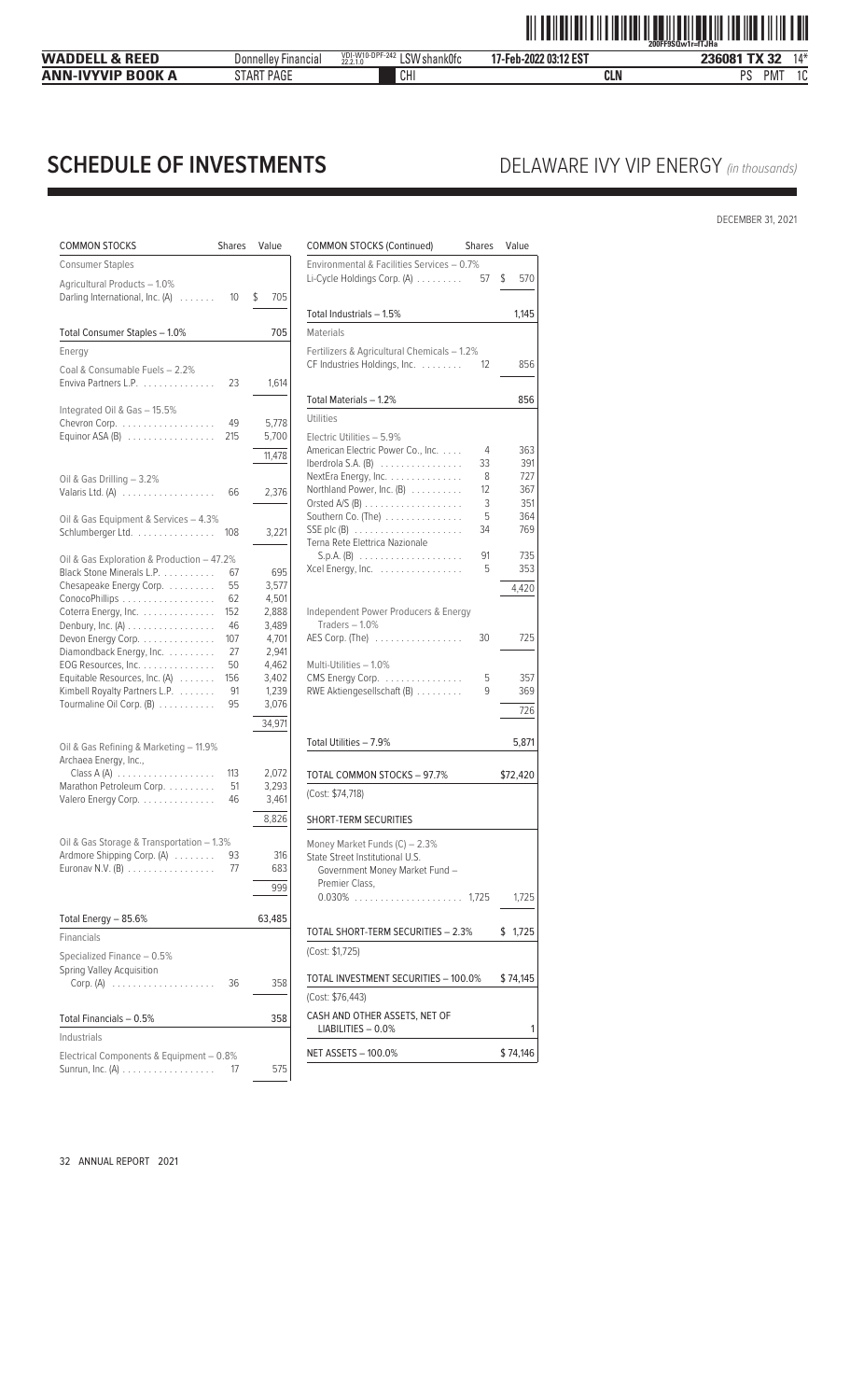|                           |                            |                        |                | III IIIII             | $\  \ $<br>200FF9SQvSev==MHe |
|---------------------------|----------------------------|------------------------|----------------|-----------------------|------------------------------|
| <b>WADDELL &amp; REED</b> | <b>Donnelley Financial</b> | LSWP64RS29<br>22.2.1.0 | LSW pf<br>rend | 05-Feb-2022 18:18 EST | $10*$<br>236081 TX 33        |
| <b>ANN-IVYVIP BOOK A</b>  | None                       |                        | CHI            | <b>CLN</b>            | 1C<br>PMT<br>PS              |

DECEMBER 31, 2021

Notes to Schedule of Investments

(A)No dividends were paid during the preceding 12 months.

(B)Listed on an exchange outside the United States.

(C)Rate shown is the annualized 7-day yield at December 31, 2021.

The following table is a summary of the valuation of the Portfolio's investments by the fair value hierarchy levels as of December 31, 2021. See Note 3 to the Financial Statements for further information regarding fair value measurement.

|                           | Level    |         | evel: |
|---------------------------|----------|---------|-------|
| Assets                    |          |         |       |
| Investments in Securities |          |         |       |
| Common Stocks             |          |         |       |
| <b>Consumer Staples</b>   | 705      |         |       |
| Energy                    | 57.785   | 5.700   |       |
|                           | 358      |         |       |
| Industrials               | 1.145    |         |       |
| Materials                 | 856      |         |       |
|                           | 4.025    | 1.846   |       |
|                           | \$64.874 | \$7.546 |       |
| Short-Term Securities     | 1.725    |         |       |
| Total                     |          |         |       |
|                           |          |         |       |

The following acronym is used throughout this schedule:

ADR = American Depositary Receipts

## **Country Diversification**

### (as a % of net assets)

| <b>United States</b>   | 79.9% |
|------------------------|-------|
| Norway                 | 7.7%  |
| Canada                 | 5.4%  |
| United Kingdom         | 1.0%  |
| Italy                  | 1.0%  |
| <b>Other Countries</b> | 2.7%  |
| Other+                 | 2.3%  |

+Includes cash and other assets (net of liabilities), and cash equivalents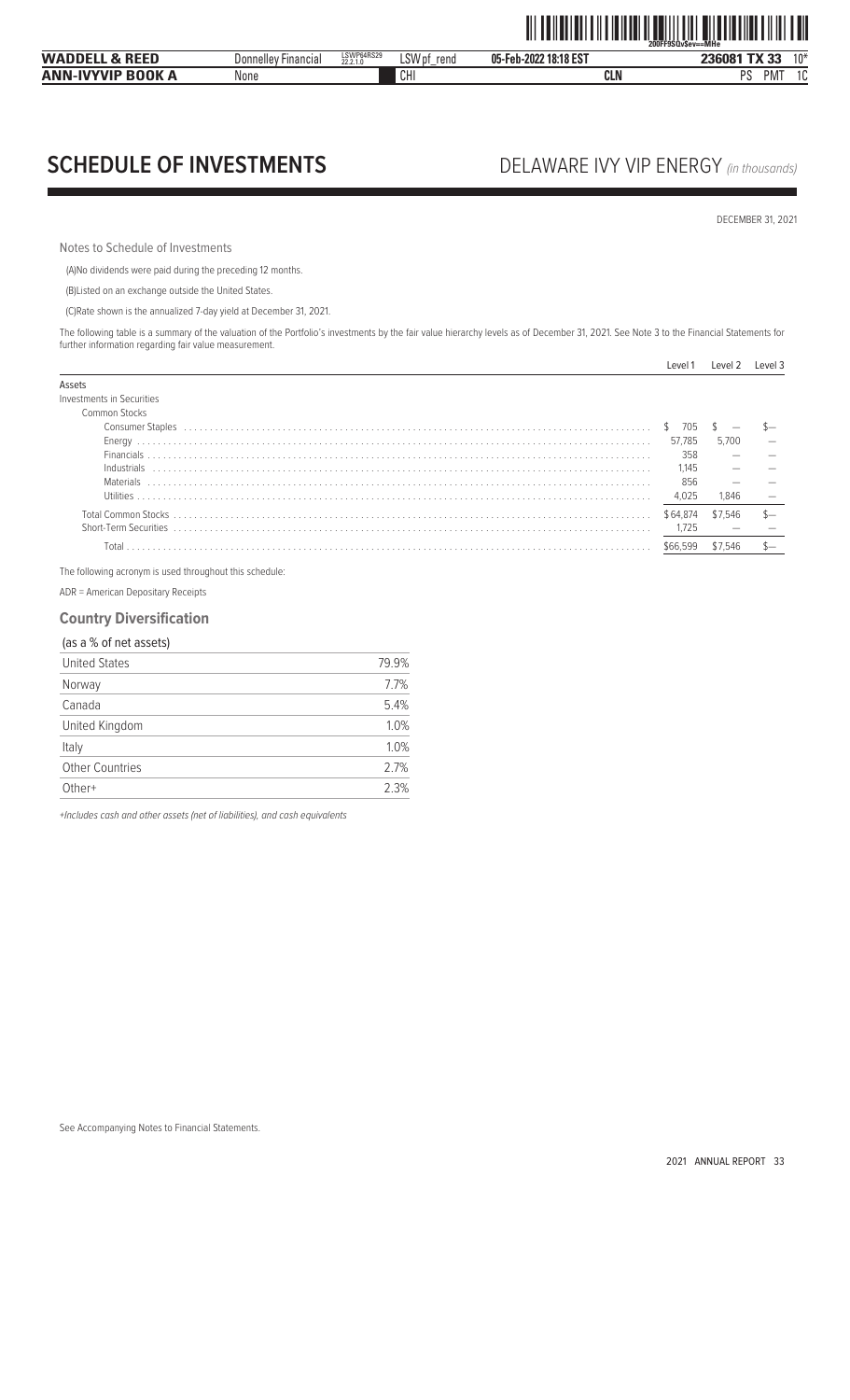|                                        |                        |                        |                |                          | ZUUFFJƏUVƏBVUUUN |              |
|----------------------------------------|------------------------|------------------------|----------------|--------------------------|------------------|--------------|
| <b>REED</b><br>WA[                     | Donnelley<br>Financial | LSWP64RS29<br>22.2.1.0 | LSW pf<br>rend | 18:18 EST<br>05-Feb-2022 | <b>TX 34</b>     | $12*$<br>ιυ  |
| <b>ROOK A</b><br><b>IVVVIP</b><br>ANN· | START PAGE             |                        | CHI            | <b>CLN</b>               | nc<br><b>PMT</b> | $\sim$<br>יט |
|                                        |                        |                        |                |                          |                  |              |

## **MANAGEMENT DISCUSSION** DELAWARE IVY VIP GROWTH

**∂11 FF9 OFF9 II OFF9 OFF9 II OFF9 III OFF9 III** OFF9 III OFF9 III OFF9 III OFF9 III OF

### (UNAUDITED)

### *On October 1, 2021, Brad Angermeier was added as an additional portfolio manager for the Portfolio.*

*Below, Bradley M. Klapmeyer, CFA, and Bradley D. Angermeier, CFA, co-portfolio managers of Delaware Ivy VIP Growth, discusses positioning, performance and results for the fiscal year ended December 31, 2021. Mr. Klapmeyer has managed the Portfolio since 2016 and has 22 years of industry experience. Mr. Angermeier joined the Portfolio in 2021 and has 13 years of industry experience.*

<span id="page-33-0"></span>**Fiscal Year Performance**

| 30 03% |
|--------|
|        |
| 27.60% |
|        |

Please note that Portfolio returns include applicable fees and expenses while index returns do not include any such fees. Also, the Portfolio's performance data does not take into account any product expenses or charges associated with owning a variable life or annuity policy, which is invested in Ivy Variable Insurance Portfolios.

### **Market conditions**

The Russell 1000 Growth Index, the Portfolio's benchmark, posted an exceptional gain of 27.6% during the 2021 calendar year. This marks another year of strong large capitalization growth style performance. For perspective, over the past three years the benchmark has been up a staggering 140% and over the past 10 years it has returned an unbelievable 508%. While there has been a long list of bumps and bruises that have occurred to global economies over the past decade, the most recent being the COVID-19 pandemic, growth investing has proved resilient through these volatile periods.

2021 was a very different market environment than the prior calendar year. During 2020 returns were generated by highrisk growth stocks that were considered pandemic safe havens and were riding a wave of pandemic-driven earnings revisions. Business quality — profitability, cash flow and competitive advantage — was an unnecessary consideration, and investors focused on upward stock price momentum and pandemic-fueled earnings momentum. In last year's annual report we expressed our opinion that the market's 2020 playbook did not appear to be a sustainable and repeatable investment strategy. Not surprisingly 2021 was characterized by the market's renewed focus on business quality and relative valuation as the growth rates of many of the high-growth pandemic beneficiaries began to decelerate. As it turned out, 2021 reversed the gains in many, but not all, of the hyper-growth companies that we struggled to understand during the initial stages of the pandemic.

The growth stock universe moved higher in 2021, but the market began to express skepticism about high expectations embedded in many of the pandemic winners. As such, 2021 proved to be a volatile environment for many of the highgrowth names in the benchmark. Stocks like DocuSign, Coupa Software, Okta, Peloton, Spotify, Grubhub, Wayfair and Roku saw significant relative drawdowns during 2021. We are not suggesting that all of these companies are bad businesses (although we are skeptical of some), we are simply highlighting the fact that unrealistic growth expectations needed to unwind. These market-level dynamics can be seen in 2021 factor returns. Quality factors (return on assets and return on equity) and value factors (price to free cash flow, free cash flow to enterprise value) both outperformed, while risk factors (beta) and momentum factors (price returns and relative strength) generally lagged.

In terms of macro observations, 2021 included notable action at the Federal Reserve (Fed), which began to forecast a more aggressive pace of interest rate hikes during 2022. The Fed's forecast confirmed what we were already seeing in the data – inflationary pressures are widespread and creeping into wages. The Fed, along with investors, had been of the view that inflation was being driven by pandemic-related factors and was therefore transitory. Unfortunately, inflationary pressures broadened throughout the year leaving the Fed with no choice but to acknowledge the change and adjust its policy stance accordingly.

Outside of sustained inflationary pressure, overall economic indicators remained supportive of near-term growth. Housing data remained strong (although constrained by lack of available inventory), the labor market was robust, manufacturing orders and production remained near record levels bolstered by lean inventory and spending on services continued its path toward normalization after a significant decline in 2020.

From a sector perspective within the benchmark, energy, real estate, information technology, communication services and financials outperformed, although it is important to note significant dispersion of returns within each of those sectors.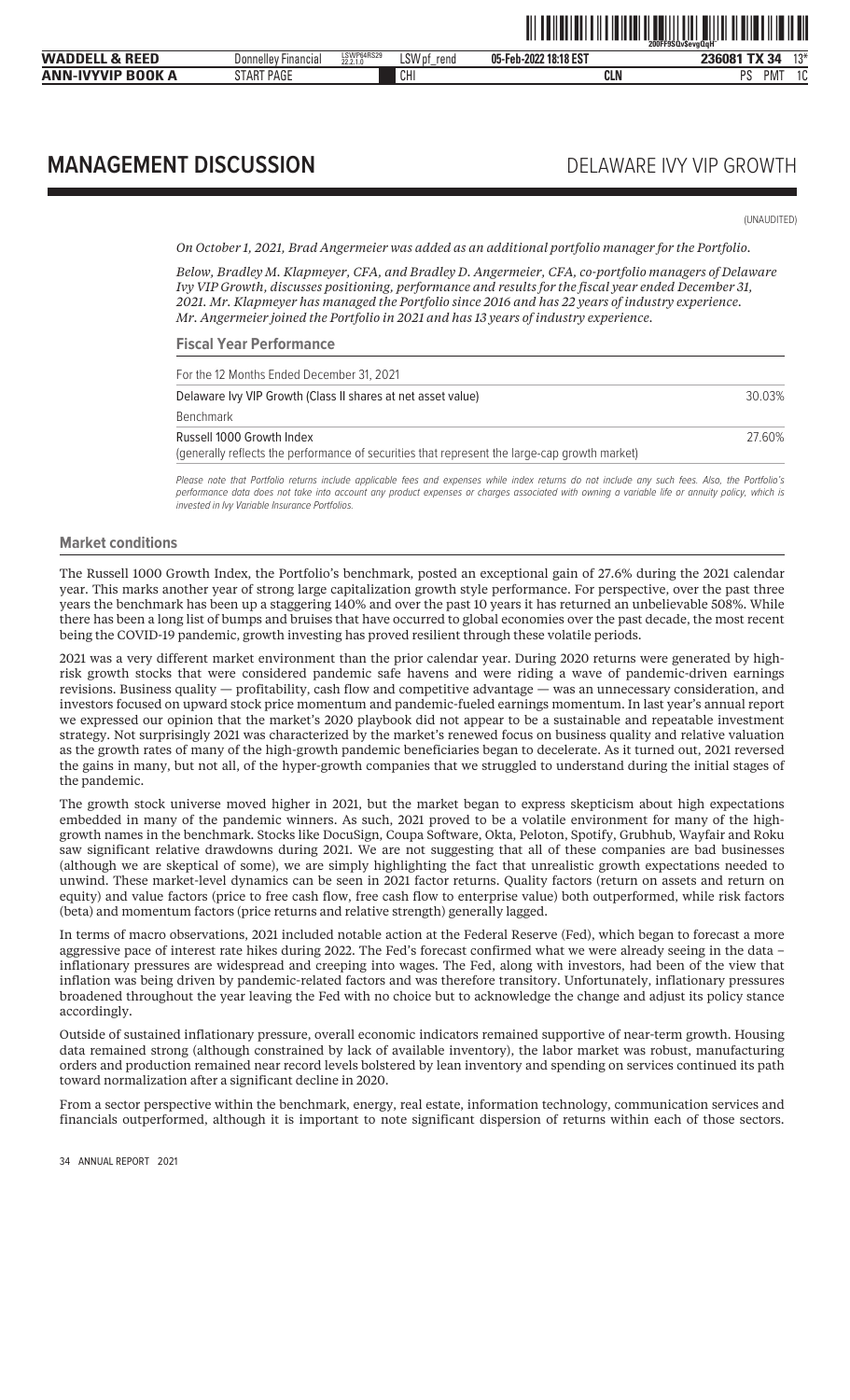|                                    |                               |                        |                | 200FF9SQvSevai@pe     |                                   |        |
|------------------------------------|-------------------------------|------------------------|----------------|-----------------------|-----------------------------------|--------|
| <b>REED</b><br><b>WAF</b><br>ึ     | Donnellev<br><b>Financial</b> | LSWP64RS29<br>22.2.1.0 | LSW pf<br>rena | 05-Feb-2022 18:18 EST | 0002001<br>הפ<br>--<br>w.         | $\sim$ |
| <b>IVYVIP BOOK A</b><br><b>ANN</b> | None                          |                        | CHI            | <b>CLN</b>            | <sub>D</sub> e<br>PM <sup>-</sup> | $\sim$ |
|                                    |                               |                        |                |                       |                                   |        |

ˆ200FF9SQv\$evqj@peŠ **200FF9SQv\$evqj@pe**

Notable relative sector underperformance within the benchmark was generated from industrials, consumer discretionary, consumer staples, and healthcare. All sectors within the index were positive during the period.

### **Strategies employed, contributors and detractors**

During the measurement period the Portfolio returned 30.0% and outperformed the benchmark return of 27.6%. Stock selection drove most of the outperformance in the calendar year. From a sector perspective, information technology was the largest contributor to outperformance followed by healthcare. Communication services and consumer discretionary were the largest negative contributors. We stuck to our discipline, which was rewarded as many of the pandemic-driven excesses of 2020 continued to unwind in 2021. We continue to maintain a focus on quality growth companies, which we believe should be rewarded through the cycle.

Information technology was the greatest positive contributor during the year. The portfolio was overweight the sector, but positive stock selection was far more impactful to performance than sector allocation. Overweight positions in Gartner (sold prior to December 31, 2021), Motorola Solutions, Intuit, and NVIDIA were the largest contributors to outperformance. Avoiding ownership of Mastercard, Zoom and Block (formerly known as Square) was also a positive contribution. The positive contributors were partially offset by underperformance from overweight positions in Visa and PayPal. We continue to believe Visa is a wide-moat business and the eventual acceleration of its profitable cross-border transactions should improve sentiment and put the stock back on its trajectory of long-term compounding.

Healthcare was another positive contributor, with all the performance coming from stock selection rather than sector allocation. The Portfolio's overweight position in UnitedHealth Group was the largest positive contributor, and positions in Danaher and Zoetis also contributed positively. Overweight positions in Cooper Companies and Cerner Corp. were two of the greatest detractors, and the Portfolio's avoidance of Eli Lilly also contributed negatively during the measurement period. Cerner's stock performed better late in the year on news of Oracle's proposed acquisition of the company.

Within communication services the Portfolio's overweight position in Alphabet (parent company of Google) was a positive contributor. The Portfolio also benefited from avoiding underperforming internet businesses such as Netflix, Spotify, Roku, and Match as well as traditional telecommunications businesses such as Charter Communications and Altice, which underperformed during the fiscal year. The positive contributions were more than offset by underperformance from overweight positions in Electronic Arts and Pinterest, both of which suffered from the market's rotation away from pandemic beneficiaries.

Consumer discretionary was also a meaningful negative contributor during the fiscal year. The Portfolio's avoidance of Tesla was the largest negative contributor, and positions in Ferrari and Booking Holdings were also sources of underperformance. Those negative contributors were partially offset by strong performance from the Portfolio's position in Home Depot and by the avoidance of Peloton, the latter of which was down significantly during the measurement period after artificially high pandemic demand began evaporating in the face of rising competitive intensity. The Portfolio's position in Home Depot has been reduced after strong performance in 2021, and we continue to avoid Tesla given what we believe are unrealistic expectations priced into the stock.

### **Outlook**

Global growth appears strong as worldwide economies continue to experience less impact during each successive pandemic wave, and true normalization feels closer than it has since COVID-19 began. Global manufacturing data suggests solid underlying growth for 2022, and consumers are entering the year on healthy footing. While we don't intend to invest based on a specific economic backdrop, we do believe there are economic observations we can make that should have implications for growth stock investing. For starters, we believe market sentiment may be less buoyant than in the prior two years. 2022 will likely be characterized by multiple Fed interest rate hikes and a quick reduction of the Fed's balance sheet; a reduction in federal outlays that juiced consumer spending in 2021; normalization of the frantic inventory and logistics situation; a slowdown in manufacturing growth from unsustainable post-pandemic, catch-up levels; and lingering inflationary pressures due to rising rental rates and sustained wage inflation. In summary, while solid underlying growth appears supported, the global economy will likely work through a period of counterbalancing and normalization as it finds a new supply/demand equilibrium. Hence, we believe a more balanced backdrop.

It causes us to pause when we consider the (unknown) implications of coming off record levels of monetary and fiscal stimulus with the equity market at an historically high valuation multiple. A cocktail of high multiples and decelerating growth could suggest the market needs to reassess its underlying assumptions, particularly in many high-growth stocks that remain richly valued. Rising interest rates would likely be another headwind to high-growth stocks — especially those without strong free cash flow — as market capitalizations of those companies are heavily dependent on earnings that are simply less valuable today when discounted at a higher rate. Irrespective of interest rates, we see continued risk to the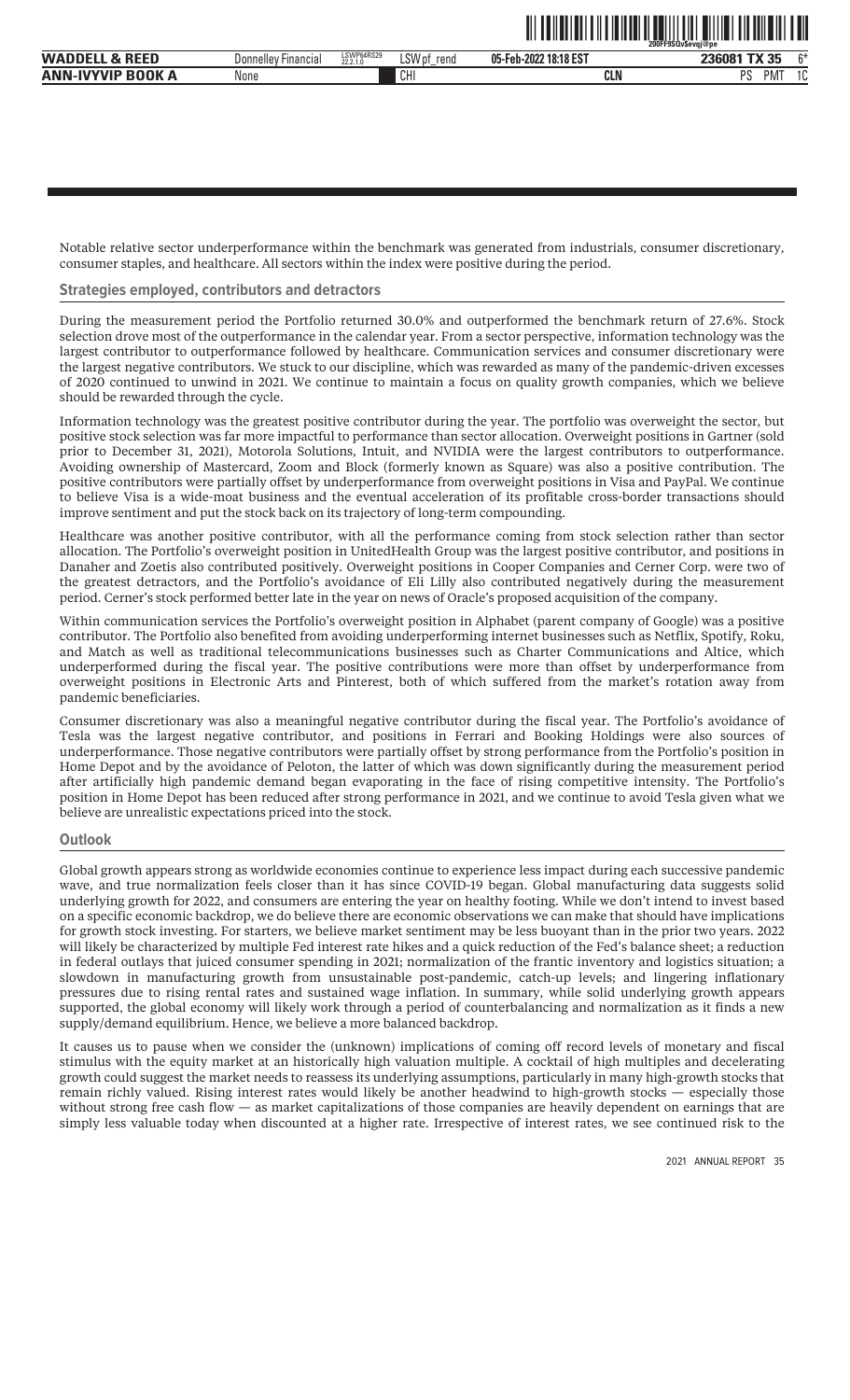| ----------------------------- |                               |                                                                  |                       | --- ----- --- --- ------ --<br>200FF9SQv&bhmkNp\ |              |  |
|-------------------------------|-------------------------------|------------------------------------------------------------------|-----------------------|--------------------------------------------------|--------------|--|
| <b>WADDELL</b><br>& REED      | <b>'Financia</b><br>Donnelle\ | VDI-W10-DPF-264<br>$\cdot$   CMI'<br>V kumaaban<br>22.2.1.0<br>ᄖ | 10-Feb-2022 23:13 EST | 36<br>236081                                     | $0*$         |  |
| <b>ANN-IVYVIP BOOK A</b>      | None                          | CHI                                                              | <b>CLN</b>            | nc<br>PM <sup>-</sup>                            | $\sim$<br>ΙU |  |

<u>oli toiluttuittiin luottai tien liittiin luottai liittiin oli oli</u>

growthiest cohort of companies, as our work suggests that normalized growth rates for those companies do not justify the relative valuations that are still elevated. Any future drawdown that occur from the overestimation of growth at those companies could be painful as the impact on the stocks is twofold – a normalization of growth expectations (negative estimate revisions) and a compression of the valuation multiple applied to those estimates. In short, while some of the high flyers of 2020 experienced significant drawdowns during 2021, we continue to believe the market is still overestimating the durability of growth for many stocks.

Conceptually, we welcome the possibility that the tailwinds supporting the market for the past decade — easy money and multiple expansion — are ebbing at the margin. That could potentially imply lower market and stock correlations and increased dispersion of returns. Such an environment should be favorable for investors engaging in rigorous and disciplined business model analysis, which is the cornerstone of our process. Over time, competitive moats and durability of growth are more important than macro fluctuations. We still see attractive opportunities for strong multi-year returns in many higherquality growth businesses. These stocks saw relative strength in 2021, and we believe they remain well positioned to generate strong and sustainable growth and returns. Importantly, we believe secular growth prospects coupled with wide economic moats will help quality growth stocks sustain a premium relative valuation if market volatility increases. One of the pillars of our investment philosophy is that business quality is more persistent and predictable than growth. Therefore, we will continue to seek out high-quality businesses first, and then select the best growth and return prospects from that high-quality cohort. We believe this process will continue to be fruitful across economic cycles.

As of December 31, 2021, the Portfolio's largest positions were Microsoft Corp., Apple, Inc., Amazon.com, Inc., Alphabet, Inc., NVIDIA Corp., Visa, Inc., Motorola Solutions, Inc., VeriSign, Inc., UnitedHealth Group. Inc., and Facebook, Inc. (Meta Platforms, Inc.). Thank you for your continued interest and support.

**Effective July 1, 2021, the Portfolio name changed from Ivy VIP Growth.**

**Significant Event: On December 2, 2020, Waddell & Reed Financial, Inc., the parent company of Ivy Investment Management Company, the investment adviser of the Ivy Variable Insurance Portfolios, and Macquarie Management Holdings, Inc., the US holding company for Macquarie Group Limited's US asset management business ("Macquarie"), announced that they had entered into an agreement whereby Macquarie would acquire the investment management business of Waddell & Reed Financial, Inc. (the "Transaction"). The Transaction closed on April 30, 2021. The Ivy Variable Insurance Portfolios, as part of Delaware Funds by Macquarie, are now managed by Delaware Management Company and distributed by Delaware Distributors, L.P.**

**Past performance is not a guarantee of future results. The value of the Portfolio's shares will change, and you could lose money on your investment. Prices of growth stocks may be more sensitive to changes in current or expected earnings than the prices of other stocks. Growth stocks may not perform as well as value stocks or the stock market in general. These and other risks are more fully described in the Portfolio's prospectus.**

**The opinions expressed in this report are those of the portfolio managers and are current only through the end of the period of the report as stated on the cover. The portfolio managers' views are subject to change at any time based on market and other conditions, and no forecasts can be guaranteed.**

**The index noted is unmanaged and includes reinvested dividends. One cannot invest directly in an index, nor is an index representative of Delaware Ivy VIP Growth.**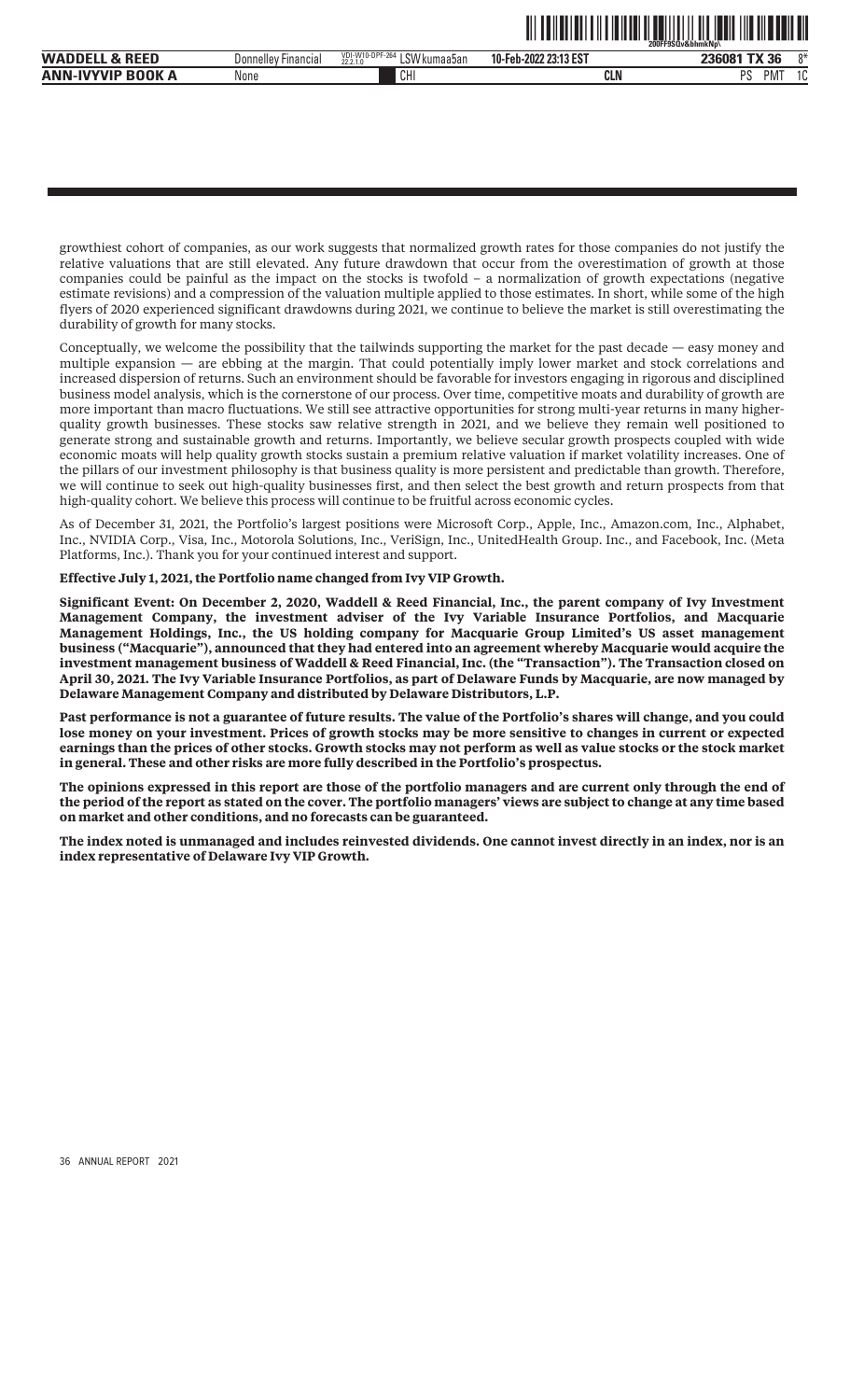|                           |                            |                        |                | IIII<br>$\ \ $        | <u> III II</u><br>200FF9SQvSev#xCp1 |
|---------------------------|----------------------------|------------------------|----------------|-----------------------|-------------------------------------|
| <b>WADDELL &amp; REED</b> | <b>Donnelley Financial</b> | LSWP64RS29<br>22.2.1.0 | LSW pf<br>rend | 05-Feb-2022 18:18 EST | $\sqrt{1}$ TX 37<br>$11*$<br>236081 |
| <b>ANN-IVYVIP BOOK A</b>  | <b>START PAGE</b>          |                        | CHI            | CLN                   | PMT<br>PS<br>$1^\circ$<br>ιu        |

# **PORTFOLIO HIGHLIGHTS** DELAWARE IVY VIP GROWTH(a)

ALL DATA IS AS OF DECEMBER 31, 2021 (UNAUDITED)

## **Asset Allocation**

| <b>Stocks</b>                                                        | 99.8% |
|----------------------------------------------------------------------|-------|
| Information Technology                                               | 47.6% |
| <b>Communication Services</b>                                        | 12.6% |
| <b>Consumer Discretionary</b>                                        | 12.5% |
| <b>Health Care</b>                                                   | 11.6% |
| Industrials                                                          | 9.3%  |
| <b>Financials</b>                                                    | 3.6%  |
| <b>Consumer Staples</b>                                              | 2.6%  |
| Liabilities (Net of Cash and Other Assets),<br>and Cash Equivalents+ | 2%    |

## **Top 10 Equity Holdings**

| Company                  | Sector                        | Industry                                   |
|--------------------------|-------------------------------|--------------------------------------------|
| Microsoft Corp.          | Information Technology        | Systems Software                           |
| Apple, Inc.              | Information Technology        | Technology Hardware, Storage & Peripherals |
| Amazon.com, Inc.         | <b>Consumer Discretionary</b> | Internet & Direct Marketing Retail         |
| Alphabet, Inc., Class A  | <b>Communication Services</b> | Interactive Media & Services               |
| NVIDIA Corp.             | Information Technology        | Semiconductors                             |
| Visa, Inc., Class A      | Information Technology        | Data Processing & Outsourced Services      |
| Motorola Solutions, Inc. | Information Technology        | <b>Communications Equipment</b>            |
| VeriSign, Inc.           | Information Technology        | Internet Services & Infrastructure         |
| UnitedHealth Group, Inc. | Health Care                   | Managed Health Care                        |
| Facebook, Inc., Class A  | <b>Communication Services</b> | Interactive Media & Services               |

See your advisor or www.ivyinvestments.com for more information on the Portfolio's most recently published Top 10 Equity Holdings.

+Cash equivalents are defined as highly liquid securities with maturities of less than three months. Cash equivalents may include U.S. Government Treasury bills, bank certificates of deposit, bankers' acceptances, corporate commercial paper and other money market instruments.

(a)Effective July 1, 2021, the name of Ivy VIP Growth changed to Delaware Ivy VIP Growth.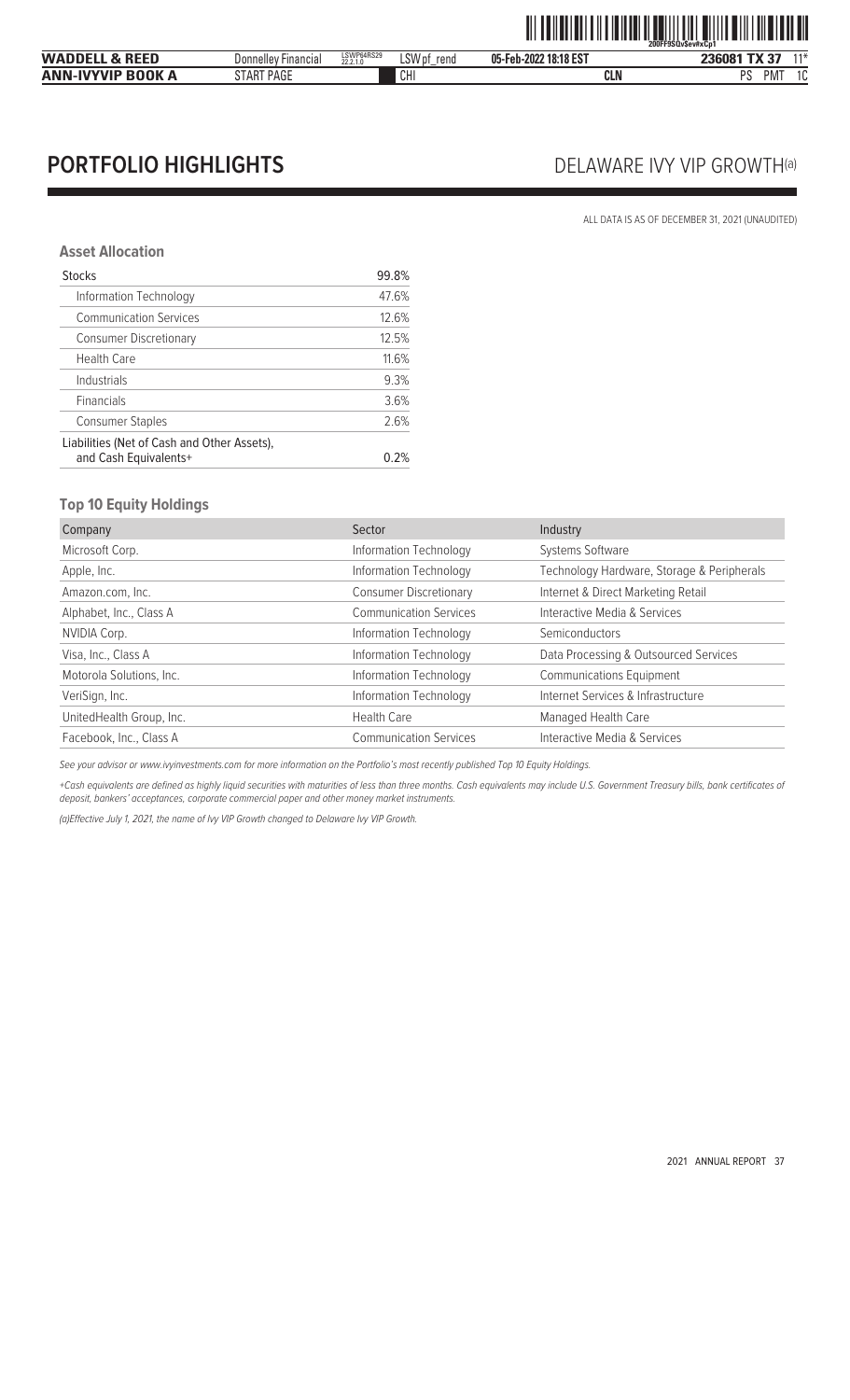|                            |                               |                        |                          |                       |            | 200FF9SQvSew473H% | ,,,,,,,,,,,,,,,,,,,,,,,,,,,,, |           |    |
|----------------------------|-------------------------------|------------------------|--------------------------|-----------------------|------------|-------------------|-------------------------------|-----------|----|
| <b>WADDELL</b><br>. & REED | Donnelley<br><b>Financial</b> | LSWP64RS29<br>22.2.1.0 | LSW <sub>p</sub><br>rend | 05-Feb-2022 18:18 EST |            |                   | <b>TX 38</b><br>236081        | 1 $2$ $*$ |    |
| <b>ANN-IVYVIP BOOK A</b>   | START PAGE                    |                        | CHI                      |                       | <b>CLN</b> | g30j33-31.0       | PMT<br><b>DC</b>              | $\sim$    | טו |
|                            |                               |                        |                          |                       |            |                   |                               |           |    |

**COMPARISON OF CHANGE IN VALUE OF \$10,000 INVESTMENT**

## DELAWARE IVY VIP GROWTH<sup>(a)</sup>

ˆ200FF9SQv\$ew473H%Š **200FF9SQv\$ew473H%**



| Average Annual Total Return <sup>(2)</sup> | Class II |
|--------------------------------------------|----------|
| 1-year period ended 12-31-21               | 30 03%   |
| 5-year period ended 12-31-21               | 25 13%   |
| 10-year period ended 12-31-21              | 19 06%   |

(2)Data quoted is past performance and current performance may be lower or higher. Past performance is no guarantee of future results. Investment return and principal value of an investment will fluctuate and shares, when redeemed, may be worth more or less than their original cost. Please visit www.ivyinvestments.com for the Portfolio's most recent month-end performance. Performance data quoted does not reflect any expenses or charges associated with owning a variable life insurance policy or variable annuity contract that invests in the Portfolio's shares. When such charges are deducted, actual investment performance in a variable policy or contract will be lower.

(a)Effective July 1, 2021, the name of Ivy VIP Growth changed to Delaware Ivy VIP Growth.

Past performance is not necessarily indicative of future performance. Indexes are unmanaged. The performance graph and table do not reflect the deduction of taxes that a shareholder would pay on Portfolio distributions or on the redemption of Portfolio shares. Performance results may include the effect of expense reduction arrangements for some or all of the periods shown. If those arrangements had not been in place, the performance results for those periods would have been lower.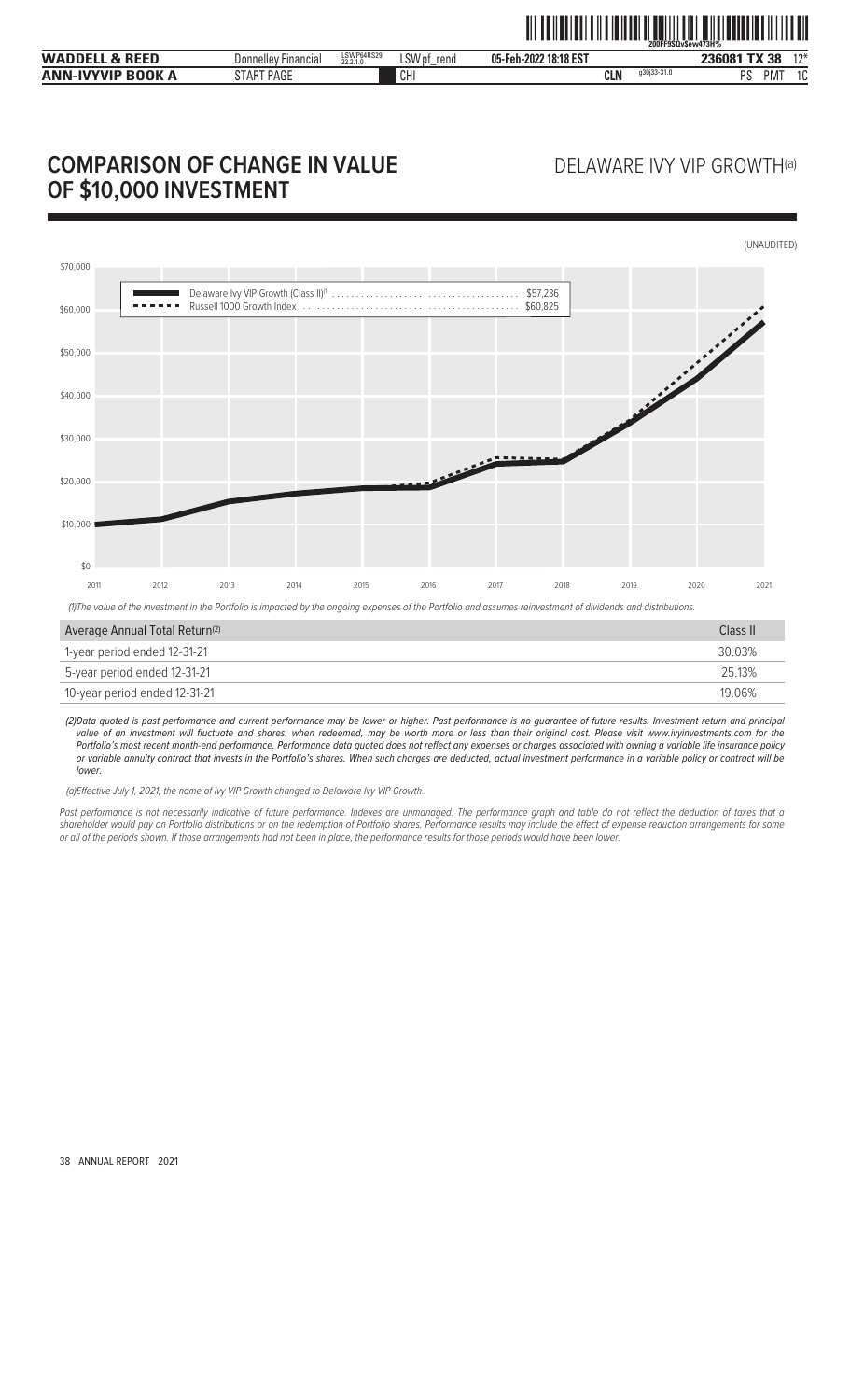|                           |                            |                        |                | <u> I an Ian an India</u><br>III | <b>THEFT</b><br>200FF9SQvSewHC3pK |
|---------------------------|----------------------------|------------------------|----------------|----------------------------------|-----------------------------------|
| <b>WADDELL &amp; REED</b> | <b>Donnelley Financial</b> | LSWP64RS29<br>22.2.1.0 | LSW pf<br>rend | 05-Feb-2022 18:18 EST            | $14*$<br>236081 TX 39             |
| <b>ANN-IVYVIP BOOK A</b>  | START PAGE                 |                        | CHI            | CLN                              | 10<br>PS<br><b>PMT</b>            |
|                           |                            |                        |                |                                  |                                   |

# **SCHEDULE OF INVESTMENTS** DELAWARE IVY VIP GROWTH (in thousands)

| <b>COMMON STOCKS</b>                                                                                                                                              | <b>Shares</b>        | Value                                         |
|-------------------------------------------------------------------------------------------------------------------------------------------------------------------|----------------------|-----------------------------------------------|
| <b>Communication Services</b>                                                                                                                                     |                      |                                               |
| Interactive Home Entertainment - 2.6%<br>Electronic Arts, Inc.                                                                                                    | 200                  | \$26,409                                      |
| Interactive Media & Services - 10.0%<br>Alphabet, Inc., Class A (A)<br>Alphabet, Inc., Class C (A)<br>Facebook, Inc., Class A (A)<br>Pinterest, Inc., Class A (A) | 20<br>3<br>87<br>192 | 57,712<br>8,826<br>29,104<br>6,981<br>102,623 |
| Total Communication Services - 12.6%                                                                                                                              |                      | 129,032                                       |
| <b>Consumer Discretionary</b>                                                                                                                                     |                      |                                               |
| Automobile Manufacturers - 2.0%                                                                                                                                   | 80                   | 20,713                                        |
| Footwear - 1.0%<br>NIKE, Inc., Class B                                                                                                                            | 62                   | 10,308                                        |
| Home Improvement Retail - 1.8%<br>Home Depot, Inc. (The)                                                                                                          | 44                   | 18,197                                        |
| Hotels, Resorts & Cruise Lines - 1.2%<br>Booking Holdings, Inc. (A)                                                                                               | 5                    | 12,402                                        |
| Internet & Direct Marketing Retail - 6.5%<br>Amazon.com, Inc. (A)                                                                                                 | 20                   | 66,503                                        |
| Total Consumer Discretionary - 12.5%                                                                                                                              |                      | 128,123                                       |
| <b>Consumer Staples</b>                                                                                                                                           |                      |                                               |
| Personal Products - 0.3%<br>Estee Lauder Co., Inc. (The),<br>Class A                                                                                              | 7                    | 2,680                                         |
| Soft Drinks - 2.3%<br>Coca-Cola Co. (The) $\ldots \ldots \ldots$                                                                                                  | 406                  | 24,026                                        |
| Total Consumer Staples - 2.6%                                                                                                                                     |                      | 26,706                                        |
| Financials                                                                                                                                                        |                      |                                               |
| Financial Exchanges & Data - 3.6%<br>Intercontinental Exchange, Inc.<br>S&P Global, Inc.                                                                          | 132<br>39            | 18,009<br>18,416<br>36,425                    |
| Total Financials - 3.6%                                                                                                                                           |                      | 36,425                                        |
| <b>Health Care</b>                                                                                                                                                |                      |                                               |
| Health Care Equipment - 1.4%<br>Intuitive Surgical, Inc. (A)                                                                                                      | 41                   | 14,607                                        |
| Health Care Supplies - 1.9%<br>Cooper Cos., Inc. (The) $\ldots \ldots \ldots$                                                                                     | 46                   | 19,237                                        |
| Health Care Technology - 2.3%<br>Cerner Corp.<br>1.1.1.1<br>$\ldots$ .                                                                                            | 253                  | 23,477                                        |
| Life Sciences Tools & Services - 1.3%<br>Danaher Corp                                                                                                             | 39                   | 12,848                                        |

| <b>COMMON STOCKS (Continued)</b>                                                                                 | <b>Shares</b>        | Value                                         |
|------------------------------------------------------------------------------------------------------------------|----------------------|-----------------------------------------------|
| Managed Health Care - 3.4%<br>UnitedHealth Group, Inc.                                                           | 69                   | \$34,664                                      |
| Pharmaceuticals - 1.3%<br>Zoetis, Inc.                                                                           | 56                   | 13,749                                        |
| Total Health Care - 11.6%                                                                                        |                      | 118,582                                       |
| Industrials                                                                                                      |                      |                                               |
| Industrial Machinery - 1.2%<br>Stanley Black & Decker, Inc.                                                      | 64                   | 12,106                                        |
| Railroads-1.0%<br>Union Pacific Corp.<br>.                                                                       | 41                   | 10,237                                        |
| Research & Consulting Services - 5.4%<br>CoStar Group, Inc. (A)<br>TransUnion<br>Verisk Analytics, Inc., Class A | 344<br>153<br>45     | 27,147<br>18,159<br>10,225<br>55,531          |
| Trucking $-1.7%$<br>J.B. Hunt Transport Services, Inc.                                                           | 84                   | 17,142                                        |
| Total Industrials - 9.3%                                                                                         |                      | 95,016                                        |
| Information Technology                                                                                           |                      |                                               |
| Application Software - 6.7%<br>Adobe, Inc. (A)<br>Autodesk, Inc. (A)<br>salesforce.com, Inc. $(A)$               | 35<br>25<br>37<br>68 | 19,580<br>7,014<br>24,001<br>17,336<br>67,931 |
| Communications Equipment - 4.1%<br>Motorola Solutions, Inc.                                                      | 153                  | 41,469                                        |
| Data Processing & Outsourced Services - 7.7%<br>Broadridge Financial Solutions,                                  |                      |                                               |
| PayPal, Inc. (A)<br>Visa, Inc., Class A                                                                          | 101<br>97<br>195     | 18,479<br>18,311<br>42,316<br>79,106          |
| Internet Services & Infrastructure - 3.7%<br>VeriSign, Inc. $(A)$                                                | 151                  | 38,245                                        |
| Semiconductors - 4.3%<br>NVIDIA Corp.                                                                            | 151                  | 44,329                                        |
| Systems Software - 12.2%<br>Microsoft Corp.                                                                      | 370                  | 124,594                                       |

## DECEMBER 31, 2021

| <b>COMMON STOCKS (Continued) Shares Value</b>                                                                        |       |               |             |
|----------------------------------------------------------------------------------------------------------------------|-------|---------------|-------------|
| Technology Hardware, Storage & Peripherals - 8.9%<br>Apple, Inc. $\ldots \ldots \ldots \ldots \ldots \ldots$         | 511   | $\mathcal{S}$ | 90,733      |
| Total Information Technology - 47.6%                                                                                 |       |               | 486,407     |
| TOTAL COMMON STOCKS - 99.8%                                                                                          |       |               | \$1,020,291 |
| (Cost: \$559,831)                                                                                                    |       |               |             |
| <b>SHORT-TERM SECURITIES</b>                                                                                         |       |               |             |
| Money Market Funds (B) - 0.3%<br>State Street Institutional U.S.<br>Government Money Market<br>Fund - Premier Class, | 3.389 |               | 3,389       |
| TOTAL SHORT-TERM SECURITIES - 0.3%                                                                                   |       | \$            | 3.389       |
| (Cost: \$3,389)                                                                                                      |       |               |             |
| TOTAL INVESTMENT SECURITIES - 100.1%                                                                                 |       |               | \$1,023,680 |
| (Cost: \$563,220)                                                                                                    |       |               |             |
| LIABILITIES, NET OF CASH AND OTHER<br>$ASSETS - (0.1)\%$                                                             |       |               | (1,033)     |
| <b>NET ASSETS - 100.0%</b>                                                                                           |       |               | \$1,022,647 |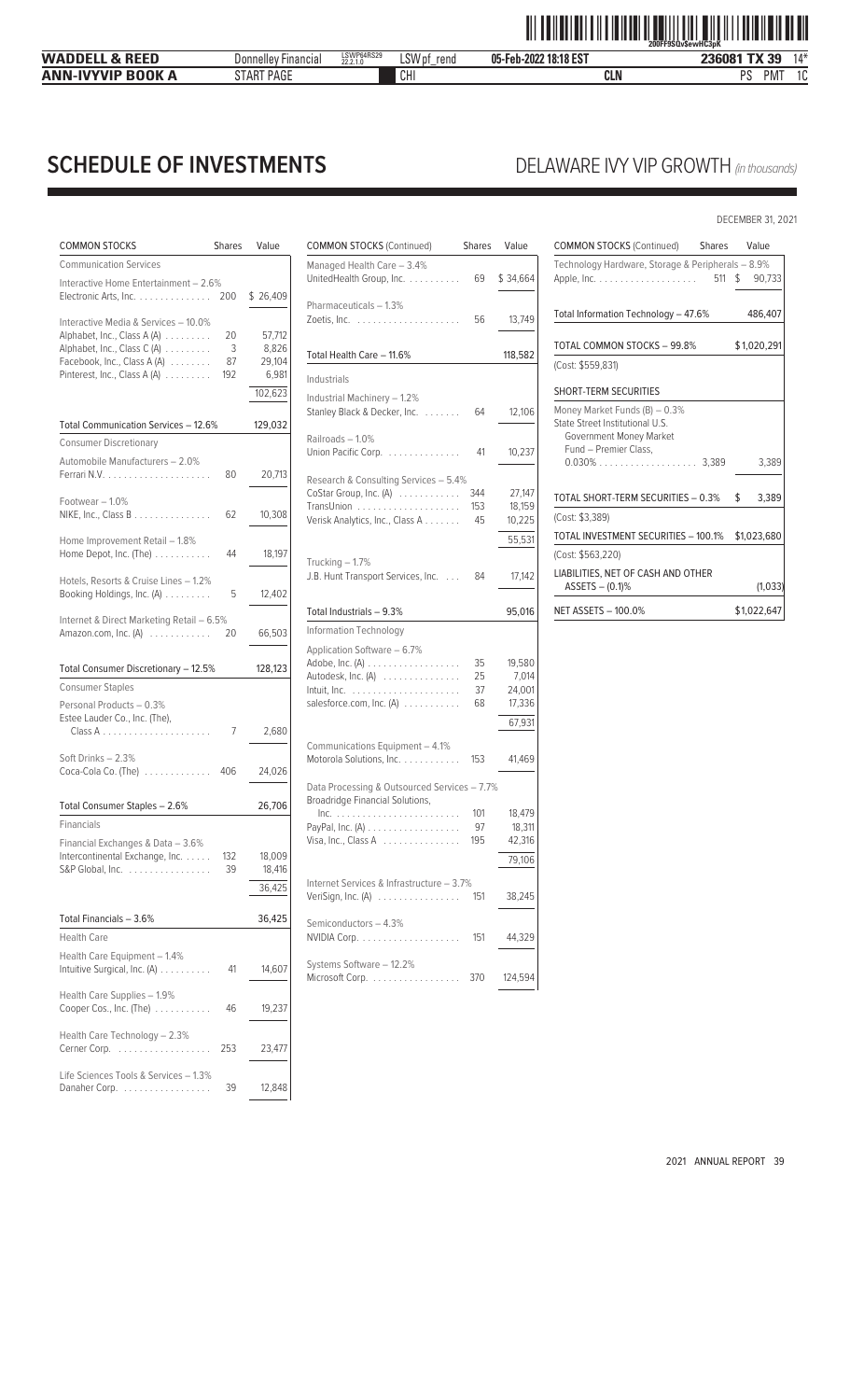|                           |                     |                        |                | III IIIII             | <b>TIIN INITE IN III</b><br>III III<br>200FF9SQvSewN8XHx |
|---------------------------|---------------------|------------------------|----------------|-----------------------|----------------------------------------------------------|
| <b>WADDELL &amp; REED</b> | Donnelley Financial | LSWP64RS29<br>22.2.1.0 | LSW pf<br>rend | 05-Feb-2022 18:18 EST | 236081 TX 40<br>$10*$                                    |
| <b>ANN-IVYVIP BOOK A</b>  | None                |                        | CHI            | <b>CLN</b>            | <b>PMT</b><br>10<br>PS                                   |
|                           |                     |                        |                |                       |                                                          |

# **SCHEDULE OF INVESTMENTS** DELAWARE IVY VIP GROWTH (in thousands)

DECEMBER 31, 2021

Notes to Schedule of Investments

(A)No dividends were paid during the preceding 12 months.

(B)Rate shown is the annualized 7-day yield at December 31, 2021.

The following table is a summary of the valuation of the Portfolio's investments by the fair value hierarchy levels as of December 31, 2021. See Note 3 to the Financial Statements for further information regarding fair value measurement.

|                           | Level 1     | l evel 2                 | E level |
|---------------------------|-------------|--------------------------|---------|
| Assets                    |             |                          |         |
| Investments in Securities |             |                          |         |
| Common Stocks             | \$1,020,291 |                          |         |
|                           | 3,389       | $\overline{\phantom{a}}$ |         |
| Total                     | 3 680       |                          |         |

See Accompanying Notes to Financial Statements.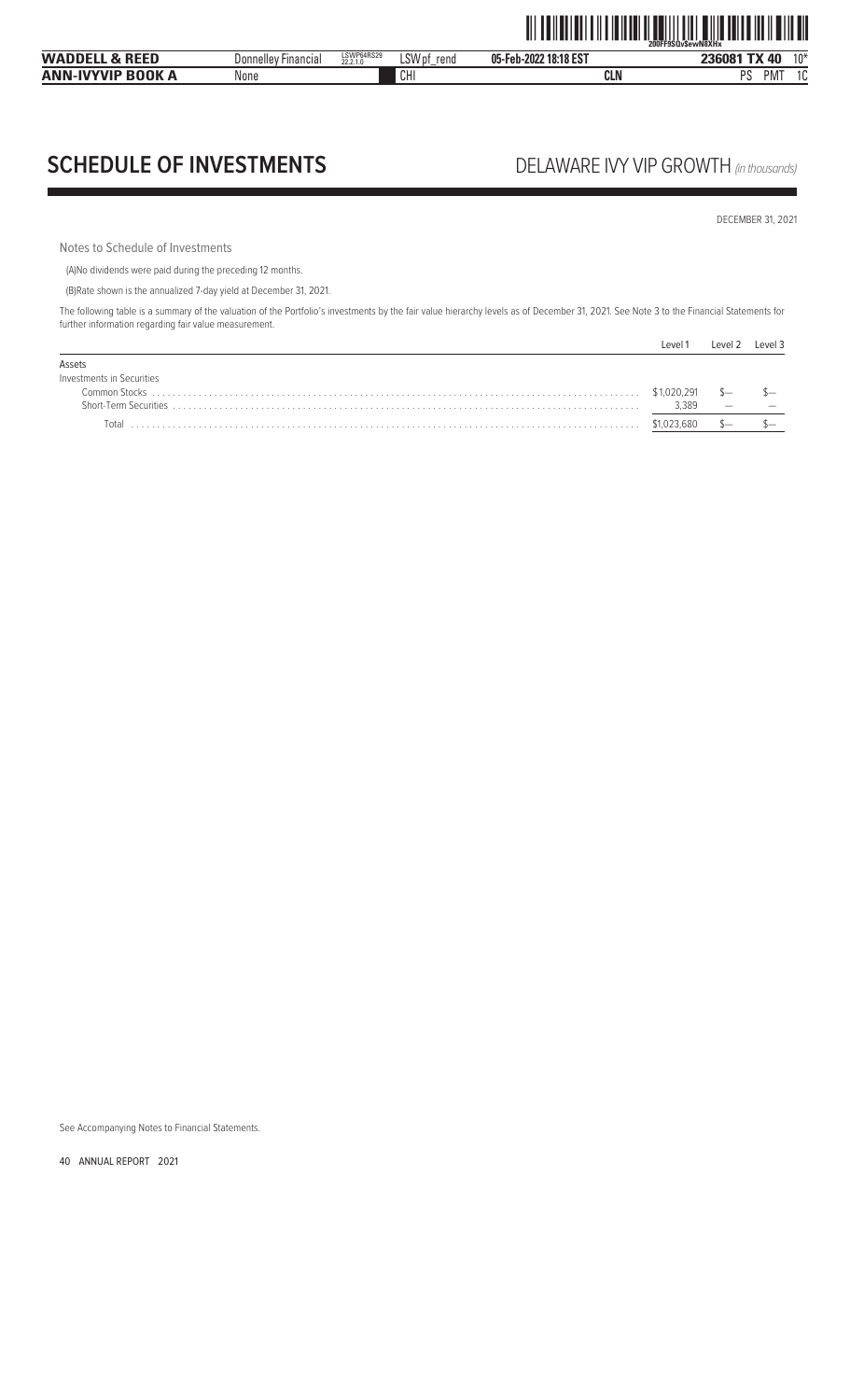|                                                     |                               |                        |                           |                          | ZUUFFYSUVSEWSNVHVV |           |             |
|-----------------------------------------------------|-------------------------------|------------------------|---------------------------|--------------------------|--------------------|-----------|-------------|
| nrrn<br>WAL                                         | <b>Financial</b><br>Donnellev | LSWP64RS29<br>22.2.1.0 | LSW <sub>pf</sub><br>rend | 18:18 EST<br>05-Feb-2022 | $-1$<br>226021     |           | $12*$<br>ιυ |
| $\overline{z}$ ROOK $\overline{z}$<br>ANN<br>v<br>. | <b>ART PAGE</b><br>'I AF      |                        | a 011°<br>ыı              | <b>CLN</b>               | DC                 | <b>PM</b> | م م         |
|                                                     |                               |                        |                           |                          |                    |           |             |

## **MANAGEMENT DISCUSSION** DELAWARE IVY VIP HIGH INCOME

ˆ200FF9SQv\$ewSnVHWŠ **200FF9SQv\$ewSnVHW**

(UNAUDITED)

**On September 13, 2021, the Board of Trustees (Board) of Ivy Variable Insurance Portfolios approved the appointment of the portfolio manager team of Adam H. Brown and John P. McCarthy of Delaware Management Company (DMC) as new portfolio managers. In connection with this change, the Board approved applicable revisions to the Portfolio's investment strategies and benchmark. All changes took effect on November 15, 2021.**

**Effective November 15, 2021, the Portfolio's new benchmark index is the ICE BofA US High Yield Constrained Index. The Manager believes that this index is more consistent with the investment philosophy of the Portfolio and more reflective of the types of securities in which the Portfolio invests than the previous benchmark index. Both the new benchmark index and the Portfolio's previous benchmark index are included for comparison purposes.**

*Below, Adam H. Brown and John P. McCarthy, portfolio managers of Delaware Ivy VIP High Income, discusses positioning, performance and results for the fiscal year ended December 31, 2021.*

**Fiscal Year Performance**

| For the 12 Months Ended December 31, 2021                                                                                                                                                                                                                            |       |
|----------------------------------------------------------------------------------------------------------------------------------------------------------------------------------------------------------------------------------------------------------------------|-------|
| Delaware Ivy VIP High Income (Class II shares at net asset value)                                                                                                                                                                                                    | 6.06% |
| <b>Benchmark</b>                                                                                                                                                                                                                                                     |       |
| ICE BofA US High Yield Constrained Index<br>(generally reflects the performance of securities representing US dollar-denominated high yield corporate debt<br>publicly issued in the US domestic market, but caps individual issuer exposure at 2% of the benchmark) | 535%  |
| ICE BofA US High Yield Index<br>(generally reflects the performance of securities representing the high-yield sector of the bond market)                                                                                                                             | 536%  |

Please note that the Portfolio returns include applicable fees and expenses, whereas the index returns do not include any such fees. Also, the Portfolio's performance data does not take into account any product expenses or charges associated with owning a variable life or annuity policy, which is invested in Ivy Variable Insurance Portfolios.

## **Market review**

Despite insistent headlines about rising interest rates, surging inflation, snarled supply chains, reduced monetary support, and soaring COVID-19 infections, the domestic high-yield bond market sailed through 2021 with few if any episodes of significant volatility. And for good reasons: The asset class itself was supported by healthy corporate balance sheets, corporate earnings that met or beat expectations, and continued solid demand in a world hungry for yield. It was that income advantage, along with about three quarters of a percentage point in spread compression, that allowed high-yield bond prices to offset some of the downward pressure exerted from a similar-sized rise in Treasury bond yields over the period.

Any mini-dramas of consequence for high yield were mostly confined toward the end of the Portfolio's fiscal year, as worries about the economic impact of the fast-spreading Omicron variant mixed with the US Federal Reserve's (Fed) acknowledgement that inflation was not "transitory." This helped to push yields higher and called into question growth projections for the new year. Still, by historical standards, high-yield bonds enjoyed a stretch of unusual equilibrium, with benchmark yields finishing the period virtually unchanged from a year earlier. However, at only about three percentage points over equivalent-maturity Treasuries, high-yield credit spreads were well below historical averages and close to the scant levels last seen just before the global financial crisis more than a decade earlier.

Given the strength of the economic rebound from the COVID-19 recession, we were not surprised that high-yield leadership was concentrated in the CCC-rated credit bucket, which returned 10.25% for the fiscal year, versus 4.83% and 4.50% for Band BB-rated bonds, respectively. Economically sensitive sectors, including commodities (especially energy), metals and mining (primarily steel, copper, and aluminum), and transportation (mostly airlines) also generated strong returns. In contrast, traditionally defensive, higher-quality, longer-duration sectors such as cable/satellite, healthcare, telecommunications, and utilities lagged well behind. Except for a few weeks in October and November 2021, when a more pronounced risk-off mindset temporarily took hold, the relative strength of those sectors remained fairly constant.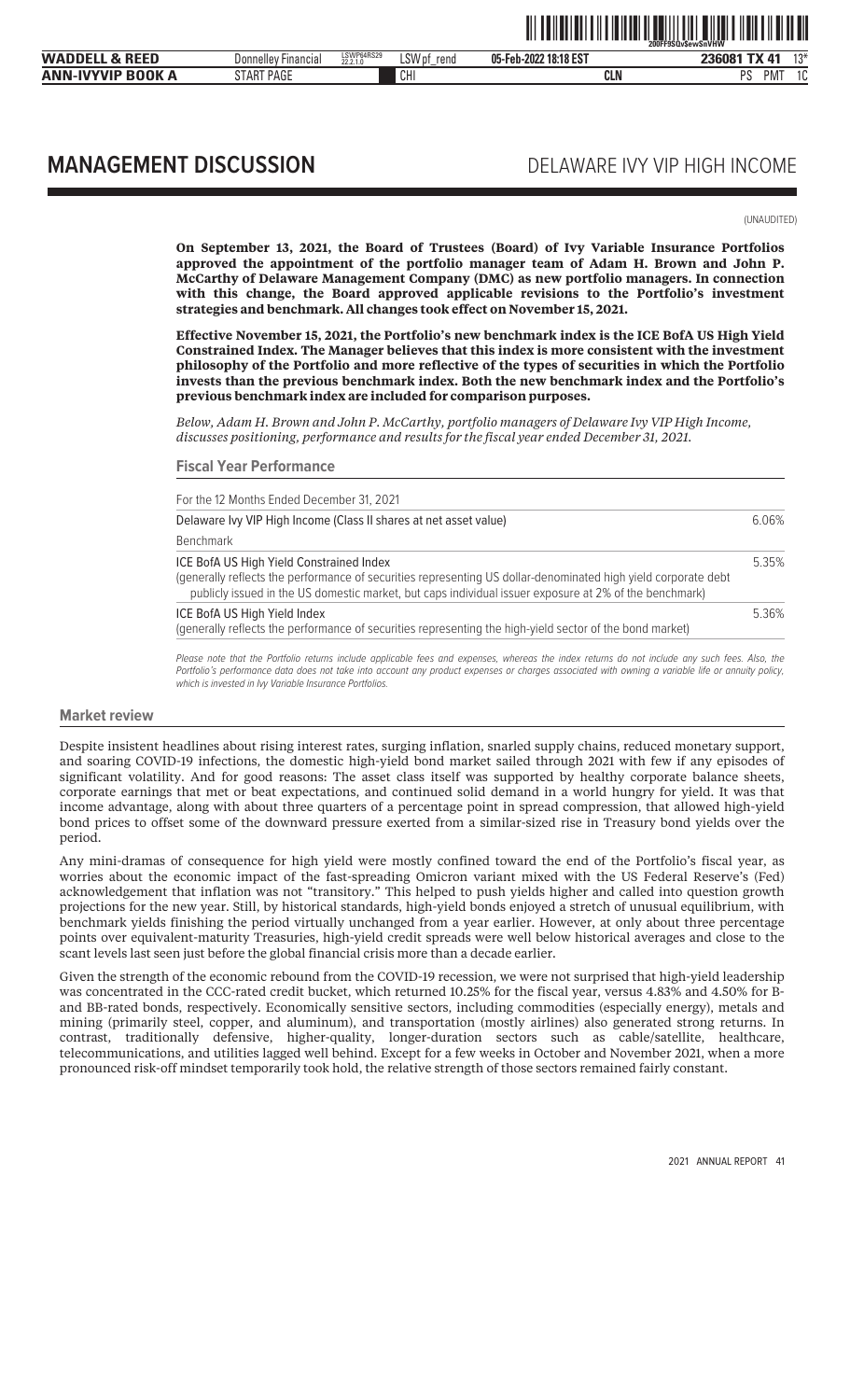|                                     |                            |                                                          |                       | 200FF9SQv&bis5lpR                            |        |
|-------------------------------------|----------------------------|----------------------------------------------------------|-----------------------|----------------------------------------------|--------|
| <b>REED</b><br><b>WA</b><br>ឹ<br>л. | <b>Donnelley Financial</b> | VDI-W10-DPF-264<br>C(M)<br>W kumaabar<br>22.2.1.0<br>ا ف | 10-Feb-2022 23:14 EST | TY 12                                        | $\sim$ |
| <b>LIVYVIP BOOK A</b><br><b>ANN</b> | None                       | CHI                                                      | <b>CLN</b>            | <sub>D</sub> <sub>C</sub><br>PM <sup>-</sup> | $\sim$ |

TIL TEILETI TILLITTI TEILETI TEILETI TILLITTI TILLITTI TILLITTI

## **Performance review**

The Portfolio outperformed its benchmark index for the fiscal year. The Portfolio meaningfully outperformed during the first quarter. The high-yield bond portion of the Portfolio performed well. Contributors to performance were credit picks in telecommunications (both wireline and wireless), rentals and aerospace/defense. The biggest detractor from performance was driven by an underweight to the energy sector. Leverage loan investments outperformed the index as credits in the retail, manufacturing, and electronic sectors drove the outperformance. Detractors from performance were credits in the food and broadcasting sectors.

During the second quarter, the high-yield bond portion of the Portfolio outperformed the benchmark index. Contributors to performance were credit picks in telecommunications (both wireline and wireless) and retail as well as underweights in the cable and media industries. The biggest detractor from performance in the period was being underweight the energy sector relative to the benchmark and credit picks in the service sector. Leverage loan investments underperformed the benchmark. Credits in the mining and retail industries drove underperformance. Contributors to performance were credits in electronics and energy.

During the third quarter, the high-yield bond portion of the Fund performed in line with the benchmark. Contributors to performance were credit picks in advertising as well as underweights in the healthcare and automotive industries. The biggest detractor from performance in the period was being underweight the energy sector relative to the benchmark and credit picks in the aerospace/defense and satellite sectors. Leverage loan investments outperformed the benchmark. Credits in the energy and service industries drove outperformance.

For the fourth quarter of the fiscal year, the Portfolio outperformed its benchmark index. The Portfolio's largest sector contributors were technology, financials, and telecommunications. All three sectors contributed to the Portfolio's performance due to strong credit selection. The Portfolio's largest sector detractors for the quarter were energy, automotive, and basic industry. The Portfolio underperformed within the energy sector due to both an underweight and poor credit selection. In the automotive and basic industry sectors, the Portfolio's underweights versus the benchmark weighed on performance.

### **Outlook**

It also should be noted, in our opinion, that the binary risk-on, risk-off sentiment that has held sway over financial markets during the two-plus years of the coronavirus pandemic inevitably rewards – and sometimes punishes on a relative basis – securities based largely on their industry affiliation. And while portfolio management teams by necessity tack carefully into those forceful sector headwinds, such maneuvers still leave some groups trailing others, and often by significant amounts. In the current environment, those laggards have been the most defensive sectors, a condition that we believe will prevail into the new fiscal year.

We think the third year of recovery from the 2020 recession is likely to resemble the second year – at least at the start – and have maintained the portfolio to reflect that possibility. Specifically, we remain overweight cyclically sensitive CCC-rated bonds, albeit with an emphasis on higher-quality issuers within that lower credit tier. As always, the Portfolio carries no significant sector under- or overweights. Finally, we will consider marginally adding risk – and therefore current yield – to the portfolio when we believe market conditions warrant.

We are mindful of the possibility that the Fed might have fallen far enough behind the inflationary curve that policymakers could choose to aggressively raise benchmark interest rates to bring cost pressures under control. Such a scenario would likely cause real and nominal yields to rise, credit spreads to widen, and corporate fundamentals to erode as the economy slowed. As such, we shall remain disciplined in our approach to adding risk.

We continue to construct the Portfolio on a bottom-up, bond-by-bond basis, at all times. It is our belief that this in-depth credit analysis is crucial to generating what we view as solid risk-adjusted returns.

## **Effective July 1, 2021, the Portfolio name changed from Ivy VIP High Income.**

**Significant Event: On December 2, 2020, Waddell & Reed Financial, Inc., the parent company of Ivy Investment Management Company, the investment adviser of the Ivy Variable Insurance Portfolios, and Macquarie Management Holdings, Inc., the US holding company for Macquarie Group Limited's US asset management business ("Macquarie"), announced that they had entered into an agreement whereby Macquarie would acquire the investment management business of Waddell & Reed Financial, Inc. (the "Transaction"). The Transaction closed on April 30, 2021. The Ivy Variable Insurance Portfolios, as part of Delaware Funds by Macquarie, are now managed by Delaware Management Company and distributed by Delaware Distributors, L.P.**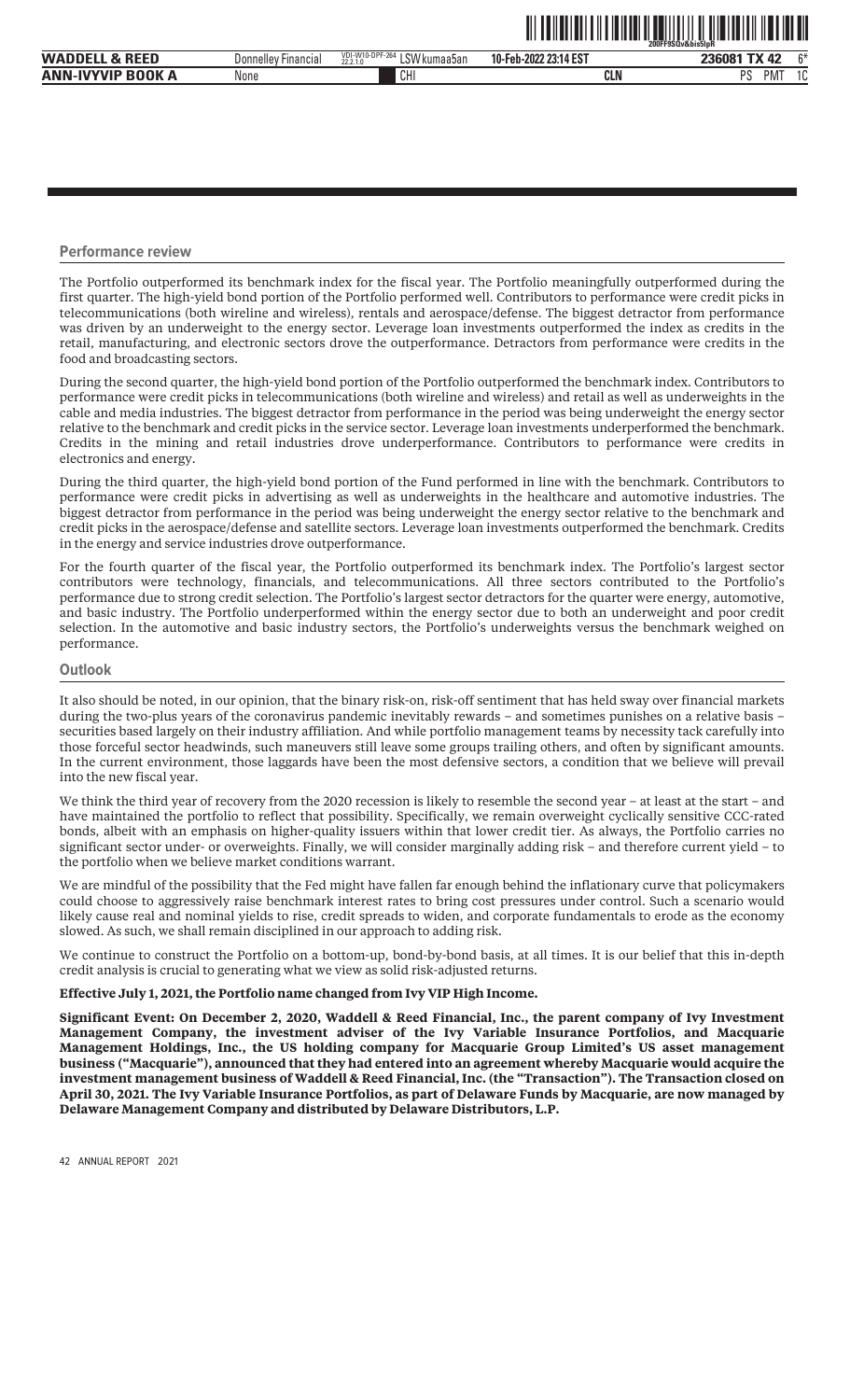|                                         |                               |                      |                          | - - -  -- . -- . -  -   - - | 200FF9SQvSewbxQH&<br>--------------------- |        |
|-----------------------------------------|-------------------------------|----------------------|--------------------------|-----------------------------|--------------------------------------------|--------|
| <b>REED</b><br><b>WAI</b><br>ឹ<br>----- | -inancial<br><b>Donnelley</b> | LSWP64RS29<br>22.2.1 | LSW <sub>p</sub><br>rend | 218:18 EST<br>05-Feb-2022   | TXA                                        | $F*$   |
| '-IVYVIP BOOK A<br><b>ANN</b>           | None                          |                      | CHI                      | <b>CLN</b>                  | <sub>DC</sub><br>PM <sup>-</sup>           | $\sim$ |
|                                         |                               |                      |                          |                             |                                            |        |

ˆ200FF9SQv\$ewbxQH&Š **200FF9SQv\$ewbxQH&**

**Past performance is not a guarantee of future results. As with any investment, the value of the Portfolio's shares will change, and you could lose money on your investment.**

**Investing involves risk, including the possible loss of principal.**

**Fixed income securities and bond portfolios can lose value, and investors can lose principal as interest rates rise. They also may be affected by economic conditions that hinder an issuer's ability to make interest and principal payments on its debt. High yielding, non-investment-grade bonds (junk bonds) involve higher risk than investment grade bonds. The high yield secondary market is particularly susceptible to liquidity problems when institutional investors, such as mutual funds and certain other financial institutions, temporarily stop buying bonds for regulatory, financial, or other reasons. In addition, a less liquid secondary market makes it more difficult to obtain precise valuations of the high yield securities.**

**International investments entail risks including fluctuation in currency values, differences in accounting principles, or economic or political instability. Investing in emerging markets can be riskier than investing in established foreign markets due to increased volatility, lower trading volume, and higher risk of market closures. In many emerging markets, there is substantially less publicly available information and the available information may be incomplete or misleading. Legal claims are generally more difficult to pursue.**

**IBOR risk is the risk that changes related to the use of the London interbank offered rate (LIBOR) or similar rates (such as EONIA) could have adverse impacts on financial instruments that reference these rates. The abandonment of these rates and transition to alternative rates could affect the value and liquidity of instruments that reference them and could affect investment strategy performance.**

**Natural or environmental disasters, such as earthquakes, fires, floods, hurricanes, tsunamis, and other severe weather-related phenomena generally, and widespread disease, including pandemics and epidemics, have been and can be highly disruptive to economies and markets, adversely impacting individual companies, sectors, industries, markets, currencies, interest and inflation rates, credit ratings, investor sentiment, and other factors affecting the value of the Portfolio's investments. Given the increasing interdependence among global economies and markets, conditions in one country, market, or region are increasingly likely to adversely affect markets, issuers, and/or foreign exchange rates in other countries. These disruptions could prevent the Portfolio from executing advantageous investment decisions in a timely manner and could negatively impact the Portfolio's ability to achieve its investment objective. Any such event(s) could have a significant adverse impact on the value and risk profile of the Portfolio.**

**The opinions expressed in this report are those of the portfolio managers and are current only through the end of the period of the report as stated on the cover. The portfolio managers' views are subject to change at any time based on market and other conditions, and no forecasts can be guaranteed.**

**The index noted is unmanaged, includes reinvested dividends, and does not include fees. One cannot invest directly in an index, nor is an index representative of the Delaware Ivy VIP High Income.**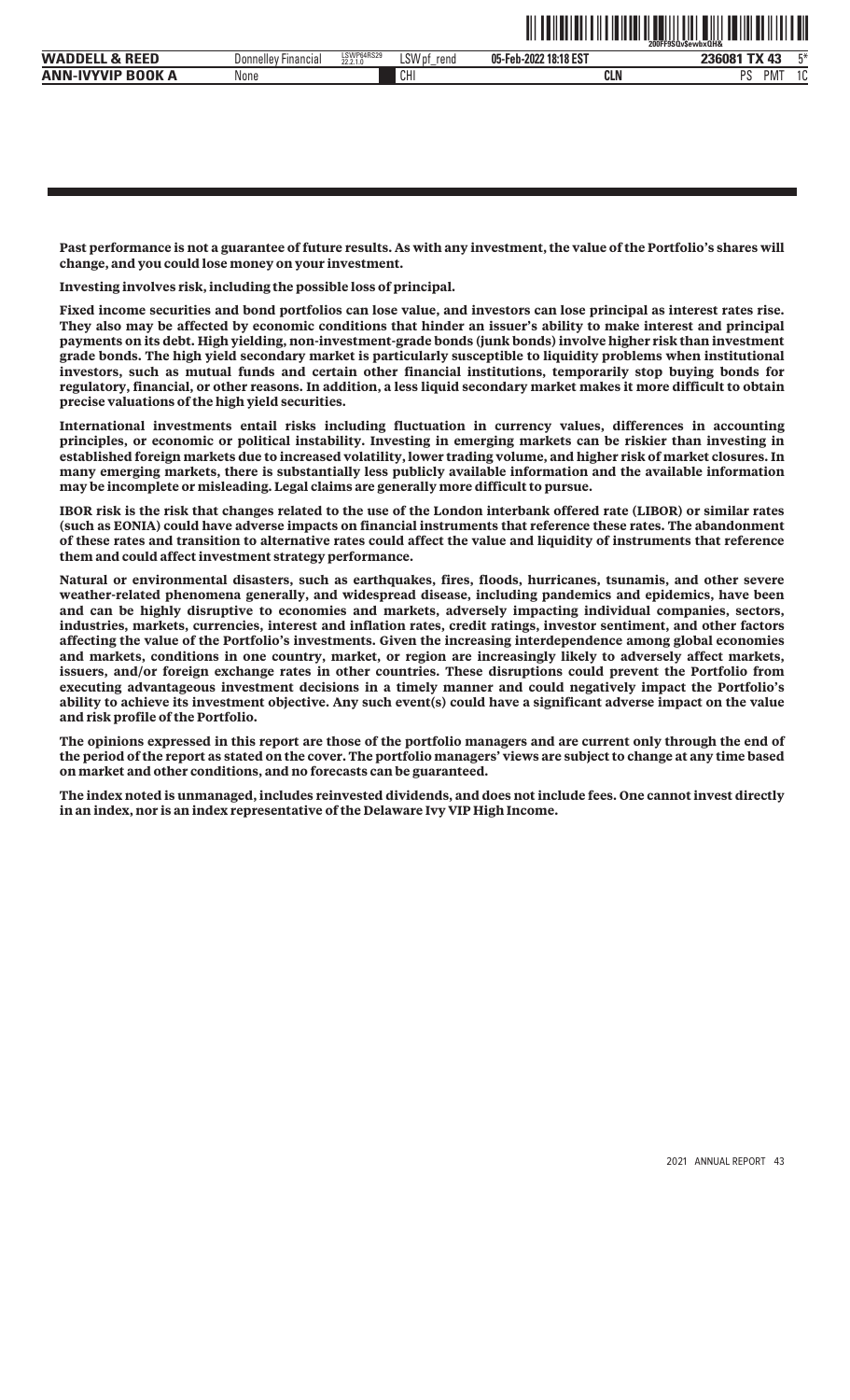|                           |                            |                        |                | $\  \ \ $             | 200FF9SQvSewhfdpD      |
|---------------------------|----------------------------|------------------------|----------------|-----------------------|------------------------|
| <b>WADDELL &amp; REED</b> | <b>Donnellev Financial</b> | LSWP64RS29<br>22.2.1.0 | LSW pf<br>rend | 05-Feb-2022 18:18 EST | $11*$<br>236081 TX 44  |
| <b>ANN-IVYVIP BOOK A</b>  | START PAGE                 |                        | CHI            | <b>CLN</b>            | <b>PMT</b><br>1C<br>PS |
|                           |                            |                        |                |                       |                        |

# **PORTFOLIO HIGHLIGHTS** DELAWARE IVY VIP HIGH INCOME<sup>(a)</sup>

## **Asset Allocation**

| <b>Stocks</b>                                                        | 8.0%  |
|----------------------------------------------------------------------|-------|
| Financials                                                           | 3.8%  |
| Energy                                                               | 1.7%  |
| <b>Consumer Discretionary</b>                                        | 1.4%  |
| <b>Communication Services</b>                                        | 1.1%  |
| <b>Consumer Staples</b>                                              | 0.0%  |
| Industrials                                                          | 0.0%  |
| Warrants                                                             | 0.0%  |
| <b>Bonds</b>                                                         | 83.0% |
| Corporate Debt Securities                                            | 59.3% |
| Loans                                                                | 22.8% |
| <b>Municipal Bonds</b>                                               | 0.9%  |
| Liabilities (Net of Cash and Other Assets).<br>and Cash Equivalents+ | 9.0%  |

ALL DATA IS AS OF DECEMBER 31, 2021 (UNAUDITED)

## **Quality Weightings**

| Non-Investment Grade                                          | 83.0% |
|---------------------------------------------------------------|-------|
| BB                                                            | 7 2%  |
| B                                                             | 44.6% |
| <b>CCC</b>                                                    | 28.1% |
| Below CCC                                                     | 0.3%  |
| Non-rated                                                     | 28%   |
| Liabilities (Net of Cash and Other Assets), Cash Equivalents+ |       |
| and Equities                                                  | 17 0% |

Our preference is to always use ratings obtained from Standard & Poor's, Moody's, and Fitch. It is each Portfolio's general policy to classify such security at the lower rating level if only two ratings are available. If more than two ratings are available and a median exists, the median is used. If more than two ratings exist without a median, the lower of the two middle ratings is used. We do not evaluate these ratings, but simply assign them to the appropriate credit quality category as determined by the rating agency.

+Cash equivalents are defined as highly liquid securities with maturities of less than three months. Cash equivalents may include U.S. Government Treasury bills, bank certificates of deposit, bankers' acceptances, corporate commercial paper and other money market instruments.

(a)Effective July 1, 2021, the name of Ivy VIP High Income changed to Delaware Ivy VIP High Income.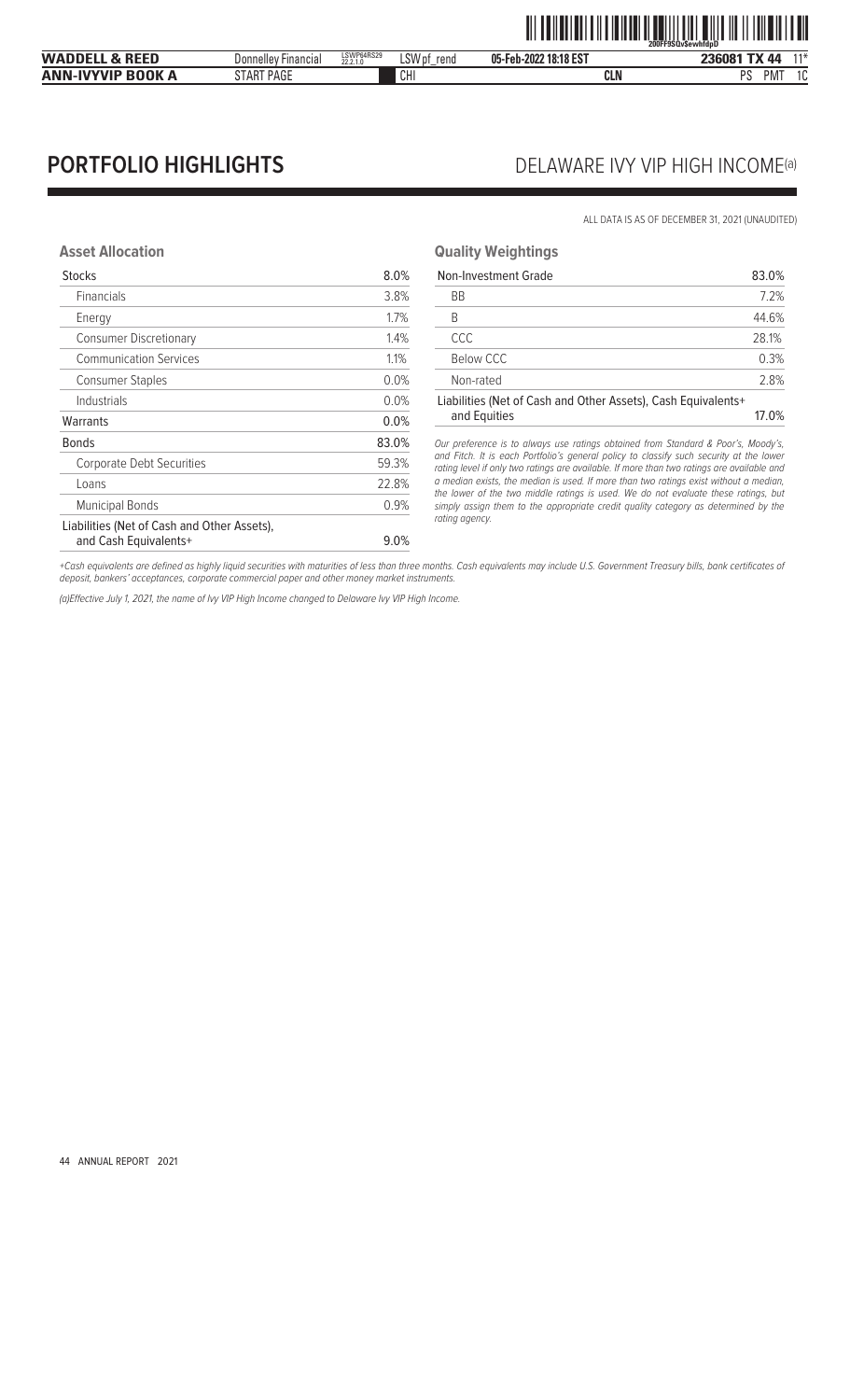|                                           |                                      |                        |                |                       |            | 200FF9SQvSeumRuH> |                                              |              |
|-------------------------------------------|--------------------------------------|------------------------|----------------|-----------------------|------------|-------------------|----------------------------------------------|--------------|
| <b>WADDELL &amp;</b><br><b>&amp; REED</b> | <b>Jonnellev</b><br><b>Financial</b> | LSWP64RS09<br>22.2.1.0 | LSW pf<br>rend | 05-Feb-2022 18:18 EST |            |                   | 236081<br>TX45                               | $12*$<br>ιυ. |
| <b>ANN-IVYVIP BOOK A</b>                  | START PAGE                           |                        | CHI            |                       | <b>CLN</b> | g12b13-33.0       | <sub>D</sub> <sub>C</sub><br>PM <sup>-</sup> | $\sim$<br>ιu |
|                                           |                                      |                        |                |                       |            |                   |                                              |              |

**COMPARISON OF CHANGE IN VALUE IN \$10,000 INVESTMENT**

## DELAWARE IVY VIP HIGH INCOME<sup>(a)</sup>

ˆ200FF9SQv\$eumRuH>Š **200FF9SQv\$eumRuH>**



| Average Annual Total Return <sup>(2)</sup>   | Class I | Class II |
|----------------------------------------------|---------|----------|
| 1-year period ended 12-31-21                 | 6.33%   | 6.06%    |
| 5-year period ended 12-31-21                 |         | 5.48%    |
| 10-year period ended 12-31-21                |         | 6.60%    |
| Since Inception of Class through 12-31-21(3) | 5.40%   |          |

(2)Data quoted is past performance and current performance may be lower or higher. Past performance is no guarantee of future results. Investment return and principal value of an investment will fluctuate and shares, when redeemed, may be worth more or less than their original cost. Please visit www.ivyinvestments.com for the Portfolio's most recent month-end performance. Performance data quoted does not reflect any expenses or charges associated with owning a variable life insurance policy or variable annuity contract that invests in the Portfolio's shares. When such charges are deducted, actual investment performance in a variable policy or contract will be lower.

(3)4-28-17 (the date on which shares were first acquired by shareholders).

(a)Effective July 1, 2021, the name of Ivy VIP High Income changed to Delaware Ivy VIP High Income.

Past performance is not necessarily indicative of future performance. Indexes are unmanaged. The performance graph and table do not reflect the deduction of taxes that a shareholder would pay on Portfolio distributions or on the redemption of Portfolio shares. Performance results may include the effect of expense reduction arrangements for some or all of the periods shown. If those arrangements had not been in place, the performance results for those periods would have been lower.

(b)Effective November 15, 2021, the Portfolio's new benchmark is the ICE BofA U.S. High Yield Constrained Index. DMC believes that this index is more reflective of the types of securities that the Portfolio invests in. Both the new benchmark and the Portfolio's previous benchmark noted above are included for comparison purposes.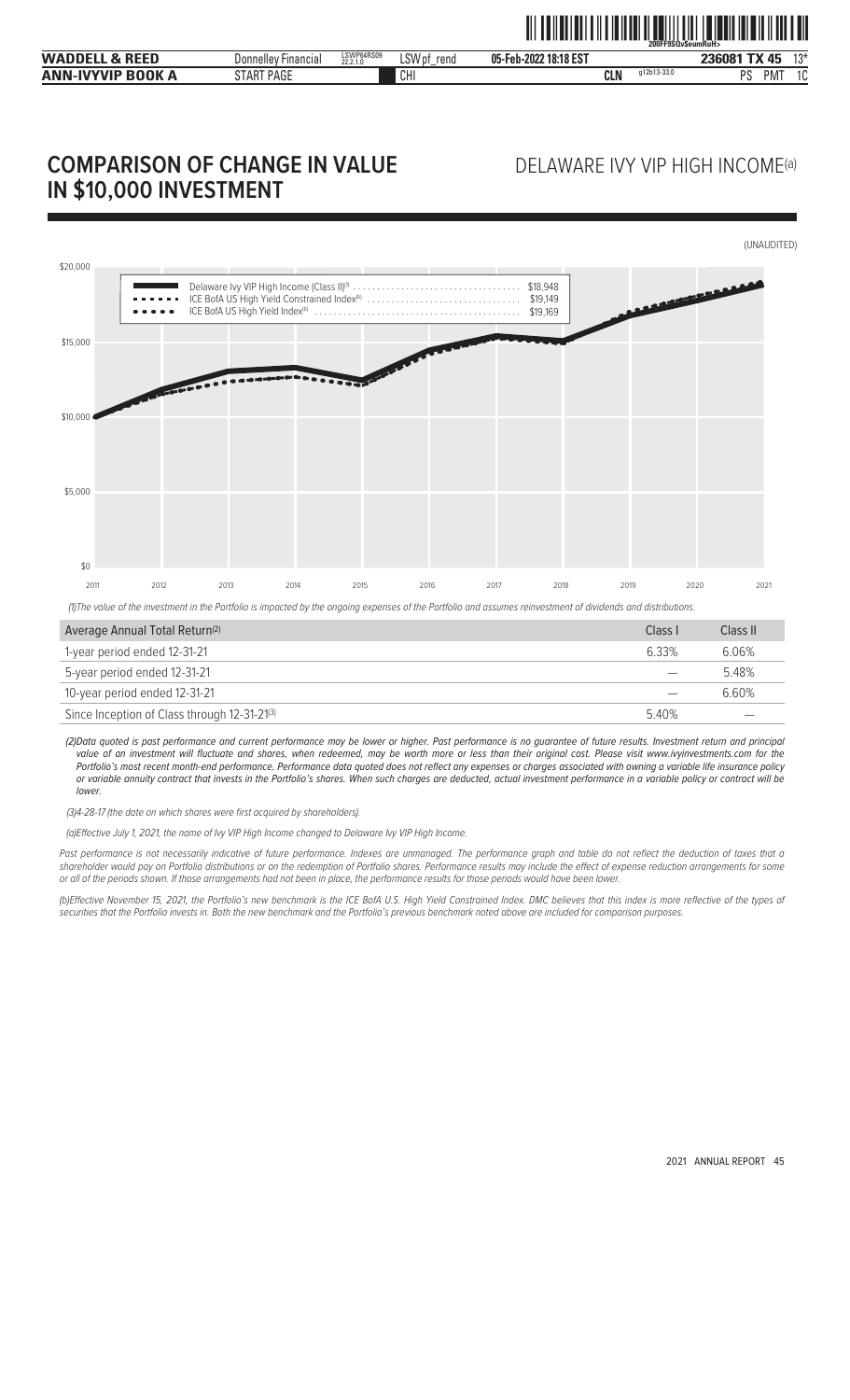|                                      |                               |                        |                          |                          | <u>LUULI JUQVUULUIIID.</u>       |              |
|--------------------------------------|-------------------------------|------------------------|--------------------------|--------------------------|----------------------------------|--------------|
| <b>REED</b><br><b>WADI</b>           | <b>Donnellev</b><br>≻ınancıal | LSWP64RS09<br>22.2.1.0 | LSW<br>rend<br>/ pt<br>- | 18:18 EST<br>05-Feb-2022 | 46                               | $1E*$<br>J J |
| <b>VID</b><br>, ROOK L<br><b>ANN</b> | RT PAGE)<br>.IAP              |                        | PIII<br>uпı              | <b>CLN</b>               | <sub>DC</sub><br>PM <sup>-</sup> | . .          |
|                                      |                               |                        |                          |                          |                                  |              |

ˆ200FF9SQv\$euzoMp;Š **200FF9SQv\$euzoMp;**

## COMMON STOCKS Shares Value Communication Services Integrated Telecommunication Servic Frontier Communications Corp. (A) . Total Communication Services - 1.1% Consumer Discretionary Apparel Retail – 0.1% True Religion Apparel,  $Inc. (A)(B)(C)(D) . . . . . . . . . . . .$ Casinos & Gaming – 0.7% New Cotai Participation Corp., Class B  $(A)(B)(D)(E)$ . Studio City International Holdings Ltd.  $ADR(A)$ . Studio City International Holdings Ltd.  $ADR (A)(B) \ldots \ldots \ldots$ 6,512 Education Services – 0.6% Laureate Education, Inc., Class A . . . Total Consumer Discretionary - 1.4% Consumer Staples Food Distributors – 0.0% ASG Warrant Corp.  $(A)(B)(C)(D) \ldots$ . Total Consumer Staples – 0.0% — Energy Coal & Consumable Fuels – 0.5% Foresight Energy L.P. (A)(B)(D) . . . . . . 186 4,283 Westmoreland Coal Co. (A)(C) . . . . . . 29 72 4,355 Oil & Gas Drilling – 0.3% KCA Deutag UK Finance plc (A)(C) ... Vantage Drilling Co., Units (A) . . . . . 2,381 Oil & Gas Equipment & Services - 0.0 Larchmont Resources LLC  $(A)(B)(C)(D)(E)$ . Oil & Gas Exploration & Production  $-$ Sabine Oil & Gas Corp.  $(A)(B)(C) \ldots$ . Total Energy  $-0.8\%$ Industrials Air Freight & Logistics – 0.0% BIS Industries Ltd.  $(B)(C)(D)$ ....... Total Industrials  $-0.0\%$ TOTAL COMMON STOCKS - 3.3% \$28,891

(Cost: \$56,705)

| ces – 1.1%<br>325 | \$9,576    | $\sim$ 3011101 LOUIT LTT $\mid$ 1 J $\cdot$<br>iShares iBoxx \$ High Yield Corporate     |
|-------------------|------------|------------------------------------------------------------------------------------------|
|                   |            | Bond ETF $(F)$<br>290                                                                    |
|                   | 9,576      |                                                                                          |
|                   |            | TOTAL INVESTMENT FUNDS - 3.8%                                                            |
|                   |            | (Cost: \$33,375)                                                                         |
|                   | 556        | PREFERRED STOCKS                                                                         |
|                   |            | <b>Consumer Discretionary</b>                                                            |
| 3,073             | 3,930      | Apparel Retail - 0.0%<br>True Religion Apparel,                                          |
| 343               | 1,829      | Inc. $(A)(B)(C)$                                                                         |
| 141               | 753        | Total Consumer Discretionary - 0.0%                                                      |
|                   | 6,512      | Energy                                                                                   |
|                   |            | Oil & Gas Exploration & Production - 0.9%<br>Targa Resources Corp.,                      |
| 443               | 5,418      | $9.500\%$ (A)(B)<br>8<br>.                                                               |
|                   | 12,486     | Total Energy - 0.9%                                                                      |
|                   |            |                                                                                          |
| 1                 |            | TOTAL PREFERRED STOCKS - 0.9%                                                            |
|                   |            | (Cost: \$8,808)                                                                          |
|                   |            | <b>WARRANTS</b>                                                                          |
|                   |            | Oil & Gas Exploration & Production - 0.0%<br>California Resources Corp., expires         |
| 186               | 4,283      | 10-27-24 (G) $\ldots \ldots \ldots \ldots \ldots$<br>8                                   |
| 29                | 72         |                                                                                          |
|                   | 4,355      | TOTAL WARRANTS - 0.0%                                                                    |
|                   |            | (Cost: \$674)                                                                            |
| 27                | 2,378<br>3 | <b>CORPORATE DEBT SECURITIES</b><br>Principal                                            |
|                   | 2,381      | <b>Communication Services</b>                                                            |
| )%                |            | Advertising - 1.8%<br>Advantage Sales & Marketing, Inc.,                                 |
| 1                 | 92         | $6.500\%$ , 11-15-28 (H) $\dots\dots\dots$<br>\$5,940<br>Centerfield Media Holdings LLC, |
| 0.0%              |            | 6.625%, 8-1-26 (H) $\dots\dots\dots\dots$<br>1,634                                       |
|                   | 1          | Midas OpCo Holdings LLC,<br>5.625%, 8-15-29 (H)<br>8,171                                 |
|                   |            |                                                                                          |
|                   | 6,829      | Broadcasting - 1.2%                                                                      |
|                   |            | Clear Channel International B.V.,<br>6.625%, 8-1-25 (H) $\ldots \ldots \ldots$<br>572    |
| 1,605             |            | Clear Channel Outdoor Holdings,                                                          |
|                   |            | Inc.:<br>5,583<br>$5.125\%$ , 8-15-27 (H) $\ldots \ldots \ldots$                         |
|                   |            | 7.750%, 4-15-28 (H)<br>2,016<br>a a a a a a a a                                          |

| Registered Investment Companies - 3.8%<br>Cable & Satellite $-6$<br>Invesco Senior Loan ETF (F)<br>424<br>\$9,374<br>Altice Financing S.A.<br>iShares iBoxx \$ High Yield Corporate<br>5.750%, 8-15-29 (<br>Bond ETF $(F)$<br>290<br>25,233<br>Altice France Holdin<br>34,607<br>10.500%, 5-15-27<br>6.000%, 2-15-28<br>TOTAL INVESTMENT FUNDS - 3.8%<br>\$34,607<br>Altice France S.A.:<br>5.125%, 7-15-29 (H<br>(Cost: \$33,375)<br>5.500%, 10-15-29<br>CSC Holdings LLC:<br>PREFERRED STOCKS<br>5.750%, 1-15-30 (<br><b>Consumer Discretionary</b><br>4.500%, 11-15-31 (<br>5.000%, 11-15-31 (<br>Apparel Retail - 0.0%<br><b>DIRECTV Holdings LI</b><br>True Religion Apparel,<br>Financing Co., Inc<br>119<br>Inc. (A)(B)(C)<br>5.875%, 8-15-27 (I<br>DISH DBS Corp.:<br>Total Consumer Discretionary - 0.0%<br>119<br>7.750%, 7-1-26<br>7.375%, 7-1-28<br>Energy<br>$5.125\%, 6-1-29$<br>Oil & Gas Exploration & Production - 0.9%<br><b>LCPR Senior Secured</b><br>Targa Resources Corp.,<br>Designated Activi<br>$9.500\%$ (A)(B)<br>8<br>8,128<br>5.125%, 7-15-29 (H<br>Ligado Networks LL<br>or 15.500% PIK),<br>Total Energy - 0.9%<br>8,128<br>15.500%, 11-1-23 (<br>Ligado Networks LL<br>\$8,247<br>TOTAL PREFERRED STOCKS - 0.9%<br>or 17.500% PIK),<br>17.500%, 5-1-24 (H<br>(Cost: \$8,808)<br>Telesat Canada and<br>5.625%, 12-6-26 (<br><b>WARRANTS</b><br>6.500%, 10-15-27<br>Oil & Gas Exploration & Production - 0.0%<br><b>VTR Comunicacione:</b><br>California Resources Corp., expires<br>4.375%, 4-15-29 (I<br>$10-27-24$ (G) $\ldots \ldots \ldots \ldots \ldots$<br>96<br>8<br>VTR Finance B.V.,<br>6.375%, 7-15-28 (I<br>\$<br>TOTAL WARRANTS - 0.0%<br>96<br>(Cost: \$674)<br>Integrated Telecom<br>Cablevision Lightpat<br><b>CORPORATE DEBT SECURITIES</b><br>Principal<br>5.625%, 9-15-28 (<br><b>Consolidated Comm</b><br><b>Communication Services</b><br>5.000%, 10-1-28 (<br>Advertising - 1.8%<br>6.500%, 10-1-28 (<br>Advantage Sales & Marketing, Inc.,<br>Frontier Communica<br>6.500%, 11-15-28 (H) $\ldots \ldots$<br>\$5,940<br>6,232<br>5.875%, 10-15-27<br>Centerfield Media Holdings LLC,<br>6.750%, 5-1-29 (H<br>$6.625\%$ , $8-1-26$ (H)<br>1,634<br>1,640<br>5.875%, 11-1-29.<br>Midas OpCo Holdings LLC,<br>Frontier Communica<br>$5.625\%$ , 8-15-29 (H)<br>8,171<br>8,378<br>LLC.<br>16,250<br>6.000%, 1-15-30 (<br>Northwest Fiber LLC<br>Broadcasting - 1.2%<br>10.750%, 6-1-28 (I<br>Clear Channel International B.V.,<br>Northwest Fiber LLC<br>$6.625\%$ , $8-1-25$ (H)<br>595<br>572<br><b>Fiber Finance Sub</b><br>Clear Channel Outdoor Holdings,<br>6.000%, 2-15-28<br>Inc.<br>West Corp.,<br>5.125%, 8-15-27 (H) $\ldots \ldots \ldots$<br>5,784<br>5,583<br>8.500%, 10-15-25<br>$7.750\%$ , 4-15-28 (H)<br>2,016<br>2,160<br>Windstream Escrow<br>$7.500\%$ , 6-1-29 (H)<br>2,657<br>2,841<br>7.750%, 8-15-28 (I<br>11,380 | <b>INVESTMENT FUNDS</b> | <b>Shares</b> | Value | <b>CORPORATE DEBT 9</b> |
|--------------------------------------------------------------------------------------------------------------------------------------------------------------------------------------------------------------------------------------------------------------------------------------------------------------------------------------------------------------------------------------------------------------------------------------------------------------------------------------------------------------------------------------------------------------------------------------------------------------------------------------------------------------------------------------------------------------------------------------------------------------------------------------------------------------------------------------------------------------------------------------------------------------------------------------------------------------------------------------------------------------------------------------------------------------------------------------------------------------------------------------------------------------------------------------------------------------------------------------------------------------------------------------------------------------------------------------------------------------------------------------------------------------------------------------------------------------------------------------------------------------------------------------------------------------------------------------------------------------------------------------------------------------------------------------------------------------------------------------------------------------------------------------------------------------------------------------------------------------------------------------------------------------------------------------------------------------------------------------------------------------------------------------------------------------------------------------------------------------------------------------------------------------------------------------------------------------------------------------------------------------------------------------------------------------------------------------------------------------------------------------------------------------------------------------------------------------------------------------------------------------------------------------------------------------------------------------------------------------------------------------------------------------------------------------------------------------------------------------------------------------------------------------------------------------------------------------------------------------------------------------------|-------------------------|---------------|-------|-------------------------|
|                                                                                                                                                                                                                                                                                                                                                                                                                                                                                                                                                                                                                                                                                                                                                                                                                                                                                                                                                                                                                                                                                                                                                                                                                                                                                                                                                                                                                                                                                                                                                                                                                                                                                                                                                                                                                                                                                                                                                                                                                                                                                                                                                                                                                                                                                                                                                                                                                                                                                                                                                                                                                                                                                                                                                                                                                                                                                            |                         |               |       | (Continued)             |
|                                                                                                                                                                                                                                                                                                                                                                                                                                                                                                                                                                                                                                                                                                                                                                                                                                                                                                                                                                                                                                                                                                                                                                                                                                                                                                                                                                                                                                                                                                                                                                                                                                                                                                                                                                                                                                                                                                                                                                                                                                                                                                                                                                                                                                                                                                                                                                                                                                                                                                                                                                                                                                                                                                                                                                                                                                                                                            |                         |               |       |                         |
|                                                                                                                                                                                                                                                                                                                                                                                                                                                                                                                                                                                                                                                                                                                                                                                                                                                                                                                                                                                                                                                                                                                                                                                                                                                                                                                                                                                                                                                                                                                                                                                                                                                                                                                                                                                                                                                                                                                                                                                                                                                                                                                                                                                                                                                                                                                                                                                                                                                                                                                                                                                                                                                                                                                                                                                                                                                                                            |                         |               |       |                         |
|                                                                                                                                                                                                                                                                                                                                                                                                                                                                                                                                                                                                                                                                                                                                                                                                                                                                                                                                                                                                                                                                                                                                                                                                                                                                                                                                                                                                                                                                                                                                                                                                                                                                                                                                                                                                                                                                                                                                                                                                                                                                                                                                                                                                                                                                                                                                                                                                                                                                                                                                                                                                                                                                                                                                                                                                                                                                                            |                         |               |       |                         |
|                                                                                                                                                                                                                                                                                                                                                                                                                                                                                                                                                                                                                                                                                                                                                                                                                                                                                                                                                                                                                                                                                                                                                                                                                                                                                                                                                                                                                                                                                                                                                                                                                                                                                                                                                                                                                                                                                                                                                                                                                                                                                                                                                                                                                                                                                                                                                                                                                                                                                                                                                                                                                                                                                                                                                                                                                                                                                            |                         |               |       |                         |
|                                                                                                                                                                                                                                                                                                                                                                                                                                                                                                                                                                                                                                                                                                                                                                                                                                                                                                                                                                                                                                                                                                                                                                                                                                                                                                                                                                                                                                                                                                                                                                                                                                                                                                                                                                                                                                                                                                                                                                                                                                                                                                                                                                                                                                                                                                                                                                                                                                                                                                                                                                                                                                                                                                                                                                                                                                                                                            |                         |               |       |                         |
|                                                                                                                                                                                                                                                                                                                                                                                                                                                                                                                                                                                                                                                                                                                                                                                                                                                                                                                                                                                                                                                                                                                                                                                                                                                                                                                                                                                                                                                                                                                                                                                                                                                                                                                                                                                                                                                                                                                                                                                                                                                                                                                                                                                                                                                                                                                                                                                                                                                                                                                                                                                                                                                                                                                                                                                                                                                                                            |                         |               |       |                         |
|                                                                                                                                                                                                                                                                                                                                                                                                                                                                                                                                                                                                                                                                                                                                                                                                                                                                                                                                                                                                                                                                                                                                                                                                                                                                                                                                                                                                                                                                                                                                                                                                                                                                                                                                                                                                                                                                                                                                                                                                                                                                                                                                                                                                                                                                                                                                                                                                                                                                                                                                                                                                                                                                                                                                                                                                                                                                                            |                         |               |       |                         |
|                                                                                                                                                                                                                                                                                                                                                                                                                                                                                                                                                                                                                                                                                                                                                                                                                                                                                                                                                                                                                                                                                                                                                                                                                                                                                                                                                                                                                                                                                                                                                                                                                                                                                                                                                                                                                                                                                                                                                                                                                                                                                                                                                                                                                                                                                                                                                                                                                                                                                                                                                                                                                                                                                                                                                                                                                                                                                            |                         |               |       |                         |
|                                                                                                                                                                                                                                                                                                                                                                                                                                                                                                                                                                                                                                                                                                                                                                                                                                                                                                                                                                                                                                                                                                                                                                                                                                                                                                                                                                                                                                                                                                                                                                                                                                                                                                                                                                                                                                                                                                                                                                                                                                                                                                                                                                                                                                                                                                                                                                                                                                                                                                                                                                                                                                                                                                                                                                                                                                                                                            |                         |               |       |                         |
|                                                                                                                                                                                                                                                                                                                                                                                                                                                                                                                                                                                                                                                                                                                                                                                                                                                                                                                                                                                                                                                                                                                                                                                                                                                                                                                                                                                                                                                                                                                                                                                                                                                                                                                                                                                                                                                                                                                                                                                                                                                                                                                                                                                                                                                                                                                                                                                                                                                                                                                                                                                                                                                                                                                                                                                                                                                                                            |                         |               |       |                         |
|                                                                                                                                                                                                                                                                                                                                                                                                                                                                                                                                                                                                                                                                                                                                                                                                                                                                                                                                                                                                                                                                                                                                                                                                                                                                                                                                                                                                                                                                                                                                                                                                                                                                                                                                                                                                                                                                                                                                                                                                                                                                                                                                                                                                                                                                                                                                                                                                                                                                                                                                                                                                                                                                                                                                                                                                                                                                                            |                         |               |       |                         |
|                                                                                                                                                                                                                                                                                                                                                                                                                                                                                                                                                                                                                                                                                                                                                                                                                                                                                                                                                                                                                                                                                                                                                                                                                                                                                                                                                                                                                                                                                                                                                                                                                                                                                                                                                                                                                                                                                                                                                                                                                                                                                                                                                                                                                                                                                                                                                                                                                                                                                                                                                                                                                                                                                                                                                                                                                                                                                            |                         |               |       |                         |
|                                                                                                                                                                                                                                                                                                                                                                                                                                                                                                                                                                                                                                                                                                                                                                                                                                                                                                                                                                                                                                                                                                                                                                                                                                                                                                                                                                                                                                                                                                                                                                                                                                                                                                                                                                                                                                                                                                                                                                                                                                                                                                                                                                                                                                                                                                                                                                                                                                                                                                                                                                                                                                                                                                                                                                                                                                                                                            |                         |               |       |                         |
|                                                                                                                                                                                                                                                                                                                                                                                                                                                                                                                                                                                                                                                                                                                                                                                                                                                                                                                                                                                                                                                                                                                                                                                                                                                                                                                                                                                                                                                                                                                                                                                                                                                                                                                                                                                                                                                                                                                                                                                                                                                                                                                                                                                                                                                                                                                                                                                                                                                                                                                                                                                                                                                                                                                                                                                                                                                                                            |                         |               |       |                         |
|                                                                                                                                                                                                                                                                                                                                                                                                                                                                                                                                                                                                                                                                                                                                                                                                                                                                                                                                                                                                                                                                                                                                                                                                                                                                                                                                                                                                                                                                                                                                                                                                                                                                                                                                                                                                                                                                                                                                                                                                                                                                                                                                                                                                                                                                                                                                                                                                                                                                                                                                                                                                                                                                                                                                                                                                                                                                                            |                         |               |       |                         |
|                                                                                                                                                                                                                                                                                                                                                                                                                                                                                                                                                                                                                                                                                                                                                                                                                                                                                                                                                                                                                                                                                                                                                                                                                                                                                                                                                                                                                                                                                                                                                                                                                                                                                                                                                                                                                                                                                                                                                                                                                                                                                                                                                                                                                                                                                                                                                                                                                                                                                                                                                                                                                                                                                                                                                                                                                                                                                            |                         |               |       |                         |
|                                                                                                                                                                                                                                                                                                                                                                                                                                                                                                                                                                                                                                                                                                                                                                                                                                                                                                                                                                                                                                                                                                                                                                                                                                                                                                                                                                                                                                                                                                                                                                                                                                                                                                                                                                                                                                                                                                                                                                                                                                                                                                                                                                                                                                                                                                                                                                                                                                                                                                                                                                                                                                                                                                                                                                                                                                                                                            |                         |               |       |                         |
|                                                                                                                                                                                                                                                                                                                                                                                                                                                                                                                                                                                                                                                                                                                                                                                                                                                                                                                                                                                                                                                                                                                                                                                                                                                                                                                                                                                                                                                                                                                                                                                                                                                                                                                                                                                                                                                                                                                                                                                                                                                                                                                                                                                                                                                                                                                                                                                                                                                                                                                                                                                                                                                                                                                                                                                                                                                                                            |                         |               |       |                         |
|                                                                                                                                                                                                                                                                                                                                                                                                                                                                                                                                                                                                                                                                                                                                                                                                                                                                                                                                                                                                                                                                                                                                                                                                                                                                                                                                                                                                                                                                                                                                                                                                                                                                                                                                                                                                                                                                                                                                                                                                                                                                                                                                                                                                                                                                                                                                                                                                                                                                                                                                                                                                                                                                                                                                                                                                                                                                                            |                         |               |       |                         |
|                                                                                                                                                                                                                                                                                                                                                                                                                                                                                                                                                                                                                                                                                                                                                                                                                                                                                                                                                                                                                                                                                                                                                                                                                                                                                                                                                                                                                                                                                                                                                                                                                                                                                                                                                                                                                                                                                                                                                                                                                                                                                                                                                                                                                                                                                                                                                                                                                                                                                                                                                                                                                                                                                                                                                                                                                                                                                            |                         |               |       |                         |
|                                                                                                                                                                                                                                                                                                                                                                                                                                                                                                                                                                                                                                                                                                                                                                                                                                                                                                                                                                                                                                                                                                                                                                                                                                                                                                                                                                                                                                                                                                                                                                                                                                                                                                                                                                                                                                                                                                                                                                                                                                                                                                                                                                                                                                                                                                                                                                                                                                                                                                                                                                                                                                                                                                                                                                                                                                                                                            |                         |               |       |                         |
|                                                                                                                                                                                                                                                                                                                                                                                                                                                                                                                                                                                                                                                                                                                                                                                                                                                                                                                                                                                                                                                                                                                                                                                                                                                                                                                                                                                                                                                                                                                                                                                                                                                                                                                                                                                                                                                                                                                                                                                                                                                                                                                                                                                                                                                                                                                                                                                                                                                                                                                                                                                                                                                                                                                                                                                                                                                                                            |                         |               |       |                         |
|                                                                                                                                                                                                                                                                                                                                                                                                                                                                                                                                                                                                                                                                                                                                                                                                                                                                                                                                                                                                                                                                                                                                                                                                                                                                                                                                                                                                                                                                                                                                                                                                                                                                                                                                                                                                                                                                                                                                                                                                                                                                                                                                                                                                                                                                                                                                                                                                                                                                                                                                                                                                                                                                                                                                                                                                                                                                                            |                         |               |       |                         |
|                                                                                                                                                                                                                                                                                                                                                                                                                                                                                                                                                                                                                                                                                                                                                                                                                                                                                                                                                                                                                                                                                                                                                                                                                                                                                                                                                                                                                                                                                                                                                                                                                                                                                                                                                                                                                                                                                                                                                                                                                                                                                                                                                                                                                                                                                                                                                                                                                                                                                                                                                                                                                                                                                                                                                                                                                                                                                            |                         |               |       |                         |
|                                                                                                                                                                                                                                                                                                                                                                                                                                                                                                                                                                                                                                                                                                                                                                                                                                                                                                                                                                                                                                                                                                                                                                                                                                                                                                                                                                                                                                                                                                                                                                                                                                                                                                                                                                                                                                                                                                                                                                                                                                                                                                                                                                                                                                                                                                                                                                                                                                                                                                                                                                                                                                                                                                                                                                                                                                                                                            |                         |               |       |                         |
|                                                                                                                                                                                                                                                                                                                                                                                                                                                                                                                                                                                                                                                                                                                                                                                                                                                                                                                                                                                                                                                                                                                                                                                                                                                                                                                                                                                                                                                                                                                                                                                                                                                                                                                                                                                                                                                                                                                                                                                                                                                                                                                                                                                                                                                                                                                                                                                                                                                                                                                                                                                                                                                                                                                                                                                                                                                                                            |                         |               |       |                         |
|                                                                                                                                                                                                                                                                                                                                                                                                                                                                                                                                                                                                                                                                                                                                                                                                                                                                                                                                                                                                                                                                                                                                                                                                                                                                                                                                                                                                                                                                                                                                                                                                                                                                                                                                                                                                                                                                                                                                                                                                                                                                                                                                                                                                                                                                                                                                                                                                                                                                                                                                                                                                                                                                                                                                                                                                                                                                                            |                         |               |       |                         |
|                                                                                                                                                                                                                                                                                                                                                                                                                                                                                                                                                                                                                                                                                                                                                                                                                                                                                                                                                                                                                                                                                                                                                                                                                                                                                                                                                                                                                                                                                                                                                                                                                                                                                                                                                                                                                                                                                                                                                                                                                                                                                                                                                                                                                                                                                                                                                                                                                                                                                                                                                                                                                                                                                                                                                                                                                                                                                            |                         |               |       |                         |
|                                                                                                                                                                                                                                                                                                                                                                                                                                                                                                                                                                                                                                                                                                                                                                                                                                                                                                                                                                                                                                                                                                                                                                                                                                                                                                                                                                                                                                                                                                                                                                                                                                                                                                                                                                                                                                                                                                                                                                                                                                                                                                                                                                                                                                                                                                                                                                                                                                                                                                                                                                                                                                                                                                                                                                                                                                                                                            |                         |               |       |                         |
|                                                                                                                                                                                                                                                                                                                                                                                                                                                                                                                                                                                                                                                                                                                                                                                                                                                                                                                                                                                                                                                                                                                                                                                                                                                                                                                                                                                                                                                                                                                                                                                                                                                                                                                                                                                                                                                                                                                                                                                                                                                                                                                                                                                                                                                                                                                                                                                                                                                                                                                                                                                                                                                                                                                                                                                                                                                                                            |                         |               |       |                         |
|                                                                                                                                                                                                                                                                                                                                                                                                                                                                                                                                                                                                                                                                                                                                                                                                                                                                                                                                                                                                                                                                                                                                                                                                                                                                                                                                                                                                                                                                                                                                                                                                                                                                                                                                                                                                                                                                                                                                                                                                                                                                                                                                                                                                                                                                                                                                                                                                                                                                                                                                                                                                                                                                                                                                                                                                                                                                                            |                         |               |       |                         |
|                                                                                                                                                                                                                                                                                                                                                                                                                                                                                                                                                                                                                                                                                                                                                                                                                                                                                                                                                                                                                                                                                                                                                                                                                                                                                                                                                                                                                                                                                                                                                                                                                                                                                                                                                                                                                                                                                                                                                                                                                                                                                                                                                                                                                                                                                                                                                                                                                                                                                                                                                                                                                                                                                                                                                                                                                                                                                            |                         |               |       |                         |
|                                                                                                                                                                                                                                                                                                                                                                                                                                                                                                                                                                                                                                                                                                                                                                                                                                                                                                                                                                                                                                                                                                                                                                                                                                                                                                                                                                                                                                                                                                                                                                                                                                                                                                                                                                                                                                                                                                                                                                                                                                                                                                                                                                                                                                                                                                                                                                                                                                                                                                                                                                                                                                                                                                                                                                                                                                                                                            |                         |               |       |                         |
|                                                                                                                                                                                                                                                                                                                                                                                                                                                                                                                                                                                                                                                                                                                                                                                                                                                                                                                                                                                                                                                                                                                                                                                                                                                                                                                                                                                                                                                                                                                                                                                                                                                                                                                                                                                                                                                                                                                                                                                                                                                                                                                                                                                                                                                                                                                                                                                                                                                                                                                                                                                                                                                                                                                                                                                                                                                                                            |                         |               |       |                         |
|                                                                                                                                                                                                                                                                                                                                                                                                                                                                                                                                                                                                                                                                                                                                                                                                                                                                                                                                                                                                                                                                                                                                                                                                                                                                                                                                                                                                                                                                                                                                                                                                                                                                                                                                                                                                                                                                                                                                                                                                                                                                                                                                                                                                                                                                                                                                                                                                                                                                                                                                                                                                                                                                                                                                                                                                                                                                                            |                         |               |       |                         |
|                                                                                                                                                                                                                                                                                                                                                                                                                                                                                                                                                                                                                                                                                                                                                                                                                                                                                                                                                                                                                                                                                                                                                                                                                                                                                                                                                                                                                                                                                                                                                                                                                                                                                                                                                                                                                                                                                                                                                                                                                                                                                                                                                                                                                                                                                                                                                                                                                                                                                                                                                                                                                                                                                                                                                                                                                                                                                            |                         |               |       |                         |
|                                                                                                                                                                                                                                                                                                                                                                                                                                                                                                                                                                                                                                                                                                                                                                                                                                                                                                                                                                                                                                                                                                                                                                                                                                                                                                                                                                                                                                                                                                                                                                                                                                                                                                                                                                                                                                                                                                                                                                                                                                                                                                                                                                                                                                                                                                                                                                                                                                                                                                                                                                                                                                                                                                                                                                                                                                                                                            |                         |               |       |                         |
|                                                                                                                                                                                                                                                                                                                                                                                                                                                                                                                                                                                                                                                                                                                                                                                                                                                                                                                                                                                                                                                                                                                                                                                                                                                                                                                                                                                                                                                                                                                                                                                                                                                                                                                                                                                                                                                                                                                                                                                                                                                                                                                                                                                                                                                                                                                                                                                                                                                                                                                                                                                                                                                                                                                                                                                                                                                                                            |                         |               |       |                         |
|                                                                                                                                                                                                                                                                                                                                                                                                                                                                                                                                                                                                                                                                                                                                                                                                                                                                                                                                                                                                                                                                                                                                                                                                                                                                                                                                                                                                                                                                                                                                                                                                                                                                                                                                                                                                                                                                                                                                                                                                                                                                                                                                                                                                                                                                                                                                                                                                                                                                                                                                                                                                                                                                                                                                                                                                                                                                                            |                         |               |       |                         |
|                                                                                                                                                                                                                                                                                                                                                                                                                                                                                                                                                                                                                                                                                                                                                                                                                                                                                                                                                                                                                                                                                                                                                                                                                                                                                                                                                                                                                                                                                                                                                                                                                                                                                                                                                                                                                                                                                                                                                                                                                                                                                                                                                                                                                                                                                                                                                                                                                                                                                                                                                                                                                                                                                                                                                                                                                                                                                            |                         |               |       |                         |
|                                                                                                                                                                                                                                                                                                                                                                                                                                                                                                                                                                                                                                                                                                                                                                                                                                                                                                                                                                                                                                                                                                                                                                                                                                                                                                                                                                                                                                                                                                                                                                                                                                                                                                                                                                                                                                                                                                                                                                                                                                                                                                                                                                                                                                                                                                                                                                                                                                                                                                                                                                                                                                                                                                                                                                                                                                                                                            |                         |               |       |                         |
|                                                                                                                                                                                                                                                                                                                                                                                                                                                                                                                                                                                                                                                                                                                                                                                                                                                                                                                                                                                                                                                                                                                                                                                                                                                                                                                                                                                                                                                                                                                                                                                                                                                                                                                                                                                                                                                                                                                                                                                                                                                                                                                                                                                                                                                                                                                                                                                                                                                                                                                                                                                                                                                                                                                                                                                                                                                                                            |                         |               |       |                         |
|                                                                                                                                                                                                                                                                                                                                                                                                                                                                                                                                                                                                                                                                                                                                                                                                                                                                                                                                                                                                                                                                                                                                                                                                                                                                                                                                                                                                                                                                                                                                                                                                                                                                                                                                                                                                                                                                                                                                                                                                                                                                                                                                                                                                                                                                                                                                                                                                                                                                                                                                                                                                                                                                                                                                                                                                                                                                                            |                         |               |       |                         |
|                                                                                                                                                                                                                                                                                                                                                                                                                                                                                                                                                                                                                                                                                                                                                                                                                                                                                                                                                                                                                                                                                                                                                                                                                                                                                                                                                                                                                                                                                                                                                                                                                                                                                                                                                                                                                                                                                                                                                                                                                                                                                                                                                                                                                                                                                                                                                                                                                                                                                                                                                                                                                                                                                                                                                                                                                                                                                            |                         |               |       |                         |
|                                                                                                                                                                                                                                                                                                                                                                                                                                                                                                                                                                                                                                                                                                                                                                                                                                                                                                                                                                                                                                                                                                                                                                                                                                                                                                                                                                                                                                                                                                                                                                                                                                                                                                                                                                                                                                                                                                                                                                                                                                                                                                                                                                                                                                                                                                                                                                                                                                                                                                                                                                                                                                                                                                                                                                                                                                                                                            |                         |               |       |                         |
|                                                                                                                                                                                                                                                                                                                                                                                                                                                                                                                                                                                                                                                                                                                                                                                                                                                                                                                                                                                                                                                                                                                                                                                                                                                                                                                                                                                                                                                                                                                                                                                                                                                                                                                                                                                                                                                                                                                                                                                                                                                                                                                                                                                                                                                                                                                                                                                                                                                                                                                                                                                                                                                                                                                                                                                                                                                                                            |                         |               |       |                         |

## DECEMBER 31, 2021

| <b>CORPORATE DEBT SECURITIES</b><br>(Continued)                                               | Principal | Value   |
|-----------------------------------------------------------------------------------------------|-----------|---------|
| Cable & Satellite - 6.6%                                                                      |           |         |
| Altice Financing S.A.,                                                                        |           |         |
| 5.750%, 8-15-29 (H) $\ldots \ldots \ldots$ \$ 5,719                                           |           | \$5,670 |
| Altice France Holding S.A.:<br>10.500%, 5-15-27 (H) $\ldots$                                  | 4,453     |         |
| 6.000%, 2-15-28 (H) $\ldots$                                                                  |           | 4,793   |
| Altice France S.A.:                                                                           | 10,750    | 10,286  |
|                                                                                               |           |         |
| 5.125%, 7-15-29 (H) $\ldots \ldots \ldots$<br>$5.500\%$ , 10-15-29 (H) $\ldots \ldots \ldots$ | 2,375     | 2,321   |
| <b>CSC Holdings LLC:</b>                                                                      | 1,292     | 1,275   |
| 5.750%, 1-15-30 (H) $\ldots \ldots \ldots$                                                    | 1,372     | 1,370   |
| $4.500\%$ , 11-15-31 (H)                                                                      | 1,754     | 1,735   |
| $5.000\%$ , 11-15-31 (F)(H) $\ldots \ldots$                                                   | 2,381     | 2,298   |
| DIRECTV Holdings LLC and DIRECTV                                                              |           |         |
| Financing Co., Inc.,                                                                          |           |         |
| 5.875%, 8-15-27 (H) $\ldots$                                                                  | 3,307     | 3,390   |
| DISH DBS Corp.:                                                                               |           |         |
| $7.750\%$ , $7-1-26$                                                                          | 2,868     | 3,029   |
| $7.375\%$ , $7-1-28$                                                                          | 751       | 762     |
| $5.125\%$ , 6-1-29                                                                            | 3,322     | 3,028   |
| <b>LCPR Senior Secured Financing</b>                                                          |           |         |
| Designated Activity Co.,                                                                      |           |         |
| $5.125\%$ , 7-15-29 (H) $\ldots \ldots \ldots$                                                | 913       | 919     |
| Ligado Networks LLC (15.500% Cash                                                             |           |         |
| or 15.500% PIK),                                                                              |           |         |
| $15.500\%$ , 11-1-23 (H)(I) $\ldots \ldots \ldots$                                            | 7,689     | 6,041   |
| Ligado Networks LLC (17.500% Cash                                                             |           |         |
| or 17.500% PIK),                                                                              |           |         |
| $17.500\%$ , 5-1-24 (H)(I)                                                                    | 599       | 264     |
| Telesat Canada and Telesat LLC:                                                               |           |         |
| $5.625\%$ , 12-6-26 (H) $\ldots$                                                              | 6,406     | 6,023   |
| 6.500%, 10-15-27 (H) $\ldots \ldots \ldots$                                                   | 1,130     | 878     |
| VTR Comunicaciones S.p.A.,                                                                    |           |         |
| $4.375\%$ , $4-15-29$ (H) $\ldots \ldots \ldots$                                              | 3,166     | 3,139   |
| VTR Finance B.V.,                                                                             |           |         |
| 6.375%, 7-15-28 (H) $\ldots \ldots \ldots$                                                    | 2,826     | 2,943   |
|                                                                                               |           | 60,164  |
|                                                                                               |           |         |
| Integrated Telecommunication Services - 4.4%                                                  |           |         |
| Cablevision Lightpath LLC.                                                                    |           |         |
| $5.625\%$ , 9-15-28 (H)                                                                       | 1,225     | 1,209   |
| Consolidated Communications, Inc.:                                                            |           |         |
| $5.000\%$ , 10-1-28 (H) $\dots\dots\dots\dots$                                                | 1,129     | 1,142   |
| 6.500%, 10-1-28 (H) $\ldots$                                                                  | 2,423     | 2,575   |
| Frontier Communications Corp.:                                                                |           |         |
| $5.875\%$ , 10-15-27 (H) $\ldots \ldots \ldots$                                               | 316       | 335     |
| 6.750%, 5-1-29 (H) $\ldots$                                                                   | 3,287     | 3,423   |
| $5.875\%$ , 11-1-29                                                                           | 1,011     | 1,013   |
| <b>Frontier Communications Holdings</b>                                                       |           |         |
| LLC.                                                                                          |           |         |
| 6.000%, 1-15-30 (H) $\ldots$                                                                  | 805       | 810     |
| Northwest Fiber LLC,                                                                          |           |         |
| $10.750\%$ , 6-1-28 (H) $\ldots$                                                              | 1,327     | 1,448   |
| Northwest Fiber LLC and Northwest                                                             |           |         |
| Fiber Finance Sub, Inc.,                                                                      |           |         |
| 6.000%, 2-15-28 (F)(H) $\ldots \ldots \ldots$                                                 | 1,703     | 1,672   |
| West Corp.,                                                                                   |           |         |
| 8.500%, 10-15-25 (F)(H) $\ldots \ldots$                                                       | 19,709    | 19,434  |
| Windstream Escrow LLC,                                                                        |           |         |
| 7.750%, 8-15-28 (H)                                                                           | 6,396     | 6,792   |
|                                                                                               |           | 39,853  |
|                                                                                               |           |         |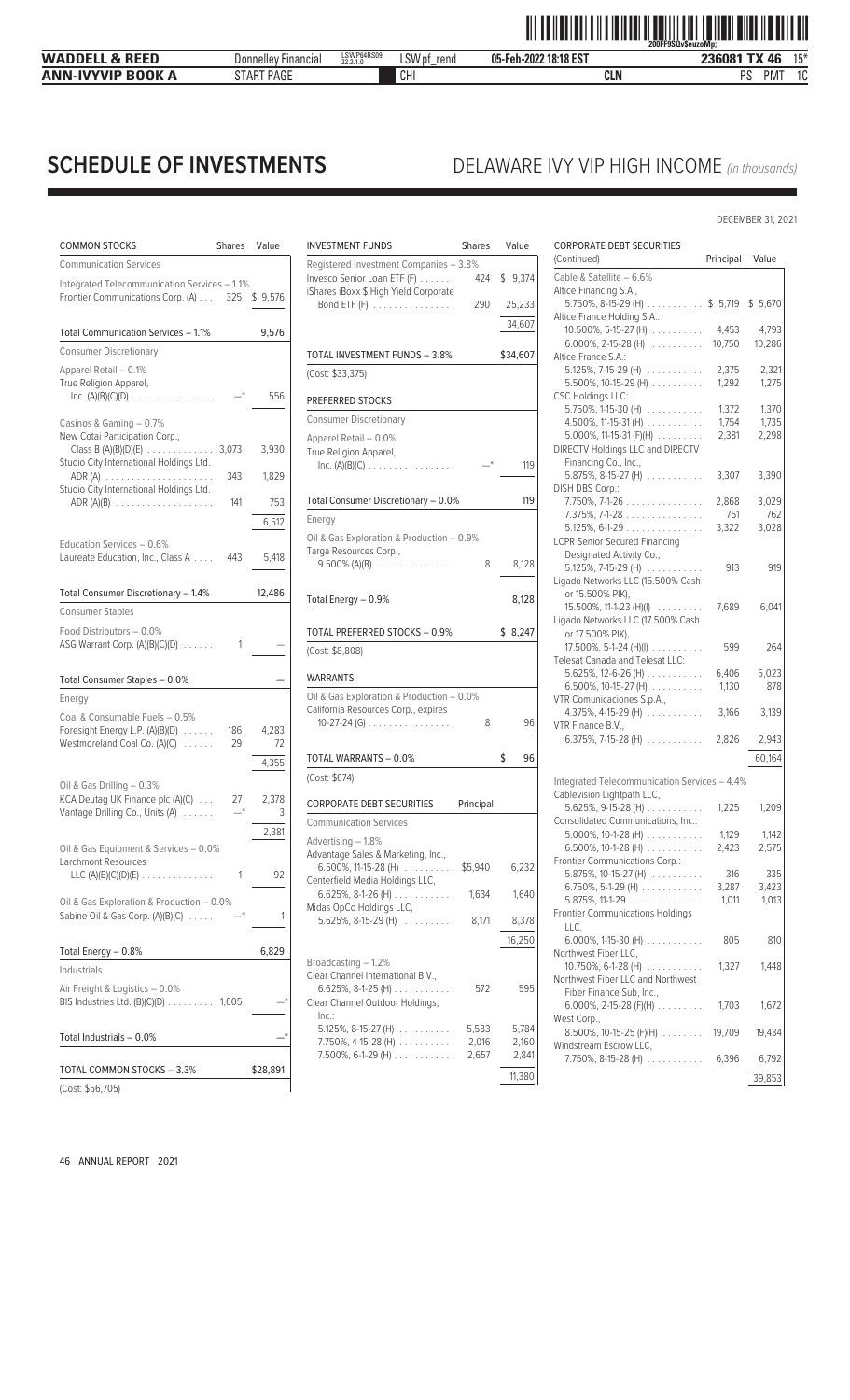|                                                     |                        |                       |                            |                                                   | ZUUFFYSUVSEVDIVI%H. |        |
|-----------------------------------------------------|------------------------|-----------------------|----------------------------|---------------------------------------------------|---------------------|--------|
| EED<br>WAI                                          | Jonnellev<br>Financia. | LSWP64RS09<br>22.2.1. | CIM<br>rend<br>/ D†<br>LJ' | <b>40.40 ECT</b><br>05-Feb-<br>-2022<br>10.10 E.S | 226001<br>$-1$      | $14*$  |
| <b>ROOK</b><br>$\bf{1}$<br>ANN<br>. .<br>$\sqrt{2}$ | None                   |                       | 0111<br>uпı                | <b>CLN</b>                                        | DC<br>PM.<br>ັ      | $\sim$ |
|                                                     |                        |                       |                            |                                                   |                     |        |

ˆ200FF9SQv\$ev6M%H.Š **200FF9SQv\$ev6M%H.**

DECEMBER 31, 2021

### CORPORATE DEBT SECURITIES (Continued) Principal Value Interactive Media & Services – 0.3% Cars.com, Inc. 6.375%, 11-1-28 (H)  $\ldots$ ........\$ 2,355 \$ 2,511 Movies & Entertainment – 1.3% Premier Entertainment Sub LLC and Premier Entertainment Finance Corp.: 5.625%, 9-1-29 (H) ........... 7,330 7,283 5.875%, 9-1-31 (H) ............ 4,385 4,407 11,690 Wireless Telecommunication Service – 3.9% Digicel Group Ltd., 8.750%, 5-25-24 (H) .......... 1,651 1,696 Digicel Group Ltd. (5.000% Cash and  $3.000\%$  PIK). 8.000%, 4-1-25 (H)(I) . . . . . . . . . . 1,331 1,235 Digicel Group Ltd. (7.000% Cash or 7.000% PIK), 7.000%, 10-1-68 (H)(I) . . . . . . . . . . 582 507 Digicel International Finance Ltd.: 8.750%, 5-25-24 (H) .......... 11,226 11,533 8.000%, 12-31-26 (H) . . . . . . . . . . 1,474 1,443 Digicel International Finance Ltd. (6.000% Cash and 7.000% PIK), 13.000%, 12-31-25 (H)(I) . . . . . . . . 767 791 Digicel International Finance Ltd. (8.000% Cash and 2.000% PIK or 10.000% PIK), 10.000%, 4-1-24 (I) ............ 7,585 7,593 Digicel Ltd., 6.750%, 3-1-23 (H) ............ 10,833 10,481 35,279 Total Communication Services – 19.5% 177,127 Consumer Discretionary Apparel Retail  $= 0.5\%$ Victoria's Secret & Co., 4.625%, 7-15-29 (H) ........... 4,478 4,585 Automotive Retail – 1.4% Asbury Automotive Group, Inc.: 4.500%, 3-1-28 .............. 2,577 2,632 4.625%, 11-15-29 (H) . . . . . . . . . . 85 87<br>4.750%, 3-1-30 . . . . . . . . . . . . . 4.451 4.530 4.750%, 3-1-30 .............. 4,451 4,530 5.000%, 2-15-32 (H) . . . . . . . . . . 85 88 Ken Garff Automotive LLC, 4.875%, 9-15-28 (H) . . . . . . . . . . . 781 783 Lithia Motors, Inc.: 3.875%, 6-1-29 (H) ............ 1,666 1,703 4.375%, 1-15-31 (H) . . . . . . . . . . . . 1,271 1,359 Sonic Automotive, Inc.: 4.625%, 11-15-29 (H) . . . . . . . . . . 837 846<br>4.875%, 11-15-31 (H) . . . . . . . . . . . 837 847 4.875%, 11-15-31  $(H)$  . . . . . . . . . . . 12,875 Casinos & Gaming – 0.7% Everi Holdings, Inc. 5.000%, 7-15-29 (H) .......... 1,625 1,644

| <b>CORPORATE DEBT SECURITIES</b><br>(Continued)                                         | Principal      | Value          |
|-----------------------------------------------------------------------------------------|----------------|----------------|
| Casinos & Gaming (Continued)                                                            |                |                |
| Golden Nugget, Inc.,<br>6.750%, 10-15-24 (F)(H)<br>$\ldots$ .                           | \$4,290        | \$4,296        |
|                                                                                         |                | 5,940          |
|                                                                                         |                |                |
| Education Services - 1.0%<br>Adtalem Global Education, Inc.,<br>5.500%, 3-1-28 (H)<br>. | 9,502          | 9,302          |
| Hotels, Resorts & Cruise Lines - 1.9%                                                   |                |                |
| Boyne USA, Inc.,<br>4.750%, 5-15-29 (H) $\ldots \ldots \ldots$                          | 801            | 826            |
| Carnival Corp.:                                                                         |                |                |
| 10.500%, 2-1-26 (H)<br>$7.625\%$ , 3-1-26 (H)                                           | 394<br>793     | 450<br>832     |
| 5.750%, 3-1-27 (H) $\ldots \ldots \ldots$                                               | 3,843          | 3,849          |
| $9.875\%, 8-1-27 (H) \dots \dots \dots$                                                 | 1,550          | 1,773          |
| NCL Corp. Ltd.:                                                                         |                |                |
| $12.250\%$ , 5-15-24 (H) $\ldots \ldots \ldots$<br>10.250%, 2-1-26 (H) $\dots$          | 1,924<br>1,213 | 2,282<br>1.412 |
| 5.875%, 3-15-26 (H) $\ldots$                                                            | 784            | 782            |
| Royal Caribbean Cruises Ltd.,<br>5.500%, 4-1-28 (H) $\ldots$                            | 4,912          | 4,977          |
|                                                                                         |                | 17,183         |
|                                                                                         |                |                |
| Internet & Direct Marketing Retail - 1.0%<br>Arches Buyer, Inc.:                        |                |                |
| 4.250%, 6-1-28 (H) $\dots \dots \dots$                                                  | 4,746          | 4,752          |
| 6.125%, 12-1-28 (H) $\ldots \ldots \ldots$                                              | 3,964          | 3,995          |
|                                                                                         |                | 8,747          |
| Leisure Facilities - 0.4%                                                               |                |                |
| Legends Hospitality Holding Co. LLC,                                                    |                |                |
| $5.000\%$ , 2-1-26 (H) $\ldots \ldots \ldots$                                           | 479            | 482            |
| Live Nation Entertainment, Inc.,                                                        |                |                |
| 4.750%, 10-15-27 (H)                                                                    | 2,724          | 2,803          |
|                                                                                         |                | 3,285          |
| Leisure Products - 0.7%                                                                 |                |                |
| MajorDrive Holdings IV LLC,                                                             |                |                |
| $6.375\%$ , 6-1-29 (H) $\ldots \ldots$                                                  | 6,450          | 6,249          |
|                                                                                         |                |                |
| Specialized Consumer Services - 1.1%<br>Nielsen Finance LLC and Nielsen<br>Finance Co.: |                |                |
| $5.625\%$ , 10-1-28 (H)                                                                 | 2,343          | 2,423          |
| $5.875\%$ , 10-1-30 (H) $\ldots \ldots \ldots$                                          | 1,926          | 2,037          |
| StoneMor, Inc.,<br>8.500%, 5-15-29 (F)(H) $\ldots \ldots \ldots$                        | 5,085          | 5,260          |
|                                                                                         |                | 9,720          |
|                                                                                         |                |                |
| Specialty Stores - 5.0%                                                                 |                |                |
| Bed Bath & Beyond, Inc.,<br>$5.165\%$ , 8-1-44                                          | 1,921          | 1,598          |
| Magic MergerCo, Inc.:                                                                   |                |                |
| 5.250%, 5-1-28 (H) $\ldots$                                                             | 2,801          | 2,807          |
| $7.875\%$ , 5-1-29 (H) $\ldots \ldots \ldots \ldots$                                    | 6,793          | 6,703          |
| Party City Holdings, Inc.,<br>$8.750\%$ , 2-15-26 (H)                                   | 1,105          | 1,142          |
| Party City Holdings, Inc. (5.000%                                                       |                |                |
| Cash and 5.000% PIK),<br>$10.000\%$ , 8-15-26 (H)(I) $\ldots \ldots$                    | 226            | 236            |
|                                                                                         |                |                |

| <b>CORPORATE DEBT SECURITIES</b><br>(Continued)                                                                         | Principal           | Value                     |
|-------------------------------------------------------------------------------------------------------------------------|---------------------|---------------------------|
| <b>Specialty Stores (Continued)</b><br>PetSmart, Inc. and PetSmart                                                      |                     |                           |
| Finance Corp.:<br>4.750%, 2-15-28 (H) $\ldots$<br>7.750%, 2-15-29 (H)<br>.<br>Staples, Inc.:                            | \$ 3,959<br>868     | \$4,070<br>944            |
| $7.500\%$ , 4-15-26 (H) $\ldots \ldots$<br>$10.750\%$ , 4-15-27 (H) $\ldots \ldots$                                     | 20,079<br>8,805     | 20,657<br>8,308<br>46,465 |
| Total Consumer Discretionary - 13.7%                                                                                    |                     | 124,351                   |
| <b>Consumer Staples</b>                                                                                                 |                     |                           |
| Food Distributors - 0.5%                                                                                                |                     |                           |
| Performance Food Group, Inc.,<br>$4.250\%$ , $8-1-29$ (H) $\ldots \ldots \ldots$                                        | 5,216               | 5,183                     |
| Packaged Foods & Meats - 0.8%                                                                                           |                     |                           |
| Pilgrim's Pride Corp.,<br>4.250%, 4-15-31 (H) $\ldots \ldots \ldots$                                                    | 3,775               | 3,970                     |
| Post Holdings, Inc.,<br>$4.500\%$ , 9-15-31 (H)                                                                         | 1,618               | 1,608                     |
| Simmons Foods, Inc.,<br>$4.625\%$ , 3-1-29 (H)                                                                          | 1,590               | 1,569                     |
|                                                                                                                         |                     | 7,147                     |
| Total Consumer Staples - 1.3%                                                                                           |                     | 12,330                    |
| Energy                                                                                                                  |                     |                           |
| Oil & Gas Drilling - 0.2%<br>KCA Deutag UK Finance plc:<br>9.875%, 12-1-25<br>.                                         | 1,654               | 1,789<br>1,789            |
| Oil & Gas Equipment & Services - 0.1%                                                                                   |                     |                           |
| Nine Energy Service, Inc.,<br>$8.750\%$ , 11-1-23 (H) $\ldots \ldots \ldots$                                            | 1,917               | 894                       |
| Oil & Gas Exploration & Production - 2.8%                                                                               |                     |                           |
| Antero Resources Corp.,<br>$5.375\%$ , 3-1-30 (H) $\ldots \ldots \ldots$<br>Ascent Resources Utica Holdings             | 666                 | 713                       |
| LLC and ARU Finance Corp.:<br>/.000%, 11-1-26 (H)<br>$8.250\%$ , 12-31-28 (H)<br>5.875%, 6-30-29 (H) $\ldots$           | 1,898<br>157<br>809 | 1,926<br>164<br>780       |
| Bellatrix Exploration Ltd.,<br>$8.500\%$ , 9-11-23 (D)(J) $\ldots \ldots$                                               | 1,022               |                           |
| Bellatrix Exploration Ltd.<br>(3.000% Cash and 9.500% PIK),<br>9.500%, 12-15-23 (D)(I)(J)<br>$\sim 1.1$ . $\sim$        | 1,113               |                           |
| California Resources Corp.,<br>7.125%, 2-1-26 (H)                                                                       | 481                 | 500                       |
| Chesapeake Escrow Issuer LLC:                                                                                           |                     |                           |
| 5.500%, 2-1-26 (H) $\ldots \ldots$<br>$5.875\%$ , 2-1-29 (H) $\ldots \ldots \ldots$<br>Colgate Energy Partners III LLC, | 1,603<br>1,202      | 1,689<br>1,288            |
| 5.875%, 7-1-29 (H) $\ldots$                                                                                             | 646                 | 666                       |
| Crownrock L.P.,<br>5.625%, 10-15-25 (H) $\ldots \ldots$                                                                 | 5,764               | 5,900                     |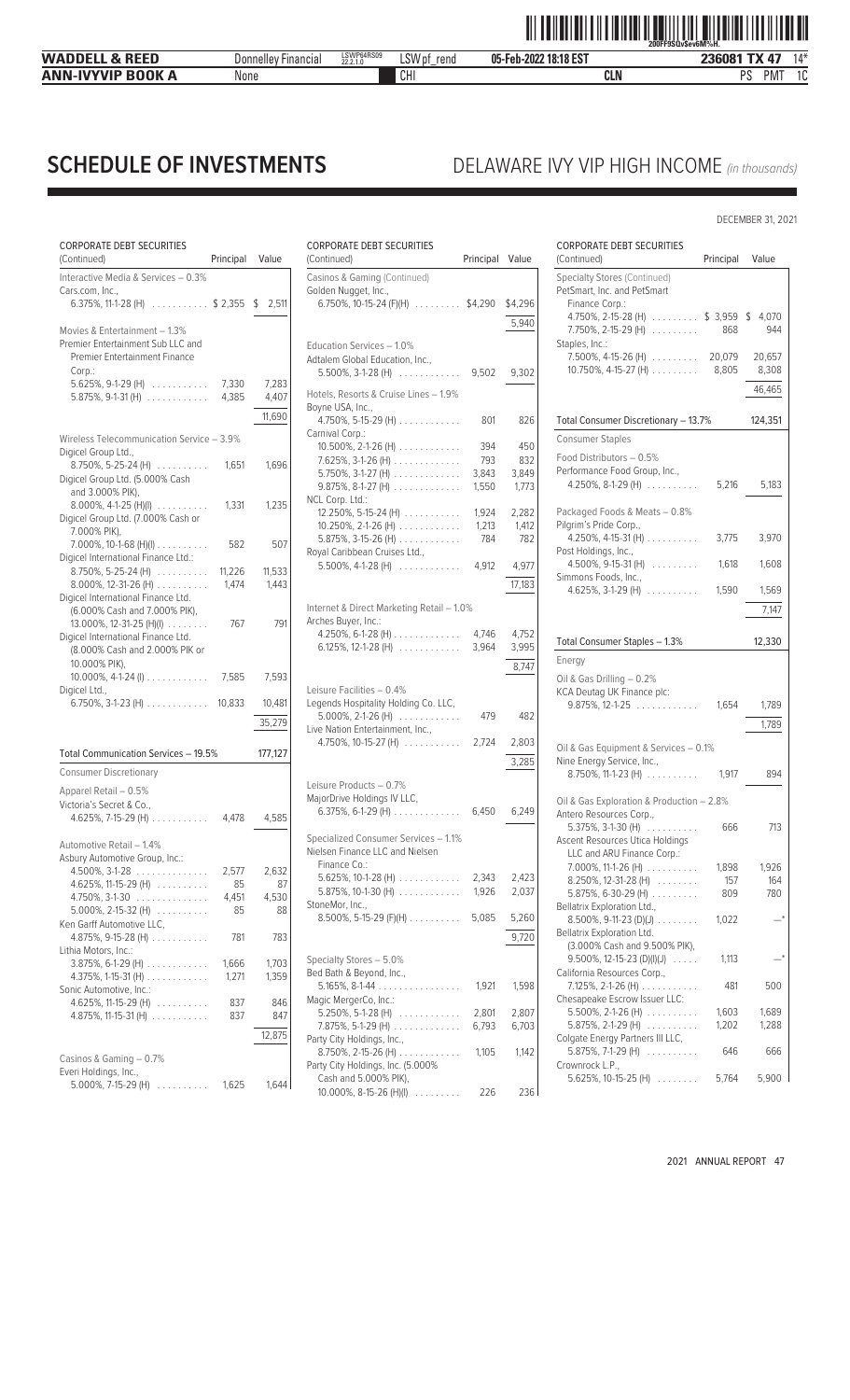|                                            |                               |                        |                                |                                     | 200FF9SQvSevKaTHV              |              |
|--------------------------------------------|-------------------------------|------------------------|--------------------------------|-------------------------------------|--------------------------------|--------------|
| <b>REED</b><br><b>WAD</b><br>.<br>ึ<br>. . | Financia.<br><b>Donnellev</b> | LSWP64RS09<br>22.2.1.0 | <b>CIA</b><br>rend<br>LS VV pt | 18:18 EST<br>05-<br><b>Feb-2022</b> | $T_{\rm V}$<br>$\overline{AB}$ | $14^{\circ}$ |
| <b>BOOK A</b><br><b>ANN</b><br>VVID<br>w   | None                          |                        | 011<br>ັ∪⊓∖                    | <b>CLN</b>                          | nc<br>$n \cdot$<br>'M          | $\sim$<br>טי |
|                                            |                               |                        |                                |                                     |                                |              |

CORPORATE DEBT SECURITIES

# **SCHEDULE OF INVESTMENTS** DELAWARE IVY VIP HIGH INCOME (in thousands)

DECEMBER 31, 2021

**TILE OF AN INDIANAL AN INDIANAL AN INDIANAL AN INDIANAL AN INDIANAL AN INDIANAL AN INDIANAL AN INDIANAL AN IND** 

### (Continued) Principal Value Oil & Gas Exploration & Production (Continued) CrownRock L.P. and CrownRock Finance, Inc., 5.000%, 5-1-29 (H) ........... \$ 792 \$ 823 Laredo Petroleum, Inc.: 9.500%, 1-15-25 ............. 4,315 4,406 10.125%, 1-15-28 ............. 2,876 3,020 Murphy Oil Corp., 6.375%, 7-15-28 ............. 643 684 Range Resources Corp., 8.250%, 1-15-29 ............. 158 176 Vine Energy Holdings LLC, 6.750%, 4-15-29 ............. 3,165 3,440 26,175 Oil & Gas Refining & Marketing – 1.7% Callon Petroleum Co. (GTD by Callon Petroleum Operating Co.): 6.125%, 10-1-24 .............. 1,081 1,066 9.000%, 4-1-25 (F)(H) . . . . . . . . . . 317 343 Comstock Resources, Inc.: 6.750%, 3-1-29 (H) . . . . . . . . . . . . . 3,716 4,037<br>5.875%, 1-15-30 (H) . . . . . . . . . . . . 1,937 1,988  $5.875\%$ , 1-15-30 (H)  $\ldots$ ........ CVR Energy, Inc., 5.250%, 2-15-25 (H) .......... 1,531 1,479 PBF Holding Co. LLC, 9.250%, 5-15-25 (H) .......... 7,266 6,920 15,833 Oil & Gas Storage & Transportation – 1.4% Crestwood Midstream Partners L.P.: 5.750%, 4-1-25 . . . . . . . . . . . . . . 801 820 5.625%, 5-1-27 (H) ............ 1,636 1,668  $6.000\%$ , 2-1-29 (H)  $\ldots$ ........ Genesis Energy L.P. and Genesis Energy Finance Corp.: 8.000%, 1-15-27 . . . . . . . . . . . . . 4,735 4,885<br>7.750%, 2-1-28 . . . . . . . . . . . . . 3,030 3,057  $7.750\%$ , 2-1-28  $\dots\dots\dots\dots$ Hess Midstream Operations L.P., 4.250%, 2-15-30 (H) . . . . . . . . . . . 654 650 Rattler Midstream L.P., 5.625%, 7-15-25 (H) ........... 1,528 1,591 13,004 Total Energy – 6.2% 57,695 Financials Insurance Brokers – 2.8% Ardonagh Midco 2 plc, 11.500%, 1-15-27 (H) ........... 7,105 7,945 NFP Corp., 6.875%, 8-15-28 (H) ........... 17,404 17,480 25,425 Investment Banking & Brokerage – 0.5% INTL FCStone, Inc., 8.625%, 6-15-25 (H) .......... 3,835 4,078

| <b>CORPORATE DEBT SECURITIES</b><br>(Continued)                                                                                                                       | Principal      | Value                 |
|-----------------------------------------------------------------------------------------------------------------------------------------------------------------------|----------------|-----------------------|
| Property & Casualty Insurance - 1.0%<br>Highlands Holdings Bond Issuer Ltd.<br>and Highlands Holdings Bond<br>Co-Issuer, Inc.                                         |                |                       |
| (7.625% Cash or 8.375% PIK),<br>$7.625\%$ , 10-15-25 (H)(I) $\ldots \ldots$ \$4,059<br>Hub International Ltd.,                                                        |                | \$<br>4,307           |
| $5.625\%$ , 12-1-29 (H) $\ldots$                                                                                                                                      | 4,195          | 4,328<br>8,635        |
| Specialized Finance - 1.6%<br>BCPE Cycle Merger Sub II, Inc.,<br>$10.625\%$ , 7-15-27 (H)<br><b>Compass Group Diversified</b><br>Holdings LLC,<br>5.250%, 4-15-29 (H) | 8,340          | 8,473                 |
| .                                                                                                                                                                     | 6,378          | 6,692<br>15,165       |
| Thrifts & Mortgage Finance - 0.7%<br>Provident Funding Associates L.P.<br>and PFG Finance Corp.,<br>6.375%, 6-15-25 (H) $\ldots$<br>.                                 | 6,187          | 6,305                 |
| Total Financials - 6.6%                                                                                                                                               |                | 59,608                |
| <b>Health Care</b>                                                                                                                                                    |                |                       |
| Health Care Facilities - 0.4%<br>Tenet Healthcare Corp.,<br>$4.375\%$ , 1-15-30 (H) $\ldots$                                                                          | 3,810          | 3,867                 |
| Health Care Services - 0.5%<br>Heartland Dental LLC,<br>$8.500\%$ , 5-1-26 (H)                                                                                        | 509            | 526                   |
| ModivCare Escrow Issuer, Inc.,<br>$5.000\%$ , 10-1-29 (H) $\ldots$                                                                                                    | 3,472          | 3,551                 |
|                                                                                                                                                                       |                | 4,077                 |
| Health Care Supplies - 0.6%<br>Mozart Debt Merger Sub, Inc.:<br>$3.875\%$ , 4-1-29 (H) $\ldots \ldots \ldots$<br>$5.250\%$ , 10-1-29 (H) $\ldots \ldots \ldots$       | 4,981<br>884   | 4.974<br>898<br>5,872 |
| Pharmaceuticals - 0.9%<br>P&L Development LLC and PLD<br>Finance Corp.,                                                                                               |                |                       |
| 7.750%, 11-15-25 (H)<br>in de la provincia de<br>Par Pharmaceutical, Inc.,                                                                                            | 4,958          | 4,969                 |
| $7.500\%$ , 4-1-27 (H)                                                                                                                                                | 2,936          | 3,005                 |
|                                                                                                                                                                       |                | 7,974                 |
| Total Health Care - 2.4%                                                                                                                                              |                | 21,790                |
| Industrials                                                                                                                                                           |                |                       |
| Aerospace & Defense - 3.1%<br>TransDigm, Inc. (GTD by TransDigm<br>Group, Inc.):<br>7.500%, 3-15-27<br>$5.500\%$ , 11-15-27 $\dots\dots\dots\dots\dots$               | 2,709<br>7,030 | 2,834<br>7,253        |
| 4.625%, 1-15-29<br>.                                                                                                                                                  | 1,597          | 1,595                 |

| CORPORATE DEBT SECURITIES<br>(Continued)                                                                                     | Principal             | Value                 |
|------------------------------------------------------------------------------------------------------------------------------|-----------------------|-----------------------|
| Aerospace & Defense (Continued)<br>Wolverine Escrow LLC:<br>$8.500\%$ , 11-15-24 (F)(H)                                      | \$7,126               | \$6,617               |
| $9.000\%$ , 11-15-26 (F)(H) $\ldots \ldots$<br>13.125%, 11-15-27 (F)(H) $\ldots \ldots \ldots$                               | 9,546<br>858          | 9,079<br>550          |
|                                                                                                                              |                       | 27,928                |
| Building Products - 0.1%<br>CP Atlas Buyer, Inc.,<br>7.000%, 12-1-28 (H)                                                     | 1,146                 | 1,142                 |
| Diversified Support Services - 1.3%<br>Ahern Rentals, Inc.,                                                                  |                       |                       |
| $7.375\%$ , 5-15-23 (H) $\ldots \ldots \ldots$<br>Deluxe Corp.,                                                              | 3,526                 | 3,372                 |
| $8.000\%$ , 6-1-29 (H)<br>Nesco Holdings II, Inc.,                                                                           | 2,083                 | 2,180                 |
| $5.500\%$ , 4-15-29 (H) $\dots\dots\dots\dots$<br>PECF USS Intermediate Holding III                                          | 4,712                 | 4,873                 |
| Corp., 8.000%, 11-15-29 (H)                                                                                                  | 1,330                 | 1,379                 |
|                                                                                                                              |                       | 11,804                |
| Security & Alarm Services - 0.3%<br>Prime Security Services Borrower<br>LLC and Prime Finance, Inc.,                         |                       |                       |
| $6.250\%$ , 1-15-28 (H) $\ldots \ldots \ldots$                                                                               | 2,158                 | 2,253                 |
| Total Industrials — 4.8%                                                                                                     |                       | 43,127                |
| Information Technology                                                                                                       |                       |                       |
| Application Software - 2.1%<br>J2 Global, Inc.,<br>4.625%, 10-15-30 (H)<br>Kronos Acquisition Holdings, Inc.                 | 939                   | 965                   |
| and KIK Custom Products, Inc.:<br>5.000%, 12-31-26 (F)(H) $\ldots \ldots$<br>$7.000\%$ , 12-31-27 (H) $\ldots \ldots \ldots$ | 2,411<br>1,757        | 2,384<br>1,659        |
| NCR Corp.:<br>$5.750\%$ , 9-1-27 (H)<br>$5.000\%$ , 10-1-28 (H)<br>$5.125\%$ , 4-15-29 (H) $\ldots \ldots \ldots$            | 772<br>2,287<br>8,677 | 807<br>2,359<br>8,998 |
| $6.125\%$ , 9-1-29 (H)<br>5.250%, 10-1-30 (H) $\ldots$                                                                       | 983<br>782            | 1,055<br>805          |
|                                                                                                                              |                       | 19,032                |
| Data Processing & Outsourced Services - 0.1%<br>MoneyGram International, Inc.,                                               |                       |                       |
| $5.375\%$ , 8-1-26 (H) $\ldots \ldots$                                                                                       | 815                   | 828                   |
| Internet Services & Infrastructure - 0.3%<br>Consensus Cloud Solutions, Inc.:                                                |                       |                       |
| $6.000\%$ , 10-15-26 (H) $\ldots \ldots \ldots$<br>$6.500\%$ , 10-15-28 (H) $\ldots \ldots$                                  | 830<br>1,992          | 864<br>2,085          |
|                                                                                                                              |                       | 2,949                 |
| IT Consulting & Other Services - 0.1%<br>Sabre GLBL, Inc. (GTD by Sabre<br>Holdings Corp.):                                  |                       |                       |
| $9.250\%$ , 4-15-25 (H)<br>7.375%, 9-1-25 (H)                                                                                | 756<br>313            | 855<br>327            |
|                                                                                                                              |                       | 1,182                 |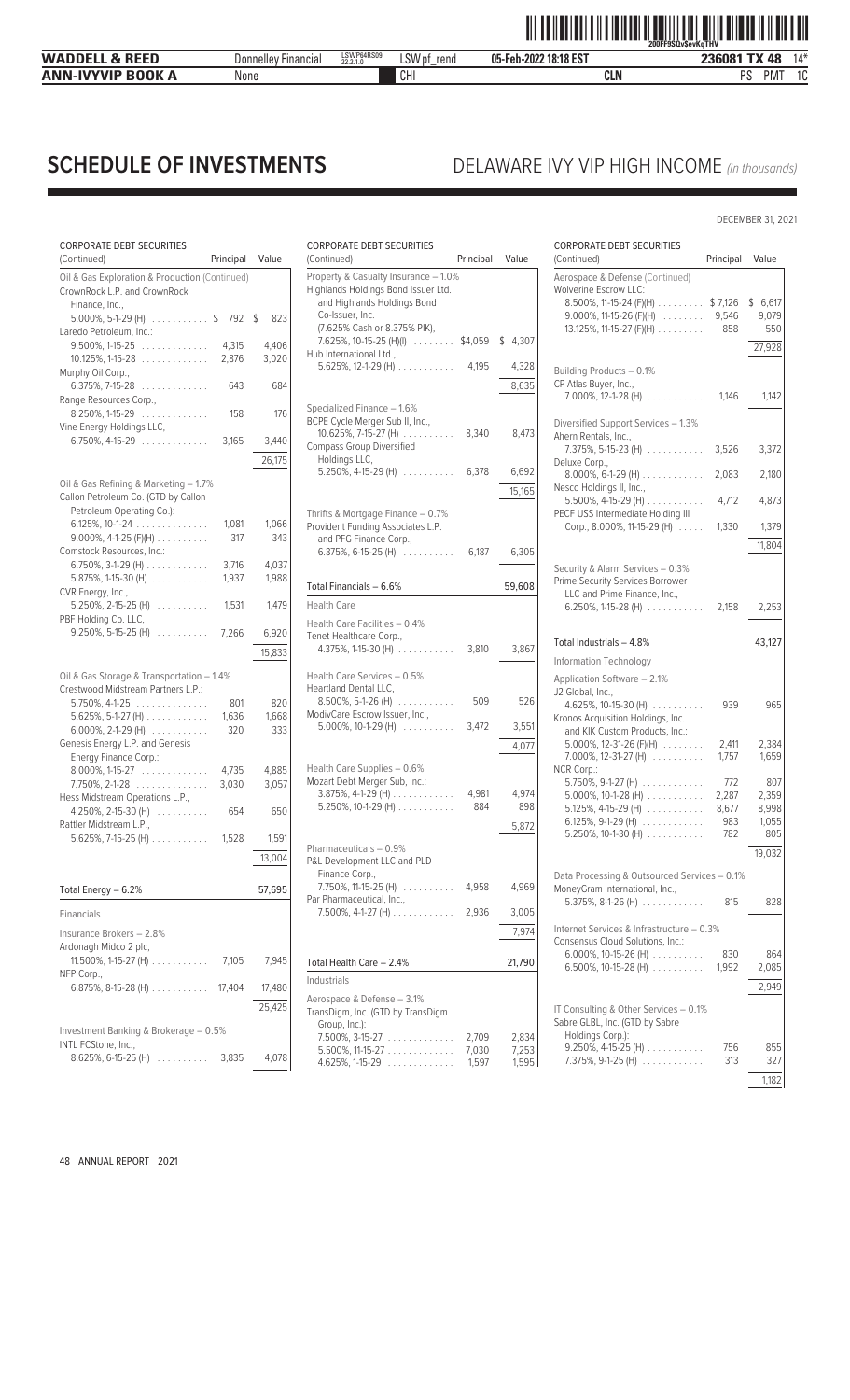|                           |                     |                                               |                       | IIII II<br>Ⅲ<br>$200$ $Ff9S0v8b1z%$ |
|---------------------------|---------------------|-----------------------------------------------|-----------------------|-------------------------------------|
| <b>WADDELL &amp; REED</b> | Donnelley Financial | VDI-W10-DPF-264  <br>LSW kumaa5an<br>22.2.1.0 | 10-Feb-2022 23:17 EST | $16*$<br>236081 TX 49               |
| <b>ANN-IVYVIP BOOK A</b>  | None                | CHI                                           | <b>CLN</b>            | <b>PMT</b><br>DС<br>1 <sup>0</sup>  |
|                           |                     |                                               |                       |                                     |

LOANS (K) Principal Value

# **SCHEDULE OF INVESTMENTS** DELAWARE IVY VIP HIGH INCOME (in thousands)

DECEMBER 31, 2021

## CORPORATE DEBT SECURITIES (Continued) Principal Value Technology Hardware, Storage & Peripherals – 0.3% Brightstar Escrow Corp.,  $9.750\%$ , 10-15-25 (H)  $\ldots$   $1.15 \times 10^{-15}$   $1.15 \times 10^{-15}$   $1.15 \times 10^{-15}$   $1.15 \times 10^{-15}$   $1.15 \times 10^{-15}$   $1.15 \times 10^{-15}$   $1.15 \times 10^{-15}$   $1.15 \times 10^{-15}$   $1.15 \times 10^{-15}$   $1.15 \times 10^{-15}$   $1.15 \times 10^{-15}$   $1.15 \times 10^{-15}$ Total Information Technology – 2.9% 26,315 Materials Commodity Chemicals – 0.8% LSF9 Atlantis Holdings LLC and Victra Finance Corp., 7.750%, 2-15-26 (H) ......... 4,013 4,063 NOVA Chemicals Corp.: 5.250%, 6-1-27 (H) .......... 1,655 1,764 4.250%, 5-15-29 (H) ......... 1,591 1,600 7,427 Metal & Glass Containers – 0.3% ARD Finance S.A. (6.500% Cash or 7.250% PIK), 6.500%, 6-30-27 (H)(I) ........ 2,463 2,539 Total Materials – 1.1% 9,966 Real Estate Specialized REITs – 0.0% Uniti Group L.P., Uniti Group Finance 2019, Inc. and CSL Capital LLC (GTD by Uniti Group, Inc.), 4.750%, 4-15-28 (F)(H) . . . . 394 391 Total Real Estate – 0.0% 391 Utilities Electric Utilities – 0.8% Vistra Corp.: 8.000%, 4-15-70 (H) ......... 2,125 2,251 7.000%, 6-15-70 (H) ......... 4,880 4,951 7,202 Total Utilities – 0.8% 7,202 TOTAL CORPORATE DEBT SECURITIES – 59.3% \$539,902 (Cost: \$531,228) MUNICIPAL BONDS Puerto Rico – 0.9% Cmnwlth of PR, GO Bonds of 2014, Ser A, 8.000%, 7-1-35 (J) . . . . . . 3,870 3,444 Cmnwlth of PR, Pub Impvt Rfdg GO Bonds, Ser 2012A, 7.500%, 8-20-40 ........... 4,675 4,465 7,909 TOTAL MUNICIPAL BONDS - 0.9% \$7,909

| <b>Communication Services</b>                                             |        |                 |
|---------------------------------------------------------------------------|--------|-----------------|
| Advertising - 0.8%                                                        |        |                 |
| Advantage Sales & Marketing, Inc.                                         |        |                 |
| (1-Month U.S. LIBOR plus 450                                              |        |                 |
| bps), 5.250%, 10-28-27 \$ 7,327 \$ 7,344                                  |        |                 |
| Broadcasting - 0.7%                                                       |        |                 |
| Clear Channel Outdoor Holdings,                                           |        |                 |
| Inc. (ICE LIBOR plus 350 bps),                                            |        |                 |
| $3.629\%$ , $8$ -21-26                                                    | 6,465  | 6,384           |
| Cable & Satellite - 0.5%                                                  |        |                 |
| DIRECTV Financing LLC (1-Month ICE                                        |        |                 |
| LIBOR plus 500 bps),                                                      |        |                 |
| $5.750\%$ , 7-22-27                                                       | 4,471  | 4,482           |
| Integrated Telecommunication Services - 1.6%                              |        |                 |
| West Corp. (3-Month ICE LIBOR plus                                        |        |                 |
| 400 bps), 5.000%, 10-10-24                                                | 14,537 | 13,842          |
| Windstream Services LLC (ICE LIBOR                                        |        |                 |
| plus 625 bps),<br>$7.250\%$ , 9-21-27                                     | 1,268  | 1,275           |
|                                                                           |        |                 |
|                                                                           |        | 15,117          |
| Wireless Telecommunication Service - 0.8%                                 |        |                 |
| Digicel International Finance Ltd.                                        |        |                 |
| (ICE LIBOR plus 325 bps),<br>$3.500\%$ , 5-27-24 7,766                    |        | 7,569           |
|                                                                           |        |                 |
| Total Communication Services - 4.4%                                       |        |                 |
|                                                                           |        |                 |
|                                                                           |        |                 |
| <b>Consumer Discretionary</b>                                             |        |                 |
| Apparel Retail - 0.6%                                                     |        |                 |
| Torrid LLC (1-Month ICE LIBOR plus<br>550 bps), 6.250%, 6-14-28 (D) 5,003 |        | 5,047           |
|                                                                           |        |                 |
| Casinos & Gaming - 0.1%                                                   |        |                 |
| New Cotai LLC (14.000% Cash or                                            |        |                 |
| 14.000% PIK),                                                             | 960    |                 |
| $14.000\%$ , 9-10-25 (B)(E)(I)                                            |        | 935             |
| Internet & Direct Marketing Retail - 0.2%                                 |        |                 |
| CNT Holdings I Corp. (ICE LIBOR                                           |        |                 |
| plus 675 bps), 7.500%, 11-6-28                                            | 2,060  |                 |
| Leisure Facilities - 0.5%                                                 |        |                 |
| United PF Holdings LLC (ICE LIBOR                                         |        |                 |
| plus 400 bps),                                                            |        |                 |
| $4.224\%$ , 12-30-26 $\dots\dots$<br>$\ldots$                             | 4,199  | 4,055           |
| United PF Holdings LLC (ICE LIBOR                                         |        |                 |
| plus 850 bps),<br>$9.500\%$ , 11-12-26 (D) $\dots \dots$                  | 931    | 933             |
|                                                                           |        | 40,896<br>2,078 |
|                                                                           |        | 4,988           |
| Leisure Products - 0.4%                                                   |        |                 |
| MajorDrive Holdings IV LLC (1-Month                                       |        |                 |
| ICE LIBOR plus 400 bps),<br>$4.500\%$ , 6-1-28                            | 3,848  | 3,853           |

| LOANS (K) (Continued)                                                                                                                                | Principal Value |                 |
|------------------------------------------------------------------------------------------------------------------------------------------------------|-----------------|-----------------|
| Specialized Consumer Services - 0.2%<br>Pre-Paid Legal Services, Inc.,                                                                               |                 |                 |
| $0.000\%$ , 12-7-29 (D)(L) $\ldots$ \$2,245 \$2,242                                                                                                  |                 |                 |
| Specialty Stores - 2.5%<br>Jo-Ann Stores, Inc. (1-Month ICE<br>LIBOR plus 475 bps),<br>$5.500\%$ , 6-30-28<br>Michaels Cos., Inc. (The) (1-Month ICE | 8,244           | 8,174           |
| LIBOR plus 425 bps),<br>$5.000\%$ , 4-15-28                                                                                                          | 2,641           | 2,620           |
| PetSmart, Inc. (ICE LIBOR plus 375<br>bps), 4.500%, 2-11-28                                                                                          | 7,192           | 7,216           |
| Staples, Inc. (ICE LIBOR plus 500<br>bps), $5.132\%$ , $4-12-26$                                                                                     | 4,244           | 4,110<br>22,120 |
| Total Consumer Discretionary - 4.5%                                                                                                                  |                 | 41,263          |
| Energy                                                                                                                                               |                 |                 |
| Coal & Consumable Fuels - 0.1%<br>Foresight Energy LLC (ICE LIBOR plus<br>800 bps),                                                                  |                 |                 |
| $9.500\%$ , 6-29-27 (B)                                                                                                                              | 1,280           | 1,280           |
| Oil & Gas Exploration & Production - 0.2%                                                                                                            |                 |                 |
| Ascent Resources Utica Holdings<br>LLC, 0.000%, 11-1-25 (L)<br>Ascent Resources Utica Holdings                                                       | 493             | 534             |
| LLC (1-Month ICE LIBOR plus 900<br>bps), $10.000\%$ , $11-1-25$                                                                                      | 740             | 802<br>1,336    |
| Oil & Gas Storage & Transportation - 0.5%<br>EPIC Crude Services L.P. (ICE LIBOR<br>plus 500 bps), 5.180%, 3-1-26                                    | 5,524           | 4,336           |
| Total Energy - 0.8%                                                                                                                                  |                 | 6,952           |
| Financials                                                                                                                                           |                 |                 |
| Asset Management & Custody Banks - 0.7%<br>Edelman Financial Holdings II, Inc.<br>(ICE LIBOR plus 675 bps),                                          |                 |                 |
| 6.854%, 7-20-26<br>.                                                                                                                                 | 6,487           | 6,523           |
| Insurance Brokers - 0.8%<br>Navacord Corp. (1-Month Canadian<br>Bankers Acceptances plus 425                                                         |                 |                 |
| bps), 5.000%, 3-16-28 (D)(M)<br>.<br>Navacord Corp. (1-Month CDOR plus<br>425 bps),                                                                  | 1,162           | 926             |
| $5.000\%$ , 3-16-28 (D)(M) $\ldots \ldots$<br>Navacord Corp. (1-Month CDOR plus<br>750 bps).                                                         | 5,103           | 4,064           |
| $8.000\%$ , 3-16-29 (D)(M)                                                                                                                           | 2,586           | 2,044           |
|                                                                                                                                                      |                 | 7,034           |
| Property & Casualty Insurance - 0.9%<br>Amynta Agency Borrower, Inc. (ICE<br>LIBOR plus 400 bps),                                                    |                 |                 |
| $4.604\%$ , 2-28-25 \$8,672                                                                                                                          |                 | 8,661           |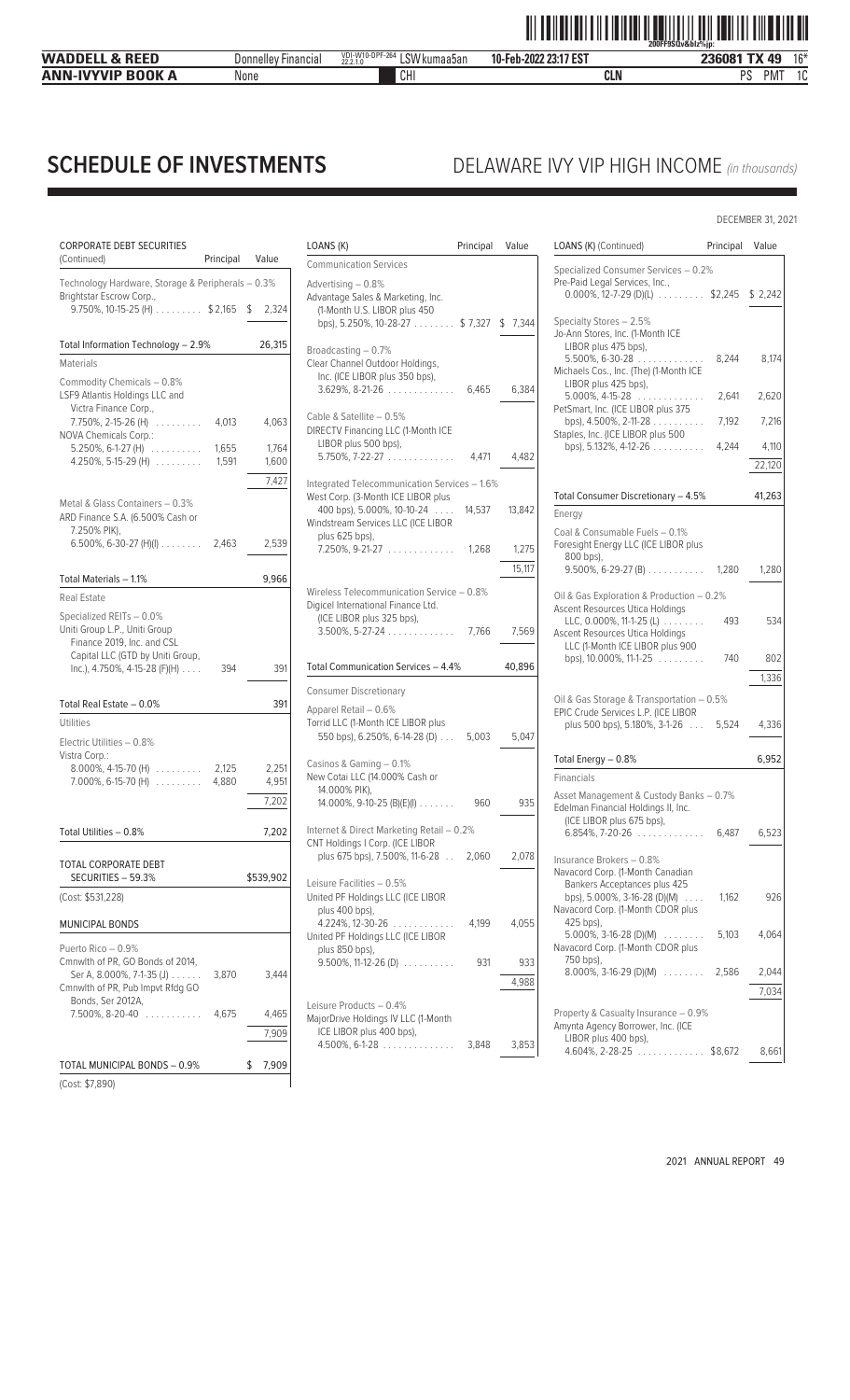|                           |                            |                                             | IIIIIII               | $\  \ $<br>$\parallel$<br>$\parallel$<br>IIII<br>200FF9SQw1DcDkFHI |
|---------------------------|----------------------------|---------------------------------------------|-----------------------|--------------------------------------------------------------------|
| <b>WADDELL &amp; REED</b> | <b>Donnelley Financial</b> | VDI-W10-LPF-557<br>22.2.1.0<br>LSW surnr0dc | 16-Feb-2022 04:00 EST | <b>TX 50</b><br>$19*$<br>236081                                    |
| <b>ANN-IVYVIP BOOK A</b>  | None                       | CHI                                         | CLN                   | PS<br>PMT<br>10 <sup>1</sup><br>ΙU                                 |

| LOANS (K) (Continued)                                                                                                                                                                                                                                        | Principal     | Value          |
|--------------------------------------------------------------------------------------------------------------------------------------------------------------------------------------------------------------------------------------------------------------|---------------|----------------|
| Specialized Finance - 0.7%<br>Gulf Finance LLC (1-Month U.S.<br>LIBOR plus 675 bps),<br>$7.750\%$ , 8-25-26 \$ 4,760 \$ 4,456<br>Lealand Finance Co. B.V.,<br>$0.000\%$ , 6-30-24 (D)(L) $\ldots$ .<br>Lealand Finance Co. B.V. (ICE LIBOR<br>plus 300 bps), | 23            | 14             |
| $3.090\%$ , 6-30-24 (D) $\ldots \ldots \ldots$<br>Sunset Debt Merger Sub, Inc.,                                                                                                                                                                              | 72            | 43             |
| $0.000\%$ , 9-17-28 (L)                                                                                                                                                                                                                                      | 1,660         | 1,648<br>6,161 |
|                                                                                                                                                                                                                                                              |               |                |
| Total Financials - 3.1%                                                                                                                                                                                                                                      |               | 28,379         |
| <b>Health Care</b><br>Health Care Facilities - 0.4%<br>Surgery Center Holdings, Inc.<br>(1-Month ICE LIBOR plus 375 bps),<br>$4.500\%$ , $8-31-26$                                                                                                           | 3,221         | 3,223          |
| Health Care Services - 1.2%<br>Heartland Dental LLC (ICE LIBOR<br>plus 375 bps),<br>$3.604\%$ , 4-30-25<br>U.S. Renal Care, Inc. (3-Month ICE<br>LIBOR plus 500 bps),<br>$5.030\%$ , 7-26-26                                                                 | 740<br>10,720 | 734<br>10,453  |
|                                                                                                                                                                                                                                                              |               | 11,187         |
| Total Health Care – 1.6%                                                                                                                                                                                                                                     |               | 14,410         |
| Industrials<br>Building Products - 0.5%<br>CP Atlas Buyer, Inc. (ICE LIBOR plus<br>375 bps), 4.250%, 11-23-27<br>Construction & Engineering - 0.2%                                                                                                           | 4,418         | 4,403          |
| WaterBridge Midstream Operating<br>LLC (3-Month ICE LIBOR plus 575<br>bps), $6.750\%$ , $6-21-26$                                                                                                                                                            | 1,993         | 1,948          |
| Industrial Conglomerates - 1.7%<br>PAE Holding Corp. (ICE LIBOR plus<br>450 bps), 5.250%, 10-19-27 15,407                                                                                                                                                    |               | 15,447         |
| Industrial Machinery - 1.3%<br>Form Technologies LLC (ICE LIBOR<br>plus 475 bps),<br>$5.750\%$ , $7-22-25$ (D) $\ldots$ 12,004<br>Research & Consulting Services - 0.2%                                                                                      |               | 12,019         |
| Ankura Consulting Group LLC (ICE<br>LIBOR plus 450 bps),<br>$5.250\%$ , $3-17-28$ (D)                                                                                                                                                                        | 1,567         | 1,575          |
| Total Industrials - 3.9%                                                                                                                                                                                                                                     |               | 35,392         |

| Information Technology<br>Application Software - 1.1%<br>Applied Systems, Inc. (ICE LIBOR<br>plus 550 bps),<br>$6.250\%$ , 9-19-25<br>\$4,178<br>\$<br>UKG, Inc., 0.000%, 5-3-27 (L)<br>5,615<br>Communications Equipment - 1.2%<br>MLN U.S. Holdco LLC (ICE LIBOR<br>plus 450 bps),<br>$4.603\%$ , 11-30-25<br>8,811<br>MLN U.S. Holdco LLC (ICE LIBOR<br>plus 875 bps),<br>8.853%, 11-30-26<br>2,920<br>.<br>11,211<br>Data Processing & Outsourced Services - 1.1%<br>CommerceHub, Inc. (1-Month ICE<br>LIBOR plus 475 bps),<br>$7.750\%$ , 12-29-28 (D) $\ldots$<br>3,112<br>CommerceHub, Inc. (ICE LIBOR<br>plus 400 bps), 4.750%,<br>$12 - 29 - 27$<br>2,906<br>.<br>Cyxtera DC Holdings, Inc. (ICE<br>LIBOR plus 325 bps),<br>$4.000\%$ , 5-1-24<br>3,378<br>MoneyGram International, Inc.<br>(1-Month U.S. LIBOR plus 425<br>bps), $5.000\%$ , $7-21-26$<br>1,253<br>10,532<br>IT Consulting & Other Services - 0.9%<br>Gainwell Acquisition Corp. (ICE<br>LIBOR plus 400 bps),<br>$4.750\%$ , 10-1-27<br>7,620<br>Ivanti Software, Inc. (1-Month ICE<br>LIBOR plus 400 bps),<br>$4.750\%$ , 12-1-27<br>408<br>Total Information Technology - 4.3%<br><b>Materials</b><br>Specialty Chemicals - 0.1%<br>NIC Acquisition Corp. (1-Month ICE<br>LIBOR plus 375 bps),<br>4.500%, 12-29-27<br>784<br>$\ddot{\phantom{0}}$<br>NIC Acquisition Corp. (1-Month ICE<br>LIBOR plus 775 bps),<br>$8.500\%$ , 12-29-28<br>504<br>Total Materials - 0.1%<br>TOTAL LOANS - 22.7% | LOANS (K) (Continued) | Principal | Value                   |
|-----------------------------------------------------------------------------------------------------------------------------------------------------------------------------------------------------------------------------------------------------------------------------------------------------------------------------------------------------------------------------------------------------------------------------------------------------------------------------------------------------------------------------------------------------------------------------------------------------------------------------------------------------------------------------------------------------------------------------------------------------------------------------------------------------------------------------------------------------------------------------------------------------------------------------------------------------------------------------------------------------------------------------------------------------------------------------------------------------------------------------------------------------------------------------------------------------------------------------------------------------------------------------------------------------------------------------------------------------------------------------------------------------------------------------------------------------------------------------|-----------------------|-----------|-------------------------|
|                                                                                                                                                                                                                                                                                                                                                                                                                                                                                                                                                                                                                                                                                                                                                                                                                                                                                                                                                                                                                                                                                                                                                                                                                                                                                                                                                                                                                                                                             |                       |           |                         |
|                                                                                                                                                                                                                                                                                                                                                                                                                                                                                                                                                                                                                                                                                                                                                                                                                                                                                                                                                                                                                                                                                                                                                                                                                                                                                                                                                                                                                                                                             |                       |           | 4,224<br>5,650<br>9,874 |
|                                                                                                                                                                                                                                                                                                                                                                                                                                                                                                                                                                                                                                                                                                                                                                                                                                                                                                                                                                                                                                                                                                                                                                                                                                                                                                                                                                                                                                                                             |                       |           |                         |
|                                                                                                                                                                                                                                                                                                                                                                                                                                                                                                                                                                                                                                                                                                                                                                                                                                                                                                                                                                                                                                                                                                                                                                                                                                                                                                                                                                                                                                                                             |                       |           | 8,540                   |
|                                                                                                                                                                                                                                                                                                                                                                                                                                                                                                                                                                                                                                                                                                                                                                                                                                                                                                                                                                                                                                                                                                                                                                                                                                                                                                                                                                                                                                                                             |                       |           | 2,671                   |
|                                                                                                                                                                                                                                                                                                                                                                                                                                                                                                                                                                                                                                                                                                                                                                                                                                                                                                                                                                                                                                                                                                                                                                                                                                                                                                                                                                                                                                                                             |                       |           |                         |
|                                                                                                                                                                                                                                                                                                                                                                                                                                                                                                                                                                                                                                                                                                                                                                                                                                                                                                                                                                                                                                                                                                                                                                                                                                                                                                                                                                                                                                                                             |                       |           |                         |
|                                                                                                                                                                                                                                                                                                                                                                                                                                                                                                                                                                                                                                                                                                                                                                                                                                                                                                                                                                                                                                                                                                                                                                                                                                                                                                                                                                                                                                                                             |                       |           | 3,050                   |
|                                                                                                                                                                                                                                                                                                                                                                                                                                                                                                                                                                                                                                                                                                                                                                                                                                                                                                                                                                                                                                                                                                                                                                                                                                                                                                                                                                                                                                                                             |                       |           | 2,880                   |
|                                                                                                                                                                                                                                                                                                                                                                                                                                                                                                                                                                                                                                                                                                                                                                                                                                                                                                                                                                                                                                                                                                                                                                                                                                                                                                                                                                                                                                                                             |                       |           | 3,347                   |
|                                                                                                                                                                                                                                                                                                                                                                                                                                                                                                                                                                                                                                                                                                                                                                                                                                                                                                                                                                                                                                                                                                                                                                                                                                                                                                                                                                                                                                                                             |                       |           | 1,255                   |
|                                                                                                                                                                                                                                                                                                                                                                                                                                                                                                                                                                                                                                                                                                                                                                                                                                                                                                                                                                                                                                                                                                                                                                                                                                                                                                                                                                                                                                                                             |                       |           | 7,651                   |
|                                                                                                                                                                                                                                                                                                                                                                                                                                                                                                                                                                                                                                                                                                                                                                                                                                                                                                                                                                                                                                                                                                                                                                                                                                                                                                                                                                                                                                                                             |                       |           | 407                     |
|                                                                                                                                                                                                                                                                                                                                                                                                                                                                                                                                                                                                                                                                                                                                                                                                                                                                                                                                                                                                                                                                                                                                                                                                                                                                                                                                                                                                                                                                             |                       |           | 8,058                   |
|                                                                                                                                                                                                                                                                                                                                                                                                                                                                                                                                                                                                                                                                                                                                                                                                                                                                                                                                                                                                                                                                                                                                                                                                                                                                                                                                                                                                                                                                             |                       |           | 39,675                  |
|                                                                                                                                                                                                                                                                                                                                                                                                                                                                                                                                                                                                                                                                                                                                                                                                                                                                                                                                                                                                                                                                                                                                                                                                                                                                                                                                                                                                                                                                             |                       |           |                         |
|                                                                                                                                                                                                                                                                                                                                                                                                                                                                                                                                                                                                                                                                                                                                                                                                                                                                                                                                                                                                                                                                                                                                                                                                                                                                                                                                                                                                                                                                             |                       |           | 778                     |
|                                                                                                                                                                                                                                                                                                                                                                                                                                                                                                                                                                                                                                                                                                                                                                                                                                                                                                                                                                                                                                                                                                                                                                                                                                                                                                                                                                                                                                                                             |                       |           | 498<br>1,276            |
|                                                                                                                                                                                                                                                                                                                                                                                                                                                                                                                                                                                                                                                                                                                                                                                                                                                                                                                                                                                                                                                                                                                                                                                                                                                                                                                                                                                                                                                                             |                       |           | 1,276                   |
|                                                                                                                                                                                                                                                                                                                                                                                                                                                                                                                                                                                                                                                                                                                                                                                                                                                                                                                                                                                                                                                                                                                                                                                                                                                                                                                                                                                                                                                                             |                       |           | \$208,243               |
|                                                                                                                                                                                                                                                                                                                                                                                                                                                                                                                                                                                                                                                                                                                                                                                                                                                                                                                                                                                                                                                                                                                                                                                                                                                                                                                                                                                                                                                                             | (Cost: \$207,482)     |           |                         |

| <b>SHORT-TERM SECURITIES</b>                                                                                                                                                                                                                                                           | <b>Shares</b> | Value                                |
|----------------------------------------------------------------------------------------------------------------------------------------------------------------------------------------------------------------------------------------------------------------------------------------|---------------|--------------------------------------|
| Money Market Funds (0) - 12.4%<br>Dreyfus Institutional Preferred<br>Government Money Market<br>Fund – Institutional Shares,<br>$0.010\%$ (N) $\ldots \ldots \ldots \ldots \ldots$<br>State Street Institutional U.S.<br>Government Money Market<br>Fund - Premier Class,<br>$0.030\%$ | 68.388        | 44,639 \$44,639<br>68,388<br>113,027 |
| TOTAL SHORT-TERM SECURITIES - 12.4%                                                                                                                                                                                                                                                    |               | \$113,027                            |
| (Cost: \$113,027)                                                                                                                                                                                                                                                                      |               |                                      |
| TOTAL INVESTMENT SECURITIES - 103.3%                                                                                                                                                                                                                                                   |               | \$940,922                            |
| (Cost: \$959,189)                                                                                                                                                                                                                                                                      |               |                                      |
| LIABILITIES, NET OF CASH AND OTHER<br>$ASSETS - (3.3)\%$                                                                                                                                                                                                                               |               | (29, 476)                            |
| <b>NET ASSETS - 100.0%</b>                                                                                                                                                                                                                                                             |               | \$911,446                            |

DECEMBER 31, 2021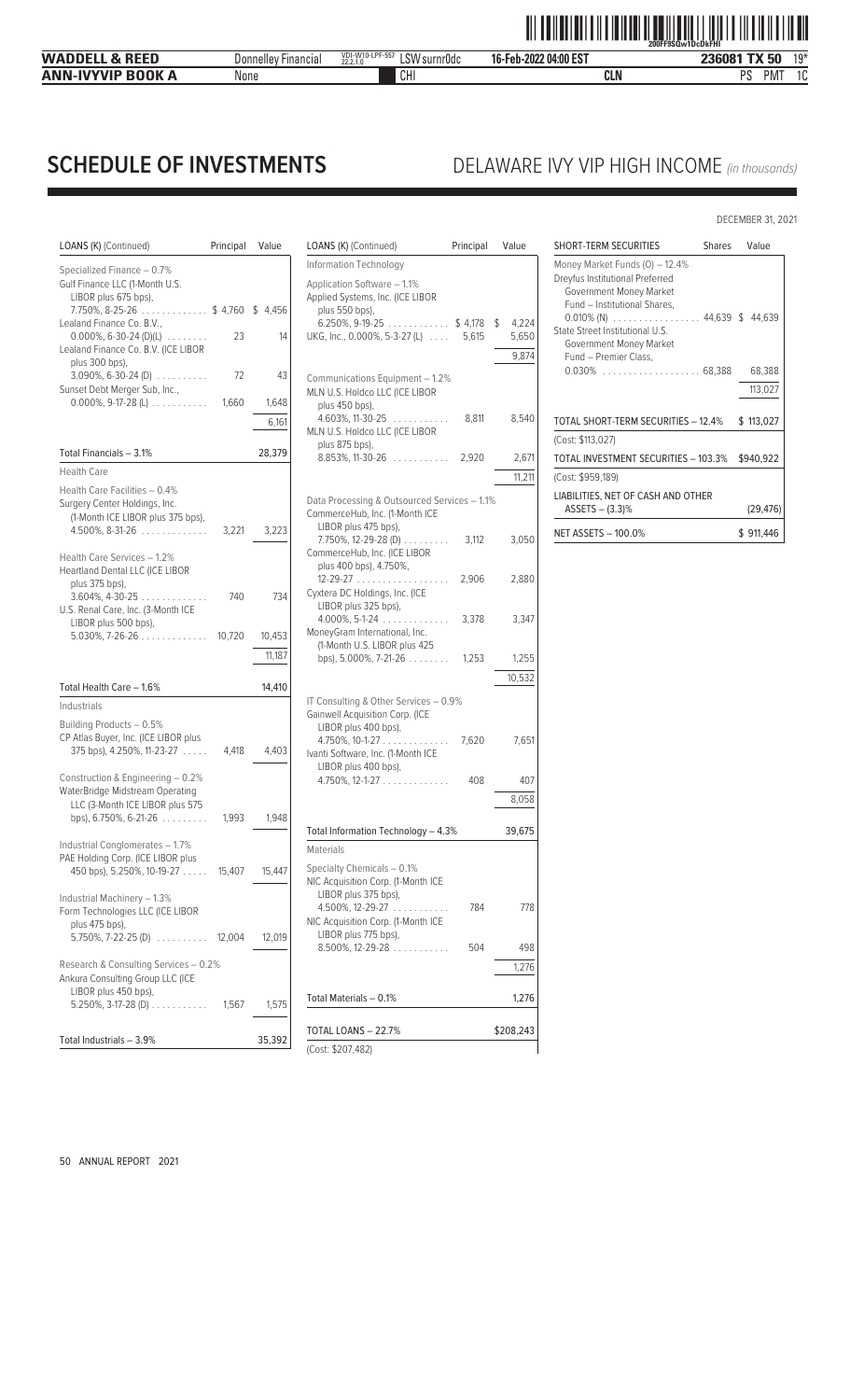DECEMBER 31, 2021

Notes to Schedule of Investments

\*Not shown due to rounding.

(A)No dividends were paid during the preceding 12 months.

(B)Restricted securities. At December 31, 2021, the Portfolio owned the following restricted securities:

| Security                                                        | <b>Acquisition Date(s)</b> | <b>Shares</b>                      | Cost      | Value    |
|-----------------------------------------------------------------|----------------------------|------------------------------------|-----------|----------|
| ASG Warrant Corp.                                               | $6-14-18$                  |                                    | 72<br>\$. | -        |
| <b>BIS Industries Ltd.</b>                                      | $12 - 22 - 17$             | 1,605                              | 151       |          |
| Foresight Energy L.P.                                           | 6-30-20 to 9-8-20          | 186                                | 3,639     | 4,284    |
| Larchmont Resources LLC                                         | $12 - 8 - 16$              |                                    | 70        | 92       |
| New Cotai Participation Corp., Class B                          | $9 - 29 - 20$              | 3.073                              | 28.520    | 3,930    |
| Sabine Oil & Gas Corp.                                          | $12 - 7 - 16$              | $\ast$<br>$\overline{\phantom{0}}$ | 11        |          |
| Studio City International Holdings Ltd. ADR                     | $8 - 5 - 20$               | 141                                | 2,200     | 753      |
| True Religion Apparel, Inc.                                     | $1 - 22 - 21$              | $-^\ast$                           | 1,039     | 556      |
| Targa Resources Corp., 9.500%                                   | $10-24-17$                 | 8                                  | 8,416     | 8,128    |
| True Religion Apparel, Inc.                                     | $1 - 22 - 21$              | $-^\ast$                           | 392       | 119      |
|                                                                 |                            | Principal                          |           |          |
| Foresight Energy LLC (ICE LIBOR plus 800 bps), 9.500%, 06-29-27 | $6 - 29 - 20$              | \$1.280                            | 1.280     | 1,280    |
| New Cotai LLC (14.000% Cash or 14.000% PIK), 14.000%, 09-10-25  | 9-10-20 to 3-16-21         | \$960                              | 960       | 935      |
|                                                                 |                            |                                    | \$46,750  | \$20,078 |

The total value of these securities represented 2.2% of net assets at December 31, 2021.

(C)Listed on an exchange outside the United States.

(D)Securities whose value was determined using significant unobservable inputs.

(E)Deemed to be an affiliate due to the Portfolio owning at least 5% of the voting securities.

(F)All or a portion of securities with an aggregate value of \$55,237 are on loan.

(G)Warrants entitle the Portfolio to purchase a predetermined number of shares of common stock and are non-income producing. The purchase price and number of shares are subject to adjustment under certain conditions until the expiration date, if any.

(H)Securities were purchased pursuant to an exemption from registration available under Rule 144A under the Securities Act of 1933 and may only be resold in transactions exempt from registration, normally to qualified institutional buyers. At December 31, 2021 the total value of these securities amounted to \$481,033 or 52.8% of net assets.

(I)Payment-in-kind bond which may pay interest in additional par and/or in cash. Rates shown are the current rate and possible payment rates.

(J)Non-income producing as the issuer has either missed its most recent interest payment or declared bankruptcy.

(K)Variable rate security. Interest rate disclosed is that which is in effect at December 31, 2021. Description of the reference rate and spread, if applicable, are included in the security description.

(L)All or a portion of this position has not settled. Full contract rates do not take effect until settlement date.

(M)Principal amounts are denominated in the indicated foreign currency, where applicable (CAD – Canadian Dollar).

(N)Investment made with cash collateral received from securities on loan.

(O)Rate shown is the annualized 7-day yield at December 31, 2021.

Unfunded Loan Commitments

The Portfolio may invest in floating rate loans. In connection with these investments, the Portfolio may also enter into unfunded corporate loan commitments (commitments). Commitments may obligate the Portfolio to furnish temporary financing to a borrower until permanent financing can be arranged. In connection with these commitments, the Portfolio earns a commitment fee, typically set as a percentage of the commitment amount. The following unfunded loan commitment was outstanding at December 31, 2021:

| Borrower                                                                                |                             |             |                            |                    | Principal<br>Amount | Commitment              | Value                      | Unrealized<br>Appreciation |
|-----------------------------------------------------------------------------------------|-----------------------------|-------------|----------------------------|--------------------|---------------------|-------------------------|----------------------------|----------------------------|
| Navacord Corp. 0.000%, 3-16-29 (D) (L) (M)                                              |                             |             |                            |                    | \$260               | \$260                   | \$206                      | \$1                        |
| The following forward foreign currency contracts were outstanding at December 31, 2021: |                             |             |                            |                    |                     |                         |                            |                            |
|                                                                                         | Currency to be<br>Delivered |             | Currency to be<br>Received | Settlement<br>Date |                     | Counterparty            | Unrealized<br>Appreciation | Unrealized<br>Depreciation |
| Canadian Dollar                                                                         | 9.060                       | U.S. Dollar | 7.025                      | $2 - 18 - 22$      |                     | JPMorgan Securities LLC | <b>`</b>                   | \$137                      |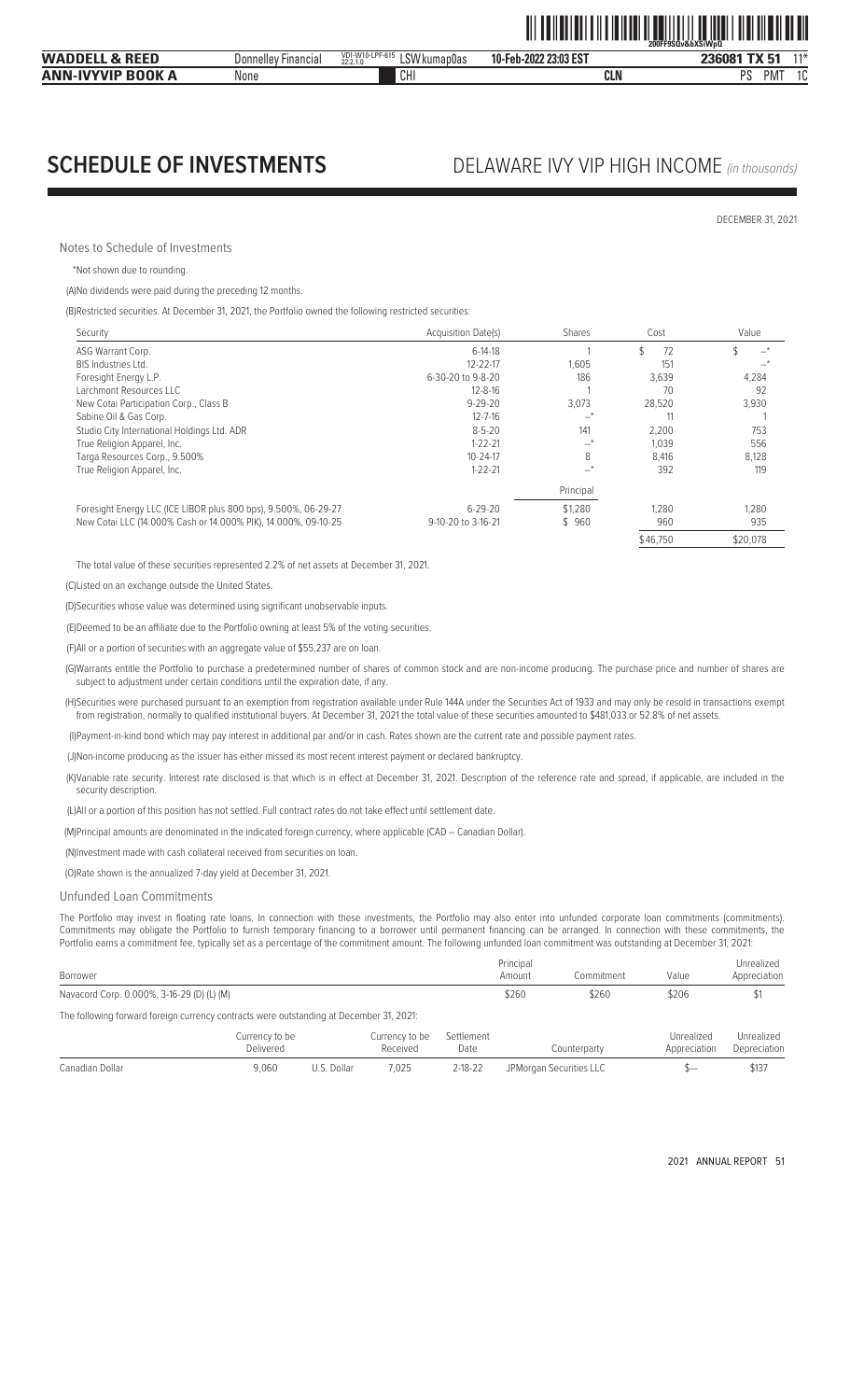DECEMBER 31, 2021

CHI **CLN** PS

The following table is a summary of the valuation of the Portfolio's investments by the fair value hierarchy levels as of December 31, 2021. See Note 3 to the Financial Statements for further information regarding fair value measurement.

|                           | Level 1   | Level 2   | Level 3  |
|---------------------------|-----------|-----------|----------|
| Assets                    |           |           |          |
| Investments in Securities |           |           |          |
| <b>Common Stocks</b>      |           |           |          |
|                           | \$9.576   |           |          |
|                           | 8.000     |           | 4.486    |
|                           |           | 2,454     | 4.375    |
|                           |           |           |          |
|                           | \$17.576  | 2.454     | \$8,861  |
|                           | 34.607    |           |          |
|                           |           | 8.247     |          |
|                           | 96        |           |          |
|                           |           | 539.902   |          |
|                           |           | 7.909     |          |
|                           |           | 176,286   | 31,957   |
|                           | 113,027   |           |          |
| Total                     | \$165,306 | \$734.798 | \$40,818 |
| Liabilities               |           |           |          |
|                           |           |           |          |

The following table is a reconciliation of Level 3 investments for which significant unobservable inputs were used to determine fair value:

|                                                                                                                                                                                                                                | Common<br>Stocks | <b>Corporate Debt</b><br>Securities | Loans     |
|--------------------------------------------------------------------------------------------------------------------------------------------------------------------------------------------------------------------------------|------------------|-------------------------------------|-----------|
|                                                                                                                                                                                                                                | \$14,325         | $\mathbb{S}$ $-$ *                  | \$17.036  |
|                                                                                                                                                                                                                                | (753)            | (2,217)                             | (3,230)   |
|                                                                                                                                                                                                                                | (4.378)          | 2.217                               | 5.990     |
|                                                                                                                                                                                                                                |                  |                                     | 36.464    |
|                                                                                                                                                                                                                                | (270)            |                                     | (24, 942) |
|                                                                                                                                                                                                                                |                  |                                     | (389)     |
| Transfers into Level 3 during the period (and the context of the context of the period) and the period (and the period) of the state of the period (and the period) and the period (and the period) and the period (and the pe | 1.039            |                                     | 3.119     |
|                                                                                                                                                                                                                                | (1,102)          |                                     | (2,091)   |
|                                                                                                                                                                                                                                | \$8.861          | $S^{-*}$                            | \$31,957  |
|                                                                                                                                                                                                                                | \$ (5,131)       | \$2.217                             | 199       |

Transfers from Level 2 to Level 3 occurred primarily due to the lack of observable market data due to decreased market activity or information for these securities. Transfers from Level 3 to Level 2 occurred primarily due to the increased availability of observable market data due to increased market activity or information.

Information about Level 3 fair value measurements:

|               | Fair Value at<br>12-31-21 | <b>Valuation Technique(s)</b>         | Unobservable Input(s)    | Input<br>value(s) |
|---------------|---------------------------|---------------------------------------|--------------------------|-------------------|
| Assets        |                           |                                       |                          |                   |
| Common Stocks | \$<br>556                 | Market approach                       | Revenue multiple         | 0.64x             |
|               |                           |                                       | Adjusted EBITDA multiple | 4.43x             |
|               | 3,930                     | Market approach                       | <b>Financials</b>        | N/A               |
|               |                           |                                       | Premium                  | 20.00%            |
|               | 4,283                     | Market approach                       | Illquidity discount      | 30.00%            |
|               | 92                        | Market approach                       | Pending transaction      | N/A               |
| Loans         | 31,957                    | Third-party valuation pricing service | Broker quotes            | N/A               |

The following acronyms are used throughout this schedule:

ADR = American Depositary Receipts

GTD = Guaranteed

ICE = Intercontinental Exchange LIBOR = London Interbank Offered Rate

PIK = Payment In Kind

REIT = Real Estate Investment Trust

See Accompanying Notes to Financial Statements.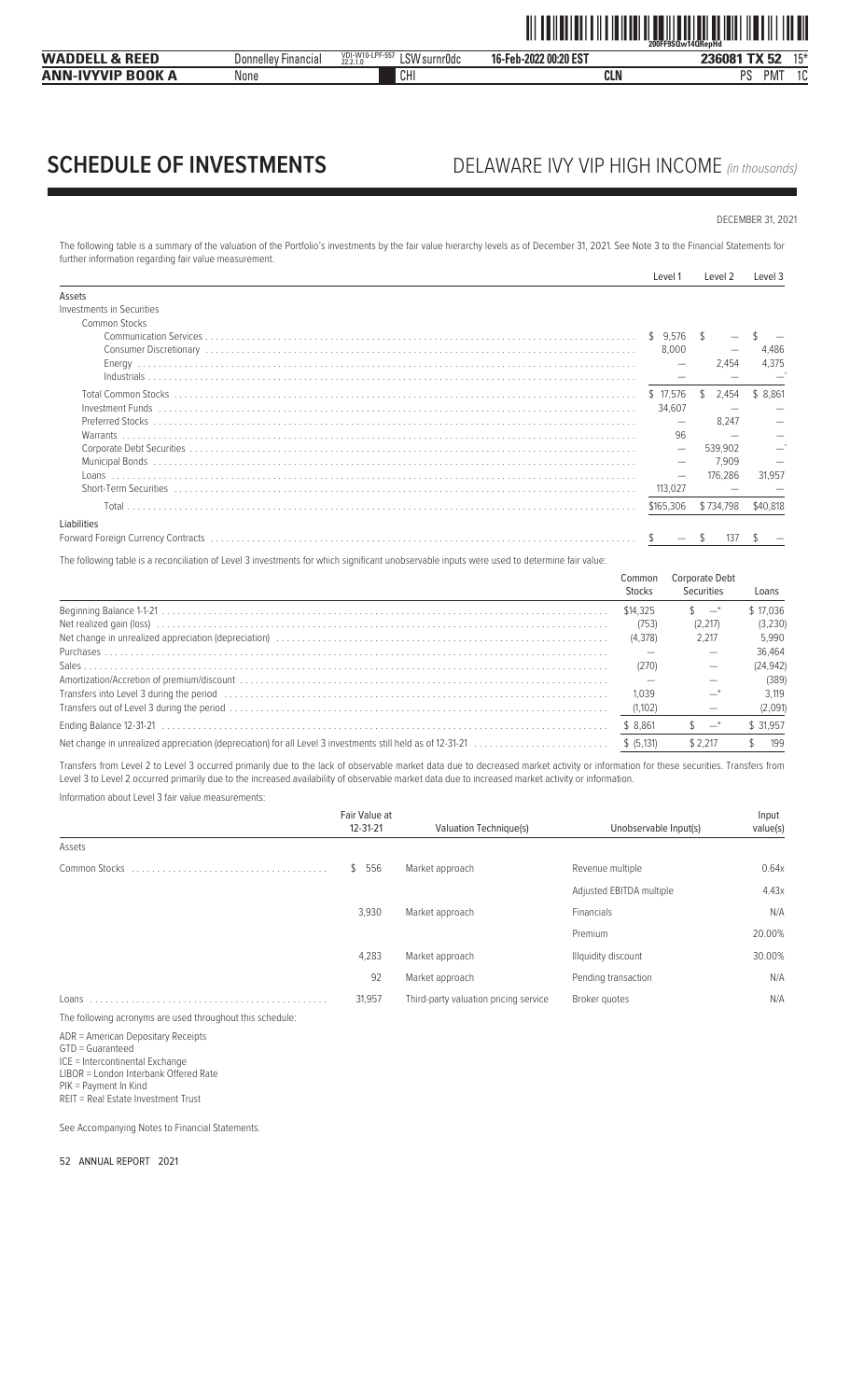|                                   |                            |                                                               |                       | <b><i>LUUL LUOUVOURURURUS</i></b> |                 |
|-----------------------------------|----------------------------|---------------------------------------------------------------|-----------------------|-----------------------------------|-----------------|
| <b>REED</b><br><b>WAF</b><br>- 63 | Donnelley F<br>' Financial | VDI-W10-LPF-615<br>LSW <sup>1</sup><br>V kumapUas<br>22.2.1.0 | 10-Feb-2022 23:43 EST | T1<br>236081<br>m                 | 11 <sup>2</sup> |
| IVVVIP RNNK A<br><b>ANN</b>       | <b>ART PAGE</b><br>ا ۱AR۱د | 011<br>Ն⊓ւ                                                    | <b>CLN</b>            | nc<br>$n \cdot$<br>۲M             | $\sim$<br>.     |
|                                   |                            |                                                               |                       |                                   |                 |

## **MANAGEMENT DISCUSSION** DELAWARE IVY VIP INTERNATIONAL CORE EQUITY

### (UNAUDITED)

**On September 13, 2021, the Board of Trustees (Board) of the Ivy Variable Insurance Portfolios approved the appointment of the portfolio manager team of F. Chace Brundige and Aditya Kapoor of Delaware Management Company as new portfolio managers. In connection with this change, the Board approved applicable revisions to the Portfolio's investment strategies and benchmark. In addition, on November 1, 2021, it was announced that Charles John was being added as an additional portfolio manager. All changes took effect on November 15, 2021.**

*Below, Chace Brundige, CFA, Aditya Kapoor, CFA, and Charles John, portfolio managers of Delaware Ivy VIP International Core Equity, discuss positioning, performance and results for the fiscal year ended December 31, 2021.*

**Fiscal Year Performance**

| Delaware Ivy VIP International Core Equity (Class II shares at net asset value)<br><b>Benchmark</b>                                                                                                                | 14 18%    |
|--------------------------------------------------------------------------------------------------------------------------------------------------------------------------------------------------------------------|-----------|
| MSCI ACWI (All Country World Index) Ex USA Index<br>(generally reflects the performance of large and mid-cap securities across 22 of 23 Developed Markets<br>countries (excluding the US) and 24 Emerging Markets. | 782%      |
| MSCI EAFE Index<br>(generally reflects the performance of securities in Europe, Australasia and the Far East)                                                                                                      | $11.26\%$ |

Please note that the Portfolio returns include applicable fees and expenses, whereas the index returns do not include any such fees. Also, the Portfolio's performance data does not take into account any product expenses or charges associated with owning a variable life or annuity policy, which is invested in Ivy Variable Insurance Portfolios.

Effective November 15, 2021, the Portfolio's new benchmark is the MSCI ACWI ex U.S.A. Index. DMC believes that this index is more reflective of the types of securities that the Portfolio invests in. Both the new benchmark and the Portfolio's previous benchmark noted above are included for comparison purposes.

### **Risks abound, but the market shrugs**

Nearly two years into one of history's greatest human and economic shocks, we seem to be nearing the later and hopefully last phases of the COVID-19 pandemic. Yet, we are still faced with risks and lasting changes to the global corporate landscape. Some of these shifts are a direct result of the pandemic (the ultimate impact of hybrid work, sustainability of pandemic beneficiaries and recovery of losers, global travel, the supply chain, disappearance of workers in the consumer service sectors, etc.), while others have been percolating and are an indirect result of the pandemic such as the trajectory of inflation and US Federal Reserve (Fed) policy.

While these risks were well documented, by most accounts, markets were not concerned. Many major global equity indexes ended the year at or near all-time highs, fixed-income spreads remained historically tight, and volatility was generally at low levels. Much of this can be attributed to what has been impressive execution by many companies. Yes, certain service industries (airlines, hotels, restaurants, movie theatres, cruise lines, etc.) have struggled, and autos have been supply chain constrained, but many industries are thriving. Technology continues to proliferate as software companies, media, ecommerce, and semi-conductors have done well. Additionally, health care continues to advance, and industrials have been thriving as building products, machinery, and automation are in high demand. And after years of underinvestment, legacy energy businesses are experiencing a resurgence.

The year was not without challenges. Despite COVID-19 vaccine rollouts, the world was challenged with the Delta variant and the emergence of Omicron as the year ended. Areas of the emerging world were hit particularly hard, specifically India and Brazil, which faced real human crises during the Delta variant wave.

Chinese regulators took markets by surprise as they waged a battle with many of their corporate champions as they look to avoid monopolistic dynamics that could hurt small- and medium-sized businesses and consumers. The regulatory framework is still unclear, and valuations remain compressed. Inflationary pressure grew throughout the year, and the Fed became more hawkish. It appears that monetary policy is shifting.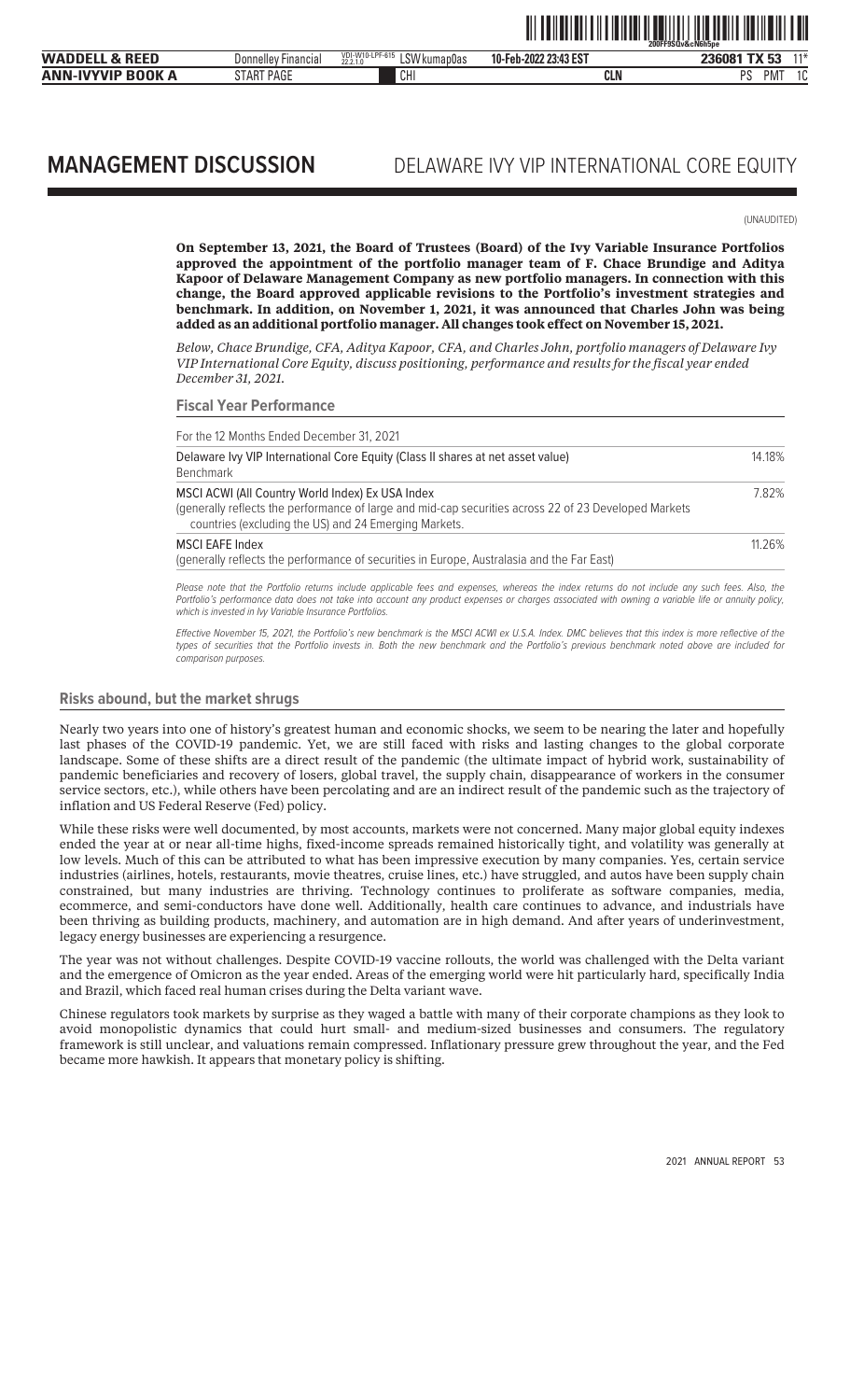|                                        |                            |                                                               |                             | 200FF9SQv&aukn6H(                            |             |
|----------------------------------------|----------------------------|---------------------------------------------------------------|-----------------------------|----------------------------------------------|-------------|
| <b>WADDEI</b><br><b>REED</b><br>ึ<br>w | <b>Donnelley Financial</b> | v UI-W10-DPF-4F7<br>$.$ CIAI'<br>Wkumah0ap<br>22.2.1.0<br>∟ ∪ | 11-Feb-2022 03:16 EST<br>44 | <b>TX 54</b>                                 | $11*$       |
| <b>LIVYVIP ROOK</b><br><b>ANN</b>      | None                       | CHI                                                           | <b>CLN</b>                  | <sub>D</sub> <sub>C</sub><br>PM <sup>-</sup> | $\sim$<br>u |

ˆ200FF9SQv&gukn6H(Š **200FF9SQv&gukn6H(**

## **Portfolio review**

For the fiscal year ended December 31, 2021, the Portfolio posted positive performance and outperformed its benchmark index. The environment continued to shift toward ignored areas of the market where valuations were ultimately too cheap to ignore. Driving performance for the Portfolio was stock selection in health care, consumer discretionary, industrials, and communication services. Financials detracted from performance due to poor stock selection and an underweight allocation to the relatively well performing sector. Information technology was also a relative detractor.

On an individual stock basis, Merck KGaA, Teck Cominco Ltd., and Inpex Corp. performed well. Merck, a German pharmaceuticals and chemical company, had strong performance across business lines, continued to upgrade guidance, and was a beneficiary of COVID-19 related health care needs. Teck, a Canada-based mining company was strong, particularly late in the year, as coal prices held near record levels and the company's copper business grew. Inpex, a Japanese oil and gas company, was up as energy prices climbed.

Large individual relative detractors were ASML Holding N.V., HelloFresh SE, and Largan Precision Co. Ltd. The Portfolio no longer holds ASML Holding or Largan Precision. The lack of exposure to ASML, the Dutch semiconductor equipment manufacturer, detracted from relative performance. HelloFresh, a German meal-kit business, pulled back significantly at the end of the year as work-from-home growth stocks struggled during the interest rate related sell-off. Largan, a Taiwanbased optical lens manufacturer, was down as headwinds emerged that we believe will have implications on its product pricing and margins. We sold Largan as we lost confidence in the company's ability to maintain competitive advantages. The use of derivatives had no material impact on performance for the fiscal year.

## **Actions in the Portfolio during the year**

Throughout the fiscal year, the Portfolio was largely tilted toward value, and the Portfolio lowered its exposure to China early in the year as it became clear that those holdings could be challenged for an extended period. Later in the year, we began to slowly add several growth companies as we felt the market environment was unfavorable for those companies and allowed us to purchase those stocks at a perceived discount. Also, we added to emerging markets as we felt valuations were attractive. We expect these two trends will continue, albeit at a slow and methodical pace.

### **Outlook**

As we look ahead to the new fiscal year, we begin to search for more clarity on key issues such as the pandemic, inflation, and central bank policy, and how that will translate to corporate earnings and stock valuations. With that, as we have seen over the last year, there will be surprises. However, these environments can be particularly fruitful for active managers as overblown stock reactions and volatility may allow investors to capture these opportunities. Our core mandate grants us the ability to capitalize on perceived dislocations across various types of businesses.

We are hard pressed to make a prediction of how heated inflation will be or when the Fed and other central banks will take action to combat it. We anticipate that certain inflationary pressures will alleviate while others will remain high. However, we are unsure we can handicap those impacts as we look out several years. In fact, the unpredictability of these risks reiterates our confidence in focusing on stock selection, while neutralizing non-idiosyncratic risks to the extent our investment mandate allows. We will remain macro aware, while gearing our focus on finding companies that may drive growth despite these uncontrollable pressures.

One area that we believe has opportunity is emerging markets, which was weak through most of 2021. Between harsh and unfortunate COVID-19 waves, particularly in India, Brazil, and South Africa, regulation in China, governmental volatility in Brazil, and the threat of inflation/higher global interest rates, there has been a lot of bad news in emerging markets. As such, we believe it has created an opportunity to invest in strong companies at a discount. We continue to assess the emergingmarket landscape and take a methodical approach toward investing in the region.

After a year that leaves us with many question marks, we believe that 2022 is shaping up to be a year where we begin to see answers emerge. The pandemic, we hope, shifts toward a more manageable endemic, inflationary pressures are sorted into those that are sustained versus transitory, China provides color on regulation and provides needed stimulus to their economy, and central banks are more definitive in the direction they plan to go with policy. Regardless of what happens through the macro lens, we remain confident in the direction we continue to take the Portfolio.

## **Effective July 1, 2021, the Portfolio name changed from Ivy VIP International Core Equity.**

**Significant Event: On December 2, 2020, Waddell & Reed Financial, Inc., the parent company of Ivy Investment Management Company, the investment adviser of the Ivy Variable Insurance Portfolios, and Macquarie Management Holdings, Inc., the US holding company for Macquarie Group Limited's US asset management**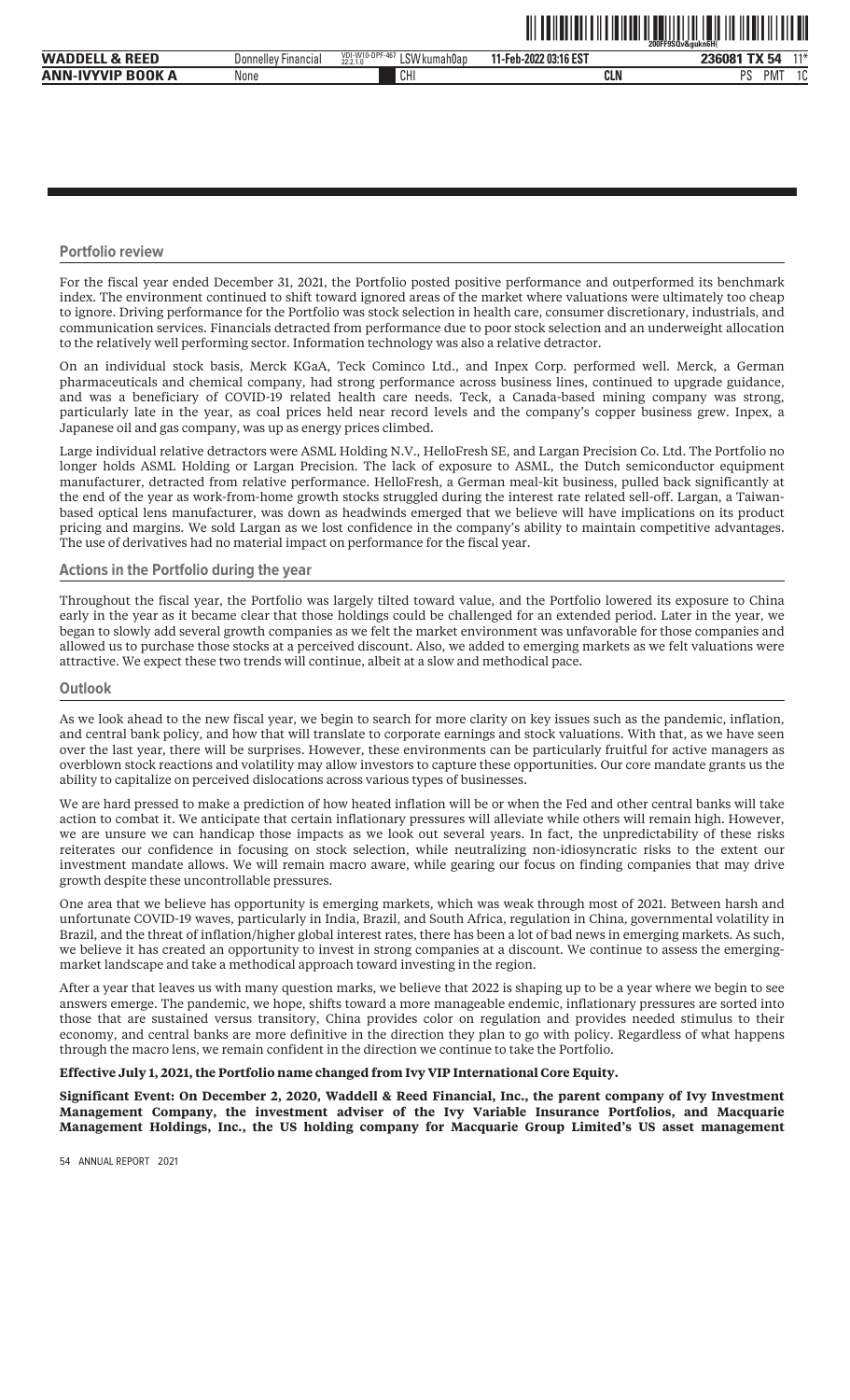|                               |                                      |                                                                  | ---------<br>------------ | 200FF9SQv&gurD8pn                        |                |
|-------------------------------|--------------------------------------|------------------------------------------------------------------|---------------------------|------------------------------------------|----------------|
| <b>REED</b><br><b>WA</b>      | <b>Financial</b><br><b>Jonnelley</b> | $0 - DPF - 467$<br>VDI-W<br>0111<br>/kumah0an<br>22.2.1.0<br>LU. | .1-Feb-2022 03:16 EST     | — <i>—</i><br>236081<br>m<br>– ט⊏<br>JJ. | 0 <sup>*</sup> |
| <b>ROOK</b><br><b>LIVVVIP</b> | None                                 | CHI                                                              | <b>CLN</b>                | <b>DC</b><br>PM <sup>-</sup>             | م م            |

ˆ200FF9SQv&gurD8pnŠ

**business ("Macquarie"), announced that they had entered into an agreement whereby Macquarie would acquire the investment management business of Waddell & Reed Financial, Inc. (the "Transaction"). The Transaction closed on April 30, 2021. The Ivy Variable Insurance Portfolios, as part of Delaware Funds by Macquarie, are now managed by Delaware Management Company and distributed by Delaware Distributors, L.P.**

**Past performance is not a guarantee of future results. The value of the Portfolio's shares will change, and you could lose money on your investment.**

**Investing involves risk, including the possible loss of principal.**

**International investments entail risks including fluctuation in currency values, differences in accounting principles, or economic or political instability. Investing in emerging markets can be riskier than investing in established foreign markets due to increased volatility, lower trading volume, and higher risk of market closures. In many emerging markets, there is substantially less publicly available information and the available information may be incomplete or misleading. Legal claims are generally more difficult to pursue.**

**Natural or environmental disasters, such as earthquakes, fires, floods, hurricanes, tsunamis, and other severe weather-related phenomena generally, and widespread disease, including pandemics and epidemics, have been and can be highly disruptive to economies and markets, adversely impacting individual companies, sectors, industries, markets, currencies, interest and inflation rates, credit ratings, investor sentiment, and other factors affecting the value of the Portfolio's investments. Given the increasing interdependence among global economies and markets, conditions in one country, market, or region are increasingly likely to adversely affect markets, issuers, and/or foreign exchange rates in other countries. These disruptions could prevent the Portfolio from executing advantageous investment decisions in a timely manner and could negatively impact the Portfolio's ability to achieve its investment objective. Any such event(s) could have a significant adverse impact on the value and risk profile of the Portfolio. These and other risks are more fully described in the Portfolio's prospectus.**

**The opinions expressed in this report are those of the portfolio managers and are current only through the end of the period of the report as stated on the cover. The portfolio managers' views are subject to change at any time based on market and other conditions, and no forecasts can be guaranteed.**

**The index noted is unmanaged, and includes reinvested dividends and does not include fees. One cannot invest directly in an index, nor is an index representative of Delaware Ivy VIP International Core Equity.**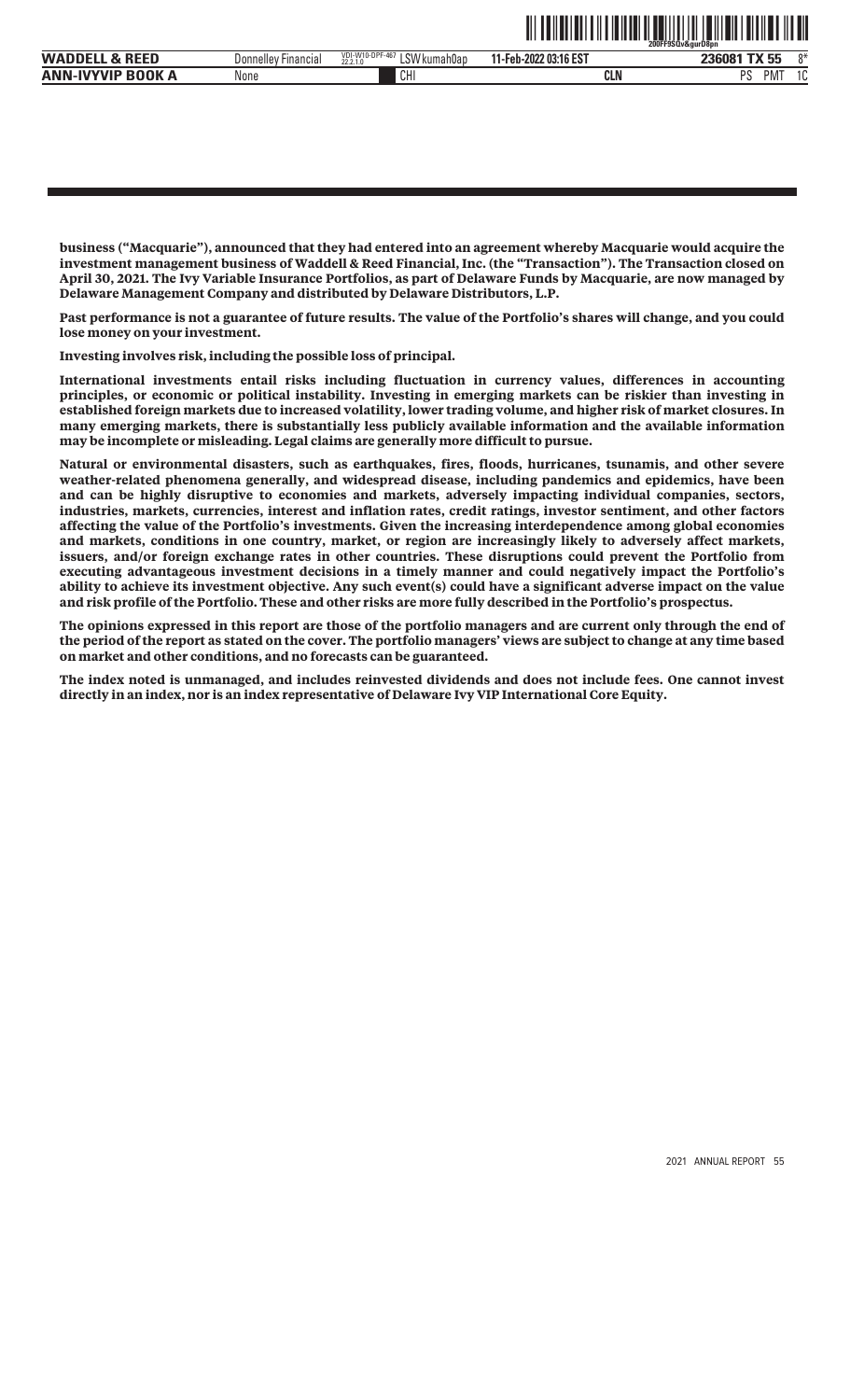|                           |                            |                        |                | III                   | $\  \ $<br><b>TIIII TIII</b><br>IIIII<br>200FF9SQvSewQV@Ht |
|---------------------------|----------------------------|------------------------|----------------|-----------------------|------------------------------------------------------------|
| <b>WADDELL &amp; REED</b> | <b>Donnelley Financial</b> | LSWP64RS09<br>22.2.1.0 | LSW pf<br>rend | 05-Feb-2022 18:18 EST | 236081 TX 56<br>$12*$                                      |
| <b>ANN-IVYVIP BOOK A</b>  | <b>START PAGE</b>          |                        | CHI            | CLN                   | <b>PMT</b><br>1 <sup>0</sup><br>PS<br>ΙU                   |
|                           |                            |                        |                |                       |                                                            |

# **PORTFOLIO HIGHLIGHTS** DELAWARE IVY VIP INTERNATIONAL CORE EQUITY<sup>(a)</sup>

## **Asset Allocation**

| <b>Stocks</b>                                                        | 98.2% |
|----------------------------------------------------------------------|-------|
| <b>Consumer Discretionary</b>                                        | 19.0% |
| Industrials                                                          | 17.0% |
| <b>Financials</b>                                                    | 14.6% |
| Health Care                                                          | 12.7% |
| Energy                                                               | 8.7%  |
| <b>Consumer Staples</b>                                              | 77%   |
| Information Technology                                               | 6.9%  |
| <b>Materials</b>                                                     | 6.3%  |
| <b>Communication Services</b>                                        | 2.9%  |
| Utilities                                                            | 2.4%  |
| Liabilities (Net of Cash and Other Assets), and Cash<br>Equivalents+ | 1.8%  |
|                                                                      |       |

ALL DATA IS AS OF DECEMBER 31, 2021 (UNAUDITED)

## **Country Weightings**

| Europe                                               | 63.2% |
|------------------------------------------------------|-------|
| United Kingdom                                       | 16.9% |
| Germany                                              | 16.1% |
| France                                               | 14.4% |
| <b>Netherlands</b>                                   | 5.7%  |
| Other Europe                                         | 10.1% |
| Pacific Basin                                        | 23.1% |
| Japan                                                | 13.1% |
| South Korea                                          | 3.7%  |
| Other Pacific Basin                                  | 6.3%  |
| North America                                        | 9.5%  |
| Canada                                               | 7.0%  |
| Other North America                                  | 2.5%  |
| South America                                        | 1.2%  |
| Other                                                | 1.2%  |
| Liabilities (Net of Cash and Other Assets), and Cash |       |
| Equivalents+                                         | 1.8%  |

## **Top 10 Equity Holdings**

| Company                         | Country        | Sector                        | Industry                                   |
|---------------------------------|----------------|-------------------------------|--------------------------------------------|
| Merck KGaA                      | Germany        | Health Care                   | <b>Pharmaceuticals</b>                     |
| Samsung Electronics Co. Ltd.    | South Korea    | Information Technology        | Technology Hardware, Storage & Peripherals |
| GlaxoSmithKline plc             | United Kingdom | Health Care                   | <b>Pharmaceuticals</b>                     |
| Airbus SE                       | France         | <b>Industrials</b>            | Aerospace & Defense                        |
| Schneider Electric S.A.         | <b>France</b>  | <b>Industrials</b>            | Electrical Components & Equipment          |
| Roche Holdings AG, Genusscheine | Switzerland    | <b>Health Care</b>            | <b>Pharmaceuticals</b>                     |
| TotalEnergies SE                | France         | Energy                        | Integrated Oil & Gas                       |
| WPP Group plc                   | United Kingdom | <b>Communication Services</b> | Advertising                                |
| Cap Gemini S.A.                 | France         | Information Technology        | IT Consulting & Other Services             |
| Suncor Energy, Inc.             | Canada         | Energy                        | Integrated Oil & Gas                       |

See your advisor or www.ivyinvestments.com for more information on the Portfolio's most recently published Top 10 Equity Holdings.

+Cash equivalents are defined as highly liquid securities with maturities of less than three months. Cash equivalents may include U.S. Government Treasury bills, bank certificates of deposit, bankers' acceptances, corporate commercial paper and other money market instruments.

(a)Effective July 1, 2021, the name of Ivy VIP International Core Equity changed to Delaware Ivy VIP International Core Equity.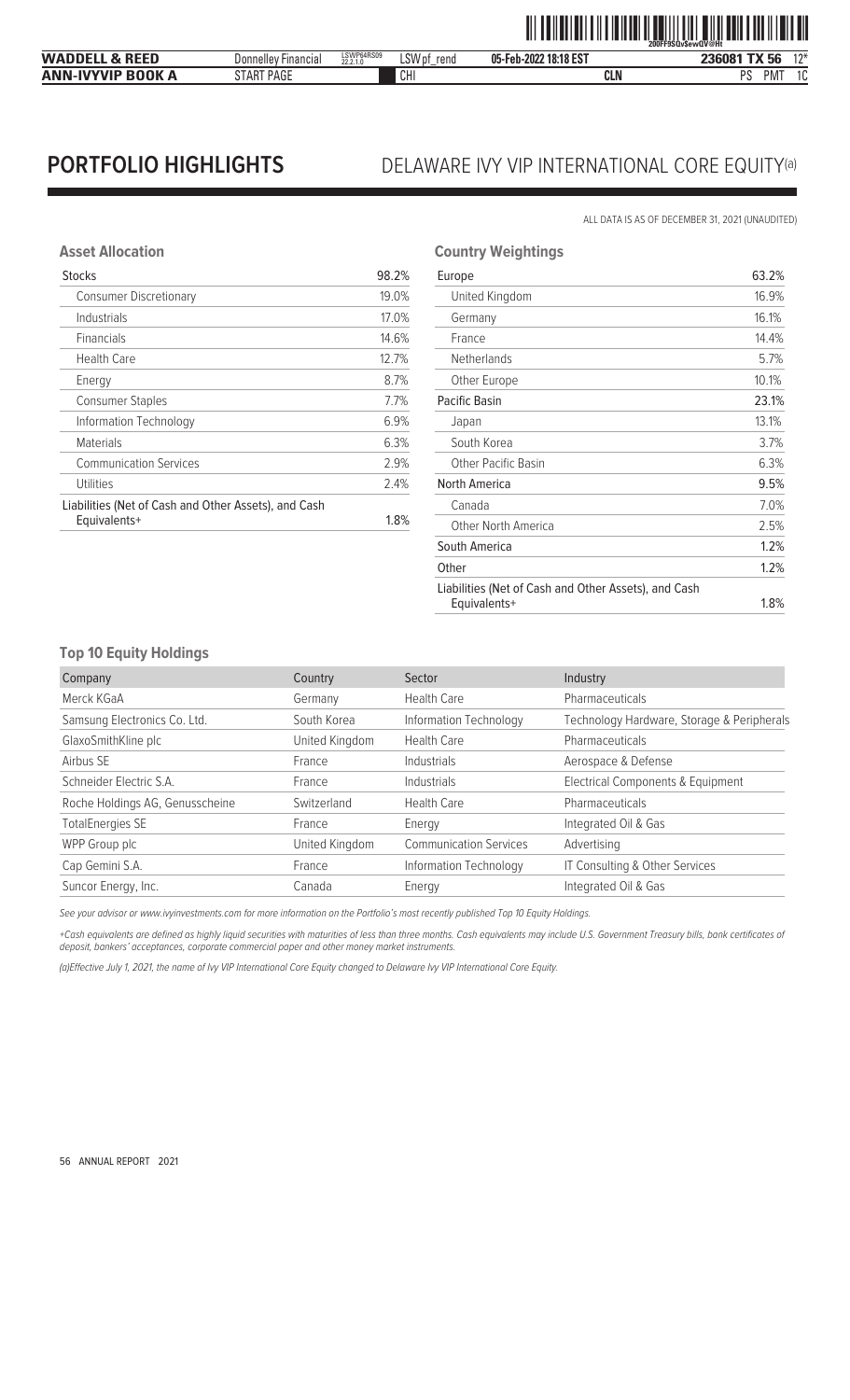|                           |                     |                        |                 |                       |            | 'III.<br>200FF9SQvSewX98ps | I <b>din na mata</b> |    |                 |       |
|---------------------------|---------------------|------------------------|-----------------|-----------------------|------------|----------------------------|----------------------|----|-----------------|-------|
| <b>WADDELL &amp; REED</b> | Donnelley Financial | LSWP64RS09<br>22.2.1.0 | LSW pf<br>rend  | 05-Feb-2022 18:18 EST |            |                            | 236081 TX 57         |    |                 | $14*$ |
| <b>ANN-IVYVIP BOOK A</b>  | <b>START PAGE</b>   |                        | CH <sub>i</sub> |                       | <b>CLN</b> | q73b43-30.0                |                      | DС | PM <sup>-</sup> | 10    |

**COMPARISON OF CHANGE IN VALUE OF \$10,000 INVESTMENT**

# DELAWARE IVY VIP INTERNATIONAL CORE EQUITY<sup>(a)</sup>



| Average Annual Total Return <sup>(2)</sup> | Class II |
|--------------------------------------------|----------|
| 1-year period ended 12-31-21               | 14.18%   |
| 5-year period ended 12-31-21               | 8 01%    |
| 10-year period ended 12-31-21              | 777%     |
|                                            |          |

(2)Data quoted is past performance and current performance may be lower or higher. Past performance is no guarantee of future results. Investment return and principal value of an investment will fluctuate and shares, when redeemed, may be worth more or less than their original cost. Please visit www.ivyinvestments.com for the Portfolio's most recent month-end performance. Performance data quoted does not reflect any expenses or charges associated with owning a variable life insurance policy or variable annuity contract that invests in the Portfolio's shares. When such charges are deducted, actual investment performance in a variable policy or contract will be lower.

(a)Effective July 1, 2021, the name of Ivy VIP International Core Equity changed to Delaware Ivy VIP International Core Equity.

Past performance is not necessarily indicative of future performance. Indexes are unmanaged. The performance graph and table do not reflect the deduction of taxes that a shareholder would pay on Portfolio distributions or on the redemption of Portfolio shares. Performance results may include the effect of expense reduction arrangements for some or all of the periods shown. If those arrangements had not been in place, the performance results for those periods would have been lower.

(b)Effective November 15, 2021, the Portfolio's new benchmark is the MSCI ACWI ex U.S.A. Index. DMC believes that this index is more reflective of the types of securities that the Portfolio invests in. Both the new benchmark and the Portfolio's previous benchmark noted above are included for comparison purposes.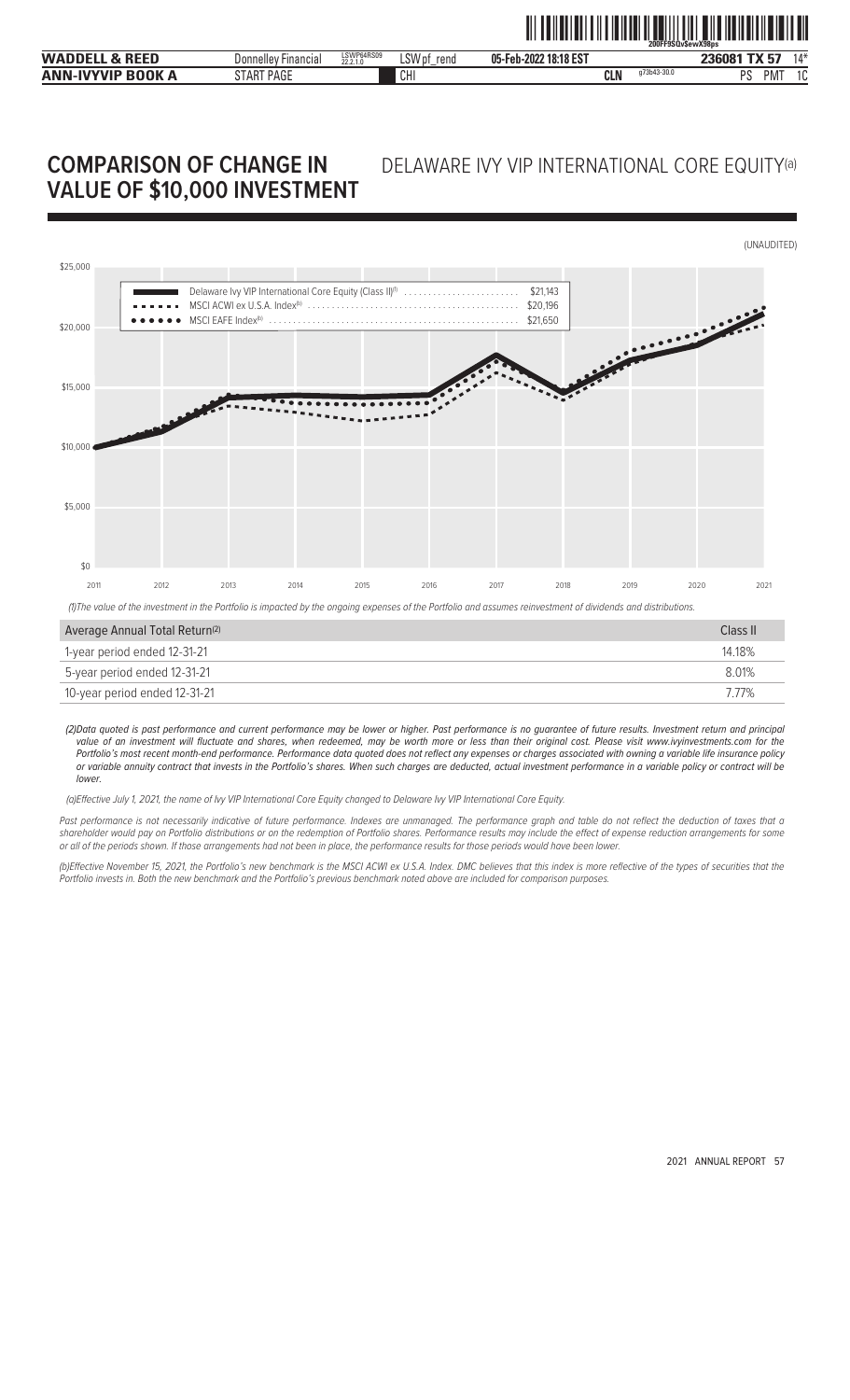|                           |                            |                        |                | <b>TILLIUMIN AL</b>   | III<br>W<br>$\parallel$<br>I<br>200FF9SQvSewd0fpr |
|---------------------------|----------------------------|------------------------|----------------|-----------------------|---------------------------------------------------|
| <b>WADDELL &amp; REED</b> | <b>Donnelley Financial</b> | LSWP64RS09<br>22.2.1.0 | LSW pf<br>rend | 05-Feb-2022 18:18 EST | 236081 TX 58<br>$12*$                             |
| <b>ANN-IVYVIP BOOK A</b>  | <b>START PAGE</b>          |                        | CH             | CLN                   | <b>PMT</b><br>10<br>PS                            |
|                           |                            |                        |                |                       |                                                   |

# **SCHEDULE OF INVESTMENTS** DELAWARE IVY VIP INTERNATIONAL CORE EQUITY (in thousands)

| <b>COMMON STOCKS</b>                                                                        | Shares     | Value          |
|---------------------------------------------------------------------------------------------|------------|----------------|
| Australia                                                                                   |            |                |
| Materials - 1.4%<br>Newcrest Mining Ltd.                                                    | 484        | \$ 8,625       |
| Total Australia — 1.4%                                                                      |            | \$ 8,625       |
| <b>Brazil</b>                                                                               |            |                |
| Consumer Discretionary - 1.2%<br>MercadoLibre, Inc. $(A)$                                   | 5          | 7,265          |
| Total Brazil - 1.2%                                                                         |            | \$7,265        |
| Canada                                                                                      |            |                |
| Consumer Discretionary - 2.8%<br>Canada Goose Holdings, Inc. (A)<br>Dollarama, Inc.         | 255<br>160 | 9,434<br>7,997 |
|                                                                                             |            | 17.431         |
| Energy $-1.6%$<br>Suncor Energy, Inc.                                                       | 388        | 9,703          |
| Industrials - 1.4%<br>Canadian Pacific Railway Ltd.                                         | 123        | 8.846          |
| Materials - 1.2%<br>Teck Cominco Ltd.                                                       | 267        | 7,698          |
| Total Canada - 7.0%                                                                         |            | \$43,678       |
| China                                                                                       |            |                |
| Consumer Discretionary - 2.0%<br>JD.com, Inc. ADR $(A)$<br>Li Ning Co. Ltd.                 | 87<br>580  | 6,102<br>6,343 |
|                                                                                             |            | 12,445         |
| Financials - 0.5%<br>China International Capital Corp. Ltd.,<br>H Shares<br><b>Carlos</b>   | 1,064      | 2,935          |
| Total China - 2.5%                                                                          |            | \$15,380       |
| Denmark                                                                                     |            |                |
| Health Care - 1.3%<br>Genmab A.S. $(A)$                                                     | 20         | 8,110          |
| Industrials $-1.5%$<br>A.P. Moller - Maersk A/S<br>A.P. Moller - Maersk A/S, Class A        | 2<br>1     | 5,875<br>3,181 |
|                                                                                             |            | 9,056          |
| Total Denmark - 2.8%                                                                        |            | \$17,166       |
| France                                                                                      |            |                |
| Consumer Discretionary - 1.4%<br>Compagnie Generale des<br>Etablissements Michelin, Class B | 52         | 8,494          |
| Consumer Staples - 0.5%<br>Carrefour S.A.                                                   | 153        | 2,806          |

| <b>COMMON STOCKS (Continued)</b>           | <b>Shares</b> | Value       |
|--------------------------------------------|---------------|-------------|
| Energy $-1.7%$<br>TotalEnergies SE (B)     | 214           | \$10,869    |
| Financials - 1.4%<br>BNP Paribas S.A.<br>. | 130           | 8,974       |
| Industrials - 6.6%                         |               |             |
|                                            | 104           | 13,297      |
| Compagnie de Saint-Gobain                  | 105           | 7,363       |
| Schneider Electric S.A.                    | 59            | 11,678      |
| Vinci                                      | 83            | 8,737       |
|                                            |               | 41,075      |
| Information Technology - 1.6%              |               |             |
| Cap Gemini S.A.                            | 42            | 10,243      |
| Utilities - 1.2%                           |               |             |
| $ENGIE S.A.$<br>.                          | 497           | 7,361       |
| Total France - 14.4%                       |               | \$89,822    |
|                                            |               |             |
| Germany<br>Consumer Discretionary - 2.9%   |               |             |
| Continental AG                             | 82            | 8,720       |
| HelloFresh SE (A)                          | 124           | 9,554       |
|                                            |               |             |
|                                            |               | 18,274      |
| Consumer Staples - 1.5%                    |               |             |
| Beiersdorf Aktiengesellschaft              | 88            | 9,099       |
| Financials - 1.1%                          |               |             |
| Deutsche Boerse AG                         | 43            | 7,123       |
| Health Care - 4.1%                         |               |             |
|                                            | 127           | 6,789       |
|                                            | 71            | 18,470      |
|                                            |               | 25,259      |
| Industrials - 1.6%                         |               |             |
| Siemens AG                                 | 56            | 9,702       |
| Information Technology - 1.3%              |               |             |
| SAP AG<br>.                                | 56            | 7,998       |
| Materials - 1.3%                           |               |             |
| HeidelbergCement AG                        | 114           | 7,707       |
| Utilities $-1.2%$                          |               |             |
| RWE Aktiengesellschaft                     | 184           | 7,484       |
|                                            |               |             |
| Total Germany - 15.0%                      |               | \$92,646    |
| Hong Kong                                  |               |             |
| Financials - 1.4%                          |               |             |
| AIA Group Ltd.<br>$\mathbb{R}^2$           | 847           | 8,534       |
| Total Hong Kong - 1.4%                     |               | \$<br>8,534 |

| <b>COMMON STOCKS (Continued)</b>                                            | <b>Shares</b>     | Value                             |
|-----------------------------------------------------------------------------|-------------------|-----------------------------------|
| India                                                                       |                   |                                   |
| Energy $-1.0%$<br>Reliance Industries Ltd.                                  | 202               | \$6,422                           |
| Total India - 1.0%                                                          |                   | \$6,422                           |
| Japan                                                                       |                   |                                   |
| Consumer Discretionary - 3.8%<br>Honda Motor Co. Ltd.<br>Sekisui House Ltd. | 277<br>362<br>464 | 7,886<br>7,797<br>8,286<br>23,969 |
| Consumer Staples - 1.5%<br>Seven & i Holdings Co. Ltd.                      | 208               | 9,163                             |
| Energy $-1.4%$<br>Inpex Corp. $(B)$                                         | 965               | 8,392                             |
| Financials - 2.7%<br>Tokio Marine Holdings, Inc.                            | 415<br>144        | 8,460<br>8,000<br>16,460          |
| Health Care - 1.1%<br>Terumo Corp.                                          | 169               | 7,129                             |
| Industrials - 1.4%                                                          | 13                | 8,989                             |
| Information Technology - 1.2%<br>Shimadzu Corp.                             | 181               | 7,658                             |
| Total Japan - 13.1%                                                         |                   | \$81,760                          |
| Mexico                                                                      |                   |                                   |
| Consumer Staples - 1.3%<br>Fomento Economico Mexicano S.A.B.                | 106               | 8,207                             |
| Materials - 1.2%                                                            | 632               | 7,641                             |
| Total Mexico - 2.5%                                                         |                   | \$15,848                          |
| Netherlands                                                                 |                   |                                   |
| Consumer Discretionary - 2.5%                                               | 106<br>357        | 8,837<br>6,785<br>15,622          |
| Energy $-1.2%$<br>Royal Dutch Shell plc, Class A                            | 340               | 7,478                             |
| Financials - 1.0%<br>ING Groep N.V., Certicaaten Van<br>Aandelen            | 458               | 6,379                             |

DECEMBER 31, 2021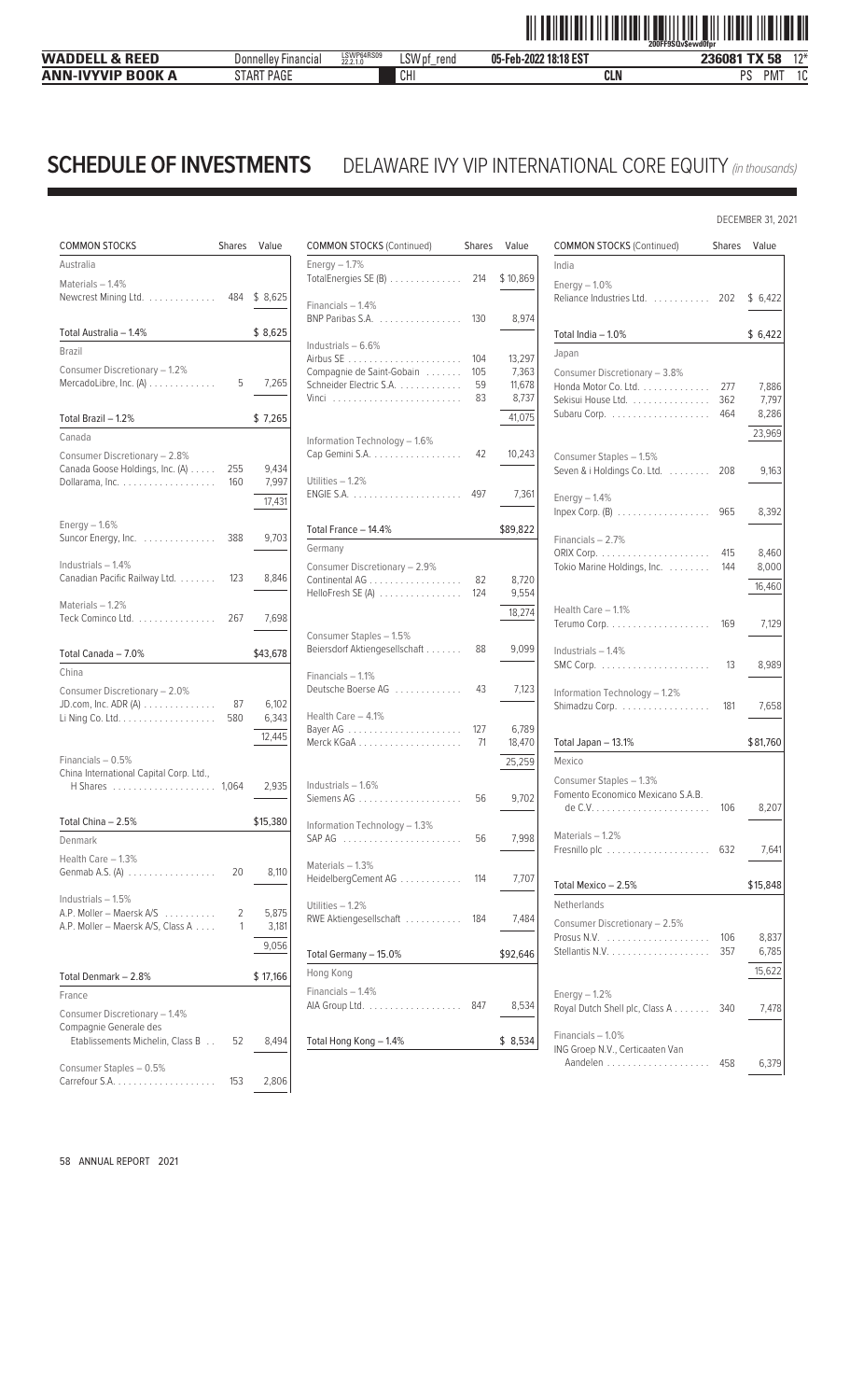|                                            |                            |                        |                             |                           | 200FF9SQvSewmc#H      |             |
|--------------------------------------------|----------------------------|------------------------|-----------------------------|---------------------------|-----------------------|-------------|
| <b>REED</b><br>WADDELL<br>ึ                | <b>Donnelley Financial</b> | LSWP64RS09<br>22.2.1.0 | <b>LSW</b><br>rend<br>∡ DT. | 218:18 EST<br>05-Feb-2022 | 59<br>$-1$<br>236081  | $16*$       |
| YVIP BOOK A<br><b>ANN</b><br>$\mathbf{IV}$ | None                       |                        | PIII<br>uпı                 | <b>CLN</b>                | DC<br>PM <sup>-</sup> | $\sim$<br>u |
|                                            |                            |                        |                             |                           |                       |             |

## **SCHEDULE OF INVESTMENTS** DELAWARE IVY VIP INTERNATIONAL CORE EQUITY (in thousands)

ˆ200FF9SQv\$ewmc#H‹Š **200FF9SQv\$ewmc#H**

COMMON STOCKS (Continued) Shares Value Industrials – 1.0% Randstad Holding N.V. . . . . . . . . . . . 96 \$ 6,531 Total Netherlands  $-5.7\%$   $$36,010$ Norway Financials – 1.5% DNB ASA . . . . . . . . . . . . . . . . . . . . . . 395 9,030 Total Norway – 1.5% \$ 9,030 South Africa Materials – 1.2% Mondi plc . . . . . . . . . . . . . . . . . . . . . . 291 7,202 Total South Africa – 1.2% \$7,202 South Korea Industrials – 0.9% LG Corp. (A) . . . . . . . . . . . . . . . . . . . . 83 5,618 Information Technology – 2.8% Samsung Electronics Co. Ltd. . . . . . . . 261 17,111 Total South Korea - 3.7% \$22,729 Spain Financials – 1.1% Banco Bilbao Vizcaya Argentaria S.A. ........................ 1,194 7,083 Total Spain – 1.1% \$ 7,083 Sweden Consumer Staples – 0.3% Svenska Cellulosa Aktiebolaget SCA (publ), Class B ................ 58 1,879 Industrials – 1.2% Epiroc AB, Class A . . . . . . . . . . . . . . . 208 5,266 Epiroc AB, Class B . . . . . . . . . . . . . . 91 1,928 7,194 Total Sweden – 1.5% \$ 9,073 Switzerland Health Care – 1.8% Roche Holdings AG, Genusscheine . . . 27 11,052 Industrials – 1.4% Ferguson plc . . . . . . . . . . . . . . . . . . 48 8,579 Total Switzerland  $-3.2\%$  \$ 19,631 United Kingdom Communication Services – 2.9% BT Group plc . . . . . . . . . . . . . . . . . 3,452 7,921 WPP Group plc . . . . . . . . . . . . . . . . . 676 10,247 18,168 Consumer Discretionary – 1.3% Persimmon plc . . . . . . . . . . . . . . . . . 202 7,814

| Consumer Staples - 2.6%<br>\$<br>9,572<br>Tesco plc $\dots \dots \dots \dots \dots \dots \dots \dots$<br>2,439<br>129<br>6,881<br>16,453<br>Energy $-1.8%$<br>Technip-Coflexip $(A)$<br>907<br>9,125<br>TechnipFMC plc (A)<br>2,199<br>371<br>.<br>11,324<br>Financials - 3.9%<br><b>HSBC Holdings plc</b><br>1,400<br>8,499<br>.<br>Legal & General Group plc<br>1,936<br>7,795<br>Prudential plc<br>452<br>7,795<br>24,089<br>Health Care - 4.4%<br>34<br>4,031<br>AstraZeneca plc<br>AstraZeneca plc ADR<br>116<br>6,761<br>GlaxoSmithKline plc<br>14,402<br>662<br>GlaxoSmithKline plc ADR<br>49<br>2,157<br>27,351<br>Total United Kingdom - 16.9%<br>\$105,199<br>TOTAL COMMON STOCKS - 97.1%<br>\$603,103<br>(Cost: \$538,630)<br>PREFERRED STOCKS<br>Germany<br>Consumer Discretionary - 1.1%<br>Volkswagen AG, 2.260%<br>32<br>6,566<br>\$<br>Total Germany - 1.1%<br>6,566<br>TOTAL PREFERRED STOCKS - 1.1%<br>\$<br>6,566<br>(Cost: \$5,844)<br>SHORT-TERM SECURITIES<br>Money Market Funds (C) - 2.4%<br>State Street Institutional U.S.<br>Government Money Market Fund<br>Premier Class 0.030%<br>5,901<br>5,901<br>Dreyfus Institutional Preferred<br>Government Money Market Fund<br>- Institutional Shares<br>$0.010\%$ (D) $\ldots \ldots \ldots \ldots \ldots$<br>8,814<br>8,814<br>14,715<br>\$<br>TOTAL SHORT-TERM SECURITIES - 2.4%<br>14,715<br>(Cost: \$14,715)<br>\$624,384<br>TOTAL INVESTMENT SECURITIES - 100.6%<br>(Cost: \$559,189)<br>LIABILITIES, NET OF CASH AND OTHER<br>$ASSETS - (0.6)\%$<br>(3,878) | <b>COMMON STOCKS (Continued)</b> | <b>Shares</b> | Value     |
|------------------------------------------------------------------------------------------------------------------------------------------------------------------------------------------------------------------------------------------------------------------------------------------------------------------------------------------------------------------------------------------------------------------------------------------------------------------------------------------------------------------------------------------------------------------------------------------------------------------------------------------------------------------------------------------------------------------------------------------------------------------------------------------------------------------------------------------------------------------------------------------------------------------------------------------------------------------------------------------------------------------------------------------------------------------------------------------------------------------------------------------------------------------------------------------------------------------------------------------------------------------------------------------------------------------------------------------------------------------------------------------------------------------------------------------------------------------------------------------------------------------------------------------|----------------------------------|---------------|-----------|
|                                                                                                                                                                                                                                                                                                                                                                                                                                                                                                                                                                                                                                                                                                                                                                                                                                                                                                                                                                                                                                                                                                                                                                                                                                                                                                                                                                                                                                                                                                                                          |                                  |               |           |
|                                                                                                                                                                                                                                                                                                                                                                                                                                                                                                                                                                                                                                                                                                                                                                                                                                                                                                                                                                                                                                                                                                                                                                                                                                                                                                                                                                                                                                                                                                                                          |                                  |               |           |
|                                                                                                                                                                                                                                                                                                                                                                                                                                                                                                                                                                                                                                                                                                                                                                                                                                                                                                                                                                                                                                                                                                                                                                                                                                                                                                                                                                                                                                                                                                                                          |                                  |               |           |
|                                                                                                                                                                                                                                                                                                                                                                                                                                                                                                                                                                                                                                                                                                                                                                                                                                                                                                                                                                                                                                                                                                                                                                                                                                                                                                                                                                                                                                                                                                                                          |                                  |               |           |
|                                                                                                                                                                                                                                                                                                                                                                                                                                                                                                                                                                                                                                                                                                                                                                                                                                                                                                                                                                                                                                                                                                                                                                                                                                                                                                                                                                                                                                                                                                                                          |                                  |               |           |
|                                                                                                                                                                                                                                                                                                                                                                                                                                                                                                                                                                                                                                                                                                                                                                                                                                                                                                                                                                                                                                                                                                                                                                                                                                                                                                                                                                                                                                                                                                                                          |                                  |               |           |
|                                                                                                                                                                                                                                                                                                                                                                                                                                                                                                                                                                                                                                                                                                                                                                                                                                                                                                                                                                                                                                                                                                                                                                                                                                                                                                                                                                                                                                                                                                                                          |                                  |               |           |
|                                                                                                                                                                                                                                                                                                                                                                                                                                                                                                                                                                                                                                                                                                                                                                                                                                                                                                                                                                                                                                                                                                                                                                                                                                                                                                                                                                                                                                                                                                                                          |                                  |               |           |
|                                                                                                                                                                                                                                                                                                                                                                                                                                                                                                                                                                                                                                                                                                                                                                                                                                                                                                                                                                                                                                                                                                                                                                                                                                                                                                                                                                                                                                                                                                                                          |                                  |               |           |
|                                                                                                                                                                                                                                                                                                                                                                                                                                                                                                                                                                                                                                                                                                                                                                                                                                                                                                                                                                                                                                                                                                                                                                                                                                                                                                                                                                                                                                                                                                                                          |                                  |               |           |
|                                                                                                                                                                                                                                                                                                                                                                                                                                                                                                                                                                                                                                                                                                                                                                                                                                                                                                                                                                                                                                                                                                                                                                                                                                                                                                                                                                                                                                                                                                                                          |                                  |               |           |
|                                                                                                                                                                                                                                                                                                                                                                                                                                                                                                                                                                                                                                                                                                                                                                                                                                                                                                                                                                                                                                                                                                                                                                                                                                                                                                                                                                                                                                                                                                                                          |                                  |               |           |
|                                                                                                                                                                                                                                                                                                                                                                                                                                                                                                                                                                                                                                                                                                                                                                                                                                                                                                                                                                                                                                                                                                                                                                                                                                                                                                                                                                                                                                                                                                                                          |                                  |               |           |
|                                                                                                                                                                                                                                                                                                                                                                                                                                                                                                                                                                                                                                                                                                                                                                                                                                                                                                                                                                                                                                                                                                                                                                                                                                                                                                                                                                                                                                                                                                                                          |                                  |               |           |
|                                                                                                                                                                                                                                                                                                                                                                                                                                                                                                                                                                                                                                                                                                                                                                                                                                                                                                                                                                                                                                                                                                                                                                                                                                                                                                                                                                                                                                                                                                                                          |                                  |               |           |
|                                                                                                                                                                                                                                                                                                                                                                                                                                                                                                                                                                                                                                                                                                                                                                                                                                                                                                                                                                                                                                                                                                                                                                                                                                                                                                                                                                                                                                                                                                                                          |                                  |               |           |
|                                                                                                                                                                                                                                                                                                                                                                                                                                                                                                                                                                                                                                                                                                                                                                                                                                                                                                                                                                                                                                                                                                                                                                                                                                                                                                                                                                                                                                                                                                                                          |                                  |               |           |
|                                                                                                                                                                                                                                                                                                                                                                                                                                                                                                                                                                                                                                                                                                                                                                                                                                                                                                                                                                                                                                                                                                                                                                                                                                                                                                                                                                                                                                                                                                                                          |                                  |               |           |
|                                                                                                                                                                                                                                                                                                                                                                                                                                                                                                                                                                                                                                                                                                                                                                                                                                                                                                                                                                                                                                                                                                                                                                                                                                                                                                                                                                                                                                                                                                                                          |                                  |               |           |
|                                                                                                                                                                                                                                                                                                                                                                                                                                                                                                                                                                                                                                                                                                                                                                                                                                                                                                                                                                                                                                                                                                                                                                                                                                                                                                                                                                                                                                                                                                                                          |                                  |               |           |
|                                                                                                                                                                                                                                                                                                                                                                                                                                                                                                                                                                                                                                                                                                                                                                                                                                                                                                                                                                                                                                                                                                                                                                                                                                                                                                                                                                                                                                                                                                                                          | <b>NET ASSETS - 100.0%</b>       |               | \$620,506 |

DECEMBER 31, 2021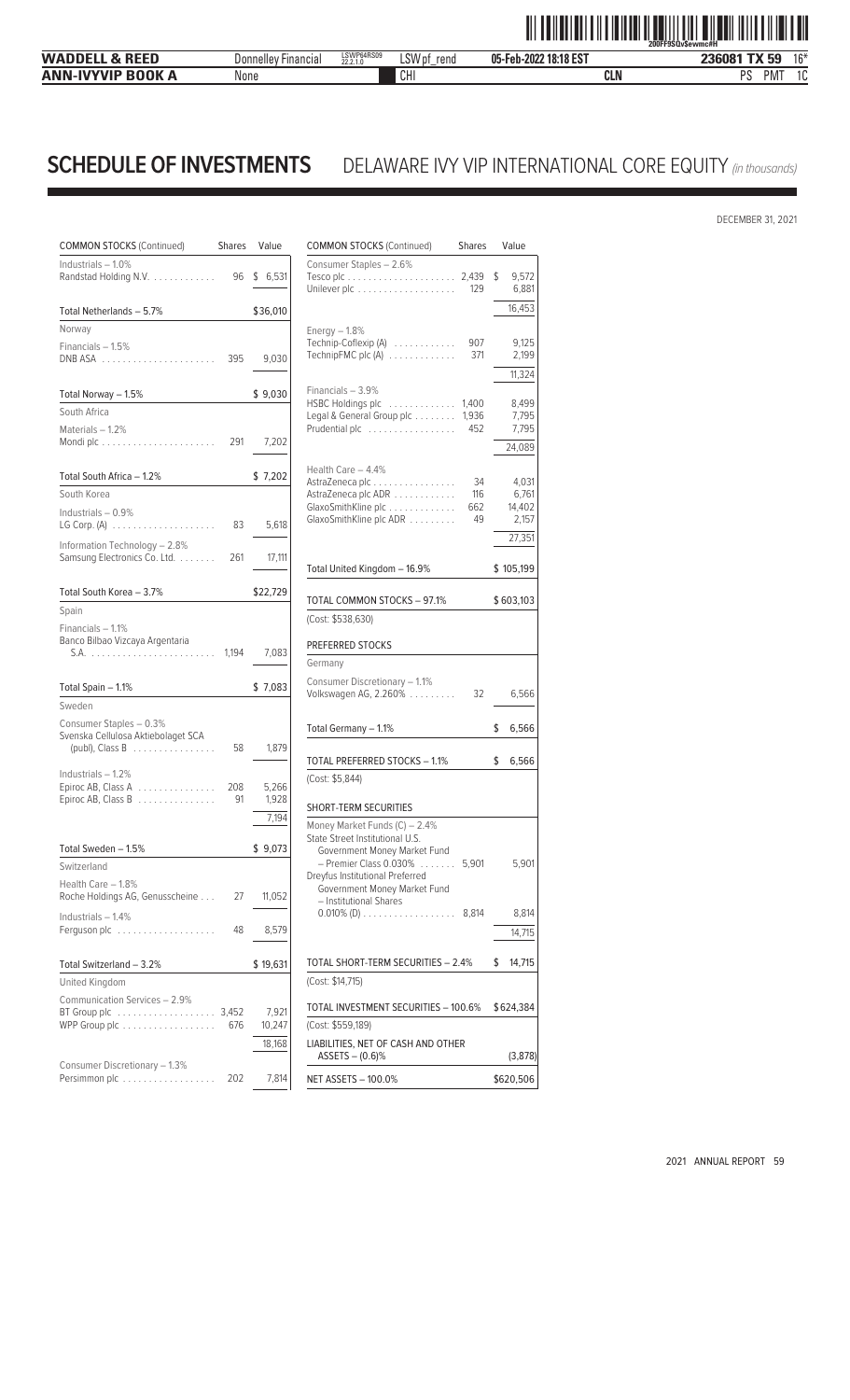|                           |                               |                       |                                     |                       | 200FF9SQvSewap=p1                            |        |
|---------------------------|-------------------------------|-----------------------|-------------------------------------|-----------------------|----------------------------------------------|--------|
| <b>WADDELL &amp; REED</b> | -inancial<br><b>Donnelley</b> | LSWP64RS09<br>22.2.11 | LSW <sub>pt</sub><br>rend<br>. UL - | 05-Feb-2022 18:18 EST | TX 60<br>236081                              | $12*$  |
| <b>ANN-IVYVIP BOOK A</b>  | None                          |                       | <b>CHI</b>                          | CLN                   | <sub>D</sub> <sub>C</sub><br>PM <sup>-</sup> | $\sim$ |
|                           |                               |                       |                                     |                       |                                              |        |

# **SCHEDULE OF INVESTMENTS** DELAWARE IVY VIP INTERNATIONAL CORE EQUITY (in thousands)

ˆ200FF9SQv\$ewqp=p1Š **200FF9SQv\$ewqp=p1**

DECEMBER 31, 2021

Notes to Schedule of Investments

(A)No dividends were paid during the preceding 12 months.

(B)All or a portion of securities with an aggregate value of \$18,953 are on loan.

(C)Rate shown is the annualized 7-day yield at December 31, 2021.

(D)Investment made with cash collateral received from securities on loan.

The following table is a summary of the valuation of the Portfolio's investments by the fair value hierarchy levels as of December 31, 2021. See Note 3 to the Financial Statements for further information regarding fair value measurement.

|                                                                                                                                                                                                                                | Level 1   | Level 2   | Level 3 |
|--------------------------------------------------------------------------------------------------------------------------------------------------------------------------------------------------------------------------------|-----------|-----------|---------|
| Assets                                                                                                                                                                                                                         |           |           |         |
| Investments in Securities                                                                                                                                                                                                      |           |           |         |
| Common Stocks                                                                                                                                                                                                                  |           |           |         |
| Communication Services                                                                                                                                                                                                         | 18.168    |           |         |
| Consumer Discretionary (1990) (1990) (1990) (1990) (1990) (1990) (1990) (1990) (1990) (1990) (1990) (1990) (19                                                                                                                 | 69.071    | 42.243    |         |
|                                                                                                                                                                                                                                | 27.466    | 20.141    |         |
|                                                                                                                                                                                                                                | 45.796    | 8.392     |         |
|                                                                                                                                                                                                                                | 50,911    | 39,696    |         |
|                                                                                                                                                                                                                                | 27.351    | 51.550    |         |
| Industrials                                                                                                                                                                                                                    | 65.031    | 40.559    |         |
| Information Technology (and according to the control of the control of the control of the control of the control of the control of the control of the control of the control of the control of the control of the control of t | 10.243    | 32.767    |         |
|                                                                                                                                                                                                                                | 31,166    | 7.707     |         |
|                                                                                                                                                                                                                                | 7,361     | 7.484     |         |
| <b>Total Common Stocks</b>                                                                                                                                                                                                     | \$352.564 | \$250.539 | $\zeta$ |
| Preferred Stocks                                                                                                                                                                                                               |           | 6.566     |         |
| Short-Term Securities                                                                                                                                                                                                          | 14.715    |           |         |
| Total                                                                                                                                                                                                                          | \$367.279 | \$257,105 |         |
|                                                                                                                                                                                                                                |           |           |         |

The following acronym is used throughout this schedule:

ADR = American Depositary Receipts

## **Market Sector Diversification**

## (as a % of net assets)

| <b>Consumer Discretionary</b> | 19.0% |
|-------------------------------|-------|
| <b>Industrials</b>            | 17.0% |
| <b>Financials</b>             | 14.6% |
| <b>Health Care</b>            | 12.7% |
| Energy                        | 8.7%  |
| <b>Consumer Staples</b>       | 77%   |
| Information Technology        | 6.9%  |
| <b>Materials</b>              | ჩ 3%  |

## **Market Sector Diversification** (Continued)

| <b>Communication Services</b> | - 2.9% |
|-------------------------------|--------|
| Utilities                     | 24%    |
| Other+                        | 18%    |

+ Includes liabilities (net of cash and other assets), and cash equivalents

See Accompanying Notes to Financial Statements.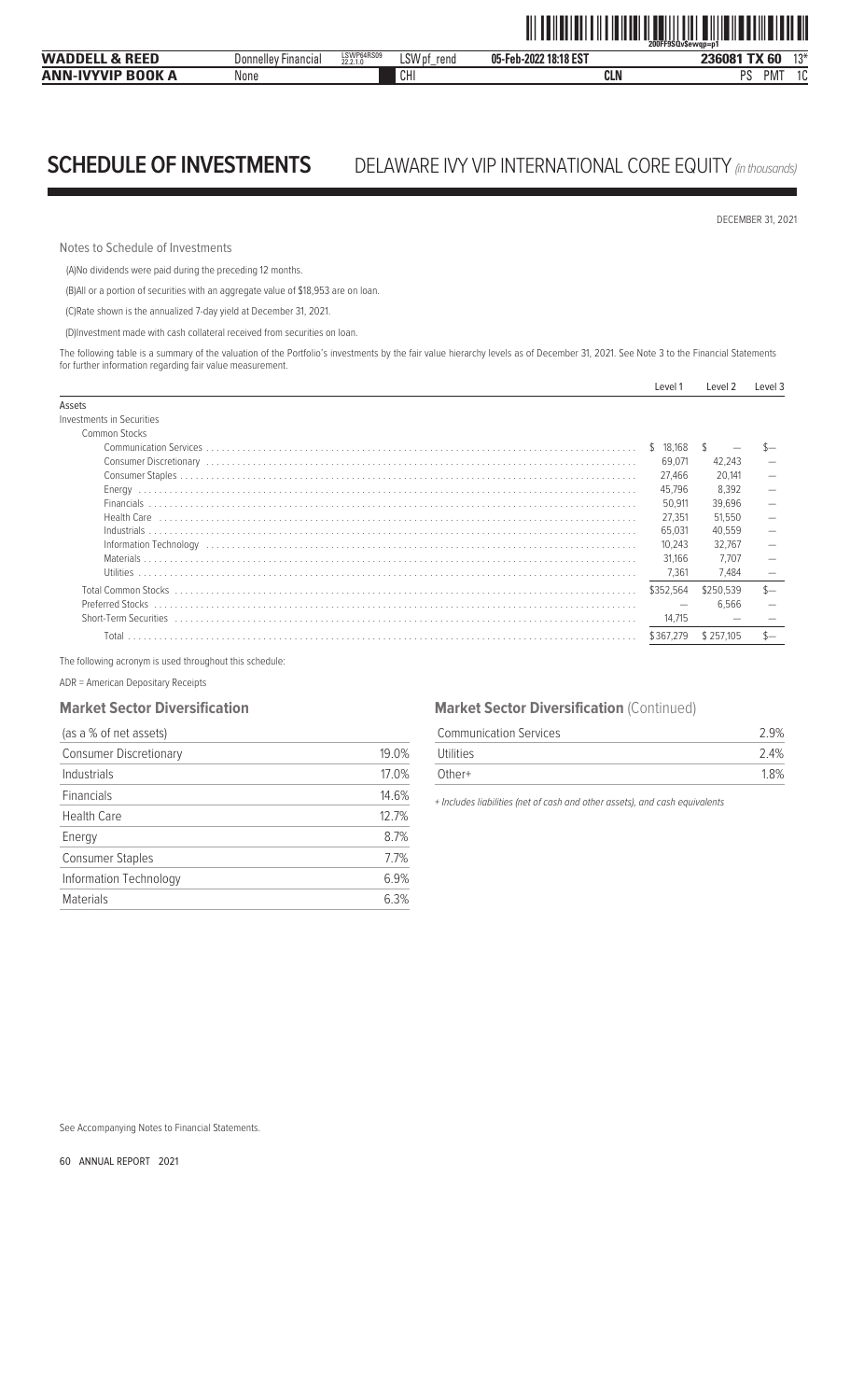|                                           |                               |                      |                |                                          | ZUUFFYSUVSEWVIN YD:                           |              |
|-------------------------------------------|-------------------------------|----------------------|----------------|------------------------------------------|-----------------------------------------------|--------------|
| DEEN<br>WAΓ                               | Donnelley<br><b>Financial</b> | LSWP64RS09<br>22.2.1 | LSW pf<br>rend | 18:18 EST<br>05-<br>Feb-202 <sup>2</sup> | C <sub>1</sub><br>$-1$<br>n                   | $16*$        |
| <b>RUUK V</b><br><b>WVIP</b><br>ANN<br>'W | <b>START PAGE</b>             |                      | CHI            | <b>CLN</b>                               | nc<br>דו חם<br>'M<br>$\overline{\phantom{a}}$ | $\sim$<br>ιu |
|                                           |                               |                      |                |                                          |                                               |              |

## **MANAGEMENT DISCUSSION** DELAWARE IVY VIP MID CAP GROWTH

ˆ200FF9SQv\$ewvNYp:Š **200FF9SQv\$ewvNYp:**

(UNAUDITED)

*On November 15, 2021, Bradley P. Halverson was added as an additional portfolio manager for the Portfolio.*

*Below, Kimberly A. Scott, CFA, Nathan A. Brown, CFA, and Bradley P. Halverson, CFA, co-portfolio managers of Delaware Ivy VIP Mid Cap Growth, discuss positioning, performance and results for the fiscal year ended December 31, 2021. Ms. Scott has managed the Portfolio since its inception in 2005 and has 34 years of industry experience. Mr. Brown became co-portfolio manager in October 2016 and has 22 years of industry experience. Mr. Halverson joined the Portfolio in 2021 and has 20 years of industry experience.*

**Fiscal Year Performance**

| For the 12 Months Ended December 31, 2021                                                                                                      |        |
|------------------------------------------------------------------------------------------------------------------------------------------------|--------|
| Delaware Ivy VIP Mid Cap Growth (Class II shares at net asset value)                                                                           | 16.36% |
| Benchmark                                                                                                                                      |        |
| <b>Russell Midcap Growth Index</b><br>(generally reflects the performance of securities that represent the mid-cap sector of the stock market) | 12 73% |

Please note that Portfolio returns include applicable fees and expenses while index returns do not include any such fees. Also, the Portfolio's performance data does not take into account any product expenses or charges associated with owning a variable life or annuity policy, which is invested in Ivy Variable Insurance Portfolios.

## **Market conditions**

The Russell Mid Cap Growth Index, the Portfolio's benchmark, was up 12.73% for the measurement period, underperforming the mid-cap value index. It also underperformed the large-cap growth index but outperformed the small-cap growth index for the period. Sector performance in the benchmark was again mixed, with cyclicals outpacing defensive sectors by just under 1% during the period.

Calendar year 2021 was somewhat bumpy, with the overall tenor of the market remaining positive built on the foundation of continued economic and corporate earnings growth, accommodative interest rate policy, and elevated levels of government spending and support. Bumps came in the form of two new COVID-19 strains, a stalled infrastructure package, supply chain issues, and inflation that appears more long-lasting than transitory.

### **Contributors and detractors**

For the year ended December 31, 2021, the Portfolio returned 16.36%, outperforming a 12.73% return for its benchmark.

Aside from communications services and materials, which experienced a bit of valuation retrenchment in the Portfolio from the pull-forward effect of COVID-19, all sectors in the Portfolio posted positive returns for the measurement period. The benchmark posted positive returns in all sectors but communication services and consumer staples during the reporting period. Sector overweight and underweight allocations compared to the benchmark were a slight detractor to the Portfolio's relative performance while stock selection, as is expected from our bottom-up stock selection strategy, was the primary driver of overall outperformance compared to the benchmark.

The strongest contribution to relative outperformance where the Portfolio had exposure was in the healthcare sector, followed by the consumer discretionary, industrials, consumer staples, communication services, and information technology sectors. The Portfolio's underexposure to the utilities sector contributed to relative performance, as did the cash position for the reporting period.

The information technology sector remained the largest allocation within the Portfolio for the reporting period, while healthcare, a relative underweight position to the benchmark, added the most significant relative outperformance during the year. The top relative contributors for the healthcare sector were Dexcom, Inc., Bio-Techne Corp., and Edwards Lifesciences Corp.

Our exposure to the materials sector was the only relative detractor to performance for the reporting period where we had capital allocated. Other detractors to performance were generated from the rebounds in both the energy and real estate sectors by way of no exposure to the small allocations within the benchmark. Equity options detracted from performance by way of exposure throughout the reporting period to portfolio insurance in lieu of raising excess cash. While there was continued uncertainty throughout the reporting period due to macro disruptions, the market largely shrugged off seemingly stretched valuation levels and thus, the portfolio insurance was not needed.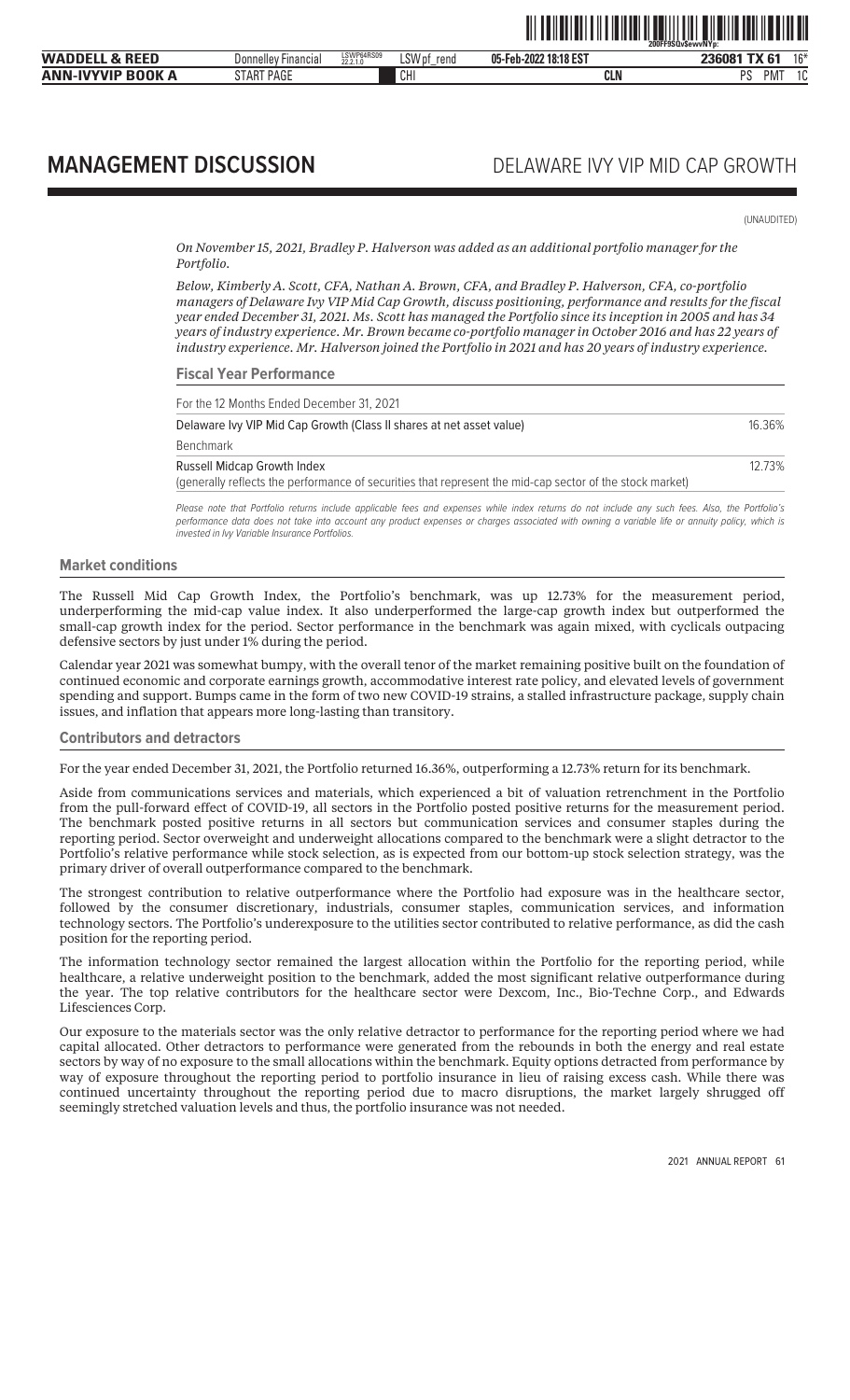|                                                       |                               |                                            | ------------------------------- | 200FF9SQv&bor5TpZ                            |              |
|-------------------------------------------------------|-------------------------------|--------------------------------------------|---------------------------------|----------------------------------------------|--------------|
| <b>REED</b><br><b>WADDELL</b><br>$\Omega$<br>$\alpha$ | <b>Jonnelley</b><br>-ınancıal | VDI-W10-LPF-615<br>LSW kumap0as<br>22.2.1. | 10-Feb-2022 23:21 EST           | 62<br>236081<br>$-11$                        | $12*$        |
| <b>ANN-IVYVIP BOOK A</b>                              | None                          | <b>CHI</b>                                 | <b>CLN</b>                      | <sub>D</sub> <sub>C</sub><br>PM <sup>-</sup> | $\sim$<br>ιu |

ˆ200FF9SQv&bor5TpZŠ

## **Outlook**

The fourth quarter of 2021 was a fitting end to the calendar year, with a new COVID-19 variant producing the same effect as the previous two waves, albeit in a more condensed, less dramatic fashion relative to the market. The Omicron variant still provides uncertainties to the economic landscape, but it appears as though the market has gained a level of comfort with what we do know about this wave of the pandemic. With that as the primary global backdrop, we turn our attention back toward the fundamentals as we see them at both the macro and company-specific levels.

From a macro perspective, we are concerned with the confluence of inflationary pressures, the potential for slowing earnings growth, and the seemingly stretched valuations embedded in the current market. As inflation continues to prove to be more fundamental than transitory, we are trying to assess how, when and to what degree interest rates will rise in the US. Mid-cap stocks have historically performed well in a rising interest rate environment when there is above average gross domestic product (GDP) growth, much like what we are projected to face in 2022 in the US. However, a collision course appears to be imminent between rising real interest rates and slowing earnings growth, which the market could weather, were it not for the exuberant valuations levels that we are experiencing at present. As part of our overall strategy, we are mindful of the macro environment as it relates to portfolio construction and the current environment has us focusing much more intently on valuations of individual holdings, both in the portfolio presently and those we are looking to acquire.

As growth managers, we continue to look for opportunities to invest in companies that have sound capital structures and the ability to grow throughout the business and economic cycle, not because of the cycle. These business models appear to have a product and or service set that is durable, coupled with a capital structure and management team that should allow them to execute competitively in any market environment. We continue to seek opportunities in business and consumer technology, innovation in life sciences, the green energy revolution, and many other areas that we believe should continue to grow, regardless of the economic cycle.

Stock picking is always key to our process and performance but will be paramount in this environment as we seek to manage valuation risk in the portfolio, while investing in durable, secular growth companies.

### **Effective July 1, 2021, the Portfolio name changed from Ivy VIP Mid Cap Growth.**

**Significant Event: On December 2, 2020, Waddell & Reed Financial, Inc., the parent company of Ivy Investment Management Company, the investment adviser of the Ivy Variable Insurance Portfolios, and Macquarie Management Holdings, Inc., the US holding company for Macquarie Group Limited's US asset management business ("Macquarie"), announced that they had entered into an agreement whereby Macquarie would acquire the investment management business of Waddell & Reed Financial, Inc. (the "Transaction"). The Transaction closed on April 30, 2021. The Ivy Variable Insurance Portfolios, as part of Delaware Funds by Macquarie, are now managed by Delaware Management Company and distributed by Delaware Distributors, L.P.**

**Past performance is not a guarantee of future results. The value of the Portfolio's shares will change, and you could lose money on your investment.**

**Investing in mid-cap stocks may carry more risk than investing in stocks of larger, more-established companies. Prices of growth stocks may be more sensitive to changes in current or expected earnings than the prices of other stocks. Growth stocks may not perform as well as value stocks or the stock market in general. The use of derivatives presents several risks, including the risk that these instruments may change in value in a manner that adversely affects the Portfolio's value and the risk that fluctuations in the value of the derivatives may not correlate exactly with the corresponding securities markets or the underlying asset upon which the derivative's value is based. These and other risks are more fully described in the Portfolio's prospectus.**

**The opinions expressed in this report are those of the portfolio managers and are current only through the end of the period of the report as stated on the cover. The portfolio managers' views are subject to change at any time based on market and other conditions, and no forecasts can be guaranteed.**

**The index noted is unmanaged and includes reinvested dividends. One cannot invest directly in an index, nor is an index representative of Delaware Ivy VIP Mid Cap Growth.**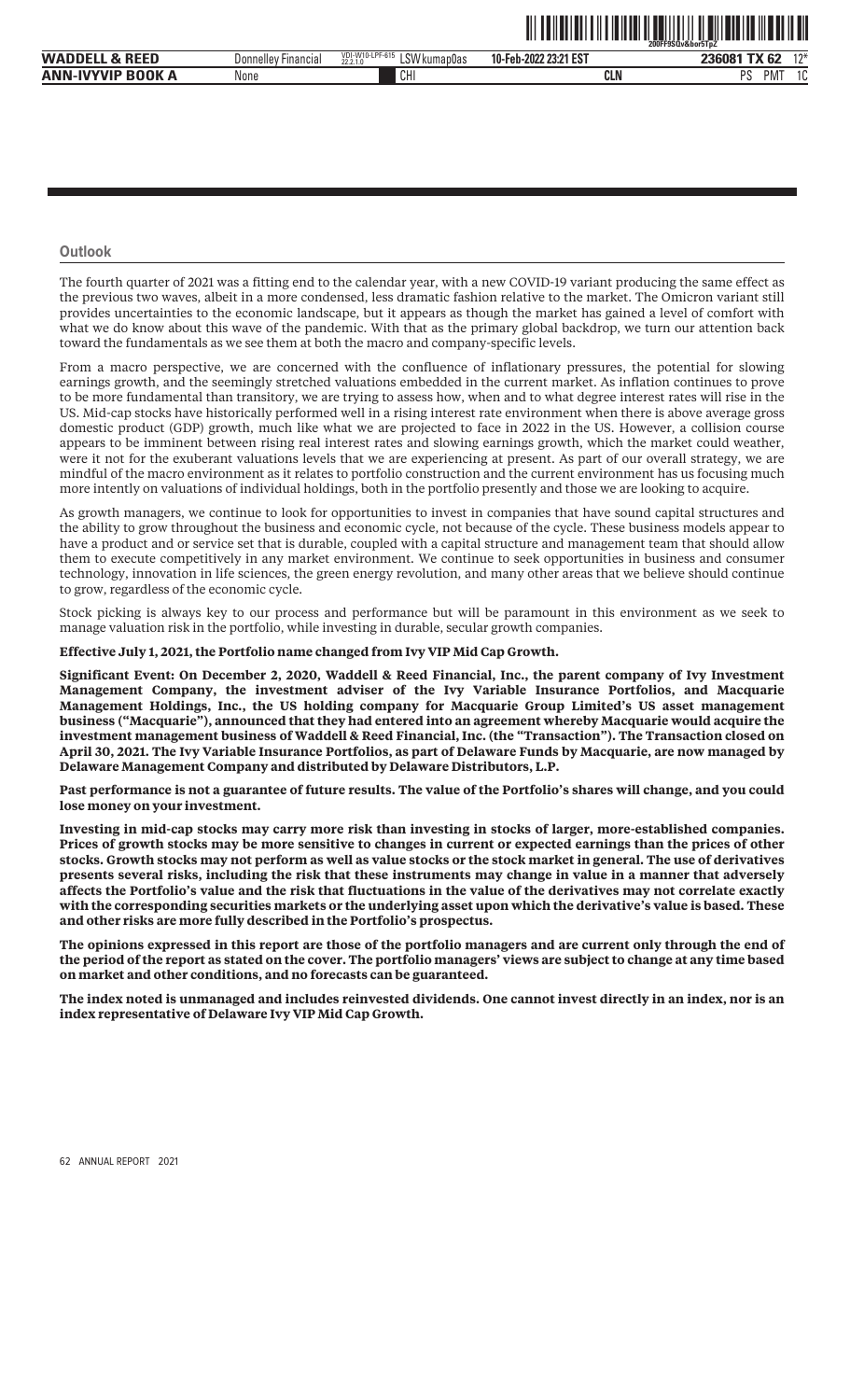|                           |                            |                        |                | III                   | III II III<br><b>TIITIITII</b><br>200FF9SQvSewzzWpN |
|---------------------------|----------------------------|------------------------|----------------|-----------------------|-----------------------------------------------------|
| <b>WADDELL &amp; REED</b> | <b>Donnelley Financial</b> | LSWP64RS09<br>22.2.1.0 | LSW pf<br>rend | 05-Feb-2022 18:18 EST | $10*$<br>236081 TX 63                               |
| <b>ANN-IVYVIP BOOK A</b>  | START PAGE                 |                        | CHI            | CLN                   | 10<br>PS<br><b>PMT</b>                              |
|                           |                            |                        |                |                       |                                                     |

# **PORTFOLIO HIGHLIGHTS** DELAWARE IVY VIP MID CAP GROWTH(a)

ALL DATA IS AS OF DECEMBER 31, 2021 (UNAUDITED)

## **Asset Allocation**

| <b>Stocks</b>                                        | 99.5%   |
|------------------------------------------------------|---------|
| Information Technology                               | 34.1%   |
| <b>Health Care</b>                                   | 217%    |
| Industrials                                          | 16.0%   |
| <b>Consumer Discretionary</b>                        | 13.3%   |
| <b>Financials</b>                                    | 71%     |
| <b>Communication Services</b>                        | 3.4%    |
| <b>Materials</b>                                     | 2.6%    |
| <b>Consumer Staples</b>                              | 1.3%    |
| <b>Purchased Options</b>                             | 0.0%    |
| Liabilities (Net of Cash and Other Assets), and Cash |         |
| Equivalents+                                         | $0.5\%$ |

## **Top 10 Equity Holdings**

| Company                               | Sector                        | Industry                           |
|---------------------------------------|-------------------------------|------------------------------------|
| DexCom, Inc.                          | <b>Health Care</b>            | Health Care Equipment              |
| Arista Networks, Inc.                 | Information Technology        | <b>Communications Equipment</b>    |
| CoStar Group, Inc.                    | <b>Industrials</b>            | Research & Consulting Services     |
| Monolithic Power Systems, Inc.        | Information Technology        | Semiconductors                     |
| Chipotle Mexican Grill, Inc., Class A | <b>Consumer Discretionary</b> | Restaurants                        |
| Marvell Technology Group Ltd.         | Information Technology        | Semiconductors                     |
| Teradyne, Inc.                        | Information Technology        | Semiconductor Equipment            |
| MarketAxess Holdings, Inc.            | <b>Financials</b>             | Financial Exchanges & Data         |
| Cerner Corp.                          | <b>Health Care</b>            | <b>Health Care Technology</b>      |
| Keysight Technologies, Inc.           | Information Technology        | Electronic Equipment & Instruments |

See your advisor or www.ivyinvestments.com for more information on the Portfolio's most recently published Top 10 Equity Holdings.

+ Cash equivalents are defined as highly liquid securities with maturities of less than three months. Cash equivalents may include U.S. Government Treasury bills, bank certificates of deposit, bankers' acceptances, corporate commercial paper and other money market instruments.

(a)Effective July 1, 2021, the name of Ivy VIP Mid Cap Growth changed to Delaware Ivy VIP Mid Cap Growth.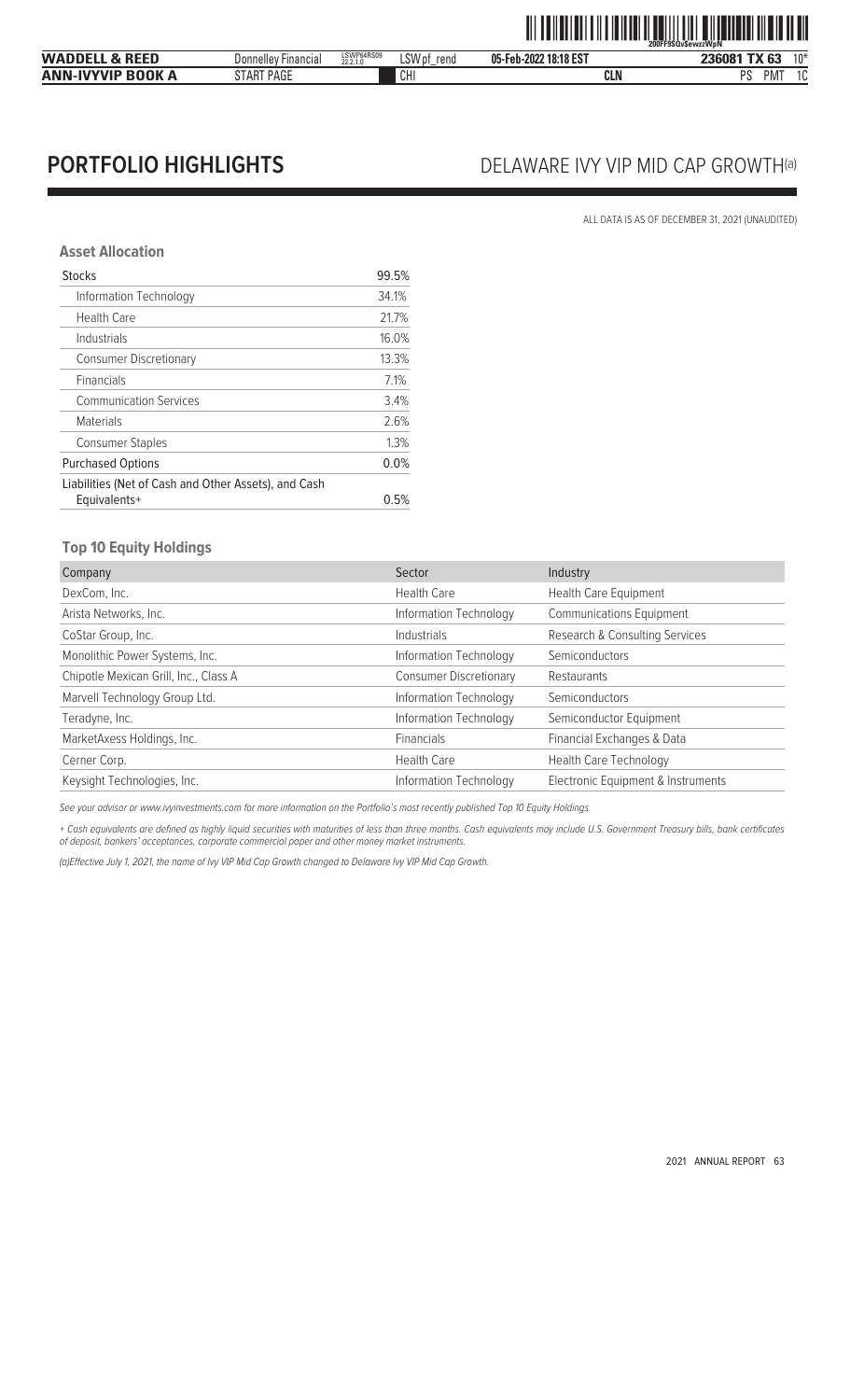|                           |                               |                                            |                       | 200FF9SQvSf5La%DY  |                                              |        |
|---------------------------|-------------------------------|--------------------------------------------|-----------------------|--------------------|----------------------------------------------|--------|
| <b>WADDELL &amp; REED</b> | <b>Donnelley</b><br>Financial | VDI-W10-DPF-194<br>LSW kumas1ap<br>22.2.1. | 05-Feb-2022 19:07 EST |                    | 236081 TX 64                                 | $13*$  |
| <b>ANN-IVYVIP BOOK A</b>  | START PAGE                    | CHI                                        |                       | g22m96-34.0<br>CLN | <sub>D</sub> <sub>C</sub><br>PM <sup>-</sup> | $\sim$ |
|                           |                               |                                            |                       |                    |                                              |        |

**COMPARISON OF CHANGE IN VALUE OF \$10,000 INVESTMENT**

## DELAWARE IVY VIP MID CAP GROWTH(a)

ˆ200FF9SQv\$f5Lq%pYŠ **200FF9SQv\$f5Lq%pY**



(1)The value of the investment in the Portfolio is impacted by the ongoing expenses of the Portfolio and assumes reinvestment of dividends and distributions.

| Average Annual Total Return <sup>(2)</sup>   | Class I | Class II |
|----------------------------------------------|---------|----------|
| 1-year period ended 12-31-21                 | 16 65%  | 16.36%   |
| 5-year period ended 12-31-21                 |         | 24.85%   |
| 10-year period ended 12-31-21                |         | 17.05%   |
| Since Inception of Class through 12-31-21(3) | 24 73%  |          |

(2)Data quoted is past performance and current performance may be lower or higher. Past performance is no guarantee of future results. Investment return and principal value of an investment will fluctuate and shares, when redeemed, may be worth more or less than their original cost. Please visit www.ivyinvestments.com for the Portfolio's most recent month-end performance. Performance data quoted does not reflect any expenses or charges associated with owning a variable life insurance policy or variable annuity contract that invests in the Portfolio's shares. When such charges are deducted, actual investment performance in a variable policy or contract will be lower.

(3)4-28-17 (the date on which shares were first acquired by shareholders).

(a)Effective July 1, 2021, the name of Ivy VIP Mid Cap Growth changed to Delaware Ivy VIP Mid Cap Growth.

Past performance is not necessarily indicative of future performance. Indexes are unmanaged. The performance graph and table do not reflect the deduction of taxes that a shareholder would pay on Portfolio distributions or on the redemption of Portfolio shares. Performance results may include the effect of expense reduction arrangements for some or all of the periods shown. If those arrangements had not been in place, the performance results for those periods would have been lower.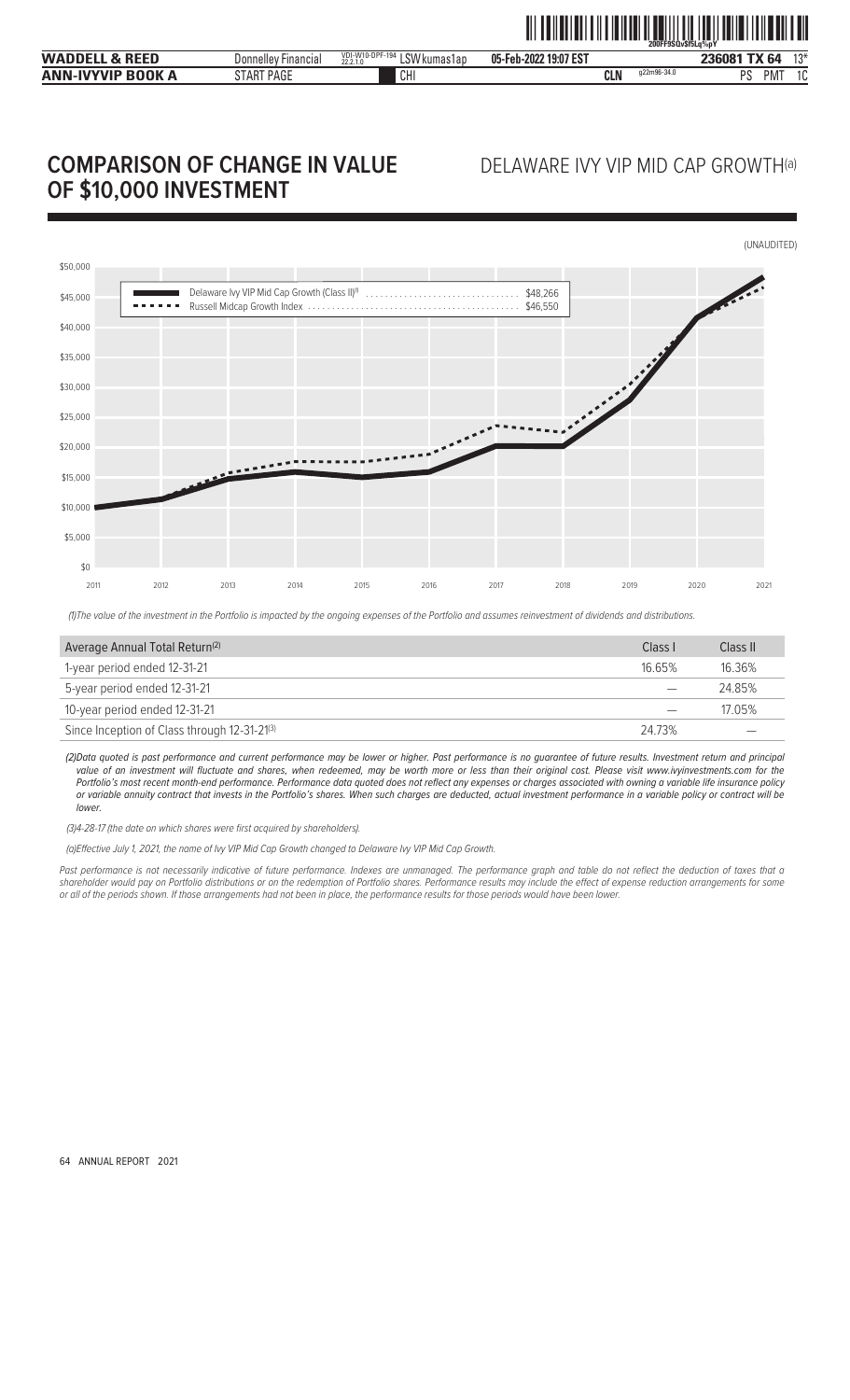|                                                                       |                           |                        |                     |                          | <b>LUUL LUULUUUUUULII UL</b>    |       |
|-----------------------------------------------------------------------|---------------------------|------------------------|---------------------|--------------------------|---------------------------------|-------|
| <b>REED</b><br><b>WAD</b><br>-----<br>$\overline{\phantom{a}}$<br>. . | Donnelley'<br>: Financial | LSWP64RS19<br>22.2.1.0 | LSW<br>rend<br>- 01 | 18:18 EST<br>05-Feb-2022 | $\sim$<br>23608*<br>$-11$<br>b: | $11*$ |
| <b>BOOK A</b><br>ANN<br><b>IVVVID</b>                                 | ART PAGE<br>' Ah          |                        | 0111<br>ιлι         | <b>CLN</b>               | DC<br>PM <sup>-</sup><br>◡      | . .   |
|                                                                       |                           |                        |                     |                          |                                 |       |

# **SCHEDULE OF INVESTMENTS** DELAWARE IVY VIP MID CAP GROWTH (in thousands)

ˆ200FF9SQv\$eueR7pPŠ **200FF9SQv\$eueR7pP**

## COMMON STOCKS Shares Value Communication Services Interactive Home Entertainment – 1.5% Electronic Arts, Inc. . . . . . . . . . . . . . . 85 \$ 11,158 Interactive Media & Services – 1.9% Pinterest, Inc., Class A (A) . . . . . . . . . 211 7,680 Twitter, Inc. (A) . . . . . . . . . . . . . . . . . 145 6,258 13,938 Total Communication Services – 3.4% 25,096 Consumer Discretionary Apparel, Accessories & Luxury Goods – 3.3% Canada Goose Holdings, Inc. (A) . . . . 190 7,046 Levi Strauss & Co., Class A . . . . . . . . 334 8,354 lululemon athletica, Inc. (A) . . . . . . . . 22 8,777 24,177 Auto Parts & Equipment – 1.7% BorgWarner, Inc. . . . . . . . . . . . . . . . . 277 12,499 Footwear – 0.5% On Holding AG, Class A (A)(B) . . . . . . . 89 3,352 Internet & Direct Marketing Retail – 0.5%<br>Shutterstock, Inc. . . . . . . . . . . . . . . . . 33 Shutterstock, Inc. . . . . . . . . . . . . . . . . 33 3,712 Leisure Facilities – 1.2% Vail Resorts, Inc. . . . . . . . . . . . . . . . . 27 8,850 Restaurants – 2.8% Chipotle Mexican Grill, Inc., Class A (A) ................... 12 20,217 Specialty Stores – 3.3% National Vision Holdings, Inc. (A) . . . . 173 8,303 Ulta Beauty, Inc. (A) . . . . . . . . . . . . . . 38 15,664 23,967 Total Consumer Discretionary - 13.3% 96,774 Consumer Staples Packaged Foods & Meats – 1.3% Hershey Foods Corp. . . . . . . . . . . . . 49 9,518 Total Consumer Staples – 1.3% 9,518 Financials Financial Exchanges & Data – 2.6% MarketAxess Holdings, Inc. . . . . . . . . 47 19,294 Regional Banks – 4.5% First Republic Bank . . . . . . . . . . . . . . 67 13,792 Pinnacle Financial Partners, Inc. . . . . . 61 5,842<br>SVB Financial Group (A) . . . . . . . . . . . 19 12,876 SVB Financial Group (A) . . . . . . . . . . . . 32,510 Total Financials  $-7.1\%$  51,804

| <b>COMMON STOCKS (Continued)</b>                                                                                                                                                                                                                                                                                    | <b>Shares</b>                     | Value                                                             |
|---------------------------------------------------------------------------------------------------------------------------------------------------------------------------------------------------------------------------------------------------------------------------------------------------------------------|-----------------------------------|-------------------------------------------------------------------|
| <b>Health Care</b>                                                                                                                                                                                                                                                                                                  |                                   |                                                                   |
| Biotechnology - 4.5%<br>Genmab A.S. ADR (A)<br>.<br>Horizon Therapeutics plc (A)<br>Seattle Genetics, Inc. (A)                                                                                                                                                                                                      | 249<br>107<br>72                  | \$<br>9,832<br>11,568<br>11,200<br>32,600                         |
| Health Care Equipment - 10.7%<br>Abiomed, Inc. $(A)$<br>DexCom, Inc. $(A)$<br>Edwards Lifesciences Corp. (A)<br>Envista Holdings Corp. (A)<br>Intuitive Surgical, Inc. (A)<br>Masimo Corp. $(A)$                                                                                                                    | 32<br>46<br>90<br>235<br>29<br>32 | 11,454<br>24,805<br>11,639<br>10,609<br>10,588<br>9,443<br>78,538 |
| Health Care Technology - 2.6%<br>Cerner Corp.                                                                                                                                                                                                                                                                       | 204                               | 18,911                                                            |
| Life Sciences Tools & Services - 3.9%<br>Agilent Technologies, Inc.<br>Repligen Corp. $(A)$<br>TECHNE Corp.                                                                                                                                                                                                         | 55<br>32<br>21                    | 8,735<br>8,591<br>11,111<br>28.437                                |
| Total Health Care - 21.7%                                                                                                                                                                                                                                                                                           |                                   | 158,486                                                           |
| Industrials                                                                                                                                                                                                                                                                                                         |                                   |                                                                   |
| Aerospace & Defense - 2.1%<br>$CAE$ , Inc. (A) $\ldots \ldots \ldots \ldots \ldots \ldots$<br>HEICO Corp., Class A                                                                                                                                                                                                  | 125<br>94                         | 3,144<br>12,076<br>15,220                                         |
| Building Products - 4.0%<br>A. O. Smith Corp.<br>Trex Co., Inc. (A) $\ldots \ldots \ldots \ldots \ldots$                                                                                                                                                                                                            | 154<br>121                        | 13,211<br>16,333<br>29,544                                        |
| Industrial Machinery - 3.5%<br>Middleby Corp. (A)                                                                                                                                                                                                                                                                   | 45<br>74                          | 10,706<br>14,464<br>25,170                                        |
| Research & Consulting Services - 4.3%<br>Clarivate plc (A)<br>CoStar Group, Inc. (A)                                                                                                                                                                                                                                | 367<br>289                        | 8,632<br>22,803<br>31,435                                         |
| Trading Companies & Distributors - 2.1%                                                                                                                                                                                                                                                                             | 241                               | 15,450                                                            |
| Total Industrials - 16.0%                                                                                                                                                                                                                                                                                           |                                   | 116,819                                                           |
| Information Technology<br>Application Software - 9.3%<br>DocuSign, Inc. (A) $\dots \dots \dots \dots$<br>Five9, Inc. (A) $\ldots \ldots \ldots \ldots \ldots$<br>Guidewire Software, Inc. (A)<br>Paycom Software, Inc. (A)<br>$Q2$ Holdings, Inc. (A) $\ldots \ldots \ldots \ldots$<br>Tyler Technologies, Inc. (A) | 90<br>75<br>97<br>33<br>57<br>27  | 13,690<br>10,340<br>11,046<br>13,785<br>4,515<br>14,332<br>67,708 |

|                                                                                                                                                                                       |                              | DECEMBER 31, 2021                                      |
|---------------------------------------------------------------------------------------------------------------------------------------------------------------------------------------|------------------------------|--------------------------------------------------------|
| <b>COMMON STOCKS (Continued)</b>                                                                                                                                                      | <b>Shares</b>                | Value                                                  |
| Communications Equipment - 3.3%<br>Arista Networks, Inc. (A)                                                                                                                          | 166                          | \$<br>23,794                                           |
| Data Processing & Outsourced Services - 0.6%<br>Genpact Ltd.<br>.                                                                                                                     | 84                           | 4,467                                                  |
| Electronic Components - 2.0%<br>II-VI, Inc. (A)                                                                                                                                       | 218                          | 14,885                                                 |
| Electronic Equipment & Instruments - 4.7%<br>Keysight Technologies, Inc. (A)<br>Novanta, Inc. $(A)$<br>Trimble Navigation Ltd. (A)                                                    | 81<br>37<br>126              | 16,809<br>6,588<br>10,950<br>34,347                    |
| Semiconductor Equipment - 3.9%<br>Brooks Automation, Inc.<br>Teradyne, Inc.                                                                                                           | 83<br>121                    | 8,609<br>19,743<br>28,352                              |
| Semiconductors - 8.8%<br>Marvell Technology Group Ltd.<br>Microchip Technology, Inc.<br>Monolithic Power Systems, Inc.<br>SkyWater Technology, Inc. (A)(B)<br>Universal Display Corp. | 226<br>178<br>41<br>64<br>48 | 19,753<br>15,510<br>20,254<br>1,041<br>7,972<br>64,530 |
| Systems Software - 1.5%<br>CrowdStrike Holdings, Inc.,<br>$Class A (A) \ldots \ldots \ldots$                                                                                          | 53                           | 10,809                                                 |
| Total Information Technology - 34.1%                                                                                                                                                  |                              | 248,892                                                |
| Materials                                                                                                                                                                             |                              |                                                        |
| Fertilizers & Agricultural Chemicals - 1.2%<br>Scotts Miracle-Gro Co. (The)                                                                                                           | 57                           | 9,098                                                  |
| Specialty Chemicals - 1.4%<br>RPM International, Inc.                                                                                                                                 | 101                          | 10,184                                                 |
| Total Materials - 2.6%                                                                                                                                                                |                              | 19,282                                                 |
| TOTAL COMMON STOCKS - 99.5%                                                                                                                                                           |                              | \$726,671                                              |
| (Cost: \$431,753)                                                                                                                                                                     |                              |                                                        |
|                                                                                                                                                                                       |                              |                                                        |
| Number of<br>Contracts                                                                                                                                                                |                              | Notional                                               |
| PURCHASED OPTIONS<br>(Unrounded)<br>Pinterest, Inc., Class A,<br>Call \$57.50, Expires<br>1-21-22, OTC (Ctrpty:<br>JPMorgan Chase Bank<br>N.A.)<br>629                                |                              | Amount<br>63<br>3                                      |
| TOTAL PURCHASED OPTIONS - 0.0%                                                                                                                                                        |                              | \$3                                                    |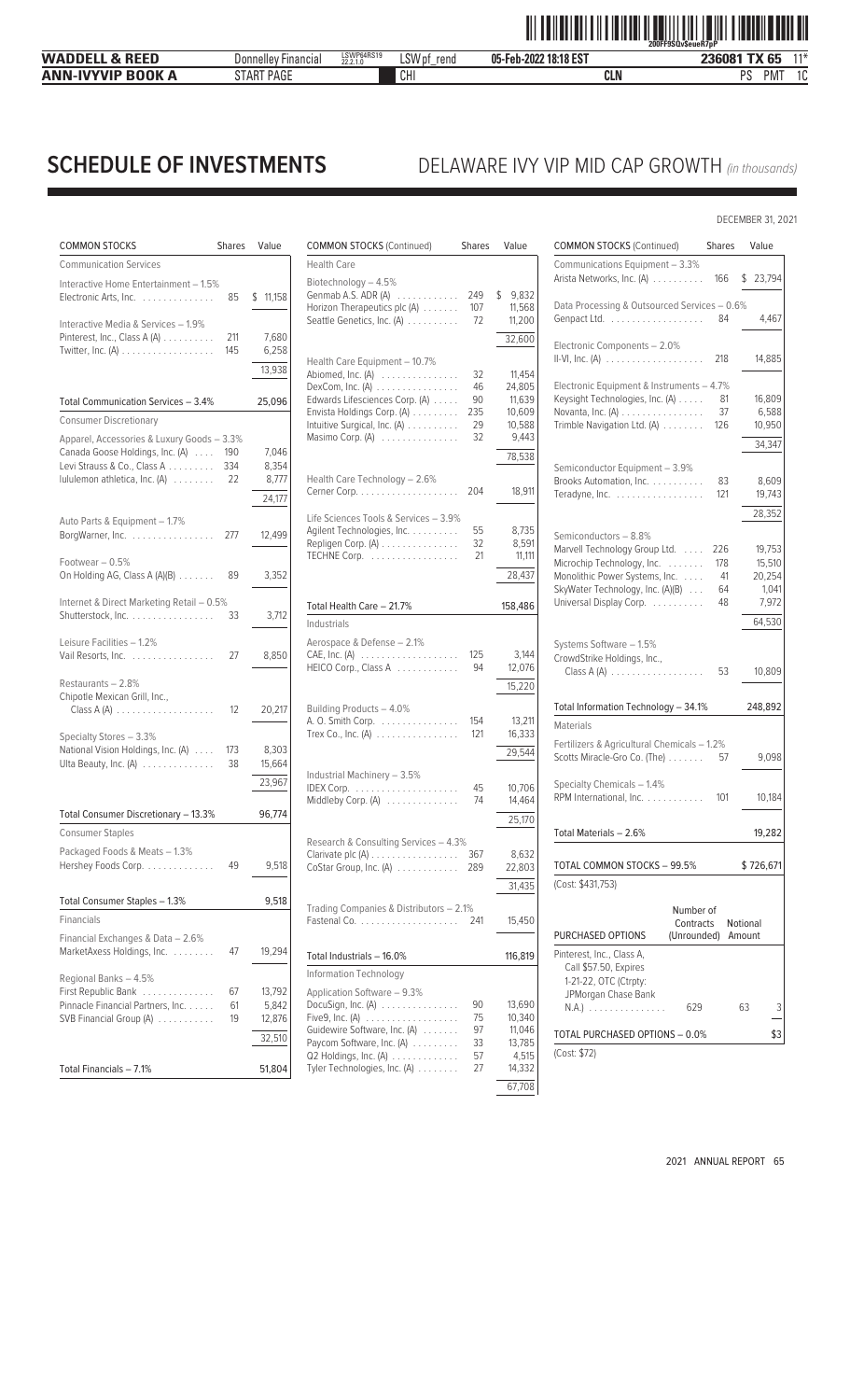|                                     |                               |                        |                       | ---------------------------- | 200FF9SQvSeuhswHM                 |                |
|-------------------------------------|-------------------------------|------------------------|-----------------------|------------------------------|-----------------------------------|----------------|
| <b>WADDELL</b><br><b>REED</b><br>െ  | <b>Financial</b><br>Donnellev | LSWP64RS19<br>22.2.1.0 | LSW pf<br>rend<br>$-$ | 05-Feb-2022 18:18 EST        | 66<br>220001<br>$-1$              | 0 <sup>*</sup> |
| <b>-IVYVIP BOOK A</b><br><b>ANN</b> | None                          |                        | CHI                   | <b>CLN</b>                   | <sub>D</sub> e<br>PM <sup>-</sup> | $\sim$         |
|                                     |                               |                        |                       |                              |                                   |                |

# **SCHEDULE OF INVESTMENTS** DELAWARE IVY VIP MID CAP GROWTH (in thousands)

ˆ200FF9SQv\$euhswHMŠ **200FF9SQv\$euhswHM**

DECEMBER 31, 2021

| SHORT-TERM SECURITIES                                                                                                                                                                                                                                       | Shares   | Value     |
|-------------------------------------------------------------------------------------------------------------------------------------------------------------------------------------------------------------------------------------------------------------|----------|-----------|
| Money Market Funds (D) - 1.2%<br>Dreyfus Institutional Preferred<br>Government Money Market Fund<br>- Institutional Shares,<br>$0.010\%$ (C) $\ldots \ldots \ldots \ldots \ldots \ldots$<br>State Street Institutional U.S.<br>Government Money Market Fund | 4,194 \$ | 4,194     |
| $-$ Premier Class, 0.030% $\ldots$                                                                                                                                                                                                                          | 4,853    | 4,853     |
|                                                                                                                                                                                                                                                             |          | 9.047     |
| TOTAL SHORT-TERM SECURITIES - 1.2%                                                                                                                                                                                                                          | \$9,047  |           |
| (Cost: \$9,047)                                                                                                                                                                                                                                             |          |           |
| TOTAL INVESTMENT SECURITIES - 100.7%                                                                                                                                                                                                                        |          | \$735,721 |
| (Cost: \$440,872)                                                                                                                                                                                                                                           |          |           |
| LIABILITIES, NET OF CASH AND OTHER<br>$ASSETS - (0.7)%$                                                                                                                                                                                                     |          | (4, 87)   |
| <b>NET ASSETS - 100.0%</b>                                                                                                                                                                                                                                  |          | \$730,844 |

Notes to Schedule of Investments

(A)No dividends were paid during the preceding 12 months.

(B)All or a portion of securities with an aggregate value of \$3,892 are on loan.

(C)Investment made with cash collateral received from securities on loan.

(D)Rate shown is the annualized 7-day yield at December 31, 2021.

The following written options were outstanding at December 31, 2021 (contracts and exercise prices unrounded):

|                          |                          | Number of<br>Notional |                |        |                         |                | Premium  |           |
|--------------------------|--------------------------|-----------------------|----------------|--------|-------------------------|----------------|----------|-----------|
| Underlying Security      | Counterparty, if OTC     |                       | Type Contracts | Amount | <b>Expiration Month</b> | Exercise Price | Received | Value     |
| Pinterest, Inc., Class A | JPMorgan Chase Bank N.A. | Put                   | 1.014          | 101    | January 2022            | \$47.50        | \$515    | \$(1,143) |
|                          | JPMorgan Chase Bank N.A. | Call                  | 629            | 63     | January 2022            | 80.00          | 26       |           |
| Shutterstock, Inc.       | N/A                      | Put                   | 161            | 16     | January 2022            | 110.00         | 124      | (46)      |
|                          |                          |                       |                |        |                         |                | \$665    | \$(1,190) |

The following table is a summary of the valuation of the Portfolio's investments by the fair value hierarchy levels as of December 31, 2021. See Note 3 to the Financial Statements for further information regarding fair value measurement.

|                           | _evel     | PVA |
|---------------------------|-----------|-----|
| Assets                    |           |     |
| Investments in Securities |           |     |
|                           | \$726.671 |     |
|                           |           |     |
|                           | 9.047     |     |
| Total                     | \$735,718 |     |
| Liabilities               |           |     |
|                           |           |     |
|                           |           |     |

The following acronyms are used throughout this schedule:

ADR = American Depositary Receipts

OTC = Over the Counter

See Accompanying Notes to Financial Statements.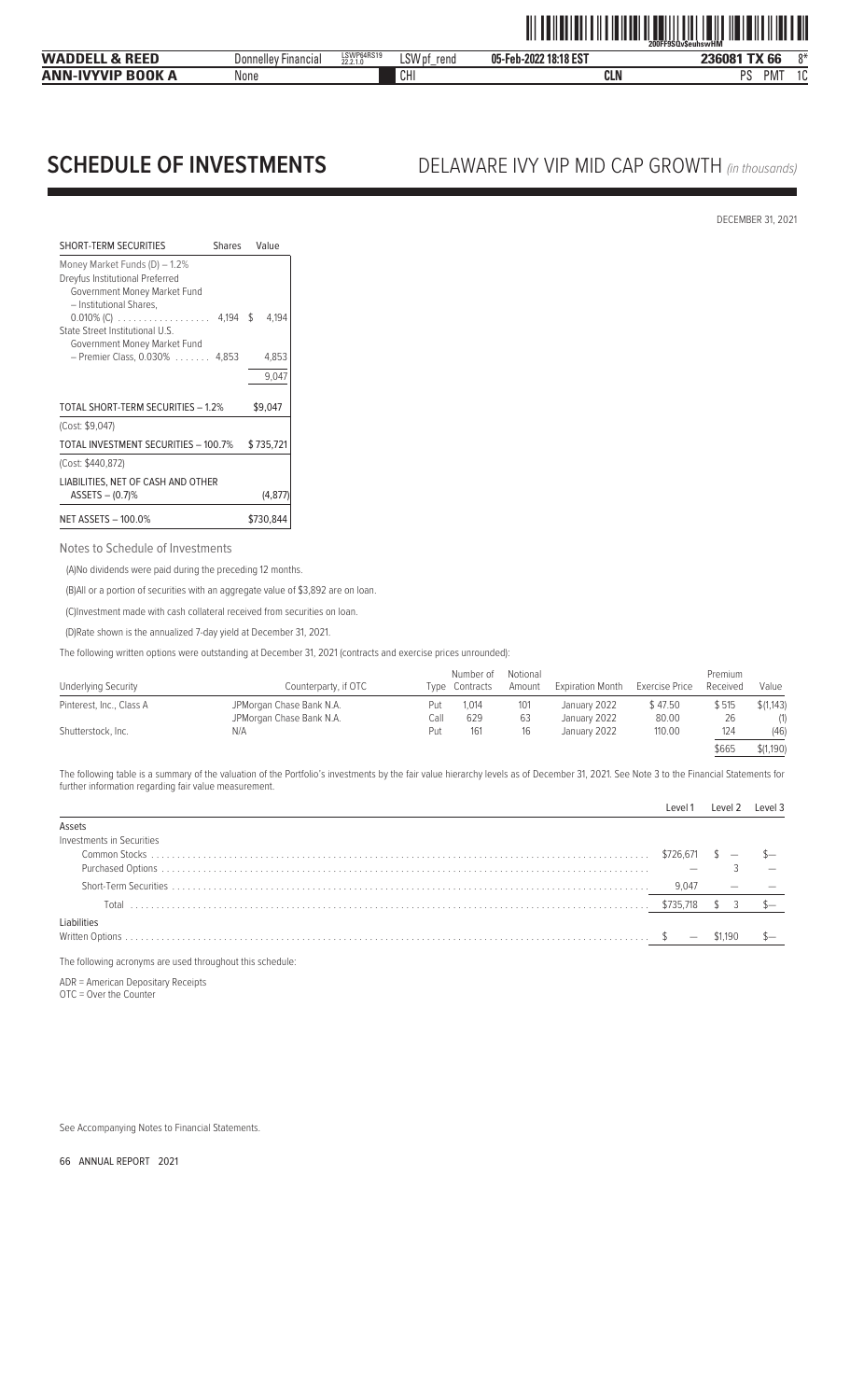|                                |                                      |                                                     |                       | 200FF9SQvSilvl7H4 |              |
|--------------------------------|--------------------------------------|-----------------------------------------------------|-----------------------|-------------------|--------------|
| DEEN<br>WAD                    | <b>Donnelley</b><br><b>Financial</b> | -W10-LPF-259<br>VD<br>LSW'<br>'kumav0ar<br>22.2.1.0 | 06-Feb-2022 00:42 EST | TV C7<br>n        | $12*$<br>ıυ  |
| ROOK A<br><b>IVVVIP</b><br>ANN | None                                 | CHI                                                 | <b>CLN</b>            | nc<br>D11<br>۲M   | $\sim$<br>יש |
|                                |                                      |                                                     |                       |                   |              |

## **MANAGEMENT DISCUSSION** DELAWARE IVY VIP NATURAL RESOURCES

**TIL TO HOLLON FRIHAGIN IN DONIN IN DIE 1990FF9 SQV** 

(UNAUDITED)

*On September 13, 2021, the Board of Trustees (Board) of the Ivy Variable Insurance Portfolios approved the appointment of the portfolio manager team of Samuel Halpert and Geoffrey King of Delaware Management Company as new portfolio managers. In connection with this change, the Board approved applicable revisions to the Portfolio's investment strategies. All changes took effect on November 15, 2021.*

*Below, Samuel Halpert and Geoffrey King, portfolio managers of Delaware Ivy VIP Natural Resources, discuss positioning, performance and results for the fiscal year ended December 31, 2021.*

**Fiscal Year Performance**

| For the 12 Months Ended December 31, 2021                                                                                                     |        |
|-----------------------------------------------------------------------------------------------------------------------------------------------|--------|
| Delaware Ivy VIP Natural Resources (Class II shares at net asset value)                                                                       | 26 68% |
| Benchmark                                                                                                                                     |        |
| S&P North American Natural Resources Sector Index<br>(generally reflects the performance of the energy and materials stocks in North America) | 39 95% |
|                                                                                                                                               |        |

Please note that the Portfolio returns include applicable investment fees and expenses, whereas the index returns do not include any such fees. Also, the Portfolio's performance data does not take into account any product expenses or charges associated with owning a variable life or annuity policy, which is invested in Ivy Variable Insurance Portfolios.

## **Market in review**

Natural resources equities and commodities continued their strong performance starting in the first quarter of 2021. Rising demand for numerous commodities resulting from stimulus-spurred economic growth continued to be met with more disciplined supply outlooks. This manifested itself in some of the strongest relative and absolute performance for natural resource-related equities in years. Steel, copper, and energy producers all represented some of the strongest-performing subindices in the S&P 500 Index.

On the commodity front: Crude oil and refined product prices surged as increased vaccinations led to improved mobility trends, while supply remained constrained by OPEC prudency. China looked to reduce pollution by targeting aluminum smelters and steel blast furnaces, which led to facility curtailments and price support for both commodities. Copper prices continued to rise on a more optimistic demand outlook driven by renewable energy plans, as renewable energy is more copper-intensive than traditional conventional energy projects. Agricultural products, notably corn and soy, continued their strong performance as enthusiasm behind incremental demand from renewable fuels and Chinese demand supported prices. Wood products continued their strong upward momentum as supply remained disciplined while housing and remodeling demand remained elevated. Despite accommodative monetary policy, gold and silver prices fell in the first quarter as a stronger US dollar and higher Treasury yields weighed on performance. North American natural gas prices also fell during the quarter, outside of the notable mid-February southeast spot pricing surge caused by winter storm Uri, with warmer weather forecasts, weaker-than-expected power burns and strong production.

The post-COVID-19 "re-opening trade" on the back of rising vaccinations led to rising demand for crude oil during the first quarter of 2021. Meanwhile, OPEC remained disciplined, holding barrels off the market, leading to a surge of optimism and quickly rising oil prices.

Unprecedented monetary and fiscal stimulus globally drove this recovery and the investment landscape. While the numbers would suggest robust economic strength, the classic signs of speculative excess still accompanied this rebound. Based on enormous price changes and volatility, commodity markets could certainly fall into the category of speculative excess. We took a slightly nuanced view of the situation, believing that many of the big economic questions are better left answered by more knowledgeable folks. Instead, we look at a more micro level and see this past year mostly as a very pronounced inventory cycle within a secular bull market.

Expecting a significant economic slowdown, home builders, auto manufacturers, and other suppliers leaned out their inventories starting with the onset of the COVID-19 pandemic. They also took capacity offline and in more drastic cases reduced workforces. The rapid demand recovery was unable to be met by commodity producers, which led to a sharp runup in commodity prices. Speculative length in commodity futures contracts also increased materially, further supporting prices during the second quarter of 2021.

Crude oil, natural gas, copper, aluminum, iron ore, and agricultural commodities continued their climb higher during April and May 2021. By the end of the second quarter, it became clear that inventories were starting to rebuild for several commodities, notably lumber, iron ore, steel, and copper. In late May 2021, China also clamped down on commodity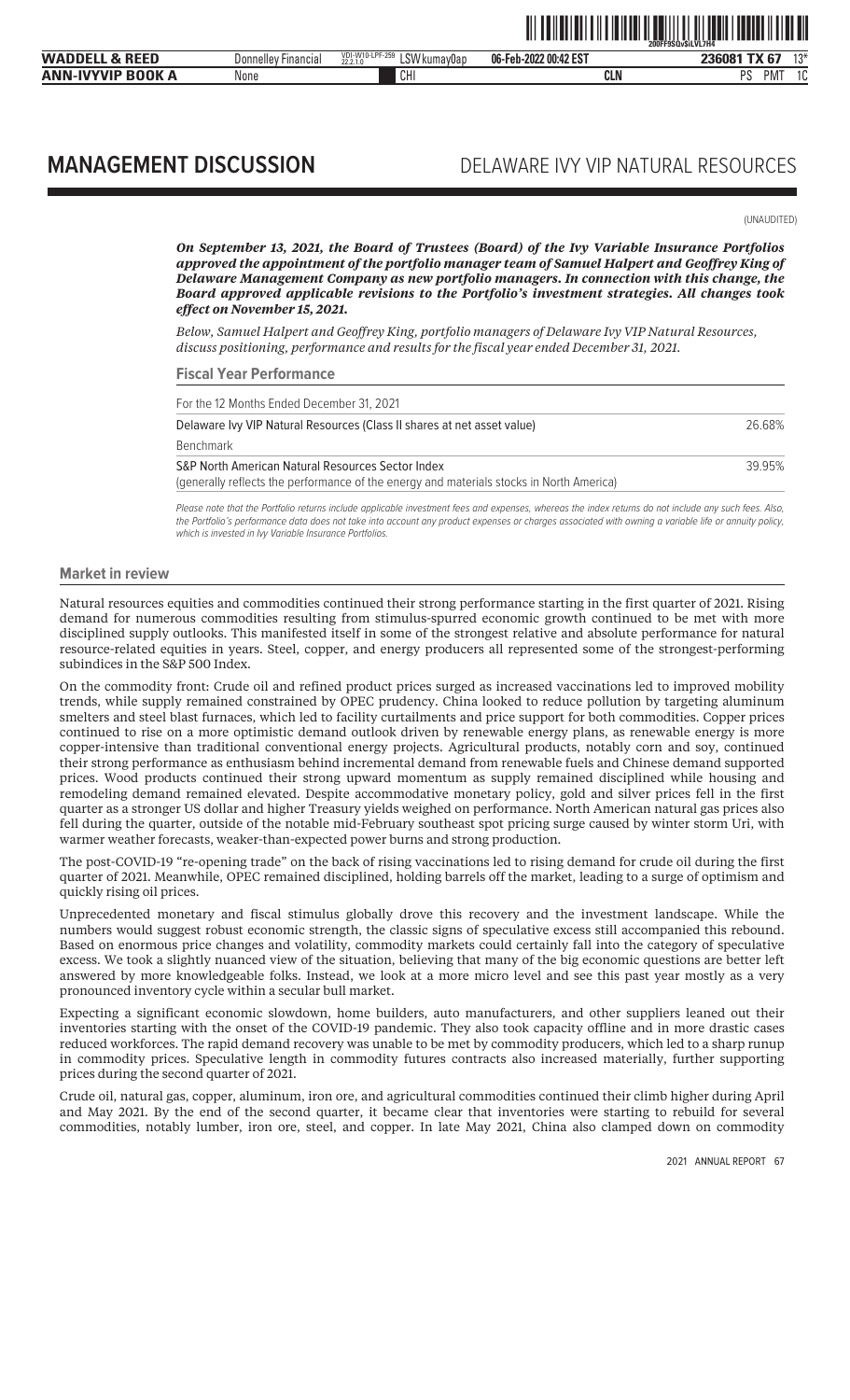|                                     |                        |                        |                | 200FF9SQvSeunb3p4                      |                                  |        |
|-------------------------------------|------------------------|------------------------|----------------|----------------------------------------|----------------------------------|--------|
| DEED<br><b>WAF</b><br>- 63<br>ᄔᄔ    | Financial<br>Donnelley | LSWP64RS19<br>22.2.1.0 | LSW pf<br>rena | 218:18 EST<br>$05-$<br><b>Feb-2022</b> | 68<br>--                         | $F^*$  |
| <b>DOOK</b><br>$\bf{1}$<br>ANN<br>w | None                   |                        | CHI            | <b>CLN</b>                             | <sub>DC</sub><br>PM <sup>-</sup> | $\sim$ |
|                                     |                        |                        |                |                                        |                                  |        |

ˆ200FF9SQv\$eunb3p4Š **200FF9SQv\$eunb3p4**

financial speculation and liquidated a portion of its state-owned stockpiles of several commodities. This further cooled base metal and steel sentiment. After a record-setting surge to all-time highs in May 2021, lumber prices fell 50% by the end of June as inventories were adequately replenished and sawmills maxed out production capacity.

Crude oil and refined product prices rose as increased vaccinations led to improved mobility trends, while supply remained constrained by OPEC prudency. Natural gas became the leading commodity performer as warm weather increased demand for natural gas fired power generation. Worldwide natural gas prices remained strong with an open arbitrage for US liquefied natural gas (LNG) exports, while US producers remained disciplined.

In the second quarter, precious metals prices performed modestly as real rates stayed low and monetary policy remained accommodative. Silver benefited from increasing industrial demand and a tight supply outlook. Agricultural commodities were mixed. Corn prices rose meaningfully as the World Agricultural Supply and Demand Estimates (WASDE) report on acres planted proved bullish. Protein prices were flat on balanced supply-demand fundamentals.

The fervor that gripped many high growth and speculative names unwound during the second half of 2021. In the natural resources space this was seen acutely in many of the renewable energy and clean tech equities, which fell during the quarter. Inflationary pressures, caused by continued supply constraints and strong good demand, continued to provide a tailwind for commodities, which advanced for the seventh straight quarter (as measured by the performance of the UBS Bloomberg CMCI Composite Index).

While we remain firm believers in finding climate solutions to mitigate the obvious and ever-present negative effects of climate change, we believe policies must be pragmatic and properly planned. The risks of poor policy decisions were witnessed in Europe, which is feeling the strains of the energy transition through sky high natural gas and power prices. While Europe has arguably led the world in renewable energy development, they have largely shut off all investment in clean-burning natural gas production and storage due to a distaste for fossil fuels. This led to the closure of storage facilities in the UK as well as the decommissioning of the Groningen field in the Netherlands. Moreover, exploration and development of additional gas resources largely came to a halt. This led to declining production of natural gas and further reliance on Russia and US liquefied natural gas (LNG) to meet European gas demand.

By year end 2021, European and US natural gas, copper, nickel aluminum, steel, fertilizer, coffee, corn, cotton, and wheat led commodity market gains while iron ore, gold, and silver declined. Soybeans were largely flat on the year. Notably, European natural gas surged on limited supplies and storage heading into winter. Meanwhile, during the fourth quarter of 2021, US natural gas prices fell considerably as US production hit an all-time high and early winter weather proved milder than expectations. This created a large arbitrage resulting in a convoy of US LNG cargoes headed to Europe, which helped ease European gas prices late in the fourth quarter of 2021. Fertilizer prices also surged as high European gas prices forced plant curtailments while demand remained firm.

### **Contributor and detractors**

The Portfolio had a strong return for the measurement period but underperformed its benchmark, the S&P North American Natural Resources Sector Index. The energy and industrials sectors were the greatest areas of underperformance. Energy had positive performance but held an underweight position relative to the index. While industrials produced a negative single-digit return for the period, the benchmark had no exposure to the sector. Real estate was the greatest area of relative outperformance; however, the benchmark had no exposure to the sector for the period.

While the Portfolio posted a positive return in the first quarter of 2021, it underperformed the return of its benchmark. Underperformance was driven by an underweight position in the energy sector and overweight positions in various sectors within the materials space. The Portfolio's exposure to the energy sector increased from the prior quarter, ending at about 39% of equity assets. The remaining sector exposure was composed of materials, solar, industrials, utilities and chemicals. The Portfolio's gold mining position continued decreasing in the quarter to around 7% from 10% in the previous quarter.

The Portfolio posted a positive return in the second quarter of 2021 but underperformed the return of its benchmark. Underperformance was driven by an underweight position in the energy sector and overweight positions in various sectors in the materials space. The Portfolio's exposure to the energy sector increased from the prior quarter, ending at about 42% of equity assets from 39% in the previous quarter. The remaining sector exposure was composed of materials, solar, industrials, utilities, and chemicals. The Portfolio's gold mining position continued decreasing in the quarter to around 6% from 7% in the previous quarter.

The Portfolio posted a negative return in the third quarter of 2021, slightly underperforming the return of its benchmark. Underperformance was driven by an underweight position in the energy sector and overweight positions in various sectors in the materials space versus the benchmark. The Portfolio's exposure to the energy sector increased from the prior quarter, ending at about 44% of equity assets from 42% in the previous quarter. The remaining sector exposure was composed of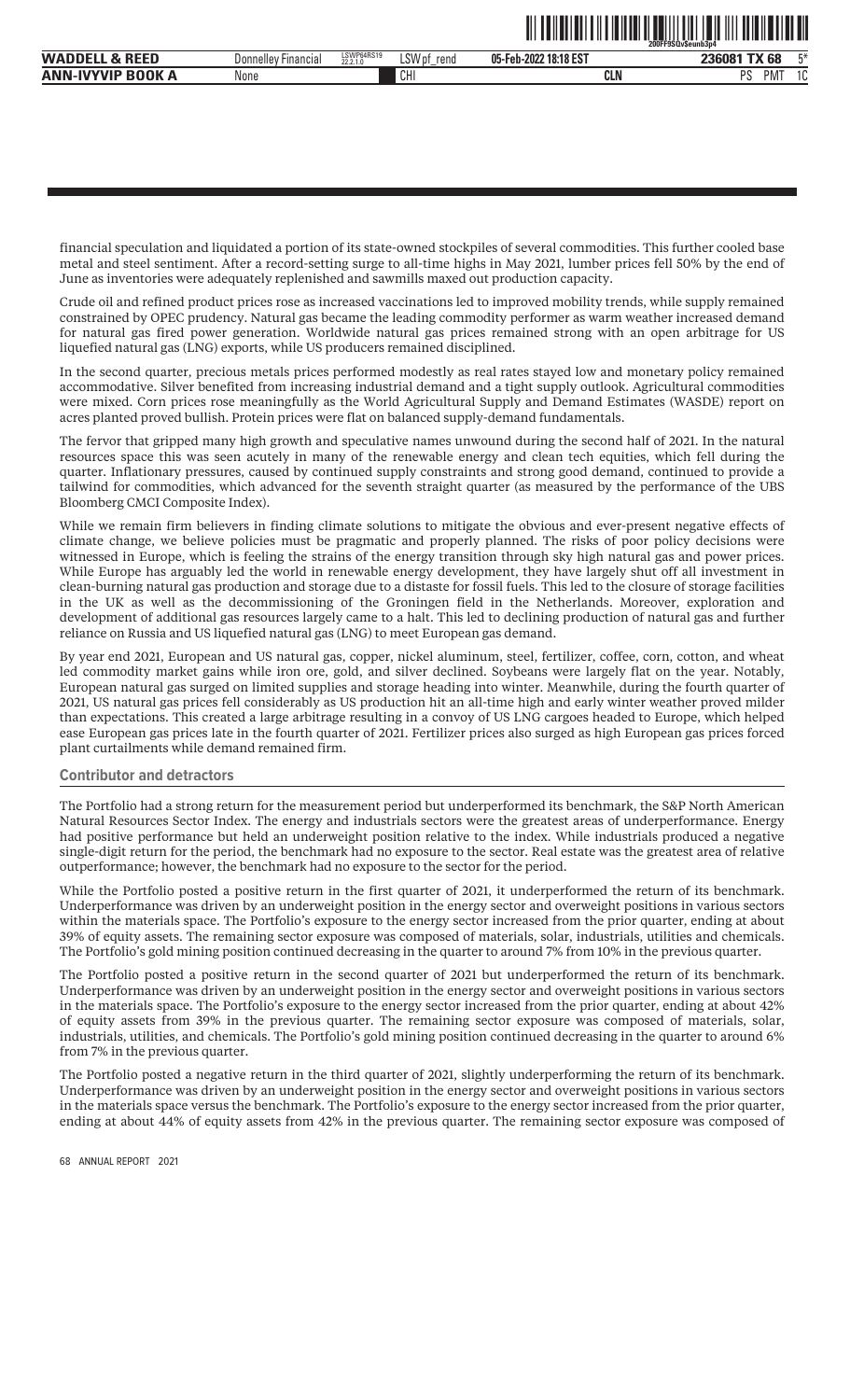|                               |                                           |                                                       |                                           | 200FF9SQv&hMN&2HS                            |                |  |  |
|-------------------------------|-------------------------------------------|-------------------------------------------------------|-------------------------------------------|----------------------------------------------|----------------|--|--|
| <b>REED</b><br><b>WADDELL</b> | $\cdots$<br>Financial<br><b>Donnellev</b> | VDI-W1<br>10-DPE-467<br>LSWI<br>/kumah0ap<br>22.2.1.0 | LOO OF FOT<br>1-Feb-2022<br>! บ.ร.ร1 ES I | 236081<br>69<br><b>TM</b>                    | 0 <sup>*</sup> |  |  |
| -IVYVIP ROOK<br>ANN           | None                                      | CH.                                                   | <b>CLN</b>                                | <sub>D</sub> <sub>C</sub><br>PM <sup>-</sup> | $\sim$<br>u    |  |  |
|                               |                                           |                                                       |                                           |                                              |                |  |  |

ˆ200FF9SQv&hMN&2HSŠ **200FF9SQv&hMN&2HS**

materials, solar, industrials, utilities, and chemicals. The Portfolio's gold mining position continued decreasing in the quarter to around 5% from 6% in the previous quarter.

For the fourth quarter of 2021, the Portfolio outperformed its benchmark. (Mr. Halpert and Mr. King took over management of the Portfolio on November 15, 2021.)

### **Outlook**

We continue to believe the deprivation of capital and capital discipline among natural resource companies underpin a bullish supply outlook across the commodity spectrum. In the short term, commodity demand continues to rise as the world rapidly recovers from COVID-induced shutdowns. Longer-term structural demand tailwinds persist as the world continues to seek commodity-intensive lower-carbon energy sources in the form of renewable energy and battery storage. While investment in renewable energy for a lower-carbon future remains inadequate to meet this demand, investment in traditional energy and natural resource commodities remains woefully inadequate. There are a multitude of reasons we don't see this abating — political/access issues, undesirable industry carbon footprints, lack of access to capital, higher cost of capital, degrading grade/productivity, and more shareholder-friendly capital return strategies directing capital away from growth and to shareholders. We think that degrading supply outlooks in the face of rising demand are likely to cause vicious inflationary pressures to continue across the commodity complex.

While we anticipate a multiyear secular bull market for natural resource equities, we also expect mini cycles within this overall inflationary environment. We feel the interconnection and ripple effects within commodities are vastly unappreciated. Each policy or demand boost has ripple effects beyond the commodity it most obviously affects. For example, as the world continues to electrify its vehicle fleet and policies encourage more renewable energy, copper demand is set for a step change, causing upward pressure on copper and ultimately driving up pricing for a common substitute, aluminum. However, aluminum is an energy and carbon emission-intensive commodity, requiring vast amounts of power in the refining and smelting process. This will further press up power demand and carbon emissions, which will likely increase traditional energy demand in the form of natural gas and coal.

Should there be a carbon market, this will further push up the price of carbon as more coal generation fires up to meet incremental power demand, which would further boost the price of cleaner-burning natural gas. As natural gas prices become more expensive, those with access to cheap natural gas in the US and Middle East would have a natural advantage across the industrial complex in the production of products such as fertilizers. As the cost curve in fertilizer production shifts with higher-cost facilities in Europe and Asia being curtailed, food prices will be pushed higher. This, in turn, would affect the supply of agricultural products, driving up the costs of biofuels while also affecting the overall cost of nutrition.

We believe effects such as these will continue to ripple across the commodity complex until there is adequate investment in traditional energy and natural resources to improve the supply outlook. Unfortunately, there is no solution for the degrading grade/productivity and political/access issues, which appear only to be worsening. The companies we are targeting for investment are, in our view, structurally advantaged and have low-cost assets and the balance sheets and cash flows to support development. We plan to hold many of these companies through these mini cycles, as we believe the overall positive tailwinds outweigh any short-term volatility that we are prepared to experience. We look forward to a positive 2022.

**Effective July 1, 2021, the Portfolio name changed from Ivy VIP Natural Resources.**

**Significant Event: On December 2, 2020, Waddell & Reed Financial, Inc., the parent company of Ivy Investment Management Company, the investment adviser of the Ivy Variable Insurance Portfolios, and Macquarie Management Holdings, Inc., the US holding company for Macquarie Group Limited's US asset management business ("Macquarie"), announced that they had entered into an agreement whereby Macquarie would acquire the investment management business of Waddell & Reed Financial, Inc. (the "Transaction"). The Transaction closed on April 30, 2021. The Ivy Variable Insurance Portfolios, as part of Delaware Funds by Macquarie, are now managed by Delaware Management Company and distributed by Delaware Distributors, L.P.**

**Past performance is not a guarantee of future results. The value of the Portfolio's shares will change, and you could lose money on your investment.**

**Investing in companies involved in one specified sector may be more risky and volatile than an investment with greater diversification. Investing in natural resources can be riskier than other types of investment activities because of a range of factors, including price fluctuation caused by real and perceived inflationary trends and political developments; and the cost assumed by natural resource companies in complying with environmental and safety regulations.**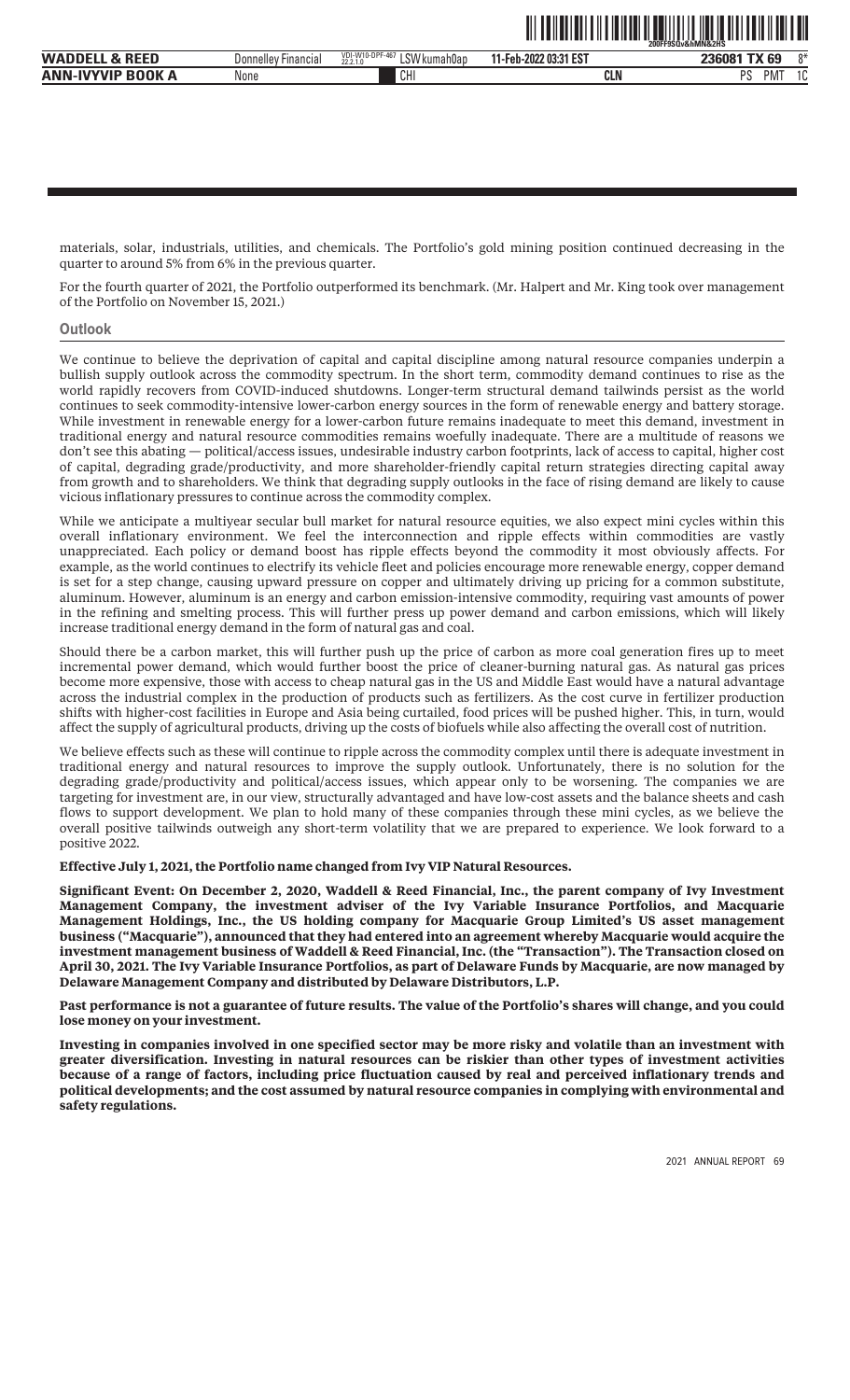|                                     |                              |                                             |                       | $\overline{200}$ FF9SQv&hMQz6n)              |           |
|-------------------------------------|------------------------------|---------------------------------------------|-----------------------|----------------------------------------------|-----------|
| <b>WADDELL &amp;</b><br><b>REED</b> | <b>Hinancia</b><br>Donnelley | VDI-W10-DPF-467<br>LSW kumah0ap<br>22.2.1.0 | 11-Feb-2022 03:31 EST | 70<br>236081<br><b>TM</b>                    | $^{\sim}$ |
| <b>ANN-IVYVIP BOOK A</b>            | None                         | CHI                                         | <b>CLN</b>            | <sub>D</sub> <sub>C</sub><br>PM <sup>-</sup> | $\sim$    |

ˆ200FF9SQv&hMQz6p)Š **200FF9SQv&hMQz6p)**

**International investing involves additional risks, including currency fluctuations, political or economic conditions affecting the foreign country, and differences in accounting standards and foreign regulations. These risks are magnified in emerging markets.**

**Commodity trading, including trading in precious metals, is generally considered speculative because of the significant potential for investment loss. Markets for commodities are likely to be volatile and there may be sharp price fluctuations even during periods when prices overall are rising.**

**These and other risks are more fully described in the Portfolio's prospectus.**

**The opinions expressed in this report are those of the portfolio managers and are current only through the end of the period of the report as stated on the cover. The portfolio managers' views are subject to change at any time based on market and other conditions, and no forecasts can be guaranteed.**

**The index noted is unmanaged and includes reinvested dividends. One cannot invest directly in an index, nor is an index representative of Delaware Ivy VIP Natural Resources.**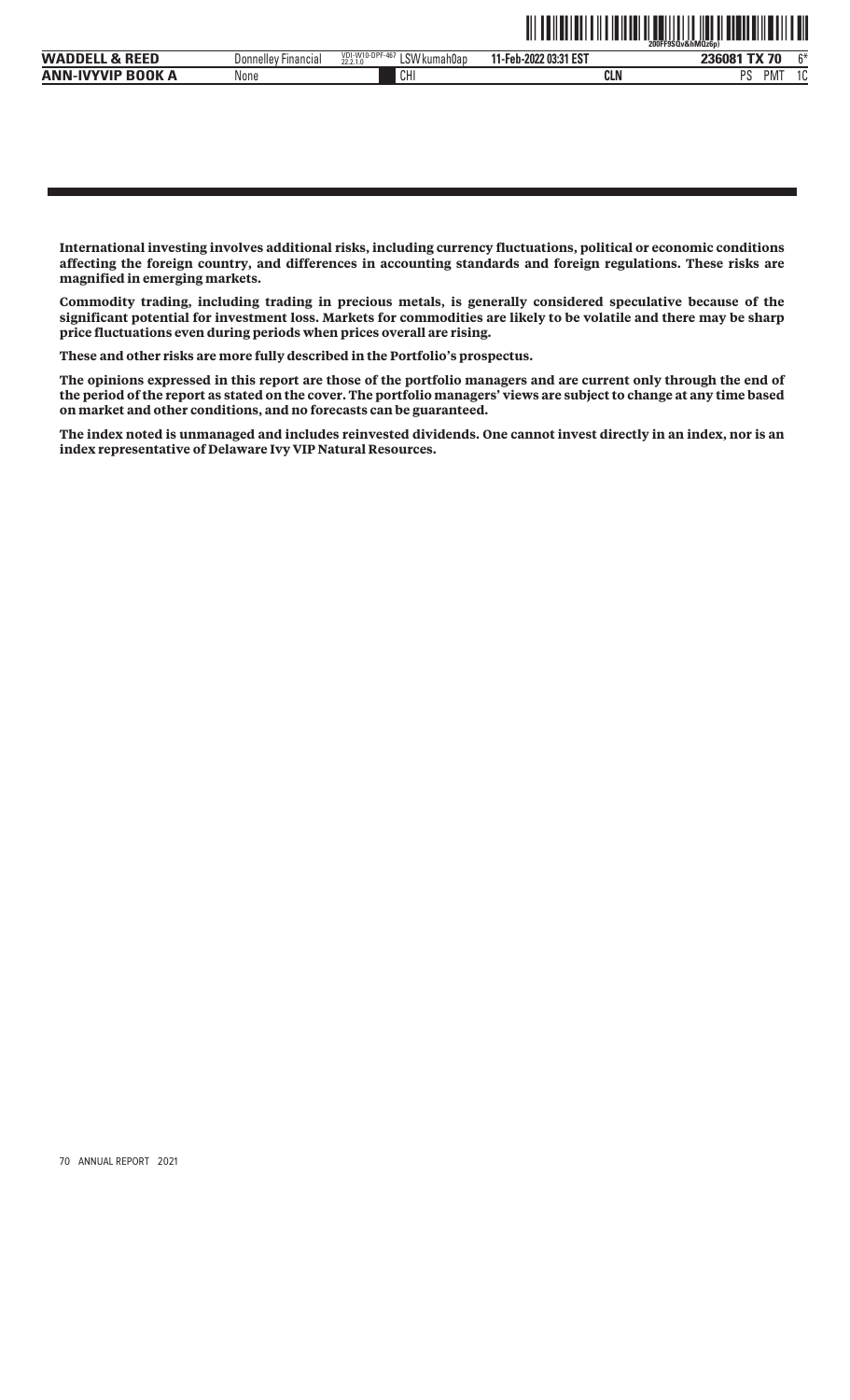|                   |                            |                        |                |                       | IIII<br>200FF9SQvSeu#0sp:    |
|-------------------|----------------------------|------------------------|----------------|-----------------------|------------------------------|
| WADDELL & REED    | <b>Donnelley Financial</b> | LSWP64RS19<br>22.2.1.0 | LSW pf<br>rend | 05-Feb-2022 18:18 EST | . TX 71<br>$11*$<br>236081   |
| ANN-IVYVIP BOOK A | START PAGE                 |                        | CH             | CLN                   | PMT<br>PS<br>$1^\circ$<br>ΙU |
|                   |                            |                        |                |                       |                              |

# **PORTFOLIO HIGHLIGHTS** DELAWARE IVY VIP NATURAL RESOURCES<sup>(a)</sup>

## **Asset Allocation**

| <b>Stocks</b>                                        | 97.7% |
|------------------------------------------------------|-------|
| Energy                                               | 39.7% |
| <b>Materials</b>                                     | 37.9% |
| Industrials                                          | 74%   |
| <b>Consumer Staples</b>                              | 6.1%  |
| Real Estate                                          | 6.1%  |
| <b>Financials</b>                                    | 0.5%  |
| Liabilities (Net of Cash and Other Assets), and Cash |       |
| Equivalents+                                         | 2.3%  |

ALL DATA IS AS OF DECEMBER 31, 2021 (UNAUDITED)

## **Country Weightings**

| North America                                        | 87.6% |
|------------------------------------------------------|-------|
| <b>United States</b>                                 | 69.6% |
| Canada                                               | 18.0% |
| Europe                                               | 6.3%  |
| Pacific Basin                                        | 3.8%  |
| Australia                                            | 3.6%  |
| Other Pacific Basin                                  | 0.2%  |
| Liabilities (Net of Cash and Other Assets), and Cash |       |
| Equivalents+                                         | 2.3%  |

## **Top 10 Equity Holdings**

| Company                       | <b>Country</b>       | Sector             | Industry                             |
|-------------------------------|----------------------|--------------------|--------------------------------------|
| Weyerhaeuser Co.              | <b>United States</b> | Real Estate        | Specialized REITs                    |
| Newmont Corp.                 | <b>United States</b> | <b>Materials</b>   | Gold                                 |
| Nutrien Ltd.                  | Canada               | <b>Materials</b>   | Fertilizers & Agricultural Chemicals |
| Denbury, Inc.                 | <b>United States</b> | Energy             | Oil & Gas Exploration & Production   |
| Wheaton Precious Metals Corp. | Canada               | <b>Materials</b>   | Gold                                 |
| Valero Energy Corp.           | <b>United States</b> | Energy             | Oil & Gas Refining & Marketing       |
| Arcosa, Inc.                  | <b>United States</b> | <b>Industrials</b> | Construction & Engineering           |
| Enviva Partners L.P.          | United States        | Energy             | Coal & Consumable Fuels              |
| Schlumberger Ltd.             | <b>United States</b> | Energy             | Oil & Gas Equipment & Services       |
| CF Industries Holdings, Inc.  | United States        | <b>Materials</b>   | Fertilizers & Agricultural Chemicals |

See your advisor or www.ivyinvestments.com for more information on the Portfolio's most recently published Top 10 Equity Holdings.

+Cash equivalents are defined as highly liquid securities with maturities of less than three months. Cash equivalents may include U.S. Government Treasury bills, bank certificates of deposit, bankers' acceptances, corporate commercial paper and other money market instruments.

(a)Effective July 1, 2021, the name of Ivy VIP Natural Resources changed to Delaware Ivy VIP Natural Resources.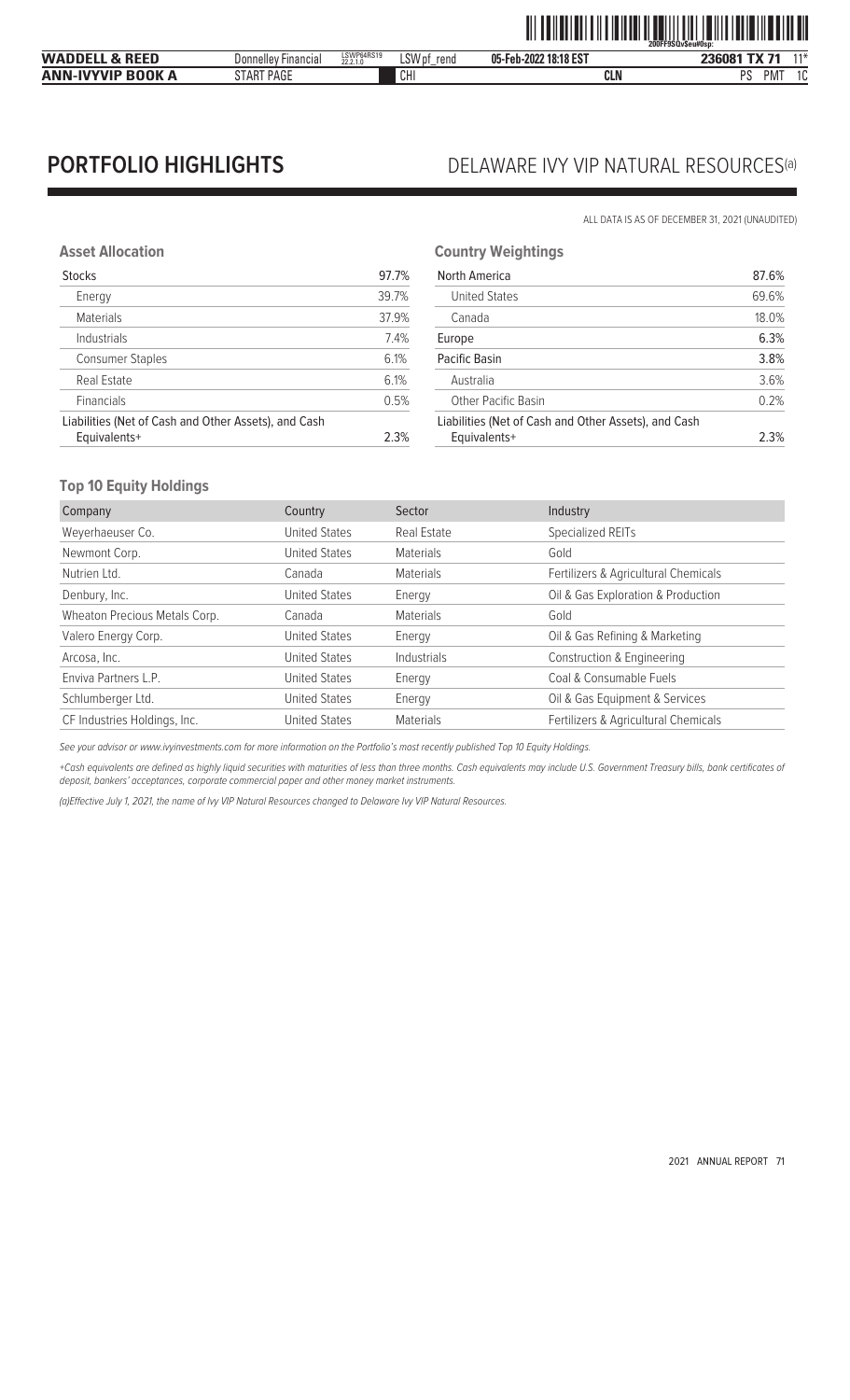**COMPARISON OF CHANGE IN VALUE OF \$10,000 INVESTMENT**

## DELAWARE IVY VIP NATURAL RESOURCES<sup>(a)</sup>



(1)The value of the investment in the Portfolio is impacted by the ongoing expenses of the Portfolio and assumes reinvestment of dividends and distributions.

| Average Annual Total Return <sup>(2)</sup> | Class II  |
|--------------------------------------------|-----------|
| 1-year period ended 12-31-21               | 26.68%    |
| 5-year period ended 12-31-21               | $-0.72\%$ |
| 10-year period ended 12-31-21              | $-1.21\%$ |

(2)Data quoted is past performance and current performance may be lower or higher. Past performance is no guarantee of future results. Investment return and principal value of an investment will fluctuate and shares, when redeemed, may be worth more or less than their original cost. Please visit www.ivyinvestments.com for the Portfolio's most recent month-end performance. Performance data quoted does not reflect any expenses or charges associated with owning a variable life insurance policy or variable annuity contract that invests in the Portfolio's shares. When such charges are deducted, actual investment performance in a variable policy or contract will be lower.

(a)Effective July 1, 2021, the name of Ivy VIP Natural Resources changed to Delaware Ivy VIP Natural Resources.

Past performance is not necessarily indicative of future performance. Indexes are unmanaged. The performance graph and table do not reflect the deduction of taxes that a shareholder would pay on Portfolio distributions or on the redemption of Portfolio shares. Performance results may include the effect of expense reduction arrangements for some or all of the periods shown. If those arrangements had not been in place, the performance results for those periods would have been lower.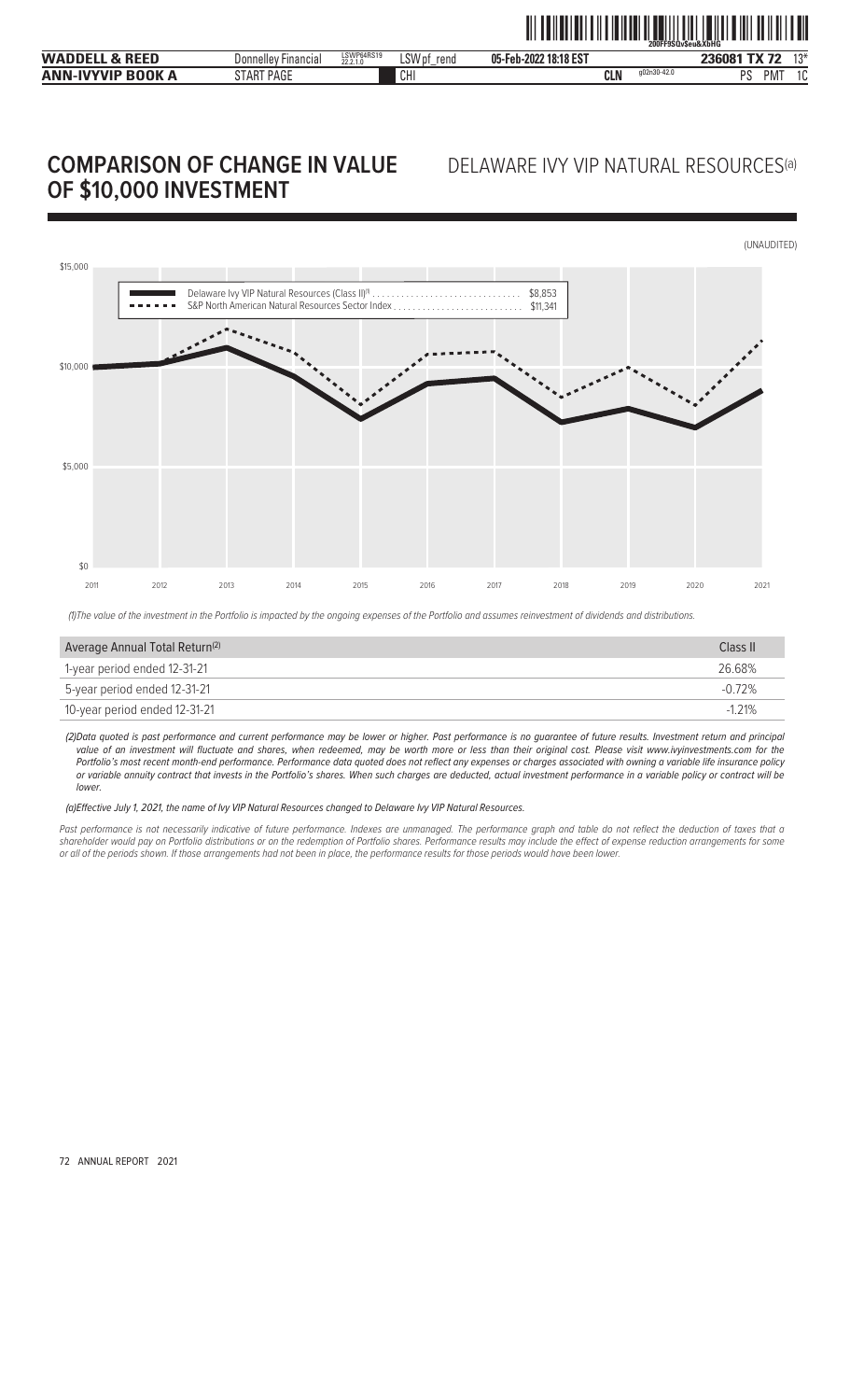|                                                   |                               |                        | ZUUFFJƏUVƏBVOU I NƏ |                          |                       |       |
|---------------------------------------------------|-------------------------------|------------------------|---------------------|--------------------------|-----------------------|-------|
| <b>REED</b><br><b>WADDELL</b><br>$\bullet$<br>. . | <b>Donnelley</b><br>Financial | LSWP64RS19<br>22.2.1.0 | LSW pf<br>rend<br>- | 18:18 EST<br>05-Feb-2022 |                       | $11*$ |
| 'VIP RNNK A<br>$_{-}$ IV/V<br><b>ANN</b>          | <b>START PAGE</b>             |                        | PIII<br>uпı         | <b>CLN</b>               | DC<br>PM <sup>-</sup> | م م   |
|                                                   |                               |                        |                     |                          |                       |       |

# **SCHEDULE OF INVESTMENTS** DELAWARE IVY VIP NATURAL RESOURCES (in thousands)

| <b>COMMON STOCKS</b>                                                                                                                                                             | <b>Shares</b>                      | Value                                                        |
|----------------------------------------------------------------------------------------------------------------------------------------------------------------------------------|------------------------------------|--------------------------------------------------------------|
| Australia                                                                                                                                                                        |                                    |                                                              |
| Materials - 3.6%<br>BHP Group Ltd. (A)<br>.                                                                                                                                      | 107                                | \$3,228                                                      |
| Total Australia - 3.6%                                                                                                                                                           |                                    | \$3,228                                                      |
| Canada                                                                                                                                                                           |                                    |                                                              |
| Industrials $-2.0\%$<br>Li-Cycle Holdings Corp. (A)(B)                                                                                                                           | 179                                | 1,779                                                        |
| Materials - 16.0%<br>HudBay Minerals, Inc.<br>Pan American Silver Corp.<br>Sprott Physical Uranium Trust (B)<br>West Fraser Timber Co. Ltd. (A)<br>Wheaton Precious Metals Corp. | 276<br>58<br>43<br>134<br>18<br>91 | 1,998<br>4,386<br>1,085<br>1,473<br>1,745<br>3,907<br>14,594 |
| Total Canada - 18.0%                                                                                                                                                             |                                    | \$16,373                                                     |
| Hong Kong                                                                                                                                                                        |                                    |                                                              |
| Materials $-0.0%$<br>China Metal Recycling (Holdings)                                                                                                                            | 1,900                              |                                                              |
| Total Hong Kong - 0.0%                                                                                                                                                           |                                    | \$                                                           |
| India                                                                                                                                                                            |                                    |                                                              |
| Energy $-0.2%$<br>Reliance Industries Ltd.                                                                                                                                       | 6                                  | 185                                                          |
| Total India - 0.2%                                                                                                                                                               |                                    | \$<br>185                                                    |
| Ireland                                                                                                                                                                          |                                    |                                                              |
| Energy $-0.4%$<br>Ardmore Shipping Corp. (B)                                                                                                                                     | 110                                | 371                                                          |
| Total Ireland - 0.4%                                                                                                                                                             |                                    | \$<br>371                                                    |

| <b>COMMON STOCKS (Continued)</b>                                                                                                                                                                                                                                                                                                      | <b>Shares</b>                                                            | Value                                                                                                            |
|---------------------------------------------------------------------------------------------------------------------------------------------------------------------------------------------------------------------------------------------------------------------------------------------------------------------------------------|--------------------------------------------------------------------------|------------------------------------------------------------------------------------------------------------------|
| Norway                                                                                                                                                                                                                                                                                                                                |                                                                          |                                                                                                                  |
| Energy $-2.8%$<br>Equinor ASA ADR $(A)$                                                                                                                                                                                                                                                                                               | 98                                                                       | \$2,579                                                                                                          |
| Total Norway - 2.8%                                                                                                                                                                                                                                                                                                                   |                                                                          | \$2,579                                                                                                          |
| United Kingdom                                                                                                                                                                                                                                                                                                                        |                                                                          |                                                                                                                  |
| Materials - 3.1%<br>Anglo American plc                                                                                                                                                                                                                                                                                                | 69                                                                       | 2,812                                                                                                            |
| Total United Kingdom - 3.1%                                                                                                                                                                                                                                                                                                           |                                                                          | \$<br>2,812                                                                                                      |
| <b>United States</b>                                                                                                                                                                                                                                                                                                                  |                                                                          |                                                                                                                  |
| Consumer Staples - 6.1%<br>Archer Daniels Midland Co.<br>Darling International, Inc. (B)                                                                                                                                                                                                                                              | 26<br>27<br>18                                                           | 1.747<br>2,548<br>1,216<br>5,511                                                                                 |
| Energy $-36.3%$<br>Archaea Energy, Inc., Class A (B)<br>Black Stone Minerals L.P.<br>Chesapeake Energy Corp.<br>Chevron Corp.<br>Denbury, Inc. $(B)$<br>Enviva Partners L.P.<br>EOG Resources, Inc.<br>Equitable Resources, Inc. (B)<br>Kimbell Royalty Partners L.P.<br>Schlumberger Ltd.<br>Valaris Ltd. (B)<br>Valero Energy Corp. | 106<br>82<br>51<br>24<br>52<br>51<br>20<br>149<br>204<br>116<br>40<br>49 | 1,933<br>844<br>3,302<br>2,856<br>3,981<br>3,585<br>1,809<br>3,244<br>2,774<br>3,468<br>1,445<br>3.708<br>32.949 |
| Financials - 0.5%<br>Spring Valley Acquisition Corp. (B)                                                                                                                                                                                                                                                                              | 44                                                                       | 446                                                                                                              |
| Industrials - 5.4%<br>$Arcosa, Inc. (B) \ldots \ldots \ldots \ldots \ldots$<br>Sunrun, Inc. (B)<br>.                                                                                                                                                                                                                                  | 68<br>38                                                                 | 3,598<br>1,314<br>4,912                                                                                          |

|                                                                                                                                                                                                                                    |                           | <b>DECEMBER 31, 2021</b>                              |
|------------------------------------------------------------------------------------------------------------------------------------------------------------------------------------------------------------------------------------|---------------------------|-------------------------------------------------------|
| <b>COMMON STOCKS (Continued)</b>                                                                                                                                                                                                   | <b>Shares</b>             | Value                                                 |
| Materials - 15.2%<br>Air Products and Chemicals, Inc.<br>CF Industries Holdings, Inc.<br>Louisiana-Pacific Corp.<br>Newmont Corp.<br>Steel Dynamics, Inc.                                                                          | 9<br>48<br>24<br>77<br>18 | \$2,666<br>3,371<br>1,874<br>4,791<br>1,104<br>13,806 |
| Real Estate $-6.1%$<br>Weyerhaeuser Co. .                                                                                                                                                                                          | 136                       | 5,583                                                 |
| Total United States - 69.6%                                                                                                                                                                                                        |                           | \$63,207                                              |
| TOTAL COMMON STOCKS - 97.7%<br>(Cost: \$90,604)<br>SHORT-TERM SECURITIES                                                                                                                                                           |                           | \$88,755                                              |
| Money Market Funds (D) - 8.4%<br>State Street Institutional U.S.<br>Government Money Market Fund -<br>Premier Class 0.030%<br>Dreyfus Institutional Preferred<br>Government Money Market Fund -<br>Institutional Shares 0.010% (E) | 2,135<br>5,476            | 2,135<br>5,476<br>7,611                               |
| TOTAL SHORT-TERM SECURITIES - 8.4%<br>(Cost: \$7,611)                                                                                                                                                                              |                           | \$<br>7,611                                           |
| TOTAL INVESTMENT SECURITIES - 106.1%                                                                                                                                                                                               |                           | \$96,366                                              |
| (Cost: \$98,215)                                                                                                                                                                                                                   |                           |                                                       |
|                                                                                                                                                                                                                                    |                           |                                                       |
| LIABILITIES, NET OF CASH AND OTHER<br>$ASSETS - (6.1)\%$                                                                                                                                                                           |                           | (5, 512)                                              |

ˆ200FF9SQv\$ev8gYHSŠ **200FF9SQv\$ev8gYHS**

Notes to Schedule of Investments

\*Not shown due to rounding.

(A)All or a portion of securities with an aggregate value of \$8,486 are on loan.

(B)No dividends were paid during the preceding 12 months.

(C)Securities whose value was determined using significant unobservable inputs.

(D)Rate shown is the annualized 7-day yield at December 31, 2021.

(E)Investment made with cash collateral received from securities on loan.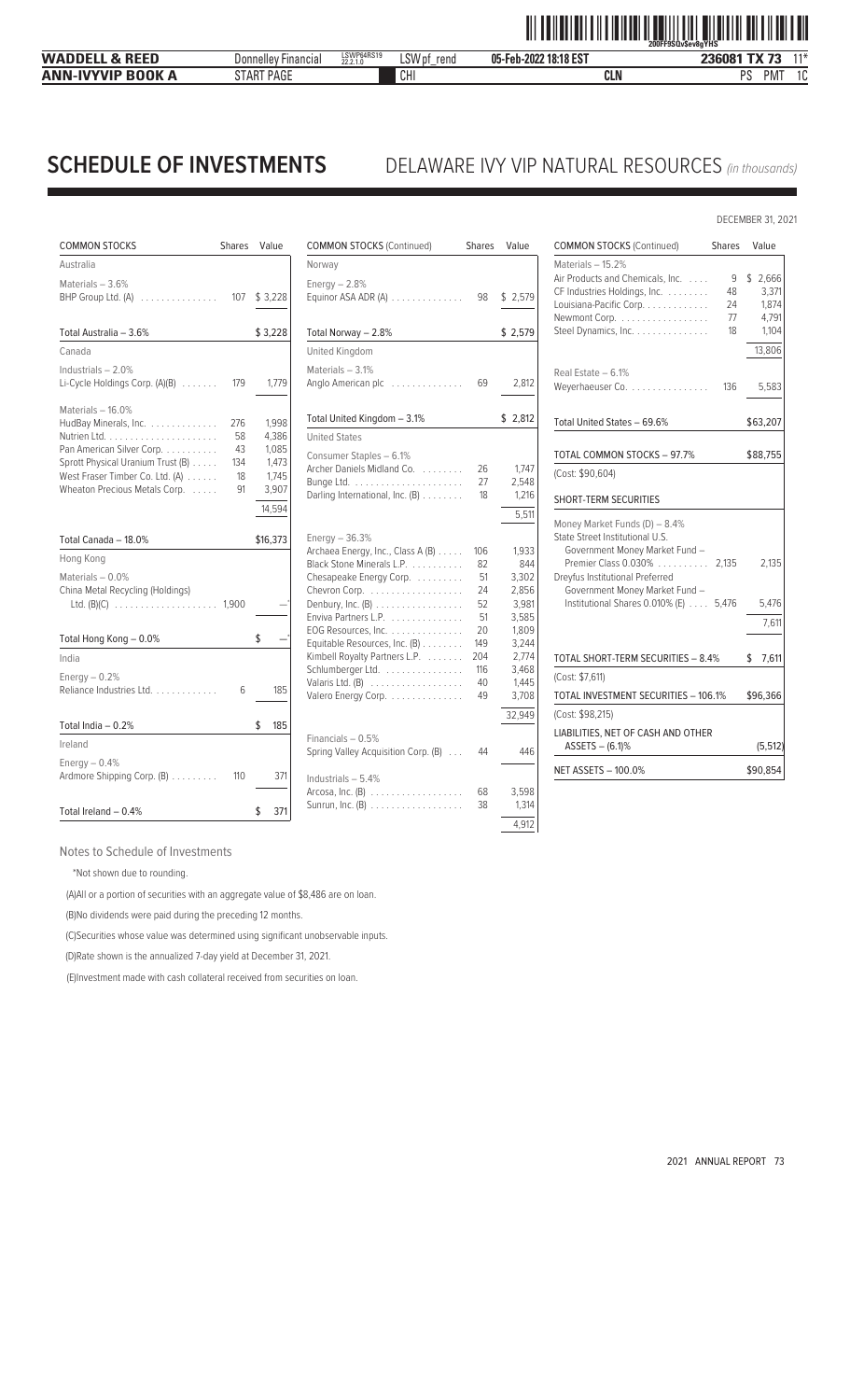|                           |                            |                        |                | <u>TII TII III II TII</u> | <b>THILLE</b><br>III III<br>200FF9SQvSevHY!HO |    |
|---------------------------|----------------------------|------------------------|----------------|---------------------------|-----------------------------------------------|----|
| <b>WADDELL &amp; REED</b> | <b>Donnelley Financial</b> | LSWP64RS19<br>22.2.1.0 | LSW pf<br>rend | 05-Feb-2022 18:18 EST     | 236081 TX 74                                  | Q* |
| <b>ANN-IVYVIP BOOK A</b>  | None                       |                        | CH             | <b>CLN</b>                | PS<br>PMT                                     | 10 |

# **SCHEDULE OF INVESTMENTS** DELAWARE IVY VIP NATURAL RESOURCES (in thousands)

DECEMBER 31, 2021

The following table is a summary of the valuation of the Portfolio's investments by the fair value hierarchy levels as of December 31, 2021. See Note 3 to the Financial Statements for further information regarding fair value measurement.

|                                  | Level 1  | Level 2 | Level 3 |
|----------------------------------|----------|---------|---------|
| Assets                           |          |         |         |
| <b>Investments in Securities</b> |          |         |         |
|                                  | \$88,755 | $S-$    |         |
|                                  | 7.611    |         |         |
| Total                            | \$96.366 |         |         |

During the year ended December 31, 2021, there were no transfers in or out of Level 3.

The following acronym is used throughout this schedule:

ADR = American Depositary Receipts

## **Market Sector Diversification**

## (as a % of net assets)

| Energy                  | 39.7% |
|-------------------------|-------|
| <b>Materials</b>        | 37.9% |
| <b>Industrials</b>      | 74%   |
| <b>Consumer Staples</b> | 6.1%  |
| Real Estate             | 6.1%  |
| Financials              | 0.5%  |
| Other+                  | 2.3%  |

+ Includes liabilities (net of cash and other assets), and cash equivalents

See Accompanying Notes to Financial Statements.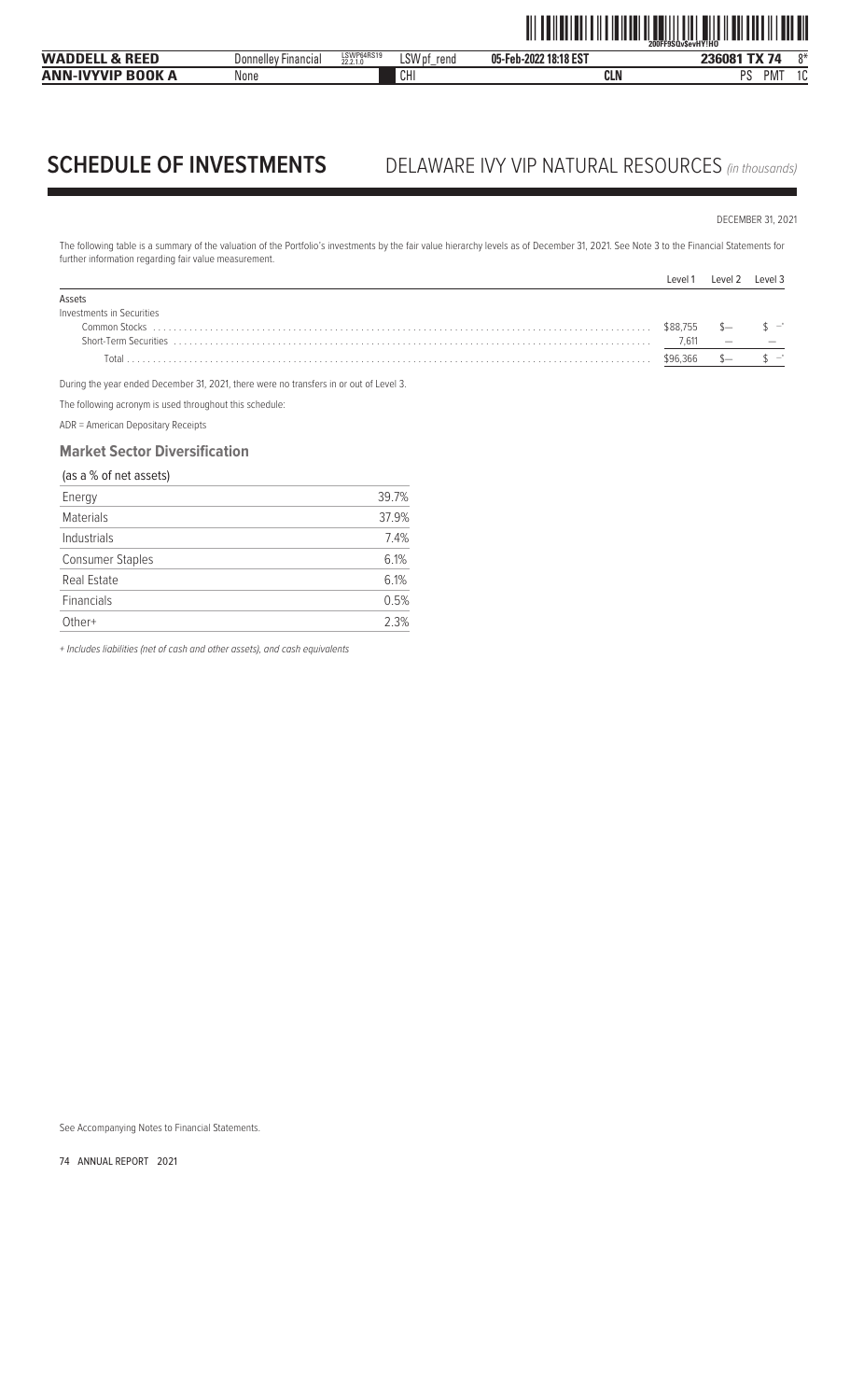| <b>DEED</b><br><b>WAD</b><br>$\tilde{\phantom{a}}$           | ' Financial<br><b>Donnelley</b> | VDI-W10-LPF-259<br>∟SW<br>√kumav0an<br>22.2.1.0 | 06-Feb-2022 00:43 EST | $12*$<br>ιυ.                            |
|--------------------------------------------------------------|---------------------------------|-------------------------------------------------|-----------------------|-----------------------------------------|
| $\cdot$ BOOK $\prime$<br><b>VIP</b><br><b>ANN</b><br>. I V V | <b>IART PACT</b>                | $\sim$<br>.                                     | <b>CLN</b>            | <sub>DC</sub><br>PM <sup>-</sup><br>. . |

## **MANAGEMENT DISCUSSION** DELAWARE IVY VIP SCIENCE AND TECHNOLOGY

### (UNAUDITED)

## *On November 15, 2021, Gustaf C. Zinn was added as an additional portfolio manager for the Portfolio.*

*Below, Zachary Shafran, Bradley Warden, and Gus Zinn, portfolio managers of Delaware Ivy VIP Science and Technology, discuss positioning, performance and results for the fiscal year ended December 31, 2021. Mr. Shafran has managed the Portfolio since 2001 and has 33 years of industry experience. Mr. Warden was named portfolio manager in October 2016 and was previously an assistant portfolio manager on the Portfolio since 2014. He has 24 years of industry experience. Mr. Zinn has 23 years of industry experience.*

**Fiscal Year Performance**

| 15 17% |
|--------|
|        |
| 26.40% |
|        |

Please note that the Portfolio returns include applicable fees and expenses, whereas the index returns do not include any such fees. Also, the Portfolio's performance data does not take into account any product expenses or charges associated with owning a variable life or annuity policy, which is invested in Ivy Variable Insurance Portfolios.

## **A step forward**

Fiscal year 2021 may best be described as a transitional year in the COVID-19 era. After a dramatic calendar 2020 that included COVID-19 driven economic shutdowns, overwhelmed healthcare systems, massive job losses, and the most aggressive US Federal Reserve (Fed) policy actions in history, we entered 2021 with hopes of normalization as vaccines began mass production. Unfortunately, COVID-19 variants like Delta and Omicron became everyday terms, even as vaccination rates climbed during the year.

While COVID-19 was a pervasive topic during the year, the political events of the first week of January would capture the biggest headlines in early 2021. Following a political rally for President Trump in Washington DC, rioters marched and took control of the US Capitol for several hours. Despite the shocking nature of the event, the market showed relatively minimal concern, likely a result of the divisive politics we all grew accustomed to over the past several years. Questions around the legitimacy of Joe Biden's election as the next President continued throughout the year and the political atmosphere in Washington remained extremely divisive.

Divisive politics are nothing new in Washington DC, but the razor-thin margin of Democrat Congressional majority created volatility in the policy making process throughout the year. A key tenet of President Biden's campaign, the Infrastructure Bill, went through numerous iterations and delays, ultimately passing in November with a "reduced" price tag of \$1.2 trillion. Initially, markets were concerned that corporate and capital gains tax rates would rise meaningfully to pay for the bill and other campaign priorities. Over the course of the year, it became less likely large tax increases would happen and the reconciliation bill, with many taxation provisions, was further delayed into 2022.

Internationally, China remained at the forefront of US government concerns. The year was a continuation of stricter policies around Chinese technology companies with a genuine focus on incentivizing semiconductor companies to produce more chips domestically on national security grounds. After China's brazen push in Hong Kong, Taiwan began garnering attention as a potential next move by the Chinese government. Taiwan is a key technology hub and a clear rising concern for policymakers.

In economic terms, massive stimulus continued to prop up the domestic economy through much of the year, while tightening labor markets and global shortages became more acute. Wages began to rise, and it was difficult to go anywhere without seeing "Help Wanted" signs. Additionally, supply chains were stressed by a combination of COVID-19 related shutdowns and robust demand. These supply chain disruptions drove shortages in areas like autos and electronics, further exacerbating upward pricing pressures. It became extremely difficult to find an area of the economy not being impacted by these supply issues.

With the steep rise in prices across many categories, including housing and autos, and continued wage pressure, the conversation in markets shifted to speculation of when and how quickly the Fed would move to tighten monetary policy to ward off inflation. By the second half of the year and especially in the fourth quarter, the concern on higher interest rates and a decrease in the Fed's balance sheet created volatility in the markets, especially for high-multiple, high-growth equities. On days of upward pressure on interest rates, the equity market sold off.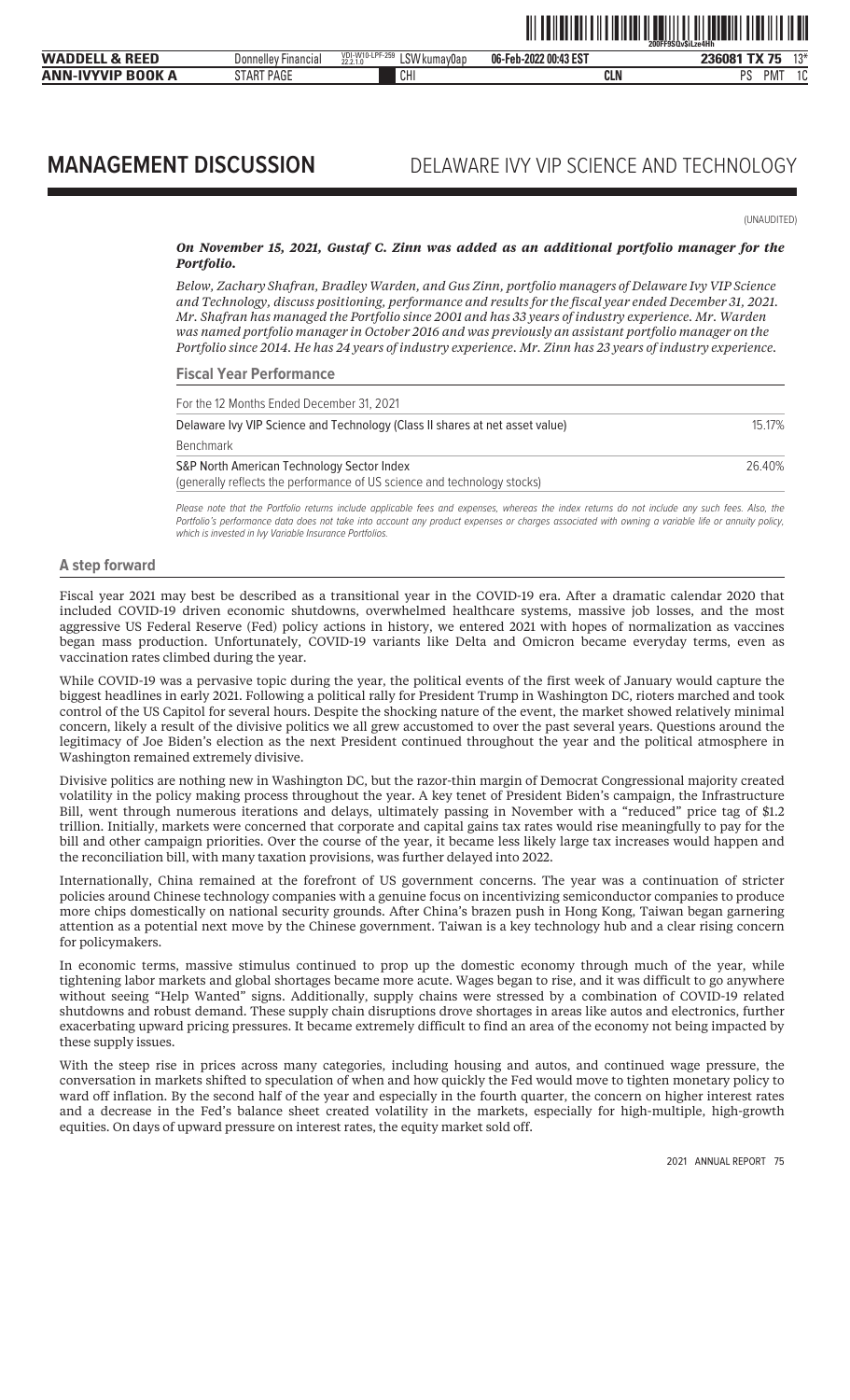|                                               |                                |                        |               |                       | 200FF9SQvSevShwHJ                            |             |
|-----------------------------------------------|--------------------------------|------------------------|---------------|-----------------------|----------------------------------------------|-------------|
| <b>REED</b><br><b>WAI</b><br>$\bullet$<br>--- | <b>Financial</b><br>Donnelley' | LSWP64RS19<br>22.2.1.0 | LSW r<br>rend | 05-Feb-2022 18:18 EST | $\mathbf{z}$<br>--                           | mж.         |
| <b>LIVYVIP ROOK</b><br><b>ANN</b>             | None                           |                        | CHI           | <b>CLN</b>            | <sub>D</sub> <sub>C</sub><br>PM <sup>-</sup> | $\sim$<br>u |

ˆ200FF9SQv\$evShwHJŠ **200FF9SQv\$evShwHJ**

The combination of a global pandemic, divisive politics, international risks, and rising inflationary pressures, would normally equate to pressured financial markets. But, the underlying health of the economy, consumer balance sheets, and corporate results speaks to strong fundamentals that were supportive throughout 2021.

During the fiscal year, information technology stocks performed well with the Portfolio's benchmark advancing 26.4%. Within information technology, the semiconductor, hardware, interactive media and software subsectors made significant positive relative contributions to performance. In addition to these subsectors, other areas like communication equipment and information technology services added positively in an absolute sense, illustrating the broad market strength across the information technology sector that was a continuation of 2020. On the healthcare front, stocks struggled to keep up with the performance of technology names.

### **Semiconductors led the way again, but healthcare lagged**

The Portfolio underperformed its technology-only benchmark during the fiscal year. The technology portion of the Portfolio performed well on an absolute basis but relatively trailed the benchmark. Positions in Universal Display Corp., Alibaba Group Holding Ltd., and ACI Worldwide, Inc. were key detractors, while underweight positions in NVIDIA Corp. and Qualcomm Inc. also hurt relative performance. The Portfolio no longer holds Universal Display Corp., Alibaba Group Holding Ltd. or Qualcomm Inc. Relative outperformers in the Portfolio's technology exposure included ASML Holding N.V., NY Registry Shares, ON Semiconductor Corp., and GlobalFoundries Inc.

During the period, the Portfolio's exposure to healthcare drove a portion of underperformance. Healthcare is not represented in the benchmark, so the Portfolio's allocation to the sector is an important distinction when comparing performance metrics. Underperformance in both biotechnology and healthcare technology negatively impacted overall performance.

The Portfolio maintained a low single-digit average cash position during the fiscal year, which detracted from relative performance. Additionally, the Portfolio used derivatives over the reporting period, but the usage had no material impact on Portfolio performance.

## **Portfolio positioning**

As we entered the second half of the fiscal year, we became increasingly concerned about the rising specter of inflation and tightening monetary policy. This backdrop suggested potential pressure on higher multiple stocks within our investment universe. With our disciplined valuation approach to investing in innovation, we made several focused trades in the Portfolio over this time period. Overall, we skewed our weightings upward in larger capitalization names in the Portfolio, while opportunistically adding a handful of attractive new stocks we believe position us for a more challenging growth stock environment.

The Portfolio had approximately 63.5% of its equity exposure in the information technology sector as of December 31, 2021. The overall exposure in information technology is more appropriately assessed by including the communication services sector, which includes many companies previously in the information technology sector. The Portfolio had approximately 13.5% of its equity assets in the communication services sector as of December 31, 2021, for a total of 77% of assets exposed to the information technology and communications services sectors.

As of fiscal year end, roughly 8% of the Portfolio's equity assets were in the healthcare sector. Our lower healthcare exposure compared to historical averages is primarily a result of reducing our biotechnology weighting due to the anticipated market backdrop mentioned earlier. In developing markets, as the standard of living increases, we continue to believe the demand for quality healthcare should increase. In our view, biotechnology, healthcare information technology systems, and pharmaceuticals are among the greatest innovators and early adopters of new science and technology, so we continue to focus on companies in those areas.

The Portfolio's "applied science and technology" holdings span several industries and sectors and, along with the consumer discretionary subsector (largely Amazon), make up the remainder of the Portfolio's equity composition. At the end of the fiscal year, the Portfolio's cash position was 3.8% of net assets. We almost always have some cash on hand to take advantage of opportunities that may present themselves.

### **Volatility ahead, but strong underlying fundamentals**

As we look forward to fiscal 2022, we expect increased volatility in equity markets as a result of tightening monetary policy and reduced consumer stimulus. Innovative areas of the market are among the highest growth and appropriately receive higher valuations as compared to the rest of the market. These higher growth stocks often have proportionately more value in the anticipated future cash flows, leaving their stocks more susceptible to changes in underlying interest rates. While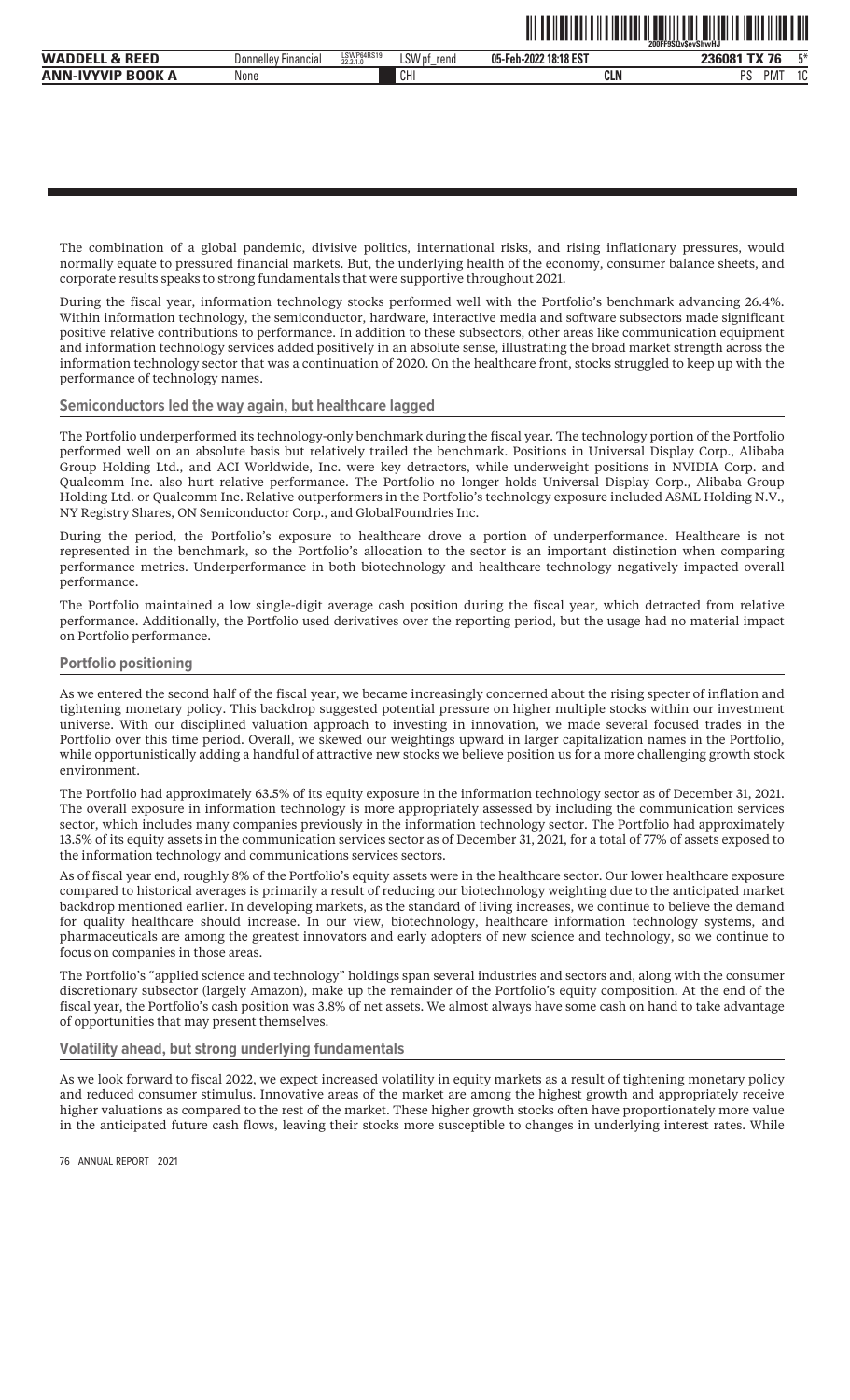|                                         |                        |                                                                    |                       | 200FF9SQv&c0vNWHO                            |        |
|-----------------------------------------|------------------------|--------------------------------------------------------------------|-----------------------|----------------------------------------------|--------|
| <b>REED</b><br><b>WADDI</b><br>ឹ<br>. . | -ınancıal<br>Donnelley | JOI-W10-LPF<br>0.007<br>1/51<br>LSW kumap0as<br>-- 015<br>22.2.1.0 | 10-Feb-2022 23:29 EST | IX                                           | $\sim$ |
| <b>'-IVYVIP BOOK A</b><br><b>ANN</b>    | None                   | CHI                                                                | <b>CLN</b>            | <sub>D</sub> <sub>C</sub><br>PM <sup>-</sup> | . .    |

ˆ200FF9SQv&c0vNWHOŠ **200FF9SQv&c0vNWHO**

volatility creates near-term uncertainty, we use these times in the market to opportunistically add new names or adjust weightings to take advantage of what we believe are great long-term stories. Our long-term investment horizon and concentrated portfolio are compelling advantages during times of market uncertainty.

While tightening monetary policy concerns us relative to market valuations, strong economic fundamentals keep us optimistic. Consumer balance sheets are in great shape, corporate earnings continue to expand, and the job market hasn't been this tight in a long time. It is a tricky balance that the Fed will have to play as it balances its mandates of pricing stability and long-term growth. The good news is that the Fed has shown willingness to react, almost real-time, to changing conditions.

Other supportive economic measures include fiscal spending, like the recently passed infrastructure bill, and investments that should see supply chains begin to normalize by the end of 2022. COVID-19 isn't likely going anywhere soon, but we believe financial markets will continue to look through short-term disruptions of COVID-19 surges. We clearly don't know how the virus will evolve over time, but what we do know is that the world is more prepared for dealing with its evolution.

Our optimism about the future is driven by the innovation acceleration we see across the economy. A crisis typically accelerates innovation as problem-solving kicks into high gear. We see innovation manifest everywhere, but examples like the changes brought about by the work-from-home trend, the early development of the metaverse, and the continued electrification of transportation are driving new investment opportunities. Additionally, the supply chain shortages over the past year clearly highlighted the increasing value and integral role of semiconductors in the global economy.

As always, we will continue to carefully examine the macro factors underlying our investment universe, especially current issues like the regulatory risks facing big technology and China's restrictive technology policies. We will strive to be prudent in balancing growth with valuations and be opportunistic in adding what we believe are long-term innovators with strong management teams to the Portfolio. We have high conviction that our attention to bottom-up research, coupled with the innovation happening across the globe should continue to provide very attractive investment opportunities for the Portfolio.

### **Effective July 1, 2021, the Portfolio name changed from Ivy VIP Science and Technology.**

**Significant Event: On December 2, 2020, Waddell & Reed Financial, Inc., the parent company of Ivy Investment Management Company, the investment adviser of the Ivy Variable Insurance Portfolios, and Macquarie Management Holdings, Inc., the US holding company for Macquarie Group Limited's US asset management business ("Macquarie"), announced that they had entered into an agreement whereby Macquarie would acquire the investment management business of Waddell & Reed Financial, Inc. (the "Transaction"). The Transaction closed on April 30, 2021. The Ivy Variable Insurance Portfolios, as part of Delaware Funds by Macquarie, are now managed by Delaware Management Company and distributed by Delaware Distributors, L.P.**

**Past performance is not a guarantee of future results. The value of the Portfolio's shares will change, and you could lose money on your investment.**

**Investing involves risk, including the possible loss of principal.**

**Because the Portfolio invests more than 25% of its total assets in the science and technology industry, the Portfolio's performance may be more susceptible to a single economic, regulatory or technological occurrence than a portfolio that does not concentrate its investments in this industry.**

**"Non-diversified" investments may allocate more of their net assets to investments in single securities than "diversified" investments. Resulting adverse effects may subject these investments to greater risks and volatility.**

**Investment risks associated with investing in science and technology securities, in addition to other risks, include: operating in rapidly changing fields, abrupt or erratic market movements, limited product lines, markets or financial resources, management that is dependent on a limited number of people, short product cycles, aggressive pricing of products and services, new market entrants and obsolescence of existing technology.**

**Natural or environmental disasters, such as earthquakes, fires, floods, hurricanes, tsunamis, and other severe weather-related phenomena generally, and widespread disease, including pandemics and epidemics, have been and can be highly disruptive to economies and markets, adversely impacting individual companies, sectors, industries, markets, currencies, interest and inflation rates, credit ratings, investor sentiment, and other factors affecting the value of the Portfolio's investments. Given the increasing interdependence among global economies and markets, conditions in one country, market, or region are increasingly likely to adversely affect markets, issuers, and/or foreign exchange rates in other countries. These disruptions could prevent the Portfolio from executing advantageous investment decisions in a timely manner and could negatively impact the Portfolio's**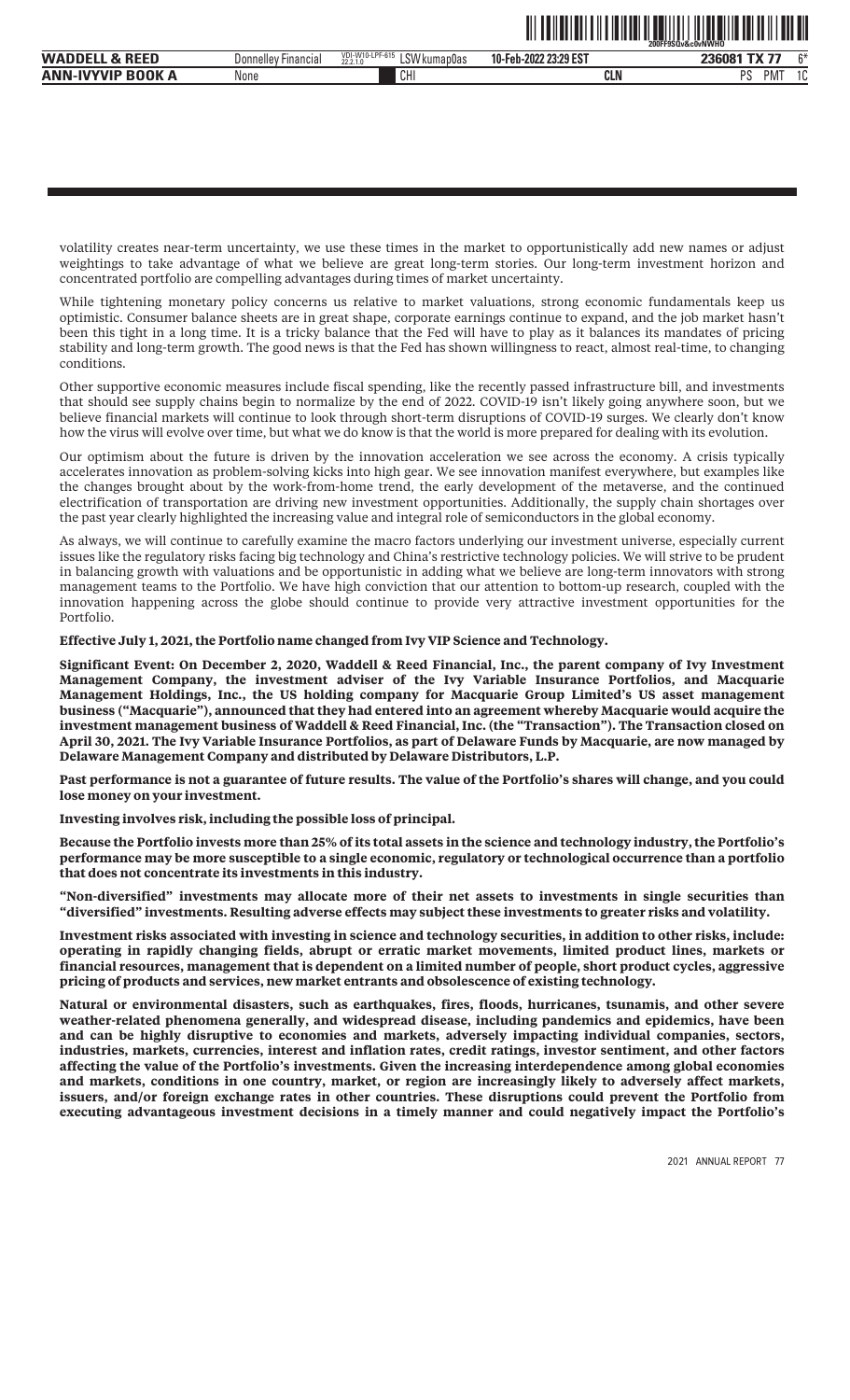|                                     |                        |                        |                | ----------------------------<br>.<br>.<br>200FF9SQvSevc@1p! |                                              |              |
|-------------------------------------|------------------------|------------------------|----------------|-------------------------------------------------------------|----------------------------------------------|--------------|
| <b>REED</b><br><b>WADDELL</b><br>х. | Financial<br>Donnellev | LSWP64RS19<br>22.2.1.0 | LSW pf<br>rend | 05-Feb-2022 18:18 EST                                       | 70<br>236081                                 | $F*$         |
| <b>A-IVYVIP BOOK</b><br><b>ANN</b>  | None                   |                        | CH             | <b>CLN</b>                                                  | <sub>D</sub> <sub>C</sub><br>PM <sup>-</sup> | $\sim$<br>ΙU |

ˆ200FF9SQv\$evc@1p!Š **200FF9SQv\$evc@1p!**

**ability to achieve its investment objective. Any such event(s) could have a significant adverse impact on the value and risk profile of the Portfolio.**

**The opinions expressed in this report are those of the portfolio managers and are current only through the end of the period of the report as stated on the cover. The portfolio managers' views are subject to change at any time based on market and other conditions, and no forecasts can be guaranteed.**

**The index noted is unmanaged, and includes reinvested dividends and does not include fees. One cannot invest directly in an index, nor is an index representative of Delaware Ivy VIP Science and Technology.**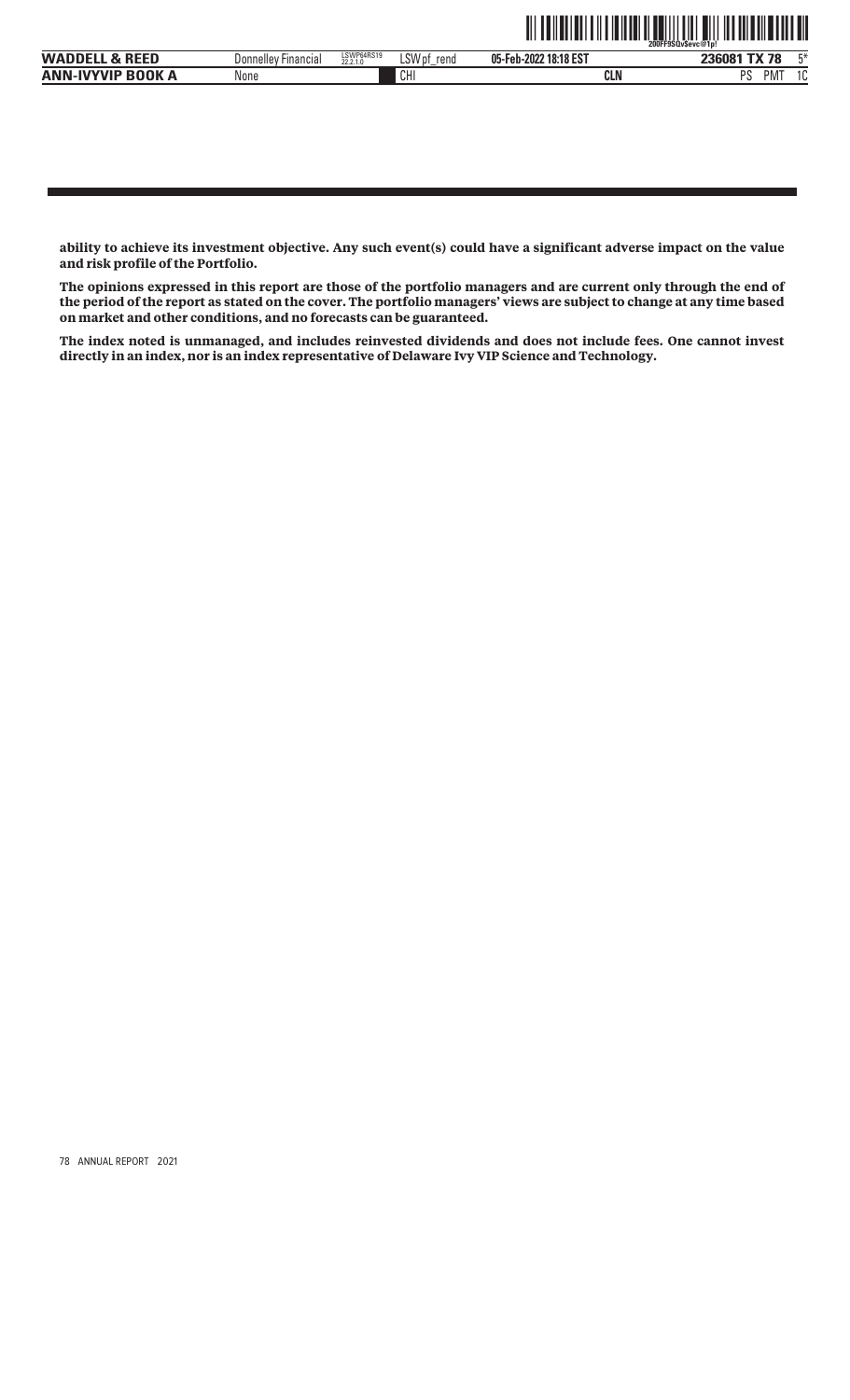|                                    |                            |                        |                |                       | 200FF9SQvSevh=&pa     |        |
|------------------------------------|----------------------------|------------------------|----------------|-----------------------|-----------------------|--------|
| <b>REED</b><br>WADDELL<br>ឹ<br>. . | <b>Donnelley Financial</b> | LSWP64RS19<br>22.2.1.0 | LSW pf<br>rend | 05-Feb-2022 18:18 EST | 236081<br>70<br>$-1$  | $10*$  |
| <b>IVYVIP BOOK A</b><br><b>ANN</b> | ART PAGE<br>'AK            |                        | PIII<br>uпı    | <b>CLN</b>            | DC<br>PM <sup>-</sup> | $\sim$ |
|                                    |                            |                        |                |                       |                       |        |

# **PORTFOLIO HIGHLIGHTS** DELAWARE IVY VIP SCIENCE AND TECHNOLOGY<sup>(a)</sup>

## **Asset Allocation**

| <b>Stocks</b>                                        | 96.2% |
|------------------------------------------------------|-------|
| Information Technology                               | 63.5% |
| <b>Communication Services</b>                        | 13.5% |
| Consumer Discretionary                               | 8.3%  |
| Health Care                                          | 8.1%  |
| Industrials                                          | 21%   |
| <b>Financials</b>                                    | 0.7%  |
| <b>Bonds</b>                                         | 0.0%  |
| Corporate Debt Securities                            | 0.0%  |
| Liabilities (Net of Cash and Other Assets), and Cash |       |
| Equivalents+                                         | 3.8%  |

ALL DATA AS OF DECEMBER 31, 2021 (UNAUDITED)

ˆ200FF9SQv\$evh=&paŠ **200FF9SQv\$evh=&pa**

## **Country Weightings**

| North America                                                        | 85.8% |
|----------------------------------------------------------------------|-------|
| <b>United States</b>                                                 | 85.8% |
| Europe                                                               | 5.9%  |
| <b>Netherlands</b>                                                   | 3.8%  |
| Other Europe                                                         | 21%   |
| Pacific Basin                                                        | 3.7%  |
| South America                                                        | 0.8%  |
| Liabilities (Net of Cash and Other Assets),<br>and Cash Equivalents+ | 3.8%  |

## **Top 10 Equity Holdings**

| Company                               | Country              | Sector                        | Industry                                   |
|---------------------------------------|----------------------|-------------------------------|--------------------------------------------|
| Microsoft Corp.                       | <b>United States</b> | Information Technology        | Systems Software                           |
| Apple, Inc.                           | <b>United States</b> | Information Technology        | Technology Hardware, Storage & Peripherals |
| Amazon.com, Inc.                      | <b>United States</b> | <b>Consumer Discretionary</b> | Internet & Direct Marketing Retail         |
| Alphabet, Inc., Class A               | <b>United States</b> | <b>Communication Services</b> | Interactive Media & Services               |
| MasterCard, Inc., Class A             | <b>United States</b> | Information Technology        | Data Processing & Outsourced Services      |
| Alphabet, Inc., Class C               | <b>United States</b> | <b>Communication Services</b> | Interactive Media & Services               |
| ASML Holding N.V., NY Registry Shares | <b>Netherlands</b>   | Information Technology        | Semiconductor Equipment                    |
| ON Semiconductor Corp.                | <b>United States</b> | Information Technology        | Semiconductors                             |
| Microchip Technology, Inc.            | <b>United States</b> | Information Technology        | Semiconductors                             |
| Micron Technology, Inc.               | <b>United States</b> | Information Technology        | Semiconductors                             |

See your advisor or www.ivyinvestments.com for more information on the Portfolio's most recently published Top 10 Equity Holdings.

+Cash equivalents are defined as highly liquid securities with maturities of less than three months. Cash equivalents may include U.S. Government Treasury bills, bank certificates of deposit, bankers' acceptances, corporate commercial paper and other money market instruments.

(a)Effective July 1, 2021, the name of Ivy VIP Science and Technology changed to Delaware Ivy VIP Science and Technology.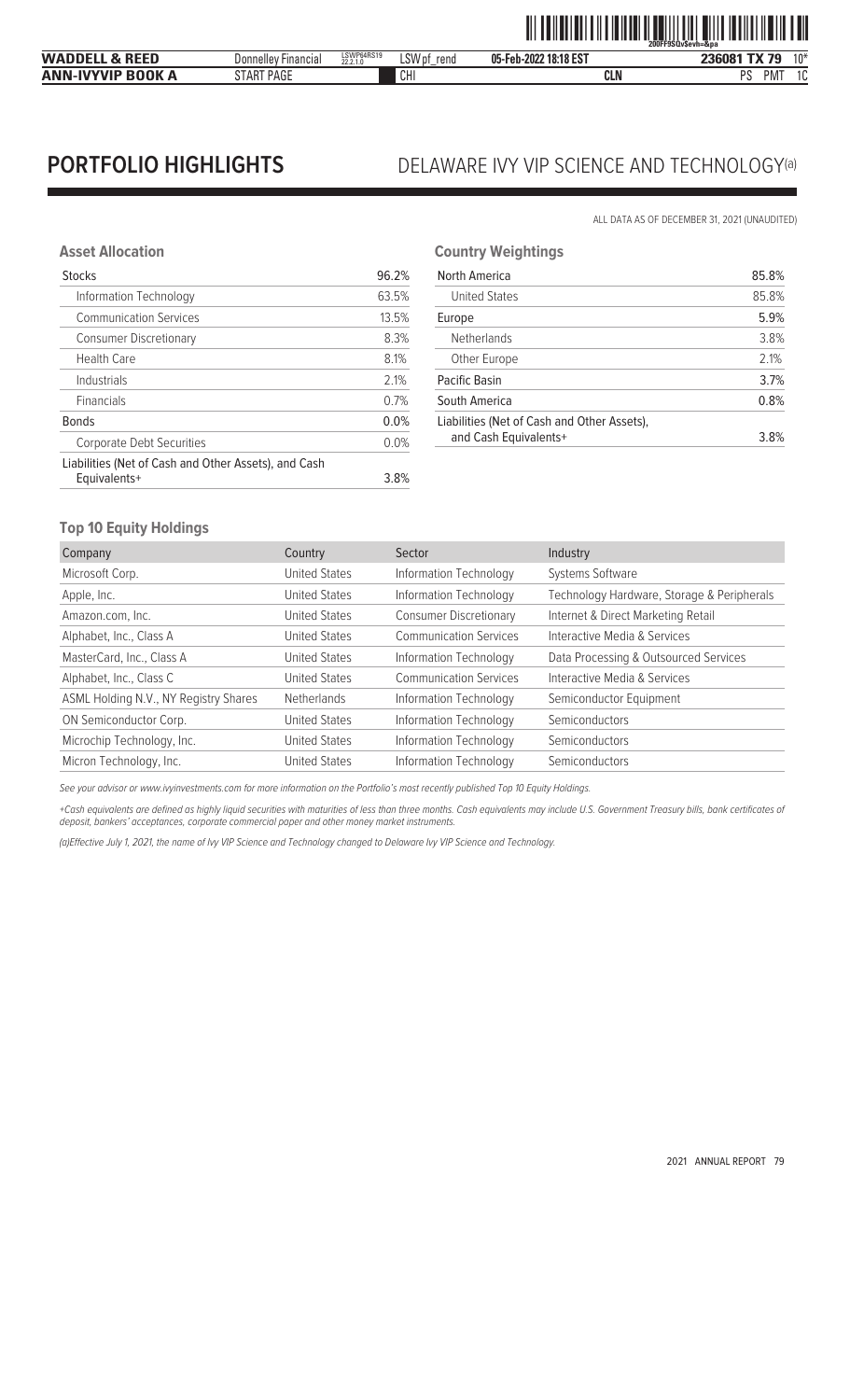| 80<br>TV.       | $12*$  |
|-----------------|--------|
| PM <sup>-</sup> | $\sim$ |
|                 |        |

**COMPARISON OF CHANGE IN VALUE OF \$10,000 INVESTMENT**

## DELAWARE IVY VIP SCIENCE AND TECHNOLOGY<sup>(a)</sup>

ˆ200FF9SQv\$evnGFH4Š **200FF9SQv\$evnGFH4**



| Average Annual Total Return <sup>(2)</sup>   | Class <sub>I</sub> | Class II |
|----------------------------------------------|--------------------|----------|
| 1-year period ended 12-31-21                 | 1545%              | 15.17%   |
| 5-year period ended 12-31-21                 |                    | 23.88%   |
| 10-year period ended 12-31-21                |                    | 19.46%   |
| Since Inception of Class through 12-31-21(3) | 2282%              |          |

(2)Data quoted is past performance and current performance may be lower or higher. Past performance is no guarantee of future results. Investment return and principal value of an investment will fluctuate and shares, when redeemed, may be worth more or less than their original cost. Please visit www.ivyinvestments.com for the Portfolio's most recent month-end performance. Performance data quoted does not reflect any expenses or charges associated with owning a variable life insurance policy or variable annuity contract that invests in the Portfolio's shares. When such charges are deducted, actual investment performance in a variable policy or contract will be lower.

(3)4-28-17 (the date on which shares were first acquired by shareholders).

### (a)Effective July 1, 2021, the name of Ivy VIP Science and Technology changed to Delaware Ivy VIP Science and Technology.

Past performance is not necessarily indicative of future performance. Indexes are unmanaged. The performance graph and table do not reflect the deduction of taxes that a shareholder would pay on Portfolio distributions or on the redemption of Portfolio shares. Performance results may include the effect of expense reduction arrangements for some or all of the periods shown. If those arrangements had not been in place, the performance results for those periods would have been lower.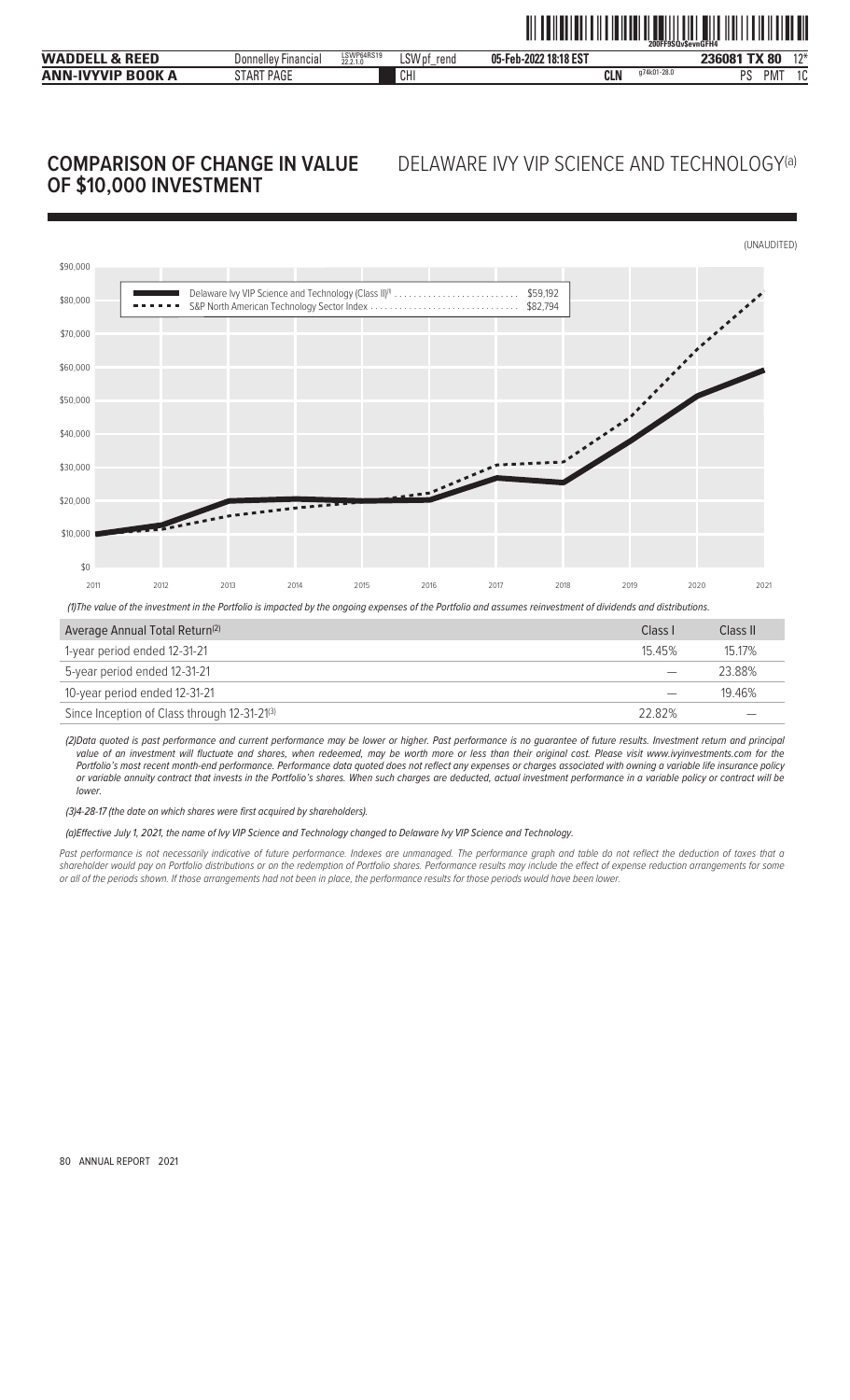| LSWP64RS19<br><b>WADDELL &amp; REED</b><br>LSW pf<br>236081 TX 81<br>05-Feb-2022 18:18 EST<br><b>Donnelley Financial</b><br>rend<br>22.2.1.0 |  |  | 200FF9SQvSevwS9H |  |
|----------------------------------------------------------------------------------------------------------------------------------------------|--|--|------------------|--|
|                                                                                                                                              |  |  | $14*$            |  |
| CHI<br>START PAGE<br><b>ANN-IVYVIP BOOK A</b><br><b>CLN</b><br>PS<br><b>PMT</b>                                                              |  |  | 10               |  |

# **SCHEDULE OF INVESTMENTS** DELAWARE IVY VIP SCIENCE AND TECHNOLOGY (in thousands)

| <b>COMMON STOCKS</b>                                                                                                                                                               | Shares                       | Value                                                    |
|------------------------------------------------------------------------------------------------------------------------------------------------------------------------------------|------------------------------|----------------------------------------------------------|
| <b>Communication Services</b>                                                                                                                                                      |                              |                                                          |
| Interactive Media & Services - 11.5%<br>Alphabet, Inc., Class A (A)<br>Alphabet, Inc., Class C (A)<br>Pinterest, Inc., Class A (A)<br>Tencent Holdings Ltd. (B)<br>Vimeo, Inc. (A) | 11<br>9<br>303<br>116<br>201 | \$32,829<br>27,026<br>11,024<br>6,807<br>3,618<br>81,304 |
| Wireless Telecommunication Service - 2.0%<br>T-Mobile U.S., Inc. (A) $\dots$                                                                                                       | 123                          | 14,318                                                   |
| Total Communication Services - 13.5%                                                                                                                                               |                              | 95,622                                                   |
| <b>Consumer Discretionary</b>                                                                                                                                                      |                              |                                                          |
| Auto Parts & Equipment — 0.9%<br>Luminar Technologies, Inc.,<br>Class A $(A)(C)$                                                                                                   | 376                          | 6,357                                                    |
| Internet & Direct Marketing Retail - 7.4%<br>Amazon.com, Inc. (A) $\ldots \ldots \ldots$<br>Chewy, Inc., Class A $(A)(C)$<br>MercadoLibre, Inc. $(A)$                              | 12<br>97<br>4                | 41,015<br>5,734<br>6,002<br>52,751                       |
| Total Consumer Discretionary - 8.3%                                                                                                                                                |                              | 59,108                                                   |
| <b>Financials</b>                                                                                                                                                                  |                              |                                                          |
| Consumer Finance - 0.7%<br>SoFi Technologies, Inc. (A)(C)                                                                                                                          | 300                          | 4,743                                                    |
| Total Financials - 0.7%                                                                                                                                                            |                              | 4,743                                                    |
| <b>Health Care</b>                                                                                                                                                                 |                              |                                                          |
| Biotechnology - 0.8%<br>Moderna, Inc. $(A)$                                                                                                                                        | 23                           | 5,829                                                    |
| Health Care Equipment - 2.9%<br>DexCom, Inc. $(A)$<br>Intuitive Surgical, Inc. $(A)$                                                                                               | 17<br>31                     | 9,120<br>11,081<br>20,201                                |
| Health Care Technology - 2.3%                                                                                                                                                      | 178                          | 16,513                                                   |
| Life Sciences Tools & Services - 1.0%<br>Repligen Corp. $(A)$                                                                                                                      | 28                           | 7,354                                                    |
| Pharmaceuticals - 1.1%<br>Eli Lilly and Co.                                                                                                                                        | 27                           | 7,516                                                    |
| Total Health Care - 8.1%                                                                                                                                                           |                              | 57,413                                                   |
| Industrials                                                                                                                                                                        |                              |                                                          |
| Trucking $-2.1%$<br>Uber Technologies, Inc. (A) 356                                                                                                                                |                              | 14,919                                                   |
| Total Industrials - 2.1%                                                                                                                                                           |                              | 14,919                                                   |

| <b>COMMON STOCKS (Continued)</b>                                                                                                                                                                                                                                                                  | <b>Shares</b>                                           | Value                                                                                 |
|---------------------------------------------------------------------------------------------------------------------------------------------------------------------------------------------------------------------------------------------------------------------------------------------------|---------------------------------------------------------|---------------------------------------------------------------------------------------|
| Information Technology                                                                                                                                                                                                                                                                            |                                                         |                                                                                       |
| Application Software - 7.7%<br>ACI Worldwide, Inc. (A)<br>Aspen Technology, Inc. (A)<br>Autodesk, Inc. $(A)$<br>Cadence Design Systems, Inc. (A)<br>Workday, Inc., Class A $(A)$                                                                                                                  | 10<br>58<br>39<br>38<br>21<br>49                        | \$<br>358<br>8,794<br>11,104<br>7,113<br>13,539<br>13,436                             |
|                                                                                                                                                                                                                                                                                                   |                                                         | 54,344                                                                                |
| Data Processing & Outsourced Services - 8.1%<br>MasterCard, Inc., Class A<br>PayPal, Inc. $(A)$<br>Shift4 Payments, Inc., Class A (A)<br>WNS (Holdings) Ltd. ADR (A)                                                                                                                              | 80<br>79<br>102<br>86                                   | 28,913<br>14,898<br>5,938<br>7,622<br>57,371                                          |
| Electronic Components - 2.3%<br>Amphenol Corp., Class A                                                                                                                                                                                                                                           | 189                                                     | 16,549                                                                                |
| Internet Services & Infrastructure - 2.2%<br>VeriSign, Inc. $(A)$                                                                                                                                                                                                                                 | 61                                                      | 15,426                                                                                |
| Semiconductor Equipment - 3.8%<br>ASML Holding N.V., NY Registry                                                                                                                                                                                                                                  | 34                                                      | 27,021                                                                                |
| Semiconductors - 19.1%<br>Ambarella, Inc. $(A)$<br>Analog Devices, Inc.<br>GlobalFoundries, Inc. (A)<br>Infineon Technologies AG (B)<br>Microchip Technology, Inc.<br>Micron Technology, Inc.<br>NVIDIA Corp.<br>ON Semiconductor Corp. (A)<br>Taiwan Semiconductor<br>Manufacturing Co. Ltd. ADR | 37<br>81<br>183<br>323<br>227<br>189<br>44<br>368<br>92 | 7,430<br>14,249<br>11,886<br>14,976<br>19,777<br>17,638<br>13,070<br>25,020<br>11,106 |
|                                                                                                                                                                                                                                                                                                   |                                                         | 135,152                                                                               |
| Systems Software - 14.3%<br>Microsoft Corp.<br>ServiceNow, Inc. (A)                                                                                                                                                                                                                               | 260<br>22                                               | 87,296<br>14,440<br>101,736                                                           |
| Technology Hardware, Storage & Peripherals - 6.0%<br>Apple, Inc. $\dots\dots\dots\dots\dots\dots\dots\dots$                                                                                                                                                                                       | 241                                                     | 42,738                                                                                |
| Total Information Technology - 63.5%                                                                                                                                                                                                                                                              |                                                         | 450,337                                                                               |
| TOTAL COMMON STOCKS - 96.2%<br>(Cost: \$444,987)                                                                                                                                                                                                                                                  |                                                         | \$682,142                                                                             |

| <b>CORPORATE DEBT SECURITIES</b>                                                                                                                                                                                                                           | Principal       | Value                     |
|------------------------------------------------------------------------------------------------------------------------------------------------------------------------------------------------------------------------------------------------------------|-----------------|---------------------------|
| Materials                                                                                                                                                                                                                                                  |                 |                           |
| Fertilizers & Agricultural Chemicals - 0.0%                                                                                                                                                                                                                |                 |                           |
| Marrone Bio Innovations, Inc.,<br>8.000%, 12-31-22 (D) $\ldots$ \$ 288                                                                                                                                                                                     |                 | \$<br>291                 |
|                                                                                                                                                                                                                                                            |                 |                           |
| Total Materials - 0.0%                                                                                                                                                                                                                                     |                 | 291                       |
|                                                                                                                                                                                                                                                            |                 |                           |
| <b>TOTAL CORPORATE DEBT</b><br>SECURITIES - 0.0%                                                                                                                                                                                                           |                 | \$<br>291                 |
|                                                                                                                                                                                                                                                            |                 |                           |
| (Cost: \$288)                                                                                                                                                                                                                                              |                 |                           |
| <b>SHORT-TERM SECURITIES</b>                                                                                                                                                                                                                               | <b>Shares</b>   |                           |
| Money Market Funds (F) - 4.1%<br>Dreyfus Institutional Preferred<br>Government Money Market<br>Fund - Institutional Shares,<br>$0.010\%$ (E)<br>State Street Institutional U.S.<br>Government Money Market<br>Fund - Premier Class,<br>$0.030\%$<br>$\sim$ | 2,038<br>27,048 | 2.038<br>27,048<br>29,086 |
| TOTAL SHORT-TERM SECURITIES - 4.1%                                                                                                                                                                                                                         |                 | \$29,086                  |
| (Cost: \$29,086)                                                                                                                                                                                                                                           |                 |                           |
| TOTAL INVESTMENT SECURITIES - 100.3%                                                                                                                                                                                                                       |                 | \$711,519                 |
| (Cost: \$474,361)                                                                                                                                                                                                                                          |                 |                           |
| LIABILITIES, NET OF CASH AND OTHER<br>$ASSETS - (0.3)\%$                                                                                                                                                                                                   |                 | (2, 245)                  |
| <b>NET ASSETS - 100.0%</b>                                                                                                                                                                                                                                 |                 | \$709.274                 |

DECEMBER 31, 2021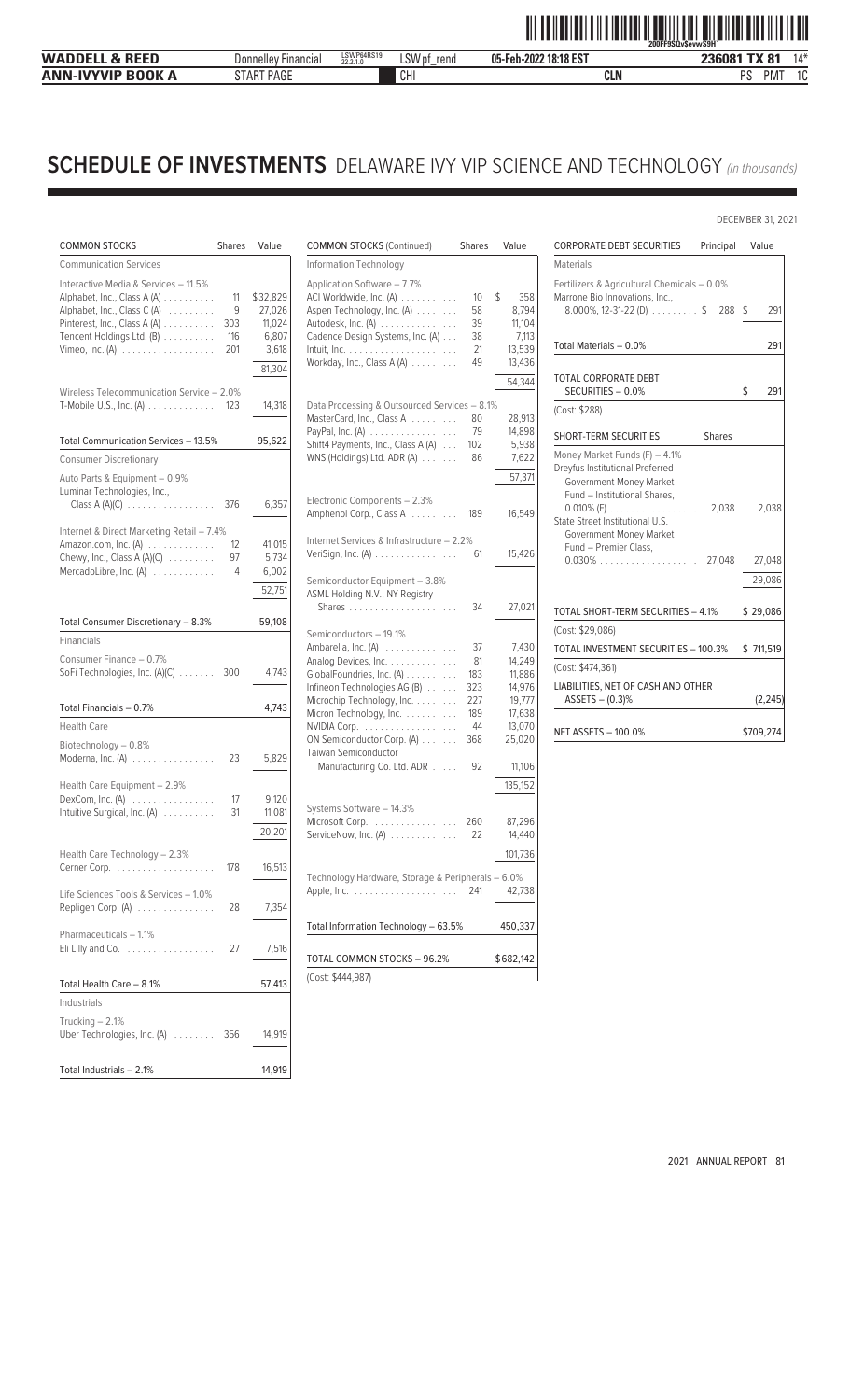|                           |                     |                        |                | $\  \ \ $             | III III<br><b>THULLER</b><br>200FF9SQvSev#6Qp8 |
|---------------------------|---------------------|------------------------|----------------|-----------------------|------------------------------------------------|
| <b>WADDELL &amp; REED</b> | Donnelley Financial | LSWP64RS19<br>22.2.1.0 | LSW pf<br>rend | 05-Feb-2022 18:18 EST | $12*$<br>236081 TX 82                          |
| <b>ANN-IVYVIP BOOK A</b>  | None                |                        | CHI            | <b>CLN</b>            | <b>PMT</b><br>PS<br>10                         |

# **SCHEDULE OF INVESTMENTS** DELAWARE IVY VIP SCIENCE AND TECHNOLOGY (in thousands)

|                                                                                                                                                                                                                                                              |                            |           |       |                     |          | DECEMBER 31, 2021 |
|--------------------------------------------------------------------------------------------------------------------------------------------------------------------------------------------------------------------------------------------------------------|----------------------------|-----------|-------|---------------------|----------|-------------------|
| Notes to Schedule of Investments                                                                                                                                                                                                                             |                            |           |       |                     |          |                   |
| (A)No dividends were paid during the preceding 12 months.                                                                                                                                                                                                    |                            |           |       |                     |          |                   |
| (B) Listed on an exchange outside the United States.                                                                                                                                                                                                         |                            |           |       |                     |          |                   |
| (C)All or a portion of securities with an aggregate value of \$11,909 are on loan.                                                                                                                                                                           |                            |           |       |                     |          |                   |
| (D)Restricted security. At December 31, 2021, the Portfolio owned the following restricted security:                                                                                                                                                         |                            |           |       |                     |          |                   |
| Security                                                                                                                                                                                                                                                     | <b>Acquisition Date(s)</b> | Principal | Cost  |                     | Value    |                   |
| Marrone Bio Innovations, Inc., 8.000%, 12-31-22                                                                                                                                                                                                              | $8 - 20 - 15$              | \$288     | \$287 |                     | \$291    |                   |
| The total value of this security represented 0.0% of net assets at December 31, 2021.                                                                                                                                                                        |                            |           |       |                     |          |                   |
| (E)Investment made with cash collateral received from securities on loan.                                                                                                                                                                                    |                            |           |       |                     |          |                   |
|                                                                                                                                                                                                                                                              |                            |           |       |                     |          |                   |
| (F)Rate shown is the annualized 7-day yield at December 31, 2021.<br>The following table is a summary of the valuation of the Portfolio's investments by the fair value hierarchy levels as of December 31, 2021. See Note 3 to the Financial Statements for |                            |           |       |                     |          |                   |
| further information regarding fair value measurement.                                                                                                                                                                                                        |                            |           |       | Level 1             | Level 2  |                   |
| Assets                                                                                                                                                                                                                                                       |                            |           |       |                     |          | Level 3           |
| Investments in Securities                                                                                                                                                                                                                                    |                            |           |       |                     |          |                   |
| Common Stocks                                                                                                                                                                                                                                                |                            |           |       | \$95.622            |          |                   |
|                                                                                                                                                                                                                                                              |                            |           |       | 59,108              |          |                   |
|                                                                                                                                                                                                                                                              |                            |           |       | 4,743               |          |                   |
|                                                                                                                                                                                                                                                              |                            |           |       | 57.413              |          |                   |
|                                                                                                                                                                                                                                                              |                            |           |       | 14,919              |          |                   |
|                                                                                                                                                                                                                                                              |                            |           |       | 435,361             | 14,976   |                   |
|                                                                                                                                                                                                                                                              |                            |           |       | \$667,166           | \$14,976 |                   |
|                                                                                                                                                                                                                                                              |                            |           |       |                     | 291      |                   |
| Short-Term Securities                                                                                                                                                                                                                                        |                            |           |       | 29.086<br>\$696,252 | \$15,267 |                   |

The following acronyms are used throughout this schedule:

ADR = American Depositary Receipts

REIT = Real Estate Investment Trust

## **Country Diversification**

| (as a % of net assets) |       |
|------------------------|-------|
| <b>United States</b>   | 85.8% |
| <b>Netherlands</b>     | 3.8%  |
| Germany                | 2.1%  |
| Taiwan                 | 1.6%  |
| India                  | 1.1%  |
| China                  | 1.0%  |
| <b>Other Countries</b> | 0.8%  |
| Other+                 | 3.8%  |
|                        |       |

+Includes liabilities (net of cash and other assets), and cash equivalents

See Accompanying Notes to Financial Statements.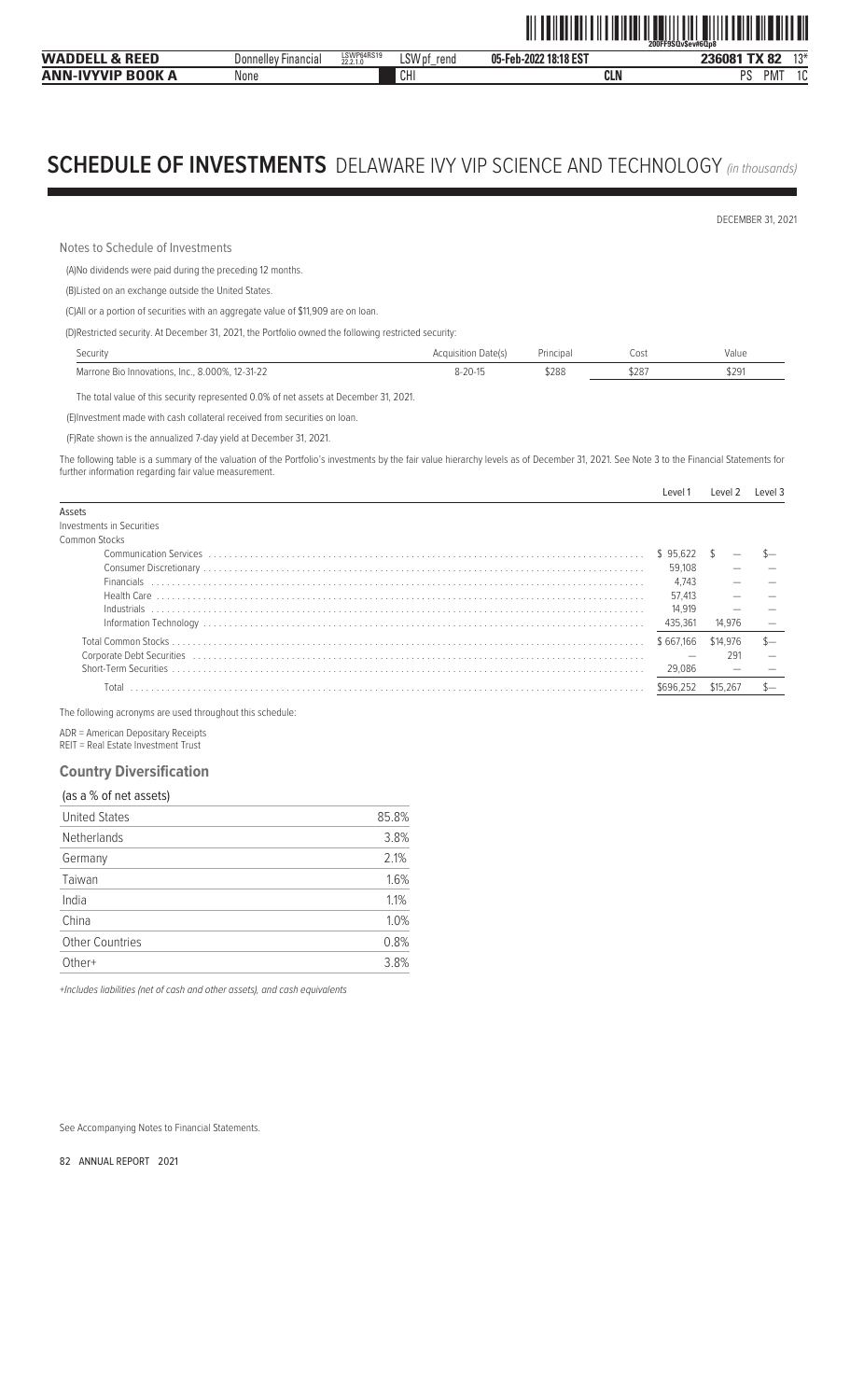| LSWP64RS19<br>LSW pf<br>18:18 EST<br><b>REED</b><br>WAL<br>$05-$<br><b>Feb-2022</b><br>Donnellev<br>rend<br>Financial<br>IDELI<br>22.2.1.0 |                         |              |
|--------------------------------------------------------------------------------------------------------------------------------------------|-------------------------|--------------|
|                                                                                                                                            | $12*$<br>TV 09<br>ıυ    |              |
| 011<br><b>CLN</b><br>TART PAGE<br>$\sqrt{R}$ ROOK $\sqrt{R}$<br>nc<br>ANN<br><b>IVVVIP</b><br>UП                                           | $D^{\text{max}}$<br>'NI | $\sim$<br>טי |

## **MANAGEMENT DISCUSSION** DELAWARE IVY VIP SMALL CAP GROWTH

ˆ200FF9SQv\$ew2\$tp‹Š **200FF9SQv\$ew2\$tp**

(UNAUDITED)

*Below, Kenneth G. McQuade and Timothy J. Miller, CFA, co-portfolio managers of Delaware Ivy VIP Small Cap Growth, discuss positioning, performance and results for the fiscal year ended December 31, 2021.*

*Mr. McQuade has managed the Portfolio since 2006 and has 26 years of industry experience. Mr. Miller, who has managed the Delaware Ivy Small Cap Growth Fund since 2010, assumed co-manager responsibilities of the Portfolio in 2016. He has 43 years of investment experience. On November 15, 2021, Bradley P. Halverson, CFA, another co-portfolio manager, left the Portfolio to join the Delaware Ivy mid-cap strategy management team.*

**Fiscal Year Performance**

| For the 12 Months Ended December 31, 2021                              |      |
|------------------------------------------------------------------------|------|
| Delaware Ivy VIP Small Cap Growth (Class II shares at net asset value) | 399% |
| Benchmark                                                              |      |
| Russell 2000 Growth Index                                              | 283% |
| (generally reflects the performance of small-company stocks)           |      |
|                                                                        |      |

Please note that Portfolio returns include applicable fees and expenses while index returns do not include any such fees. Also, the Portfolio's performance data does not take into account any product expenses or charges associated with owning a variable life or annuity policy, which is invested in Ivy Variable Insurance Portfolios.

### **Market review**

Fiscal year 2021 was a period that did not call for celebration by small-cap growth managers. After posting exceptional gains in fiscal year 2020 amidst that period's COVID-19 pandemic volatility, small-cap growth stocks took a pause in 2021 and could only muster a 2.8% gain for the year. Small-cap growth was the category laggard among the Russell benchmarks in fiscal year 2021 after being the category leader in 2020. The Russell 1000 Growth Index led the measurement period driven by mega-cap growth stocks, followed by the Russell Value Indexes (small-cap value, mid cap value, and large cap value in order of returns). The gap in performance between small-cap growth and small-cap value was wide – a 2.8% return for growth versus a 28% return for value — reversing a similar gap in favor of growth in 2020. Earnings growth was a major driver of performance in the 2021 measurement period. While small-cap growth companies generated a healthy 40% gain in earnings for the fiscal year, earnings growth for small-cap value companies more than doubled for the same period.

The sectors leading the earnings growth move in the measurement period included consumer discretionary, industrials, materials, energy, and financials. Macroeconomic stimulus, both monetary and fiscal, helped drive the surge in demand for goods and services that suppliers often struggled to provide. The result was an alarming rise in inflationary pressures, which in many cases, provided a boost to cyclical companies' earnings growth. On the flip side, this situation raised concern about rising interest rates, putting downward pressure on the price-to-earnings (P/E) ratios of growth companies.

### **Contributors and detractors**

The Portfolio outperformed its benchmark for the fiscal year by slightly more than one percentage point. A larger gain generated through mid-year was diminished in the second half as pressure from the rotation to value stocks hurt the Portfolio performance. For the measurement period, the sectors contributing to positive performance included healthcare, consumer discretionary, and communication services. On the downside, industrials, information technology, and real estate were the primary drags on performance.

Healthcare was the largest weighted sector in the benchmark while also the worst performing sector, down greater than 20% for the fiscal year. COVID-19 was the obvious key focal point that created many direct impacts such as minimal capacity for many medical procedures, lower private pay from higher unemployment, lack of capacity for clinical trials, and significant stress on healthcare staffing. The result was slower volumes, lower profitability, and less visibility along most of the sector. Biotechnology was the worst performing segment due to the mentioned fundamental issues along with rising interest rates affecting speculative valuations. The Portfolio remained underweight healthcare due to an underweight position in biotechnology, which was the primary reason for relative outperformance. In addition, the Portfolio had exposure across the risk spectrum including exposure to medical staffing and more efficient healthcare delivery, which contributed to positive stock selection. Looking forward, we believe the demand for more efficiency and individualized treatments, along with expected pandemic relief on healthcare systems, should make the fundamental outlook bright for the more novel niches in healthcare as long as those names have available capital for development. As a result, we continue to gravitate toward innovation and services that facilitate value-based healthcare in more cost-effective settings.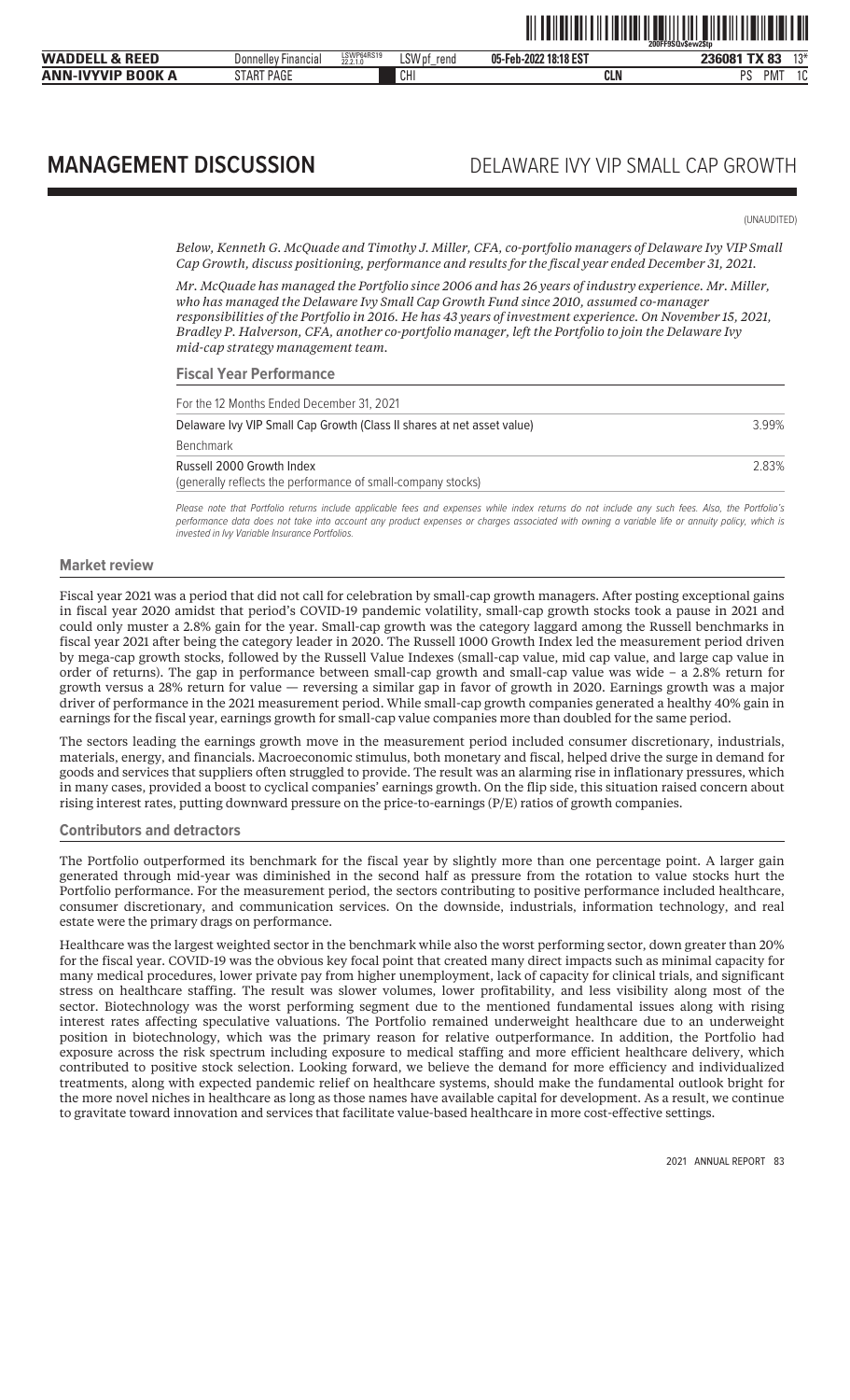|                                     |                                  |                                                  |                       | - 200FF9SQv&c31kQH                           |              |
|-------------------------------------|----------------------------------|--------------------------------------------------|-----------------------|----------------------------------------------|--------------|
| <b>REED</b><br><b>WADDELL</b><br>െ  | ' Financial<br><b>Donnelley!</b> | VDI-W10-LPF-615<br>LSW<br>V kumapüas<br>22.2.1.0 | 10-Feb-2022 23:30 EST | <b>TX 84</b><br>736081                       | $0*$         |
| <b>-IVYVIP BOOK A</b><br><b>ANN</b> | None                             | 011<br>ulll                                      | <b>CLN</b>            | <sub>D</sub> <sub>C</sub><br>PM <sup>-</sup> | $\sim$<br>ιu |

<u>oli od iloti od i oli od in od iloti oli od iloti od iloti od iloti od il</u>

Information technology is the other large weighting in the Portfolio and it was impacted primarily by the macro factors mentioned above. While the fundamental picture for the sector appears to remain healthy, the combination of lower relative earnings growth and higher interest rates have impacted these stocks. Information technology has been a stellar performer over the past few years with valuations reaching record levels, which has made the group vulnerable to these trends. The Portfolio had reduced exposure to the most extremely valued software names throughout the fiscal year but nevertheless maintained an above-average weighting in the group, which impacted performance. Within the information technology sector, the principal drag was from the software industry whereas the Portfolio's semiconductor and information technology services industry holdings were positive contributors. Looking ahead into 2022, we think macro pressures will remain for a period of time, but the ultimate growth opportunities in the software/semiconductor/technology services segments remain too attractive to avoid. Cyclical rotations akin to this one have been experienced in the past and have generally become attractive opportunities to make a few upgrades in the Portfolio. Cybersecurity remains an area of strong interest as does the general enterprise software segment.

Consumer discretionary and industrials were the next two greatest sector weightings during the measurement period. Positive returns were generated in consumer discretionary led primarily by the hotel, gaming, and restaurant industries. Companies such as Marriott Vacations, Churchill Downs, and Wyndham Hotels were beneficiaries of the healthy consumer spending trends. The industrials sector was a meaningful outperformer for the benchmark during the measurement period. Sector performance was quite volatile throughout the fiscal year based on investors' reactions to economic measures. The more cyclical segments performed better overall with the strongest being road and rail, building products, and construction and engineering. The more unestablished growthier segments such as alternative energy and services were underperformers. The Portfolio had some exposure to cyclical names but maintained greater exposure to secular growth names, which were a relative detractor for the fiscal year. The aerospace and defense segment was also a negative contributor as it is considered a more defensive segment. It was also impacted by concerns of federal budget constraints and manufacturer operating issues. The Portfolio's higher exposure to defense was also a detractor. We will continue to monitor the cyclical dynamics the US economy presents but will continue to seek transformational companies that appear poised for longer-term sustainable success.

### **Outlook**

The fundamental macroeconomic outlook for 2022 appears to be quite healthy, which has the potential to provide a foundation for another year of solid earnings growth for small-cap growth companies. We don't think the discrepancy between value and growth earnings in 2022 will be as pronounced as it was in 2021 since cyclical companies will be facing difficult comparisons. The Portfolio remains focused on seeking high-quality, small-cap growth companies across multiple sectors.

**Effective July 1, 2021, the Portfolio name changed from Ivy VIP Small Cap Growth.**

**Significant Event: On December 2, 2020, Waddell & Reed Financial, Inc., the parent company of Ivy Investment Management Company, the investment adviser of the Ivy Variable Insurance Portfolios, and Macquarie Management Holdings, Inc., the US holding company for Macquarie Group Limited's US asset management business ("Macquarie"), announced that they had entered into an agreement whereby Macquarie would acquire the investment management business of Waddell & Reed Financial, Inc. (the "Transaction"). The Transaction closed on April 30, 2021. The Ivy Variable Insurance Portfolios, as part of Delaware Funds by Macquarie, are now managed by Delaware Management Company and distributed by Delaware Distributors, L.P.**

**Past performance is not a guarantee of future results. The value of the Portfolio's shares will change, and you could lose money on your investment.**

**The Portfolio may invest in derivative instruments, primarily total return swaps, futures on domestic equity indexes and options, both written and purchased, in an attempt to increase exposure to various equity sectors and markets or to hedge market risk on individual equity securities.**

**Investing in small-cap stocks may carry more risk than investing in stocks of larger more well-established companies. Prices of growth stocks may be more sensitive to changes in current and expected earnings than the prices of other stocks. Growth stocks may not perform as well as value stocks or the stock market in general. The Portfolio may invest in Initial Public Offerings (IPOs), which can have a significant positive impact on the Portfolio's performance that may not be replicated in the future. These and other risks are more fully described in the Portfolio's prospectus.**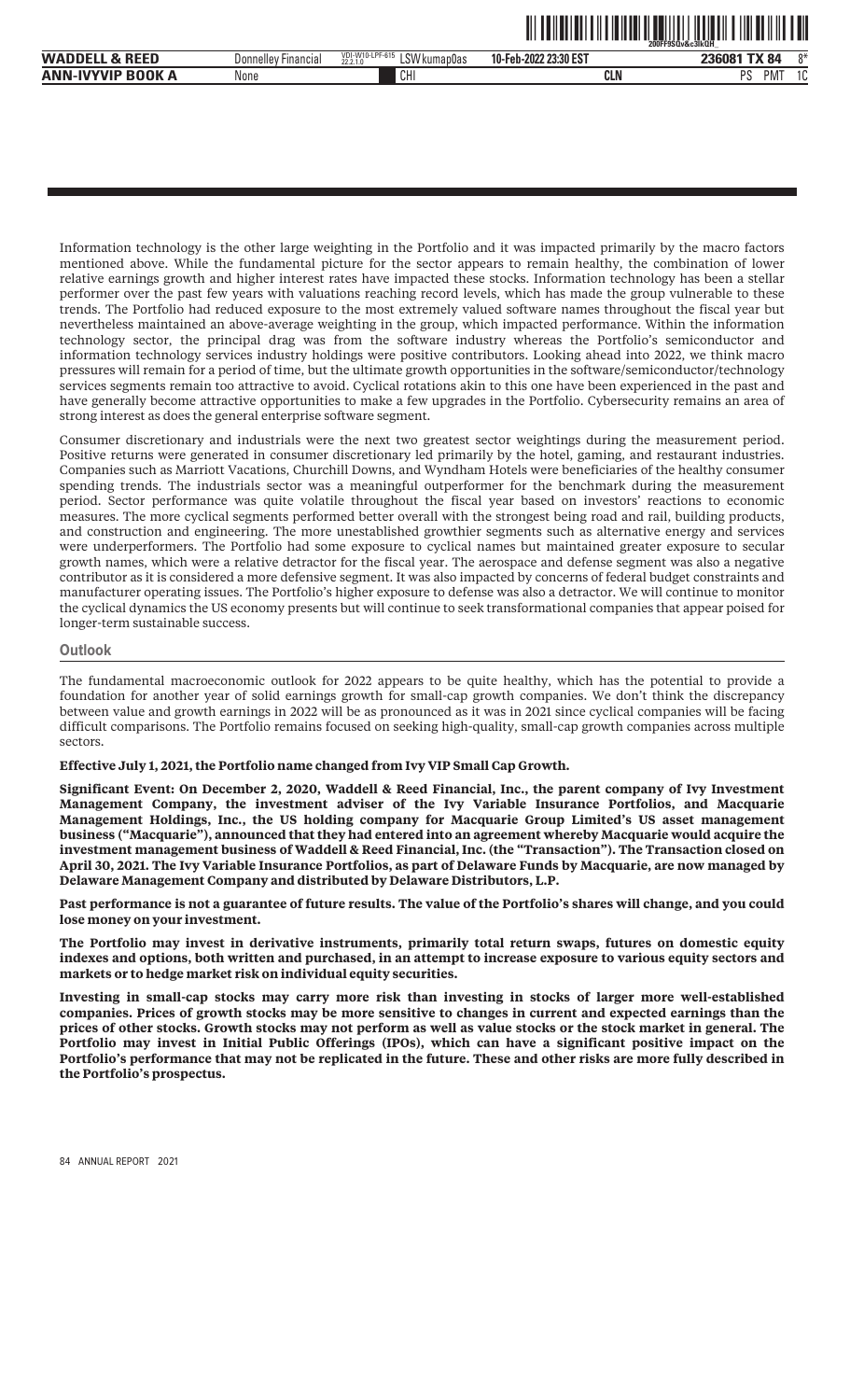|                           |                     |                                             | <b>INININI</b>        | III<br>III<br>$\mathbb{H}$<br>$\parallel \parallel \parallel$<br>200FF9SQvSeuswwp\ |
|---------------------------|---------------------|---------------------------------------------|-----------------------|------------------------------------------------------------------------------------|
| <b>WADDELL &amp; REED</b> | Donnelley Financial | FWPLAN-PFRS50<br>LSW pf<br>rend<br>22.2.1.0 | 05-Feb-2022 18:18 EST | <b>TX 85</b><br>$F^*$<br>236081                                                    |
| <b>ANN-IVYVIP BOOK A</b>  | None                | CHI                                         | <b>CLN</b>            | PMT<br>PS<br>10<br>ΙU                                                              |

**The opinions expressed in this report are those of the Portfolio managers and are current only through the end of the period of the report as stated on the cover. The portfolio managers' views are subject to change at any time based on market and other conditions, and no forecasts can be guaranteed.**

**The index noted is unmanaged and includes reinvested dividends. One cannot invest directly in an index, nor is an index representative of Delaware Ivy VIP Small Cap Growth***.*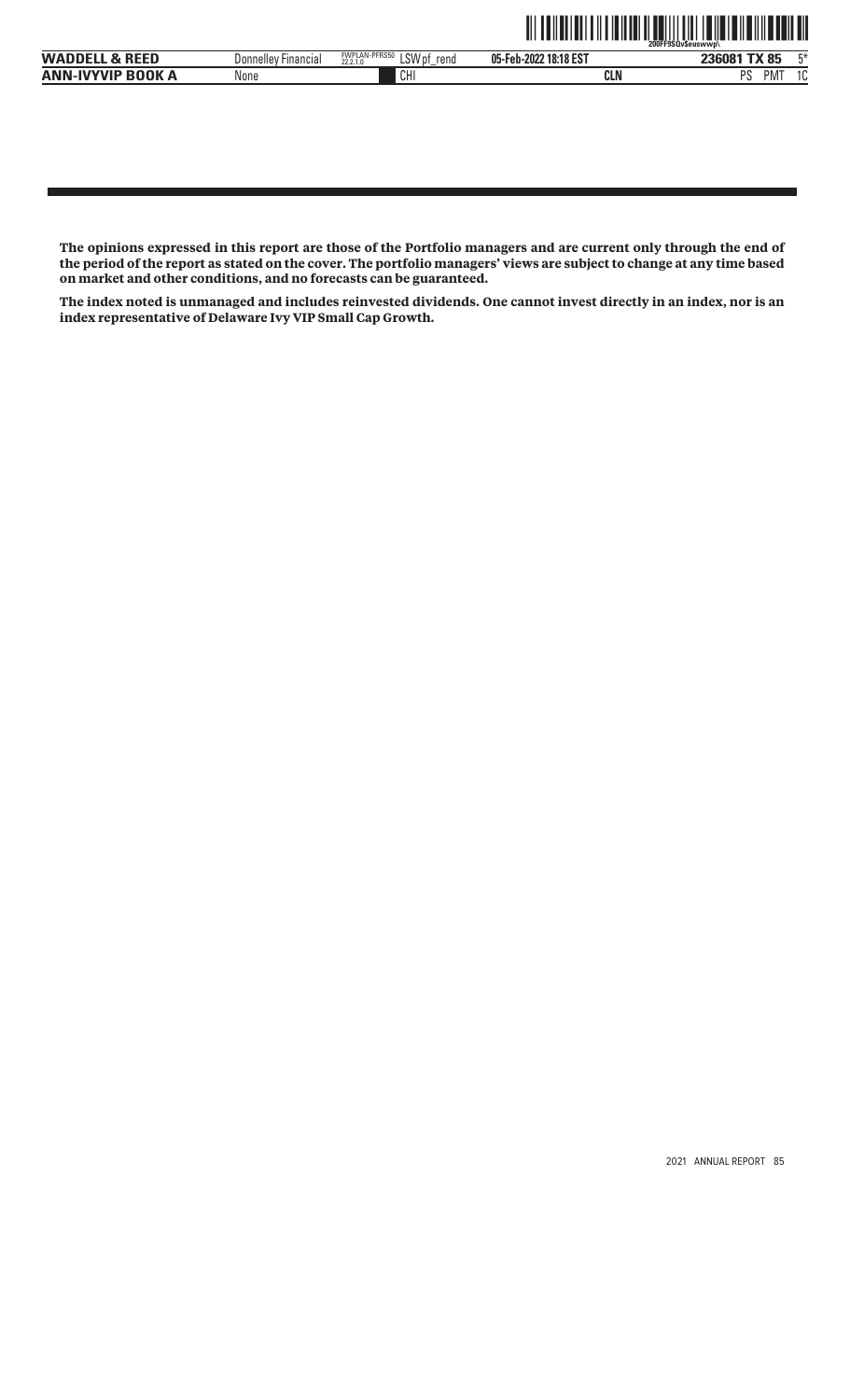|                                      |                     |                                                  |                       | .<br>200FF9SQvSeu!xdHH          |
|--------------------------------------|---------------------|--------------------------------------------------|-----------------------|---------------------------------|
| <b>REED</b><br><b>WADDELL</b><br>. . | Donnelley Financial | FWPLAN-PFRS50<br>LSW<br>rend<br>- 01<br>22.2.1.0 | 05-Feb-2022 18:18 EST | $10*$<br>86<br>236081           |
| <b>ANN-IVYVIP BOOK A</b>             | None                | 011<br>ιлι                                       | <b>CLN</b>            | DC<br><b>PM</b><br>$\sim$<br>ιu |
|                                      |                     |                                                  |                       |                                 |

# **PORTFOLIO HIGHLIGHTS** DELAWARE IVY VIP SMALL CAP GROWTH(a)

ˆ200FF9SQv\$eu!xdHHŠ **200FF9SQv\$eu!xdHH**

ALL DATA AS OF DECEMBER 31, 2021 (UNAUDITED)

## **Asset Allocation**

| <b>Stocks</b>                                                        | 98.4% |
|----------------------------------------------------------------------|-------|
| Information Technology                                               | 29.9% |
| <b>Health Care</b>                                                   | 24.5% |
| <b>Consumer Discretionary</b>                                        | 17.3% |
| Industrials                                                          | 14.6% |
| <b>Financials</b>                                                    | 5.0%  |
| <b>Consumer Staples</b>                                              | 3.1%  |
| <b>Communication Services</b>                                        | 2.4%  |
| Energy                                                               | 1.6%  |
| Liabilities (Net of Cash and Other Assets).<br>and Cash Equivalents+ | 1.6%  |

## **Top 10 Equity Holdings**

| Company                            | Sector                        | Industry                       |
|------------------------------------|-------------------------------|--------------------------------|
| Globant S.A.                       | Information Technology        | IT Consulting & Other Services |
| SiTime Corp.                       | Information Technology        | Semiconductors                 |
| Knight Transportation, Inc.        | Industrials                   | Trucking                       |
| Tandem Diabetes Care, Inc.         | <b>Health Care</b>            | Health Care Equipment          |
| Omnicell, Inc.                     | Health Care                   | Health Care Technology         |
| Vocera Communications, Inc.        | <b>Health Care</b>            | Health Care Technology         |
| Marriott Vacations Worldwide Corp. | <b>Consumer Discretionary</b> | Hotels, Resorts & Cruise Lines |
| Varonis Systems, Inc.              | Information Technology        | Systems Software               |
| Cryoport, Inc.                     | <b>Health Care</b>            | Health Care Equipment          |
| Pinnacle Financial Partners, Inc.  | Financials                    | Regional Banks                 |

See your advisor or www.ivyinvestments.com for more information on the Portfolio's most recently published Top 10 Equity Holdings.

+ Cash equivalents are defined as highly liquid securities with maturities of less than three months. Cash equivalents may include U.S. Government Treasury bills, bank certificates of deposit, bankers' acceptances, corporate commercial paper and other money market instruments.

(a)Effective July 1, 2021, the name of Ivy VIP Small Cap Growth changed to Delaware Ivy VIP Small Cap Growth.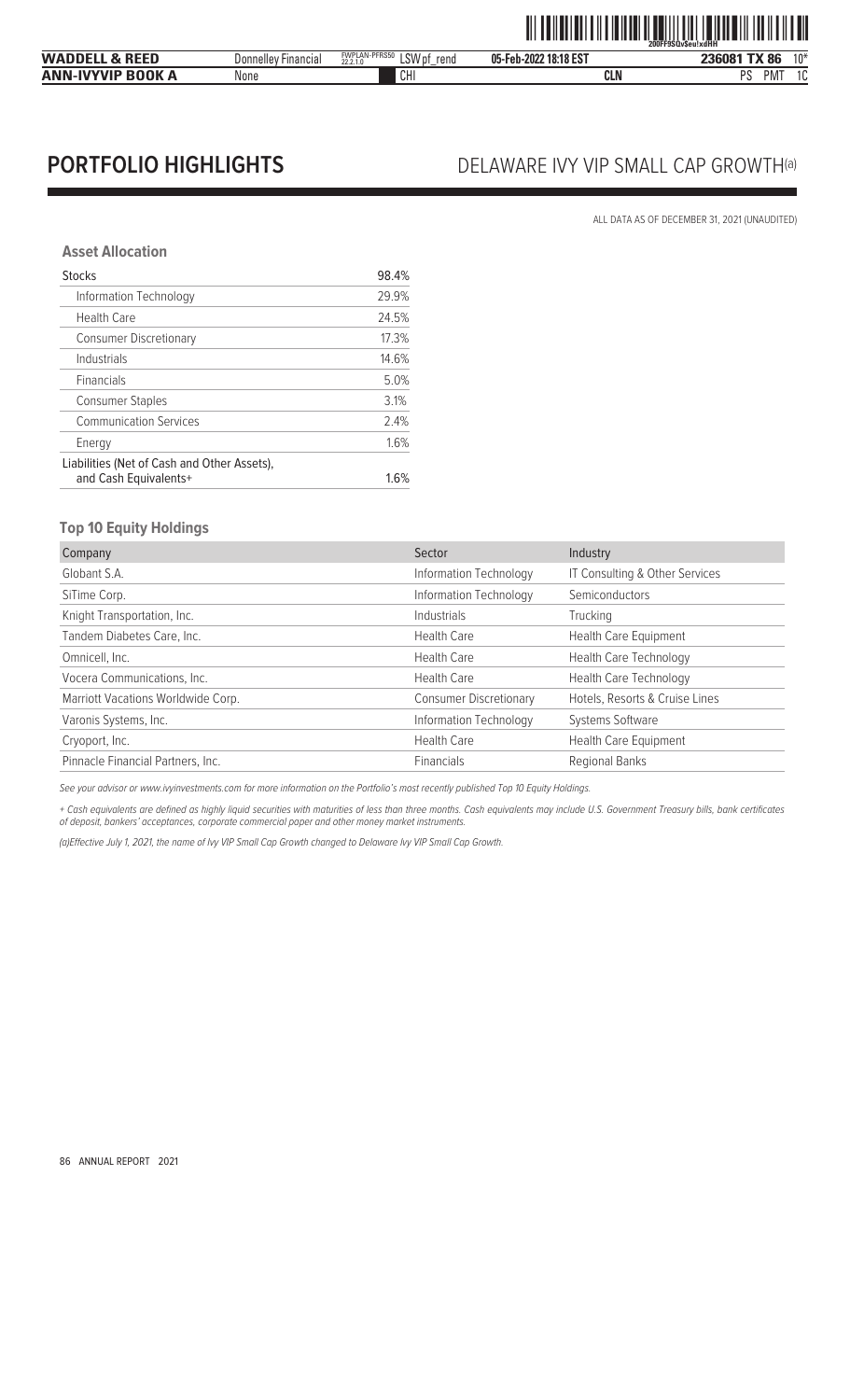|                           |                     |                                             | $\parallel$<br>III IIIIIIIIIII | 200FF9SQvSev1p0Hv         | I II III III<br>IIIIII |       |
|---------------------------|---------------------|---------------------------------------------|--------------------------------|---------------------------|------------------------|-------|
| <b>WADDELL &amp; REED</b> | Donnelley Financial | FWPLAN-PFRS50<br>LSW pf<br>rena<br>22.2.1.0 | 05-Feb-2022 18:18 EST          |                           | 236081 TX 87           | $12*$ |
| <b>ANN-IVYVIP BOOK A</b>  | START PAGE          | CHI                                         |                                | g19i17-28.0<br><b>CLN</b> | PMT<br>PS              | 1C    |

**COMPARISON OF CHANGE IN VALUE OF \$10,000 INVESTMENT**

## DELAWARE IVY VIP SMALL CAP GROWTH<sup>(a)</sup>



| Average Annual Total Return <sup>(2)</sup>   | Class I | Class II |
|----------------------------------------------|---------|----------|
| 1-year period ended 12-31-21                 | 4 25%   | 3.99%    |
| 5-year period ended 12-31-21                 |         | 15.83%   |
| 10-year period ended 12-31-21                | —       | 12.85%   |
| Since Inception of Class through 12-31-21(3) | 15.14%  |          |

(2)Data quoted is past performance and current performance may be lower or higher. Past performance is no guarantee of future results. Investment return and principal value of an investment will fluctuate and shares, when redeemed, may be worth more or less than their original cost. Please visit www.ivyinvestments.com for the Portfolio's most recent month-end performance. Performance data quoted does not reflect any expenses or charges associated with owning a variable life insurance policy or variable annuity contract that invests in the Portfolio's shares. When such charges are deducted, actual investment performance in a variable policy or contract will be lower.

(3)11-5-18 (the date on which shares were first acquired by shareholders).

(a)Effective July 1, 2021, the name of Ivy VIP Small Cap Growth changed to Delaware Ivy VIP Small Cap Growth.

Past performance is not necessarily indicative of future performance. Indexes are unmanaged. The performance graph and table do not reflect the deduction of taxes that a shareholder would pay on Portfolio distributions or on the redemption of Portfolio shares. Performance results may include the effect of expense reduction arrangements for some or all of the periods shown. If those arrangements had not been in place, the performance results for those periods would have been lower.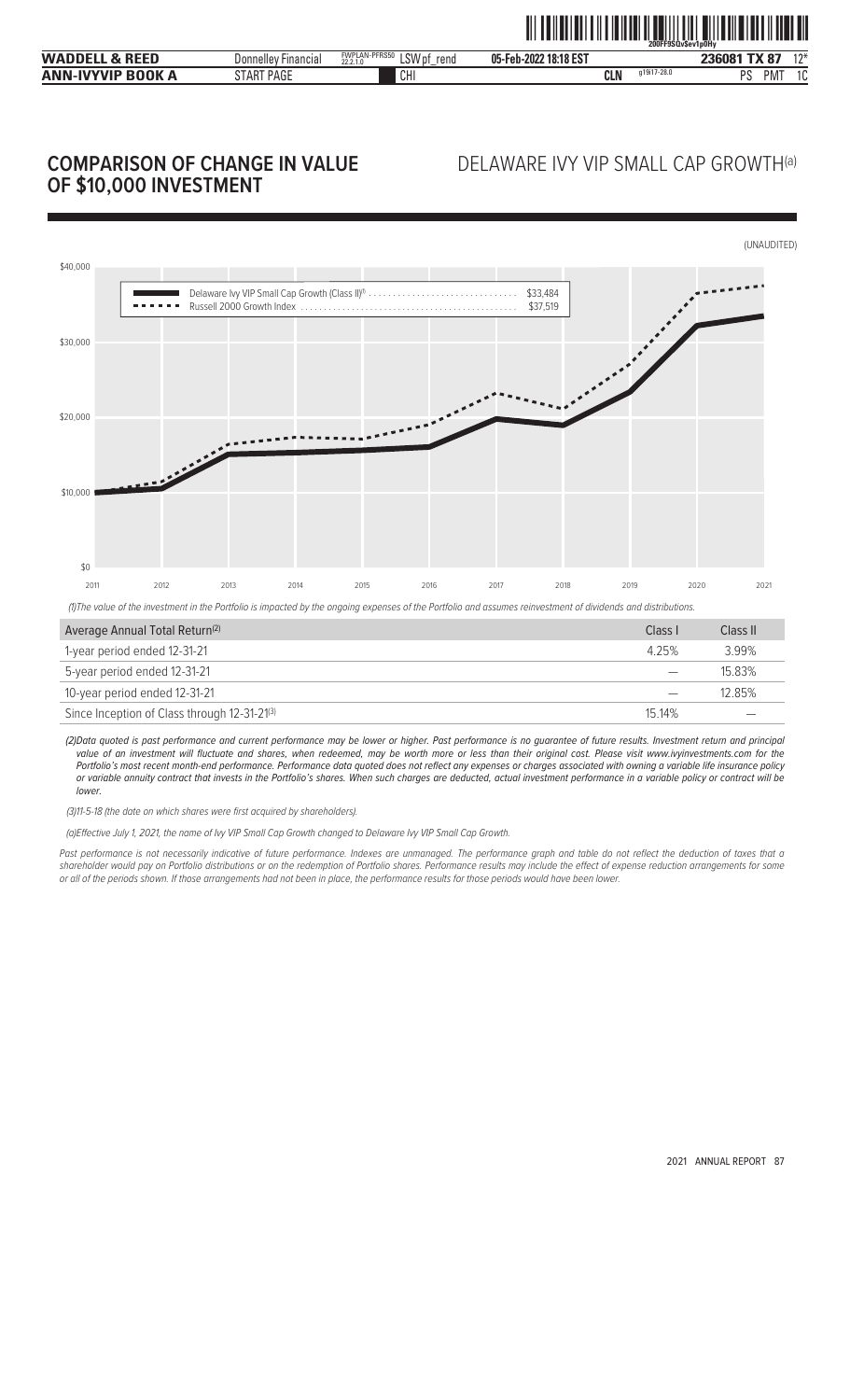|                           |                            |                                             | IIIIIII<br>$\blacksquare$ | $\parallel \parallel \parallel$<br>$\overline{\phantom{a}}$<br>200FF9SQvSevGNkpu |
|---------------------------|----------------------------|---------------------------------------------|---------------------------|----------------------------------------------------------------------------------|
| <b>WADDELL &amp; REED</b> | <b>Donnelley Financial</b> | FWPLAN-PFRS50<br>LSW pf<br>rend<br>22.2.1.0 | 05-Feb-2022 18:18 EST     | <b>TX 88</b><br>$12*$<br>236081                                                  |
| <b>ANN-IVYVIP BOOK A</b>  | START PAGE                 | CHI                                         | CLN                       | PMT<br>PS<br>10 <sup>1</sup><br>ιu                                               |
|                           |                            |                                             |                           |                                                                                  |

# **SCHEDULE OF INVESTMENTS** DELAWARE IVY VIP SMALL CAP GROWTH (in thousands)

| <b>COMMON STOCKS</b>                                                                                                                | <b>Shares</b>   | Value                             |
|-------------------------------------------------------------------------------------------------------------------------------------|-----------------|-----------------------------------|
| <b>Communication Services</b>                                                                                                       |                 |                                   |
| Broadcasting $-2.4%$<br>Gray Television, Inc.<br>Nexstar Broadcasting Group, Inc.                                                   | 124<br>51       | \$ 2,495<br>7,740<br>10,235       |
| Total Communication Services - 2.4%                                                                                                 |                 | 10,235                            |
| <b>Consumer Discretionary</b>                                                                                                       |                 |                                   |
| Auto Parts & Equipment - 2.8%<br>Fox Factory Holding Corp. (A)<br>Visteon Corp. $(A)$                                               | 50<br>34        | 8,548<br>3,796<br>12,344          |
| Automotive Retail - 0.4%<br>EVgo, Inc., Class A $(A)(B)$                                                                            | 171             | 1,701                             |
| Casinos & Gaming - 4.8%<br>Churchill Downs, Inc.<br>Monarch Casino & Resort, Inc. (A)<br>Red Rock Resorts, Inc., Class A            | 33<br>67<br>151 | 7,848<br>4,973<br>8,299<br>21,120 |
| Footwear-1.9%<br>Deckers Outdoor Corp. (A)                                                                                          | 23              | 8,254                             |
| Homebuilding $-0.6%$<br>TopBuild Corp. (A)<br>$\mathbb{R}^2$                                                                        | 10              | 2,819                             |
| Hotels, Resorts & Cruise Lines - 3.7%<br>Marriott Vacations Worldwide Corp.<br>Wyndham Destinations, Inc.                           | 56<br>77        | 9,471<br>6,906<br>16,377          |
| Leisure Products - 1.4%<br>Malibu Boats, Inc., Class A (A)                                                                          | 87              | 5,998                             |
| Restaurants - 1.7%<br>Portillo's, Inc., Class A $(A)(B)$<br>Sweetgreen, Inc., Class A (A)(B)<br>Texas Roadhouse, Inc., Class A<br>. | 23<br>14<br>67  | 859<br>434<br>5,973<br>7,266      |
| Total Consumer Discretionary - 17.3%                                                                                                |                 | 75,879                            |
| <b>Consumer Staples</b>                                                                                                             |                 |                                   |
| Distillers & Vintners - 1.2%<br>Duckhorn Portfolio, Inc. (The) (A)<br>MGP Ingredients, Inc.                                         | 140<br>25       | 3,270<br>2,165<br>5,435           |
| Hypermarkets & Super Centers - 1.6%<br>BJ's Wholesale Club, Inc. (A)                                                                | 102             | 6,835                             |
| Packaged Foods & Meats - 0.3%<br>Sovos Brands, Inc. $(A)$                                                                           | 74              | 1,116                             |
| Total Consumer Staples - 3.1%                                                                                                       |                 | 13,386                            |

| <b>COMMON STOCKS (Continued)</b>                                                                                                                                                                                                                                                                              | Shares                                          | Value                                                                          |
|---------------------------------------------------------------------------------------------------------------------------------------------------------------------------------------------------------------------------------------------------------------------------------------------------------------|-------------------------------------------------|--------------------------------------------------------------------------------|
| Energy                                                                                                                                                                                                                                                                                                        |                                                 |                                                                                |
| Oil & Gas Equipment & Services - 1.2%<br>Cactus, Inc., Class A<br>Liberty Oilfield Services, Inc.,                                                                                                                                                                                                            | 105                                             | \$<br>3,998                                                                    |
| Class $A(A)$                                                                                                                                                                                                                                                                                                  | 123                                             | 1,190                                                                          |
|                                                                                                                                                                                                                                                                                                               |                                                 | 5,188                                                                          |
| Oil & Gas Exploration & Production - 0.4%<br>SM Energy Co. $\ldots \ldots \ldots \ldots \ldots$                                                                                                                                                                                                               | 65                                              | 1,908                                                                          |
| Total Energy - 1.6%                                                                                                                                                                                                                                                                                           |                                                 | 7,096                                                                          |
| Financials                                                                                                                                                                                                                                                                                                    |                                                 |                                                                                |
| Asset Management & Custody Banks - 0.9%<br>Focus Financial Partners, Inc.,                                                                                                                                                                                                                                    |                                                 |                                                                                |
| Class $A(A)$<br>Hamilton Lane, Inc., Class A                                                                                                                                                                                                                                                                  | 52<br>7                                         | 3,076<br>756                                                                   |
|                                                                                                                                                                                                                                                                                                               |                                                 | 3,832                                                                          |
| Financial Exchanges & Data - 0.4%<br>Open Lending Corp., Class A (A)                                                                                                                                                                                                                                          | 91                                              | 2,055                                                                          |
| Regional Banks - 3.7%<br>Pinnacle Financial Partners, Inc.<br>Seacoast Banking Corp. of Florida<br>Veritex Holdings, Inc.                                                                                                                                                                                     | 91<br>95<br>103                                 | 8,652<br>3,371<br>4,113                                                        |
|                                                                                                                                                                                                                                                                                                               |                                                 | 16,136                                                                         |
| Total Financials - 5.0%                                                                                                                                                                                                                                                                                       |                                                 | 22,023                                                                         |
| <b>Health Care</b>                                                                                                                                                                                                                                                                                            |                                                 |                                                                                |
| Biotechnology - 6.6%<br>Blueprint Medicines Corp. (A)<br>CareDx, Inc. $(A)$<br>$In \mathsf{smed}, In \mathsf{c}. \mathsf{(A)} \dots \dots \dots \dots \dots \dots$<br>Organogenesis Holdings, Inc. (A)<br>PTC Therapeutics, Inc. (A)<br>Twist Bioscience Corp. (A)<br>Veracyte, Inc. (A)<br>Vericel Corp. (A) | 16<br>185<br>78<br>263<br>38<br>16<br>67<br>220 | 1,730<br>8,432<br>2,121<br>2,434<br>1,495<br>1,258<br>2,751<br>8,632<br>28,853 |
| Health Care Distributors - 1.7%<br>PetIQ, Inc. (A).                                                                                                                                                                                                                                                           | 326                                             | 7.399                                                                          |
| Health Care Equipment - 6.2%<br>Axonics, Inc. $(A)$<br>Cryoport, Inc. $(A)$<br>Tactile Systems Technology,                                                                                                                                                                                                    | 109<br>152                                      | 6,130<br>8,969                                                                 |
| $Inc. (A)$<br>Tandem Diabetes Care, Inc. (A)                                                                                                                                                                                                                                                                  | 58<br>71                                        | 1,110<br>10,755                                                                |
|                                                                                                                                                                                                                                                                                                               |                                                 | 26,964                                                                         |
| Health Care Facilities - 0.6%<br>Joint Corp. (The) $(A)$                                                                                                                                                                                                                                                      | 42                                              | 2,788                                                                          |
| Health Care Services - 2.5%<br>AMN Healthcare Services, Inc. (A)<br>Castle Biosciences, Inc. (A)                                                                                                                                                                                                              | 64<br>76                                        | 7,794<br>3,249                                                                 |
|                                                                                                                                                                                                                                                                                                               |                                                 | 11,043                                                                         |

|                                                                                     |               | DECEMBER 31, 2021 |  |
|-------------------------------------------------------------------------------------|---------------|-------------------|--|
| <b>COMMON STOCKS (Continued)</b>                                                    | <b>Shares</b> | Value             |  |
| Health Care Technology - 4.4%                                                       |               |                   |  |
| Omnicell, Inc. (A)                                                                  | 53            | \$<br>9,648       |  |
| Vocera Communications, Inc. (A)                                                     | 147           | 9,544             |  |
|                                                                                     |               | 19,192            |  |
| Life Sciences Tools & Services - 0.6%<br>Quanterix Corp. (A)                        | 62            | 2,618             |  |
| Managed Health Care - 1.5%<br>Progyny, Inc. $(A)$                                   | 131           | 6,613             |  |
| Pharmaceuticals - 0.4%<br>Pacira Pharmaceuticals, Inc. (A)                          | 31            | 1,847             |  |
| Total Health Care - 24.5%                                                           |               | 107,317           |  |
| Industrials                                                                         |               |                   |  |
| Air Freight & Logistics - 1.0%                                                      |               |                   |  |
| Air Transport Services Group,<br>$Inc. (A) \n \n \n \n \n \n$                       | 142           | 4,187             |  |
|                                                                                     |               |                   |  |
| Construction & Engineering - 1.6%<br>Valmont Industries, Inc.                       | 29            | 7,206             |  |
| Electrical Components & Equipment - 2.2%                                            |               |                   |  |
| EnerSys                                                                             | 52            | 4,110             |  |
| Regal Rexnord Corp.                                                                 | 33            | 5,600             |  |
|                                                                                     |               | 9,710             |  |
| Environmental & Facilities Services - 1.5%                                          |               |                   |  |
| Clean Harbors, Inc. (A)                                                             | 67            | 6,687             |  |
| Industrial Machinery - 3.6%                                                         |               |                   |  |
| Altra Industrial Motion Corp.                                                       | 42<br>36      | 2,159<br>5,464    |  |
| John Bean Technologies Corp.<br>Kornit Digital Ltd. (A)                             | 30            | 4,575             |  |
| RBC Bearings, Inc. (A)                                                              | 17            | 3,360             |  |
|                                                                                     |               | 15,558            |  |
| Security & Alarm Services - 1.1%                                                    |               |                   |  |
| Brink's Co. (The)                                                                   | 71            | 4,674             |  |
| Trading Companies & Distributors - 1.1%                                             |               |                   |  |
| Herc Holdings, Inc.<br>.                                                            | 32            | 5,044             |  |
| Trucking $-2.5%$                                                                    |               |                   |  |
| Knight Transportation, Inc.                                                         | 180           | 10,969            |  |
| Total Industrials - 14.6%                                                           |               | 64,035            |  |
| Information Technology                                                              |               |                   |  |
| Application Software - 12.0%                                                        |               |                   |  |
| BTRS Holdings, Inc. (A)                                                             | 328           | 2,563             |  |
| Domo, Inc., Class B $(A)$<br>Five 9, Inc. (A) $\dots \dots \dots \dots \dots \dots$ | 108<br>47     | 5,352             |  |
| ForgeRock, Inc., Class A (A)(B)                                                     | 37            | 6,470<br>995      |  |
| LivePerson, Inc. $(A)$                                                              | 114           | 4,073             |  |
| Mimecast Ltd. (A)                                                                   | 98            | 7,831             |  |
| NCR Corp. $(A)$                                                                     | 185           | 7,453             |  |
| Paycor HCM, Inc. (A)                                                                | 160           | 4,611             |  |
| $Q2$ Holdings, Inc. $(A)$                                                           | 77            | 6,110             |  |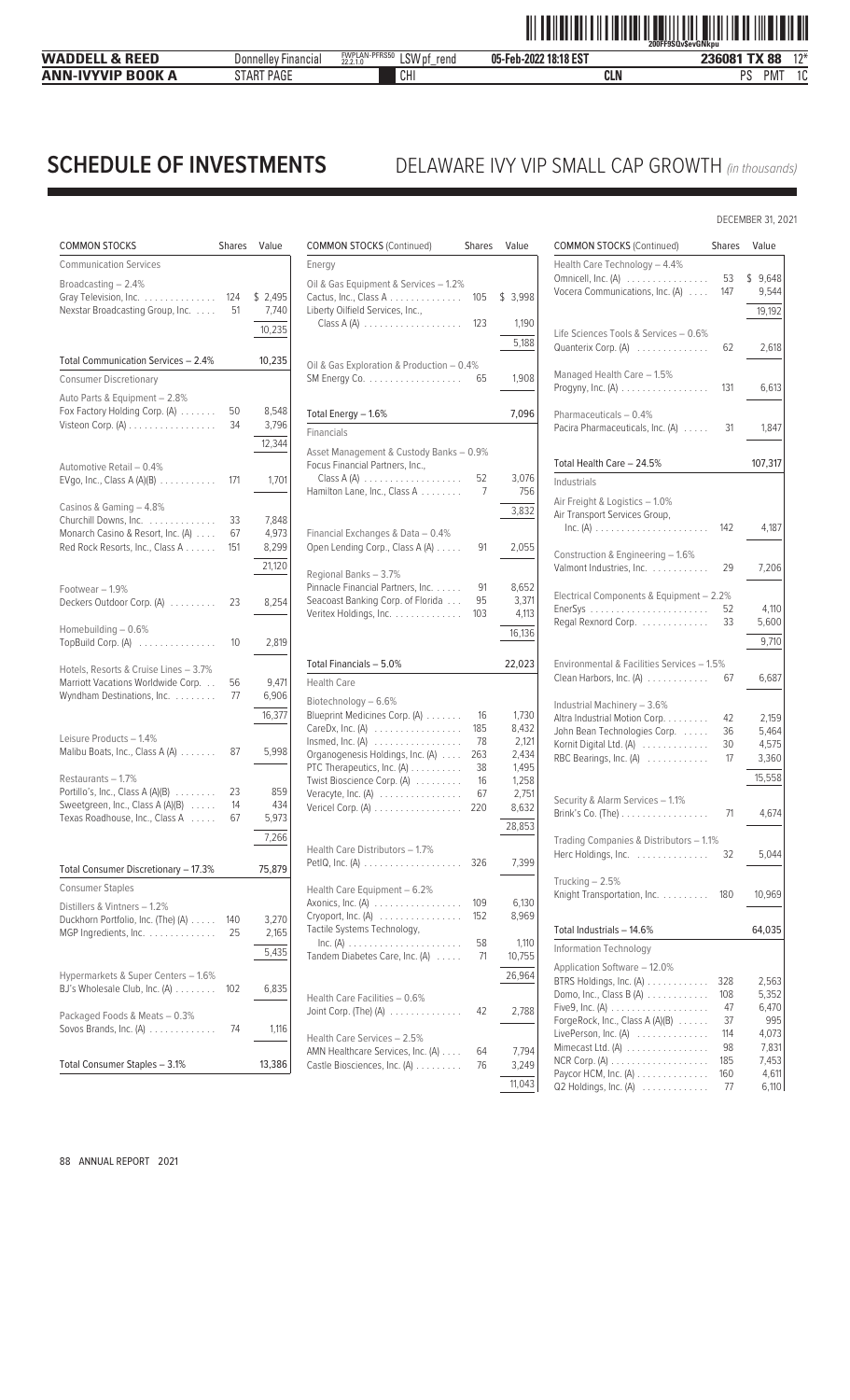|                                     |                            |                                                                  |                          | 200FF9SQvSevRZap:                     |              |
|-------------------------------------|----------------------------|------------------------------------------------------------------|--------------------------|---------------------------------------|--------------|
| <b>REED</b><br><b>WADDEL</b><br>. . | <b>Donnelley Financial</b> | <b>FWPLAN-PFRS5r</b><br>1.0111<br>/ nt<br>rend<br>22.2.1.<br>LJ' | 18:18 EST<br>05-Feb-2022 | 00<br>$-11$                           | 12<br>ιυ.    |
| -IVYVIP ROOK A<br><b>ANN</b>        | None                       | 0111<br>uпı                                                      | <b>CLN</b>               | <b>DC</b><br>$\mathbf{D}$<br>'N<br>്പ | $\sim$<br>טו |
|                                     |                            |                                                                  |                          |                                       |              |

# **SCHEDULE OF INVESTMENTS** DELAWARE IVY VIP SMALL CAP GROWTH (in thousands)

| <b>COMMON STOCKS (Continued)</b>                                                                     | <b>Shares</b> | Value                |
|------------------------------------------------------------------------------------------------------|---------------|----------------------|
| <b>Application Software (Continued)</b><br>SimilarWeb Ltd. $(A)(B)$<br>Smartsheet, Inc., Class A (A) | 69<br>78      | 1,241<br>\$<br>6,064 |
|                                                                                                      |               | 52,763               |
| Communications Equipment - 1.7%<br>Viavi Solutions, Inc. $(A)$                                       | 412           | 7,252                |
| Data Processing & Outsourced Services - 1.8%<br>Shift4 Payments, Inc., Class A (A)                   | 137           | 7,929                |
| Internet Services & Infrastructure - 1.9%<br>Switch, Inc., Class A                                   | 284           | 8.140                |
| IT Consulting & Other Services - 2.7%<br>Globant S.A. (A)                                            | 37            | 11.670               |

| <b>COMMON STOCKS (Continued)</b>                                                          | <b>Shares</b> | Value                |
|-------------------------------------------------------------------------------------------|---------------|----------------------|
| Semiconductors - 6.4%<br>Allegro MicroSystems, Inc. (A)<br>Monolithic Power Systems, Inc. | 236<br>17     | 8,535<br>\$<br>8,264 |
| SiTime Corp. $(A)$                                                                        | 39            | 11,326<br>28,125     |
| Systems Software - 3.4%<br>CyberArk Software Ltd. (A)<br>SailPoint Technologies Holdings, | 6             | 1,093                |
| $Inc. (A) \ldots \ldots \ldots \ldots \ldots \ldots$                                      | 90            | 4,356                |
| Varonis Systems, Inc. (A)                                                                 | 194           | 9,446                |
|                                                                                           |               | 14,895               |
| Total Information Technology - 29.9%                                                      |               | 130,774              |
| TOTAL COMMON STOCKS - 98.4%                                                               |               | \$430,745            |
| (Cost: \$325,284)                                                                         |               |                      |

| <b>SHORT-TERM SECURITIES</b>                                                                                                                 | Shares | Value           |
|----------------------------------------------------------------------------------------------------------------------------------------------|--------|-----------------|
| Money Market Funds (D) - 2.6%<br>Dreyfus Institutional Preferred<br>Government Money Market Fund<br>- Institutional Shares,<br>$0.010\%$ (C) | 4.238  | \$4.238         |
| State Street Institutional U.S.<br>Government Money Market Fund<br>$-$ Premier Class, 0.030% $\ldots$                                        | 6.999  | 6,999<br>11,237 |
| TOTAL SHORT-TERM SECURITIES - 2.6%                                                                                                           |        | \$<br>11,237    |
| (Cost: \$11,237)                                                                                                                             |        |                 |
| TOTAL INVESTMENT SECURITIES - 101.0%                                                                                                         |        | \$441,982       |
| (Cost: \$336,521)                                                                                                                            |        |                 |
| LIABILITIES, NET OF CASH AND OTHER<br>$ASSETS - (1.0)$ %                                                                                     |        | (4,202)         |
| <b>NET ASSETS - 100.0%</b>                                                                                                                   |        | \$437,780       |

DECEMBER 31, 2021

ˆ200FF9SQv\$evRZgp;Š **200FF9SQv\$evRZgp;**

Notes to Schedule of Investments

\*Not shown due to rounding.

(A)No dividends were paid during the preceding 12 months.

(B)All or a portion of securities with an aggregate value of \$4,105 are on loan.

(C)Investment made with cash collateral received from securities on loan.

(D)Rate shown is the annualized 7-day yield at December 31, 2021.

The following table is a summary of the valuation of the Portfolio's investments by the fair value hierarchy levels as of December 31, 2021. See Note 3 to the Financial Statements for further information regarding fair value measurement.

|                           | Level     | level | $P$ lavel |
|---------------------------|-----------|-------|-----------|
| Assets                    |           |       |           |
| Investments in Securities |           |       |           |
|                           | \$430.745 |       |           |
|                           | 11.237    |       |           |
| Tota                      | \$441.982 |       |           |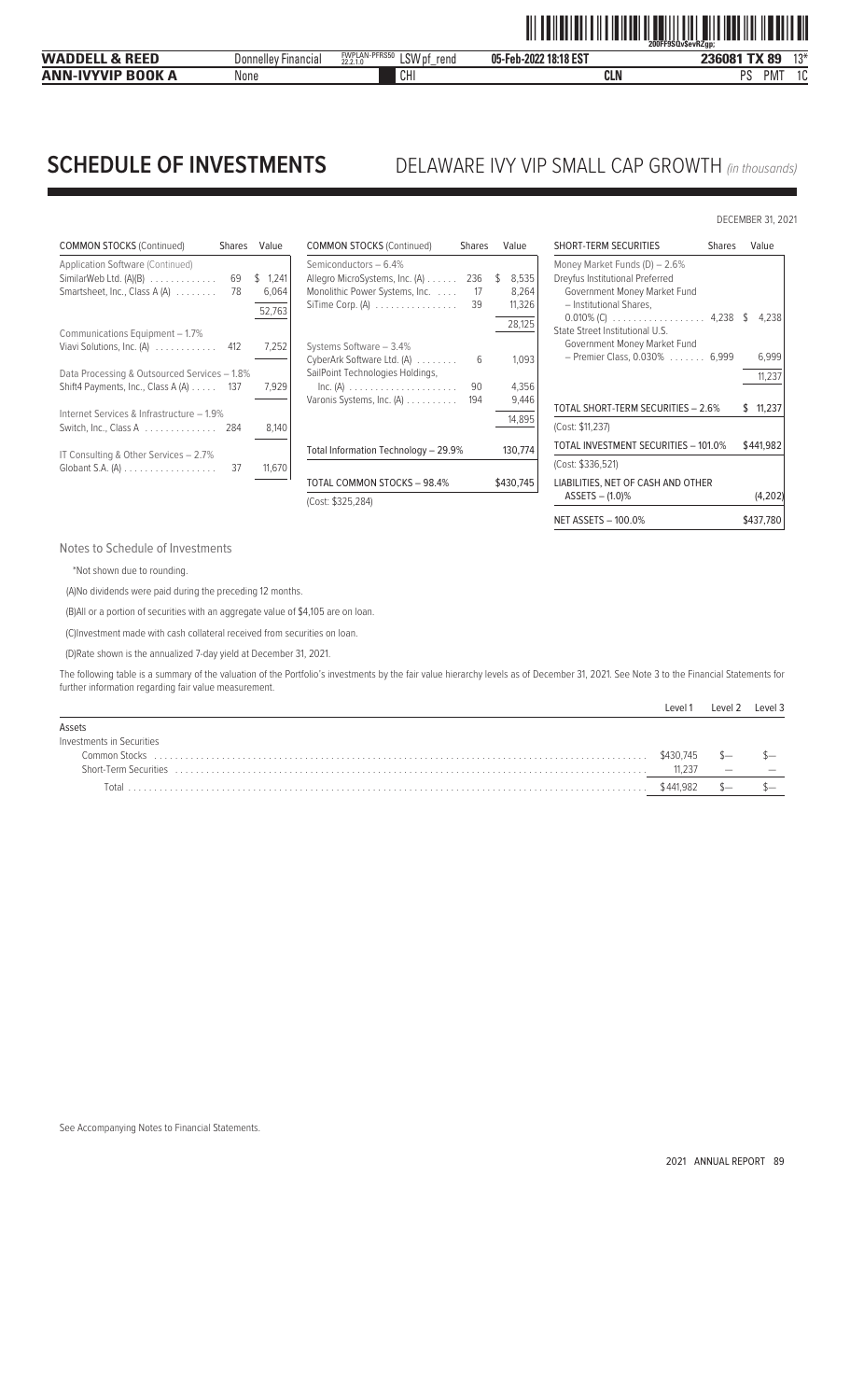|                   |                        |                                                                | ---------------------------- | 200FF9SQv&hHxQYp      |              |
|-------------------|------------------------|----------------------------------------------------------------|------------------------------|-----------------------|--------------|
| WADDELL           | Donnelley<br>Financial | VDI-W10-DPF-467<br>10111<br>LSW kumah0ar<br>' −40,<br>22.2.1.0 | 11-Feb-2022 03:30 EST        | 236081<br>90          | $18*$        |
| ANN-IVYVIP BOOK A | START PAGE             | 011<br>ыл                                                      | <b>CLN</b>                   | DC<br>PM <sup>-</sup> | $\sim$<br>ιu |

## **MANAGEMENT DISCUSSION** DELAWARE IVY VIP SMID CAP CORE

<u>oli toiluttuttu littuttuu toimillittuu littuuttuu lit</u>

(UNAUDITED)

*On September 13, 2021, the Board of Trustees (Board) of the Ivy Variable Insurance Portfolios approved the Portfolio name change to "Delaware Ivy VIP Smid Cap Core" (formerly, Delaware Ivy VIP Small Cap Core, and before that, Ivy VIP Small Cap Core) and the appointment of the portfolio manager team of Francis X. Morris, Christopher S. Adams, CFA, Michael S. Morris, CFA, Donald G. Padilla, CFA, and David E. Reidinger of Delaware Management Company as new portfolio managers. In connection with this change, the board approved applicable revisions to the Portfolio's investment strategies and benchmark. All changes took effect on November 15, 2021.*

*Effective November 15, 2021, the Portfolio's new benchmark index is the Russell 2500 Index. The portfolio managers believe that this index is more consistent with the investment philosophy of the Portfolio and more reflective of the types of securities in which the Portfolio invests than the previous benchmark index. Both the new benchmark index and the Portfolio's previous benchmark index are included for comparison purposes.*

*Below, Francis X. Morris, Christopher S. Adams, CFA, Michael S. Morris, CFA, Donald G. Padilla, CFA, and David E. Reidinger, managers of Delaware Ivy VIP Smid Cap Core, discuss positioning, performance and results for the fiscal year ended December 31, 2021.*

**Fiscal Year Performance**

| For the 12 Months Ended December 31, 2021                                                       |        |
|-------------------------------------------------------------------------------------------------|--------|
| Delaware Ivy VIP Smid Cap Core (Class II shares at net asset value)                             | 20 78% |
| Benchmark(s)                                                                                    |        |
| Russell 2500 Index<br>(Generally reflects the performance of small- and mid-cap company stocks) | 18 18% |
| Russell 2000 Index<br>(Generally reflects the performance of small-cap company stocks)          | 14 82% |

Please note that Portfolio returns include applicable fees and expenses while index returns do not include any such fees. Also, the Portfolio's performance data does not take into account any product expenses or charges associated with owning a variable life or annuity policy, which is .<br>invested in Ivy Variable Insurance Portfolios.

### **Market review**

Over the year, mid-cap stocks outperformed small-cap stocks. The smaller-cap Russell 2000 Index gained 14.82% for the year while the Russell Midcap Index gained 22.58%. Value companies outperformed growth companies during the year as the Russell 2500 Value Index appreciated 27.78% versus a 5.04% gain for the Russell 2500 Growth Index. Sector-level performance within the Russell 2500 Index, the Portfolio's benchmark, was mostly positive with only one sector, healthcare, declining and 15 advancing. Companies in the technology, utilities, and consumer staples sectors were relative laggards for the year. The strongest performing sectors in the benchmark were energy, transportation, and real estate investment trusts (REITs).

US gross domestic product (GDP) growth was strong in 2021, with the initial read for fourth quarter GDP of 6.9%, topping consensus of 5.3%. The quarter was the fastest rise since the third quarter of 2020. An increase in private inventory investment was notable. For calendar year 2021, output grew 5.5%, which is the fastest pace since 1984. The US has learned to adapt to the new world, living with COVID-19, and continuing to produce.

The National Federation of Independent Business (NFIB) Small Business Optimism Index level stayed below 100 in December 2021 at 98.9. Small business owners continued to have a difficult time finding qualified workers to fill open positions. Inflation was quoted in the report as the single most important operational problem small business owners currently have in managing their business. The unemployment rate continued to decline, settling at 3.9% in December 2021, further tightening the labor market. The Conference Board Consumer Confidence Index increased during the quarter, with a December 2021 reading of 115.2 whereas in September 2021 the index stood at 109.8 (1985=100). Inflation has become more sticky than transitory as personal consumption expenditures (PCE) increased to a 3.3% seasonally adjusted annual rate in the fourth quarter of 2021, an upturn from the third of quarter 2021's 2.0% pace.

### **Performance**

The Portfolio outperformed both of its new and old benchmarks over the annual reporting period. The Russell 2500 Index is the Portfolio's only benchmark as of November 15, 2021.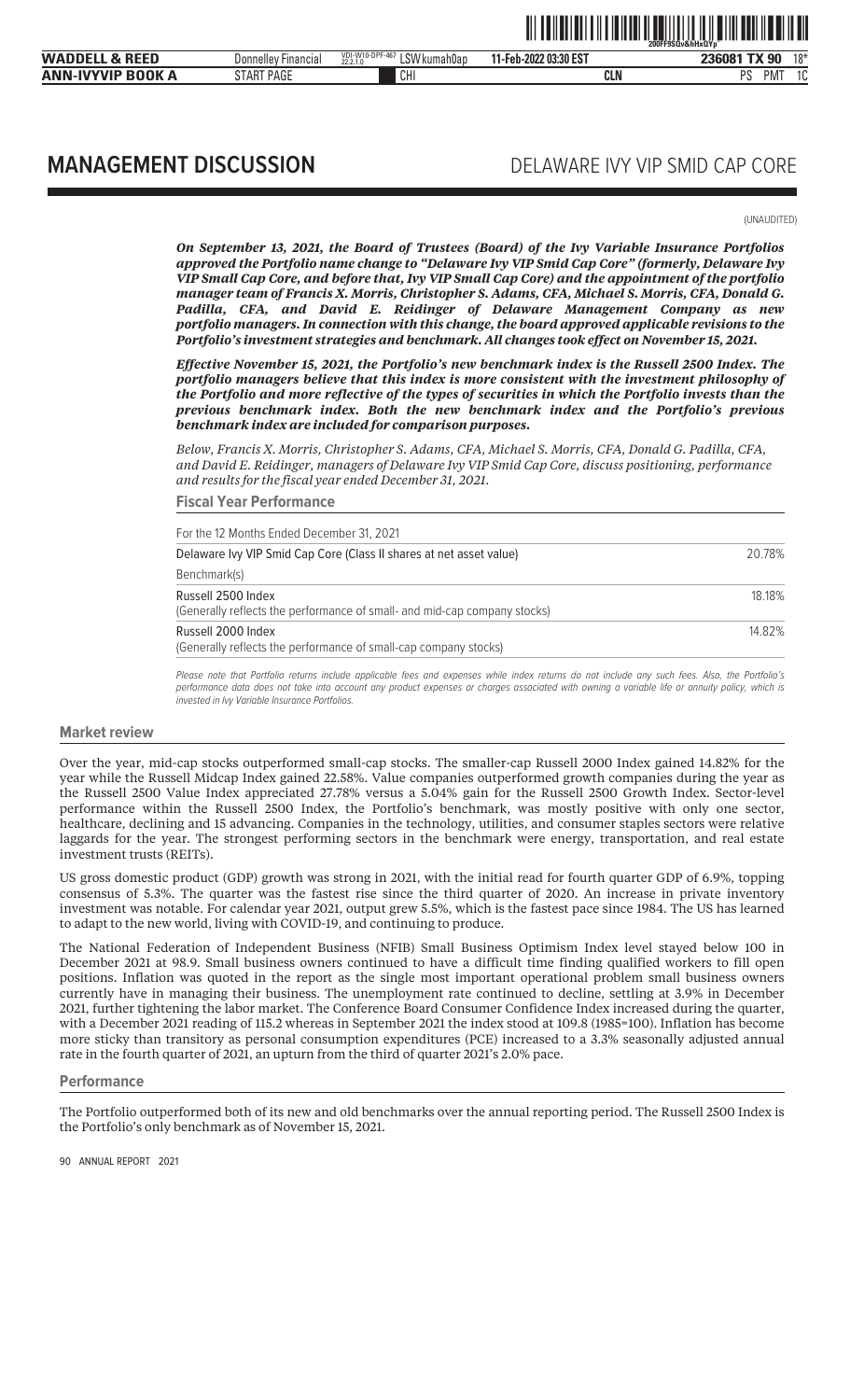|                                          |                                            |                                                               | ------                                       | 200FF9SQv&cB9dapH     |        |
|------------------------------------------|--------------------------------------------|---------------------------------------------------------------|----------------------------------------------|-----------------------|--------|
| <b>REED</b><br><b>WAD</b><br>ឹ           | <sup>.</sup> Financial<br><b>Donnellev</b> | VDI-W10-LPF-615<br>LSW <sup>1</sup><br>/ kumapUas<br>22.2.1.0 | <b>22.24 ECT</b><br>10-Feb-2022<br>2J.J4 E.J | $-$<br>$\mathbf{r}$   | $\sim$ |
| <b>/VIP ROOK A</b><br><b>ANN</b><br>-IVV | None                                       | $\bigcap$<br>UII.                                             | <b>CLN</b>                                   | DC<br>PM <sup>-</sup> | $\sim$ |
|                                          |                                            |                                                               |                                              |                       |        |

<u>oli original oli oli original oli oli original oli or</u>

For the first quarter of 2021, the Portfolio produced a positive return and exceeded its benchmark, the Russell 2000 Index. Performance for the quarter was driven nearly equally between stock selection and allocation.

For the second quarter of 2021, the Portfolio produced a positive return but trailed its benchmark, the Russell 2000 Index, for the period. Underperformance for the quarter was driven almost entirely by stock selection.

For the third quarter of 2021, the Portfolio had a negative return but performed better than its benchmark, the Russell 2000 Index for the period. Portfolio performance was mainly attributable to stock selection.

For the fourth quarter of 2021, the Portfolio produced a positive return, outperforming its Russell 2500 Index benchmark for the period. Performance for the quarter was driven almost entirely by stock selection and allocation.

### **Outlook**

A recovery in corporate earnings and the improving US economic situation has been a tailwind for active management. Companies are pushing forward pricing where they can in order to offset the supply and demand imbalance. Wage inflation is likely to be sticky given the strong employment situation. With respect to company-specific fundamentals, we continue to believe that companies' abilities to meet or beat earnings and revenue expectations are critically important. Valuations ended the year at premiums across the small-, mid-, and large-cap segments of the US market, relative to their own history, though multiples contracted over calendar year 2021 with earnings contributing as the street increased expectations throughout the year. We think consensus estimates for 2022 earnings growth look reasonably healthy, though we will be keenly focused on management's expectations when companies report earnings in the first half of 2022**.**

On balance, we believe the market volatility and macroeconomic environment favor active managers that can apply thorough company-level analysis when making investment decisions. We continue to maintain our strategy of investing in companies that, in our view, have strong balance sheets and cash flow, sustainable competitive advantages, and highquality management teams with the potential to deliver value to shareholders.

**On September 13, 2021, the Board of Trustees (Board) of the Ivy Variable Insurance Portfolios approved the Portfolio name change to Delaware Ivy VIP Smid Cap Core (formerly, Delaware Ivy VIP Small Cap Core). Effective July 1, 2021, the Portfolio name changed from Ivy VIP Small Cap Core.**

**Significant Event: On December 2, 2020, Waddell & Reed Financial, Inc., the parent company of Ivy Investment Management Company, the investment adviser of the Ivy Variable Insurance Portfolios, and Macquarie Management Holdings, Inc., the US holding company for Macquarie Group Limited's US asset management business ("Macquarie"), announced that they had entered into an agreement whereby Macquarie would acquire the investment management business of Waddell & Reed Financial, Inc. (the "Transaction"). The Transaction closed on April 30, 2021. The Ivy Variable Insurance Portfolios, as part of Delaware Funds by Macquarie, are now managed by Delaware Management Company and distributed by Delaware Distributors, L.P.**

**Past performance is not a guarantee of future results. The value of the Portfolio's shares will change, and you could lose money on your investment.**

**Investing in small- and mid-cap growth and value stocks may carry more risk than investing in stocks of larger, more well-established companies. Growth stocks may be more volatile or not perform as well as value stocks or the stock market in general. Value stocks are stocks of companies that may have experienced adverse developments or may be subject to special risks that have caused the stocks to be out of favor and, in the opinion of the Portfolios' managers, undervalued. Such security may never reach what the manager believes to be its full value, or such security's value may decrease. These and other risks are more fully described in the Portfolio's prospectus.**

**The opinions expressed in this report are those of the Portfolio managers and are current only through the end of the period of the report as stated on the cover. The managers' views are subject to change at any time based on market and other conditions, and no forecasts can be guaranteed.**

**The indexes noted are unmanaged and include reinvested dividends. One cannot invest directly in an index, nor is an index representative of Delaware Ivy VIP Smid Cap Core***.*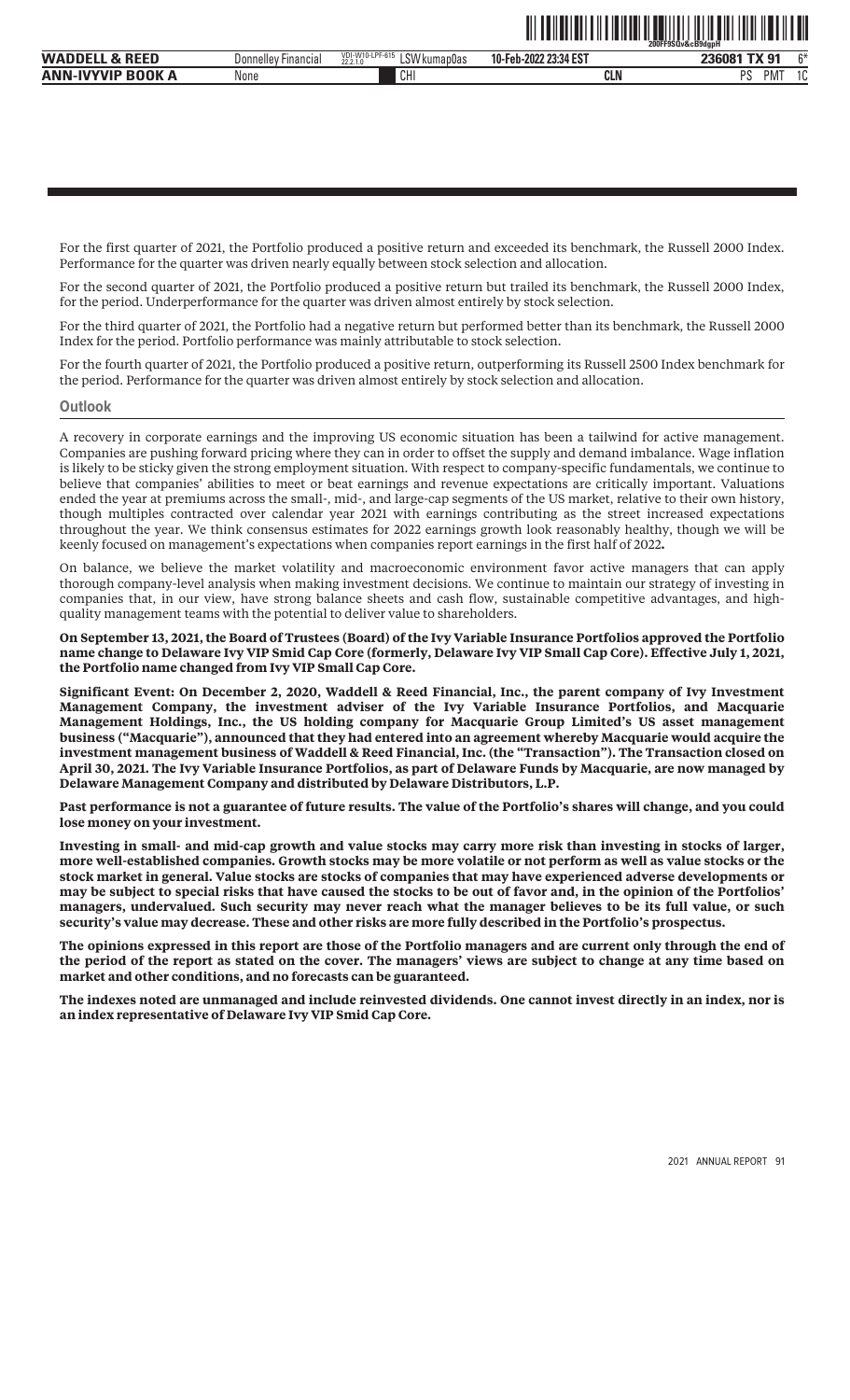|                   |                            |                                                    |                       | <b>TITLE</b><br>'(              <br>200FF9SOvSevk@oHv |
|-------------------|----------------------------|----------------------------------------------------|-----------------------|-------------------------------------------------------|
| WADDELL & REED    | <b>Donnelley Financial</b> | <b>FWPLAN-PFRS50</b><br>LSW pf<br>rend<br>22.2.1.0 | 05-Feb-2022 18:18 EST | $11*$<br>236081 TX 92                                 |
| ANN-IVYVIP BOOK A | START PAGE                 | CHI                                                | <b>CLN</b>            | PMT<br>PS<br>10                                       |
|                   |                            |                                                    |                       |                                                       |

## **PORTFOLIO HIGHLIGHTS** DELAWARE IVY VIP SMID CAP CORE<sup>(a)</sup>

ALL DATA AS OF DECEMBER 31, 2021 (UNAUDITED)

## **Asset Allocation**

| <b>Stocks</b>                                                        | 98.6% |
|----------------------------------------------------------------------|-------|
| Industrials                                                          | 24.3% |
| <b>Financials</b>                                                    | 16.7% |
| <b>Consumer Discretionary</b>                                        | 15.7% |
| Information Technology                                               | 12.4% |
| Health Care                                                          | 11.9% |
| <b>Materials</b>                                                     | 7.6%  |
| Energy                                                               | 4.6%  |
| Real Estate                                                          | 2.7%  |
| <b>Communication Services</b>                                        | 1.5%  |
| <b>Consumer Staples</b>                                              | 1.2%  |
| Liabilities (Net of Cash and Other Assets), and Cash<br>Equivalents+ | 1.4%  |

## Top 10 Equity Holdings

| Company                           | Sector                        | Industry                          |
|-----------------------------------|-------------------------------|-----------------------------------|
| Regal Rexnord Corp.               | <b>Industrials</b>            | Electrical Components & Equipment |
| Pinnacle Financial Partners, Inc. | <b>Financials</b>             | Regional Banks                    |
| LPL Investment Holdings, Inc.     | <b>Financials</b>             | Investment Banking & Brokerage    |
| Skechers USA, Inc.                | <b>Consumer Discretionary</b> | Footwear                          |
| Murphy USA, Inc.                  | <b>Consumer Discretionary</b> | Automotive Retail                 |
| Valmont Industries, Inc.          | <b>Industrials</b>            | Construction & Engineering        |
| Element Solutions, Inc.           | <b>Materials</b>              | <b>Specialty Chemicals</b>        |
| TopBuild Corp.                    | <b>Consumer Discretionary</b> | Homebuilding                      |
| Kornit Digital Ltd.               | Industrials                   | Industrial Machinery              |
| National Storage Affiliates Trust | Real Estate                   | Specialized REITs                 |

See your advisor or www.ivyinvestments.com for more information on the Portfolio's most recently published Top 10 Equity Holdings.

+ Cash equivalents are defined as highly liquid securities with maturities of less than three months. Cash equivalents may include U.S. Government Treasury bills, bank certificates of deposit, bankers' acceptances, corporate commercial paper and other money market instruments.

(a)Effective July 1, 2021, the name of Ivy VIP Small Cap Core changed to Delaware Ivy VIP Small Cap Core. Effective November 15, 2021, the name of Delaware Ivy VIP Small Cap Core changed to Delaware Ivy VIP Smid Cap Core.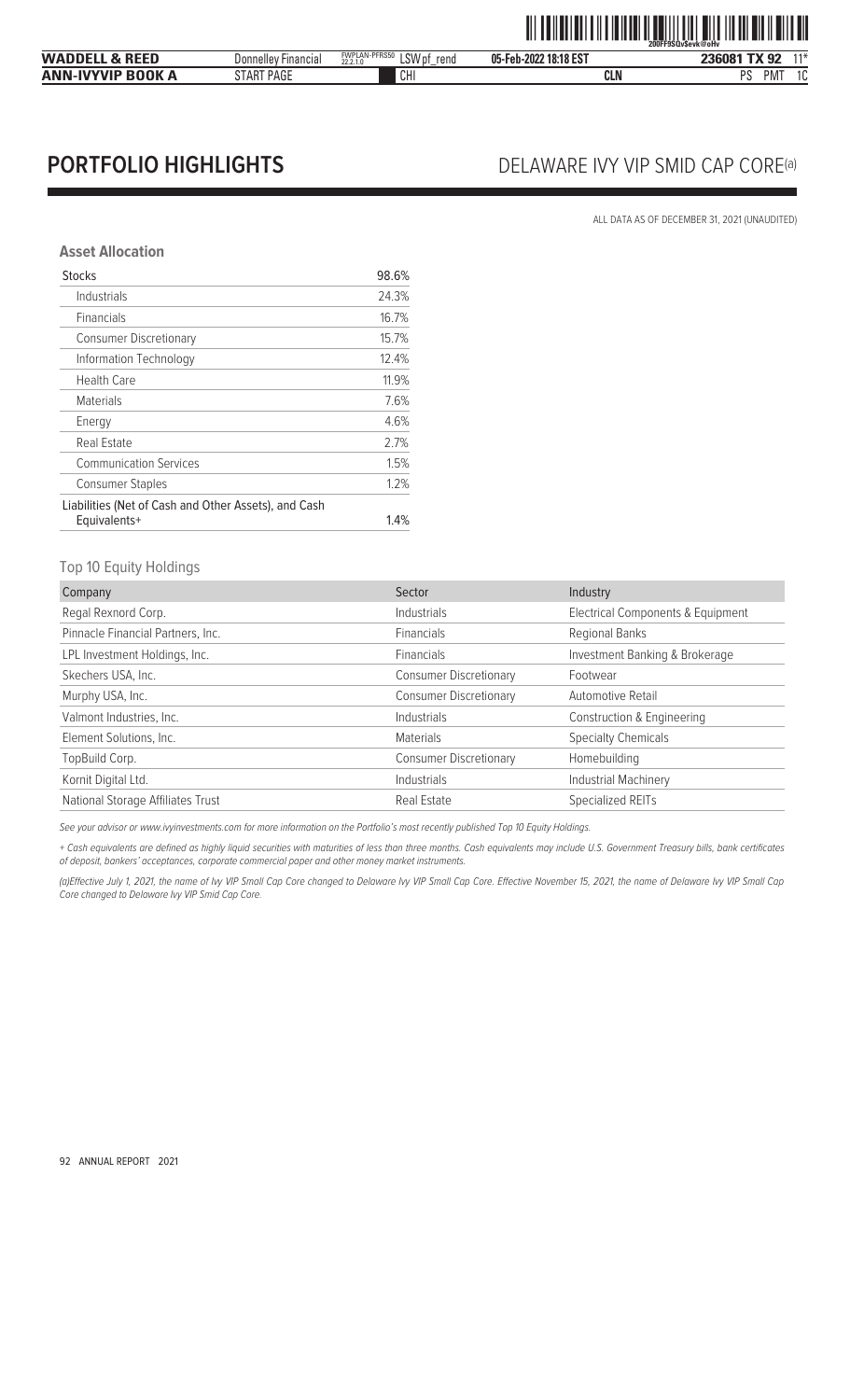|                           |                        |                                                  |                       |            | $200$ FF9SQv&ci%b8p> |                                              |       |
|---------------------------|------------------------|--------------------------------------------------|-----------------------|------------|----------------------|----------------------------------------------|-------|
| <b>WADDELL &amp; REED</b> | Donnelley<br>Financial | VDI-W10-DPF-186<br>LSW<br>V mishh0an<br>22.2.1.0 | 11-Feb-2022 00:00 EST |            |                      | 236081 TX 93                                 | $17*$ |
| <b>ANN-IVYVIP BOOK A</b>  | START PAGE             | CHI                                              |                       | <b>CLN</b> | g34j19-29.0          | <sub>D</sub> <sub>C</sub><br>PM <sup>-</sup> | 10    |
|                           |                        |                                                  |                       |            |                      |                                              |       |

**COMPARISON OF CHANGE IN VALUE OF \$10,000 INVESTMENT**

## DELAWARE IVY VIP SMID CAP CORE<sup>(a)</sup>

<u>oli ordinal ordin ilgibar olaradi ilgibar oli oli oli ordin adala</u>



| Average Annual Total Return <sup>(2)</sup> | Class II |
|--------------------------------------------|----------|
| 1-year period ended 12-31-21               | 20.78%   |
| 5-year period ended 12-31-21               | 10.35%   |
| 10-year period ended 12-31-21              | 12 94%   |

(2)Data quoted is past performance and current performance may be lower or higher. Past performance is no guarantee of future results. Investment return and principal value of an investment will fluctuate and shares, when redeemed, may be worth more or less than their original cost. Please visit www.ivyinvestments.com for the Portfolio's most recent month-end performance. Performance data quoted does not reflect any expenses or charges associated with owning a variable life insurance policy or variable annuity contract that invests in the Portfolio's shares. When such charges are deducted, actual investment performance in a variable policy or contract will be lower.

(a)Effective July 1, 2021, the name of Ivy VIP Small Cap Core changed to Delaware Ivy VIP Small Cap Core. Effective November 15, 2021, the name of Delaware Ivy VIP Small Cap Core changed to Delaware Ivy VIP Smid Cap Core.

Past performance is not necessarily indicative of future performance. Indexes are unmanaged. The performance graph and table do not reflect the deduction of taxes that a shareholder would pay on Portfolio distributions or on the redemption of Portfolio shares. Performance results may include the effect of expense reduction arrangements for some or all of the periods shown. If those arrangements had not been in place, the performance results for those periods would have been lower.

(b)Effective November 15, 2021, the Portfolio's new benchmark is the Russell 2500 Index. DMC believes that this index is more reflective of the types of securities that the Portfolio invests in. Both the new benchmark and the Portfolio's previous benchmark noted above are included for comparison purposes.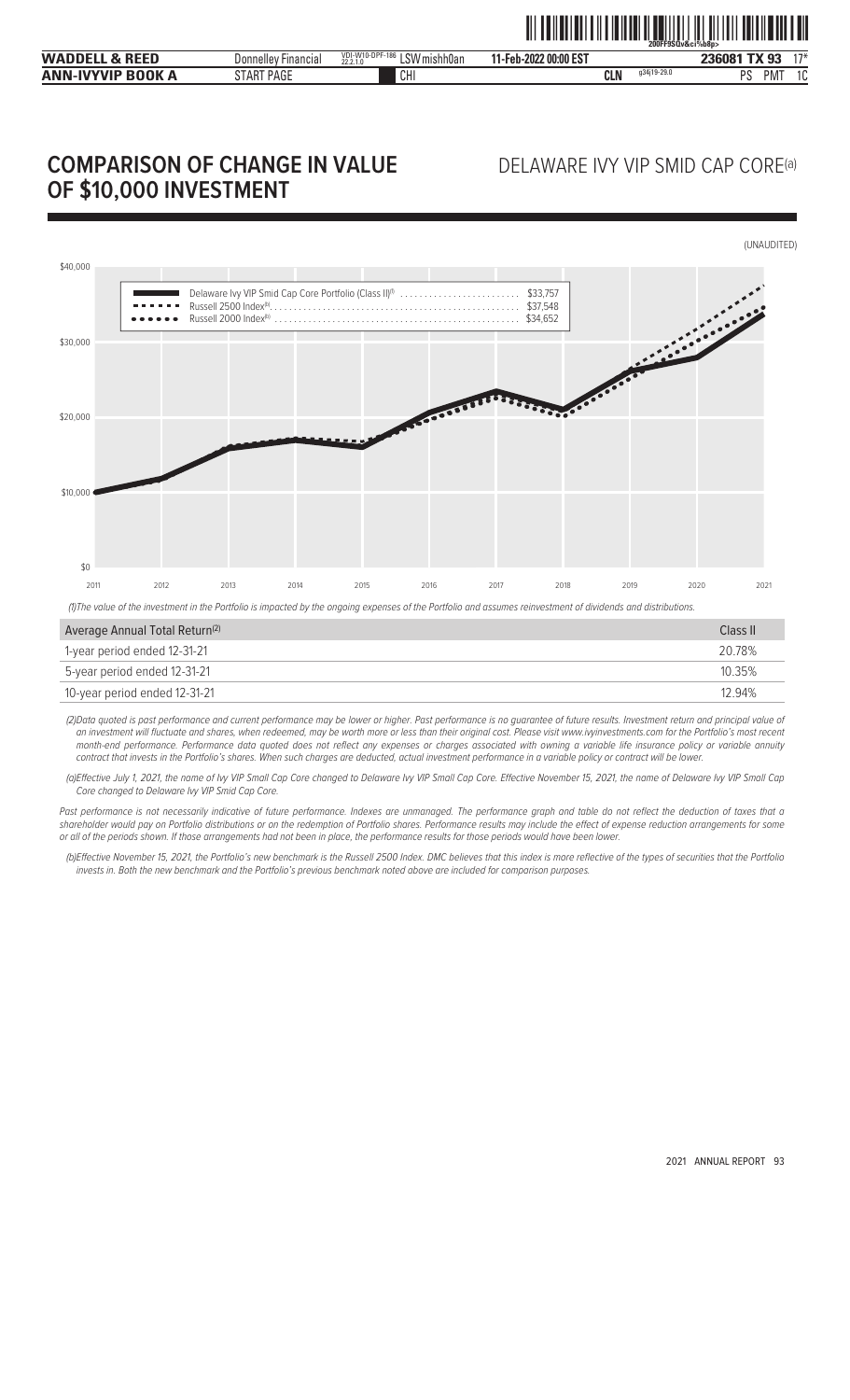| FWPLAN-PFRS50<br>22.2.1.0<br>LSW pf<br><b>WADDELL &amp; REED</b><br>236081 TX 94<br>05-Feb-2022 18:18 EST<br><b>Donnelley Financial</b><br>rend |                              |
|-------------------------------------------------------------------------------------------------------------------------------------------------|------------------------------|
|                                                                                                                                                 | $12*$                        |
| CHI<br><b>ANN-IVYVIP BOOK A</b><br>CLN<br>PS<br>START PAGE                                                                                      | PMT<br>10 <sup>1</sup><br>ΙU |

# **SCHEDULE OF INVESTMENTS** DELAWARE IVY VIP SMID CAP CORE (in thousands)

DECEMBER 31, 2021

| <b>COMMON STOCKS</b>                                                                                                                                              | <b>Shares</b>          | Value                                    |
|-------------------------------------------------------------------------------------------------------------------------------------------------------------------|------------------------|------------------------------------------|
| <b>Communication Services</b>                                                                                                                                     |                        |                                          |
| Interactive Media & Services - 1.5%<br>$TripAdvisor, Inc. (A) \dots \dots \dots$<br>1.1.1.1                                                                       | 101                    | \$2,764                                  |
| Total Communication Services - 1.5%                                                                                                                               |                        | 2,764                                    |
| <b>Consumer Discretionary</b>                                                                                                                                     |                        |                                          |
| Apparel Retail – 1.5%<br>Boot Barn Holdings, Inc. (A)                                                                                                             | 22                     | 2,734                                    |
| Auto Parts & Equipment - 1.7%<br>Dana Holding Corp.<br>Visteon Corp. $(A)$                                                                                        | 73<br>12               | 1,677<br>1,376<br>3,053                  |
| Automotive Retail - 3.4%<br>Murphy USA, Inc.                                                                                                                      | 32                     | 6,277                                    |
| Footwear - 3.9%<br>Skechers USA, Inc. $(A)$                                                                                                                       | 163                    | 7,073                                    |
| Homebuilding $-2.8%$<br>$TopBuild Corp. (A) \dots \dots \dots \dots$                                                                                              | 18                     | 5,060                                    |
| Internet & Direct Marketing Retail - 2.4%<br>Shutterstock, Inc.                                                                                                   | 40                     | 4,438                                    |
| Total Consumer Discretionary - 15.7%                                                                                                                              |                        | 28,635                                   |
| <b>Consumer Staples</b>                                                                                                                                           |                        |                                          |
| Personal Products - 1.2%<br>BellRing Brands, Inc., Class A (A)                                                                                                    | 74                     | 2,124                                    |
| Total Consumer Staples - 1.2%                                                                                                                                     |                        | 2,124                                    |
| Energy                                                                                                                                                            |                        |                                          |
| Oil & Gas Equipment & Services - 0.7%<br>Liberty Oilfield Services, Inc., Class A                                                                                 | 128                    | 1,238                                    |
|                                                                                                                                                                   |                        |                                          |
| Oil & Gas Exploration & Production - 3.5%<br>Chesapeake Energy Corp.<br>Coterra Energy, Inc.<br>Diamondback Energy, Inc.                                          | 41<br>166<br>- 5       | 2,655<br>3,149<br>529<br>6,333           |
| Oil & Gas Refining & Marketing - 0.4%<br>Green Plains, Inc. $(A)$                                                                                                 | 24                     | 844                                      |
| Total Energy - 4.6%                                                                                                                                               |                        | 8,415                                    |
| Financials                                                                                                                                                        |                        |                                          |
| Investment Banking & Brokerage - 4.0%<br>LPL Investment Holdings, Inc.                                                                                            | 46                     | 7,310                                    |
| Regional Banks - 10.2%<br>BankUnited, Inc.<br>$\overline{1}$<br>.<br>Pinnacle Financial Partners, Inc.<br>United Community Banks, Inc.<br>Webster Financial Corp. | 102<br>98<br>119<br>10 | 4,319<br>9,320<br>4,267<br>541<br>18,447 |
|                                                                                                                                                                   |                        |                                          |

| <b>COMMON STOCKS (Continued)</b>                                                                                                         | <b>Shares</b>  | Value                          |
|------------------------------------------------------------------------------------------------------------------------------------------|----------------|--------------------------------|
| Thrifts & Mortgage Finance - 2.5%<br>Essent Group Ltd.<br>.                                                                              | 100            | \$<br>4,573                    |
| Total Financials-16.7%                                                                                                                   |                | 30,330                         |
| <b>Health Care</b>                                                                                                                       |                |                                |
| Biotechnology - 3.3%<br>Biohaven Pharmaceutical Holding Co.<br>Halozyme Therapeutics, Inc. (A)                                           | 10<br>114      | 1,343<br>4,583<br>5,926        |
| Health Care Equipment - 4.5%<br>Cryoport, Inc. $(A)$<br>Envista Holdings Corp. (A)<br>Shockwave Medical, Inc. (A)                        | 46<br>107<br>4 | 2,720<br>4,837<br>703<br>8,260 |
| Health Care Facilities - 1.0%<br>Encompass Health Corp.                                                                                  | 29             | 1,892                          |
| Health Care Supplies - 0.7%<br>Sientra, Inc. $(A)$                                                                                       | 342            | 1,256                          |
| Health Care Technology - 0.7%<br>Tabula Rasa HealthCare, Inc. (A)(B)                                                                     | 84             | 1,263                          |
| Life Sciences Tools & Services - 0.4%<br>Maravai LifeSciences Holdings, Inc.,<br>$Class A (A) \ldots \ldots \ldots \ldots \ldots \ldots$ | 19             | 797                            |
| Pharmaceuticals - 1.3%<br>Pacira Pharmaceuticals, Inc. (A)                                                                               | 38             | 2,282                          |
| Total Health Care - 11.9%                                                                                                                |                | 21,676                         |
| Industrials                                                                                                                              |                |                                |
| Agricultural & Farm Machinery - 1.6%                                                                                                     | 25             | 2,868                          |
| Construction & Engineering - 3.1%<br>Valmont Industries, Inc.                                                                            | 23             | 5,662                          |
| Construction Machinery & Heavy Trucks - 0.4%<br>Federal Signal Corp. (A)                                                                 | 17             | 735                            |
| Electrical Components & Equipment - 5.4%<br>Regal Rexnord Corp.                                                                          | 58             | 9,814                          |
| Environmental & Facilities Services - 1.0%<br>Clean Harbors, Inc. (A)                                                                    | 18             | 1,760                          |
| Industrial Machinery - 2.8%<br>Kornit Digital Ltd. (A)                                                                                   | 33             | 5,056                          |
| Marine $-1.7%$<br>Kirby Corp. $(A)$                                                                                                      | 53             | 3,171                          |
| Research & Consulting Services - 2.6%<br>ICF International, Inc.                                                                         | 47             | 4,778                          |

| <b>COMMON STOCKS (Continued)</b>                                                                                         | <b>Shares</b> | Value                         |
|--------------------------------------------------------------------------------------------------------------------------|---------------|-------------------------------|
| Trading Companies & Distributors - 3.5%<br>Beacon Roofing Supply, Inc. (A)<br>Triton International Ltd.                  | 53<br>56      | \$<br>3,059<br>3,375<br>6,434 |
| Trucking $-2.2%$<br>Knight Transportation, Inc.                                                                          | 65            | 3,943                         |
| Total Industrials - 24.3%                                                                                                |               | 44,221                        |
| Information Technology                                                                                                   |               |                               |
| Application Software - 1.7%<br>$Q2$ Holdings, Inc. (A) $\ldots \ldots \ldots \ldots$<br>Sprout Social, Inc., Class A (A) | 32<br>6       | 2,548<br>508<br>3,056         |
| Data Processing & Outsourced Services - 2.6%<br>EVERTEC, Inc.                                                            | 93            | 4,645                         |
| Electronic Components - 1.2%<br>Knowles Corp. (A)                                                                        | 90            | 2,104                         |
| Internet Services & Infrastructure - 1.4%<br>Switch, Inc., Class A                                                       | 89            | 2,553                         |
| Semiconductor Equipment - 1.4%<br>Brooks Automation, Inc.                                                                | 25            | 2,564                         |
| Semiconductors - 1.6%<br>Allegro MicroSystems, Inc. (A)                                                                  | 82            | 2,969                         |
| Systems Software - 2.5%<br>Varonis Systems, Inc. (A)                                                                     | 95            | 4,635                         |
| Total Information Technology - 12.4%                                                                                     |               | 22,526                        |
| <b>Materials</b>                                                                                                         |               |                               |
| Commodity Chemicals - 2.4%                                                                                               | 77            | 4,329                         |
| Diversified Chemicals - 1.3%<br>Huntsman Corp.                                                                           | 69            | 2,409                         |
| Specialty Chemicals - 3.9%<br>Element Solutions, Inc.<br>Minerals Technologies, Inc. (A)                                 | 233<br>19     | 5,659<br>1,373<br>7,032       |
| Total Materials - 7.6%                                                                                                   |               | 13,770                        |
| <b>Real Estate</b>                                                                                                       |               |                               |
| Specialized REITs - 2.7%<br>National Storage Affiliates Trust                                                            | 70            | 4,839                         |
| Total Real Estate - 2.7%                                                                                                 |               | 4,839                         |
| TOTAL COMMON STOCKS - 98.6%<br>(Cost: \$148,131)                                                                         |               | \$179,300                     |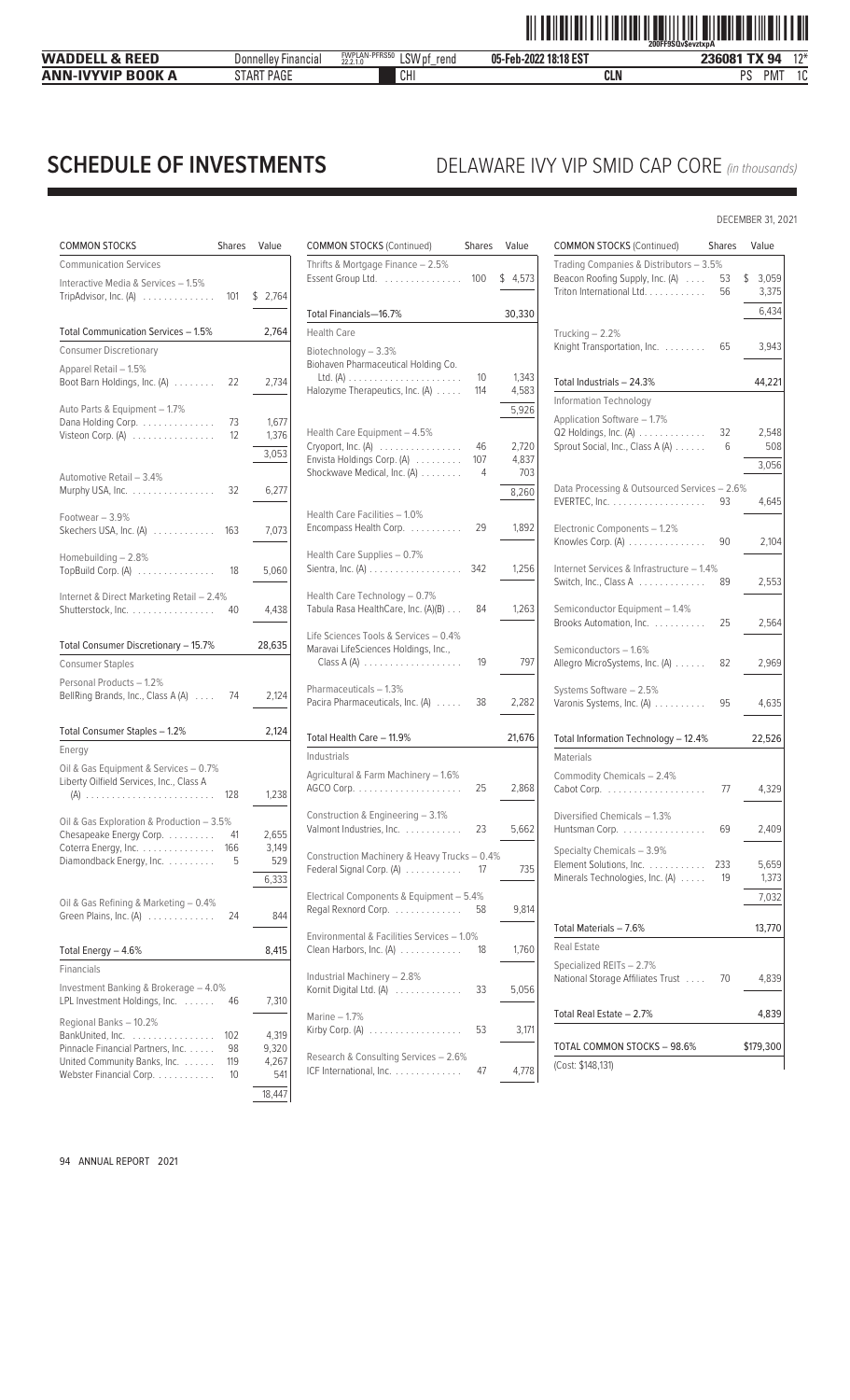|                           |                            |                                             | I II II II III II II III | W<br>200FF9SQvSew0INp |
|---------------------------|----------------------------|---------------------------------------------|--------------------------|-----------------------|
| <b>WADDELL &amp; REED</b> | <b>Donnelley Financial</b> | FWPLAN-PFRS50<br>22.2.1.0<br>LSW pf<br>rend | 05-Feb-2022 18:18 EST    | 236081 TX 95<br>$15*$ |
| <b>ANN-IVYVIP BOOK A</b>  | None                       | CHI                                         | <b>CLN</b>               | 1C<br>PS<br>PMT       |

# **SCHEDULE OF INVESTMENTS** DELAWARE IVY VIP SMID CAP CORE (in thousands)

DECEMBER 31, 2021

| SHORT-TERM SECURITIES                                                                                                             | Shares | Value     |
|-----------------------------------------------------------------------------------------------------------------------------------|--------|-----------|
| Money Market Funds (C) - 1.4%<br>State Street Institutional U.S.<br>Government Money Market Fund<br>- Premier Class, 0.030% 2,528 |        | \$2.528   |
| TOTAL SHORT-TERM SECURITIES - 1.4%                                                                                                |        | \$2,528   |
| (Cost: \$2,528)                                                                                                                   |        |           |
| TOTAL INVESTMENT SECURITIES - 100.0%                                                                                              |        | \$181,828 |
| (Cost: \$150,659)                                                                                                                 |        |           |
| LIABILITIES, NET OF CASH AND OTHER<br>$ASSETS - 0.0%$                                                                             |        | (69       |
| <b>NET ASSETS - 100.0%</b>                                                                                                        |        | \$181.759 |

Notes to Schedule of Investments

(A)No dividends were paid during the preceding 12 months.

(B)All or a portion of securities with an aggregate value of \$1,228 are on loan.

(C)Rate shown is the annualized 7-day yield at December 31, 2021.

The following table is a summary of the valuation of the Portfolio's investments by the fair value hierarchy levels as of December 31, 2021. See Note 3 to the Financial Statements for further information regarding fair value measurement.

|                           | Level 1   | l evel 2 | Level 3 |
|---------------------------|-----------|----------|---------|
| Assets                    |           |          |         |
| Investments in Securities |           |          |         |
|                           | \$179,300 |          |         |
|                           | 2.528     |          |         |
| Total                     | \$181.828 |          |         |
|                           |           |          |         |

The following acronym is used throughout this schedule:

REIT = Real Estate Investment Trust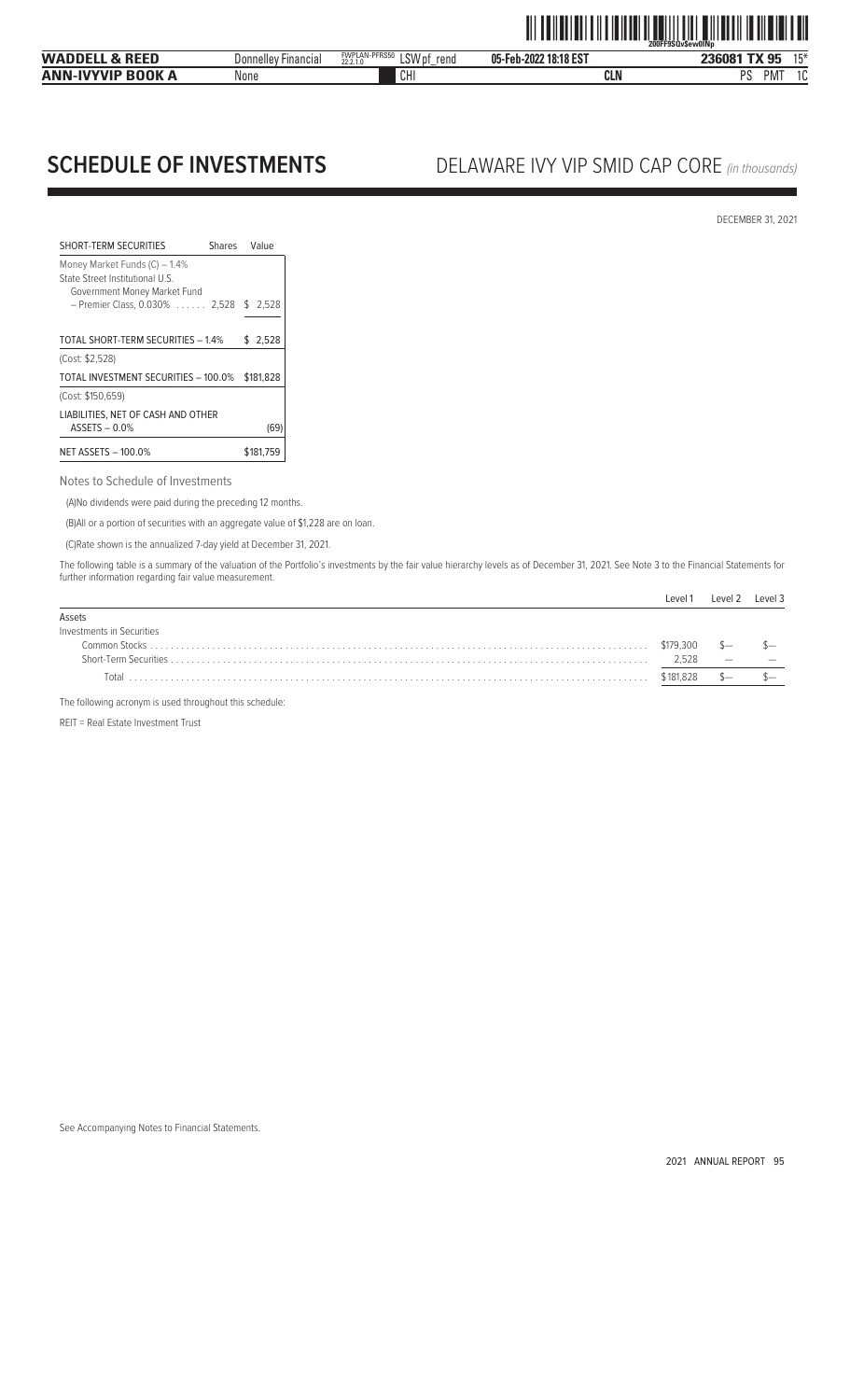|                           |                     |                                             |                       | 200FF9SQw14msL1pk      |
|---------------------------|---------------------|---------------------------------------------|-----------------------|------------------------|
| <b>WADDELL &amp; REED</b> | Donnelley Financial | VDI-W10-LPF-557<br>LSW surnr0dc<br>22.2.1.0 | 16-Feb-2022 00:29 EST | $11*$<br>236081 TX 96  |
| <b>ANN-IVYVIP BOOK A</b>  | START PAGE          | CH                                          | <b>CLN</b>            | DС<br><b>PMT</b><br>10 |

# **STATEMENTS OF ASSETS AND LIABILITIES** IVY VIP

| AS OF DECEMBER 31, 2021 |  |
|-------------------------|--|

| (In thousands, except per share amounts)                                                            | Asset                |                                        |                                |                                                      | High                           | International Mid Cap<br>Strategy <sup>(1)(2)</sup> Balanced <sup>(3)</sup> Energy <sup>(4)</sup> Growth <sup>(5)</sup> Income <sup>(6)</sup> Core Equity <sup>(7)</sup> Growth <sup>(8)</sup> |                      |
|-----------------------------------------------------------------------------------------------------|----------------------|----------------------------------------|--------------------------------|------------------------------------------------------|--------------------------------|------------------------------------------------------------------------------------------------------------------------------------------------------------------------------------------------|----------------------|
| <b>ASSETS</b>                                                                                       |                      |                                        |                                |                                                      |                                |                                                                                                                                                                                                |                      |
| Investments in unaffiliated securities at value+^<br>Investments in affiliated securities at value+ | \$704,834            |                                        |                                | \$271,447 \$74,145 \$1,023,680 \$935,965             | 4,957                          | \$624,384                                                                                                                                                                                      | \$735,721            |
| Bullion at value+                                                                                   | 37,831               |                                        |                                |                                                      |                                |                                                                                                                                                                                                |                      |
| Investments at Value                                                                                | 742,665              | 271,447                                | 74,145                         | 1,023,680                                            | 940,922                        | 624,384                                                                                                                                                                                        | 735,721              |
| Cash<br>Cash denominated in foreign currencies at value+                                            | 170                  | $\overline{\phantom{0}}$<br>—          | 34<br>$-^{\ast}$               | $\overline{\phantom{0}}$<br>$\overline{\phantom{0}}$ | 103<br>113                     | 2<br>1,118                                                                                                                                                                                     |                      |
| Due from broker                                                                                     |                      | $\overline{\phantom{0}}$               |                                | $\overline{\phantom{0}}$                             |                                | $\overline{\phantom{0}}$                                                                                                                                                                       | 1,060                |
| Investment securities sold receivable<br>Dividends and interest receivable                          | 10<br>2,345          | $\overbrace{\qquad \qquad }^{}$<br>526 | $\overline{\phantom{0}}$<br>33 | $\overline{\phantom{0}}$<br>288                      | 15,148<br>10,470               | 2,795<br>1,830                                                                                                                                                                                 | 103                  |
| Capital shares sold receivable<br>Receivable from affiliates                                        | 107                  | 11<br>$\overline{\phantom{0}}$         | 76                             | 63<br>$\overline{\phantom{0}}$                       | 362                            | 67                                                                                                                                                                                             | 165<br>136           |
| Receivable from securities lending income - net                                                     | 3                    | $\overline{\phantom{0}}^*$             | $-^*$                          |                                                      | 70                             | 4                                                                                                                                                                                              | 1                    |
| Prepaid and other assets                                                                            | 1<br>745,301         | 1                                      | $-$ *<br>74,288                | $\overline{2}$                                       | 2                              | 1<br>630,201                                                                                                                                                                                   | 1                    |
| <b>Total Assets</b>                                                                                 |                      | 271,985                                |                                | 1,024,033                                            | 967,190                        |                                                                                                                                                                                                | 737,187              |
| <b>LIABILITIES</b><br>Cash collateral on securities loaned at value                                 | 303                  | 208                                    |                                | $\overline{\phantom{0}}$                             | 44,639                         | 8,814                                                                                                                                                                                          | 4,194                |
| Investment securities purchased payable                                                             | 211                  | 200                                    | 33<br>26                       |                                                      | 10,064<br>145                  | 113                                                                                                                                                                                            | 275                  |
| Capital shares redeemed payable<br>Independent Trustees and Chief Compliance Officer fees           |                      |                                        |                                | 343                                                  |                                |                                                                                                                                                                                                |                      |
| payable<br>Distribution and service fees payable                                                    | 175<br>5             | 85<br>2                                | 9<br>$-$ *                     | 199<br>7                                             | 73<br>6                        | 102<br>4                                                                                                                                                                                       | 38<br>4              |
| Investment management fee payable                                                                   | 11                   | $\frac{5}{3}$                          | $\overline{2}$                 | 20                                                   | 15                             | 15                                                                                                                                                                                             | 17                   |
| Accounting services fee payable<br>Unrealized depreciation on forward foreign currency              | 17                   |                                        | $\overline{4}$                 | 21                                                   | 18                             | 13                                                                                                                                                                                             | 14                   |
| contracts                                                                                           |                      |                                        |                                |                                                      | 137                            |                                                                                                                                                                                                |                      |
| Written options at value+<br>Other liabilities                                                      | 503                  | 216                                    | 68                             | 796                                                  | 647                            | 634                                                                                                                                                                                            | 1,190<br>611         |
| <b>Total Liabilities</b>                                                                            | 1,225                | 719                                    | 142                            | 1,386                                                | 55,744                         | 9,695                                                                                                                                                                                          | 6,343                |
| <b>Total Net Assets</b>                                                                             | \$744,076            |                                        |                                | \$271,266 \$74,146 \$1,022,647 \$911,446             |                                | \$620,506                                                                                                                                                                                      | \$730,844            |
| <b>NET ASSETS</b>                                                                                   |                      |                                        |                                |                                                      |                                |                                                                                                                                                                                                |                      |
| Capital paid in (shares authorized - unlimited)<br>Total Distributable Earnings (Loss)              | \$619,382<br>124,694 | $$157,378$ $$117,852$ \$<br>113,888    | (43,706)                       | 640,149                                              | 382,498 \$980,230<br>(68, 784) | \$504,204<br>116,302                                                                                                                                                                           | \$326,390<br>404,454 |
| <b>Total Net Assets</b>                                                                             | \$744,076            |                                        |                                | \$271,266 \$74,146 \$1,022,647 \$911,446             |                                | \$620,506                                                                                                                                                                                      | \$730,844            |
| CAPITAL SHARES OUTSTANDING:                                                                         |                      |                                        |                                |                                                      |                                |                                                                                                                                                                                                |                      |
| Class I<br>Class II                                                                                 | 114<br>72,914        | N/A<br>28,893                          | 48<br>21,305                   | N/A<br>68,861                                        | 5,549<br>263,097               | N/A<br>33,591                                                                                                                                                                                  | 11,778<br>29,086     |
| NET ASSET VALUE PER SHARE:                                                                          |                      |                                        |                                |                                                      |                                |                                                                                                                                                                                                |                      |
| Class I                                                                                             | \$<br>\$<br>10.20    | N/A                                    | \$<br>3.48                     | $N/A$ \$                                             | 3.40                           | N/A                                                                                                                                                                                            | \$<br>\$<br>17.99    |
| Class II<br>+COST                                                                                   | 10.19                | \$<br>9.39                             | \$<br>$3.47$ \$                | 14.85 \$                                             | 3.39                           | \$<br>18.47                                                                                                                                                                                    | 17.84                |
| Investments in unaffiliated securities at cost                                                      | \$611,462            |                                        |                                | \$246,479 \$76,443 \$563,220 \$929,639               |                                | \$559,189                                                                                                                                                                                      | \$440,872            |
| Investments in affiliated securities at cost<br>Bullion at cost                                     | 25,265               |                                        |                                | $\overline{\phantom{0}}$                             | 29,550                         |                                                                                                                                                                                                |                      |
| Cash denominated in foreign currencies at cost                                                      |                      | $\overline{\phantom{0}}$               |                                |                                                      | 115                            | 1,101                                                                                                                                                                                          |                      |
| Written options premiums received                                                                   |                      | $\overline{\phantom{0}}$               |                                |                                                      |                                |                                                                                                                                                                                                | 665                  |
| ^Securities loaned at value                                                                         | 295                  | 510                                    |                                |                                                      | 55,237                         | 18,953                                                                                                                                                                                         | 3,892                |

\* Not shown due to rounding.

(1) Consolidated Statement of Assets and Liabilities (See Note 5 in Notes to Financial Statements).

(2) Effective July 1, 2021, the Portfolio's name changed from Ivy VIP Asset Strategy to Delaware Ivy VIP Asset Strategy.

(3) Effective July 1, 2021, the Portfolio's name changed from Ivy VIP Balanced to Delaware Ivy VIP Balanced.

(4) Effective July 1, 2021, the Portfolio's name changed from Ivy VIP Energy to Delaware Ivy VIP Energy.

(5) Effective July 1, 2021, the Portfolio's name changed from Ivy VIP Growth to Delaware Ivy VIP Growth.

(6) Effective July 1, 2021, the Portfolio's name changed from Ivy VIP High Income to Delaware Ivy VIP High Income.

(7) Effective July 1, 2021, the Portfolio's name changed from Ivy VIP International Core Equity to Delaware Ivy VIP International Core Equity.

(8) Effective July 1, 2021, the Portfolio's name changed from Ivy VIP Mid Cap Growth to Delaware Ivy VIP Mid Cap Growth.

See Accompanying Notes to Financial Statements.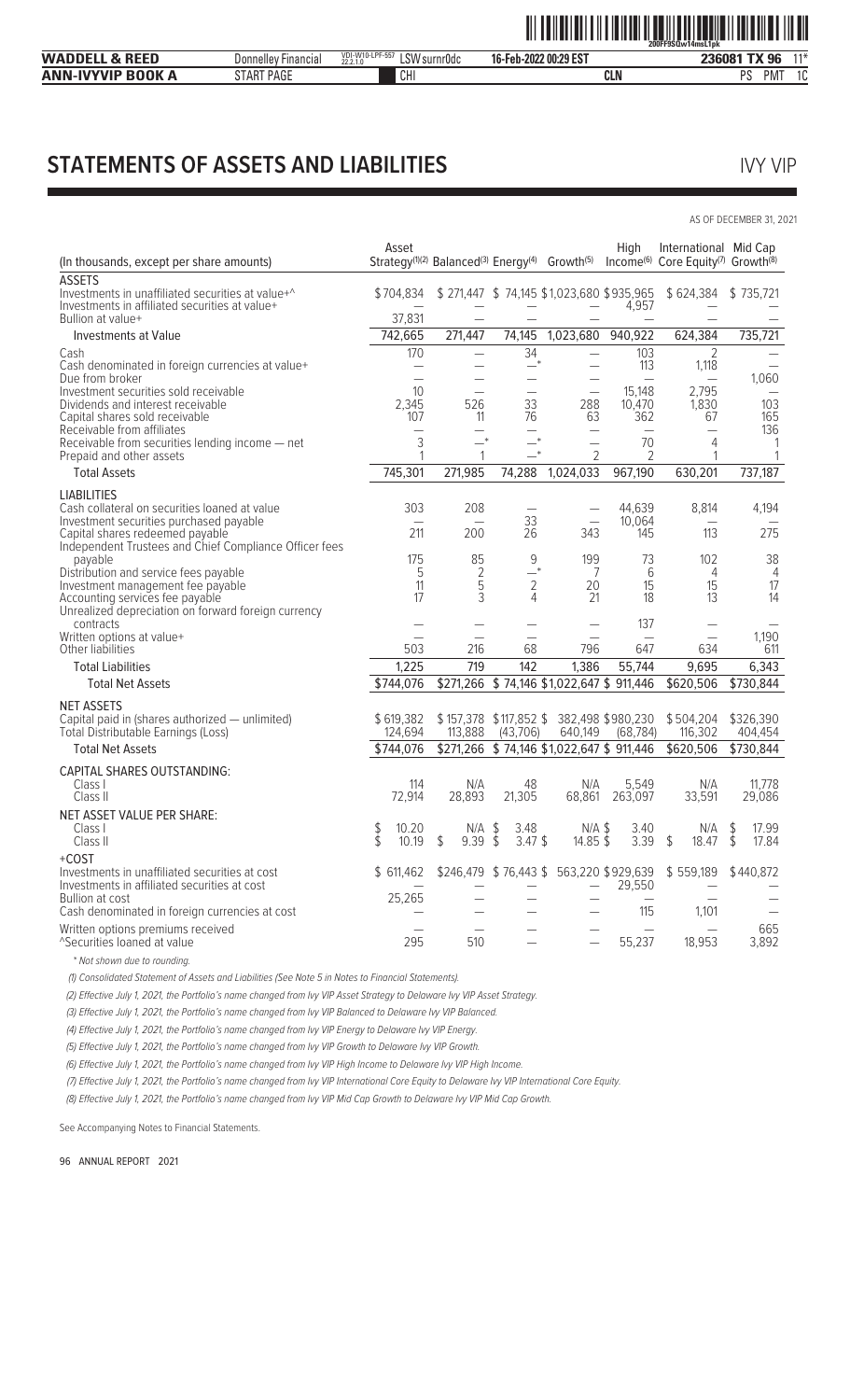|                           |                            |                                          | I II <b>I II II III II II III III III</b> III | ║║║<br>IIII<br>200FF9SOw1rbN1PH# |
|---------------------------|----------------------------|------------------------------------------|-----------------------------------------------|----------------------------------|
| <b>WADDELL &amp; REED</b> | <b>Donnelley Financial</b> | VDI-W10-DPF-242 LSW shank0fc<br>22.2.1.0 | 17-Feb-2022 03:12 EST                         | 236081 TX 97<br>0*               |
| <b>ANN-IVYVIP BOOK A</b>  | <b>START PAGE</b>          | CHI                                      | <b>CLN</b>                                    | PS<br>PMT<br>1C                  |

# **STATEMENTS OF ASSETS AND LIABILITIES IVY VIP**

AS OF DECEMBER 31, 2021

| (In thousands, except per share amounts)                                                          | <b>Natural</b>           | Science and<br>Resources <sup>(1)</sup> Technology <sup>(2)</sup> | Small Cap Smid Cap<br>Growth <sup>(3)</sup> | Core <sup>(4)</sup>                 |
|---------------------------------------------------------------------------------------------------|--------------------------|-------------------------------------------------------------------|---------------------------------------------|-------------------------------------|
| Investments in unaffiliated securities at value+^                                                 | \$96,366                 | \$711,519                                                         | \$441,982                                   | \$181,828                           |
| Investments at Value                                                                              | 96,366                   | 711,519                                                           | 441,982                                     | 181,828                             |
| Cash                                                                                              | 42                       |                                                                   |                                             |                                     |
| Cash held for securities loaned at value<br>Investment securities sold receivable                 |                          | 2,076                                                             | $\overline{\phantom{0}}$<br>461             |                                     |
| Dividends and interest receivable                                                                 | 88                       | 466<br>280                                                        | 99                                          | 106<br>69                           |
| Capital shares sold receivable                                                                    | 38                       | 181                                                               | 135                                         | 9                                   |
| Receivable from affiliates                                                                        | $\overline{\phantom{0}}$ | $\overline{\phantom{0}}$                                          | 2                                           | $\overline{\phantom{0}}$            |
| Receivable from securities lending income - net<br>Prepaid and other assets                       | 4<br>$-$ *               | 5<br>1                                                            | 5                                           | $\overline{\phantom{0}}^*$<br>$-$ * |
| <b>Total Assets</b>                                                                               | 96,538                   | 714,528                                                           | 442,685                                     | 182,012                             |
| <b>LIABILITIES</b>                                                                                |                          |                                                                   |                                             |                                     |
| Cash collateral on securities loaned at value                                                     | 5,476                    | 4,114                                                             | 4,238                                       |                                     |
| Investment securities purchased payable                                                           | 42                       | $\overline{\phantom{0}}$                                          |                                             |                                     |
| Capital shares redeemed payable<br>Independent Trustees and Chief Compliance Officer fees payable | 46<br>22                 | 388<br>75                                                         | 162<br>97                                   | 33<br>40                            |
| Distribution and service fees payable                                                             | 1                        | 5                                                                 | 3                                           | $\mathbf{1}$                        |
| Investment management fee payable                                                                 | $\overline{2}$           | 16                                                                | 10                                          | 4                                   |
| Accounting services fee payable                                                                   | $\overline{4}$           | 15                                                                | 11                                          | 6                                   |
| Other liabilities                                                                                 | 91                       | 641                                                               | 384                                         | 169                                 |
| <b>Total Liabilities</b>                                                                          | 5,684                    | 5,254                                                             | 4,905                                       | 253                                 |
| <b>Total Net Assets</b>                                                                           | \$90,854                 | \$709,274                                                         | \$437,780                                   | \$181,759                           |
| <b>NET ASSETS</b>                                                                                 |                          |                                                                   |                                             |                                     |
| Capital paid in (shares authorized - unlimited)                                                   | \$144,216                | \$407,862                                                         | \$256,751                                   | \$116,091                           |
| <b>Total Distributable Earnings (Loss)</b>                                                        | (53, 362)                | 301,412                                                           | 181,029                                     | 65,668                              |
| <b>Total Net Assets</b>                                                                           | \$90,854                 | \$709,274                                                         | \$437,780                                   | \$181,759                           |
| CAPITAL SHARES OUTSTANDING:                                                                       |                          |                                                                   |                                             |                                     |
| Class I<br>Class II                                                                               | N/A<br>22,077            | 72<br>23,965                                                      | 4,252<br>35,744                             | N/A<br>10,866                       |
|                                                                                                   |                          |                                                                   |                                             |                                     |
| NET ASSET VALUE PER SHARE:<br>Class I                                                             | N/A                      | \$<br>29.81                                                       | \$<br>11.01                                 | N/A                                 |
| Class II                                                                                          | \$<br>4.12               | \$<br>29.51                                                       | \$<br>10.94                                 | \$<br>16.73                         |
| +COST                                                                                             |                          |                                                                   |                                             |                                     |
| Investments in unaffiliated securities at cost                                                    | \$98,215                 | \$474,361                                                         | \$336,521 \$150,659                         |                                     |
| ^ Securities loaned at value                                                                      | 8,486                    | 11,909                                                            | 4,105                                       | 1,228                               |
| * Not shown due to rounding.                                                                      |                          |                                                                   |                                             |                                     |

(1) Effective July 1, 2021, the Portfolio's name changed from Ivy VIP Natural Resources to Delaware Ivy VIP Natural Resources.

(2) Effective July 1, 2021, the Portfolio's name changed from Ivy VIP Science and Technology to Delaware Ivy VIP Science and Technology.

(3) Effective July 1, 2021, the Portfolio's name changed from Ivy VIP Small Cap Growth to Delaware Ivy VIP Small Cap Growth.

(4) Effective July 1, 2021, the name of Ivy VIP Small Cap Core changed to Delaware Ivy VIP Small Cap Core. Effective November 15, 2021, the name of Delaware Ivy VIP Small Cap Core changed to Delaware Ivy VIP Smid Cap Core.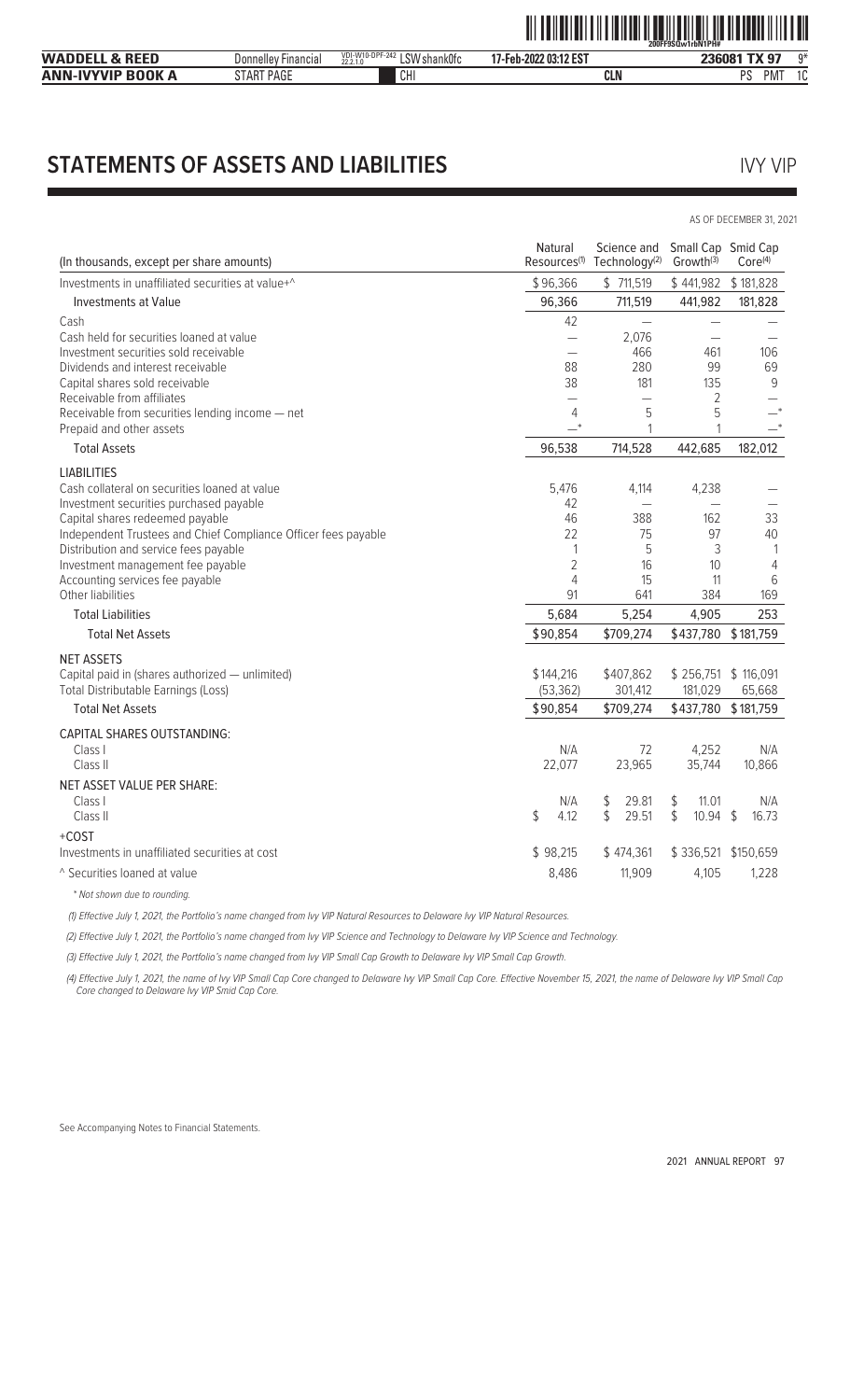|                          |                        |                                                                |                                   | <u>ZUULLJUUVIJAINJIIU</u> |     |
|--------------------------|------------------------|----------------------------------------------------------------|-----------------------------------|---------------------------|-----|
| nrrn<br>WAI              | Financial<br>Donnellev | VDI-W10-LPF-557<br>$^{\sim}$<br>/ surnr0dc<br>22.2.1.0<br>∟ວ∨⊻ | -2022 02:38 EST<br><b>16-Feb-</b> | 98<br>236081              | 12  |
| $R$ RNOK $R$<br>ANN<br>v | ART PAGE<br>5 I AH     | a nur<br>ыı                                                    | <b>CLN</b>                        | DC<br><b>PM</b>           | . . |
|                          |                        |                                                                |                                   |                           |     |

## **STATEMENTS OF OPERATIONS IVY VIP**

ˆ200FF9SQw19X7k5HuŠ **200FF9SQw19X7k5Hu**

|                                                                                                                                                                                                                                                              |                                     |                                                          |                            |                                           |                                               | FOR THE YEAR ENDED DECEMBER 31, 2021                                                                                                  |                                  |
|--------------------------------------------------------------------------------------------------------------------------------------------------------------------------------------------------------------------------------------------------------------|-------------------------------------|----------------------------------------------------------|----------------------------|-------------------------------------------|-----------------------------------------------|---------------------------------------------------------------------------------------------------------------------------------------|----------------------------------|
| (In thousands)                                                                                                                                                                                                                                               | Asset<br>Strategy <sup>(1)(2)</sup> |                                                          |                            |                                           | High                                          | International<br>Balanced <sup>(3)</sup> Energy <sup>(4)</sup> Growth <sup>(5)</sup> Income <sup>(6)</sup> Core Equity <sup>(7)</sup> | Mid Cap<br>Growth <sup>(8)</sup> |
| <b>INVESTMENT INCOME</b><br>Dividends from unaffiliated securities<br>Foreign dividend withholding tax<br>Interest and amortization from unaffiliated securities<br>Interest and amortization from affiliated securities<br>Foreign interest withholding tax | \$7,258<br>(573)<br>4,981<br>(2)    | \$<br>3,129<br>(36)<br>2,112<br>$\overline{\phantom{0}}$ | $$1,695$ \$<br>(24)        | 5,690<br>(13)<br>$\overline{\phantom{m}}$ | \$5,398<br>55,799<br>206<br>$\qquad \qquad -$ | \$18,573<br>(1,751)<br>487<br>$\overline{\phantom{0}}$                                                                                | \$2,442                          |
| Securities lending income - net<br><b>Total Investment Income</b>                                                                                                                                                                                            | 23<br>11,687                        | 5<br>5,210                                               | $\overline{2}$<br>1,673    | 5,677                                     | 441<br>61,844                                 | 136<br>17,445                                                                                                                         | 5<br>2,447                       |
|                                                                                                                                                                                                                                                              |                                     |                                                          |                            |                                           |                                               |                                                                                                                                       |                                  |
| <b>EXPENSES</b><br>Investment management fee<br>Distribution and service fees:                                                                                                                                                                               | 5,295                               | 2,415                                                    | 542                        | 6,996                                     | 5,605                                         | 5,595                                                                                                                                 | 6,182                            |
| Class II<br>Custodian fees                                                                                                                                                                                                                                   | 1,889<br>53                         | 862<br>6                                                 | 159<br>4                   | 2,504<br>11                               | 2,231<br>17                                   | 1,645<br>85                                                                                                                           | 1,215<br>16                      |
| Independent Trustees and Chief Compliance Officer fees                                                                                                                                                                                                       | 83                                  | 40                                                       | 6                          | 94                                        | 64                                            | 57                                                                                                                                    | 43                               |
| Accounting services fee                                                                                                                                                                                                                                      | 198                                 | 104                                                      | 41                         | 237                                       | 216                                           | 162                                                                                                                                   | 171                              |
| Professional fees                                                                                                                                                                                                                                            | 29                                  | 9                                                        | $\mathsf 9$                | 7                                         | 93                                            | 11                                                                                                                                    | $\overline{9}$                   |
| Third-party valuation service fees<br>Commitment and interest expense for borrowing                                                                                                                                                                          | $\overline{9}$                      | $\overline{\phantom{0}}$                                 |                            |                                           | 49                                            | 12                                                                                                                                    |                                  |
| Other                                                                                                                                                                                                                                                        | $\overline{\phantom{0}}$<br>73      | 20                                                       | 14                         | 32                                        | 45                                            | $\overline{\phantom{0}}$<br>38                                                                                                        | 26                               |
| <b>Total Expenses</b>                                                                                                                                                                                                                                        | 7,629                               | 3,456                                                    | 775                        | 9,881                                     | 8,320                                         | 7,605                                                                                                                                 | 7,662                            |
| Less:                                                                                                                                                                                                                                                        |                                     |                                                          |                            |                                           |                                               |                                                                                                                                       |                                  |
| Expenses in excess of limit                                                                                                                                                                                                                                  | (762)                               |                                                          |                            |                                           |                                               |                                                                                                                                       | (274)                            |
| <b>Total Net Expenses</b>                                                                                                                                                                                                                                    | 6,867                               | 3,456                                                    | 775                        | 9,881                                     | 8,320                                         | 7,605                                                                                                                                 | 7,388                            |
| Net Investment Income (Loss)                                                                                                                                                                                                                                 | 4,820                               | 1,754                                                    | 898                        | (4, 204)                                  | 53,524                                        | 9,840                                                                                                                                 | (4, 941)                         |
| REALIZED AND UNREALIZED GAIN (LOSS)<br>Net realized gain (loss) on:                                                                                                                                                                                          |                                     |                                                          |                            |                                           |                                               |                                                                                                                                       |                                  |
| Investments in unaffiliated securities                                                                                                                                                                                                                       | 90,443                              | 86,697                                                   | 10,417                     | 184,089                                   | (8, 879)                                      | 81,684                                                                                                                                | 114,918                          |
| Investments in affiliated securities<br>Futures contracts                                                                                                                                                                                                    |                                     | 169                                                      |                            |                                           | 5<br>(112)                                    |                                                                                                                                       |                                  |
| Written options                                                                                                                                                                                                                                              | 1,687                               | 38                                                       |                            | $\overbrace{\phantom{12322111}}$          | $\qquad \qquad -$                             |                                                                                                                                       | 634                              |
| Swap agreements                                                                                                                                                                                                                                              | 336                                 |                                                          |                            |                                           |                                               |                                                                                                                                       |                                  |
| Forward foreign currency contracts                                                                                                                                                                                                                           | $\overline{\phantom{m}}$            |                                                          |                            |                                           | 62                                            | 631                                                                                                                                   |                                  |
| Foreign currency exchange transactions<br>Net change in unrealized appreciation (depreciation) on:                                                                                                                                                           | (131)                               |                                                          | 7                          |                                           | 8                                             | (245)                                                                                                                                 |                                  |
| Investments in unaffiliated securities<br>Investments in affiliated securities                                                                                                                                                                               | (21, 691)                           | (36, 223)                                                | 7,866                      | 89,387                                    | 19,165<br>(10, 654)                           | (2,360)                                                                                                                               | 1,024                            |
| Written options                                                                                                                                                                                                                                              | (4)                                 |                                                          |                            |                                           | $\hspace{0.1mm}-\hspace{0.1mm}$               |                                                                                                                                       | (858)                            |
| Swap agreements                                                                                                                                                                                                                                              | (302)                               |                                                          |                            |                                           |                                               |                                                                                                                                       |                                  |
| Forward foreign currency contracts<br>Foreign currency exchange transactions                                                                                                                                                                                 | (21)                                |                                                          | $\overline{\phantom{0}}^*$ |                                           | (137)<br>2                                    | (685)<br>(135)                                                                                                                        |                                  |
| Net Realized and Unrealized Gain (Loss)                                                                                                                                                                                                                      | 70,317                              | 50,681                                                   | 18,290                     | 273,476                                   | (540)                                         | 78,890                                                                                                                                | 115,718                          |
| Net Increase in Net Assets Resulting from                                                                                                                                                                                                                    |                                     |                                                          |                            |                                           |                                               |                                                                                                                                       |                                  |
| Operations                                                                                                                                                                                                                                                   | \$75,137                            | \$52,435                                                 |                            | \$19,188 \$269,272 \$52,984               |                                               | \$88,730                                                                                                                              | \$110,777                        |

\* Not shown due to rounding.

(1) Consolidated Statement of Operations (See Note 5 in Notes to Financial Statements).

(2) Effective July 1, 2021, the Portfolio's name changed from Ivy VIP Asset Strategy to Delaware Ivy VIP Asset Strategy.

(3) Effective July 1, 2021, the Portfolio's name changed from Ivy VIP Balanced to Delaware Ivy VIP Balanced.

(4) Effective July 1, 2021, the Portfolio's name changed from Ivy VIP Energy to Delaware Ivy VIP Energy.

(5) Effective July 1, 2021, the Portfolio's name changed from Ivy VIP Growth to Delaware Ivy VIP Growth.

(6) Effective July 1, 2021, the Portfolio's name changed from Ivy VIP High Income to Delaware Ivy VIP High Income.

(7) Effective July 1, 2021, the Portfolio's name changed from Ivy VIP International Core Equity to Delaware Ivy VIP International Core Equity.

(8) Effective July 1, 2021, the Portfolio's name changed from Ivy VIP Mid Cap Growth to Delaware Ivy VIP Mid Cap Growth.

See Accompanying Notes to Financial Statements.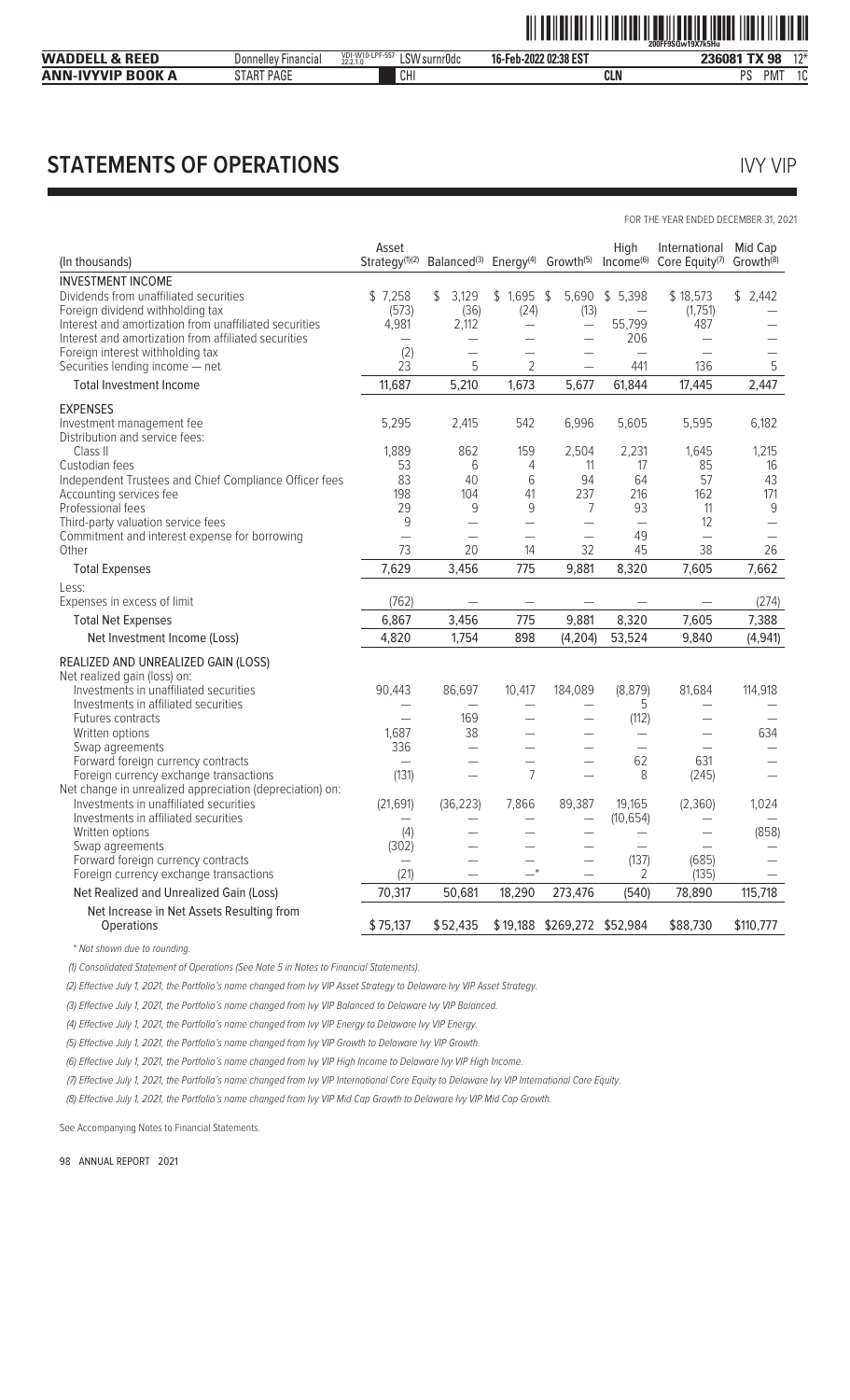|                           |                            |                                             | IIIIIIIIII            | <u>TII TIENIN TEIJII TIENIN TEITII T</u><br>200FF9SQw157mH6p |
|---------------------------|----------------------------|---------------------------------------------|-----------------------|--------------------------------------------------------------|
| <b>WADDELL &amp; REED</b> | <b>Donnelley Financial</b> | VDI-W10-LPF-557<br>LSW surnr0dc<br>22.2.1.0 | 16-Feb-2022 00:36 EST | $12*$<br>236081 TX 99                                        |
| <b>ANN-IVYVIP BOOK A</b>  | START PAGE                 | CHI                                         | <b>CLN</b>            | PS<br>10<br>PMT                                              |

# **STATEMENTS OF OPERATIONS IVY VIP**

FOR THE YEAR ENDED DECEMBER 31, 2021

| $\sqrt{2}$<br>\$2,053<br>Dividends from unaffiliated securities<br>\$2,756<br>2,504<br>\$<br>1,506<br>Foreign dividend withholding tax<br>(129)<br>(61)<br>$\qquad \qquad -$<br>Interest and amortization from unaffiliated securities<br>23<br>15<br>40<br>72<br>8<br>Securities lending income - net<br>2,710<br>2,438<br>1,578<br>2,061<br><b>Total Investment Income</b><br><b>EXPENSES</b><br>744<br>5,958<br>Investment management fee<br>4,016<br>1.648<br>Distribution and service fees:<br>Class II<br>219<br>1.747<br>1.042<br>485<br>8<br>15<br>Custodian fees<br>10<br>14<br>51<br>Independent Trustees and Chief Compliance Officer fees<br>10<br>47<br>20<br>169<br>131<br>72<br>Accounting services fee<br>44<br>Professional fees<br>8<br>11<br>10<br>8<br>$\overline{2}$<br>$-$ *<br>Third-party valuation service fees<br>$\overline{\phantom{0}}$<br>27<br>Other<br>24<br>35<br>15<br>1,059<br>7,986<br>5,283<br>2,262<br><b>Total Expenses</b><br>Less:<br>(28)<br>Expenses in excess of limit<br>1,059<br>2,262<br>7,986<br>5,255<br><b>Total Net Expenses</b><br>1,651<br>(201)<br>Net Investment Income (Loss)<br>(5, 548)<br>(3,677)<br>REALIZED AND UNREALIZED GAIN (LOSS)<br>Net realized gain (loss) on:<br>Investments in unaffiliated securities<br>16,541<br>263,267<br>81,273<br>36,031<br>Written options<br>1,223<br>70<br>(1,784)<br>Swap agreements<br>÷,<br>Forward foreign currency contracts<br>(339)<br>$\qquad \qquad$<br>Foreign currency exchange transactions<br>(25)<br>9<br>Net change in unrealized appreciation (depreciation) on:<br>Investments in unaffiliated securities<br>1,692<br>(159, 653)<br>(55, 962)<br>1.327<br>(344)<br>29<br>Written options<br>Swap agreements<br>155<br>$\overline{\phantom{0}}$<br>Forward foreign currency contracts<br>472<br>$-$ *<br>Foreign currency exchange transactions<br>(2)<br>Net Realized and Unrealized Gain<br>18,375<br>23,781<br>37,358<br>104,466<br>\$98,918<br>\$20,026<br>\$20,104<br>\$37,157<br>Net Increase in Net Assets Resulting from Operations | (In thousands) | Natural | Science and<br>Resources <sup>(1)</sup> Technology <sup>(2)</sup> | Growth <sup>(3)</sup> | Small Cap Smid Cap<br>Core <sup>(4)</sup> |
|--------------------------------------------------------------------------------------------------------------------------------------------------------------------------------------------------------------------------------------------------------------------------------------------------------------------------------------------------------------------------------------------------------------------------------------------------------------------------------------------------------------------------------------------------------------------------------------------------------------------------------------------------------------------------------------------------------------------------------------------------------------------------------------------------------------------------------------------------------------------------------------------------------------------------------------------------------------------------------------------------------------------------------------------------------------------------------------------------------------------------------------------------------------------------------------------------------------------------------------------------------------------------------------------------------------------------------------------------------------------------------------------------------------------------------------------------------------------------------------------------------------------------------------------------------------------------------------------------------------------------------------------------------------------------------------------------------------------------------------------------------------------------------------------------------------------------------------------------------------------------------------------------------------------------------------------------------------------------------------------------------------------------------------------------------------|----------------|---------|-------------------------------------------------------------------|-----------------------|-------------------------------------------|
|                                                                                                                                                                                                                                                                                                                                                                                                                                                                                                                                                                                                                                                                                                                                                                                                                                                                                                                                                                                                                                                                                                                                                                                                                                                                                                                                                                                                                                                                                                                                                                                                                                                                                                                                                                                                                                                                                                                                                                                                                                                              |                |         |                                                                   |                       |                                           |
|                                                                                                                                                                                                                                                                                                                                                                                                                                                                                                                                                                                                                                                                                                                                                                                                                                                                                                                                                                                                                                                                                                                                                                                                                                                                                                                                                                                                                                                                                                                                                                                                                                                                                                                                                                                                                                                                                                                                                                                                                                                              |                |         |                                                                   |                       |                                           |
|                                                                                                                                                                                                                                                                                                                                                                                                                                                                                                                                                                                                                                                                                                                                                                                                                                                                                                                                                                                                                                                                                                                                                                                                                                                                                                                                                                                                                                                                                                                                                                                                                                                                                                                                                                                                                                                                                                                                                                                                                                                              |                |         |                                                                   |                       |                                           |
|                                                                                                                                                                                                                                                                                                                                                                                                                                                                                                                                                                                                                                                                                                                                                                                                                                                                                                                                                                                                                                                                                                                                                                                                                                                                                                                                                                                                                                                                                                                                                                                                                                                                                                                                                                                                                                                                                                                                                                                                                                                              |                |         |                                                                   |                       |                                           |
|                                                                                                                                                                                                                                                                                                                                                                                                                                                                                                                                                                                                                                                                                                                                                                                                                                                                                                                                                                                                                                                                                                                                                                                                                                                                                                                                                                                                                                                                                                                                                                                                                                                                                                                                                                                                                                                                                                                                                                                                                                                              |                |         |                                                                   |                       |                                           |
|                                                                                                                                                                                                                                                                                                                                                                                                                                                                                                                                                                                                                                                                                                                                                                                                                                                                                                                                                                                                                                                                                                                                                                                                                                                                                                                                                                                                                                                                                                                                                                                                                                                                                                                                                                                                                                                                                                                                                                                                                                                              |                |         |                                                                   |                       |                                           |
|                                                                                                                                                                                                                                                                                                                                                                                                                                                                                                                                                                                                                                                                                                                                                                                                                                                                                                                                                                                                                                                                                                                                                                                                                                                                                                                                                                                                                                                                                                                                                                                                                                                                                                                                                                                                                                                                                                                                                                                                                                                              |                |         |                                                                   |                       |                                           |
|                                                                                                                                                                                                                                                                                                                                                                                                                                                                                                                                                                                                                                                                                                                                                                                                                                                                                                                                                                                                                                                                                                                                                                                                                                                                                                                                                                                                                                                                                                                                                                                                                                                                                                                                                                                                                                                                                                                                                                                                                                                              |                |         |                                                                   |                       |                                           |
|                                                                                                                                                                                                                                                                                                                                                                                                                                                                                                                                                                                                                                                                                                                                                                                                                                                                                                                                                                                                                                                                                                                                                                                                                                                                                                                                                                                                                                                                                                                                                                                                                                                                                                                                                                                                                                                                                                                                                                                                                                                              |                |         |                                                                   |                       |                                           |
|                                                                                                                                                                                                                                                                                                                                                                                                                                                                                                                                                                                                                                                                                                                                                                                                                                                                                                                                                                                                                                                                                                                                                                                                                                                                                                                                                                                                                                                                                                                                                                                                                                                                                                                                                                                                                                                                                                                                                                                                                                                              |                |         |                                                                   |                       |                                           |
|                                                                                                                                                                                                                                                                                                                                                                                                                                                                                                                                                                                                                                                                                                                                                                                                                                                                                                                                                                                                                                                                                                                                                                                                                                                                                                                                                                                                                                                                                                                                                                                                                                                                                                                                                                                                                                                                                                                                                                                                                                                              |                |         |                                                                   |                       |                                           |
|                                                                                                                                                                                                                                                                                                                                                                                                                                                                                                                                                                                                                                                                                                                                                                                                                                                                                                                                                                                                                                                                                                                                                                                                                                                                                                                                                                                                                                                                                                                                                                                                                                                                                                                                                                                                                                                                                                                                                                                                                                                              |                |         |                                                                   |                       |                                           |
|                                                                                                                                                                                                                                                                                                                                                                                                                                                                                                                                                                                                                                                                                                                                                                                                                                                                                                                                                                                                                                                                                                                                                                                                                                                                                                                                                                                                                                                                                                                                                                                                                                                                                                                                                                                                                                                                                                                                                                                                                                                              |                |         |                                                                   |                       |                                           |
|                                                                                                                                                                                                                                                                                                                                                                                                                                                                                                                                                                                                                                                                                                                                                                                                                                                                                                                                                                                                                                                                                                                                                                                                                                                                                                                                                                                                                                                                                                                                                                                                                                                                                                                                                                                                                                                                                                                                                                                                                                                              |                |         |                                                                   |                       |                                           |
|                                                                                                                                                                                                                                                                                                                                                                                                                                                                                                                                                                                                                                                                                                                                                                                                                                                                                                                                                                                                                                                                                                                                                                                                                                                                                                                                                                                                                                                                                                                                                                                                                                                                                                                                                                                                                                                                                                                                                                                                                                                              |                |         |                                                                   |                       |                                           |
|                                                                                                                                                                                                                                                                                                                                                                                                                                                                                                                                                                                                                                                                                                                                                                                                                                                                                                                                                                                                                                                                                                                                                                                                                                                                                                                                                                                                                                                                                                                                                                                                                                                                                                                                                                                                                                                                                                                                                                                                                                                              |                |         |                                                                   |                       |                                           |
|                                                                                                                                                                                                                                                                                                                                                                                                                                                                                                                                                                                                                                                                                                                                                                                                                                                                                                                                                                                                                                                                                                                                                                                                                                                                                                                                                                                                                                                                                                                                                                                                                                                                                                                                                                                                                                                                                                                                                                                                                                                              |                |         |                                                                   |                       |                                           |
|                                                                                                                                                                                                                                                                                                                                                                                                                                                                                                                                                                                                                                                                                                                                                                                                                                                                                                                                                                                                                                                                                                                                                                                                                                                                                                                                                                                                                                                                                                                                                                                                                                                                                                                                                                                                                                                                                                                                                                                                                                                              |                |         |                                                                   |                       |                                           |
|                                                                                                                                                                                                                                                                                                                                                                                                                                                                                                                                                                                                                                                                                                                                                                                                                                                                                                                                                                                                                                                                                                                                                                                                                                                                                                                                                                                                                                                                                                                                                                                                                                                                                                                                                                                                                                                                                                                                                                                                                                                              |                |         |                                                                   |                       |                                           |
|                                                                                                                                                                                                                                                                                                                                                                                                                                                                                                                                                                                                                                                                                                                                                                                                                                                                                                                                                                                                                                                                                                                                                                                                                                                                                                                                                                                                                                                                                                                                                                                                                                                                                                                                                                                                                                                                                                                                                                                                                                                              |                |         |                                                                   |                       |                                           |
|                                                                                                                                                                                                                                                                                                                                                                                                                                                                                                                                                                                                                                                                                                                                                                                                                                                                                                                                                                                                                                                                                                                                                                                                                                                                                                                                                                                                                                                                                                                                                                                                                                                                                                                                                                                                                                                                                                                                                                                                                                                              |                |         |                                                                   |                       |                                           |
|                                                                                                                                                                                                                                                                                                                                                                                                                                                                                                                                                                                                                                                                                                                                                                                                                                                                                                                                                                                                                                                                                                                                                                                                                                                                                                                                                                                                                                                                                                                                                                                                                                                                                                                                                                                                                                                                                                                                                                                                                                                              |                |         |                                                                   |                       |                                           |
|                                                                                                                                                                                                                                                                                                                                                                                                                                                                                                                                                                                                                                                                                                                                                                                                                                                                                                                                                                                                                                                                                                                                                                                                                                                                                                                                                                                                                                                                                                                                                                                                                                                                                                                                                                                                                                                                                                                                                                                                                                                              |                |         |                                                                   |                       |                                           |
|                                                                                                                                                                                                                                                                                                                                                                                                                                                                                                                                                                                                                                                                                                                                                                                                                                                                                                                                                                                                                                                                                                                                                                                                                                                                                                                                                                                                                                                                                                                                                                                                                                                                                                                                                                                                                                                                                                                                                                                                                                                              |                |         |                                                                   |                       |                                           |
|                                                                                                                                                                                                                                                                                                                                                                                                                                                                                                                                                                                                                                                                                                                                                                                                                                                                                                                                                                                                                                                                                                                                                                                                                                                                                                                                                                                                                                                                                                                                                                                                                                                                                                                                                                                                                                                                                                                                                                                                                                                              |                |         |                                                                   |                       |                                           |
|                                                                                                                                                                                                                                                                                                                                                                                                                                                                                                                                                                                                                                                                                                                                                                                                                                                                                                                                                                                                                                                                                                                                                                                                                                                                                                                                                                                                                                                                                                                                                                                                                                                                                                                                                                                                                                                                                                                                                                                                                                                              |                |         |                                                                   |                       |                                           |
|                                                                                                                                                                                                                                                                                                                                                                                                                                                                                                                                                                                                                                                                                                                                                                                                                                                                                                                                                                                                                                                                                                                                                                                                                                                                                                                                                                                                                                                                                                                                                                                                                                                                                                                                                                                                                                                                                                                                                                                                                                                              |                |         |                                                                   |                       |                                           |
|                                                                                                                                                                                                                                                                                                                                                                                                                                                                                                                                                                                                                                                                                                                                                                                                                                                                                                                                                                                                                                                                                                                                                                                                                                                                                                                                                                                                                                                                                                                                                                                                                                                                                                                                                                                                                                                                                                                                                                                                                                                              |                |         |                                                                   |                       |                                           |
|                                                                                                                                                                                                                                                                                                                                                                                                                                                                                                                                                                                                                                                                                                                                                                                                                                                                                                                                                                                                                                                                                                                                                                                                                                                                                                                                                                                                                                                                                                                                                                                                                                                                                                                                                                                                                                                                                                                                                                                                                                                              |                |         |                                                                   |                       |                                           |
|                                                                                                                                                                                                                                                                                                                                                                                                                                                                                                                                                                                                                                                                                                                                                                                                                                                                                                                                                                                                                                                                                                                                                                                                                                                                                                                                                                                                                                                                                                                                                                                                                                                                                                                                                                                                                                                                                                                                                                                                                                                              |                |         |                                                                   |                       |                                           |
|                                                                                                                                                                                                                                                                                                                                                                                                                                                                                                                                                                                                                                                                                                                                                                                                                                                                                                                                                                                                                                                                                                                                                                                                                                                                                                                                                                                                                                                                                                                                                                                                                                                                                                                                                                                                                                                                                                                                                                                                                                                              |                |         |                                                                   |                       |                                           |
|                                                                                                                                                                                                                                                                                                                                                                                                                                                                                                                                                                                                                                                                                                                                                                                                                                                                                                                                                                                                                                                                                                                                                                                                                                                                                                                                                                                                                                                                                                                                                                                                                                                                                                                                                                                                                                                                                                                                                                                                                                                              |                |         |                                                                   |                       |                                           |
|                                                                                                                                                                                                                                                                                                                                                                                                                                                                                                                                                                                                                                                                                                                                                                                                                                                                                                                                                                                                                                                                                                                                                                                                                                                                                                                                                                                                                                                                                                                                                                                                                                                                                                                                                                                                                                                                                                                                                                                                                                                              |                |         |                                                                   |                       |                                           |

\* Not shown due to rounding.

(1) Effective July 1, 2021, the Portfolio's name changed from Ivy VIP Natural Resources to Delaware Ivy VIP Natural Resources.

(2) Effective July 1, 2021, the Portfolio's name changed from Ivy VIP Science and Technology to Delaware Ivy VIP Science and Technology.

(3) Effective July 1, 2021, the Portfolio's name changed from Ivy VIP Small Cap Growth to Delaware Ivy VIP Small Cap Growth.

(4) Effective July 1, 2021, the name of Ivy VIP Small Cap Core changed to Delaware Ivy VIP Small Cap Core. Effective November 15, 2021, the name of Delaware Ivy VIP Small Cap Core changed to Delaware Ivy VIP Smid Cap Core.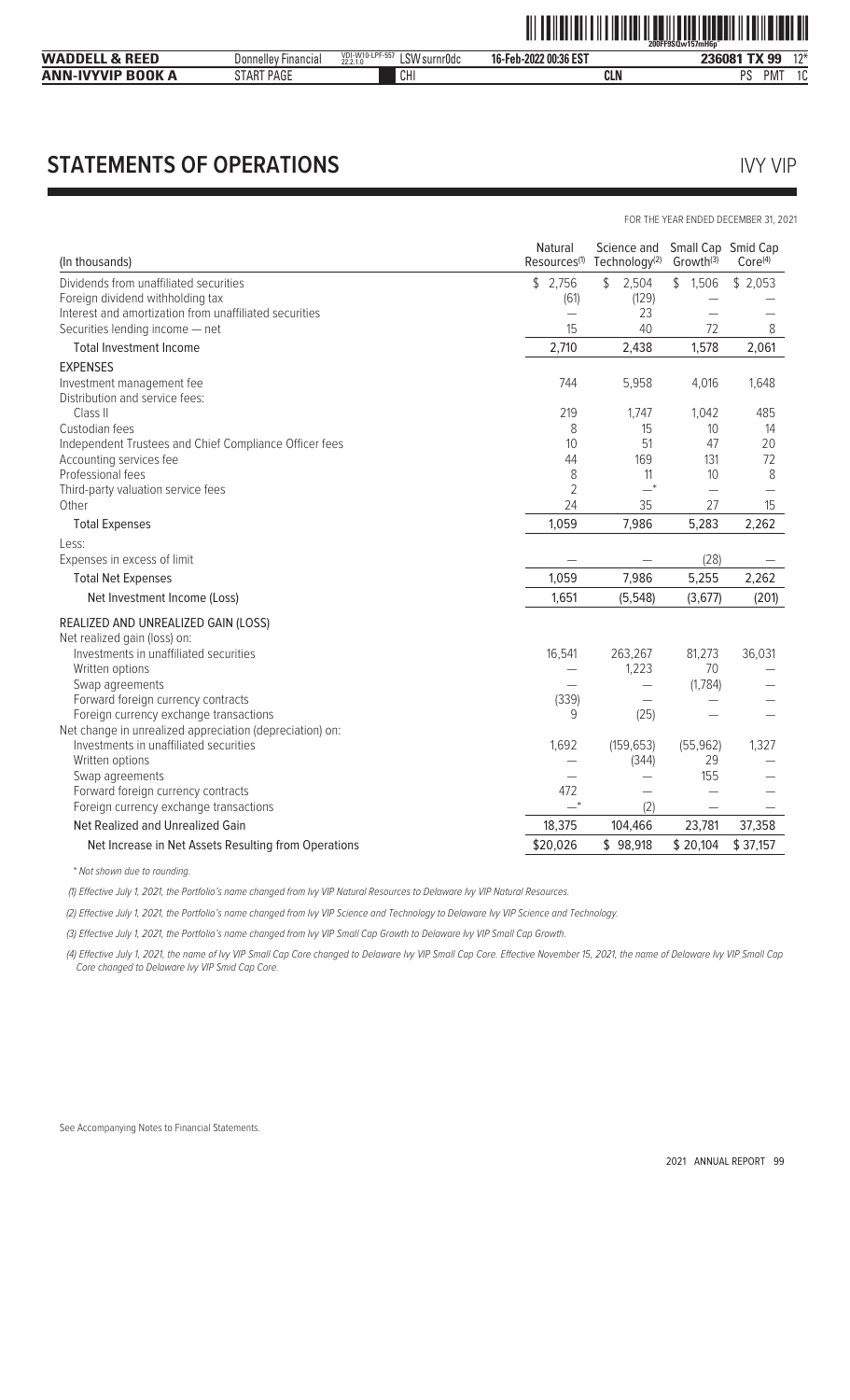|                           |                     |                                             |                       | 200FF9SQw15G27kpr      |
|---------------------------|---------------------|---------------------------------------------|-----------------------|------------------------|
| <b>WADDELL &amp; REED</b> | Donnelley Financial | VDI-W10-LPF-557<br>LSW surnr0dc<br>22.2.1.0 | 16-Feb-2022 00:39 EST | $10*$<br>236081 TX 100 |
| <b>ANN-IVYVIP BOOK A</b>  | START PAGE          | CH                                          | <b>CLN</b>            | DС<br><b>PMT</b><br>10 |

# **STATEMENTS OF CHANGES IN NET ASSETS IVY VIP**

|                                                                                                                                                                                     | Asset Strategy <sup>(1)(2)</sup>    |                                     |                                                                           | Balanced <sup>(3)</sup>                                 | Energy <sup>(4)</sup>                                  |                                    |  |
|-------------------------------------------------------------------------------------------------------------------------------------------------------------------------------------|-------------------------------------|-------------------------------------|---------------------------------------------------------------------------|---------------------------------------------------------|--------------------------------------------------------|------------------------------------|--|
| (In thousands)                                                                                                                                                                      | 12-31-21                            | 12-31-20                            | 12-31-21                                                                  | Year ended Year ended Year ended Year ended<br>12-31-20 | Year ended<br>12-31-21                                 | Year ended<br>12-31-20             |  |
| INCREASE (DECREASE) IN NET ASSETS                                                                                                                                                   |                                     |                                     |                                                                           |                                                         |                                                        |                                    |  |
| Operations:<br>Net investment income<br>Net realized gain (loss) on investments<br>Net change in unrealized appreciation (depreciation)                                             | \$<br>4,820<br>92,335<br>(22, 018)  | \$<br>11,364<br>24,934<br>56,099    | \$<br>1,754<br>86,904<br>(36, 223)                                        | 3,578<br>\$<br>21,733<br>16,478                         | \$<br>898<br>10,424<br>7,866                           | \$<br>528<br>(13, 526)<br>2,711    |  |
| Net Increase (Decrease) in Net Assets Resulting from<br>Operations                                                                                                                  | 75,137                              | 92,397                              | 52,435                                                                    | 41,789                                                  | 19,188                                                 | (10, 287)                          |  |
| Distributions to Shareholders From:<br>Accumulated earnings:<br>(combined net investment income and net realized gains)<br>Class I<br>Class II                                      | (123)                               | (14)                                | N/A<br>(25,006)                                                           | N/A                                                     | (2)<br>(1,018)                                         | (4)                                |  |
| <b>Total Distributions to Shareholders</b>                                                                                                                                          | (87, 213)<br>(87, 336)              | (25, 939)<br>(25, 953)              | (25,006)                                                                  | (21,608)<br>(21,608)                                    | (1,020)                                                | (710)<br>(714)                     |  |
| <b>Capital Share Transactions</b>                                                                                                                                                   | (8, 299)                            | (74, 478)                           | (99, 889)                                                                 | (17, 294)                                               | 12,436                                                 | 12,886                             |  |
| Net Increase (Decrease) in Net Assets<br>Net Assets, Beginning of Period                                                                                                            | (20, 498)<br>764,574                | (8,034)<br>772,608                  | (72, 460)<br>343,726                                                      | 2,887<br>340,839                                        | 30,604<br>43,542                                       | 1,885<br>41,657                    |  |
| Net Assets, End of Period                                                                                                                                                           | 744,076                             | \$764,574                           | \$271,266                                                                 | \$343,726                                               | $\frac{1}{2}$<br>74,146                                | \$43,542                           |  |
|                                                                                                                                                                                     |                                     |                                     |                                                                           |                                                         |                                                        |                                    |  |
|                                                                                                                                                                                     | Growth <sup>(5)</sup>               |                                     | High Income <sup>(6)</sup><br>Year ended Year ended Year ended Year ended |                                                         | International Core Equity <sup>(7)</sup><br>Year ended | Year ended                         |  |
| (In thousands)                                                                                                                                                                      | 12-31-21                            | 12-31-20                            | 12-31-21                                                                  | 12-31-20                                                | 12-31-21                                               | 12-31-20                           |  |
| INCREASE (DECREASE) IN NET ASSETS<br>Operations:<br>Net investment income (loss)<br>Net realized gain (loss) on investments<br>Net change in unrealized appreciation (depreciation) | \$<br>(4, 204)<br>184,089<br>89,387 | \$<br>(1,655)<br>100,050<br>124,851 | \$53,524<br>(8,916)<br>8,376                                              | \$<br>51,672<br>(18, 616)<br>14,461                     | \$<br>9,840<br>82,070<br>(3, 180)                      | \$<br>6,627<br>(40, 116)<br>74,661 |  |
| Net Increase in Net Assets Resulting from Operations                                                                                                                                | 269,272                             | 223,246                             | 52,984                                                                    | 47,517                                                  | 88,730                                                 | 41,172                             |  |
| Distributions to Shareholders From:<br>Accumulated earnings:<br>(combined net investment income and net realized gains)<br>Class I<br>Class II                                      | N/A<br>(98, 262)                    | N/A<br>(112, 472)                   | (1, 264)<br>(52,760)                                                      | (1,439)<br>(57, 105)                                    | N/A<br>(6, 912)                                        | N/A<br>(14, 682)                   |  |
| <b>Total Distributions to Shareholders</b>                                                                                                                                          | (98, 262)                           | (112, 472)                          | (54, 024)                                                                 | (58, 544)                                               | (6, 912)                                               | (14, 682)                          |  |
| <b>Capital Share Transactions</b>                                                                                                                                                   | (44, 544)                           | (5, 293)                            | 33,017                                                                    | 4,623                                                   | (110, 730)                                             | (76, 149)                          |  |
| Net Increase (Decrease) in Net Assets<br>Net Assets, Beginning of Period                                                                                                            | 126,466<br>896,181                  | 105,481<br>790,700                  | 31,977<br>879,469                                                         | (6, 404)<br>885,873                                     | (28, 912)<br>649,418                                   | (49, 659)<br>699,077               |  |
| Net Assets, End of Period                                                                                                                                                           | \$1,022,647                         | \$896,181                           | \$911,446                                                                 | \$879,469                                               | \$620,506                                              | \$649,418                          |  |

(2) Effective July 1, 2021, the Portfolio's name changed from Ivy VIP Asset Strategy to Delaware Ivy VIP Asset Strategy.

(3) Effective July 1, 2021, the Portfolio's name changed from Ivy VIP Balanced to Delaware Ivy VIP Balanced.

(4) Effective July 1, 2021, the Portfolio's name changed from Ivy VIP Energy to Delaware Ivy VIP Energy.

(5) Effective July 1, 2021, the Portfolio's name changed from Ivy VIP Growth to Delaware Ivy VIP Growth.

(6) Effective July 1, 2021, the Portfolio's name changed from Ivy VIP High Income to Delaware Ivy VIP High Income.

(7) Effective July 1, 2021, the Portfolio's name changed from Ivy VIP International Core Equity to Delaware Ivy VIP International Core Equity.

See Accompanying Notes to Financial Statements.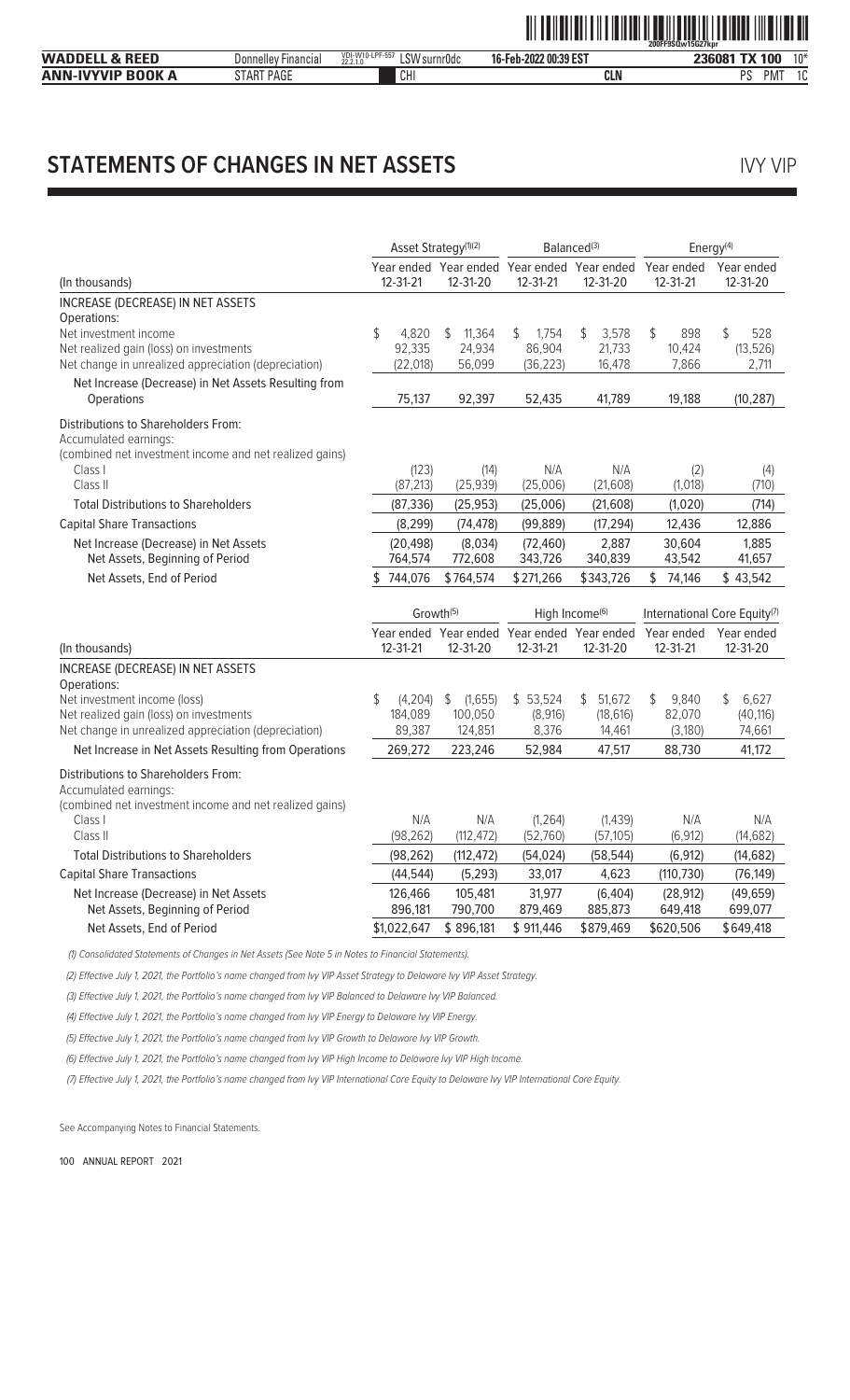|                           |                            |                                             |                       | <b>TILLI</b><br>$\  \  \ $<br>200FF9SQvSewiotHt |
|---------------------------|----------------------------|---------------------------------------------|-----------------------|-------------------------------------------------|
| <b>WADDELL &amp; REED</b> | <b>Donnelley Financial</b> | FWPLAN-PFRS50<br>LSW pf<br>rend<br>22.2.1.0 | 05-Feb-2022 18:18 EST | $7*$<br>236081 TX 101                           |
| <b>ANN-IVYVIP BOOK A</b>  | <b>START PAGE</b>          | CHI                                         | <b>CLN</b>            | PS<br>10<br>PMT                                 |

# **STATEMENTS OF CHANGES IN NET ASSETS IVY VIP**

|                                                                                                                          | Mid Cap Growth <sup>(1)</sup> |                                             | Natural Resources <sup>(2)</sup> |                     | Science and Technology <sup>(3)</sup> |                   |  |
|--------------------------------------------------------------------------------------------------------------------------|-------------------------------|---------------------------------------------|----------------------------------|---------------------|---------------------------------------|-------------------|--|
|                                                                                                                          |                               | Year ended Year ended Year ended Year ended |                                  |                     | Year ended Year ended                 |                   |  |
| (In thousands)<br>INCREASE (DECREASE) IN NET ASSETS                                                                      | 12-31-21                      | 12-31-20                                    | 12-31-21                         | 12-31-20            | 12-31-21                              | 12-31-20          |  |
| Operations:                                                                                                              |                               |                                             |                                  |                     |                                       |                   |  |
| Net investment income (loss)                                                                                             | \$<br>(4, 941)                | \$<br>(2,369)                               | \$<br>1,651                      | \$<br>992           | \$<br>(5,548)                         | \$<br>(3,854)     |  |
| Net realized gain (loss) on investments<br>Net change in unrealized appreciation (depreciation)                          | 115,552<br>166                | 84,758<br>149,625                           | 16,211<br>2,164                  | (17, 286)<br>6,453  | 264,465<br>(159, 999)                 | 56,593<br>132,028 |  |
| Net Increase (Decrease) in Net Assets Resulting from                                                                     |                               |                                             |                                  |                     |                                       |                   |  |
| Operations                                                                                                               | 110,777                       | 232,014                                     | 20,026                           | (9, 841)            | 98,918                                | 184,767           |  |
| Distributions to Shareholders From:                                                                                      |                               |                                             |                                  |                     |                                       |                   |  |
| Accumulated earnings:                                                                                                    |                               |                                             |                                  |                     |                                       |                   |  |
| (combined net investment income and net realized gains)<br>Class I                                                       | (28, 372)                     | (16, 218)                                   | N/A                              | N/A                 | (630)                                 | (191)             |  |
| Class II                                                                                                                 | (54, 305)                     | (23, 025)                                   | (1, 378)                         | (1,678)             | (201, 468)                            | (71, 179)         |  |
| <b>Total Distributions to Shareholders</b>                                                                               | (82, 677)                     | (39, 243)                                   | (1, 378)                         | (1,678)             | (202,098)                             | (71, 370)         |  |
| <b>Capital Share Transactions</b>                                                                                        | 13,185                        | (50, 778)                                   | (2,616)                          | (1, 267)            | 134,087                               | (15, 453)         |  |
| Net Increase (Decrease) in Net Assets                                                                                    | 41,285                        | 141,993                                     | 16,032                           | (12, 786)           | 30,907                                | 97,944            |  |
| Net Assets, Beginning of Period                                                                                          | 689,559                       | 547,566                                     | 74,822                           | 87,608              | 678,367                               | 580,423           |  |
| Net Assets, End of Period                                                                                                | \$730,844                     | \$689,559                                   | \$90,854                         | \$74,822            | \$709,274                             | \$678,367         |  |
|                                                                                                                          |                               | Small Cap Growth <sup>(4)</sup>             | Smid Cap Core(5)                 |                     |                                       |                   |  |
|                                                                                                                          |                               | Year ended Year ended Year ended Year ended |                                  |                     |                                       |                   |  |
| (In thousands)                                                                                                           | 12-31-21                      | 12-31-20                                    | 12-31-21                         | 12-31-20            |                                       |                   |  |
| INCREASE (DECREASE) IN NET ASSETS<br>Operations:                                                                         |                               |                                             |                                  |                     |                                       |                   |  |
| Net investment loss                                                                                                      | (3,677)<br>\$                 | \$<br>(2,550)                               | \$<br>(201)                      | \$<br>(231)         |                                       |                   |  |
| Net realized gain (loss) on investments                                                                                  | 79,559                        | 61,996                                      | 36,031                           | (1, 117)            |                                       |                   |  |
| Net change in unrealized appreciation (depreciation)                                                                     | (55, 778)                     | 72,583                                      | 1,327                            | 12,595              |                                       |                   |  |
| Net Increase in Net Assets Resulting from Operations                                                                     | 20,104                        | 132,029                                     | 37,157                           | 11,247              |                                       |                   |  |
| Distributions to Shareholders From:                                                                                      |                               |                                             |                                  |                     |                                       |                   |  |
| Accumulated earnings:<br>(combined net investment income and net realized gains)                                         |                               |                                             |                                  |                     |                                       |                   |  |
| Class I                                                                                                                  | (6,960)                       |                                             | N/A                              | N/A                 |                                       |                   |  |
| Class II                                                                                                                 | (51, 659)                     |                                             |                                  | (8, 738)            |                                       |                   |  |
| <b>Total Distributions to Shareholders</b>                                                                               | (58, 619)                     |                                             |                                  | (8, 738)            |                                       |                   |  |
| <b>Capital Share Transactions</b>                                                                                        | 11,758                        | (56, 435)                                   | (38, 268)                        | (7,655)             |                                       |                   |  |
| Net Increase (Decrease) in Net Assets<br>Net Assets, Beginning of Period                                                 | (26, 757)<br>464,537          | 75,594<br>388,943                           | (1, 111)<br>182,870              | (5, 146)<br>188,016 |                                       |                   |  |
| Net Assets, End of Period                                                                                                | \$437,780                     | \$464,537                                   | \$181,759                        | \$182,870           |                                       |                   |  |
| (1) Effective July 1, 2021, the Portfolio's name changed from Ivy VIP Mid Cap Growth to Delaware Ivy VIP Mid Cap Growth. |                               |                                             |                                  |                     |                                       |                   |  |

(2) Effective July 1, 2021, the Portfolio's name changed from Ivy VIP Natural Resources to Delaware Ivy VIP Natural Resources.

(3) Effective July 1, 2021, the Portfolio's name changed from Ivy VIP Science and Technology to Delaware Ivy VIP Science and Technology.

(4) Effective July 1, 2021, the Portfolio's name changed from Ivy VIP Small Cap Growth to Delaware Ivy VIP Small Cap Growth.

(5) Effective July 1, 2021, the name of Ivy VIP Small Cap Core changed to Delaware Ivy VIP Small Cap Core. Effective November 15, 2021, the name of Delaware Ivy VIP Small Cap Core changed to Delaware Ivy VIP Smid Cap Core.

See Accompanying Notes to Financial Statements.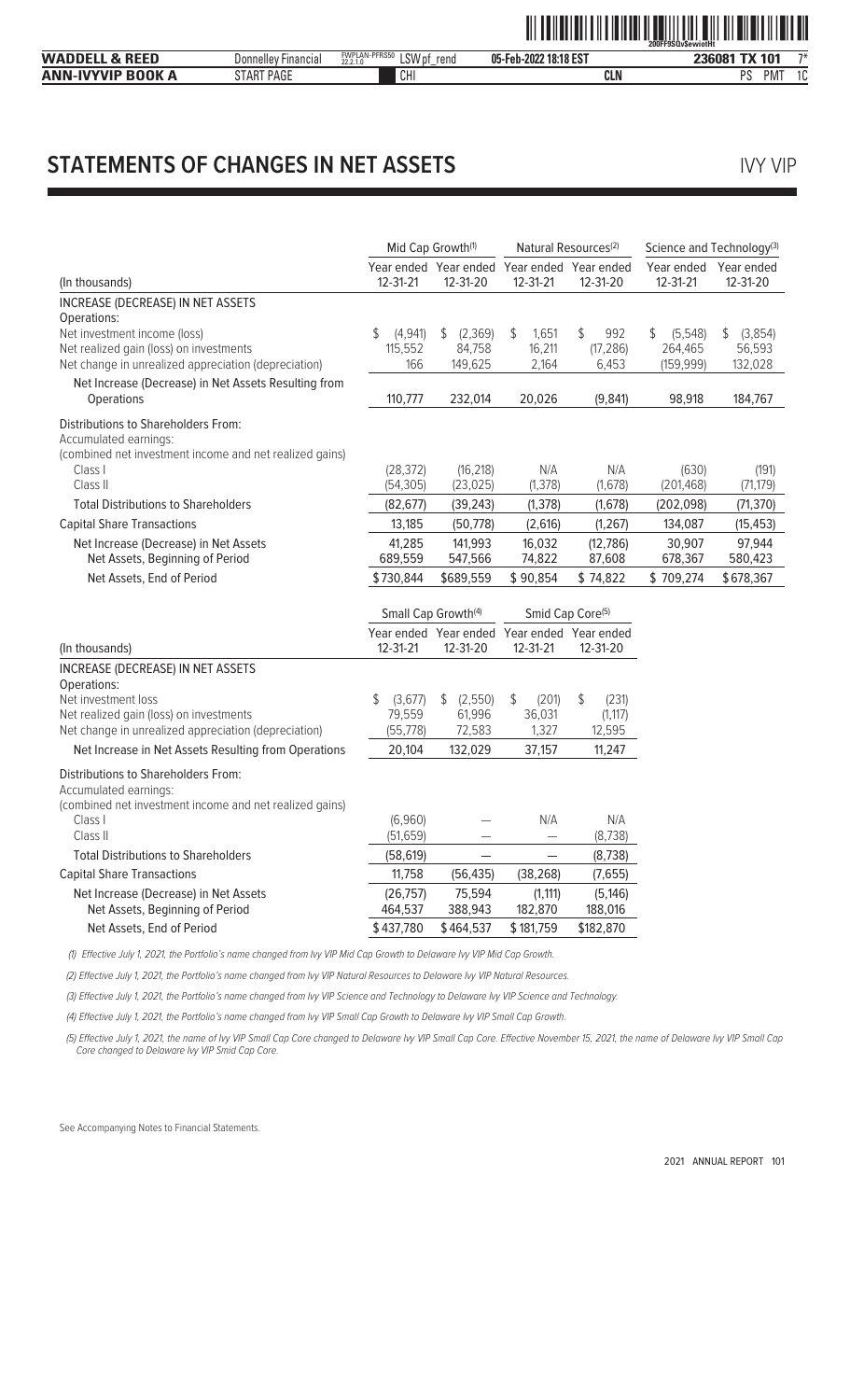|                           |                            |                        |                | III                   | 200FF9SOvSf8W2RH       |                 |
|---------------------------|----------------------------|------------------------|----------------|-----------------------|------------------------|-----------------|
| <b>WADDELL &amp; REED</b> | <b>Donnelley Financial</b> | LSWP64RS10<br>22.2.1.0 | LSW pf<br>rend | 05-Feb-2022 19:18 EST | $10*$<br>236081 TX 102 |                 |
| <b>ANN-IVYVIP BOOK A</b>  | START PAGE                 |                        | CHI            | <b>CLN</b>            | PS<br><b>PMT</b>       | $1^\circ$<br>ΙU |

## **FINANCIAL HIGHLIGHTS** IVY VIP

FOR A SHARE OF CAPITAL STOCK OUTSTANDING THROUGHOUT EACH PERIOD

|                                                                                                                                                                                                           | Net Asset<br>Value,<br>Beginning<br>of Period | <b>Net</b><br>Investment<br>Income<br>$(Loss)$ <sup>(1)</sup>           | Net Realized<br>and Unrealized<br>Gain (Loss) on<br>Investments               | Total from<br>Investment<br>Operations                                    | <b>Distributions From</b><br>Net Investment<br>Income          | Distributions<br>From Net<br>Realized<br>Gains                                   | Total<br>Distributions                                   |
|-----------------------------------------------------------------------------------------------------------------------------------------------------------------------------------------------------------|-----------------------------------------------|-------------------------------------------------------------------------|-------------------------------------------------------------------------------|---------------------------------------------------------------------------|----------------------------------------------------------------|----------------------------------------------------------------------------------|----------------------------------------------------------|
| <b>Asset Strategy<br/>Class I Shares</b><br>Year ended 12-31-2021<br>Year ended 12-31-2020<br>Year ended 12-31-2018<br>Year ended 12-31-2018<br>Year ended 12-31-2017(4)                                  | \$10.45<br>9.50<br>8.29<br>9.37<br>8.57       | \$ 0.08<br>0.17<br>0.20<br>$0.18$<br>$0.08$                             | \$<br>1.01<br>1.16<br>1.63<br>$(0.67)$<br>$0.88$                              | \$<br>1.09<br>1.33<br>1.83<br>(0.49)<br>0.96                              | $$^{(0.20)}_{0.22}$<br>$$^{(0.22)}_{0.23}$<br>(0.20)<br>(0.16) | \$<br>(1.14)<br>(0.16)<br>(0.39)<br>(0.39)                                       | \$ (1.34)<br>(0.38)<br>(0.62)<br>(0.59)<br>(0.16)        |
| <b>Class II Shares</b><br><b>Criss in Sine 12-31-2021</b><br>Year ended 12-31-2020<br>Year ended 12-31-2019<br>Year ended 12-31-2018<br>Year ended 12-31-2017                                             | 10.44<br>9.50<br>8.29<br>9.37<br>8.04         | 0.07<br>$0.15$<br>$0.18$<br>$0.16$<br>$0.03$                            | 1.00<br>$\frac{1.15}{1.62}$<br>(0.67)<br>1.44                                 | 1.07<br>1.30<br>1.80<br>(0.51)<br>1.47                                    | $(0.18)$<br>$(0.20)$<br>$(0.20)$<br>(0.18)<br>(0.14)           | (1.14)<br>(0.16)<br>(0.39)<br>(0.39)                                             | $(1.32)$<br>$(0.36)$<br>$(0.59)$<br>$(0.57)$<br>(0.14)   |
| Balanced<br>Class II Shares<br><b>Criss in Sine 12-31-2021</b><br>Year ended 12-31-2020<br>Year ended 12-31-2019<br>Year ended 12-31-2018<br>Year ended 12-31-2017                                        | $8.71$<br>$8.22$<br>$7.46$<br>7.95<br>7.47    | $0.05$<br>$0.09$<br>0.11<br>0.12<br>0.12                                | $1.29$<br>$0.94$<br>1.44<br>$(0.36)$<br>0.70                                  | 1.34<br>1.03<br>1.55<br>(0.24)<br>0.82                                    | $(0.09)$<br>$(0.11)$<br>(0.14)<br>(0.13)<br>(0.12)             | $(0.57)$<br>$(0.43)$<br>$(0.65)$<br>(0.12)<br>(0.22)                             | $(0.66)$<br>$(0.54)$<br>$(0.79)$<br>$(0.25)$<br>$(0.34)$ |
| <b>Energy<br/>Class I Shares</b><br>Year ended 12-31-2021<br>Year ended 12-31-2020<br>Year ended 12-31-2018<br>Year ended 12-31-2018<br>Year ended 12-31-2017 <sup>(4)</sup>                              | 2.48<br>4.02<br>3.88<br>5.87<br>5.84          | 0.04<br>0.04<br>0.00<br>0.06                                            | $\begin{array}{c} 1.02 \\ (1.52) \\ 0.11 \end{array}$<br>$(1.99)$<br>$0.02$   | 1.06<br>$(1.48)$<br>0.14<br>$(1.99)$<br>$0.08$                            | (0.06)<br>(0.06)<br>(0.05)                                     | $\overline{\phantom{0}}$<br>$\overline{\phantom{0}}$                             | (0.06)<br>(0.05)                                         |
| Class II Shares<br>Year ended 12-31-2021<br>Year ended 12-31-2020<br>Year ended 12-31-2019<br>Year ended 12-31-2018<br>Year ended 12-31-2017                                                              | 2.48<br>4.00<br>3.87<br>5.87<br>6.77          | $0.04$<br>$0.04$<br>$\begin{array}{c} 0.02 \\ 0.02 \\ 0.04 \end{array}$ | $\begin{array}{c} 1.00 \\ (1.52) \\ 0.11 \end{array}$<br>$(1.98)$<br>$(0.90)$ | $\begin{array}{c} 1.04 \\ (1.48) \\ 0.13 \end{array}$<br>(2.00)<br>(0.86) | $(0.05)$<br>$(0.04)$<br>(0.04)                                 | $\overline{\phantom{0}}$<br>$\equiv$                                             | $(0.05)$<br>$(0.04)$<br>(0.04)                           |
| Growth<br><b>Class II Shares</b><br><b>Class II Strated 12-31-2021</b><br>Year ended 12-31-2020<br>Year ended 12-31-2019<br>Year ended 12-31-2018<br>Year ended 12-31-2017                                | 12.70<br>11.33<br>11.02<br>12.09<br>10.30     | $(0.06)$<br>$(0.02)$<br>(0.01)<br>0.00<br>0.01                          | 3.57<br>3.03<br>3.58<br>0.36<br>2.84                                          | $3.51$<br>$3.01$<br>3.57<br>0.36<br>2.85                                  | (0.03)                                                         | $(1.36)$<br>$(1.64)$<br>(3.26)<br>`(1.43)<br>(1.03)                              | $(1.36)$<br>$(1.64)$<br>(3.26)<br>`(1.43)<br>(1.06)      |
| <b>High Income<br/>Class I Shares</b><br>Year ended 12-31-2021<br>Year ended 12-31-2020<br>Year ended 12-31-2018<br>Year ended 12-31-2018<br>Year ended 12-31-2017                                        | 3.41<br>3.48<br>3.35<br>3.65<br>3.65<br>3.73  | 0.21<br>$0.21$<br>$0.24$<br>$0.23$<br>$0.16$                            | (0.01)<br>$(0.03)$<br>$0.13$<br>$(0.29)$<br>$(0.03)$                          | 0.20<br>$0.18$<br>$0.37$<br>(0.06)<br>0.13                                | $(0.21)$<br>$(0.25)$<br>$(0.24)$<br>(0.24)<br>(0.21)           | $\overline{\phantom{0}}$<br>$\overline{\phantom{0}}$<br>$\overline{\phantom{0}}$ | $(0.21)$<br>$(0.25)$<br>$(0.24)$<br>(0.24)<br>(0.21)     |
| <b>Class II Shares</b><br>Vear ended 12-31-2021<br>Year ended 12-31-2020<br>Year ended 12-31-2019<br>Year ended 12-31-2018<br>Year ended 12-31-2017                                                       | 3.40<br>3.47<br>3.34<br>3.64<br>3.61          | 0.20<br>0.20<br>0.23<br>0.22<br>0.22<br>0.23                            | $0.00^{\circ}$<br>$(0.03)$<br>0.13<br>$(0.29)$<br>0.01                        | $0.20$<br>$0.17$<br>$\overset{0.36}{\underset{(0.07)}{0.36}}$<br>0.24     | (0.21)<br>$(0.24)$<br>$(0.23)$<br>$(0.23)$<br>$(0.21)$         | $\overline{\phantom{0}}$                                                         | (0.21)<br>(0.24)<br>(0.23)<br>(0.23)<br>(0.21)           |
|                                                                                                                                                                                                           | 16.35<br>15.65<br>14.66<br>18.58<br>15.30     | 0.27<br>$0.16$<br>$0.29$<br>$0.30$<br>$0.23$                            | 2.04<br>0.88<br>2.28<br>$\binom{5.45}{3.29}$                                  | 2.31<br>1.04<br>2.57<br>(3.15)<br>3.52                                    | (0.19)<br>$(0.34)$<br>$(0.25)$<br>$(0.28)$<br>0.24             | $(1.33)$<br>$(0.49)$                                                             | (0.19)<br>$(0.34)$<br>$(1.58)$<br>$(0.77)$<br>(0.24)     |
| International Core Equity<br>Class II Shares<br>Year ended 12-31-2021<br>Year ended 12-31-2020<br>Year ended 12-31-2019<br>Year ended 12-31-2018<br>Year ended 12-31-2018<br>* Not shown due to rounding. |                                               |                                                                         |                                                                               |                                                                           |                                                                |                                                                                  |                                                          |

(1) Based on average weekly shares outstanding.

(2)Based on net asset value. Total returns do not reflect a sales charge or contingent deferred sales charge, if applicable. Total returns for periodsless than one year are not annualized. (3)Ratios excluding expense waivers are included only for periods in which the class had waived or reimbursed expenses.

(4)For the period from April 28, 2017 (commencement of operations of the class) through December 31, 2017.

(5)Annualized.

(6)Portfolio turnover is calculated at the fund level. Percentage indicated was calculated for the period ended December 31, 2017.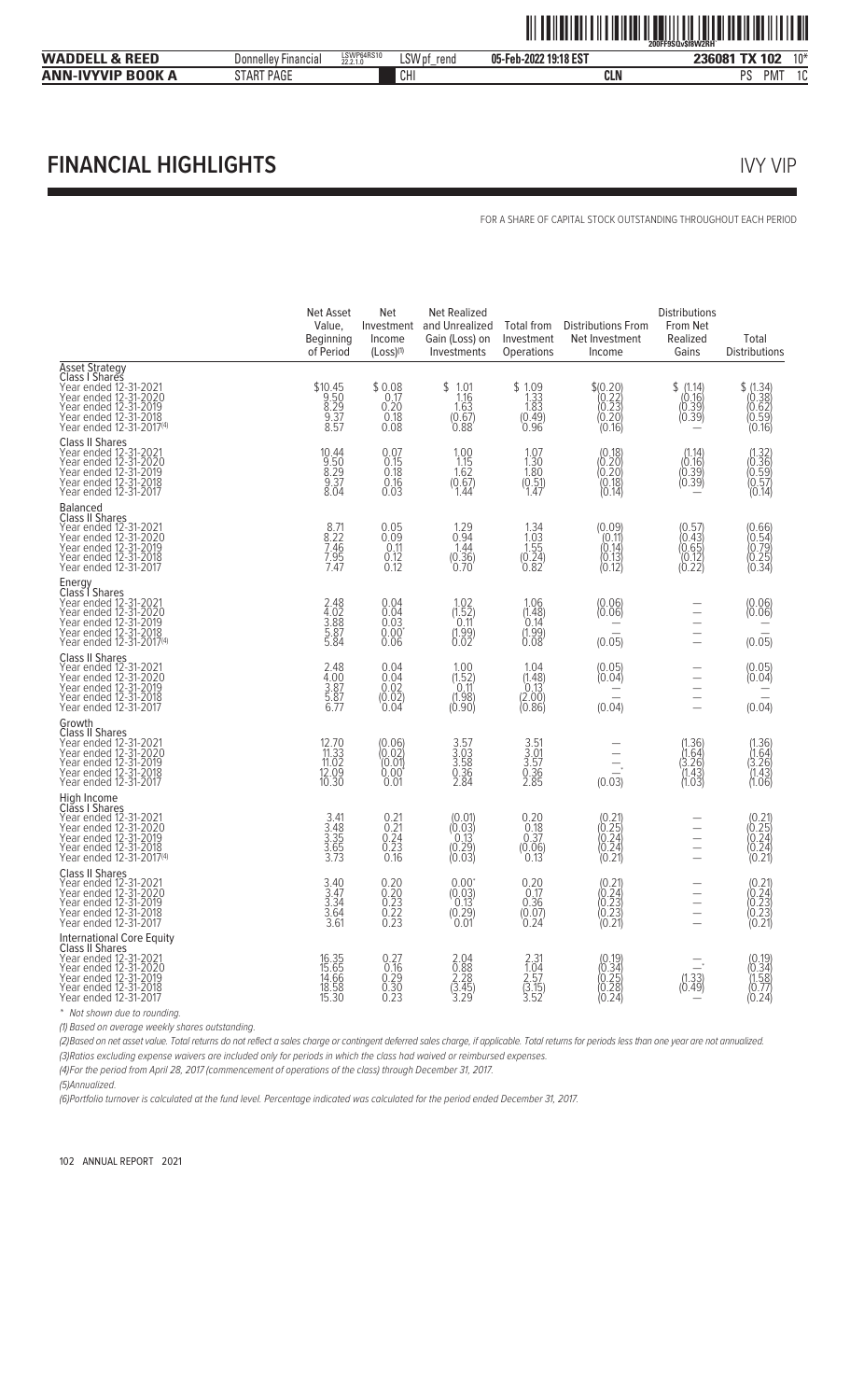|                   |                     |                        |             | <u>                                  </u><br>III TIITIIN | 200FF9SQvSf8ZZ5pz |      |
|-------------------|---------------------|------------------------|-------------|----------------------------------------------------------|-------------------|------|
| WADDELL & REED    | Donnelley Financial | LSWP64RS10<br>22.2.1.0 | LSW pf rend | 05-Feb-2022 19:18 EST                                    | 236081 TX 103     | $8*$ |
| ANN-IVYVIP BOOK A | START PAGE          |                        | CHI         | CLN                                                      | PM.<br>PS         | 10   |

|                                                                                                                                                                                  | <b>Net Asset</b><br>Value,<br>End of Period | Total<br>Return <sup>(2)</sup>                    | Net Assets.<br><b>End of Period</b><br>(in millions)          | Ratio of Expenses<br>to Average Net<br>Assets Including<br><b>Expense Waiver</b> | Ratio of Net<br>Investment<br>Income<br>(Loss) to<br>Average<br>Net Assets<br>Including<br>Expense<br>Waiver | Ratio of<br>Expenses to<br>Average<br>Net Assets<br>Excluding<br>Expense<br>Waiver <sup>(3)</sup> | Ratio of Net<br>Investment<br>Income<br>(Loss) to<br>Average<br>Net Assets<br>Excluding<br>Expense<br>Waiver <sup>(3)</sup> | Portfolio<br>Turnover<br>Rate   |
|----------------------------------------------------------------------------------------------------------------------------------------------------------------------------------|---------------------------------------------|---------------------------------------------------|---------------------------------------------------------------|----------------------------------------------------------------------------------|--------------------------------------------------------------------------------------------------------------|---------------------------------------------------------------------------------------------------|-----------------------------------------------------------------------------------------------------------------------------|---------------------------------|
| <b>Asset Strategy</b><br><b>Class I Shares</b><br>Year ended 12-31-2021<br>Year ended 12-31-2020<br>Year ended 12-31-2019<br>Year ended 12-31-2018<br>Year ended 12-31-2017(4)   | \$10.20<br>10.45<br>9.50<br>8.29<br>9.37    | 10.72%<br>14.16<br>22.08<br>$-5.20$<br>11.16      | \$<br>1                                                       | 0.65%<br>0.77<br>0.77<br>0.78<br>0.74(5)                                         | 0.76%<br>1.83<br>2.19<br>1.91<br>$1.30^{(5)}$                                                                | 0.75%<br>$\overline{\phantom{0}}$<br>0.77<br>0.78<br>$\overline{\phantom{0}}$                     | 0.66%<br>2.19<br>1.91                                                                                                       | 56%<br>44<br>46<br>58<br>39(6)  |
| <b>Class II Shares</b><br>Year ended 12-31-2021<br>Year ended 12-31-2020<br>Year ended 12-31-2019<br>Year ended 12-31-2018<br>Year ended 12-31-2017                              | 10.19<br>10.44<br>9.50<br>8.29<br>9.37      | 10.44<br>13.88<br>21.78<br>$-5.44$<br>18.27       | 743<br>764<br>772<br>753<br>936                               | 0.90<br>1.02<br>1.02<br>1.03<br>1.02                                             | 0.64<br>1.60<br>1.94<br>1.65<br>0.35                                                                         | 1.01<br>$\overline{\phantom{0}}$<br>-<br>$\equiv$                                                 | 0.53<br>$\overline{\phantom{0}}$<br>$\qquad \qquad -$<br>$\equiv$                                                           | 56<br>44<br>46<br>58<br>39      |
| <b>Balanced</b><br><b>Class II Shares</b><br>Year ended 12-31-2021<br>Year ended 12-31-2020<br>Year ended 12-31-2019<br>Year ended 12-31-2018<br>Year ended 12-31-2017           | 9.39<br>8.71<br>8.22<br>7.46<br>7.95        | 15.97<br>14.11<br>22.09<br>$-3.24$<br>11.37       | 271<br>344<br>341<br>310<br>362                               | 1.00<br>1.02<br>1.01<br>1.01<br>1.01                                             | 0.51<br>1.13<br>1.38<br>1.55<br>1.54                                                                         | $\overline{\phantom{0}}$<br>$\overline{\phantom{0}}$                                              | $\qquad \qquad -$<br>$\overline{\phantom{0}}$<br>$\overline{\phantom{0}}$<br>$\overline{\phantom{m}}$<br>$\equiv$           | 79<br>61<br>44<br>54<br>48      |
| Energy<br><b>Class I Shares</b><br>Year ended 12-31-2021<br>Year ended 12-31-2020<br>Year ended 12-31-2019<br>Year ended 12-31-2018<br>Year ended 12-31-2017 <sup>(4)</sup>      | 3.48<br>2.48<br>4.02<br>3.88<br>5.87        | 42.33<br>$-36.67$<br>3.74<br>$-33.96$<br>1.55     | $\frac{1}{2}$ , $\frac{1}{2}$ , $\frac{1}{2}$ , $\frac{1}{2}$ | 0.97<br>1.06<br>1.04<br>0.94<br>0.92(5)                                          | 1.20<br>1.89<br>0.64<br>$-0.09$<br>$1.70^{(5)}$                                                              | 1.12<br>$\overline{\phantom{0}}$<br>0.94                                                          | 1.83<br>$-0.09$                                                                                                             | 119<br>54<br>21<br>37<br>22(6)  |
| <b>Class II Shares</b><br>Year ended 12-31-2021<br>Year ended 12-31-2020<br>Year ended 12-31-2019<br>Year ended 12-31-2018<br>Year ended 12-31-2017                              | 3.47<br>2.48<br>4.00<br>3.87<br>5.87        | 42.00<br>$-36.83$<br>3.48<br>$-34.14$<br>$-12.64$ | 74<br>44<br>42<br>39<br>169                                   | 1.22<br>1.31<br>1.29<br>1.19<br>1.19                                             | 1.41<br>1.62<br>0.42<br>$-0.41$<br>0.75                                                                      | 1.37<br>$\overline{\phantom{0}}$<br>$\overline{\phantom{0}}$                                      | $\overline{\phantom{0}}$<br>1.56<br>$\qquad \qquad -$<br>$\overline{\phantom{0}}$<br>$\overline{\phantom{0}}$               | 119<br>54<br>21<br>37<br>22     |
| Growth<br><b>Class II Shares</b><br>Year ended 12-31-2021<br>Year ended 12-31-2020<br>Year ended 12-31-2019<br>Year ended 12-31-2018<br>Year ended 12-31-2017                    | 14.85<br>12.70<br>11.33<br>11.02<br>12.09   | 30.03<br>30.55<br>36.59<br>2.28<br>29.34          | 1,023<br>896<br>791<br>669<br>883                             | 0.99<br>1.01<br>1.00<br>1.00<br>0.99                                             | $-0.42$<br>$-0.20$<br>$-0.05$<br>$-0.02$<br>0.05                                                             | $\overline{\phantom{0}}$<br>-                                                                     | $\overline{\phantom{0}}$<br>$\overline{\phantom{0}}$                                                                        | $^{22}_{29}$<br>30<br>37<br>41  |
| High Income<br>Class I Shares<br>Year ended 12-31-2021<br>Year ended 12-31-2020<br>Year ended 12-31-2019<br>Year ended 12-31-2018<br>Year ended 12-31-2017 <sup>(4)</sup>        | 3.40<br>3.41<br>3.48<br>3.35<br>3.65        | 6.33<br>6.30<br>11.49<br>$-1.86$<br>3.42          | $\begin{array}{c} 19 \\ 20 \end{array}$<br>27<br>44<br>56     | 0.67<br>0.69<br>0.67<br>0.66<br>0.66(5)                                          | 6.11<br>6.54<br>6.82<br>6.50<br>$6.53^{(5)}$                                                                 | 0.66                                                                                              | $\overline{\phantom{0}}$<br>6.50                                                                                            | 54<br>52<br>35<br>42<br>52(6)   |
| <b>Class II Shares</b><br>Year ended 12-31-2021<br>Year ended 12-31-2020<br>Year ended 12-31-2019<br>Year ended 12-31-2018<br>Year ended 12-31-2017                              | 3.39<br>3.40<br>3.47<br>3.34<br>3.64        | 6.06<br>6.03<br>11.19<br>$-2.11$<br>6.68          | 892<br>859<br>859<br>803<br>887                               | 0.92<br>0.94<br>0.92<br>0.91<br>0.91                                             | 5.85<br>6.28<br>6.57<br>6.27<br>6.22                                                                         | $\overline{\phantom{0}}$                                                                          | $\overline{\phantom{0}}$<br>$\overline{\phantom{0}}$<br>$\qquad \qquad -$<br>$\overline{\phantom{0}}$                       | 54<br>52<br>35<br>$rac{42}{52}$ |
| <b>International Core Equity</b><br>Class II Shares<br>Year ended 12-31-2021<br>Year ended 12-31-2020<br>Year ended 12-31-2019<br>Year ended 12-31-2018<br>Year ended 12-31-2017 | 18.47<br>16.35<br>15.65<br>14.66<br>18.58   | 14.18<br>7.19<br>18.69<br>$-17.81$<br>23.16       | 621<br>649<br>699<br>676<br>835                               | 1.16<br>1.17<br>1.16<br>1.16<br>1.16                                             | 1.49<br>1.10<br>1.93<br>1.70<br>1.33                                                                         | $\overline{\phantom{0}}$                                                                          | $\qquad \qquad -$<br>$\overline{\phantom{0}}$<br>$\overline{\phantom{0}}$<br>$\overline{\phantom{0}}$                       | 81<br>82<br>69<br>51<br>59      |

See Accompanying Notes to Financial Statements.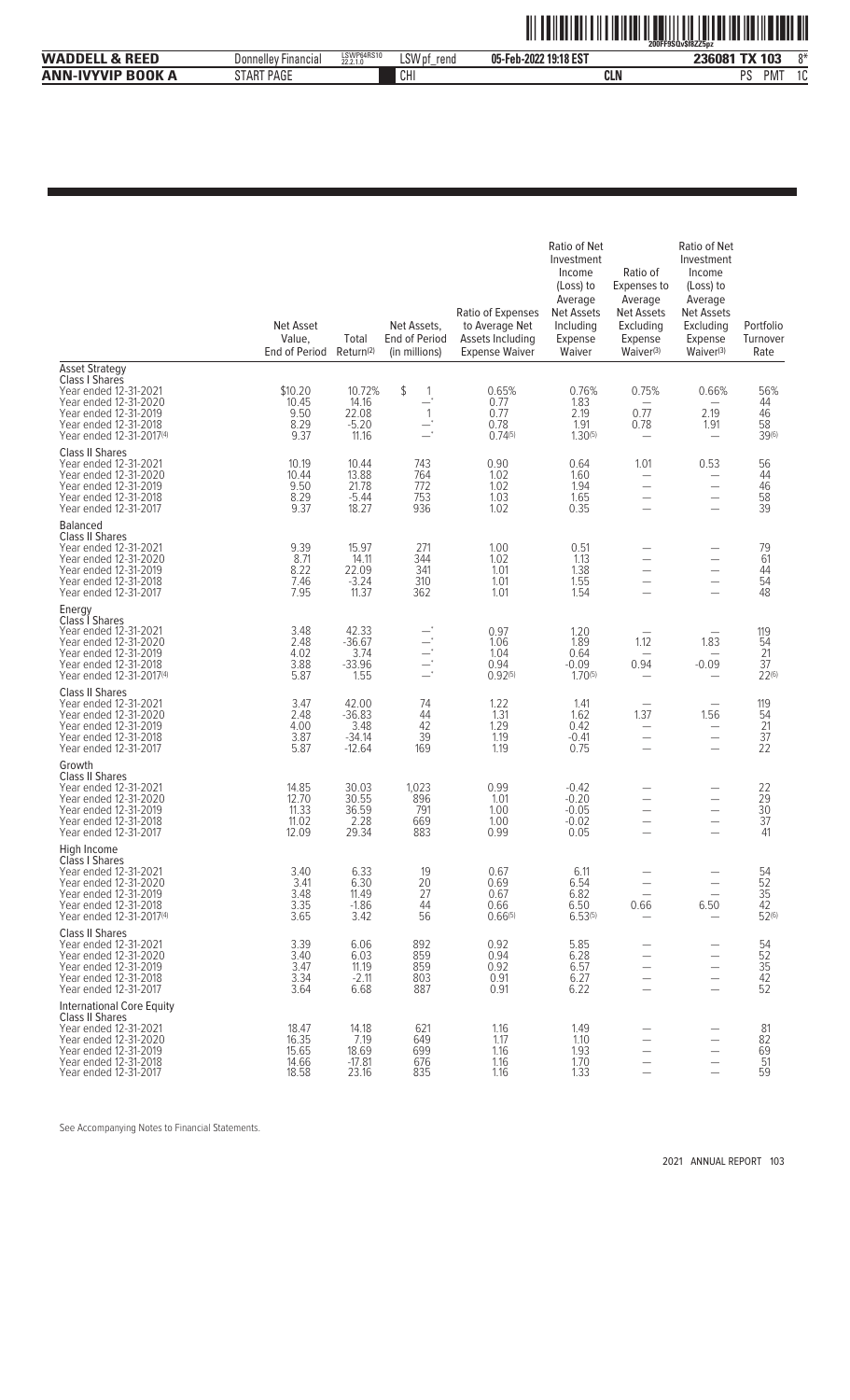| LSWP64RS10<br>CIM<br>05-Feb-2022 19:18 EST<br><b>REED</b><br>WADDELL<br>$\overline{\phantom{a}}$<br><b>TX 104</b><br>236081<br>rend<br>Donnellev<br>V D1<br>Financia,<br>∟ວ⊭<br>22.2.1.0 |       |
|------------------------------------------------------------------------------------------------------------------------------------------------------------------------------------------|-------|
|                                                                                                                                                                                          | $10*$ |
| PIII<br>DC<br><b>CLN</b><br>PM <sup>-</sup><br><b>BOOK A</b><br>IVVVIP.<br>ANN-IV<br>ا ۱AK<br>'Aul<br>uпı                                                                                | م م   |

## **FINANCIAL HIGHLIGHTS** IVY VIP

FOR A SHARE OF CAPITAL STOCK OUTSTANDING THROUGHOUT EACH PERIOD

ˆ200FF9SQv\$f8d33pXŠ **200FF9SQv\$f8d33pX**

|                                                                                                                                                                                      | <b>Net Asset</b><br>Value,<br>Beginning<br>of Period | <b>Net</b><br>Investment<br>Income<br>$(Loss)^{(1)}$              | <b>Net Realized</b><br>and Unrealized<br>Gain (Loss) on<br>Investments      | <b>Total from</b><br>Investment<br>Operations                           | <b>Distributions From</b><br>Net Investment<br>Income                                                        | <b>Distributions</b><br>From Net<br>Realized<br>Gains     | Total<br>Distributions                                    |
|--------------------------------------------------------------------------------------------------------------------------------------------------------------------------------------|------------------------------------------------------|-------------------------------------------------------------------|-----------------------------------------------------------------------------|-------------------------------------------------------------------------|--------------------------------------------------------------------------------------------------------------|-----------------------------------------------------------|-----------------------------------------------------------|
| <b>Mid Cap Growth<br/>Class I Shares</b><br>Year ended 12-31-2021<br>Year ended 12-31-2020<br>Year ended 12-31-2018<br>Year ended 12-31-2018<br>Year ended 12-31-2017 <sup>(4)</sup> | $$17.60$<br>12.77<br>11.10<br>11.63<br>10.30         | $$^{(0.09)}_{(0.04)}$$<br>(0.02)<br>0.00                          | \$<br>2.71<br>5.89<br>3.95<br>0.09<br>1.64                                  | 2.62<br>5.85<br>3.93<br>\$<br>0.07<br>1.64                              | \$<br>$\overline{\phantom{0}}$<br>$\overline{\phantom{0}}$<br>$\overline{\phantom{0}}$                       | $$(2.23)$<br>(1.02)<br>(2.26)<br>(0.60)<br>(0.31)         | $$(2.23)$<br>(1.02)<br>(2.26)<br>(0.60)<br>(0.31)         |
| Class II Shares<br>Year ended 12-31-2021<br>Year ended 12-31-2020<br>Year ended 12-31-2019<br>Year ended 12-31-2018<br>Year ended 12-31-2017                                         | 17.48<br>12.69<br>11.07<br>11.61<br>9.44             | $(0.13)$<br>$(0.07)$<br>$(0.06)$<br>$\binom{0.05}{0.04}$          | 2.68<br>5.85<br>5.94<br>3.94<br>0.09<br>2.52                                | $2.55$<br>$5.78$<br>3.88<br>0.04<br>2.48                                | $\overline{\phantom{0}}$<br>$\overline{\phantom{0}}$<br>$\overline{\phantom{0}}$                             | $(2.19)$<br>$(0.99)$<br>$(2.26)$<br>$(0.58)$<br>$(0.31)$  | $(2.19)$<br>$(0.99)$<br>$(2.26)$<br>$(0.58)$<br>$(0.31)$  |
| Natural Resources<br>Class II Shares<br>Vear ended 12-31-2021<br>Year ended 12-31-2020<br>Year ended 12-31-2019<br>Year ended 12-31-2018<br>Year ended 12-31-2017                    | 3.30<br>3.84<br>3.55<br>4.63<br>4.50                 | 0.07<br>0.04<br>0.07<br>0.03<br>$0.00^{\circ}$                    | $\begin{array}{c} 0.81 \\ (0.51) \\ 0.26 \\ (1.10) \\ 0.14 \end{array}$     | 0.88<br>$(0.47)$<br>0.33<br>(1.07)<br>0.14                              | (0.06)<br>(0.04)<br>(0.01)<br>(0.01)                                                                         | $\overline{\phantom{0}}$<br>$\overline{\phantom{0}}$      | $(0.06)$<br>$(0.07)$<br>$(0.04)$<br>(0.01)<br>(0.01)      |
| Science and Technology<br>Class I Shares<br>Year ended 12-31-2020<br>Year ended 12-31-2020<br>Year ended 12-31-2019<br>Year ended 12-31-2018<br>Year ended 12-31-2017(4)             | 36.13<br>29.94<br>21.91<br>27.04<br>25.22            | $(0.22)$<br>$(0.14)$<br>(0.06)<br>$\binom{0.03}{0.04}$            | $5.56$<br>$10.31$<br>$\begin{array}{c} 10.95 \\ (1.24) \\ 4.16 \end{array}$ | 5.34<br>10.17<br>$\begin{array}{c} 10.89 \\ (1.27) \\ 4.12 \end{array}$ | $\overline{\phantom{0}}$<br>$\overline{\phantom{0}}$<br>$\overline{\phantom{0}}$<br>$\overline{\phantom{0}}$ | $(11.66)$<br>$(3.98)$<br>$(2.86)$<br>$(3.86)$<br>$(2.30)$ | $(11.66)$<br>$(3.98)$<br>$(2.86)$<br>$(3.86)$<br>$(2.30)$ |
| Class II Shares<br>Year ended 12-31-2021<br>Year ended 12-31-2020<br>Year ended 12-31-2019<br>Year ended 12-31-2018<br>Year ended 12-31-2017                                         | 35.87<br>29.82<br>21.84<br>27.04<br>22.34            | $(0.30)$<br>$(0.21)$<br>$(0.13)$<br>(0.11)<br>(0.13)              | $5.51$<br>$10.24$<br>$\begin{array}{c} 10.90 \\ (1.23) \\ 7.08 \end{array}$ | 5.21<br>$10.03$<br>$10.77$<br>$(1.34)$<br>$6.95$                        | $\overline{\phantom{0}}$<br>$\overline{\phantom{0}}$                                                         | $(11.57)$<br>$(3.98)$<br>$(2.79)$<br>$(3.86)$<br>$(2.25)$ | $(11.57)$<br>$(3.98)$<br>$(2.79)$<br>$(3.86)$<br>$(2.25)$ |
| Small Cap Growth<br>Class I Shares<br>Year ended 12-31-2021<br>Year ended 12-31-2020<br>Year ended 12-31-2019<br>Year ended 12-31-2018(5)                                            | 12.15<br>8.80<br>7.69<br>8.76                        | $(0.07)$<br>$(0.04)$<br>(0.05)<br>0.00'                           | 0.55<br>3.39<br>1.85<br>(1.07)                                              | $0.48$<br>$3.35$<br>$1.80$<br>(1.07)                                    | (0.14)                                                                                                       | (1.48)<br>(0.69)                                          | (1.62)<br>(0.69)                                          |
| Class II Shares<br>Year ended 12-31-2021<br>Year ended 12-31-2020<br>Year ended 12-31-2019<br>Year ended 12-31-2018<br>Year ended 12-31-2017                                         | $\frac{12.08}{8.77}$<br>7.68<br>11.63<br>9.69        | $(0.10)$<br>$(0.06)$<br>$(0.07)$<br>(0.06)<br>(0.07)              | $0.56$<br>$3.37$<br>1.85<br>$0.03$<br>2.27                                  | 0.46<br>$\frac{3.31}{1.78}$<br>$(0.03)$<br>$2.20$                       | (0.12)<br>(0.05)                                                                                             | (1.48)<br>(0.69)<br>$(3.87)$<br>$(0.26)$                  | (1.60)<br>$(0.69)$<br>$(3.92)$<br>$(0.26)$                |
| Smid Cap Core<br>Class II Shares<br>Vear ended 12-31-2021<br>Year ended 12-31-2020<br>Year ended 12-31-2019<br>Year ended 12-31-2018<br>Year ended 12-31-2017                        | 13.85<br>13.71<br>13.51<br>18.32<br>18.34            | $(0.02)$<br>$(0.02)$<br>$0.00$<br>$(0.06)$<br>$0.00$ <sup>*</sup> | 2.90<br>$0.80$<br>3.12<br>$(1.37)$<br>2.21                                  | 2.88<br>$0.78$<br>$3.12$<br>$(1.43)$<br>$2.21$                          | (0.02)                                                                                                       | $(0.64)$<br>$(2.92)$<br>$(3.36)$<br>$(2.23)$              | $(0.64)$<br>$(2.92)$<br>$(3.38)$<br>$(2.23)$              |

\* Not shown due to rounding.

(1) Based on average weekly shares outstanding.

(2)Based on net asset value. Total returns do not reflect a sales charge or contingent deferred sales charge, if applicable. Total returns for periods less than one year are not annualized.

(3)Ratios excluding expense waivers are included only for periods in which the class had waived or reimbursed expenses.

(4)For the period from April 28, 2017 (commencement of operations of the class) through December 31, 2017.

(5)For the period from November 5, 2018 (commencement of operations of the class) through December 31, 2018.

(6)Annualized.

(7)Portfolio turnover is calculated at the fund level. Percentage indicated was calculated for the period ended December 31, 2017.

(8)Portfolio turnover is calculated at the fund level. Percentage indicated was calculated for the period ended December 31, 2018.

(9)Expense ratio based on the period excluding reorganization expenses was 0.89%.

(10) Expense ratio based on the period excluding reorganization expenses was 1.14%.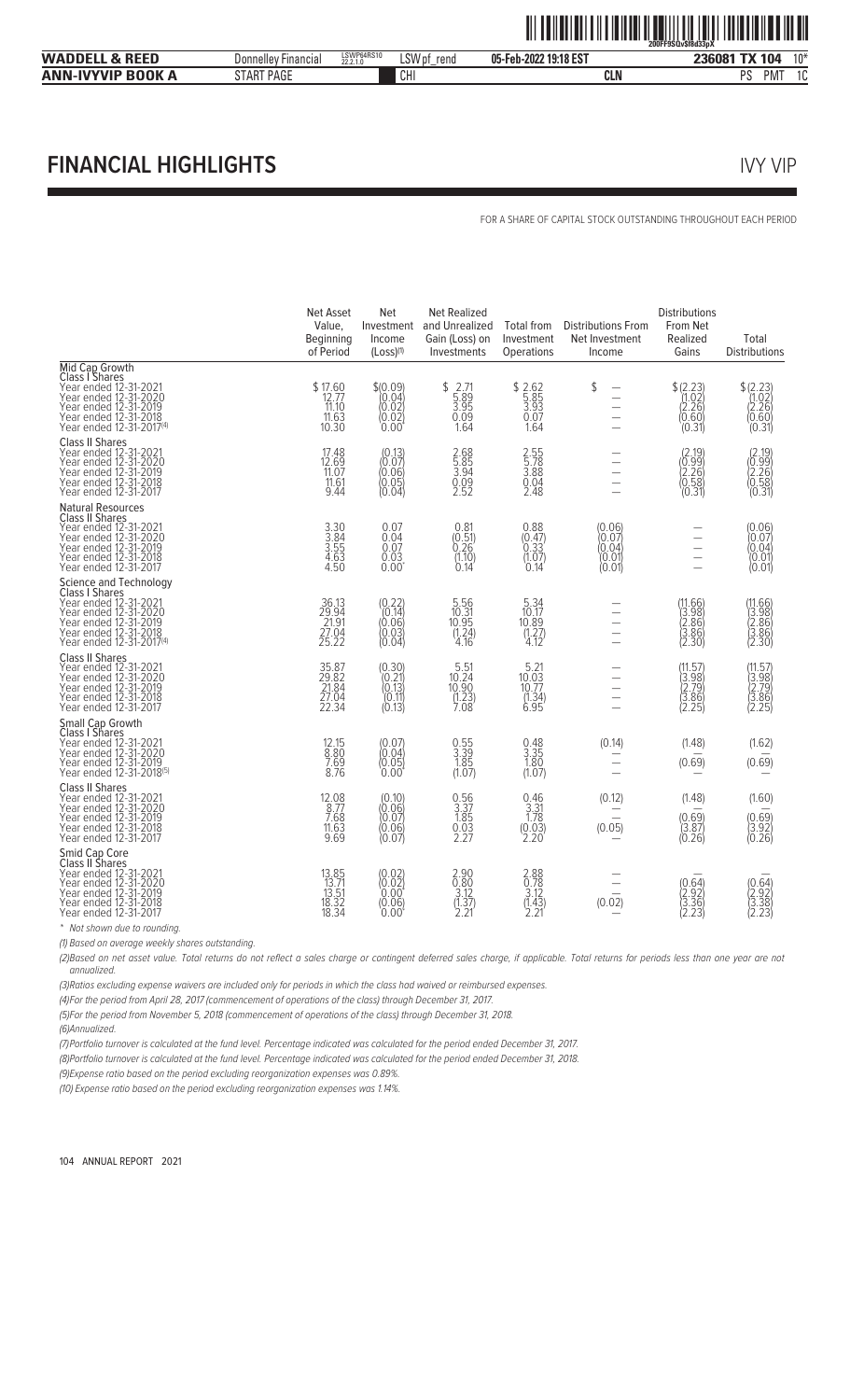|                           |                            |                        |                | <u> III IIIIIIIIIIIIIIIIIIIIII</u> | $\parallel$<br>200FF9SQvSf8iSwpL |
|---------------------------|----------------------------|------------------------|----------------|------------------------------------|----------------------------------|
| <b>WADDELL &amp; REED</b> | <b>Donnelley Financial</b> | LSWP64RS10<br>22.2.1.0 | LSW pf<br>rend | 05-Feb-2022 19:18 EST              | ወ*<br>236081 TX 105              |
| <b>ANN-IVYVIP BOOK A</b>  | <b>START PAGE</b>          |                        | CHI            | CLN                                | <b>PMT</b><br>PS<br>10           |

|                                                                                                                                                                                             | <b>Net Asset</b><br>Value,<br>End of Period | Total<br>Return <sup>(2)</sup>                | Net Assets,<br>End of Period<br>(in millions) | Ratio of Expenses<br>to Average Net<br>Assets Including<br><b>Expense Waiver</b> | Ratio of Net<br>Investment<br>Income<br>(Loss) to<br>Average<br><b>Net Assets</b><br>Including<br>Expense<br>Waiver | Ratio of<br>Expenses to<br>Average<br><b>Net Assets</b><br>Excluding<br>Expense<br>$W$ aiver $(3)$ | Ratio of Net<br>Investment<br>Income<br>(Loss) to<br>Average<br><b>Net Assets</b><br>Excluding<br>Expense<br>$W$ aiver $(3)$ | Portfolio<br>Turnover<br>Rate  |
|---------------------------------------------------------------------------------------------------------------------------------------------------------------------------------------------|---------------------------------------------|-----------------------------------------------|-----------------------------------------------|----------------------------------------------------------------------------------|---------------------------------------------------------------------------------------------------------------------|----------------------------------------------------------------------------------------------------|------------------------------------------------------------------------------------------------------------------------------|--------------------------------|
| Mid Cap Growth<br><b>Class I Shares</b><br>Year ended 12-31-2021<br>Year ended 12-31-2020<br>Year ended 12-31-2019<br>Year ended 12-31-2018<br>Year ended 12-31-2017 <sup>(4)</sup>         | \$17.99<br>17.60<br>12.77<br>11.10<br>11.63 | 16.65%<br>49.37<br>38.28<br>0.20<br>16.44     | \$212<br>246<br>233<br>184<br>131             | 0.85%<br>0.85<br>0.85<br>0.85<br>0.85(6)                                         | $-0.51%$<br>$-0.27$<br>$-0.20$<br>$-0.14$<br>0.05(6)                                                                | 0.89%<br>0.90<br>0.90<br>0.90<br>0.89(6)                                                           | $-0.55%$<br>$-0.32$<br>$-0.25$<br>$-0.19$<br>0.01(6)                                                                         | 27%<br>25<br>20<br>53<br>25(7) |
| <b>Class II Shares</b><br>Year ended 12-31-2021<br>Year ended 12-31-2020<br>Year ended 12-31-2019<br>Year ended 12-31-2018<br>Year ended 12-31-2017                                         | 17.84<br>17.48<br>12.69<br>11.07<br>11.61   | 16.36<br>49.00<br>37.94<br>$-0.06$<br>26.89   | 519<br>444<br>315<br>230<br>585               | 1.10<br>1.10<br>1.10<br>1.10<br>1.11                                             | $-0.76$<br>$-0.53$<br>$-0.45$<br>$-0.42$<br>$-0.39$                                                                 | 1.14<br>1.15<br>1.15<br>1.15<br>1.15                                                               | $-0.80$<br>$-0.58$<br>$-0.50$<br>$-0.47$<br>$-0.43$                                                                          | 27<br>25<br>20<br>53<br>25     |
| <b>Natural Resources</b><br><b>Class II Shares</b><br>Year ended 12-31-2021<br>Year ended 12-31-2020<br>Year ended 12-31-2019<br>Year ended 12-31-2018<br>Year ended 12-31-2017             | 4.12<br>3.30<br>3.84<br>3.55<br>4.63        | 26.68<br>$-11.99$<br>9.46<br>$-23.23$<br>2.97 | 91<br>75<br>88<br>88<br>131                   | 1.21<br>1.31<br>1.24<br>1.21<br>1.36                                             | 1.89<br>1.40<br>1.88<br>0.72<br>0.11                                                                                | $\overline{\phantom{0}}$<br>$\overline{\phantom{0}}$<br>$\equiv$<br>$\overline{\phantom{0}}$       | $\qquad \qquad -$<br>$\equiv$<br>$\overline{\phantom{0}}$<br>$\overline{\phantom{0}}$                                        | 121<br>71<br>36<br>33<br>44    |
| Science and Technology<br><b>Class I Shares</b><br>Year ended 12-31-2021<br>Year ended 12-31-2020<br>Year ended 12-31-2019<br>Year ended 12-31-2018<br>Year ended 12-31-2017 <sup>(4)</sup> | 29.81<br>36.13<br>29.94<br>21.91<br>27.04   | 15.45<br>35.70<br>49.86<br>$-5.00$<br>17.24   | 2<br>2<br>1<br>1<br>$\equiv^*$                | 0.89<br>0.91<br>0.90<br>0.91<br>0.90(6)                                          | $-0.57$<br>$-0.44$<br>$-0.23$<br>$-0.11$<br>$-0.25(6)$                                                              | $\overline{\phantom{0}}$<br>$\overline{\phantom{0}}$<br>0.91                                       | $\qquad \qquad -$<br>$\overline{\phantom{0}}$<br>$-0.11$<br>$\overline{\phantom{0}}$                                         | 55<br>8<br>31<br>17<br>27(7)   |
| <b>Class II Shares</b><br>Year ended 12-31-2021<br>Year ended 12-31-2020<br>Year ended 12-31-2019<br>Year ended 12-31-2018<br>Year ended 12-31-2017                                         | 29.51<br>35.87<br>29.82<br>21.84<br>27.04   | 15.17<br>35.36<br>49.48<br>$-5.23$<br>32.12   | 707<br>676<br>579<br>429<br>645               | 1.14<br>1.16<br>1.15<br>1.16<br>1.15                                             | $-0.79$<br>$-0.67$<br>$-0.48$<br>$-0.38$<br>$-0.51$                                                                 | $\equiv$<br>$\equiv$<br>$\overline{\phantom{0}}$<br>$\equiv$                                       | $\qquad \qquad -$<br>$\equiv$<br>$\overline{\phantom{0}}$<br>$\overline{\phantom{0}}$<br>$\equiv$                            | 55<br>8<br>31<br>17<br>27      |
| Small Cap Growth<br><b>Class I Shares</b><br>Year ended 12-31-2021<br>Year ended 12-31-2020<br>Year ended 12-31-2019<br>Year ended 12-31-2018(5)                                            | 11.01<br>12.15<br>8.80<br>7.69              | 4.25<br>38.01<br>23.68<br>$-12.24$            | 47<br>59<br>58<br>52                          | 0.89<br>0.89<br>0.89<br>$1.05^{(6)(9)}$                                          | $-0.56$<br>$-0.46$<br>$-0.60$<br>0.15(6)                                                                            | 0.90<br>0.92<br>0.91<br>1.07(6)                                                                    | $-0.57$<br>$-0.49$<br>$-0.62$<br>0.13(6)                                                                                     | 48<br>50<br>41<br>52(8)        |
| Class II Shares<br>Year ended 12-31-2021<br>Year ended 12-31-2020<br>Year ended 12-31-2019<br>Year ended 12-31-2018<br>Year ended 12-31-2017                                                | 10.94<br>12.08<br>8.77<br>7.68<br>11.63     | 3.99<br>37.66<br>23.37<br>$-4.11$<br>23.12    | 391<br>406<br>331<br>300<br>377               | 1.14<br>1.14<br>1.14<br>1.16(10)<br>1.15                                         | $-0.80$<br>$-0.71$<br>$-0.84$<br>$-0.52$<br>$-0.69$                                                                 | 1.15<br>1.17<br>1.17<br>1.18<br>1.17                                                               | $-0.81$<br>$-0.74$<br>$-0.87$<br>$-0.54$<br>$-0.71$                                                                          | 48<br>50<br>41<br>52<br>55     |
| Smid Cap Core<br><b>Class II Shares</b><br>Year ended 12-31-2021<br>Year ended 12-31-2020<br>Year ended 12-31-2019<br>Year ended 12-31-2018<br>Year ended 12-31-2017                        | 16.73<br>13.85<br>13.71<br>13.51<br>18.32   | 20.78<br>7.03<br>24.33<br>$-10.49$<br>13.73   | 182<br>183<br>188<br>175<br>316               | 1.17<br>1.20<br>1.18<br>1.17<br>1.15                                             | $-0.10$<br>$-0.14$<br>$-0.05$<br>$-0.34$<br>0.01                                                                    |                                                                                                    | $\qquad \qquad -$<br>$\overline{\phantom{0}}$<br>$\qquad \qquad -$<br>$\overline{\phantom{0}}$<br>$\overline{\phantom{0}}$   | 79<br>145<br>126<br>112<br>112 |

See Accompanying Notes to Financial Statements.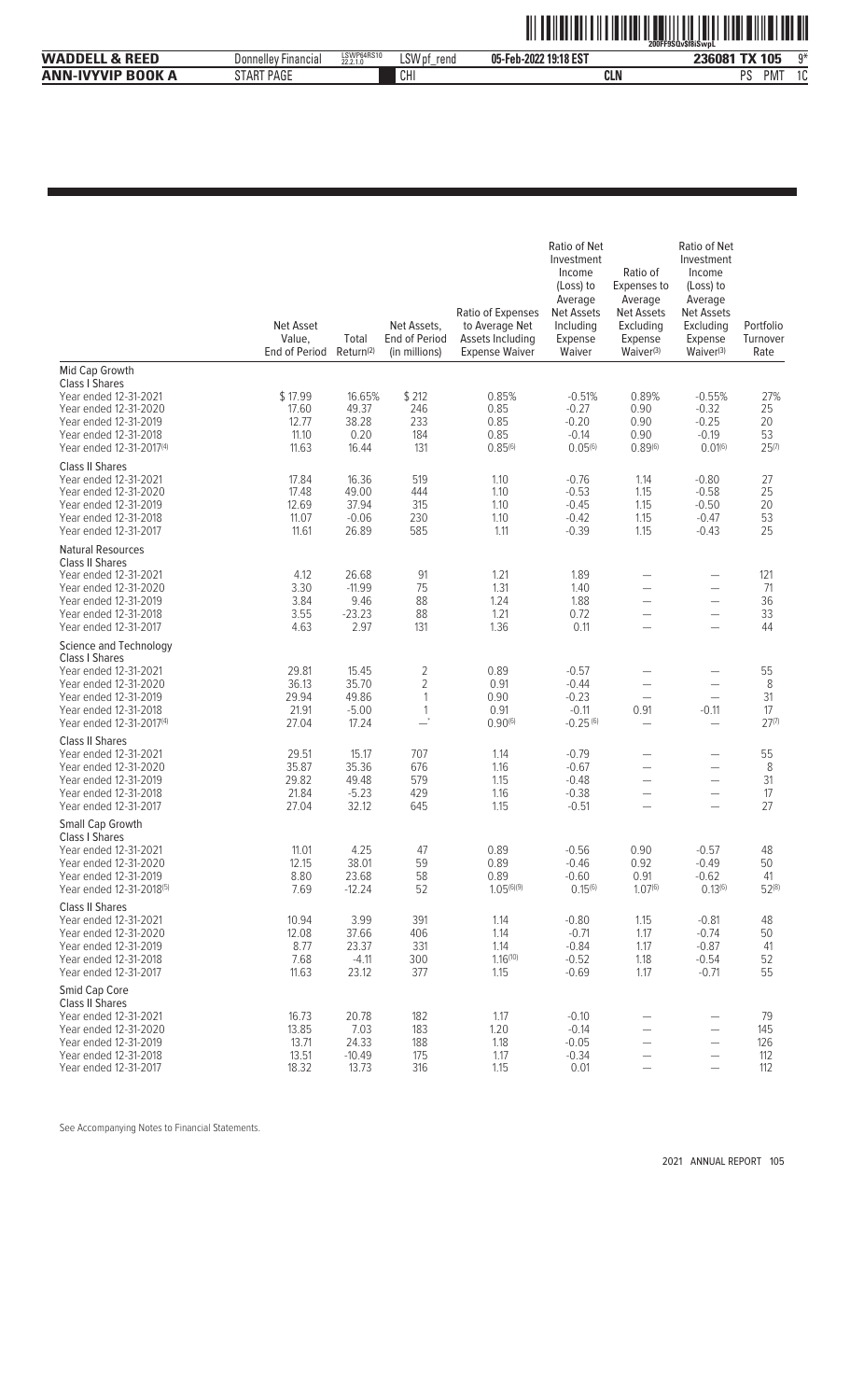|                         |                                      |                        |                |                                 | <b>ZUUFFYSLIVSIÖKIPDI</b> |        |
|-------------------------|--------------------------------------|------------------------|----------------|---------------------------------|---------------------------|--------|
| nrrn<br>WAF             | <b>Donnelley</b><br><b>Financial</b> | LSWP64RS10<br>22.2.1.0 | LSW pf<br>rend | 19:18 EST<br>05-Feb-<br>$-2022$ | 106<br>236081             | $0*$   |
| <b>ROOK</b><br>ANN<br>v | ART PAGE<br>IAF                      |                        | a nur<br>UП    | <b>CLN</b>                      | DC<br>PM <sup>-</sup>     | $\sim$ |
|                         |                                      |                        |                |                                 |                           |        |

## **NOTES TO FINANCIAL STATEMENTS IVY VIP**

**TITE OF A SERVE AND A SERVE ASSESS** 

DECEMBER 31, 2021

## **1. ORGANIZATION**

Ivy Variable Insurance Portfolios, a Delaware statutory trust (the "Trust"), is registered under the Investment Company Act of 1940, as amended (the "1940 Act"), as an open-end management investment company. Delaware Ivy VIP Asset Strategy (formerly known as Ivy VIP Asset Strategy), Delaware Ivy VIP Balanced (formerly known as Ivy VIP Balanced), Delaware Ivy VIP Energy (formerly known as Ivy VIP Energy), Delaware Ivy VIP Growth (formerly known as Ivy VIP Growth), Delaware Ivy VIP High Income (formerly known as Ivy VIP High Income), Delaware Ivy VIP International Core Equity (formerly known as Ivy VIP International Core Equity), Delaware Ivy VIP Mid Cap Growth (formerly known as Ivy VIP Mid Cap Growth), Delaware Ivy VIP Natural Resources (formerly known as Ivy VIP Natural Resources), Delaware Ivy VIP Science and Technology (formerly known as Ivy VIP Science and Technology), Delaware Ivy VIP Small Cap Growth (formerly known as Ivy VIP Small Cap Growth) and Delaware Ivy VIP Smid Cap Core (formerly known as Ivy VIP Small Cap Core) (each, a "Portfolio") are eleven series of the Trust and are the only series of the Trust included in these financial statements. The assets belonging to each Portfolio are held separately by the custodian. The investment objective, policies and risk factors of each Portfolio are described more fully in the Prospectus and Statement of Additional Information ("SAI"). Each Portfolio's investment adviser was Ivy Investment Management Company ("IICO") through April 30, 2021. Effective April 30, 2021, Delaware Management Company ("DMC") is each Portfolio's investment adviser.

Each Portfolio offers Class II shares. Asset Strategy, Energy, High Income, Mid Cap Growth, Science and Technology and Small Cap Growth also offer Class I shares. All classes of shares have identical rights and voting privileges with respect to the Portfolio in general and exclusive voting rights on matters that affect that class alone. Net investment income, net assets and net asset value per share ("NAV") may differ due to each class having its own expenses, such as transfer agent and shareholder servicing fees, directly attributable to that class. Class II shares have a distribution and service plan. Class I shares are not included in the plan.

## **2. SIGNIFICANT ACCOUNTING POLICIES**

The following is a summary of significant accounting policies consistently followed by each Portfolio.

**Security Transactions and Related Investment Income.** Security transactions are accounted for on the trade date (date the order to buy or sell is executed). Realized gains and losses are calculated on the identified cost basis. Interest income is recorded on the accrual basis and includes paydown gain (loss) and accretion of discounts and amortization of premiums. Dividend income is recorded on the ex-dividend date, except certain dividends from foreign securities where the ex-dividend date may have passed, which are recorded as soon as the Portfolio is informed of the ex-dividend date. All or a portion of the distributions received from a real estate investment trust or publicly traded partnership may be designated as a reduction of cost of the related investment or realized gain. The financial statements reflect an estimate of the reclassification of the distribution character.

**Foreign Currency Translation.** Each Portfolio's accounting records are maintained in U.S. dollars. All assets and liabilities denominated in foreign currencies are translated into U.S. dollars daily, using foreign exchange rates obtained from an independent pricing service approved by the Board of Trustees of the Trust (the "Board"). Purchases and sales of investment securities and accruals of income and expenses are translated at the rate of exchange prevailing on the date of the transaction. For assets and liabilities other than investments in securities, net realized and unrealized gains and losses from foreign currency translation arise from changes in currency exchange rates. Each Portfolio combines fluctuations from currency exchange rates and fluctuations in value when computing net realized gain (loss) and net change in unrealized appreciation (depreciation) on investments. Foreign exchange rates are typically valued as of the close of the New York Stock Exchange ("NYSE"), normally 4:00 P.M. Eastern time, on each day the NYSE is open for trading.

**Allocation of Income, Expenses, Gains and Losses.** Income, expenses (other than those attributable to a specific class), gains and losses are allocated on a daily basis to each class of shares based upon the relative proportion of net assets represented by such class. Operating expenses directly attributable to a specific class are charged against the operations of that class.

**Dividends and Distributions to Shareholders.** Dividends and distributions to shareholders are recorded by each Portfolio on the business day following record date. Net investment income dividends and capital gains distributions are determined in accordance with income tax regulations which may differ from accounting principles generally accepted in the United States of America ("U.S. GAAP"). If the total dividends and distributions made in any tax year exceeds net investment income and accumulated realized capital gains, a portion of the total distribution may be treated as a tax return of capital.

**Income Taxes.** It is the policy of each Portfolio to distribute all of its taxable income and capital gains to its shareholders and to otherwise qualify as a regulated investment company under Subchapter M of the Internal Revenue Code. In addition, each Portfolio intends to pay distributions as required to avoid imposition of excise tax. Accordingly, no provision has been made for Federal income taxes. The Portfolios file income tax returns in U.S. federal and applicable state jurisdictions. The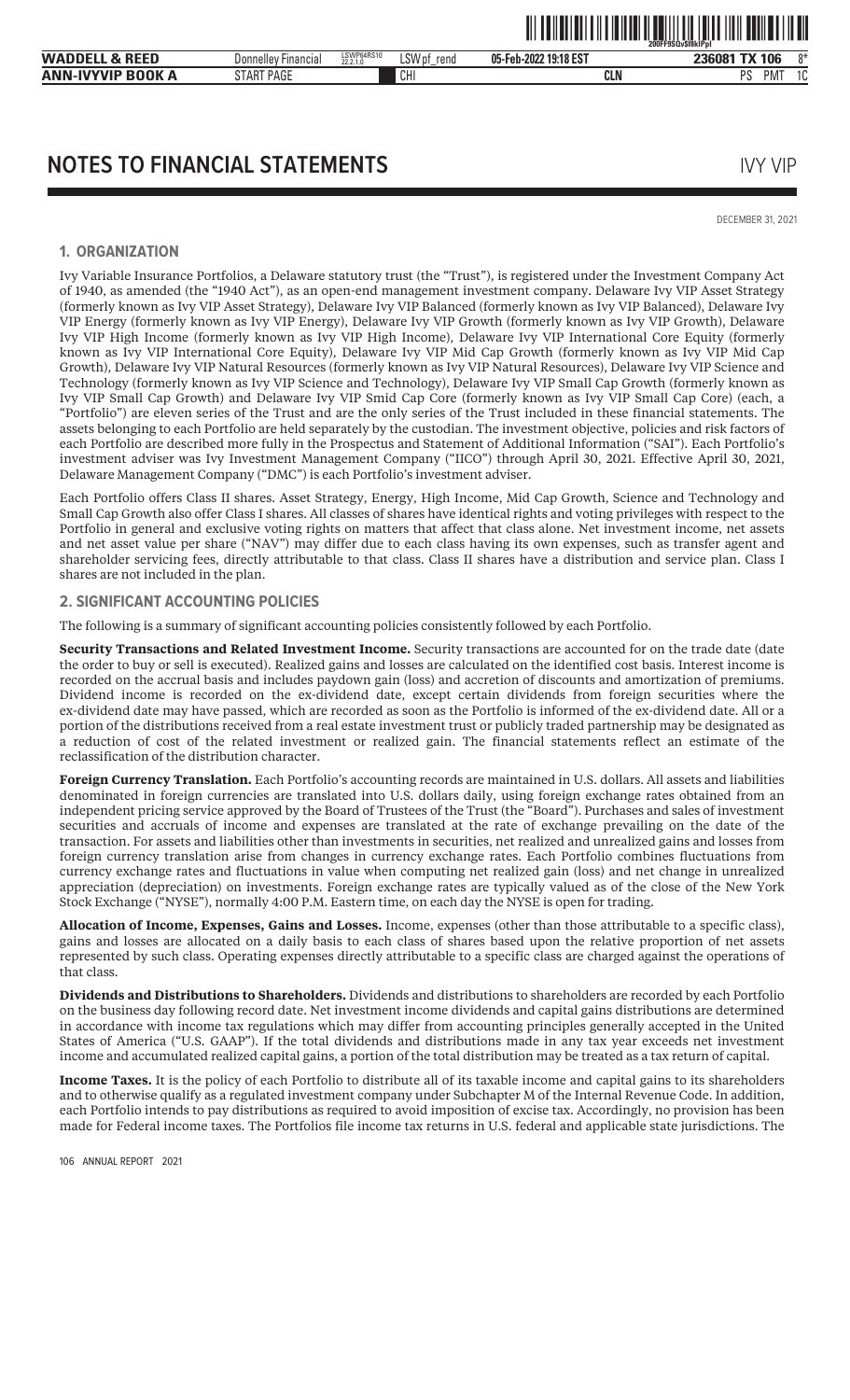|                                               |                                      |                                                             |                       | THE REPORT OF REAL PROPERTY AND RELEASED OF THE REAL PROPERTY OF REAL PROPERTY OF REAL PROPERTY OF REAL PROPERTY. |
|-----------------------------------------------|--------------------------------------|-------------------------------------------------------------|-----------------------|-------------------------------------------------------------------------------------------------------------------|
| <b>WADDELL</b><br><b>REED</b><br>$\mathbf{g}$ | <b>Donnelley</b><br><b>Financial</b> | VDI-W10-DPF-087<br>$\sim$<br>V pokkr0dc<br>22.2.1.0<br>⊽ ت∟ | 14-Feb-2022 21:45 EST | n*<br><b>TX 107</b><br>236081                                                                                     |
| <b>ANN-IVYVIP BOOK A</b>                      | None                                 | PIII<br>uпı                                                 | <b>CLN</b>            | DC<br>$\Delta$<br>PMT<br>ΙU                                                                                       |

<u>oli od iloti od i oli i in i od iloti od od iloti od iloti od iloti od oli od od </u>

Portfolios' tax returns are subject to examination by the relevant taxing authority until expiration of the applicable statute of limitations, which is generally three years after the filing of the tax returns. Management of the Trust periodically reviews all tax positions to assess whether it is more likely than not that the position would be sustained upon examination by the relevant tax authority based on the technical merits of each position. As of the date of these financial statements, management believes that no liability for unrecognized tax positions is required.

**Segregation and Collateralization.** In cases in which the 1940 Act and the interpretive positions of the Securities and Exchange Commission ("SEC"), the Dodd Frank Wall Street Reform and Consumer Protection Act, or the interpretive rules and regulations of the U.S. Commodities Futures Trading Commission require that a Portfolio either deliver collateral or segregate assets in connection with certain investments (e.g., dollar rolls, financial futures contracts, foreign currency exchange contracts, options written, securities with extended settlement periods, and swaps), the Portfolio will segregate collateral or designate on its books and records, cash or other liquid securities having a value at least equal to the amount that is required to be physically segregated for the benefit of the counterparty. Furthermore, based on requirements and agreements with certain exchanges and third party broker-dealers, each party has requirements to deliver/deposit cash or securities as collateral for certain investments. Certain countries require that cash reserves be held while investing in companies incorporated in that country. These cash reserves and cash collateral that has been pledged to cover obligations of the Portfolios under derivative contracts, if any, will be reported separately on the Statements of Assets and Liabilities as "Due from broker". Securities collateral pledged for the same purpose, if any, is noted on the Schedule of Investments.

**Concentration of Market and Credit Risk.** In the normal course of business, the Portfolios invest in securities and enter into transactions where risks exist due to fluctuations in the market (market risk) or failure of the issuer of a security to meet all its obligations (issuer credit risk). The value of securities held by the Portfolios may decline in response to certain events, including those directly involving the issuers whose securities are owned by the Portfolios; conditions affecting the general economy; overall market changes; local, regional or global political, social or economic instability; and currency and interest rate and price fluctuations. Similar to issuer credit risk, the Portfolios may be exposed to counterparty credit risk, or the risk that an entity with which the Portfolios have unsettled or open transactions may fail to or be unable to perform on its commitments. The Portfolios manage counterparty credit risk by entering into transactions only with counterparties that they believe have the financial resources to honor their obligations and by monitoring the financial stability of those counterparties. Financial assets, which potentially expose the Portfolios to market, issuer and counterparty credit risks, consist principally of financial instruments and receivables due from counterparties. The extent of the Portfolios' exposure to market, issuer and counterparty credit risks with respect to these financial assets is generally approximated by their value recorded on the Portfolios' Statements of Assets and Liabilities, less any collateral held by the Portfolios.

Certain Portfolios may hold high-yield or non-investment-grade bonds, that may be subject to a greater degree of credit risk. Credit risk relates to the ability of the issuer to meet interest or principal payments or both as they become due. The Portfolios may acquire securities in default and are not obligated to dispose of securities whose issuers subsequently default.

Certain Portfolios may enter into financial instrument transactions (such as swaps, futures, options and other derivatives) that may have off-balance sheet market risk. Off-balance sheet market risk exists when the maximum potential loss on a particular financial instrument is greater than the value of such financial instrument, as reflected on the Statements of Assets and Liabilities.

If a Portfolio invests directly in foreign currencies or in securities that trade in, and receive revenues in, foreign currencies, or in financial derivatives that provide exposure to foreign currencies, it will be subject to the risk that those currencies will decline in value relative to the base currency of the Portfolio, or, in the case of hedging positions, that the Portfolio's base currency will decline in value relative to the currency being hedged. Currency rates in foreign countries may fluctuate significantly over short periods of time for a number of reasons, including changes in interest rates, intervention (or the failure to intervene) by U.S. or foreign governments, central banks or supranational entities such as the International Monetary Fund, or by the imposition of currency controls or other political developments in the United States or abroad.

There is a risk that changes related to the use of the London Interbank Offered Rate ("LIBOR") or similar interbank offered rates ("IBORs," such as the Euro Overnight Index Average ("EONIA")) could have adverse impacts on financial instruments that reference LIBOR or a similar rate. While some instruments may contemplate a scenario where LIBOR or a similar rate is no longer available by providing for an alternative rate setting methodology, not all instruments have such fallback provisions and the effectiveness of replacement rates is uncertain. The abandonment of LIBOR and similar rates could affect the value and liquidity of instruments that reference such rates, especially those that do not have fallback provisions. The use of alternative reference rate products may impact investment strategy performance.

The global outbreak of COVID-19 (commonly referred to as "coronavirus") has disrupted economic markets and resulted in travel restrictions, closed international borders, enhanced health screenings at ports of entry and elsewhere, disruption of and delays in healthcare service preparation and delivery, prolonged quarantines, cancellations, supply chain disruptions, and lower consumer demand, as well as general concern and uncertainty. The impact of COVID-19, and other infectious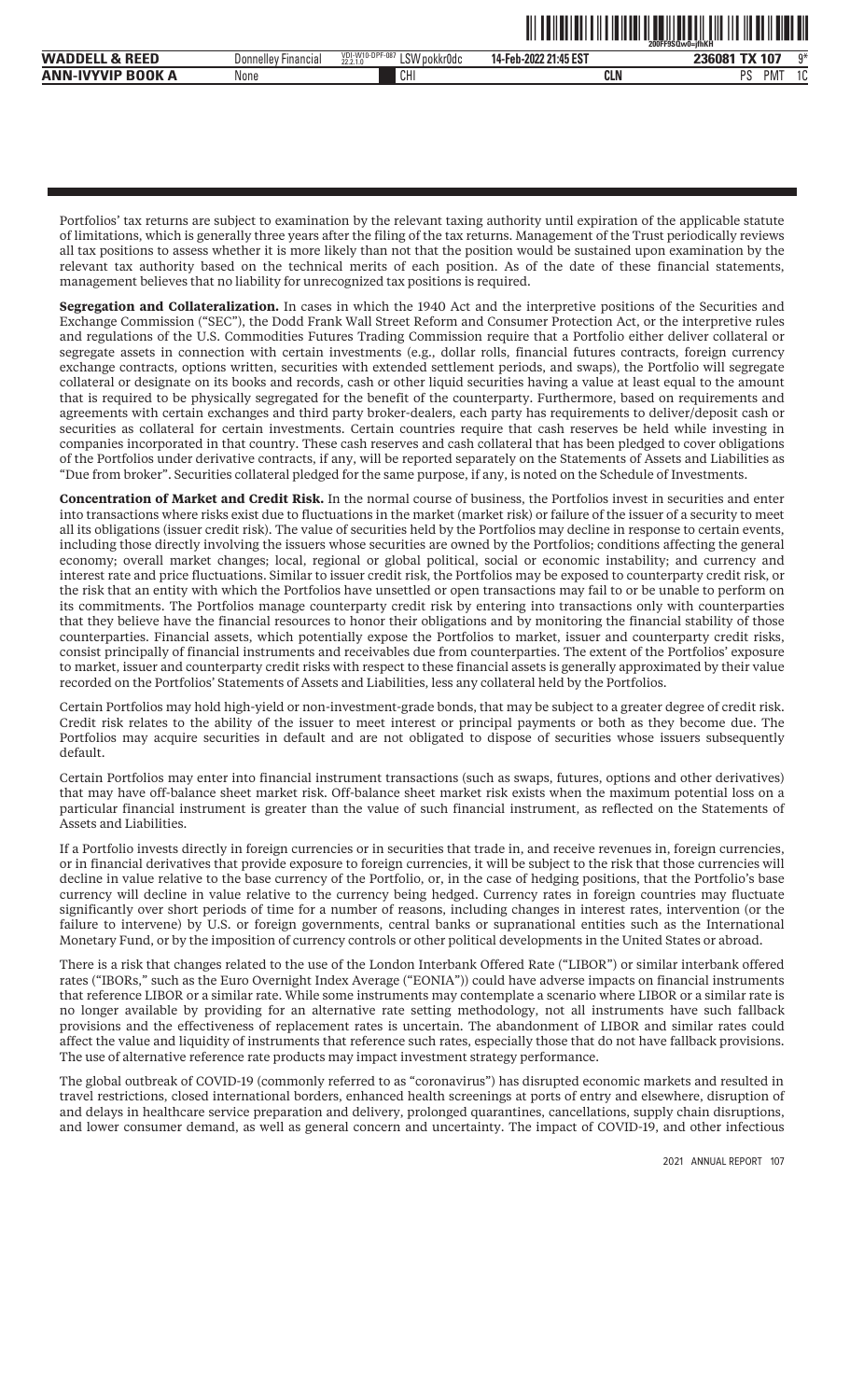|                                     |                               |                        |                    | ------------------------ |                          |               |
|-------------------------------------|-------------------------------|------------------------|--------------------|--------------------------|--------------------------|---------------|
| <b>REED</b><br><b>WAI</b><br>ึ      | <b>Financial</b><br>Donnelley | LSWP64RS10<br>22.2.1.0 | LSW pf<br>rena     | 19:19 EST<br>05-Feb-2022 | -36<br>108<br>236081     | ∩¥            |
| <b>LIVYVIP ROOK A</b><br><b>ANN</b> | None                          |                        | $\bigcap$<br>∵ ∪п. | <b>CLN</b>               | nc<br>$n \cdot r$<br>'NI | $\sim$<br>ט ו |

ˆ200FF9SQv\$f8qTdH]Š **200FF9SQv\$f8qTdH]**

illness outbreaks that may arise in the future, could adversely affect the economies of many nations or the entire global economy, individual issuers and capital markets in ways that cannot necessarily be foreseen. In addition, the impact of infectious illnesses in emerging market countries may be greater due to generally less established healthcare systems. Public health crises caused by the COVID-19 outbreak may exacerbate other pre-existing political, social and economic risks in certain countries or globally. The duration of the COVID-19 outbreak and its effects cannot be determined with certainty.

**Inflation-Indexed Bonds.** Certain Portfolios may invest in inflation-indexed bonds. Inflation-indexed bonds are fixedincome securities whose principal value is periodically adjusted to the rate of inflation. The interest rate on these bonds is generally fixed at issuance at a rate lower than typical bonds. Over the life of an inflation-indexed bond, however, interest will be paid based on a principal value, which is adjusted for inflation. Any increase or decrease in the principal amount of an inflation-indexed bond will be included as interest income on the Statements of Operations, even though investors do not receive their principal until maturity.

**Interest Only Obligations.** These securities entitle the owner to receive only the interest portion from a bond, Treasury note or pool of mortgages. These securities are generally created by a third party separating a bond or pool of mortgages into distinct interest-only and principal-only securities. As the principal (par) amount of a bond or pool of mortgages is paid down, the amount of interest income earned by the owner will decline as well.

**Loans.** Certain Portfolios may invest in loans, the interest rates of which float or adjust periodically based upon a specified adjustment schedule, benchmark indicator, or prevailing interest rates, the debtor of which may be a domestic or foreign corporation, partnership or other entity ("Borrower"). Loans generally pay interest at rates which are periodically redetermined by reference to a base lending rate plus a premium. These base lending rates generally include prime rates of one or more major U.S. banks, the LIBOR or certificates of deposit rates. Loans often require prepayments from excess cash flow or permit the Borrower to repay at its election. The degree to which Borrowers repay cannot be predicted with accuracy. As a result, the actual maturity may be substantially less than the stated maturities. Loans are exempt from registration under the Securities Act of 1933, as amended, may contain certain restrictions on resale, and cannot be sold publicly. A Portfolio's investments in loans may be in the form of participations in loans or assignments of all or a portion of loans from third parties.

When a Portfolio purchases assignments, it acquires all the rights and obligations under the loan agreement of the assigning lender. Assignments may, however, be arranged through private negotiations between potential assignees and potential assignors, and the rights and obligations acquired by the purchaser of an assignment may differ from, and be more limited than those held by the assigning lender. When a Portfolio purchases a participation of a loan interest, the Portfolio typically enters into a contractual agreement with the lender or other third party selling the participation. A participation interest in loans includes the right to receive payments of principal, interest and any fees to which it is entitled from the lender and only upon receipt by the lender of payments from the Borrower, but not from the Borrower directly. When investing in a participation interest, if a Borrower is unable to meet its obligations under a loan agreement, a Portfolio generally has no direct right to enforce compliance with the terms of the loan agreement. As a result, the Portfolio assumes the credit risk of the Borrower, the selling participant, and any other persons that are interpositioned between the Portfolio and the Borrower. If the lead lender in a typical lending syndicate becomes insolvent, enters Federal Deposit Insurance Corporation ("FDIC") receivership or, if not FDIC insured, enters into bankruptcy, the Portfolio may incur certain costs and delays in receiving payment or may suffer a loss of principal and interest.

**Payment In-Kind Securities.** Certain Portfolios may invest in payment in-kind securities ("PIKs"). PIKs give the issuer the option at each interest payment date of making interest payments in cash or in additional debt securities. Those additional debt securities usually have the same terms, including maturity dates and interest rates, and associated risks as the original bonds. The daily market quotations of the original bonds may include the accrued interest (referred to as a dirty price) and require a pro-rata adjustment from the unrealized appreciation or depreciation on investments to interest receivable on the Statements of Assets and Liabilities.

**Securities on a When-Issued or Delayed Delivery Basis.** Certain Portfolios may purchase securities on a "when-issued" basis, and may purchase or sell securities on a "delayed delivery" basis. "When-issued" or "delayed delivery" refers to securities whose terms and indenture are available and for which a market exists, but which are not available for immediate delivery. Delivery and payment for securities that have been purchased by a Portfolio on a when-issued basis normally take place within six months and possibly as long as two years or more after the trade date. During this period, such securities do not earn interest, are subject to market fluctuation and may increase or decrease in value prior to their delivery. The purchase of securities on a when-issued basis may increase the volatility of a Portfolio's NAV to the extent the Portfolio executes such transactions while remaining substantially fully invested. When a Portfolio engages in when-issued or delayed delivery transactions, it relies on the buyer or seller, as the case may be, to complete the transaction. Their failure to do so may cause the Portfolio to lose the opportunity to obtain or dispose of the security at a price and yield DMC, or the Portfolio's investment subadviser, as applicable, consider advantageous. The Portfolio maintains internally designated assets with a value equal to or greater than the amount of its purchase commitments. The Portfolio may also sell securities that it purchased on a when-issued or delayed delivery basis prior to settlement of the original purchase.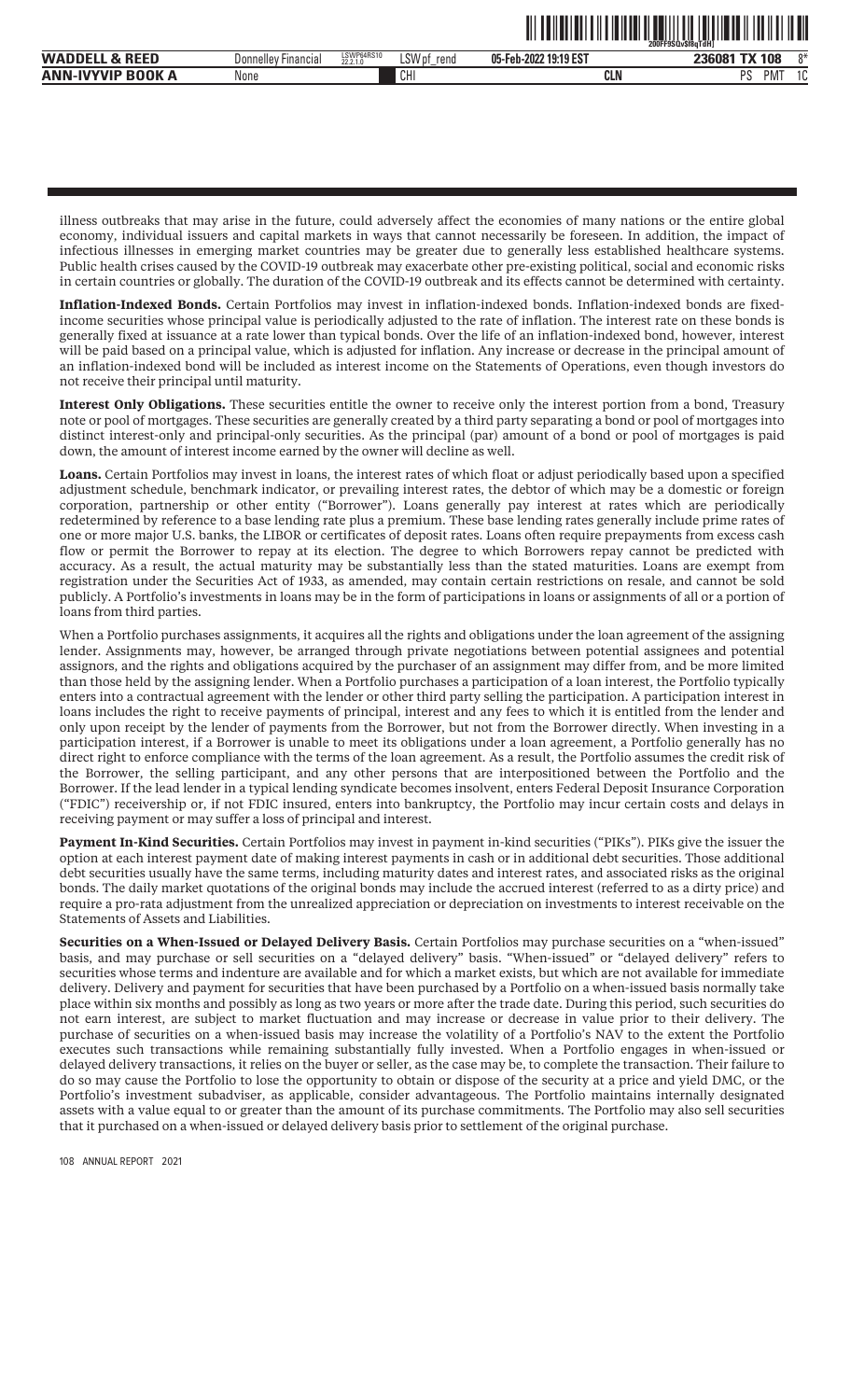|                                           |                               |                        |                   | - - -  - - . - - . -  - . - . - - -    | 200FF9SQvSf8tvKp1           |      |
|-------------------------------------------|-------------------------------|------------------------|-------------------|----------------------------------------|-----------------------------|------|
| <b>REED</b><br><b>WAF</b><br>o            | Financial<br><b>Donnelley</b> | LSWP64RS10<br>22.2.1.0 | LSW pf<br>rena    | 10-10 FST<br>05-Feb-2022<br>13. IS EST | 109<br>---<br>220001<br>יכ∠ | $7*$ |
| <b>ROOK</b><br>IVVVID.<br><b>ANN</b><br>v | None                          |                        | $\bigcap$<br>ulll | <b>CLN</b>                             | no.<br>PMT                  | د .  |

**TITE AND INSTITUTE IT IS A SERVED OF BUILT AT LATE AND INSTITUTE OF A SERVED OF A SERVED OF A SERVED OF A SER** 

**Custodian Fees.** "Custodian fees" on the Statements of Operations may include interest expense incurred by a Portfolio on any cash overdrafts of its custodian account during the period. Such cash overdrafts may result from the effects of failed trades in portfolio securities and from cash outflows resulting from unanticipated shareholder redemption activity. A Portfolio pays interest to its custodian on such cash overdrafts, to the extent they are not offset by positive cash balances maintained by that Portfolio. The "Earnings credit" line item, if shown, represents earnings on cash balances maintained by that Portfolio during the period. Such interest expense and other custodian fees may be paid with these earnings.

**Indemnification.** The Trust's organizational documents provide current and former Trustees and Officers with a limited indemnification against liabilities arising in connection with the performance of their duties to the Trust. In the normal course of business, the Trust may also enter into contracts that provide general indemnification. The Trust's maximum exposure under these arrangements is unknown and is dependent on future claims that may be made against the Trust. The risk of material loss from such claims is considered remote.

**Basis of Preparation.** Each Portfolio is an investment company and follows accounting and reporting guidance in the Financial Accounting Standards Board ("FASB") Accounting Standards Codification Topic 946 ("ASC 946"). The accompanying financial statements were prepared in accordance with U.S. GAAP, including but not limited to ASC 946. U.S. GAAP requires the use of estimates made by management. Management believes that estimates and valuations are appropriate; however, actual results may differ from those estimates, and the valuations reflected in the accompanying financial statements may differ from the value ultimately realized upon sale or maturity.

**Subsequent Events.** Management has determined that no material events or transactions occurred subsequent to December 31, 2021, that would require recognition or disclosure in the Portfolios' financial statements.

#### **3. INVESTMENT VALUATION AND FAIR VALUE MEASUREMENTS**

Each Portfolio's investments are reported at fair value. Fair value is defined as the price that each Portfolio would receive upon selling an asset or would pay upon satisfying a liability in an orderly transaction between market participants at the measurement date. Each Portfolio calculates the NAV of its shares as of the close of the NYSE, normally 4:00 P.M. Eastern time, on each day the NYSE is open for trading.

For purposes of calculating the NAV, the portfolio securities and financial instruments are valued on each business day using pricing and valuation methods as adopted by the Board. Where market quotes are readily available, fair value is generally determined on the basis of the last reported sales price, or if no sales are reported, based on quotes obtained from a quotation reporting system, established market makers, or pricing services.

Prices for fixed-income securities are typically based on quotes that are obtained from an independent pricing service approved by the Board. To determine values of fixed-income securities, the independent pricing service utilizes such factors as current quotations by broker/dealers, coupon, maturity, quality, type of issue, trading characteristics, and other yield and risk factors it deems relevant in determining valuations. Securities that cannot be valued by the independent pricing service may be valued using quotes obtained from dealers that make markets in the securities.

Short-term securities with maturities of 60 days or less are valued based on quotes that are obtained from an independent pricing service approved by the Board as described in the preceding paragraph above.

Because many foreign markets close before the NYSE, events may occur between the close of the foreign market and the close of the NYSE that could have a material impact on the valuation of foreign securities. Waddell & Reed Services Company ("WRSCO"), pursuant to procedures adopted by the Board, evaluates the impact of these events and may adjust the valuation of foreign securities to reflect the fair value as of the close of the NYSE. In addition, all securities for which values are not readily available or are deemed unreliable are appraised at fair value as determined in good faith under the supervision of the Board.

Where market quotes are not readily available, portfolio securities or financial instruments are valued at fair value, as determined in good faith by the Board or Valuation Committee pursuant to procedures approved by the Board.

Market quotes are considered not readily available in circumstances where there is an absence of current or reliable marketbased data (e.g., trade information or broker quotes), including where events occur after the close of the relevant market, but prior to the NYSE close, that materially affect the values of a Portfolio's securities or financial instruments. In addition, market quotes are considered not readily available when, due to extraordinary circumstances, the exchanges or markets on which the securities trade do not open for trading for the entire day and no other market prices are available.

The Board has delegated to WRSCO the responsibility for monitoring significant events that may materially affect the values of a Portfolio's securities or financial instruments and for determining whether the value of the applicable securities or financial instruments should be re-evaluated in light of such significant events. DMC, pursuant to authority delegated by the Board, has established a Valuation Committee to administer and oversee the valuation process, including the use of third party pricing vendors.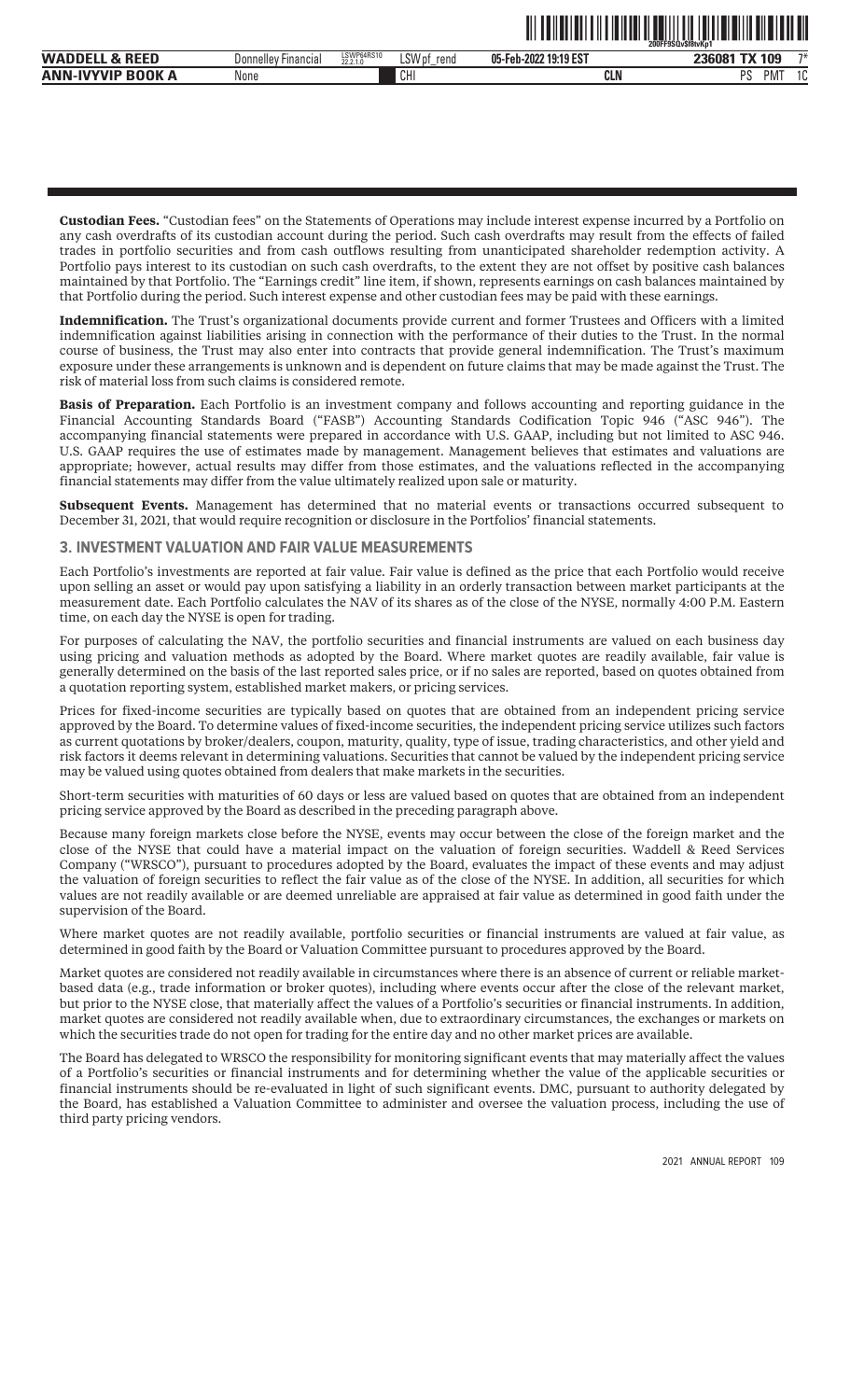|                                                            |                     |                        |                                | 200FF9SQvSf8w7apU        |                  |              |  |  |
|------------------------------------------------------------|---------------------|------------------------|--------------------------------|--------------------------|------------------|--------------|--|--|
| <b>REED</b><br><b>WADDELL</b><br>$\bullet$<br>$\mathbf{z}$ | Donnelley Financial | LSWP64RS10<br>22.2.1.0 | LSW <sub>pf</sub><br>rena<br>- | 19:19 ES1<br>05-Feb-2022 | TX 110<br>236081 | $7*$         |  |  |
| <b>ANN-IVYVIP BOOK A</b>                                   | None                |                        | CHI                            | <b>CLN</b>               | ne<br><b>PMT</b> | $\sim$<br>ιu |  |  |

**TILET IN SOLUTION IS A STRAIGHT OF A STRAIGHT OF A STRAIGHT OF A STRAIGHT OF A ST** 

The Board has adopted methods for valuing securities and financial instruments in circumstances where market quotes are not readily available. For instances in which daily market quotes are not readily available, investments may be valued, pursuant to procedures established by the Board, with reference to other securities or indices. In the event that the security or financial instrument cannot be valued pursuant to one of the valuation methods established by the Board, the value of the security or financial instrument will be determined in good faith by the Valuation Committee in accordance with the procedures adopted by the Board.

When a Portfolio uses these fair valuation methods applied by WRSCO that use significant unobservable inputs to determine its NAV, securities will be priced by a method that the Board or persons acting at its direction believe accurately reflects fair value and are categorized as Level 3 of the fair value hierarchy. These methods may require subjective determinations about the value of a security. The prices used by a Portfolio may differ from the value that will ultimately be realized at the time the securities are sold.

WRSCO is responsible for monitoring the implementation of the pricing and valuation policies through a series of activities to provide reasonable comfort of the accuracy of prices including: 1) periodic vendor due diligence meetings to review methodologies, new developments, and process at vendors, 2) daily and monthly multi-source pricing comparisons reviewed and submitted to the Valuation Committee, and 3) daily review of unpriced, stale, and variance reports with exceptions reviewed by management and the Valuation Committee.

Accounting standards establish a framework for measuring fair value and a three-level hierarchy for fair value measurements based upon the transparency of inputs to the valuation of an asset or liability. Inputs may be observable or unobservable and refer broadly to the assumptions that market participants would use in pricing the asset or liability. Observable inputs reflect the assumptions market participants would use in pricing the asset or liability based on market data obtained from sources independent of the reporting entity. Unobservable inputs reflect the reporting entity's own assumptions about the factors that market participants would use in pricing the asset or liability developed based on the best information available in the circumstances.

An individual investment's fair value measurement is assigned a level based upon the observability of the inputs which are significant to the overall valuation.

The three-tier hierarchy of inputs is summarized as follows:

- Level 1 Observable inputs such as quoted prices, available in active markets, for identical assets or liabilities.
- Level 2 Significant other observable inputs, which may include, but are not limited to, quoted prices for similar assets or liabilities in markets that are active, quoted prices for identical or similar assets or liabilities in markets that are not active, inputs other than quoted prices that are observable for the assets or liabilities (such as interest rates, yield curves, volatilities, prepayment speeds, loss severities, credit risks and default rates) or other market corroborated inputs.
- Level 3 Significant unobservable inputs based on the best information available in the circumstances, to the extent observable inputs are not available, which may include assumptions made by the Board or persons acting at its direction that are used in determining the fair value of investments.

A description of the valuation techniques applied to the Portfolios' major classes of assets and liabilities measured at fair value on a recurring basis follows:

**Asset-Backed Securities and Mortgage-Backed Securities.** The fair value of asset-backed securities and mortgage-backed securities are estimated using recently executed transactions and based on models that consider the estimated cash flows of each debt tranche of the issuer, establish a benchmark yield, and develop an estimated tranche specific spread to the benchmark yield based on the unique attributes of the tranche including, but not limited to, the prepayment speed assumptions and attributes of the collateral. To the extent the inputs are observable and timely, the values would be categorized in Level 2 of the fair value hierarchy, and otherwise they would be categorized as Level 3.

**Bullion.** The fair value of bullion is at the last settlement price at the end of each day on the board of trade or exchange upon which they are traded and are categorized in Level 1 of the fair value hierarchy.

**Corporate Bonds.** The fair value of corporate bonds, as obtained from an independent pricing service, is estimated using various techniques, which consider recently executed transactions in securities of the issuer or comparable issuers, market price quotations (where observable), bond spreads, fundamental data relating to the issuer, and credit default swap spreads adjusted for any basis difference between cash and derivative instruments. While most corporate bonds are categorized in Level 2 of the fair value hierarchy, in instances where lower relative weight is placed on transaction prices, quotations, or similar observable inputs, they are categorized in Level 3 of the fair value hierarchy.

**Derivative Instruments.** Forward foreign currency contracts are valued based upon the closing prices of the forward currency rates determined at the close of the NYSE, which are provided by an independent pricing service. Swaps derive their value from underlying asset prices, indices, reference rates and other inputs or a combination of these factors. Swaps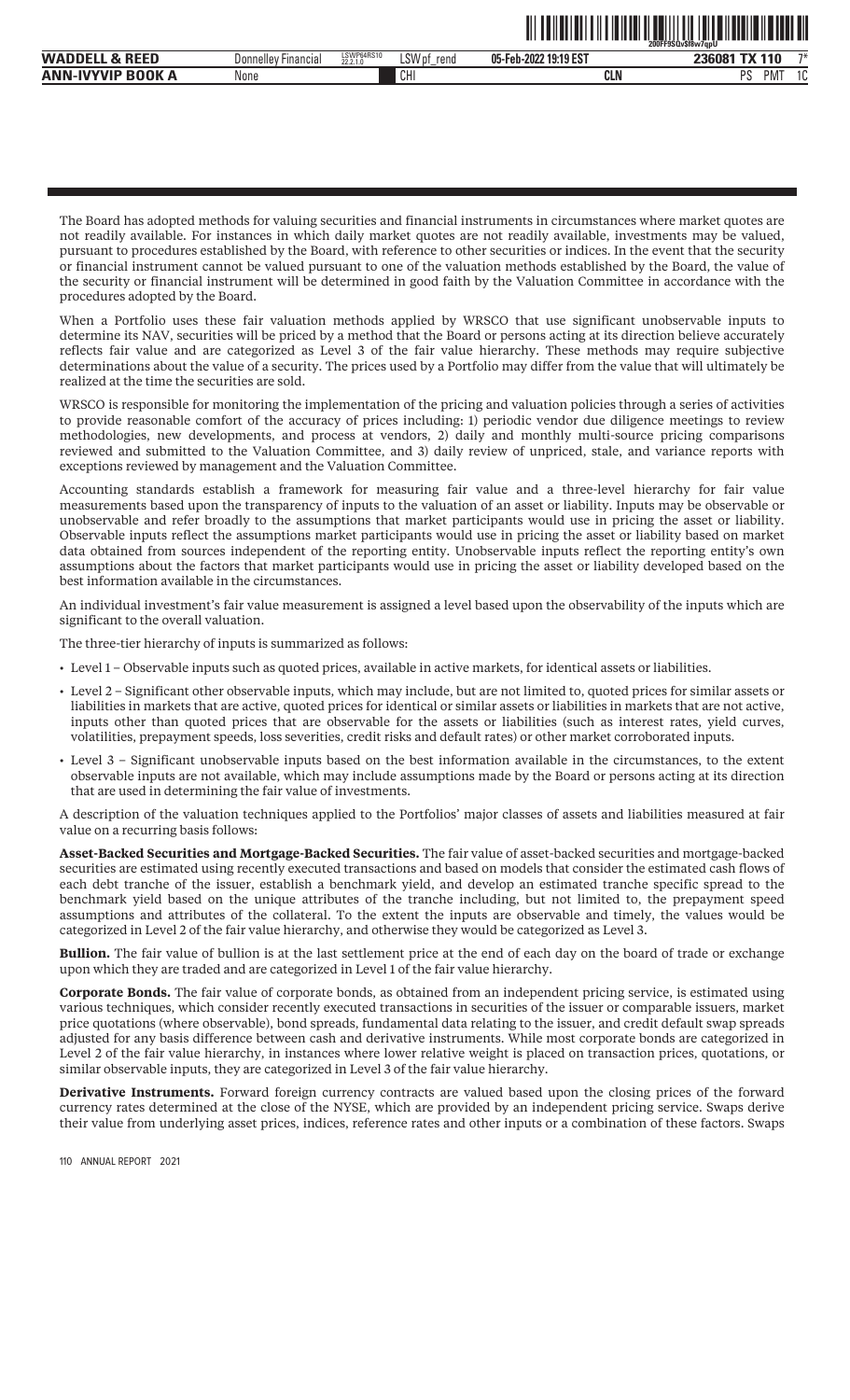|                                            |                           |                        |                | 200FF9SQvSf8vVHp!     |                |             |  |  |
|--------------------------------------------|---------------------------|------------------------|----------------|-----------------------|----------------|-------------|--|--|
| <b>REED</b><br><b>WADDELL</b><br>$\bullet$ | ' Financial<br>Donnelley' | LSWP64RS10<br>22.2.1.0 | LSW pf<br>rend | 05-Feb-2022 19:19 EST | <b>TV 114</b>  | $7*$        |  |  |
| <b>ANN-IVYVIP BOOK A</b>                   | None                      |                        | 011<br>י החי   | <b>CLN</b>            | nc<br>PMT<br>ı | $\sim$<br>τ |  |  |

**TII TUILUI III TII TII TII TII TII TUILUI TII TUILUI TII TII TII TII TII T** 

are valued by an independent pricing service unless the price is unavailable, in which case they are valued at the price provided by a dealer in that security. Exchange-traded futures contracts are generally valued at the settlement price. Listed options are ordinarily valued at the mean of the last bid and ask price provided by an independent pricing service unless the price is unavailable, in which case they are valued at a quotation obtained from a broker-dealer. Over the counter ("OTC") options are ordinarily valued at the mean of the last bid and ask price for a comparable listed option provided by an independent pricing service unless such a price is unavailable, in which case they are valued at a quotation obtained from a broker-dealer.

Listed derivatives that are actively traded are valued based on quoted prices from the exchange and are categorized in Level 1 of the fair value hierarchy. OTC derivative contracts include forward foreign currency contracts, swap agreements, and option contracts related to interest rates, foreign currencies, credit standing of reference entities, equity prices, or commodity prices. Depending on the product and the terms of the transaction, the fair value of the OTC derivative products are modeled taking into account the counterparties' creditworthiness and using a series of techniques, including simulation models. Many pricing models do not entail material subjectivity because the methodologies employed do not necessitate significant judgments and the pricing inputs are observed from actively quoted markets, as is the case with interest rate swap and option contracts. OTC derivative products valued using pricing models with significant observable inputs are categorized within Level 2 of the fair value hierarchy.

**Equity Securities.** Equity securities traded on U.S. or foreign securities exchanges or included in a national market system are valued at the official closing price at the close of each business day unless otherwise stated below. OTC equity securities and listed securities for which no price is readily available are valued at the average of the last bid and ask prices.

Mutual funds, including investment funds, typically are valued at the NAV reported as of the valuation date.

Securities that are stated at the last reported sales price or closing price on the day of valuation taken from the primary exchange where the security is principally traded and to the extent these securities are actively traded and valuation adjustments are not applied, they are categorized in Level 1 of the fair value hierarchy.

Foreign securities, for which the primary trading market closes at the same time or after the NYSE, are valued based on quotations from the primary market in which they are traded and categorized in Level 1. Because many foreign securities markets and exchanges close prior to the close of the NYSE, closing prices for foreign securities in those markets or on those exchanges do not reflect the events that occur after that close. Certain foreign securities may be fair valued using a pricing service that considers the correlation of the trading patterns of the foreign security to the intra-day trading in the U.S. markets for investments such as American Depositary Receipts, financial futures, exchange-traded funds, and the movement of certain indices of securities based on a statistical analysis of their historical relationship; such valuations generally are categorized in Level 2.

Preferred stock, repurchase agreements, and other equities traded on inactive markets or valued by reference to similar instruments are also generally categorized in Level 2.

**Loans.** Loans are valued using a price or composite price from one or more brokers or dealers as obtained from an independent pricing service. The fair value of loans is estimated using recently executed transactions, market price quotations, credit/market events, and cross-asset pricing. Inputs are generally observable market inputs obtained from independent sources. Loans are generally categorized in Level 2 of the fair value hierarchy, unless key inputs are unobservable in which case they would be categorized as Level 3.

**Municipal Bonds.** Municipal bonds are fair valued based on pricing models used by and obtained from an independent pricing service that take into account, among other factors, information received from market makers and broker-dealers, current trades, bid-wants lists, offerings, market movements, the callability of the bond, state of issuance, benchmark yield curves, and bond insurance. To the extent that these inputs are observable and timely, the fair values of municipal bonds would be categorized as Level 2; otherwise the fair values would be categorized as Level 3.

**Restricted Securities.** Restricted securities that are deemed to be Rule 144A securities and illiquid, as well as restricted securities held in non-public entities, are included in Level 3 of the fair value hierarchy to the extent that significant inputs to valuation are unobservable, because they trade infrequently, if at all and, therefore, the inputs are unobservable. Restricted securities that are valued at a discount to similar publicly traded securities may be categorized as Level 2 of the fair value hierarchy to the extent that the discount is considered to be insignificant to the fair value measurement in its entirety; otherwise they may be categorized as Level 3.

**U.S. Government and Agency Securities.** U.S. government and agency securities are normally valued using a model that incorporates market observable data such as reported sales of similar securities, broker quotes, yields, bids, offers, quoted market prices, and reference data. Accordingly, U.S. government and agency securities are normally categorized in Level 2 of the fair value hierarchy depending on the liquidity and transparency of the market.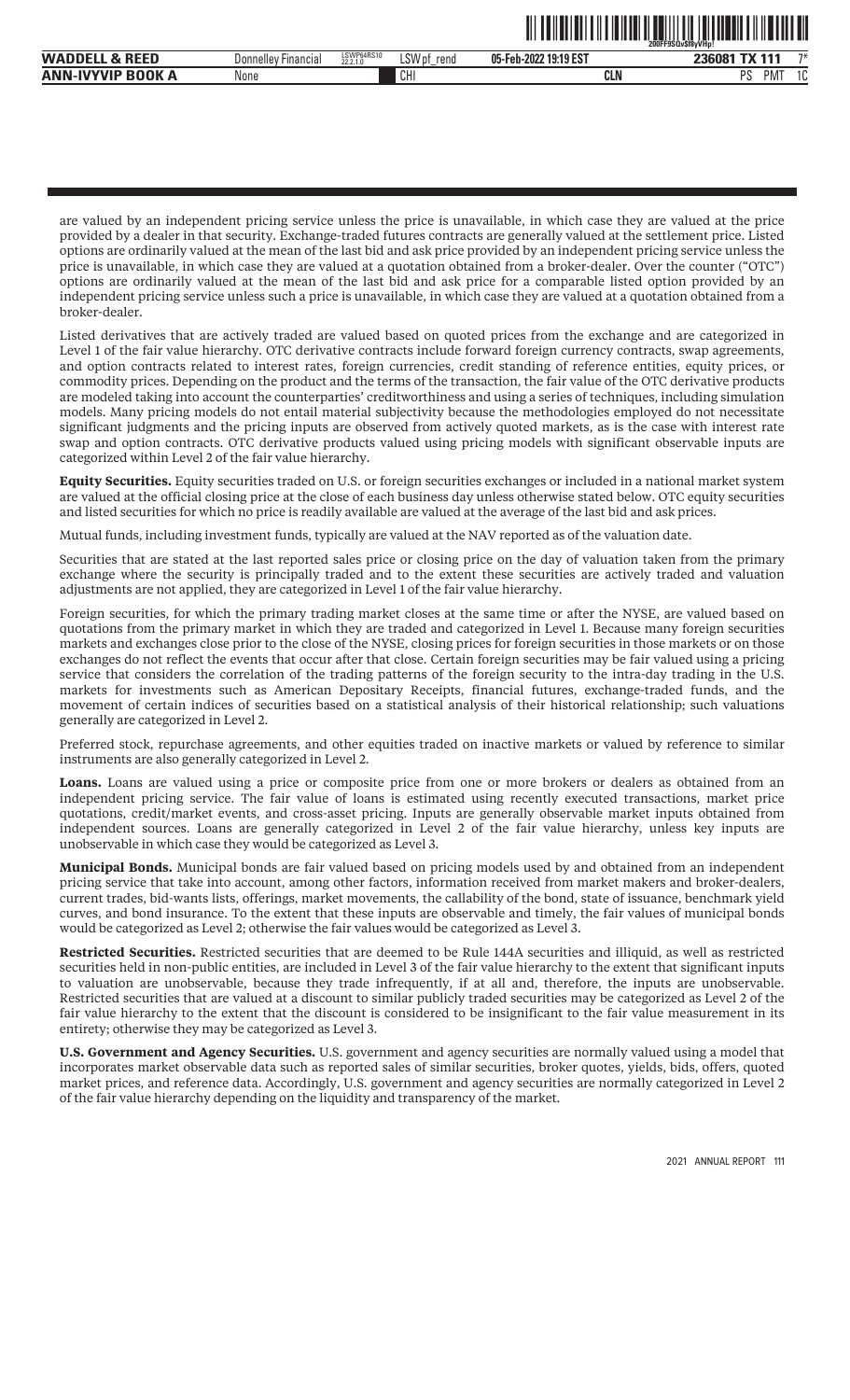|                                      |                                        |                               |                          |                                                   | 200FF9SQvSf8@v%Hx                |        |
|--------------------------------------|----------------------------------------|-------------------------------|--------------------------|---------------------------------------------------|----------------------------------|--------|
| <b>REED</b><br><b>WA</b><br>ึ        | Financia,<br><b>Donnelley</b><br>۱۱۵۷. | LSWP64RS10<br>00011<br>LL.L.1 | LSW <sub>r</sub><br>rend | 10.10 FCT<br>05-<br><b>Feb-2022</b><br>19. IY EDI | TVAAA<br>าวตกคร                  | 74     |
| <b>ROOK</b><br>.IVVVID<br><b>ANN</b> | None                                   |                               | CHI                      | <b>CLN</b>                                        | <sub>DC</sub><br>PM <sup>-</sup> | $\sim$ |

**TITE AND AND IN THE UNION OF BELIEVE AND IN THE UNION OF A SECOND PROPERTY AND IN** 

Transfers from Level 2 to Level 3, if any, occurred primarily due to the lack of observable market data due to decreased market activity or information for these securities. Transfers from Level 3 to Level 2, if any, occurred primarily due to the increased availability of observable market data due to increased market activity or information.

For fair valuations using unobservable inputs, U.S. GAAP requires a reconciliation of the beginning to ending balances for reported fair values that presents changes attributable to total realized and unrealized gains or losses, purchases and sales, and transfers in or out of the Level 3 category during the period. In accordance with the requirements of U.S. GAAP, a fair value hierarchy and Level 3 reconciliation, if any, have been included in the Notes to the Schedule of Investments for each respective Portfolio.

Net realized gain (loss) and net unrealized appreciation (depreciation), shown on the reconciliation of Level 3 investments, if applicable, are included on the Statements of Operations in net realized gain (loss) on investments in unaffiliated and/or affiliated securities and in net change in unrealized appreciation (depreciation) on investments in unaffiliated and/or affiliated securities, respectively.

#### **4. DERIVATIVE INSTRUMENTS** (\$ amounts in thousands unless indicated otherwise)

The following disclosures contain information on why and how the Portfolios use derivative instruments, the associated risks of investing in derivative instruments, and how derivative instruments affect the Portfolios' financial positions and results of operations.

**Forward Foreign Currency Contracts.** Each Portfolio is authorized to enter into forward foreign currency contracts ("forward contracts") for the purchase or sale of a foreign currency at a negotiated rate at a future date. Forward contracts are reported on a schedule following the Schedule of Investments. Forward contracts are valued daily based upon the closing prices of the forward currency rates provided by an independent pricing service determined at the close of the NYSE. The resulting unrealized appreciation and depreciation is reported on the Statements of Assets and Liabilities as a receivable or payable and on the Statements of Operations within the change in unrealized appreciation (depreciation). At contract close, the difference between the original cost of the contract and the value at the close date is recorded as a realized gain (loss) on the Statements of Operations.

Risks to a Portfolio related to the use of such contracts include both market and credit risk. Market risk is the risk that the value of the forward contract will depreciate due to unfavorable changes in the exchange rates. Credit risk arises from the possibility that the counterparty will default. If the counterparty defaults, a Portfolio's maximum loss will consist of the aggregate unrealized gain on appreciated contracts that is not collateralized.

High Income, International Core Equity and Natural Resources enter into forward foreign currency exchange contracts as an economic hedge against either specific transactions or portfolio instruments or to obtain exposure to, or hedge exposure away from foreign currencies (foreign currency exchange rate risk).

**Futures Contracts.** Each Portfolio is authorized to engage in buying and selling futures contracts. Upon entering into a futures contract, a Portfolio is required to deposit, in a segregated account, an amount equal to a varying specified percentage of the contract amount. This amount is known as the initial margin. Subsequent amounts, known as variation margin, are paid or received by the Portfolio each day, dependent on the daily fluctuations in the value of the underlying debt security or index. Options on futures contracts may also be purchased or sold by a Portfolio.

Futures contracts are reported on a schedule following the Schedule of Investments. Securities held in collateralized accounts to cover initial margin requirements on open futures contracts are identified on the Schedule of Investments. Cash held by the broker to cover initial margin requirements on open futures contracts and the receivable and/or payable for the daily mark to market for the variation margin are noted on the Statements of Assets and Liabilities. The net change in unrealized appreciation (depreciation) is reported on the Statements of Operations. Realized gains (losses) are reported on the Statements of Operations at the closing or expiration of futures contracts.

Risks of entering into futures contracts include the possibility of loss of securities or cash held as collateral, that there may be an illiquid market where the Portfolio is unable to close the contract or enter into an offsetting position and, if used for hedging purposes, the risk that the price of the contract will correlate imperfectly with the prices of the Portfolio's securities.

Balanced and High Income invest in long and/or short positions in futures contracts to gain exposure to, or economically hedge against, changes in interest rates (interest rate risk).

**Option Contracts.** Options purchased by a Portfolio are accounted for in the same manner as portfolio securities. The cost of the underlying instruments acquired through the exercise of call options is increased by the premium paid to purchase the call. The proceeds from instruments sold through the exercise of put options are decreased by the premium paid to purchase the put.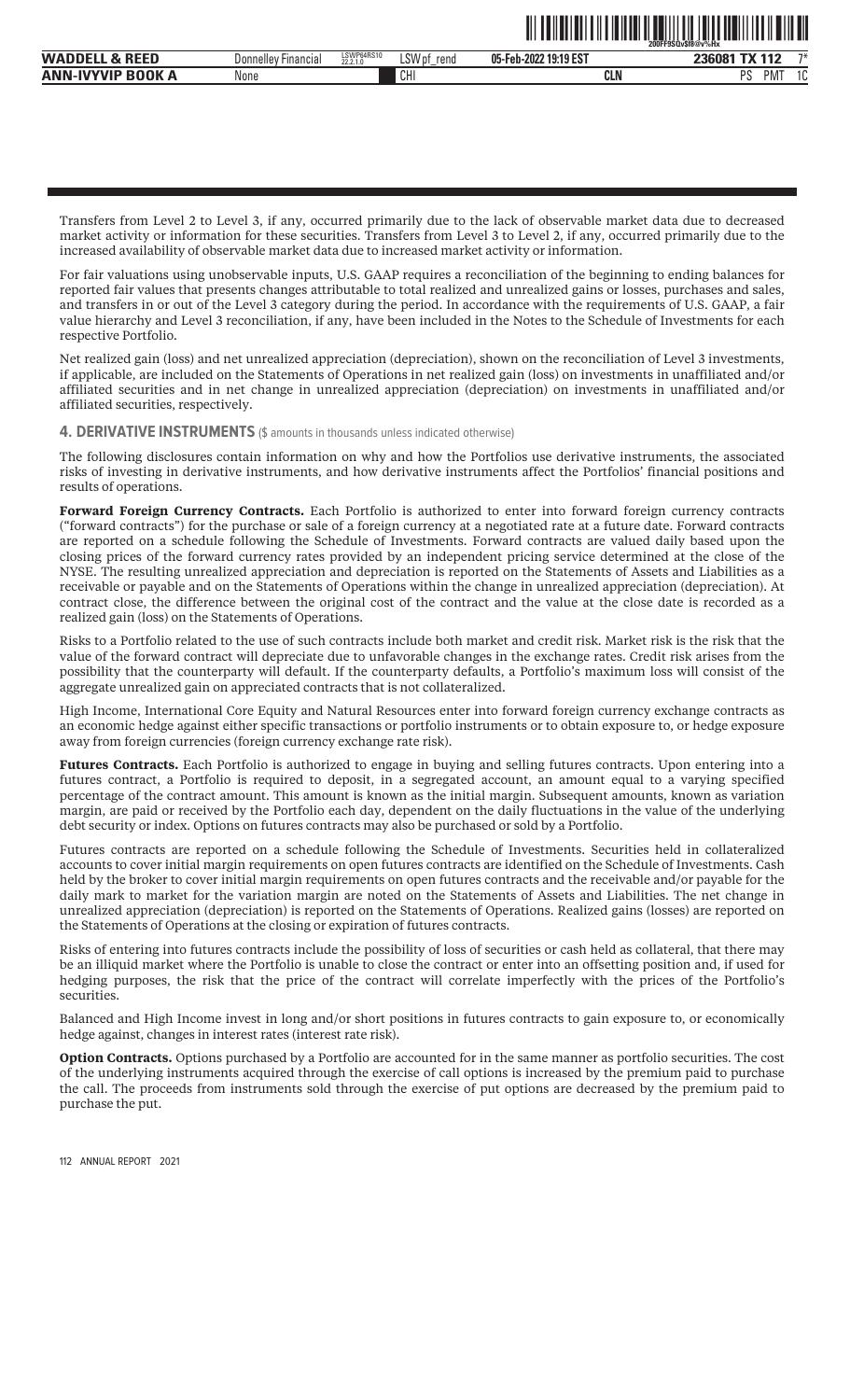|                                               |                            |                        |                |                          | .<br>200FF9SQvSf8%axp       |              |
|-----------------------------------------------|----------------------------|------------------------|----------------|--------------------------|-----------------------------|--------------|
| <b>REED</b><br><b>WAI</b><br>ึ<br>DELL<br>. . | : Financial<br>Donnelley I | LSWP64RS10<br>22.2.1.0 | LSW pf<br>reno | 19:19 EST<br>05-Feb-2022 | -77<br>449<br>236081<br>. . | n*           |
| '-IVYVIP BOOK A<br><b>ANN</b>                 | None                       |                        | CHI            | <b>CLN</b>               | ne<br>$n \cdot r$<br>۲M     | $\sim$<br>טו |

ˆ200FF9SQv\$f8%axp‹Š **200FF9SQv\$f8%axp**

When a Portfolio writes (sells) an option, an amount equal to the premium received by the Portfolio is recorded as a liability. The amount of the liability is subsequently adjusted to reflect the current value of the option written. When an option expires on its stipulated expiration date or a Portfolio enters into a closing purchase transaction, the Portfolio realizes a gain (or loss if the cost of a closing purchase transaction exceeds the premium received when the call option was sold), and the liability related to such option is extinguished. When a written call option is exercised, the premium is added to the proceeds from the sale of the underlying instrument in determining whether a Portfolio has realized a gain or loss. When a written put is exercised, the cost basis of the instruments purchased by a Portfolio is reduced by the amount of the premium received.

Investments in options, whether purchased or written, involve certain risks. Writing put options and purchasing call options may increase a Portfolio's exposure to the underlying instrument. With written options, there may be times when a Portfolio will be required to purchase or sell instruments to meet its obligation under the option contract where the required action is not beneficial to the Portfolio, due to unfavorable movement of the market price of the underlying instrument.

Option contracts can be traded on a regulated exchange or traded OTC. Unlike the trades on a regulated exchange where the clearinghouse guarantees the performances of both the buyer and the seller, to the extent a Portfolio enters into OTC option transactions with counterparties, the Portfolio will be exposed to the risk that counterparties to these OTC transactions will be unable to meet their obligations under the terms of the transaction.

Asset Strategy, Balanced, Mid Cap Growth, Science and Technology and Small Cap Growth purchase and write call and put options to increase or decrease hedging exposure to underlying instruments (which include credit risk, equity risk, foreign currency exchange rate risk, event risk and/or interest rate risk), increase exposure to various equity markets or certain sectors, gain exposure to or facilitate trading in certain securities and/or, in the case of options written, to generate returns from options premiums.

**Swap Agreements.** Each Portfolio is authorized to invest in swap agreements. Swap agreements are bilaterally negotiated agreements between a Portfolio and counterparty to exchange or swap investment cash flows, assets, foreign currencies or market-linked returns at specified, future intervals. Swap agreements are privately negotiated in the over-the-counter market ("OTC swaps"). If the OTC swap entered is one of the swaps identified by a relevant regulator as a swap that is required to be cleared, then it will be cleared through a third party, known as a central counterparty or derivatives clearing organization ("centrally cleared swaps").

Swaps are marked to market daily and changes in value are recorded as unrealized appreciation (depreciation) on the Statements of Operations. Payments received or made by the Portfolio are recorded as realized gain or loss on the Statements of Operations. Any upfront premiums paid are recorded as assets and any upfront fees received are recorded as liabilities and are shown as swap premiums paid and swap premiums received, respectively, if any, on the Statements of Assets and Liabilities and amortized over the term of the swap. An early termination payment received or made at an early termination or a final payment made at the maturity of the swap is recorded as realized gain or loss on the Statements of Operations.

After a centrally cleared swap is accepted for clearing, a Portfolio may be required to deposit initial margin with a Clearing Member in the form of cash or securities. Securities deposited as initial margin, if any, are designated on the Schedule of Investments. Cash deposited as initial margin is identified on the Schedule of Investments and is recorded as restricted cash on the Statements of Assets and Liabilities.

Total return swaps involve a commitment of one party to pay periodic interest payments in exchange for a market-linked return based on a security or a basket of securities including a variety of securities or representing a particular index. To the extent the total return of the security, a basket of securities, or an index exceeds or falls short of the offsetting interest rate obligation, the Portfolio will receive a payment from or make a payment to the counterparty.

Asset Strategy and Small Cap Growth enter into total return swaps to hedge exposure to a security or market.

The creditworthiness of the counterparty with which a Portfolio enters into a swap agreement is monitored by DMC. If a counterparty creditworthiness declines, the value of the agreement would likely decline, potentially resulting in losses. If a default occurs by the counterparty to such a transaction, the Portfolio will have contractual remedies pursuant to the agreement related to the transaction. The maximum loss a Portfolio may incur consists of the aggregate unrealized gain on appreciated contracts that is not collateralized due to facts specific to certain situations (i.e., collateral may not have been posted by the counterparty due to the required collateral amount being less than the pre-agreed thresholds. Additionally, regulatory developments called stay resolutions and the ensuing required contractual amendments to the transactional documentation, including derivatives, permit the relevant regulators to preclude parties to a transaction from terminating trades, among other rights it may have in the trade agreements should a counterparty that it regulates experience financial distress. A relevant regulator also has the authority to reduce the value of certain liabilities owed by the counterparty to a Fund and/or convert cash liabilities of a regulated entity into equity holdings. The power given to the relevant regulators includes the ability to amend transactional agreements unilaterally, modify the maturity of eligible liabilities, reduce the amount of interest payable or change the date on which interest becomes payable, among other powers.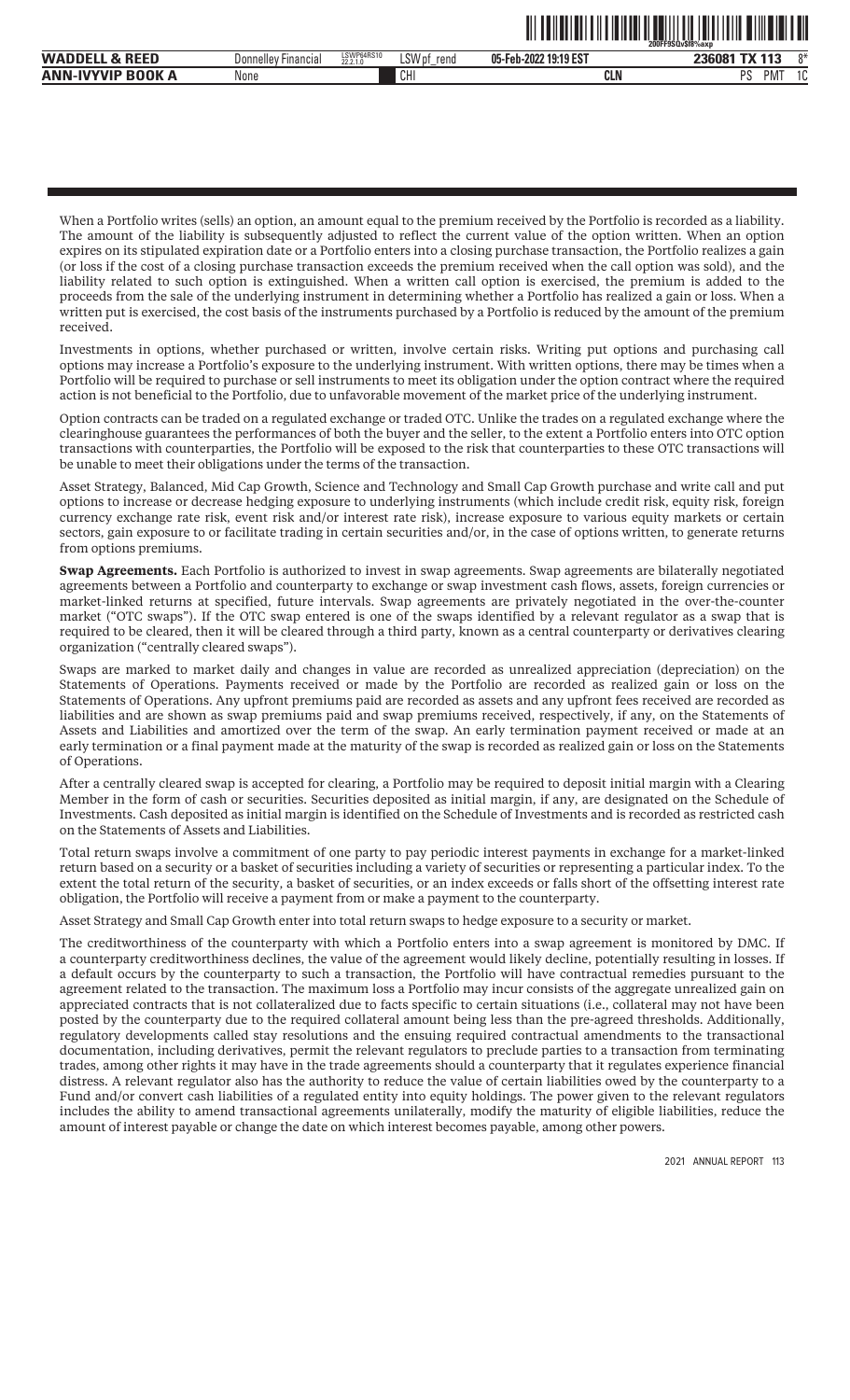|                                                  |                        |                      |                                  | ----------------------------- | 200FF9SQvSf90V#H@    |              |
|--------------------------------------------------|------------------------|----------------------|----------------------------------|-------------------------------|----------------------|--------------|
| <b>REED</b><br><b>WADDI</b><br>$\bullet$<br>DELL | `ınancıaı<br>Donnelley | LSWP64RS10<br>22.2.1 | $\sqrt{\rm CMn}$<br>rend<br>″ ت∟ | 05-Feb-2022 19:19 EST         | 114<br>236081<br>ZJT | $7*$         |
| <b>N-IVYVIP BOOK A</b><br><b>ANN</b>             | None                   |                      | CHI                              | <b>CLN</b>                    | <b>DC</b><br>PMT     | $\sim$<br>טו |
|                                                  |                        |                      |                                  |                               |                      |              |

ˆ200FF9SQv\$f90V#H@Š **200FF9SQv\$f90V#H@**

To prevent incurring losses due to the counterparty credit risk, DMC actively monitors the creditworthiness of the counterparties with which it has entered financial transactions. DMC consistently and frequently risk manages the credit risk of the counterparties it faces in transactions.

**Collateral and rights of offset.** A Portfolio mitigates credit risk with respect to OTC derivative counterparties through credit support annexes ("CSA") included with an International Swaps and Derivatives Association, Inc. ("ISDA") Master Agreement which is the standard contract governing all OTC derivative transactions between the Portfolio and each of its counterparties. Although it is not possible to eliminate credit risk entirely, the CSA allows the Portfolio and its counterparty to reduce their exposure to the risk of payment default by the other party by holding an amount in collateral equivalent to the realized and unrealized amount of exposure to the counterparty, which is generally held by the Portfolio's custodian. An amount of collateral is moved to/from applicable counterparties only if the amount of collateral required to be posted surpasses both the threshold and the minimum transfer amount pre-agreed in the CSA between the Portfolio and the counterparty. See Note 2 "Segregation and Collateralization" for additional information with respect to collateral practices.

**Offsetting of Assets and Liabilities.** The following tables present financial instruments that are either (1) offset or (2) subject to an enforceable master netting arrangement or similar agreement as of December 31, 2021:

#### **Assets**

|                                               |                |            |                                   | Gross Amounts Not Offset on the<br><b>Statements of Assets and Liabilities</b> |                                 |                       |          |            |
|-----------------------------------------------|----------------|------------|-----------------------------------|--------------------------------------------------------------------------------|---------------------------------|-----------------------|----------|------------|
|                                               |                | Gross      | Gross<br>Amounts<br>Offset on the | Net Amounts<br>of Assets<br>Presented on                                       | Financial<br>Instruments<br>and |                       |          |            |
|                                               |                | Amounts of |                                   | Statements of the Statements                                                   | Derivatives                     | Non-Cash              | Cash     | <b>Net</b> |
|                                               |                | Recognized | Assets and                        | of Assets and                                                                  | Available                       | Collateral Collateral |          | Amount     |
| Portfolio                                     | Counterparty   | Assets     | Liabilities                       | Liabilities                                                                    | for Offset                      | Received              | Received | Receivable |
| Mid Cap Growth<br>Investments in unaffiliated | JPMorgan Chase |            |                                   |                                                                                |                                 |                       |          |            |
| securities at value*                          | Bank N.A.      | \$3        | $S-$                              | \$3                                                                            | $$^{(3)}$                       | $S-$                  | $S-$     | `\—        |

\*Purchased options are reported as investments in unaffiliated securities on the Statements of Assets and Liabilities.

#### **Liabilities**

|                                                                                    |                                   |                                                  |                                                                                 | Gross Amounts Not Offset on the<br><b>Statements of Assets and Liabilities</b>                         |                                                                           |                                   |                               |                                 |
|------------------------------------------------------------------------------------|-----------------------------------|--------------------------------------------------|---------------------------------------------------------------------------------|--------------------------------------------------------------------------------------------------------|---------------------------------------------------------------------------|-----------------------------------|-------------------------------|---------------------------------|
| Portfolio                                                                          | Counterparty                      | Gross<br>Amounts of<br>Recognized<br>Liabilities | Gross<br>Amounts<br>Offset on the<br>Statements of<br>Assets and<br>Liabilities | <b>Net Amounts</b><br>of Liabilities<br>Presented on<br>the Statements<br>of Assets and<br>Liabilities | Financial<br>Instruments<br>and<br>Derivatives<br>Available<br>for Offset | Non-Cash<br>Collateral<br>Pledged | Cash<br>Collateral<br>Pledged | <b>Net</b><br>Amount<br>Payable |
| High Income<br>Unrealized appreciation on<br>forward foreign currency<br>contracts | JPMorgan Securities<br><b>LLC</b> | \$137                                            | $s-$                                                                            | \$137                                                                                                  | $s-$                                                                      | $\frac{1}{2}$                     |                               | \$137                           |
| Mid Cap Growth<br>Written options at value                                         | JPMorgan Chase<br>Bank N.A.       | \$1,144                                          | \$—                                                                             | \$1,144                                                                                                | \$(3)                                                                     | \$—                               | \$(1,060)                     | \$81                            |

### **Additional Disclosure Related to Derivative Instruments**

#### Fair values of derivative instruments as of December 31, 2021:

|                |                          | Assets                                              | Liabilities |                                                                  |       |  |
|----------------|--------------------------|-----------------------------------------------------|-------------|------------------------------------------------------------------|-------|--|
| Portfolio      | Type of Risk<br>Exposure | Statements of Assets & Liabilities<br>Location      | Value       | Statements of Assets & Liabilities<br>Location                   | Value |  |
| High Income    | Foreign currency         |                                                     |             | Unrealized depreciation on forward<br>foreign currency contracts | \$137 |  |
| Mid Cap Growth | Equity                   | Investments in unaffiliated securities at<br>value* |             | Written options at value                                         | 1.190 |  |

\* Purchased options are reported as investments in unaffiliated securities and are reflected on the accompanying Schedule of Investments.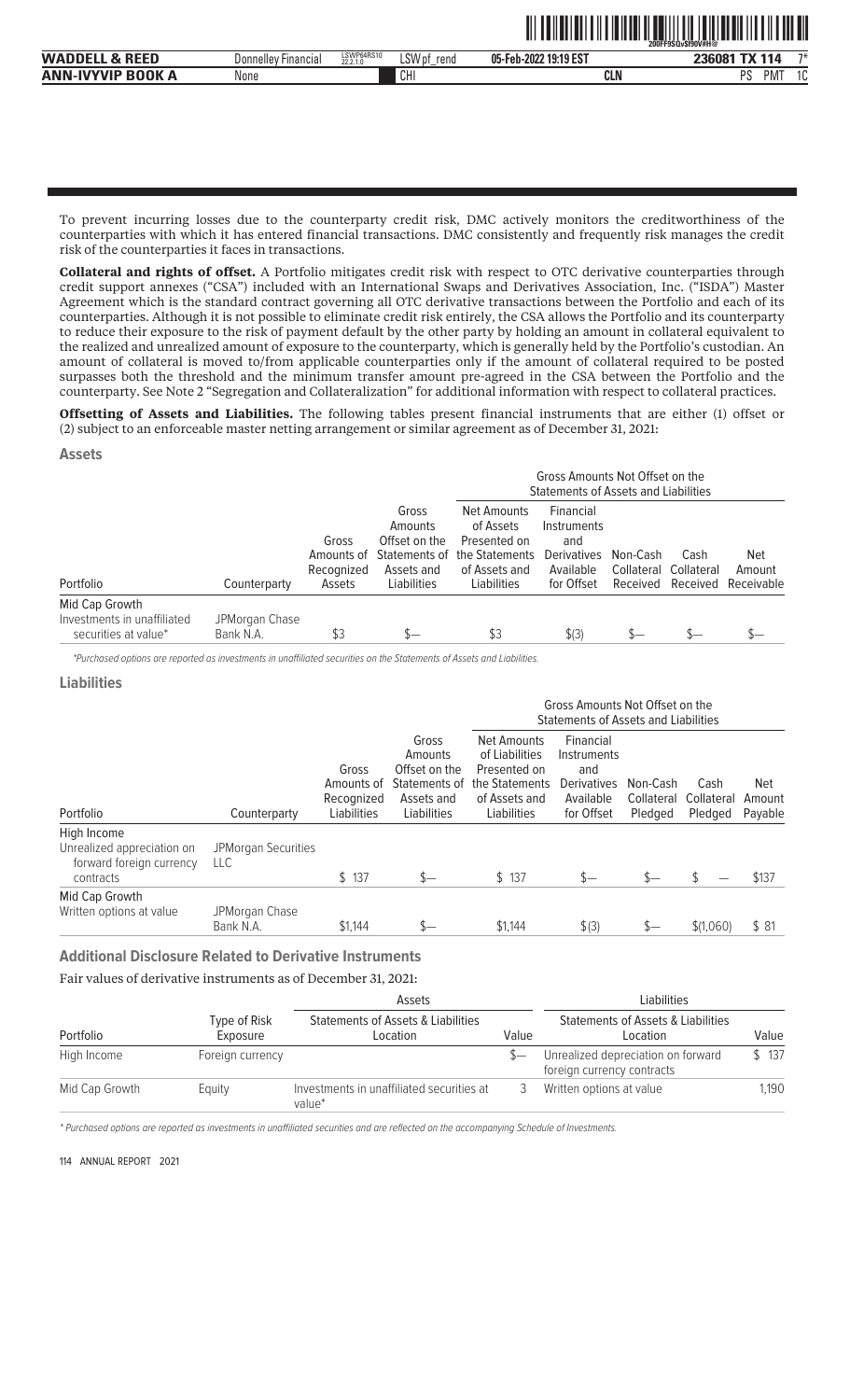|                           |                            |                        |                | IIIIII<br>$\blacksquare$ | 200FF9SQvSf91eCpD            |
|---------------------------|----------------------------|------------------------|----------------|--------------------------|------------------------------|
| <b>WADDELL &amp; REED</b> | <b>Donnelley Financial</b> | LSWP64RS10<br>22.2.1.0 | LSW pf<br>rend | 05-Feb-2022 19:19 EST    | $8*$<br>236081 TX 115        |
| <b>ANN-IVYVIP BOOK A</b>  | None                       |                        | CHI            | CLN                      | PS<br>PMT<br>$1^\circ$<br>ΙU |

#### Amount of realized gain (loss) on derivatives recognized on the Statements of Operations for the year ended December 31, 2021:

|                           |                          |                                               |                    | Net realized gain (loss) on: |                    |       |          |
|---------------------------|--------------------------|-----------------------------------------------|--------------------|------------------------------|--------------------|-------|----------|
| Portfolio                 | Type of Risk<br>Exposure | Investments in<br>unaffiliated<br>securities* | Swap<br>agreements | <b>Futures</b><br>contracts  | Written<br>options |       | Total    |
| <b>Asset Strategy</b>     | Equity                   | (239)<br>\$                                   | \$336              | $$-$                         | \$1,687            | \$.   | \$1,784  |
| Balanced                  | Equity                   |                                               |                    |                              | 38                 |       | 38       |
|                           | Interest rate            |                                               |                    | 169                          |                    |       | 169      |
| High Income               | Foreign currency         |                                               |                    |                              |                    | 62    | 62       |
|                           | Interest rate            |                                               |                    | (112)                        |                    |       | (112)    |
| International Core Equity | Foreign currency         |                                               |                    |                              |                    | 631   | 631      |
| Mid Cap Growth            | Equity                   | (4, 849)                                      |                    |                              | 634                |       | (4, 215) |
| Natural Resources         | Foreign currency         |                                               |                    |                              |                    | (339) | (339)    |
| Science and Technology    | Equity                   | (1,190)                                       |                    |                              | 1,223              |       | 33       |
| Small Cap Growth          | Equity                   | (204)                                         | (1,784)            |                              | 70                 |       | (1, 918) |

\* Purchased options are reported as investments in unaffiliated securities and are reflected on the accompanying Schedule of Investments.

Change in unrealized appreciation (depreciation) on derivatives recognized on the Statements of Operations for the year ended December 31, 2021:

#### Net change in unrealized appreciation (depreciation) on:

| Portfolio                 | Type of Risk<br>Exposure | Investments in<br>unaffiliated<br>securities* | Swap<br>agreements | <b>Futures</b><br>contracts | Written<br>options | Forward<br>foreign<br>currency<br>contracts | Total     |
|---------------------------|--------------------------|-----------------------------------------------|--------------------|-----------------------------|--------------------|---------------------------------------------|-----------|
| <b>Asset Strategy</b>     | Equity                   | \$ (28)                                       | $$$ (302)          |                             | (4)<br>I           | $\overline{\phantom{m}}$                    | $$$ (334) |
| High Income               | Foreign currency         |                                               |                    |                             |                    | (137)                                       | (137)     |
| International Core Equity | Foreign currency         |                                               |                    |                             |                    | (685)                                       | (685)     |
| Mid Cap Growth            | Equity                   | 948                                           |                    |                             | (858)              |                                             | 90        |
| Natural Resources         | Foreign currency         |                                               |                    |                             |                    | 472                                         | 472       |
| Science and Technology    | Equity                   |                                               |                    |                             | (344)              |                                             | (344)     |
| Small Cap Growth          | Equity                   | 240                                           | 155                |                             | 29                 |                                             | 424       |

\* Purchased options are reported as investments in unaffiliated securities and are reflected on the accompanying Schedule of Investments.

#### During the year ended December 31, 2021, the average derivative volume was as follows:

| Portfolio                 | Forward foreign Long futures Short futures Swap Purchased Written<br>currency contracts <sup>(1)</sup> contracts <sup>(2)</sup> contracts <sup>(2)</sup> agreements <sup>(3)</sup> options <sup>(2)</sup> options <sup>(2)</sup> |       |         |       |       |
|---------------------------|----------------------------------------------------------------------------------------------------------------------------------------------------------------------------------------------------------------------------------|-------|---------|-------|-------|
| Asset Strategy            |                                                                                                                                                                                                                                  |       | \$3.878 | \$720 | \$493 |
|                           |                                                                                                                                                                                                                                  | 2.096 |         |       |       |
|                           |                                                                                                                                                                                                                                  | 795   |         |       |       |
| International Core Equity | 53                                                                                                                                                                                                                               |       |         |       |       |
|                           |                                                                                                                                                                                                                                  |       |         | 314   | 741   |
|                           | 36                                                                                                                                                                                                                               |       |         |       |       |
| Science and Technology    |                                                                                                                                                                                                                                  |       |         | 10.3  |       |
| Small Cap Growth          |                                                                                                                                                                                                                                  |       | 205     |       |       |

(1) Average absolute value of unrealized appreciation/depreciation during the period.

(2) Average value outstanding during the period.

(3) Average notional amount outstanding during the period.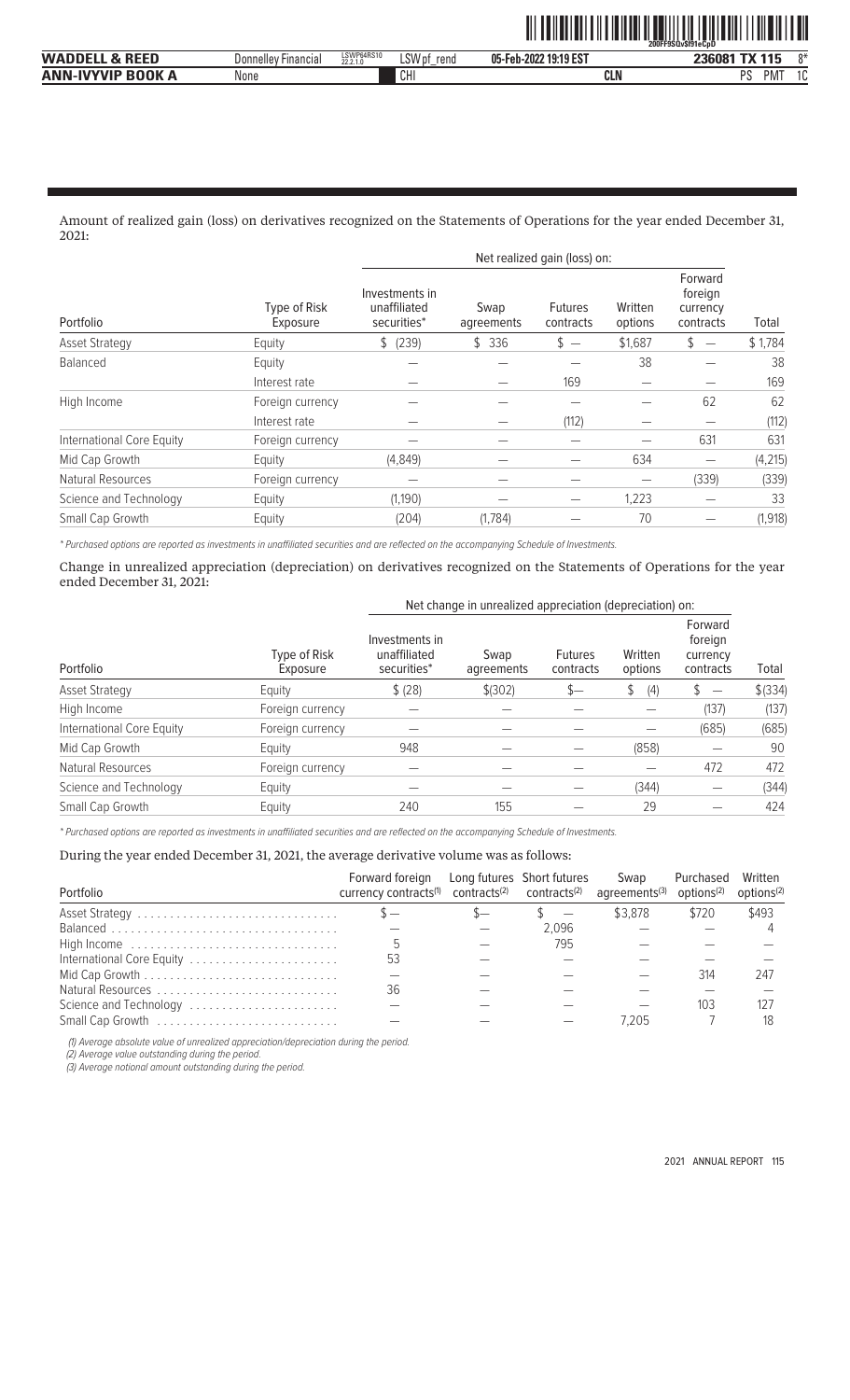|                                                 |                     |                                                         |                       | 200FF9SQw0=p1zMp                             |              |
|-------------------------------------------------|---------------------|---------------------------------------------------------|-----------------------|----------------------------------------------|--------------|
| <b>REED</b><br><b>WADDELL</b><br>$\bullet$<br>α | Donnelley Financial | VDI-W10-DPF-087<br>' ° W pokkr0dc<br>™F-087<br>22.2.1.0 | 14-Feb-2022 21:51 EST | 12<br><b>TX 116</b><br>236081                |              |
| <b>I-IVYVIP BOOK A</b><br><b>ANN</b>            | None                | CHI                                                     | <b>CLN</b>            | <sub>D</sub> <sub>C</sub><br>PM <sup>-</sup> | $\sim$<br>ιu |
|                                                 |                     |                                                         |                       |                                              |              |

ˆ200FF9SQw0=p1zMpÅŠ

#### **5. BASIS OF CONSOLIDATION FOR THE ASSET STRATEGY PORTFOLIO**

Ivy VIP ASF II, Ltd. (the "Subsidiary"), a Cayman Islands exempted company, was incorporated as a wholly owned subsidiary acting as an investment vehicle for Asset Strategy (referred to as "the Portfolio" in this subsection). VIP ASF III (SBP), LLC (the "Company"), a Delaware limited liability company, was incorporated as a wholly owned company acting as an investment vehicle for the Portfolio. The Subsidiary and the Company act as investment vehicles for the Portfolio, in order to affect certain investments for the Portfolio consistent with the Portfolio's investment objectives and policies as specified in its prospectus and SAI.

The Portfolio's investment portfolio has been consolidated and includes the portfolio holdings of the Portfolio, its Subsidiary and the Company. The consolidated financial statements include the accounts of the Portfolio, its Subsidiary and the Company. All inter-company transactions and balances have been eliminated. A subscription agreement was entered into between the Portfolio and its Subsidiary and the Company comprising the entire issued share capital of the Subsidiary and the Company with the intent that the Portfolio will remain the sole shareholder and retain all rights. Under the Articles of Association, shares issued by the Subsidiary and the Company confer upon a shareholder the right to receive notice of, to attend and to vote at general meetings of the Subsidiary and the Company and shall confer upon the shareholder rights in a winding-up or repayment of capital and the right to participate in the profits or assets of the Subsidiary and the Company.

See the table below for details regarding the structure, incorporation and relationship as of December 31, 2021 of the Subsidiary and the Company to the Portfolio (amounts in thousands).

| Subsidiary/Company | Date of<br>Incorporation Agreement Assets Net Assets Net Assets |                    | Subscription Portfolio Net Company of Portfolio |           | Subsidiary/ Percentage |
|--------------------|-----------------------------------------------------------------|--------------------|-------------------------------------------------|-----------|------------------------|
|                    |                                                                 | 4-10-13<br>4-23-13 | \$744,076 \$37,986<br>744 076                   | $\sim$ 15 | 5.11%<br>0.00          |

#### **6. INVESTMENT MANAGEMENT AND PAYMENTS TO AFFILIATED PERSONS** (\$ amounts in thousands unless indicated otherwise)

**Management Fees**. IICO served as each Portfolio's investment adviser through April 30, 2021. Effective April 30, 2021, DMC serves as each Portfolio's investment adviser. The management fee is accrued daily by each Portfolio at the following annual rates as a percentage of average daily net assets:

| Portfolio (M – Millions)  | \$0 to<br>\$500M | \$500 to<br>\$1,000M | $$1,000$ to<br>\$1,500M | \$1.500 to<br>\$2,000M | \$2,000 to<br>\$3,000M | \$3,000 to<br>\$5,000M | \$5,000 to<br>\$10,000M | Over<br>\$10,000M |
|---------------------------|------------------|----------------------|-------------------------|------------------------|------------------------|------------------------|-------------------------|-------------------|
|                           | 0.700            | 0.700                | 0.650                   | 0.650                  | 0.600                  | 0.550                  | 0.550                   | 0.550             |
| Balanced                  | 0.700            | 0.700                | 0.650                   | 0.650                  | 0.600                  | 0.550                  | 0.550                   | 0.550             |
| Energy                    | 0.850            | 0.850                | 0.830                   | 0.830                  | 0.800                  | 0.760                  | 0.760                   | 0.760             |
|                           | 0.700            | 0700                 | 0.650                   | 0.650                  | 0.600                  | 0.550                  | 0.550                   | 0.550             |
|                           | 0.625            | 0.600                | 0.550                   | 0.500                  | 0.500                  | 0.500                  | 0.500                   | 0.500             |
| International Core Equity | 0.850            | 0.850                | 0.830                   | 0.830                  | 0.800                  | 0.760                  | 0.760                   | 0.760             |
| Mid Cap Growth            | 0.850            | 0.850                | 0.830                   | 0.830                  | 0.800                  | 0.760                  | 0.760                   | 0.760             |
|                           | 0.850            | 0.850                | 0.830                   | 0.830                  | 0.800                  | 0.760                  | 0.730                   | 0.700             |
| Science and Technology    | 0.850            | 0.850                | 0.830                   | 0.830                  | 0.800                  | 0.760                  | 0.760                   | 0.760             |
| Small Cap Growth          | 0.850            | 0.850                | 0.830                   | 0.830                  | 0.800                  | 0.760                  | 0.760                   | 0.760             |
| Smid Cap Core             | 0.850            | 0.850                | 0.830                   | 0.830                  | 0.800                  | 0.760                  | 0.760                   | 0.760             |

DMC may seek investment advice and recommendations from its affiliates: Macquarie Investment Management Europe Limited, Macquarie Investment Management Austria Kapitalanlage AG, and Macquarie Investment Management Global Limited (together, the "Affiliated Sub-Advisors"). DMC may also permit these Affiliated Sub-Advisors to execute Portfolio security trades on behalf of DMC and exercise investment discretion for securities in certain markets where DMC believes it will be beneficial to utilize an Affiliated Sub-Advisor's specialized market knowledge. Although the Affiliated Sub-Advisors serve as sub-advisors, DMC has ultimate responsibility for all investment advisory services. For these services, DMC, not a Portfolio, pays each Affiliated Sub-Advisor a portion of its investment management fee.

DMC may permit its affiliates, Macquarie Investment Management Global Limited (MIMGL) and Macquarie Funds Management Hong Kong Limited (together, the "Affiliated Sub-Advisors"), to execute Portfolio equity security trades on its behalf. DMC may also seek quantitative support from MIMGL. Although the Affiliated Sub-Advisors serve as sub-advisors, DMC has ultimate responsibility for all investment advisory services. For these services, DMC, not the Portfolio, may pay each Affiliated Sub-Advisor a portion of its investment management fee.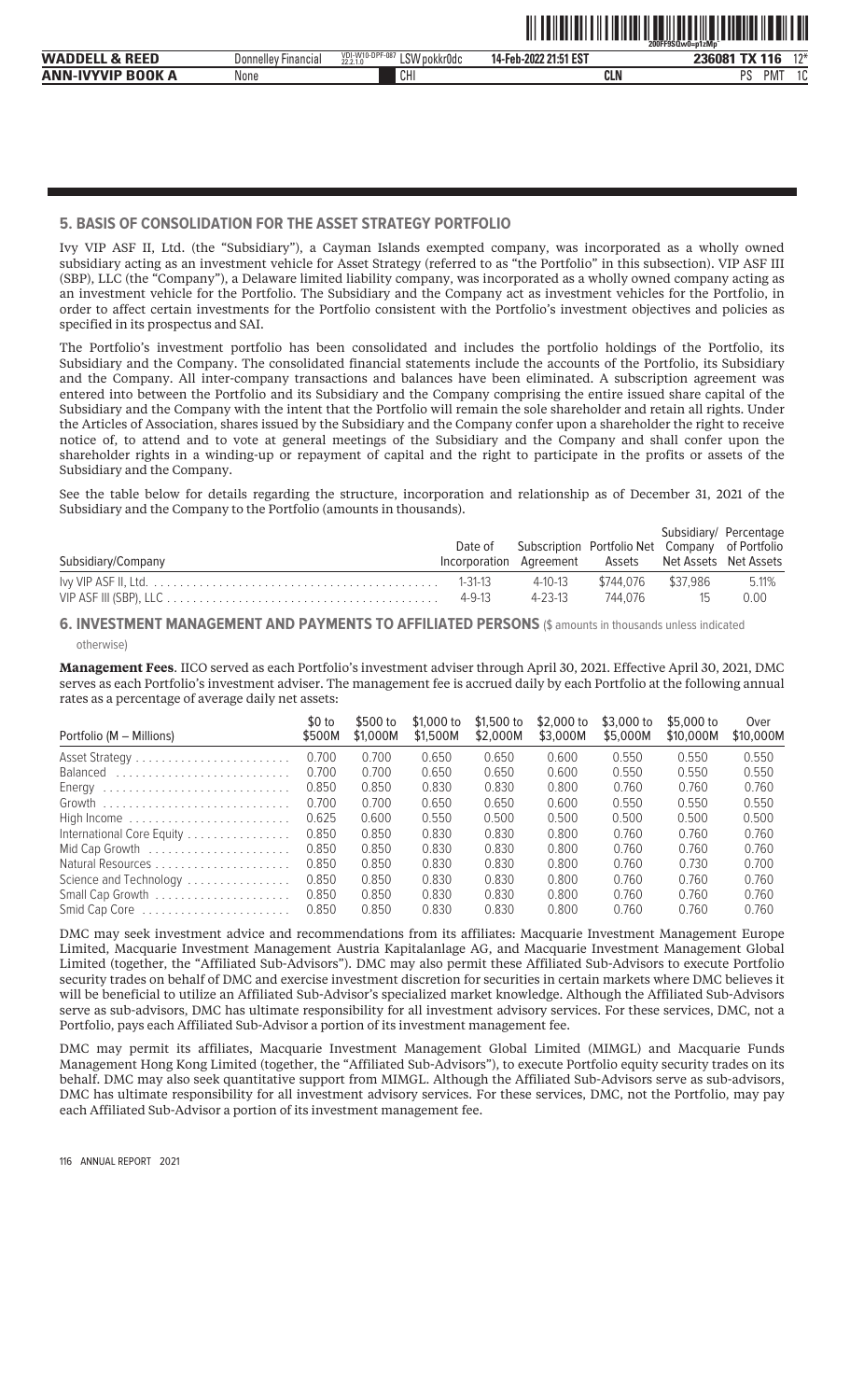|                                     |                            |                                                 | 200FF9SQw0=pFPopy     |                      |              |  |  |  |
|-------------------------------------|----------------------------|-------------------------------------------------|-----------------------|----------------------|--------------|--|--|--|
| <b>REED</b><br><b>WADDELL &amp;</b> | ' Financial<br>Donnelley F | VDI-W10-DPF-087<br>۲SW<br>V pokkr0dc<br>22.2.1. | 14-Feb-2022 21:51 EST | TVIAA<br>236081      | $14*$        |  |  |  |
| <b>-IVYVIP BOOK A</b><br><b>ANN</b> | None                       | PII<br>uпı                                      | <b>CLN</b>            | nc<br>$n \sim$<br>'M | $\sim$<br>טי |  |  |  |

ˆ200FF9SQw0=pFPopvŠ

**Independent Trustees and Chief Compliance Officer Fees.** Through April 30, 2021, fees paid to the Independent Trustees could be paid in cash or deferred to a later date, at the election of the Trustees according to the Deferred Fee Agreement entered into between the Trust and the Trustee(s). Each Portfolio recorded its portion of the deferred fees as a liability on the Statement of Assets and Liabilities. All fees paid in cash plus any appreciation (depreciation) in the underlying deferred plan are shown on the Statement of Operations. Additionally, fees paid to the Chief Compliance Officer of the Portfolios are shown on the Statement of Operations.

**Accounting Services Fees.** The Trust has an Accounting and Administrative Services Agreement with WRSCO, doing business as WI Services Company ("WISC"). Under the agreement, WISC acts as the agent in providing bookkeeping and accounting services and assistance to the Trust, including maintenance of Portfolio records, pricing of Portfolio shares and preparation of certain shareholder reports. For these services, each Portfolio pays WISC a monthly fee of one-twelfth of the annual fee based on the average net asset levels shown in the following table:

|                  |  |  |  |  | \$0 to \$10 to \$25 to \$50 to \$100 to \$200 to \$350 to \$550 to \$750 to                | Over |
|------------------|--|--|--|--|--------------------------------------------------------------------------------------------|------|
| $(M -$ Millions) |  |  |  |  | \$10M \$25M \$50M \$100M \$200M \$350M \$550M \$750M \$1.000M \$1.000M                     |      |
| Annual Fee Rate  |  |  |  |  | $$0.00$ $$11.50$ $$23.10$ $$35.50$ $$48.40$ $$63.20$ $$82.50$ $$96.30$ $$121.60$ $$148.50$ |      |

Each Portfolio also pays WISC a monthly administrative fee at the annual rate of 0.01%, or one basis point, for the first \$1 billion of net assets with no fee charged for net assets in excess of \$1 billion. This fee is voluntarily waived by WISC until a Portfolio's net assets are at least \$10 million and is included in "Accounting services fee" on the Statements of Operations.

**Shareholder Servicing.** Under the Transfer Agency Agreement between the Trust and WISC, each Portfolio reimburses WISC for certain out-of-pocket costs.

**Service Plan. Class II.** Under a Service Plan adopted by the Trust pursuant to Rule 12b–1 under the 1940 Act, each Portfolio may pay a service fee to Ivy Distributors, Inc. ("IDI") through April 30, 2021 and Delaware Distributors, L.P. ("DDLP") effective April 30, 2021 for Class II shares in an amount not to exceed 0.25% of the Portfolio's average annual net assets. The fee is to be paid to compensate IDI/DDLP for amounts it expends in connection with the provision of personal services to Policyowners and/or maintenance of Policyowner accounts.

**Expense Reimbursements and/or Waivers.** DMC, the Portfolios' investment manager, DDLP, the Portfolios' distributor, and/or WRSCO, doing business as WISC, the Portfolios' transfer agent, have contractually agreed to reimburse sufficient management fees, 12b-1 fees and/or shareholder servicing fees to cap the total annual ordinary fund operating expenses (which would exclude interest, taxes, brokerage commissions, acquired fund fees and expenses, and extraordinary expenses, if any). Portfolio and class expense limitations and related waivers/reimbursements for the year ended December 31, 2021 were as follows: Amount of

| Portfolio Name         | <b>Share</b><br>Class Name | Type of<br>Expense Limit | Commencement<br>Date | <b>End Date</b> | Expense Limit       | Allivullt VI<br>Expense Waiver/<br>Reimbursement | Expense<br>Reduced                               |
|------------------------|----------------------------|--------------------------|----------------------|-----------------|---------------------|--------------------------------------------------|--------------------------------------------------|
| <b>Asset Strategy</b>  | All Classes                | Contractual              | 5-1-2021             | 4-30-2022       | N/A                 | \$762(1)                                         | Investment<br>Management<br>Fee                  |
|                        | Class I                    | Contractual              | 11-23-2021           | 11-23-2022      | 0.62%               | \$<br>$\hspace{0.1mm}-\hspace{0.1mm}$            | N/A                                              |
|                        | Class II                   | Contractual              | 11-23-2021           | 11-23-2022      | 0.87%               | \$<br>$\overline{\phantom{a}}$                   | N/A                                              |
| Energy                 | Class I                    | Contractual              | 4-28-2017            | 4-30-2022       | Class II less 0.25% | \$<br>$\overline{\phantom{a}}$                   | N/A                                              |
| High Income            | Class I                    | Contractual              | 4-28-2017            | 4-30-2022       | Class II less 0.25% | $s -$                                            | N/A                                              |
| Mid Cap Growth         | All Classes                | Contractual              | 4-28-2017            | 4-30-2022       | N/A                 | $$272^{(2)}$                                     | Investment<br>Management<br>Fee                  |
|                        | Class I                    | Contractual              | 4-28-2017            | 4-30-2022       | 0.85%               | $$ -$                                            | N/A                                              |
|                        | Class I                    | Contractual              | 4-28-2017            | 4-30-2022       | Class II less 0.25% | $$-$                                             | N/A                                              |
|                        | Class II                   | Contractual              | 5-1-2012             | 4-30-2022       | 1.10%               | \$<br>$\overline{2}$                             | 12b-1 Fees<br>and/or<br>Shareholder<br>Servicing |
| Science and Technology | Class I                    | Contractual              | 4-28-2017            | 4-30-2022       | Class II less 0.25% | $$ -$                                            | N/A                                              |
| Small Cap Growth       | All Classes                | Contractual              | 4-28-2017            | 4-30-2022       | N/A                 | $$27^{(1)}$                                      | Investment<br>Management<br>Fee                  |
|                        | Class I                    | Contractual              | 11-5-2018            | 4-30-2022       | Class II less 0.25% | \$<br>$\hspace{0.1mm}-\hspace{0.1mm}$            | N/A                                              |
|                        | Class II                   | Contractual              | 10-1-2016            | 4-30-2022       | 1.14%               | \$                                               | 12b-1 Fees<br>and/or<br>Shareholder<br>Servicing |

(1) Due to Class I and/or Class II contractual expense limits, investment management fees were waived for all share classes.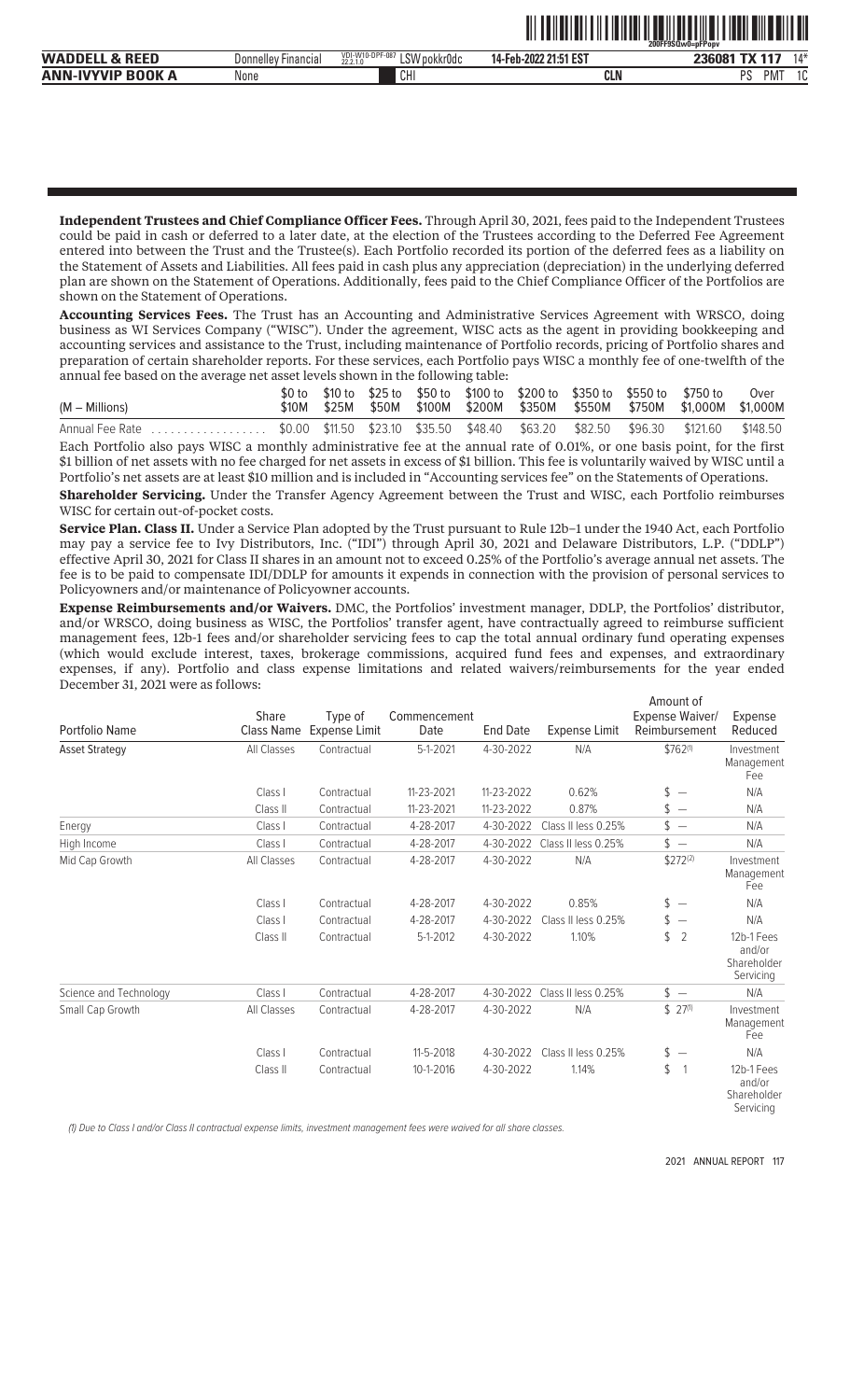|                                      |                     |                                             |                       | 200FF9SQw15J8TVpa                                            |
|--------------------------------------|---------------------|---------------------------------------------|-----------------------|--------------------------------------------------------------|
| <b>WAD</b><br><b>REED</b><br>ጹ       | Donnelley Financial | VDI-W10-LPF-557<br>LSW surnr0dc<br>22.2.1.0 | 16-Feb-2022 00:41 EST | $14*$<br><b>TV 440</b><br>236081                             |
| <b>I-IVYVIP BOOK A</b><br><b>ANN</b> | None                | CHI                                         | <b>CLN</b>            | <sub>D</sub> <sub>C</sub><br>PM <sup>-</sup><br>$\sim$<br>ΙU |
|                                      |                     |                                             |                       |                                                              |

TIT TO HOLD FOR THE INTEREST OF DESIGNATION OF THE INTERFERING

Any amounts due to the Portfolios as a reimbursement but not paid as of December 31, 2021 are shown as a receivable from affiliates on the Statements of Assets and Liabilities.

#### **7. INTERFUND LENDING PROGRAM**

Pursuant to an exemptive order issued by the SEC ("Order"), the Delaware Ivy Funds, Delaware Ivy Variable Insurance Portfolios and InvestEd Portfolios (collectively, the "Funds" only for purposes of this footnote 7) have the ability to lend money to, and borrow money from, each other pursuant to a master interfund lending agreement ("Interfund Lending Program"). Under the Interfund Lending Program, the Funds may lend or borrow money for temporary purposes directly to or from one another (each an "Interfund Loan"), subject to meeting the conditions of the Order. The interest rate to be charged on an Interfund Loan is the average of the overnight repurchase agreement rate and the short-term bank loan rate. The Funds have not utilized the Interfund Lending Program from the period January 1, 2021 to December 31, 2021. Additionally, no interfund loans are outstanding as of December 31, 2021.

#### **8. AFFILIATED COMPANY TRANSACTIONS** (All amounts in thousands)

A summary of the transactions in affiliated companies during the year ended December 31, 2021 follows:

|                                                                                                                                    | $12 - 31 - 20$<br>Value | Gross | Gross<br>Additions Reductions | Realized<br>Gain/(Loss) | Net Change<br>in Unrealized<br>Appreciation/ 12-31-21 Distributions Capital Gain<br>(Depreciation) | Value                | Received             | <b>Distributions</b> |
|------------------------------------------------------------------------------------------------------------------------------------|-------------------------|-------|-------------------------------|-------------------------|----------------------------------------------------------------------------------------------------|----------------------|----------------------|----------------------|
| High Income                                                                                                                        |                         |       |                               |                         |                                                                                                    |                      |                      |                      |
| Larchmont Resources LLC(1)(2)(3) \$                                                                                                | 40                      |       |                               |                         | 52<br>\$                                                                                           | $\mathfrak{L}$<br>92 |                      |                      |
| New Cotai Participation Corp.,                                                                                                     | \$15,069                |       |                               |                         | (11,099)<br>\$(11, 047)                                                                            | 3,930<br>\$4,022     |                      |                      |
|                                                                                                                                    | 12-31-20<br>Value       |       |                               |                         |                                                                                                    |                      | Interest<br>Received |                      |
| Larchmont Resources LLC (8.000% Cash<br>or 8.000% PIK), 8.000%, 8-9-21 <sup>(4)</sup> \$<br>New Cotai LLC (14.000% Cash or 14.000% | 312                     |       | 743                           | 5                       | \$<br>426                                                                                          | \$                   | 77<br>\$.            |                      |
| PIK), 14.000%, 9-10-25 <sup>(2)(4)</sup>                                                                                           | 839                     | 129   |                               |                         | (33)                                                                                               | 935                  | 129                  |                      |
|                                                                                                                                    | 1,151                   |       |                               | \$5                     | 393                                                                                                | \$935                | \$206                |                      |

(1) No dividends were paid during the preceding 12 months.

(2) Restricted security.

(3) Securities whose value was determined using significant unobservable inputs.

(4) Payment-in-kind bond.

#### **9. INVESTMENT SECURITIES TRANSACTIONS** (\$ amounts in thousands)

The cost of purchases and the proceeds from maturities and sales of investment securities (excluding short-term securities) for the year ended December 31, 2021, were as follows:

| Purchases |           | Sales                                                       |           |  |
|-----------|-----------|-------------------------------------------------------------|-----------|--|
|           |           | U.S. Government Other Issuers U.S. Government Other Issuers |           |  |
| \$82,413  | \$307.782 | \$39.494                                                    | \$427,962 |  |
| 81.820    | 186.511   | 79,847                                                      | 311.278   |  |
|           | 84.044    |                                                             | 72.310    |  |
|           | 216.543   |                                                             | 363,523   |  |
|           | 458.200   |                                                             | 492.447   |  |
|           | 513.916   |                                                             | 619.621   |  |
|           | 192.062   |                                                             | 248.046   |  |
|           | 101.622   |                                                             | 104.841   |  |
|           | 373.154   |                                                             | 472.026   |  |
|           | 215.811   |                                                             | 254.668   |  |
|           | 149.462   |                                                             | 189.498   |  |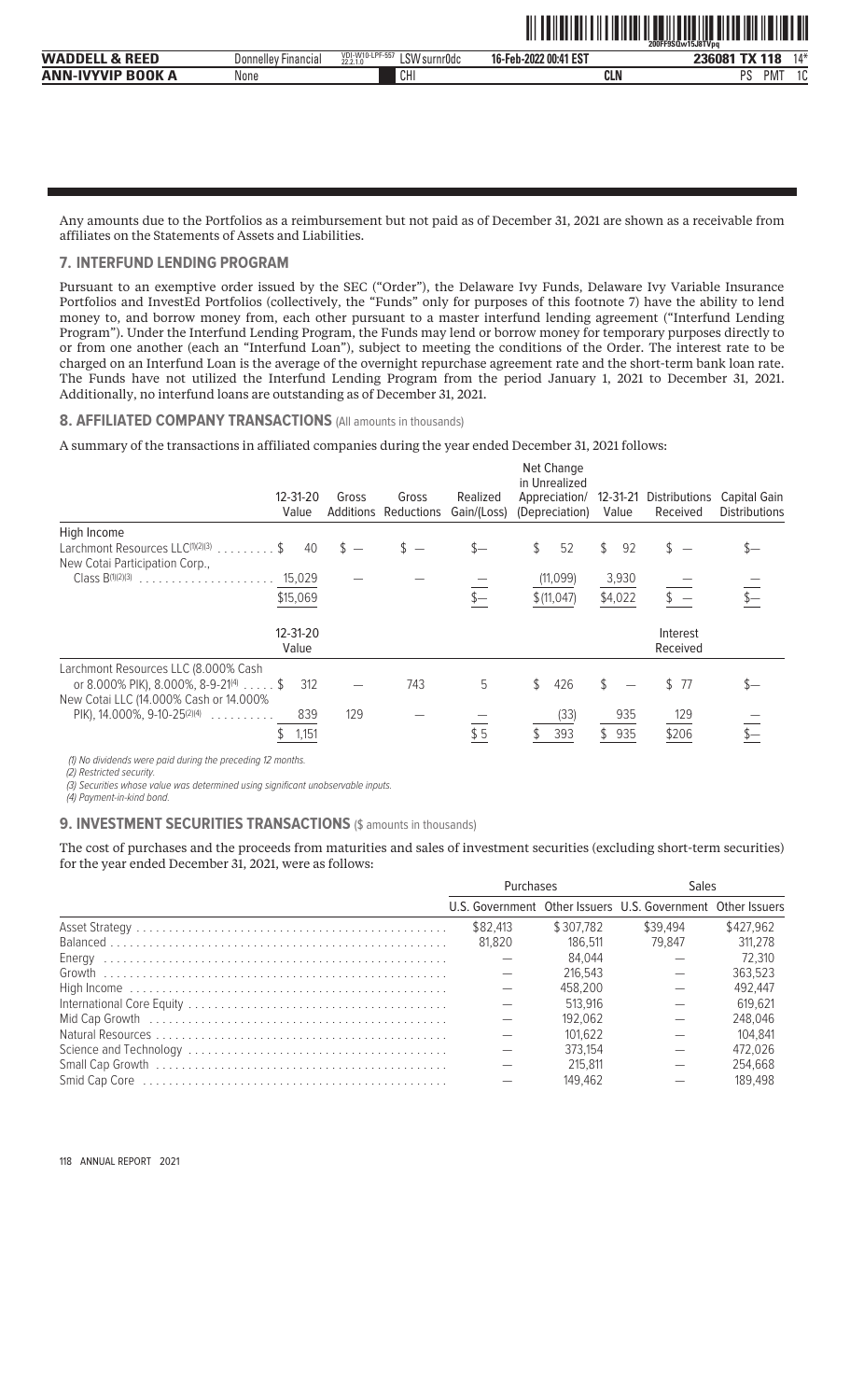|                                               |                        |                        |                          | --- ---------- - -- -- -- -- -- -- -- | 200FF9SQvSf98Wipv                            |              |
|-----------------------------------------------|------------------------|------------------------|--------------------------|---------------------------------------|----------------------------------------------|--------------|
| <b>WADDELL</b><br><b>REED</b><br>$\mathbf{z}$ | Donnelley<br>Financial | LSWP64RS10<br>22.2.1.0 | LSW <sub>p</sub><br>rend | 05-Feb-2022 19:19 EST                 | <b>TV 110</b><br>236081                      | $7*$         |
| <b>ANN-IVYVIP BOOK A</b>                      | None                   |                        | CHI                      | <b>CLN</b>                            | <sub>D</sub> <sub>C</sub><br>PM <sup>-</sup> | $\sim$<br>ιu |
|                                               |                        |                        |                          |                                       |                                              |              |

ˆ200FF9SQv\$f98WipyŠ **200FF9SQv\$f98Wipy**

#### **10. LOANS OF PORTFOLIO SECURITIES** (\$ amounts in thousands)

Each Portfolio may lend their portfolio securities only to borrowers that are approved by the Portfolio's securities lending agent, The Bank of New York Mellon ("BNYM"). The borrower pledges and maintains with the Portfolio collateral consisting of cash or securities issued or guaranteed by the U.S. government. The collateral received by the Portfolio is required to have a value of at least 102% of the market value of the loaned securities for securities traded on U.S. exchanges and a value of at least 105% of the market value for all other securities, except in the case of loans of foreign securities which are denominated and payable in U.S. dollars, in which case the collateral is required to have a value of at least 102% of the market value of the loaned securities. The market value of the loaned securities is determined at the close of each business day and any additional required collateral is delivered to the Portfolio and any excess collateral is returned by the Portfolio on the next business day. During the term of the loan, the Portfolio is entitled to all distributions made on or in respect of the loaned securities but does not receive interest income on securities received as collateral. Loans of securities are terminable at any time and the borrower, after notice, is required to return borrowed securities within the standard time period for settlement of securities transactions.

Cash received as collateral for securities on loan may be reinvested in the Dreyfus Institutional Preferred Government Money Market Fund—Institutional Shares or certain other registered money market funds and are disclosed in the Portfolio's Schedule of Investments and are reflected in the Statements of Assets and Liabilities as cash collateral on securities loaned at value. Non-cash collateral, in the form of securities issued or guaranteed by the U.S. government or its agencies or instrumentalities, is not disclosed in the Portfolio's Statements of Assets and Liabilities as it is held by the lending agent on behalf of the Portfolio and the Portfolio does not have the ability to re-hypothecate these securities. The securities on loan for each Portfolio are also disclosed in its Schedule of Investments. The total value of any securities on loan as of December 31, 2021 and the total value of the related cash collateral are disclosed in the Statements of Assets and Liabilities. Income earned by the Portfolios from securities lending activity is disclosed in the Statements of Operations.

The following is a summary of each Portfolio's securities lending positions and related cash and non-cash collateral received as of December 31, 2021:

|           | Value of |          |                                                                                |          |  |
|-----------|----------|----------|--------------------------------------------------------------------------------|----------|--|
| Portfolio | Loan     | Received | Securities on Cash Collateral Non-Cash Collateral Total Collateral<br>Received | Received |  |
|           | 295      | 303      |                                                                                | 303      |  |
|           | 510      | 208      | 317                                                                            | 525      |  |
|           | 55.237   | 44.639   | 11.979                                                                         | 56,618   |  |
|           | 18.953   | 8.814    | 11.172                                                                         | 19.986   |  |
|           | 3.892    | 4.194    |                                                                                | 4.194    |  |
|           | 8.486    | 5.476    | 3.346                                                                          | 8.822    |  |
|           | 11.909   | 4.114    | 8.074                                                                          | 12.188   |  |
|           | 4.105    | 4.238    | 88                                                                             | 4.326    |  |
|           | 1.228    |          | 1 254                                                                          | 1 254    |  |

The cash collateral received amounts presented in the table above are transactions accounted for as secured borrowings and have an overnight and continuous maturity. The proceeds from the cash collateral received is invested in registered money market funds.

The risks of securities lending include the risk that the borrower may not provide additional collateral when required or may not return the securities when due. To mitigate these risks, the Portfolios benefit from a borrower indemnity provided by BNYM. BNYM's indemnity allows for full replacement of securities lent wherein BNYM will purchase the unreturned loaned securities on the open market by applying the proceeds of the collateral or to the extent such proceeds are insufficient or the collateral is unavailable, BNYM will purchase the unreturned loan securities at BNYM's expense. However, the Portfolio could suffer a loss if the value of the investments purchased with cash collateral falls below the value of the cash collateral received.

#### **11. BORROWINGS**

On July 1, 2019 the Trust, on behalf of High Income, along with certain other funds managed by the investment adviser ("Participating Funds"), entered into a 364-day senior unsecured revolving credit facility with Bank of New York Mellon and a group of financial institutions to be utilized to temporarily finance the repurchase or redemption of Fund shares and for other temporary or emergency purposes. The agreement was amended on June 28, 2021. The Participating Funds can borrow up to an aggregate commitment amount of \$130 million at any time outstanding, subject to asset coverage and other limitations as specified in the agreement. The credit facility has the following terms: a commitment fee of 0.15% per annum of the daily amount of unused commitment amounts and interest at a rate equal to the higher of (a) the federal funds effective rate (but not below 0.0%) plus 1.25% per annum or (b) the one-month LIBOR rate (but not below 0.0%) plus 1.25%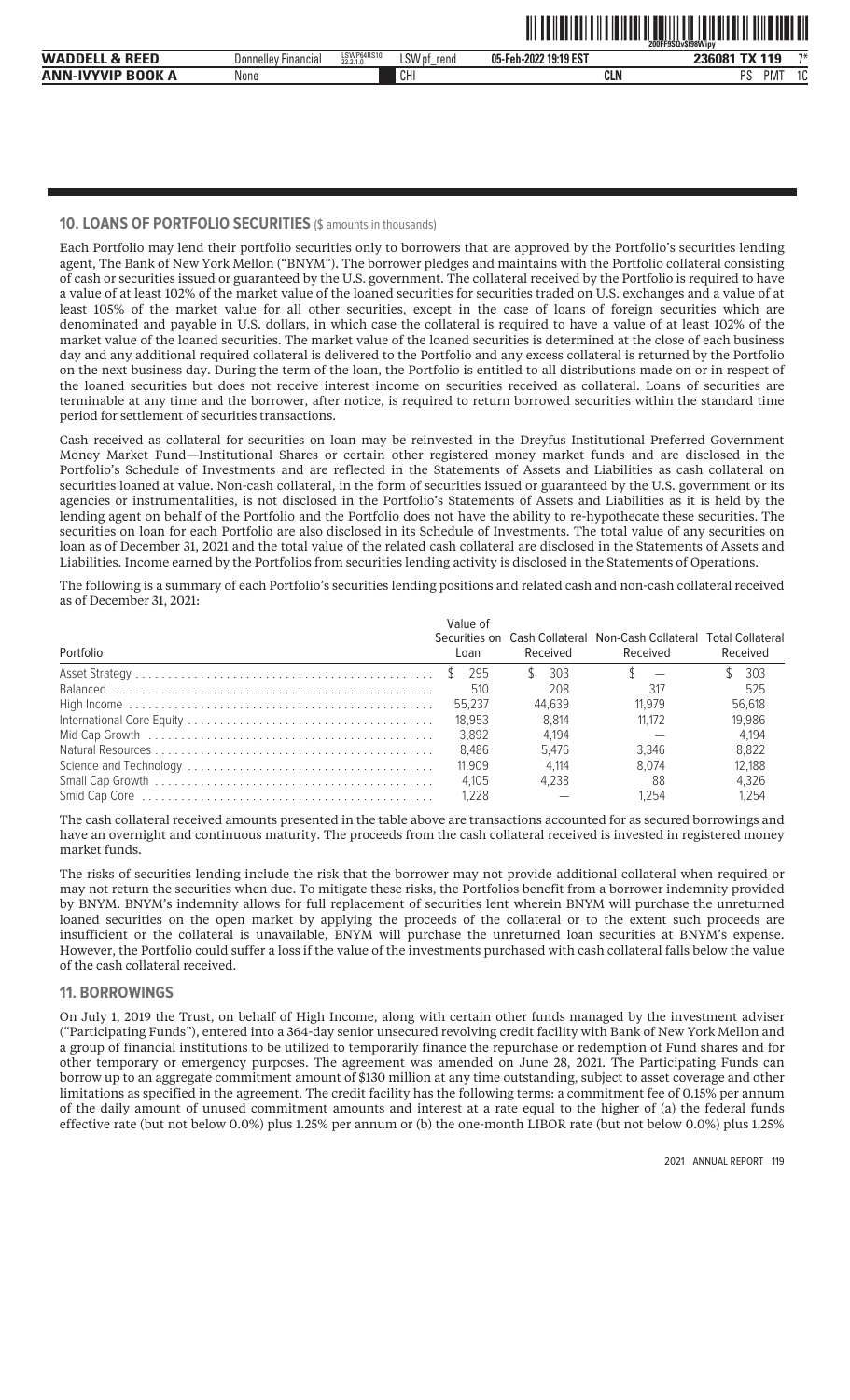| <b>WADDELL &amp; REED</b> | -ınancıal<br><b>Donnelley</b> | VDI-W10-DPF-087<br>LSW pokkr0dc<br>22.2.1.0 | 14-Feb-2022 21:46 EST | $15*$<br>120<br>236081                                 |
|---------------------------|-------------------------------|---------------------------------------------|-----------------------|--------------------------------------------------------|
| <b>ANN-IVYVIP BOOK A</b>  | None                          | CHI                                         | <b>CLN</b>            | <sub>D</sub> <sub>C</sub><br>PM <sup>-</sup><br>$\sim$ |
|                           |                               |                                             |                       |                                                        |

ˆ200FF9SQw0=k9ZDHSŠ **200FF9SQw0=k9ZDHS**

per annum on amounts borrowed. The agreement was terminated on November 1, 2021. Commitment and interest fees, if any, paid by the Participating Funds are disclosed as part of commitment and interest expense for borrowing on the Statements of Operations. During the year ended December 31, 2021, the Participating Funds did not borrow under the credit facility.

On November 1, 2021, the Portfolios were added (by way of amendment) as additional participants to a \$355,000,000 revolving line of credit (Agreement). The Agreement also includes certain other funds in the Delaware Funds (together with the Portfolios, the Participants) and is intended to be used for temporary or emergency purposes as an additional source of liquidity to fund redemptions of investor shares. Under the amendment to the Agreement, the Participants are charged an annual commitment fee of 0.15%, with the addition of an upfront fee of 0.05%, which is allocated across the Participants based on a weighted average of the respective net assets of each Participant. The Participants are permitted to borrow up to a maximum of one-third of their net assets under the Agreement. Each Participant is individually, and not jointly, liable for its particular advances, if any, under the line of credit. The line of credit available under the agreement expires on October 31, 2022. The Portfolios had no amounts outstanding as of December 31, 2021, or at any time during the year then ended.

#### **12. CAPITAL SHARE TRANSACTIONS** (All amounts in thousands)

The Trust has authorized an unlimited number of no par value shares of beneficial interest. Transactions in shares of beneficial interest were as follows:

|                                                                    | <b>Asset Strategy</b> |                              |               | <b>Balanced</b>              |               |                              |               |                              |
|--------------------------------------------------------------------|-----------------------|------------------------------|---------------|------------------------------|---------------|------------------------------|---------------|------------------------------|
|                                                                    |                       | Year ended<br>$12 - 31 - 21$ |               | Year ended<br>$12 - 31 - 20$ |               | Year ended<br>$12 - 31 - 21$ |               | Year ended<br>$12 - 31 - 20$ |
|                                                                    | <b>Shares</b>         | Value                        | <b>Shares</b> | Value                        | <b>Shares</b> | Value                        | <b>Shares</b> | Value                        |
| Shares issued from sale of shares:                                 |                       |                              |               |                              |               |                              |               |                              |
| Class L                                                            | 86                    | 930                          |               | 18<br><sup>S</sup>           | N/A           | N/A                          | N/A           | N/A                          |
|                                                                    | 2.527                 | 27,513                       | 2.297         | 20,591                       | 1.286         | 11.705<br>ፍ                  | 1,388         | \$10,666                     |
| Shares issued in reinvestment of distributions to<br>shareholders: |                       |                              |               |                              |               |                              |               |                              |
|                                                                    | 12                    | 124                          |               | 14                           | N/A           | N/A                          | N/A           | N/A                          |
|                                                                    | 8.611                 | 87.213                       | 2.592         | 25.939                       | 2.865         | 25.006                       | 3.038         | 21.608                       |
| Shares redeemed:                                                   |                       |                              |               |                              |               |                              |               |                              |
| Class L                                                            | (20)                  | (229)                        | (1)           | (10)                         | N/A           | N/A                          | N/A           | N/A                          |
|                                                                    | (11, 407)             | (123.850)                    | (12.999)      | (121, 030)                   | (14, 724)     | (136, 600)                   | (6, 423)      | (49, 568)                    |
| Net decrease                                                       | (191)                 | (8.299)                      | (8,108)       | \$ (74, 478)                 | (10, 573)     | \$ (99,889)                  | (1,997)       | \$(17.294)                   |

|                                                                    | Energy        |                |          |               |                | Growth    |               |                              |               |                        |
|--------------------------------------------------------------------|---------------|----------------|----------|---------------|----------------|-----------|---------------|------------------------------|---------------|------------------------|
|                                                                    | Year ended    | $12 - 31 - 21$ |          | Year ended    | $12 - 31 - 20$ |           |               | Year ended<br>$12 - 31 - 21$ |               | Year ended<br>12-31-20 |
|                                                                    | <b>Shares</b> |                | Value    | <b>Shares</b> |                | Value     | <b>Shares</b> | Value                        | <b>Shares</b> | Value                  |
| Shares issued from sale of shares:                                 |               |                |          |               |                |           |               |                              |               |                        |
| Class L                                                            | 40            |                | 127      | 42            |                | 90        | N/A           | N/A                          | N/A           | N/A                    |
|                                                                    | 16.000        |                | 50.732   | 17.805        |                | 36,300    | 8.072         | \$103.904                    | 6.048         | \$65,529               |
| Shares issued in reinvestment of distributions to<br>shareholders: |               |                |          |               |                |           |               |                              |               |                        |
|                                                                    |               |                |          |               |                |           | N/A           | N/A                          | N/A           | N/A                    |
|                                                                    | 302           |                | 1.017    | 297           |                | 710       | 8.105         | 98.262                       | 11.225        | 112.472                |
| Shares redeemed:                                                   |               |                |          |               |                |           |               |                              |               |                        |
| Class I                                                            | (74)          |                | (235)    | (10)          |                | (21)      | N/A           | N/A                          | N/A           | N/A                    |
|                                                                    | (12, 467)     |                | (39,208) | (11,000)      |                | (24, 197) | (17, 870)     | (246, 710)                   | (16, 529)     | (183, 294)             |
| Net increase (decrease)                                            | 3.802         | S.             | 12.436   | 7.136         |                | \$12.886  | (1,693)       | \$ (44.544)                  | 744           | \$ (5,293)             |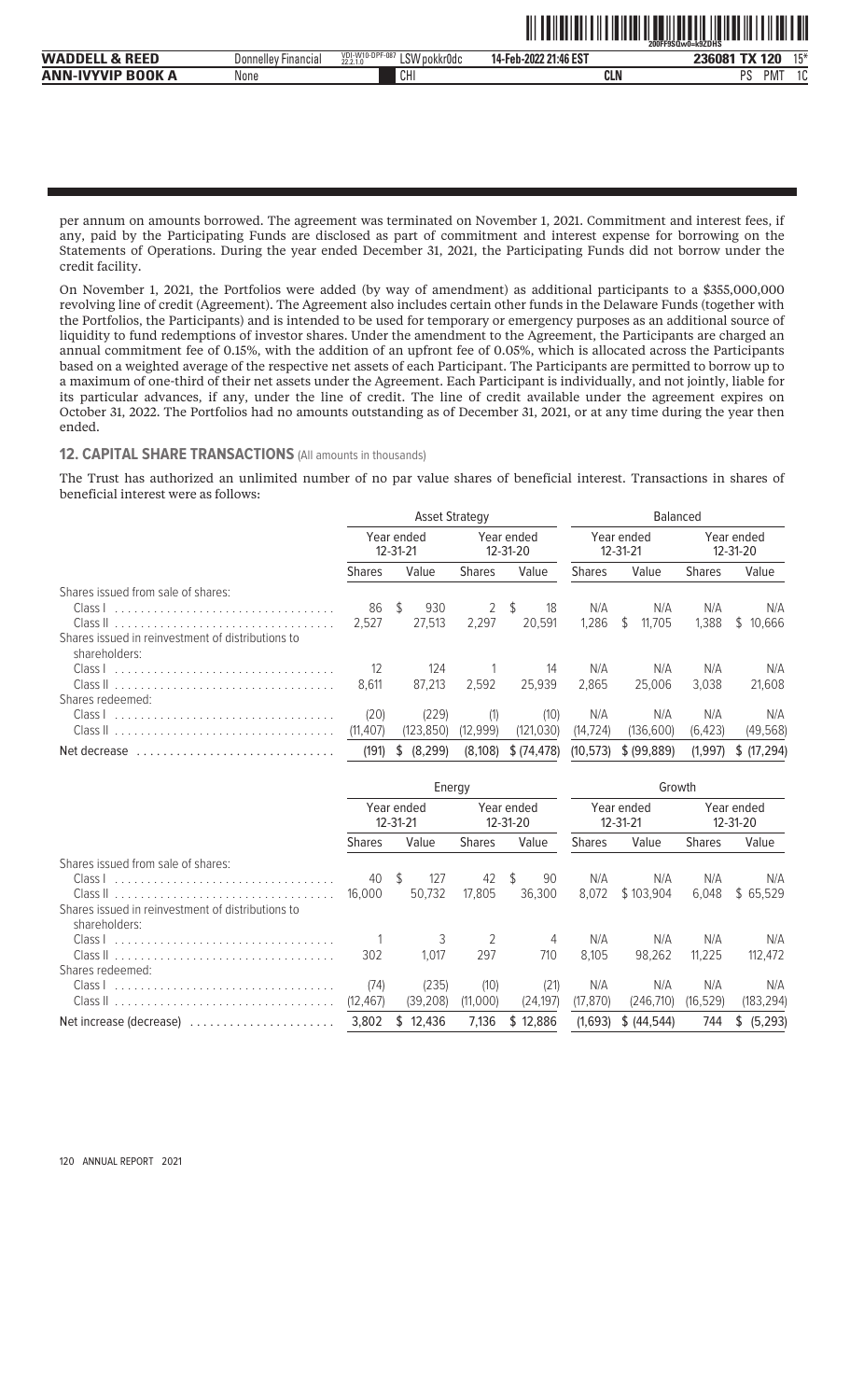|                           |                     |                        |                |                       | 200FF9SQv&ht6F&H             |
|---------------------------|---------------------|------------------------|----------------|-----------------------|------------------------------|
| <b>WADDELL &amp; REED</b> | Donnelley Financial | LSWP64RS29<br>22.2.7.0 | LSW pf<br>rend | 11-Feb-2022 03:51 EST | I TX 121<br>$F^*$<br>236081  |
| <b>ANN-IVYVIP BOOK A</b>  | None                |                        | CН             | <b>CLN</b>            | <b>PMT</b><br>PS<br>10<br>16 |

|                                                                    | High Income   |                              |               |                              | <b>International Core Equity</b> |             |               |                              |  |
|--------------------------------------------------------------------|---------------|------------------------------|---------------|------------------------------|----------------------------------|-------------|---------------|------------------------------|--|
|                                                                    |               | Year ended<br>$12 - 31 - 21$ |               | Year ended<br>$12 - 31 - 20$ | Year ended<br>$12 - 31 - 21$     |             |               | Year ended<br>$12 - 31 - 20$ |  |
|                                                                    | <b>Shares</b> | Value                        | <b>Shares</b> | Value                        | <b>Shares</b>                    | Value       | <b>Shares</b> | Value                        |  |
| Shares issued from sale of shares:                                 |               |                              |               |                              |                                  |             |               |                              |  |
|                                                                    | 871           | \$.<br>2.988                 | 1.120         | S.<br>3.427                  | N/A                              | N/A         | N/A           | N/A                          |  |
|                                                                    | 33.528        | 115.231                      | 34.522        | 108.828                      | 1.662                            | \$30.337    | 5.497         | \$68.946                     |  |
| Shares issued in reinvestment of distributions to<br>shareholders: |               |                              |               |                              |                                  |             |               |                              |  |
|                                                                    | 376           | 1.264                        | 501           | 1.439                        | N/A                              | N/A         | N/A           | N/A                          |  |
|                                                                    | 15.740        | 52.760                       | 19.910        | 57.105                       | 381                              | 6.911       | 1.149         | 14.682                       |  |
| Shares redeemed:                                                   |               |                              |               |                              |                                  |             |               |                              |  |
|                                                                    | (1,638)       | (5,598)                      | (3,508)       | (11,691)                     | N/A                              | N/A         | N/A           | N/A                          |  |
|                                                                    | (39, 247)     | (133,628)                    | (48.887)      | (154,485)                    | (8, 182)                         | (147, 978)  | (11, 578)     | (159, 777)                   |  |
| Net increase (decrease)                                            | 9.630         | 33,017<br>S.                 | 3.658         | 4.623                        | (6, 139)                         | \$(110.730) | (4,932)       | \$ (76, 149)                 |  |

|                                                                    | Mid Cap Growth               |               |               |                              | <b>Natural Resources</b> |                              |                              |              |  |
|--------------------------------------------------------------------|------------------------------|---------------|---------------|------------------------------|--------------------------|------------------------------|------------------------------|--------------|--|
|                                                                    | Year ended<br>$12 - 31 - 21$ |               |               | Year ended<br>$12 - 31 - 20$ |                          | Year ended<br>$12 - 31 - 21$ | Year ended<br>$12 - 31 - 20$ |              |  |
|                                                                    | <b>Shares</b>                | Value         | <b>Shares</b> | Value                        | <b>Shares</b>            | Value                        | <b>Shares</b>                | Value        |  |
| Shares issued from sale of shares:                                 |                              |               |               |                              |                          |                              |                              |              |  |
|                                                                    | 1.459                        | \$25.638      | 2.196         | 24.761<br><sup>\$</sup>      | N/A                      | N/A                          | N/A                          | N/A          |  |
|                                                                    | 5.831                        | 102.814       | 5.890         | 83.518                       | 5.419                    | \$20.233                     | 4.623                        | 13.178<br>S. |  |
| Shares issued in reinvestment of distributions to<br>shareholders: |                              |               |               |                              |                          |                              |                              |              |  |
|                                                                    | 1.803                        | 28.372        | 1.323         | 16.218                       | N/A                      | N/A                          | N/A                          | N/A          |  |
|                                                                    | 3.474                        | 54.305        | 1.888         | 23.025                       | 358                      | 1.378                        | 586                          | 1.678        |  |
| Shares redeemed:                                                   |                              |               |               |                              |                          |                              |                              |              |  |
|                                                                    | (5, 429)                     | (98, 591)     | (7, 828)      | (102, 324)                   | N/A                      | N/A                          | N/A                          | N/A          |  |
|                                                                    | (5,617)                      | (99, 353)     | (7, 174)      | (95, 976)                    | (6, 371)                 | (24, 227)                    | (5, 335)                     | (16, 123)    |  |
| Net increase (decrease)                                            | 1,521                        | 13.185<br>\$. | (3,705)       | \$ (50,778)                  | (594)                    | (2,616)                      | (126)                        | (1, 267)     |  |

|                                                                    | Science and Technology |                              |                  |                              | Small Cap Growth |                              |               |                              |
|--------------------------------------------------------------------|------------------------|------------------------------|------------------|------------------------------|------------------|------------------------------|---------------|------------------------------|
|                                                                    |                        | Year ended<br>$12 - 31 - 21$ |                  | Year ended<br>$12 - 31 - 20$ |                  | Year ended<br>$12 - 31 - 21$ |               | Year ended<br>$12 - 31 - 20$ |
|                                                                    | <b>Shares</b>          | Value                        | <b>Shares</b>    | Value                        | <b>Shares</b>    | Value                        | <b>Shares</b> | Value                        |
| Shares issued from sale of shares:                                 |                        |                              |                  |                              |                  |                              |               |                              |
|                                                                    | 48                     | 1.858<br>\$.                 | 44               | 1.383                        | 478              | 5.806<br><sup>\$</sup>       | 1.175         | 8,471                        |
|                                                                    | 1.478                  | 56.146                       | 2.488            | 74.399                       | 2.086            | 24.885                       | 1.993         | 17.717                       |
| Shares issued in reinvestment of distributions to<br>shareholders: |                        |                              |                  |                              |                  |                              |               |                              |
|                                                                    | -21                    | 630                          | $6 \overline{6}$ | 191                          | 642              | 6.960                        |               |                              |
|                                                                    | 6.875                  | 201.468                      | 2.181            | 71.179                       | 4.789            | 51.659                       |               |                              |
| Shares redeemed:                                                   |                        |                              |                  |                              |                  |                              |               |                              |
|                                                                    | (56)                   | (2,165)                      | (24)             | (802)                        | (1.690)          | (20, 491)                    | (2,900)       | (26, 285)                    |
|                                                                    | (3,239)                | (123, 850)                   | (5,252)          | (161, 803)                   | (4,737)          | (57,061)                     | (6, 144)      | (56, 338)                    |
| Net increase (decrease)                                            | 5,127                  | \$134,087                    | (557)            | $$$ (15,453)                 | 1,568            | 11,758                       | (5,876)       | \$ (56, 435)                 |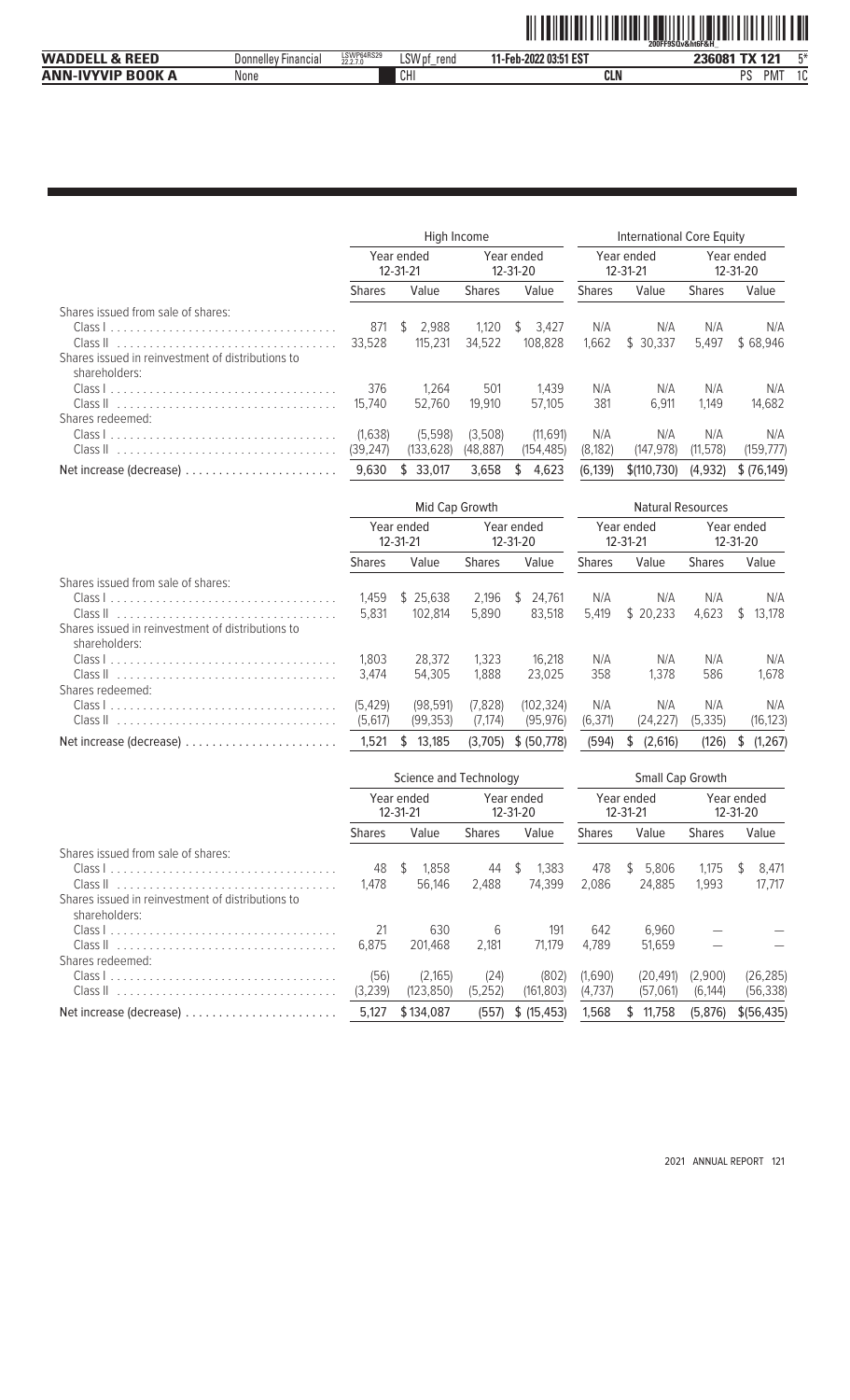|                                                     |                     |                                            |                       | 200FF9SQw15TSX2pd                                            |
|-----------------------------------------------------|---------------------|--------------------------------------------|-----------------------|--------------------------------------------------------------|
| <b>REED</b><br><b>WAI</b><br>$\bullet$<br>л.<br>cll | Donnelley Financial | vDI-W10-LPF-5FT<br>SW surnr0dc<br>22.2.1.0 | 16-Feb-2022 00:45 EST | $15*$<br>. A <sub>0</sub><br>$-11$<br>23CO01<br>וכב<br>. J   |
| <b>LIVYVIP BOOK A</b><br><b>ANN</b>                 | None                | CHI                                        | <b>CLN</b>            | <sub>D</sub> <sub>C</sub><br>PM <sup>-</sup><br>$\sim$<br>ιu |

ˆ200FF9SQw15TSX2pdŠ

|                                                                                         | Smid Cap Core |                              |                              |               |  |  |  |
|-----------------------------------------------------------------------------------------|---------------|------------------------------|------------------------------|---------------|--|--|--|
|                                                                                         |               | Year ended<br>$12 - 31 - 21$ | Year ended<br>$12 - 31 - 20$ |               |  |  |  |
|                                                                                         | <b>Shares</b> | Value                        | <b>Shares</b>                | Value         |  |  |  |
| Shares issued from sale of shares:<br>Shares issued in reinvestment of distributions to | 1.200         | $$18.955$ 1.325 \$           |                              | 14.216        |  |  |  |
| shareholders:                                                                           |               |                              | 823                          | 8.738         |  |  |  |
| Shares redeemed:                                                                        | (3,538)       | (57, 223)                    | (2,654)                      | (30,609)      |  |  |  |
| Net increase (decrease)                                                                 | (2, 338)      | \$ (38,268)                  | (506)                        | \$<br>(7,655) |  |  |  |

#### **13. COMMITMENTS** (\$ amounts in thousands)

Bridge loan commitments may obligate a Portfolio to furnish temporary financing to a borrower until permanent financing can be arranged. In connection with these commitments, the Portfolio earns a commitment fee, typically set as a percentage of the commitment amount. Such fee income is included in interest income on the Statements of Operations. At year ended December 31, 2021, High Income had outstanding bridge loan commitments of \$206.

#### **14. OTHER FUND INFORMATION**

At a meeting held on January 12, 2021, the Trustees, upon recommendation of the Audit Committee, selected PricewaterhouseCoopers LLP ("PwC"), contingent on PwC finalizing their independence assessment, to serve as the independent registered public accounting firm for the Trust for the fiscal year ending December 31, 2021. PwC affirmed their independence as an independent registered public accounting firm on February 18, 2021. During the fiscal year ended December 31, 2020, Deloitte & Touche LLP's ("Deloitte") audit report on the financial statements of each Portfolio in the Trust did not contain any adverse opinion or disclaimer of opinion, nor were they qualified or modified as to uncertainty, audit scope, or accounting principles. In addition, there were no disagreements between the Trust and Deloitte on accounting principles, financial statements disclosures or audit scope, which, if not resolved to the satisfaction of Deloitte, would have caused them to make reference to the disagreement in their reports. Neither the Trust nor anyone on its behalf has consulted with PwC at any time prior to their selection with respect to the application of accounting principles to a specified transaction, either completed or proposed or the type of audit opinion that might be rendered on each Portfolio's financial statements.

#### **15. OTHER AFFILIATED TRANSACTIONS**

During the year ended December 31, 2021, affiliated parties reimbursed High Income \$4,278 for losses resulting from a NAV error, a portion of which was related to the prior year. The impact of the error to prior year and the correction of the error in the current year financial statements are not material. If the prior year error was not corrected in current year financial statements, total returns would have been higher than as disclosed in the financial highlights as follows: Class I 0.54% and Class II 0.54%.

#### **16. FEDERAL INCOME TAX MATTERS** (\$ amounts in thousands)

For Federal income tax purposes, cost of investments owned at December 31, 2021 and the related unrealized appreciation (depreciation) were as follows:

| Portfolio              | Cost of Investments | <b>Gross Appreciation</b> | <b>Gross Depreciation</b> | Net Unrealized<br>Appreciation<br>(Depreciation) |
|------------------------|---------------------|---------------------------|---------------------------|--------------------------------------------------|
|                        | \$668.958           | \$136.511                 | \$62,633                  | \$73.878                                         |
|                        | 246.517             | 28.184                    | 3.254                     | 24.930                                           |
|                        | 76.485              | 2.551                     | 4.891                     | (2,340)                                          |
|                        | 563.235             | 467.432                   | 6.987                     | 460.445                                          |
|                        | 958.234             | 23.118                    | 40.430                    | (17, 312)                                        |
|                        | 560.940             | 88.766                    | 25.322                    | 63.444                                           |
|                        | 440.259             | 305.801                   | 11.529                    | 294.272                                          |
|                        | 98.331              | 5.001                     | 6.966                     | (1, 965)                                         |
| Science and Technology | 474.679             | 265.415                   | 28.575                    | 236,840                                          |
|                        | 336.662             | 125.970                   | 20.650                    | 105.320                                          |
|                        | 150.699             | 37.900                    | 6.771                     | 31.129                                           |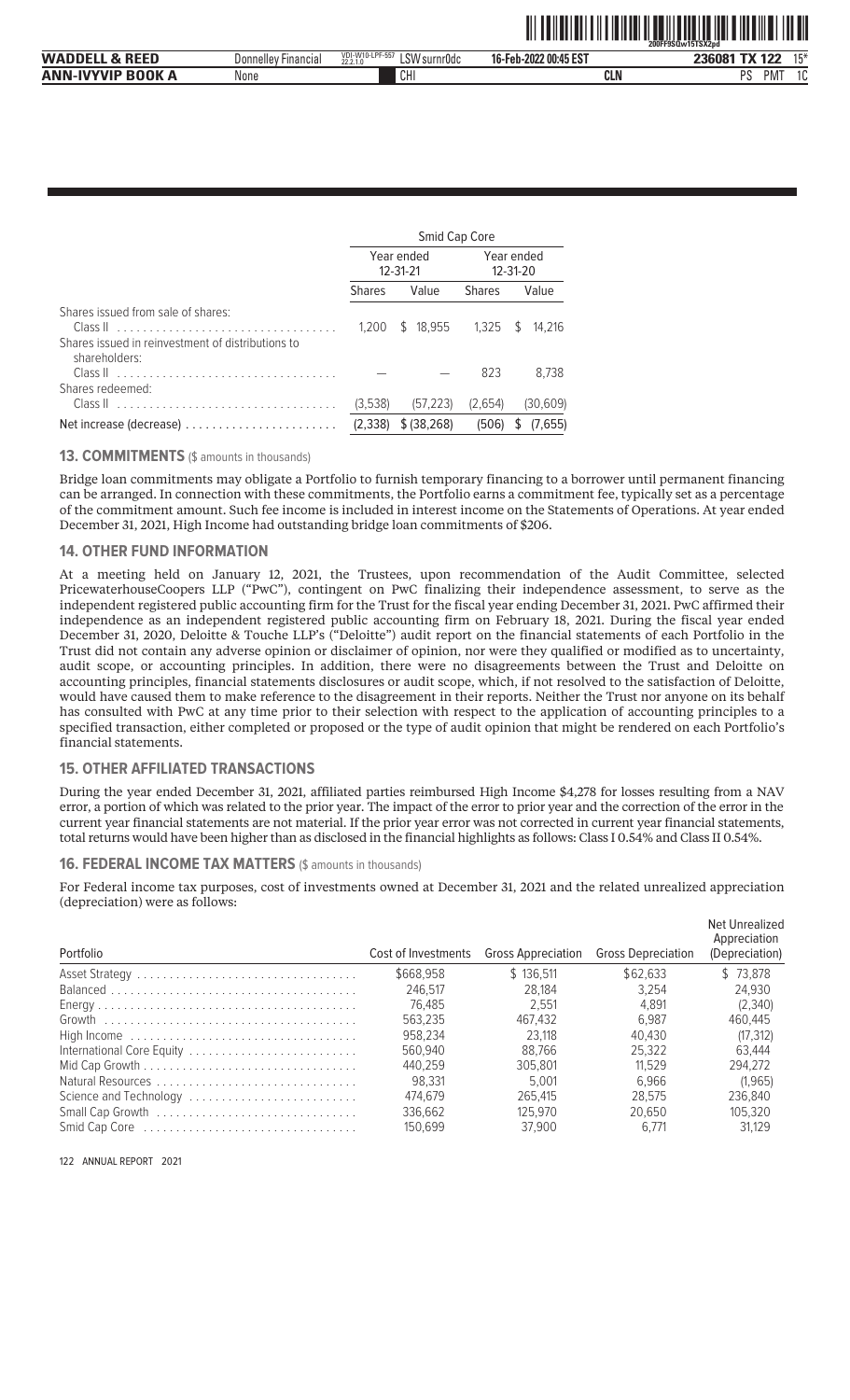|                                                 |                                      |                        |                                        |                       | 200FF9SQv&htFwKHf                            |                                 |
|-------------------------------------------------|--------------------------------------|------------------------|----------------------------------------|-----------------------|----------------------------------------------|---------------------------------|
| <b>REED</b><br><b>WAF</b><br>ึ                  | <b>Financial</b><br><b>Donnelley</b> | LSWP64RS29<br>22.2.7.0 | $.$ $011$<br>rend<br>√ n†<br>LO I<br>- | 11-Feb-2022 03:51 EST | 127<br>T1/400<br>nnrnng<br>∠טט∠<br>∼         |                                 |
| <b>BOOK</b><br><b>IVVVID</b><br><b>ANN</b><br>v | None                                 |                        | 0111<br>ъm                             | <b>CLN</b>            | <sub>D</sub> <sub>C</sub><br><b>PMT</b><br>u | $\overline{\phantom{0}}$<br>I L |

ˆ200FF9SQv&htFwKHfŠ **200FF9SQv&htFwKHf**

For Federal income tax purposes, the Portfolios' undistributed earnings and profit for the year ended December 31, 2021 and the post-October and late-year ordinary activity updated with information available through the date of this report were as follows:

| Portfolio | Undistributed<br>Ordinary<br>Income | Undistributed<br>Long-Term<br><b>Capital Gains</b> | <b>Tax Return</b><br>of Capital | Post-<br>October<br>Capital<br>Losses<br>Deferred | Late-Year<br>Ordinary<br>Losses<br>Deferred |
|-----------|-------------------------------------|----------------------------------------------------|---------------------------------|---------------------------------------------------|---------------------------------------------|
|           | \$3,246                             | \$23.004                                           |                                 |                                                   | \$320                                       |
|           | 7.909                               | 81.134                                             |                                 |                                                   |                                             |
|           |                                     |                                                    |                                 |                                                   | 354                                         |
|           | 25.682                              | 154.221                                            |                                 |                                                   |                                             |
|           | 52.096                              |                                                    |                                 |                                                   |                                             |
|           | 52.999                              |                                                    |                                 |                                                   |                                             |
|           | 369                                 | 109.852                                            |                                 |                                                   |                                             |
|           | 899                                 |                                                    |                                 |                                                   |                                             |
|           | 566                                 | 64.081                                             |                                 |                                                   |                                             |
|           | 3.135                               | 72.671                                             |                                 |                                                   |                                             |
|           | 22.358                              | 12.221                                             |                                 |                                                   |                                             |

Internal Revenue Code regulations permit each Portfolio to elect to defer into its next fiscal year capital losses and certain specified ordinary items incurred between each November 1 and the end of its fiscal year. Each Portfolio is also permitted to defer into its next fiscal certain ordinary losses that are generated between January 1 and the end of its fiscal year.

The tax character of dividends and distributions paid during the two fiscal years ended December 31, 2021 and 2020 were as follows:

|               |                                                  | December 31, 2021                                | December 31, 2020                                |                                                  |  |
|---------------|--------------------------------------------------|--------------------------------------------------|--------------------------------------------------|--------------------------------------------------|--|
| Portfolio     | Distributed<br>Ordinary<br>Income <sup>(1)</sup> | Distributed<br>Long-Term<br><b>Capital Gains</b> | Distributed<br>Ordinary<br>Income <sup>(1)</sup> | Distributed<br>Long-Term<br><b>Capital Gains</b> |  |
|               | \$20,616                                         | \$66,720                                         | \$15,087                                         | \$10,866                                         |  |
|               | 4.024                                            | 20.982                                           | 4.491                                            | 17.117                                           |  |
|               | 1.020                                            |                                                  | 714                                              |                                                  |  |
|               | 14.995                                           | 83.267                                           | 13.693                                           | 98.779                                           |  |
|               | 54.024                                           |                                                  | 58.544                                           |                                                  |  |
|               | 6.912                                            |                                                  | 14.571                                           | 111                                              |  |
|               | 8.454                                            | 74.223                                           | 5.368                                            | 33.875                                           |  |
|               | 1.378                                            |                                                  | 1.678                                            |                                                  |  |
|               | 6.941                                            | 195.157                                          | 992                                              | 70.378                                           |  |
|               | 7.138                                            | 51.481                                           |                                                  |                                                  |  |
| Smid Cap Core |                                                  |                                                  | 2.001                                            | 6.737                                            |  |

(1)Includes short-term capital gains, if any

Dividends from net investment income and short-term capital gains are treated as ordinary income dividends for federal income tax purposes.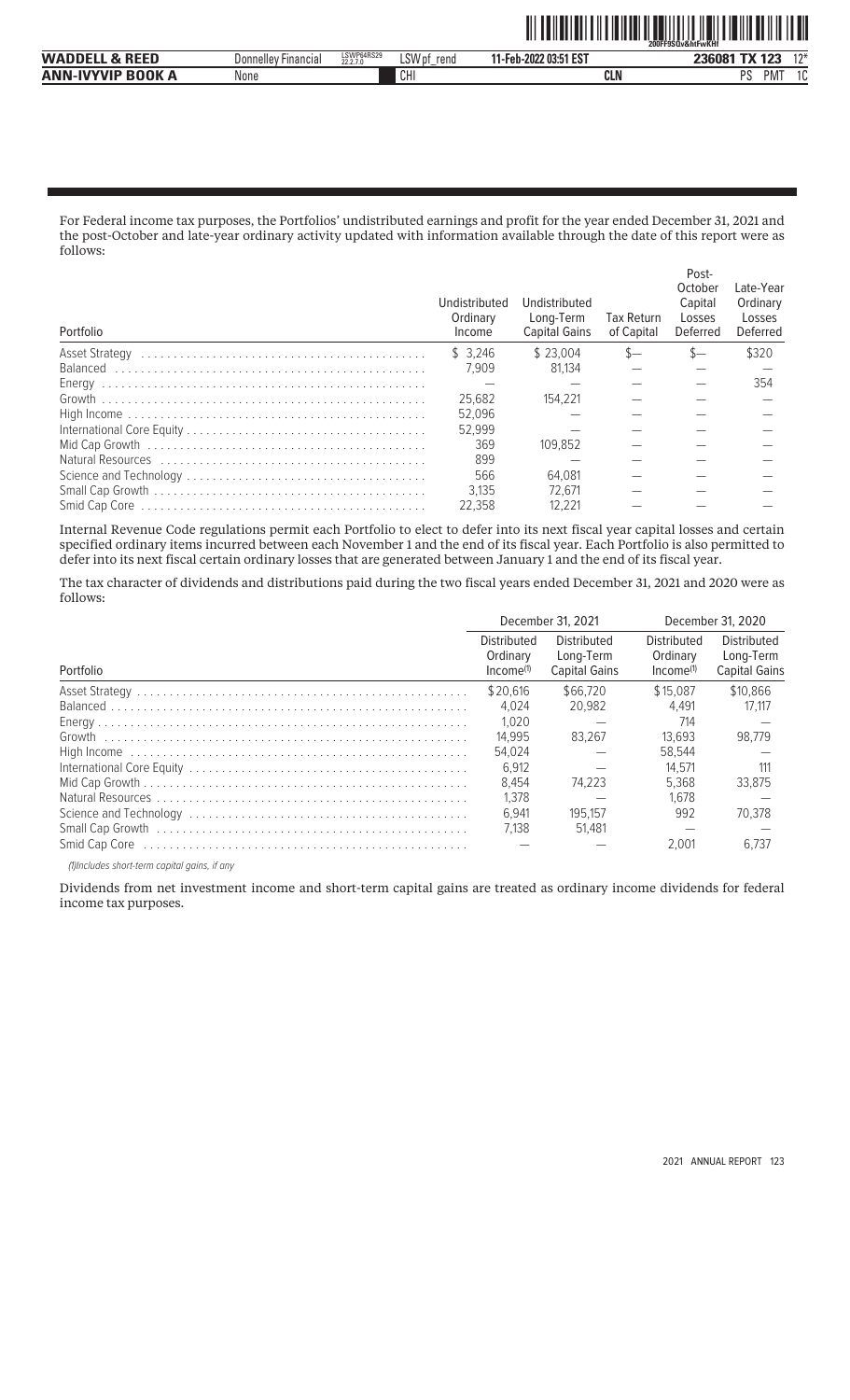|                                     |                          |                       |                          |                                             | 200FF9SQv&htMD4H=                         |
|-------------------------------------|--------------------------|-----------------------|--------------------------|---------------------------------------------|-------------------------------------------|
| DEED<br><b>WAF</b><br>o             | Financial<br>Donnelley F | LSWP64RS29<br>22.2.7. | LSW<br>rena<br>, dt<br>- | 203:51 EST<br>$-2022$<br>∴l-oh<br>.<br>.cu- | 12 <sub>4</sub><br>$1.1*$<br>-36<br>02001 |
| <b>DOOK</b><br><b>ANN</b><br>w<br>w | None                     |                       | 011<br>uпı               | <b>CLN</b>                                  | nc<br>$\sim$<br>5.57<br>'N<br>. .         |

ˆ200FF9SQv&htMD4H=Š **200FF9SQv&htMD4H=**

Accumulated capital losses represent net capital loss carryovers as of December 31, 2021 that may be available to offset future realized capital gains and thereby reduce future capital gains distributions. As of December 31, 2021, the capital loss carryovers were as follows:

| Portfolio                                                                                                                                                                                                                      | Short-Term<br>Carryover | Long-Term<br>Capital Loss Capital Loss<br>Carryover |
|--------------------------------------------------------------------------------------------------------------------------------------------------------------------------------------------------------------------------------|-------------------------|-----------------------------------------------------|
|                                                                                                                                                                                                                                |                         |                                                     |
|                                                                                                                                                                                                                                |                         |                                                     |
|                                                                                                                                                                                                                                | 4.962(1)                | 36.041(1)                                           |
|                                                                                                                                                                                                                                |                         |                                                     |
|                                                                                                                                                                                                                                | 1.064                   | 99.303                                              |
| International Core Equity (and according to the control of the control of the control of the control of the control of the control of the control of the control of the control of the control of the control of the control o |                         |                                                     |
|                                                                                                                                                                                                                                |                         |                                                     |
|                                                                                                                                                                                                                                | 2.591                   | 49.676                                              |
|                                                                                                                                                                                                                                |                         |                                                     |
|                                                                                                                                                                                                                                |                         |                                                     |
|                                                                                                                                                                                                                                |                         |                                                     |

(1)\$18,654 of these Capital Loss Carryovers are subject to an annual limitations of \$3,709 plus any unused limitation from prior years.

Net investment income dividends and capital gains distributions are determined in accordance with income tax regulations which may differ from U.S. GAAP. These differences are due to differing treatments for items such as deferral of wash sales, post- October losses, late-year ordinary losses, foreign currency transactions, net operating losses, income from passive foreign investment companies (PFICs), investments held within the wholly-owned subsidiary and companies and partnership transactions. At December 31, 2021, the following reclassifications were made:

| Portfolio                                                                                                                                                                                                                      | Accumulated<br>Earnings<br>Gain (Loss) | Paid - In Capital |
|--------------------------------------------------------------------------------------------------------------------------------------------------------------------------------------------------------------------------------|----------------------------------------|-------------------|
|                                                                                                                                                                                                                                |                                        |                   |
|                                                                                                                                                                                                                                |                                        |                   |
|                                                                                                                                                                                                                                |                                        |                   |
|                                                                                                                                                                                                                                |                                        |                   |
|                                                                                                                                                                                                                                |                                        |                   |
| International Core Equity (and according to the control of the control of the control of the control of the control of the control of the control of the control of the control of the control of the control of the control o |                                        |                   |
|                                                                                                                                                                                                                                |                                        |                   |
|                                                                                                                                                                                                                                |                                        |                   |
| Science and Technology (and accommodation of the control of the state of the state of the state of the state of the state of the state of the state of the state of the state of the state of the state of the state of the st |                                        |                   |
| Small Cap Growth (all contains and contained all contains and contains all cap Growth (all contains all contains and contains all contains and contains a set of the state of the state of the state of the state of the state |                                        |                   |
|                                                                                                                                                                                                                                |                                        |                   |
|                                                                                                                                                                                                                                |                                        |                   |

\* Not shown due to rounding.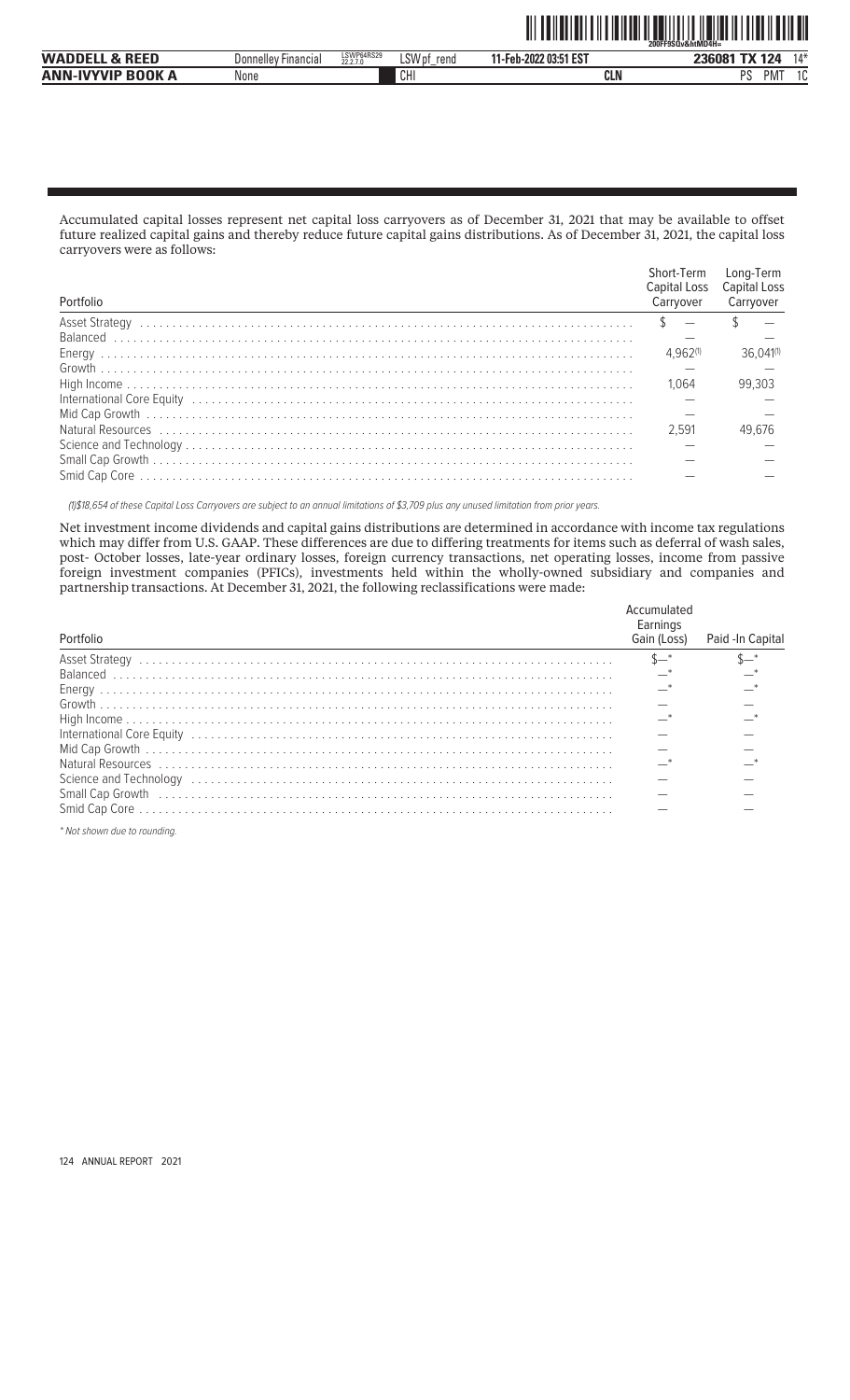|                                              |                     |                                                          |                      | 200FF9SOw1t42!aHh                                            |
|----------------------------------------------|---------------------|----------------------------------------------------------|----------------------|--------------------------------------------------------------|
| <b>WAI</b><br><b>REED</b><br>$\bullet$<br>ж. | Donnelley Financial | VDI-W10-LPF-279<br>' SW selvu0in<br>∵ PF-2/9<br>22.2.1.0 | 7-Feb-2022 04:16 EST | $11*$<br>12F<br>236081                                       |
| <b>I-IVYVIP ROOK A</b><br><b>ANN</b>         | START PAGE          | CHI                                                      | <b>CLN</b>           | <sub>D</sub> <sub>C</sub><br>$\sim$<br>PM <sup>-</sup><br>ιu |

### **REPORT OF INDEPENDENT REGISTERED PUBLIC ACCOUNTING FIRM THE THAT WAY VIP**

ˆ200FF9SQw1t4Z!aHhŠ **200FF9SQw1t4Z!aHh**

To the Board of Trustees of Ivy Variable Insurance Portfolios and Shareholders of Delaware Ivy VIP Asset Strategy, Delaware Ivy VIP Balanced, Delaware Ivy VIP Energy, Delaware Ivy VIP Growth, Delaware Ivy VIP High Income, Delaware Ivy VIP International Core Equity, Delaware Ivy VIP Mid Cap Growth, Delaware Ivy VIP Natural Resources, Delaware Ivy VIP Science and Technology, Delaware Ivy VIP Small Cap Growth and Delaware Ivy VIP Smid Cap Core

#### **Opinions on the Financial Statements**

We have audited the accompanying statements of assets and liabilities, including the schedules of investments, of Delaware Ivy VIP Asset Strategy, Delaware Ivy VIP Balanced, Delaware Ivy VIP Energy, Delaware Ivy VIP Growth, Delaware Ivy VIP High Income, Delaware Ivy VIP International Core Equity, Delaware Ivy VIP Mid Cap Growth, Delaware Ivy VIP Natural Resources, Delaware Ivy VIP Science and Technology, Delaware Ivy VIP Small Cap Growth and Delaware Ivy VIP Smid Cap Core (formerly known as Ivy VIP Asset Strategy, Ivy VIP Balanced, Ivy VIP Energy, Ivy VIP Growth, Ivy VIP High Income, Ivy VIP International Core Equity, Ivy VIP Mid Cap Growth, Ivy VIP Natural Resources, Ivy VIP Science and Technology, Ivy VIP Small Cap Growth and Ivy VIP Small Cap Core, respectively) (eleven of the series constituting Ivy Variable Insurance Portfolios, hereafter collectively referred to as the "Portfolios") as of December 31, 2021, and the related statements of operations and of changes in net assets, including the related notes, and the financial highlights for the year ended December 31, 2021 (collectively referred to as the "financial statements"). In our opinion, the financial statements present fairly, in all material respects, the financial position of each of the Portfolios as of December 31, 2021, and the results of each of their operations, changes in each of their net assets, and each of the financial highlights for the year ended December 31, 2021 in conformity with accounting principles generally accepted in the United States of America.

The financial statements of the Portfolios as of and for the year ended December 31, 2020 and the financial highlights for each of the periods ended on or prior to December 31, 2020 (not presented herein, other than the statements of changes in net assets and the financial highlights) were audited by other auditors whose report dated February 12, 2021 expressed an unqualified opinion on those financial statements and financial highlights.

#### **Basis for Opinions**

These financial statements are the responsibility of the Portfolios' management. Our responsibility is to express an opinion on the Portfolios' financial statements based on our audits. We are a public accounting firm registered with the Public Company Accounting Oversight Board (United States) (PCAOB) and are required to be independent with respect to the Portfolios in accordance with the U.S. federal securities laws and the applicable rules and regulations of the Securities and Exchange Commission and the PCAOB.

We conducted our audits of these financial statements in accordance with the standards of the PCAOB. Those standards require that we plan and perform the audit to obtain reasonable assurance about whether the financial statements are free of material misstatement, whether due to error or fraud.

Our audits included performing procedures to assess the risks of material misstatement of the financial statements, whether due to error or fraud, and performing procedures that respond to those risks. Such procedures included examining, on a test basis, evidence regarding the amounts and disclosures in the financial statements. Our audits also included evaluating the accounting principles used and significant estimates made by management, as well as evaluating the overall presentation of the financial statements. Our procedures included confirmation of securities owned as of December 31, 2021 by correspondence with the custodian, transfer agents, portfolio company investees, agent banks and brokers; when replies were not received from agent banks and brokers, we performed other auditing procedures. We believe that our audits provide a reasonable basis for our opinions.

/s/PricewaterhouseCoopers LLP Philadelphia, Pennsylvania February 17, 2022

We have served as the auditor of one or more investment companies in Delaware Funds by Macquarie® since 2010.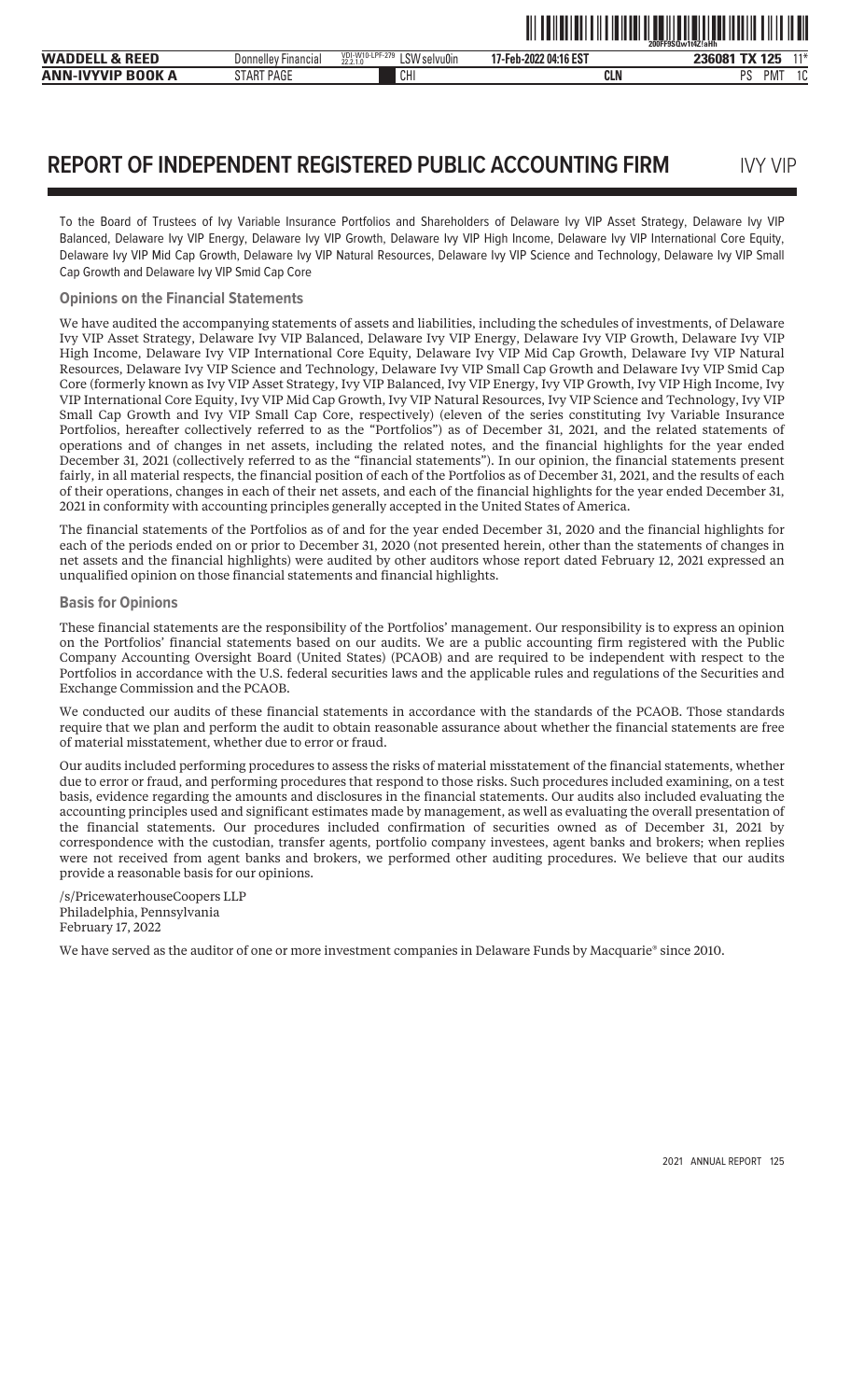|                           |                            |                        |                | <u> III IIIIIIIIIIIIIIIIIIIIIIII</u> | <u>               </u><br><u> III IIII III</u><br>200FF9SQv&htRShpl |       |
|---------------------------|----------------------------|------------------------|----------------|--------------------------------------|---------------------------------------------------------------------|-------|
| <b>WADDELL &amp; REED</b> | <b>Donnelley Financial</b> | LSWP64RS29<br>22.2.7.0 | LSW pf<br>rend | 11-Feb-2022 03:51 EST                | 236081 TX 126                                                       | $10*$ |
| ANN-IVYVIP BOOK A         | None                       |                        | CH             | <b>CLN</b>                           | PS<br><b>PMT</b>                                                    | 10    |
|                           |                            |                        |                |                                      |                                                                     |       |

### **INCOME TAX INFORMATION IVY VIP**

The Portfolios hereby designate the following amounts of dividends paid from net ordinary income as dividends qualifying for the 70% dividends received deduction and Section 163(j) interest dividends eligible to be treated as interest income for purposes of Section 163(j) for corporations for the tax period ended December 31, 2021:

|                           | <b>Dividends</b><br>Received<br>Deduction for<br>Corporations | Section 163(i)<br>Interest<br>Dividends for<br>Corporations |
|---------------------------|---------------------------------------------------------------|-------------------------------------------------------------|
| Asset Strategy            | \$1.881.059                                                   | \$2,983,779                                                 |
|                           | 3.024.658                                                     | 156                                                         |
| Energy                    | 1.019.619                                                     |                                                             |
|                           | 6,309,008                                                     |                                                             |
| High Income               |                                                               | 1,261,146                                                   |
| International Core Equity |                                                               |                                                             |
| Mid Cap Growth            | 2,976,849                                                     |                                                             |
| Natural Resources         | 1,188,902                                                     |                                                             |
| Science and Technology    | 1,656,210                                                     |                                                             |
| Small Cap Growth          | 1,481,461                                                     |                                                             |
| Smid Cap Core             |                                                               |                                                             |

The Portfolios hereby designate the following amounts as distributions of long-term capital gains:

| Asset Strategy            | \$66,720,613 |
|---------------------------|--------------|
|                           | 20,982,152   |
|                           |              |
|                           | 83.267.168   |
| High Income               |              |
| International Core Equity |              |
|                           | 74.222.580   |
| Natural Resources         |              |
| Science and Technology    | 195,157,260  |
| Small Cap Growth          | 51,481,891   |
| Smid Cap Core             |              |

#### AMOUNTS NOT ROUNDED (UNAUDITED)

Internal Revenue Code regulations permit each qualifying Portfolio to elect to pass through a foreign tax credit to shareholders with respect to foreign taxes paid by the Portfolio. Each Portfolio elected to pass the following amounts of creditable foreign taxes through to their shareholders:

|                           |             | Foreign      |
|---------------------------|-------------|--------------|
|                           | Foreign Tax | Derived      |
|                           | Credit      | Income       |
| International Core Equity | \$913,717   | \$12,247,436 |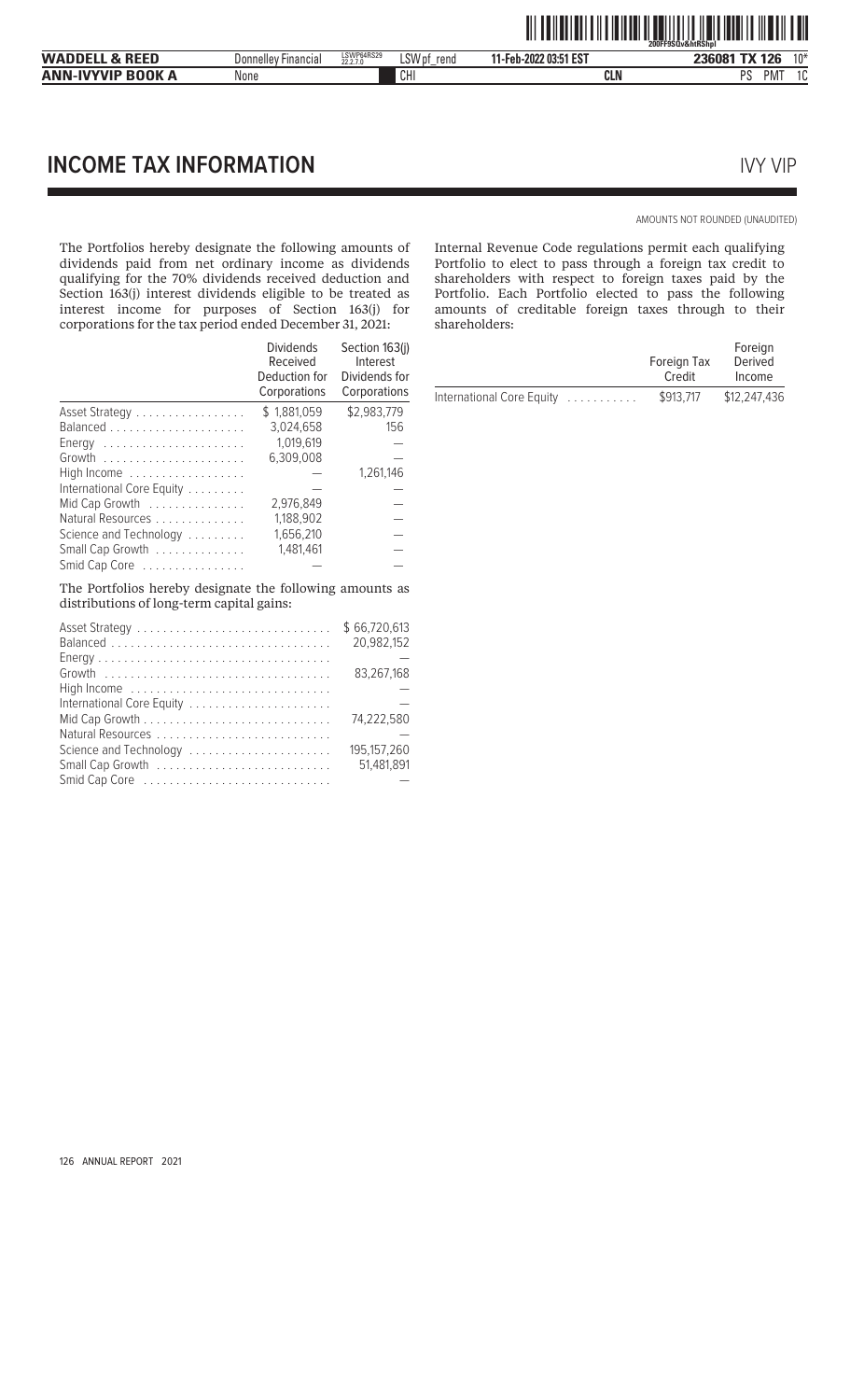|                           |                            |                        |                |                       | $\Vert \Vert$<br>200FF9SOv&htV3bHs |     |           |
|---------------------------|----------------------------|------------------------|----------------|-----------------------|------------------------------------|-----|-----------|
| <b>WADDELL &amp; REED</b> | <b>Donnelley Financial</b> | LSWP64RS29<br>22.2.7.0 | LSW pf<br>rend | 11-Feb-2022 03:51 EST | 236081 TX 127                      |     | $12*$     |
| <b>ANN-IVYVIP BOOK A</b>  | START PAGE                 |                        | CH             | CLN                   | PS                                 | PM. | $1^\circ$ |

### **BOARD OF TRUSTEES/DIRECTORS AND OFFICERS ADDENDUM IVY VIP**

|                                                                                                                               |                                      |                                                                                                                   |                                                                                                                                                                                                                                                                                                                 |                                                                                  | (UNAUDITED)                                                                                                                                                                                                                                                                                                                                                                                                                                                                                                                                                                                                                         |
|-------------------------------------------------------------------------------------------------------------------------------|--------------------------------------|-------------------------------------------------------------------------------------------------------------------|-----------------------------------------------------------------------------------------------------------------------------------------------------------------------------------------------------------------------------------------------------------------------------------------------------------------|----------------------------------------------------------------------------------|-------------------------------------------------------------------------------------------------------------------------------------------------------------------------------------------------------------------------------------------------------------------------------------------------------------------------------------------------------------------------------------------------------------------------------------------------------------------------------------------------------------------------------------------------------------------------------------------------------------------------------------|
| Name, Address, and<br><b>Birth Date</b>                                                                                       | with the Fund                        | Position(s) Held Length of Time<br>Served                                                                         | <b>Principal Occupation(s)</b><br>During the Past Five Years                                                                                                                                                                                                                                                    | Number of Portfolios in<br><b>Fund Complex Overseen</b><br>by Trustee or Officer | Other Directorships Held by<br>Trustee or Officer                                                                                                                                                                                                                                                                                                                                                                                                                                                                                                                                                                                   |
| <b>Interested Trustee</b>                                                                                                     |                                      |                                                                                                                   |                                                                                                                                                                                                                                                                                                                 |                                                                                  |                                                                                                                                                                                                                                                                                                                                                                                                                                                                                                                                                                                                                                     |
| Shawn K. Lytle <sup>1</sup><br>100 Independence,<br>610 Market Street<br>Philadelphia, PA 19106-2354<br>February 1970         | Executive<br>Officer, and<br>Trustee | President, Chief President and Chief<br>Executive Officer since<br>August 2015<br>Trustee since September<br>2015 | Global Head of Macquarie<br>Investment Management <sup>2</sup><br>(January 2019-Present); Head<br>of Americas of Macquarie<br>Group (December 2017-<br>Present); Deputy Global Head<br>of Macquarie Investment<br>Management (2017-2019); Head<br>of Macquarie Investment<br>Management Americas (2015-<br>2017 | 150                                                                              | Trustee - UBS Relationship<br>Funds, SMA Relationship Trust,<br>and UBS Funds (May 2010-<br>April 2015)                                                                                                                                                                                                                                                                                                                                                                                                                                                                                                                             |
| <b>Independent Trustees</b>                                                                                                   |                                      |                                                                                                                   |                                                                                                                                                                                                                                                                                                                 |                                                                                  |                                                                                                                                                                                                                                                                                                                                                                                                                                                                                                                                                                                                                                     |
| Jerome D. Abernathy <sup>3</sup><br>100 Independence,<br>610 Market Street<br>Philadelphia, PA 19106-2354<br><b>July 1959</b> | Trustee                              | Since January 2019                                                                                                | Managing Member, Stonebrook 150<br>Capital Management, LLC<br>(financial technology: macro<br>factors and databases)<br>(January 1993-Present)                                                                                                                                                                  |                                                                                  | None                                                                                                                                                                                                                                                                                                                                                                                                                                                                                                                                                                                                                                |
| Thomas L. Bennett <sup>3</sup><br>100 Independence,<br>610 Market Street<br>Philadelphia, PA 19106-2354<br>October 1947       | Chair and<br>Trustee                 | Chair since March 2015                                                                                            | Trustee since March 2005 Private Investor (March 2004-<br>Present)                                                                                                                                                                                                                                              | 150                                                                              | None                                                                                                                                                                                                                                                                                                                                                                                                                                                                                                                                                                                                                                |
| Ann D. Borowiec <sup>3</sup><br>100 Independence,<br>610 Market Street<br>Philadelphia, PA 19106-2354<br>November 1958        | Trustee                              | Since March 2015                                                                                                  | Chief Executive Officer, Private 150<br>Wealth Management (2011-<br>2013) and Market Manager,<br>New Jersey Private Bank<br>$(2005 - 2011)$ -<br>J.P. Morgan Chase & Co.                                                                                                                                        |                                                                                  | Director - Banco Santander<br>International (October 2016-<br>December 2019)<br>Director - Santander Bank,<br>N.A. (December 2016-<br>December 2019)                                                                                                                                                                                                                                                                                                                                                                                                                                                                                |
| Joseph W. Chow <sup>3</sup><br>100 Independence,<br>610 Market Street<br>Philadelphia, PA 19106-2354<br>January 1953          | Trustee                              | Since January 2013                                                                                                | Private Investor (April 2011-<br>Present)                                                                                                                                                                                                                                                                       | 150                                                                              | Director and Audit Committee<br>Member - Hercules<br>Technology Growth Capital,<br>Inc. (July 2004-July 2014)                                                                                                                                                                                                                                                                                                                                                                                                                                                                                                                       |
| H. Jeffrey Dobbs<br>100 Independence,<br>610 Market Street<br>Philadelphia, PA 19106-2354<br>May 1955                         | Trustee                              | Since April 2019                                                                                                  | Global Sector Chairman,<br>Industrial Manufacturing, KPMG<br>LLP (2010-2015)                                                                                                                                                                                                                                    | 150                                                                              | Director, Valparaiso University<br>(2012-Present)<br>Director, TechAccel LLC (2015-<br>Present) (Tech R&D)<br>Board Member, Kansas City<br>Repertory Theatre (2015-<br>Present)<br>Board Member, PatientsVoices,<br>Inc. (healthcare) (2018-Present)<br>Kansas City Campus for Animal<br>Care (2018-Present)<br>Director, National Association<br>of Manufacturers (2010-2015)<br>Director, The Children's Center<br>$(2003 - 2015)$<br>Director, Metropolitan Affairs<br>Coalition (2003-2015)<br>Director, Michigan Roundtable<br>for Diversity and Inclusion<br>$(2003 - 2015)$<br>Trustee, Ivy Funds Complex<br>$(2019 - 2021)$ |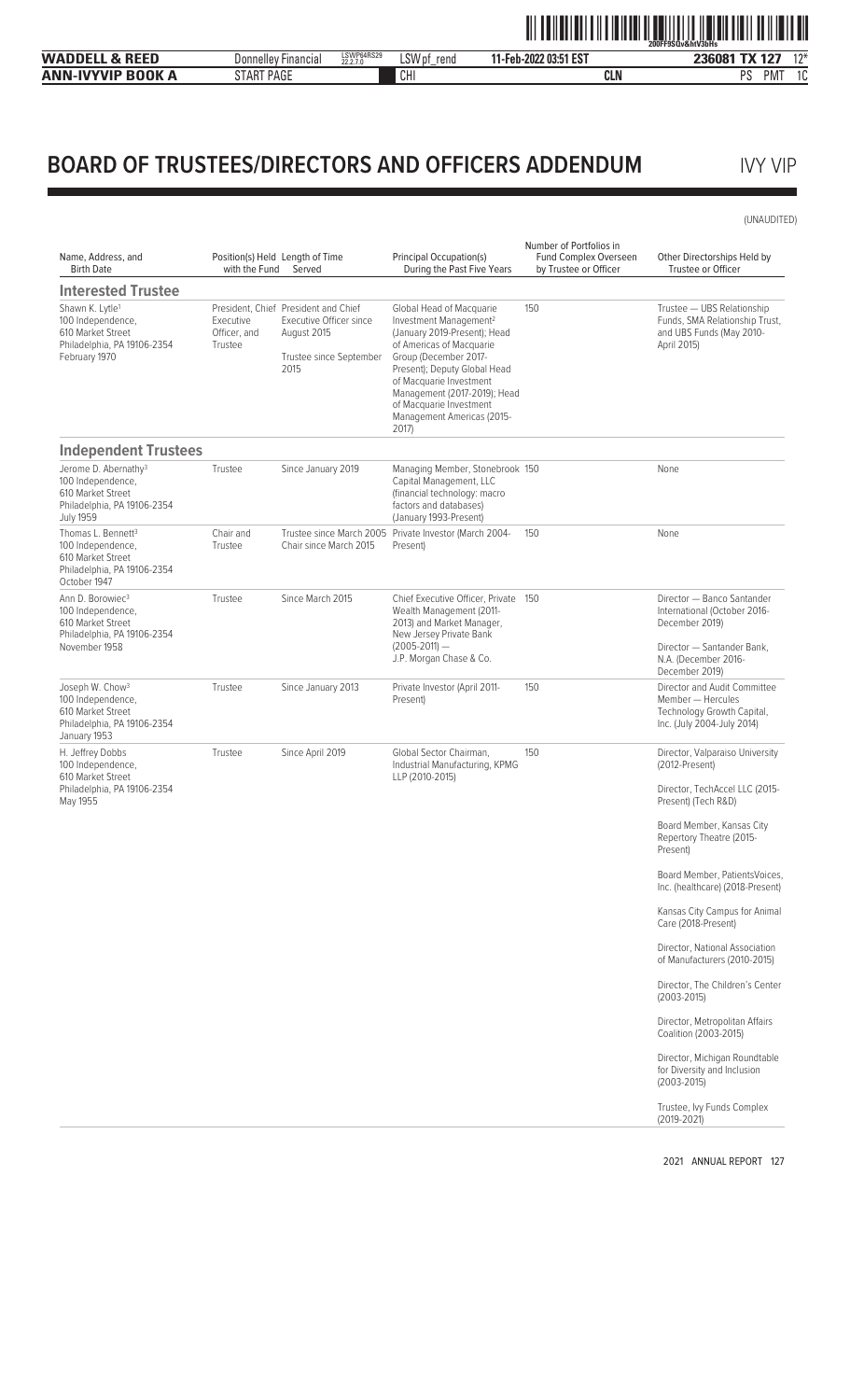|                           |                     |                        |                | <u> AN TEACHTAIN AN DEACHTAIN AN DEAC</u> | ║║║<br>200FF9SQv&htWDapb |
|---------------------------|---------------------|------------------------|----------------|-------------------------------------------|--------------------------|
| <b>WADDELL &amp; REED</b> | Donnelley Financial | LSWP64RS29<br>22.2.7.0 | LSW pf<br>rend | 11-Feb-2022 03:52 EST                     | $10*$<br>236081 TX 128   |
| <b>ANN-IVYVIP BOOK A</b>  | None                |                        | CHI            | <b>CLN</b>                                | DС<br><b>PMT</b><br>10   |

| Name, Address, and<br><b>Birth Date</b>                                                                       | with the Fund | Position(s) Held Length of Time<br>Served | <b>Principal Occupation(s)</b><br>During the Past Five Years                                                                                                                                                                                                                                                                            | Number of Portfolios in<br>Fund Complex Overseen<br>by Trustee or Officer | Other Directorships Held by<br>Trustee or Officer                                                                                                                                                                                                                                                                                                                                                                                                                                                           |
|---------------------------------------------------------------------------------------------------------------|---------------|-------------------------------------------|-----------------------------------------------------------------------------------------------------------------------------------------------------------------------------------------------------------------------------------------------------------------------------------------------------------------------------------------|---------------------------------------------------------------------------|-------------------------------------------------------------------------------------------------------------------------------------------------------------------------------------------------------------------------------------------------------------------------------------------------------------------------------------------------------------------------------------------------------------------------------------------------------------------------------------------------------------|
| John A. Fry <sup>3</sup><br>100 Independence,<br>610 Market Street<br>Philadelphia, PA 19106-2354<br>May 1960 | Trustee       | Since January 2001                        | President - Drexel University<br>(August 2010-Present)<br>President - Franklin &<br>Marshall College (July 2002-<br>June 2010)                                                                                                                                                                                                          | 150                                                                       | Director; Compensation<br>Committee and Governance<br>Committee Member-<br>Community Health Systems<br>(May 2004-Present)<br>Director - Drexel Morgan &<br>Co. (2015-2019)<br>Director and Audit Committee<br>Member - vTv Therapeutics<br>Inc. (2017-Present)<br>Director and Audit Committee<br>Member - FS Credit Real<br>Estate Income Trust, Inc. (2018-<br>Present)<br>Director - Federal Reserve<br>Bank of Philadelphia (January<br>2020-Present)                                                   |
| Joseph Harroz, Jr.<br>100 Independence,<br>610 Market Street<br>Philadelphia, PA 19106-2354<br>January 1967   | Trustee       | Since November 1998                       | President (2020-Present),<br>Interim President (2019-2020),<br>Vice President (2010-2019) and<br>Dean (2010-2019), College of<br>Law, University of Oklahoma;<br>Managing Member, Harroz<br>Investments, LLC, (commercial<br>enterprises) (1998-2019);<br>Managing Member, St. Clair,<br>LLC (commercial enterprises)<br>(2019-Present) | 150                                                                       | Director, OU Medicine, Inc.<br>(2020-present); Director and<br>Shareholder, Valliance Bank<br>(2007-Present)<br>Director, Foundation<br>Healthcare (formerly Graymark<br>HealthCare) (2008-2017)<br>Trustee, the Mewbourne Family<br>Support Organization (2006-<br>Present) (non-profit)<br>Independent Director, LSQ<br>Manager, Inc. (real estate)<br>$(2007 - 2016)$<br>Director, Oklahoma Foundation<br>for Excellence (non-profit)<br>(2008-Present)<br>Trustee, Ivy Funds Complex<br>$(1998 - 2021)$ |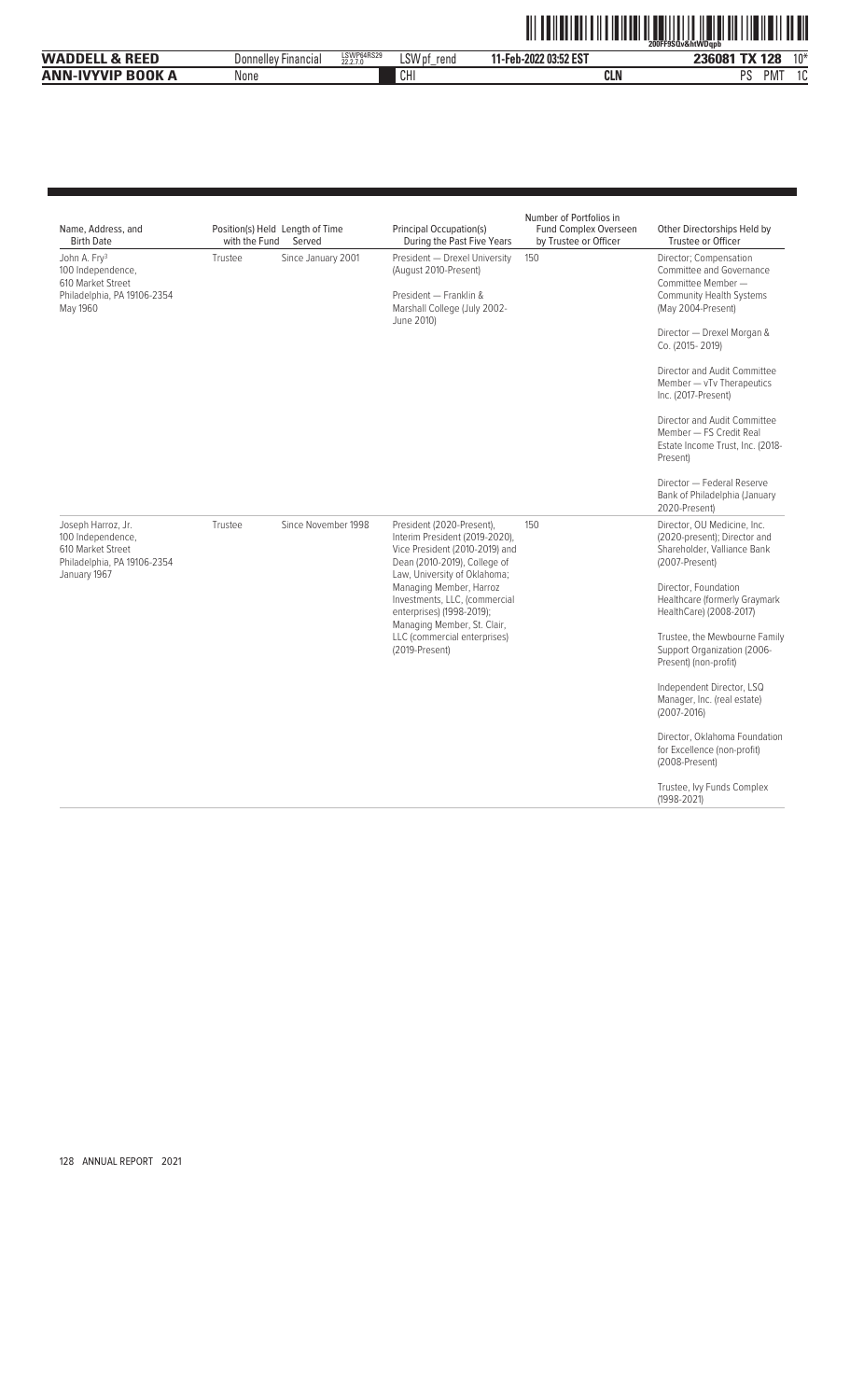|                                                  |                        |                |                       | <u> III II II III II III II II II II</u><br>200FF9SQv&htXoVpf |
|--------------------------------------------------|------------------------|----------------|-----------------------|---------------------------------------------------------------|
| <b>WADDELL &amp; REED</b><br>Donnelley Financial | LSWP64RS29<br>22.2.7.0 | LSW pf<br>rend | 11-Feb-2022 03:52 EST | $10*$<br>236081 TX 129                                        |
| <b>ANN-IVYVIP BOOK A</b><br>None                 |                        | CHI            | <b>CLN</b>            | DС<br>PM <sup>-</sup><br>10                                   |

| Name, Address, and<br><b>Birth Date</b>                                                                         | with the Fund | Position(s) Held Length of Time<br>Served | Principal Occupation(s)<br>During the Past Five Years                                                                                                                                                                         | Number of Portfolios in<br><b>Fund Complex Overseen</b><br>by Trustee or Officer                          | Other Directorships Held by<br>Trustee or Officer                                                                                                                                                                              |  |  |  |  |  |  |  |  |  |  |  |  |
|-----------------------------------------------------------------------------------------------------------------|---------------|-------------------------------------------|-------------------------------------------------------------------------------------------------------------------------------------------------------------------------------------------------------------------------------|-----------------------------------------------------------------------------------------------------------|--------------------------------------------------------------------------------------------------------------------------------------------------------------------------------------------------------------------------------|--|--|--|--|--|--|--|--|--|--|--|--|
| Sandra A.J. Lawrence<br>100 Independence.<br>610 Market Street                                                  | Trustee       | Since April 2019                          | Chief Administrative Officer,<br>Children's Mercy Hospitals and<br>Clinics (2016-2019); CFO,                                                                                                                                  | 150                                                                                                       | Director, Hall Family<br>Foundation (1993-Present)                                                                                                                                                                             |  |  |  |  |  |  |  |  |  |  |  |  |
| Philadelphia, PA 19106-2354<br>September 1957                                                                   |               |                                           | Children's Mercy Hospitals and<br>Clinics (2005-2016)                                                                                                                                                                         |                                                                                                           | Director, Westar Energy (utility)<br>$(2004 - 2018)$                                                                                                                                                                           |  |  |  |  |  |  |  |  |  |  |  |  |
|                                                                                                                 |               |                                           |                                                                                                                                                                                                                               |                                                                                                           | Trustee, Nelson-Atkins Museum<br>of Art (non-profit) (2021-<br>Present) (2007-2020)                                                                                                                                            |  |  |  |  |  |  |  |  |  |  |  |  |
|                                                                                                                 |               |                                           |                                                                                                                                                                                                                               |                                                                                                           | Director, Turn the Page KC<br>(non-profit) (2012-2016)                                                                                                                                                                         |  |  |  |  |  |  |  |  |  |  |  |  |
|                                                                                                                 |               |                                           |                                                                                                                                                                                                                               | Director, Kansas Metropolitan<br><b>Business and Healthcare</b><br>Coalition (non-profit) (2017-<br>2019) |                                                                                                                                                                                                                                |  |  |  |  |  |  |  |  |  |  |  |  |
|                                                                                                                 |               |                                           |                                                                                                                                                                                                                               |                                                                                                           | Director, National Association<br>of Corporate Directors<br>(non-profit) National Board<br>(2022-Present); Regional Board<br>$(2017 - 2021)$                                                                                   |  |  |  |  |  |  |  |  |  |  |  |  |
|                                                                                                                 |               |                                           |                                                                                                                                                                                                                               | Director, American Shared<br><b>Hospital Services (medical</b><br>device) (2017-2021)                     |                                                                                                                                                                                                                                |  |  |  |  |  |  |  |  |  |  |  |  |
|                                                                                                                 |               |                                           |                                                                                                                                                                                                                               |                                                                                                           | Director, Evergy, Inc., Kansas<br>City Power & Light Company,<br>KCP&L Greater Missouri<br>Operations Company, Westar<br>Energy, Inc. and Kansas Gas<br>and Electric Company (related<br>utility companies) (2018-<br>Present) |  |  |  |  |  |  |  |  |  |  |  |  |
|                                                                                                                 |               |                                           |                                                                                                                                                                                                                               | Director, Stowers (research)<br>(2018)                                                                    |                                                                                                                                                                                                                                |  |  |  |  |  |  |  |  |  |  |  |  |
|                                                                                                                 |               |                                           |                                                                                                                                                                                                                               |                                                                                                           | Co-Chair, Women Corporate<br>Directors (director education)<br>$(2018 - 2020)$                                                                                                                                                 |  |  |  |  |  |  |  |  |  |  |  |  |
|                                                                                                                 |               |                                           |                                                                                                                                                                                                                               |                                                                                                           | Trustee, Ivy Funds Complex<br>$(2019 - 2021)$                                                                                                                                                                                  |  |  |  |  |  |  |  |  |  |  |  |  |
|                                                                                                                 |               |                                           |                                                                                                                                                                                                                               |                                                                                                           |                                                                                                                                                                                                                                |  |  |  |  |  |  |  |  |  |  |  |  |
|                                                                                                                 |               |                                           |                                                                                                                                                                                                                               |                                                                                                           | Director, Sera Prognostics Inc.<br>(biotechnology) (2021-Present)                                                                                                                                                              |  |  |  |  |  |  |  |  |  |  |  |  |
|                                                                                                                 |               |                                           |                                                                                                                                                                                                                               |                                                                                                           | Director, Recology (resource<br>recovery) (2021-Present)                                                                                                                                                                       |  |  |  |  |  |  |  |  |  |  |  |  |
| Frances A. Sevilla-Sacasa <sup>3</sup><br>100 Independence,<br>610 Market Street<br>Philadelphia, PA 19106-2354 | Trustee       | Since September 2011                      | Private Investor (January 2017- 150<br>Present)<br>Chief Executive Officer -                                                                                                                                                  |                                                                                                           | Trust Manager and Audit<br>Committee Chair - Camden<br>Property Trust (August 2011-<br>Present)                                                                                                                                |  |  |  |  |  |  |  |  |  |  |  |  |
| January 1956                                                                                                    |               |                                           | Banco Itaú International<br>(April 2012-December 2016)<br>Executive Advisor to Dean<br>(August 2011-March 2012) and<br>Interim Dean (January 2011-July<br>2011) - University of Miami<br>School of Business<br>Administration |                                                                                                           | Director; Audit & Compensation<br>Committee Member - Callon<br>Petroleum Company<br>(December 2019-Present)                                                                                                                    |  |  |  |  |  |  |  |  |  |  |  |  |
|                                                                                                                 |               |                                           |                                                                                                                                                                                                                               |                                                                                                           | Director; Audit Committee<br>Member - New Senior<br>Investment Group Inc. (January<br>2021-September 2021)                                                                                                                     |  |  |  |  |  |  |  |  |  |  |  |  |
|                                                                                                                 |               |                                           | President - U.S. Trust, Bank of<br>America Private Wealth<br>Management (Private Banking)<br>(July 2007-December 2008)                                                                                                        |                                                                                                           | Director; Audit Committee<br>Member - Carrizo Oil & Gas,<br>Inc. (March 2018-December                                                                                                                                          |  |  |  |  |  |  |  |  |  |  |  |  |

2021 ANNUAL REPORT 129

2019)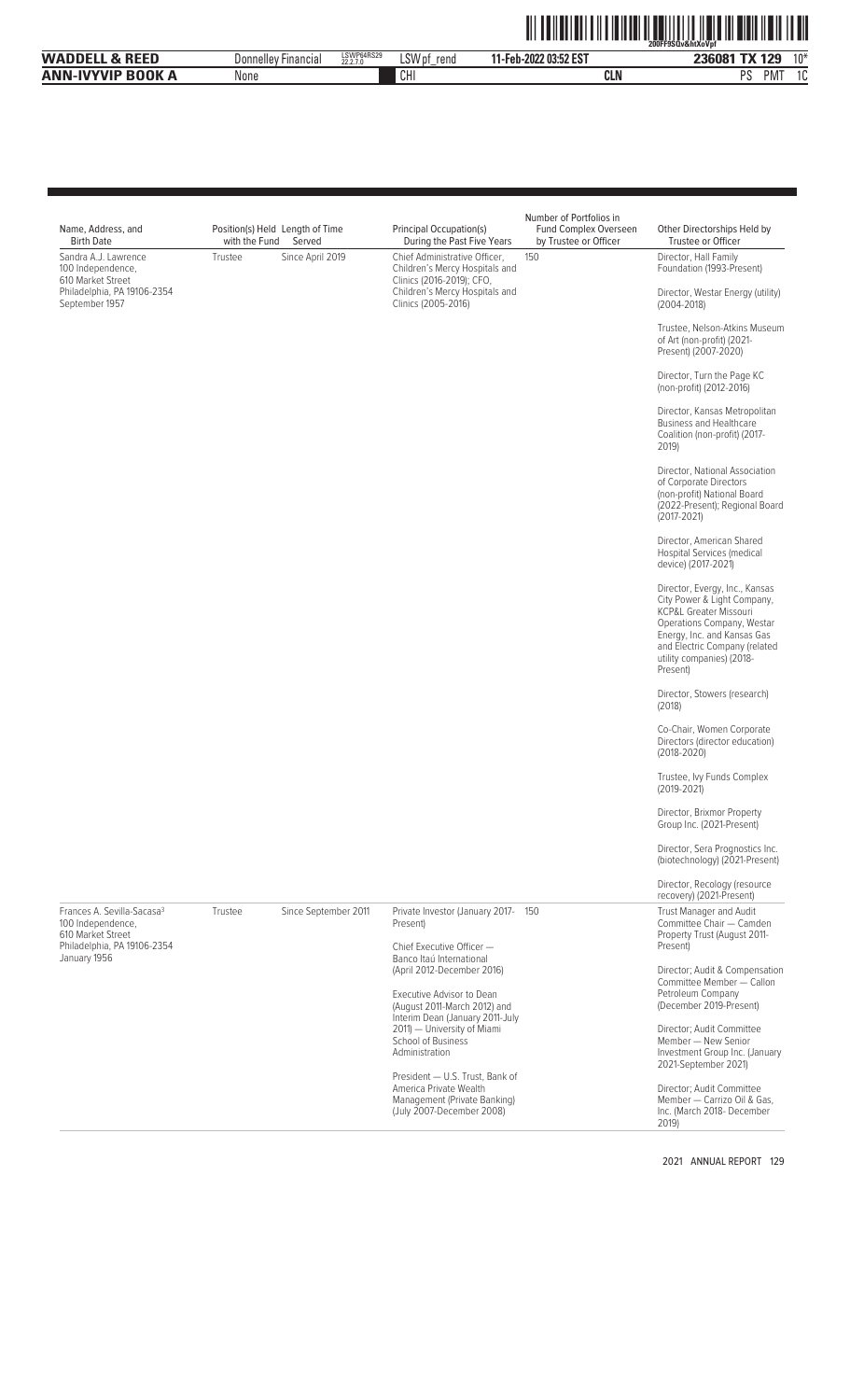|                           |                            |                        |                | ║║║                   | 200FF9SQv&htYxkHz |    | $\  \ \ $ | $\parallel \parallel \parallel$ |
|---------------------------|----------------------------|------------------------|----------------|-----------------------|-------------------|----|-----------|---------------------------------|
| <b>WADDELL &amp; REED</b> | <b>Donnelley Financial</b> | LSWP64RS29<br>22.2.7.0 | LSW pf<br>rend | 11-Feb-2022 03:52 EST | 236081 TX 130     |    |           | $11*$                           |
| <b>ANN-IVYVIP BOOK A</b>  | None                       |                        | CH             | CLN                   |                   | PS | PM.       | 10<br>v                         |

| Name, Address, and<br><b>Birth Date</b>                                                                                    | Position(s) Held Length of Time<br>with the Fund            | Served             |                       | Principal Occupation(s) During<br>the Past Five Years                                                                                                                                                                          |     | Number of Portfolios in<br>Trustee or Officer         | Fund Complex Overseen by Other Directorships Held by<br>Trustee or Officer                                                                                                                                                                                                                                                      |
|----------------------------------------------------------------------------------------------------------------------------|-------------------------------------------------------------|--------------------|-----------------------|--------------------------------------------------------------------------------------------------------------------------------------------------------------------------------------------------------------------------------|-----|-------------------------------------------------------|---------------------------------------------------------------------------------------------------------------------------------------------------------------------------------------------------------------------------------------------------------------------------------------------------------------------------------|
| Thomas K. Whitford <sup>3</sup><br>100 Independence,<br>610 Market Street                                                  | Trustee                                                     | Since January 2013 |                       | Vice Chairman (2010-April<br>2013) - PNC Financial Services<br>Group                                                                                                                                                           | 150 |                                                       | Director - HSBC North<br>America Holdings Inc.<br>(December 2013-Present)                                                                                                                                                                                                                                                       |
| Philadelphia, PA 19106-2354<br>March 1956                                                                                  |                                                             |                    |                       |                                                                                                                                                                                                                                |     |                                                       | Director - HSBC USA Inc.<br>(July 2014-Present)                                                                                                                                                                                                                                                                                 |
|                                                                                                                            |                                                             |                    |                       |                                                                                                                                                                                                                                |     |                                                       | Director - HSBC Bank USA,<br>National Association (July 2014-<br>March 2017)                                                                                                                                                                                                                                                    |
|                                                                                                                            |                                                             |                    |                       |                                                                                                                                                                                                                                |     |                                                       | Director - HSBC Finance<br>Corporation (December 2013-<br>April 2018)                                                                                                                                                                                                                                                           |
| Christianna Wood <sup>3</sup><br>100 Independence,<br>610 Market Street<br>Philadelphia, PA 19106-2354                     | Trustee                                                     | Since January 2019 |                       | Chief Executive Officer and<br>President - Gore Creek<br>Capital, Ltd. (August 2009-<br>Present)                                                                                                                               | 150 |                                                       | Director; Finance Committee<br>and Audit Committee Member<br>- H&R Block Corporation<br>(July 2008-Present)                                                                                                                                                                                                                     |
| August 1959                                                                                                                |                                                             |                    |                       |                                                                                                                                                                                                                                |     |                                                       | Director; Investments<br>Committee, Capital and<br>Finance Committee and Audit<br>Committee Member - Grange<br>Insurance (2013-Present)                                                                                                                                                                                         |
|                                                                                                                            |                                                             |                    |                       |                                                                                                                                                                                                                                |     |                                                       | Trustee; Chair of Nominating<br>and Governance Committee<br>and Member of Audit<br>Committee - The Merger Fund<br>(2013-October 2021), The<br>Merger Fund VL (2013-October<br>2021), WCM Alternatives:<br>Event-Driven Fund (2013-<br>October 2021), and WCM<br>Alternatives: Credit Event Fund<br>(December 2017-October 2021) |
|                                                                                                                            |                                                             |                    |                       |                                                                                                                                                                                                                                |     |                                                       | Director; Chair of Governance<br>Committee and Audit<br>Committee Member-<br><b>International Securities</b><br>Exchange (2010-2016)                                                                                                                                                                                            |
| Janet L. Yeomans <sup>3</sup><br>100 Independence,<br>610 Market Street<br>Philadelphia, PA 19106-2354<br><b>July 1948</b> | Trustee                                                     | Since April 1999   |                       | Vice President and Treasurer<br>(January 2006-July 2012) Vice<br>President - Mergers &<br>Acquisitions (January 2003-<br>January 2006), and Vice<br>President and Treasurer<br>(July 1995-January 2003) -<br><b>3M Company</b> | 150 |                                                       | Director; Personnel and<br><b>Compensation Committee</b><br>Chair; Member of Nominating,<br>Investments, and Audit<br>Committees for various periods<br>throughout directorship -<br>Okabena Company (2009-2017)                                                                                                                |
| Officers                                                                                                                   | Position(s) Held<br>with the Trust                          |                    | Length of Time Served |                                                                                                                                                                                                                                |     | Principal Occupation(s)<br>During the Past Five Years |                                                                                                                                                                                                                                                                                                                                 |
| David F. Connor <sup>4</sup><br>100 Independence,<br>610 Market Street<br>Philadelphia, PA 19106-2354<br>December 1963     | Senior Vice President,<br>General Counsel, and<br>Secretary |                    | since April 2021      | Senior Vice President, General Counsel, and Secretary                                                                                                                                                                          |     |                                                       | David F. Connor has served in various capacities at<br>different times at Macquarie Investment Management.                                                                                                                                                                                                                      |
| Daniel V. Geatens <sup>4</sup><br>100 Independence,<br>610 Market Street                                                   | Treasurer                                                   |                    |                       | Senior Vice President and Senior Vice President and Treasurer since April 2021                                                                                                                                                 |     |                                                       | Daniel V. Geatens has served in various capacities at<br>different times at Macquarie Investment Management.                                                                                                                                                                                                                    |

130 ANNUAL REPORT 2021

Philadelphia, PA 19106-2354

October 1972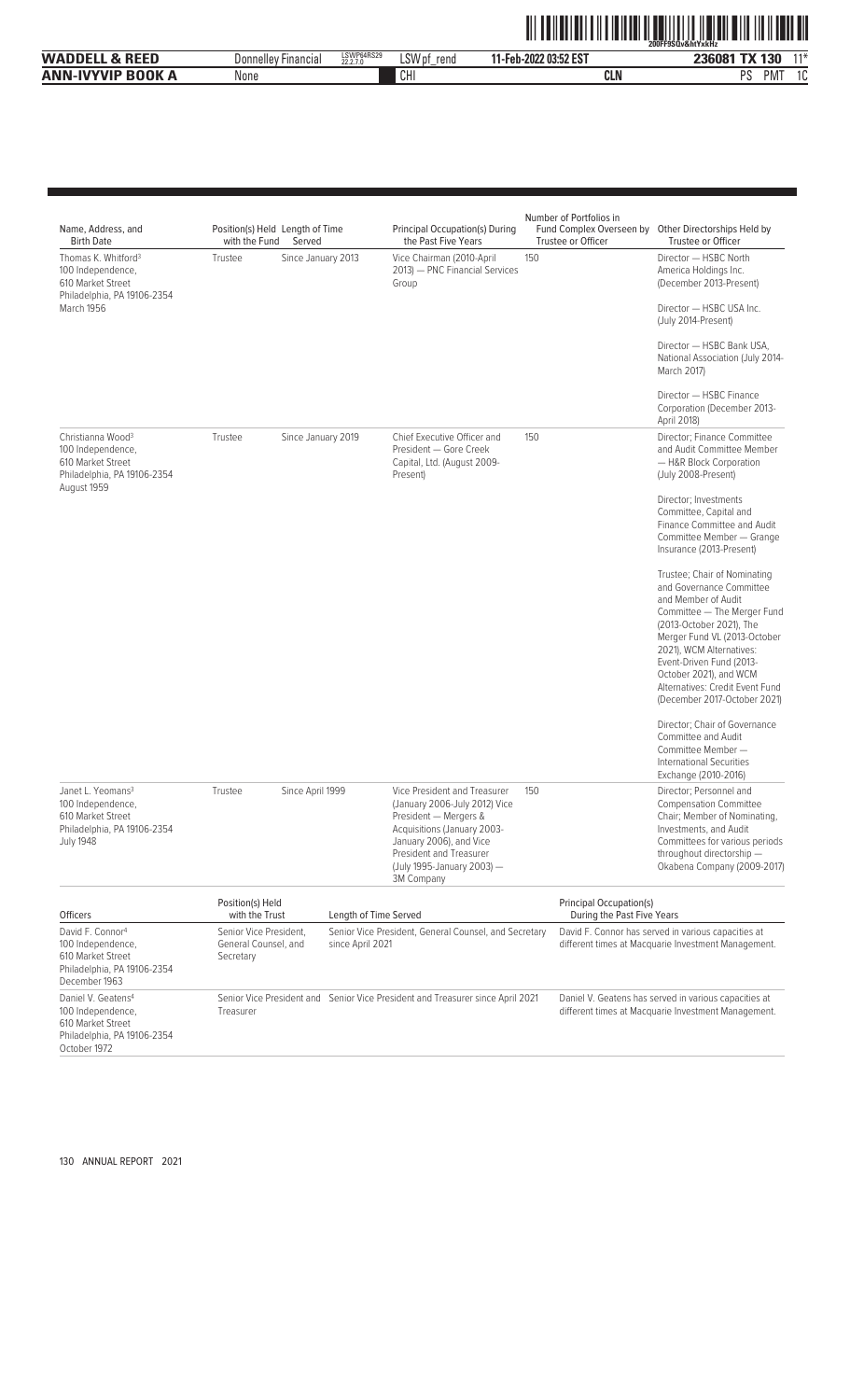|                                 |                                     |            |                     |                                  | 200FF9SQv&ht=TNH7 |                     |            |              |
|---------------------------------|-------------------------------------|------------|---------------------|----------------------------------|-------------------|---------------------|------------|--------------|
| <b>REED</b><br><b>WA</b>        | '-ınancıaı<br>Donnelley<br>22.2.7.0 | LSWP64RS29 | LSW pf<br>reno<br>- | -2022 03:52 EST<br>44<br>I1-Feb- | 236081            | $TVI$ 494           |            | 12           |
| .-IVYVIP<br><b>ROOK</b><br>ANN- | None                                |            | CHI                 |                                  | <b>CLN</b>        | <sub>D</sub> e<br>u | <b>PMT</b> | $\sim$<br>ιL |

**T**N FOR THE TNH FOR THE TNH FOR THE TNH FOR THE TNH FOR THE T

| <b>Officers</b>                                                                                        | Position(s) Held<br>with the Trust | Length of Time Served                                                                           | Principal Occupation(s)<br>During the Past Five Years                                                    |
|--------------------------------------------------------------------------------------------------------|------------------------------------|-------------------------------------------------------------------------------------------------|----------------------------------------------------------------------------------------------------------|
| Richard Salus<br>100 Independence,<br>610 Market Street<br>Philadelphia, PA 19106-2354<br>October 1963 | <b>Chief Financial Officer</b>     | Senior Vice President and Senior Vice President and Chief Financial Officer since<br>April 2021 | Richard Salus has served in various capacities at<br>different times at Macquarie Investment Management. |

1 Shawn K. Lytle is considered to be an "Interested Trustee" because he is an executive officer of the Manager. Mr. Lytle was appointed as Trustee of the Trust effective April 30, 2021.

2 Macquarie Investment Management is the marketing name for certain companies comprising the asset management division of Macquarie Group, including the Funds' Manager, principal underwriter, and transfer agent.

3 Messrs. Abernathy, Bennett, Chow, Fry, Whitford, and Mss. Borowiec, Sevilla-Sacasa, Wood, Yeomans were appointed as Trustees of the Trust effective April 30, 2021.

4 David F. Connor and Daniel V. Geatens serve in similar capacities for the six portfolios of the Optimum Fund Trust, which have the same investment manager and principal underwriter as the Funds. Mr. Geatens also serves as the Chief Financial Officer of the Optimum Fund Trust, and he is the Chief Financial Officer and Treasurer for Macquarie Global Infrastructure Total Return Fund Inc., which has the same investment manager as the Funds.

The Statement of Additional Information for the Portfolios includes additional information about the Trustees and Officers and is available, without charge, upon request by calling 888-923-3355.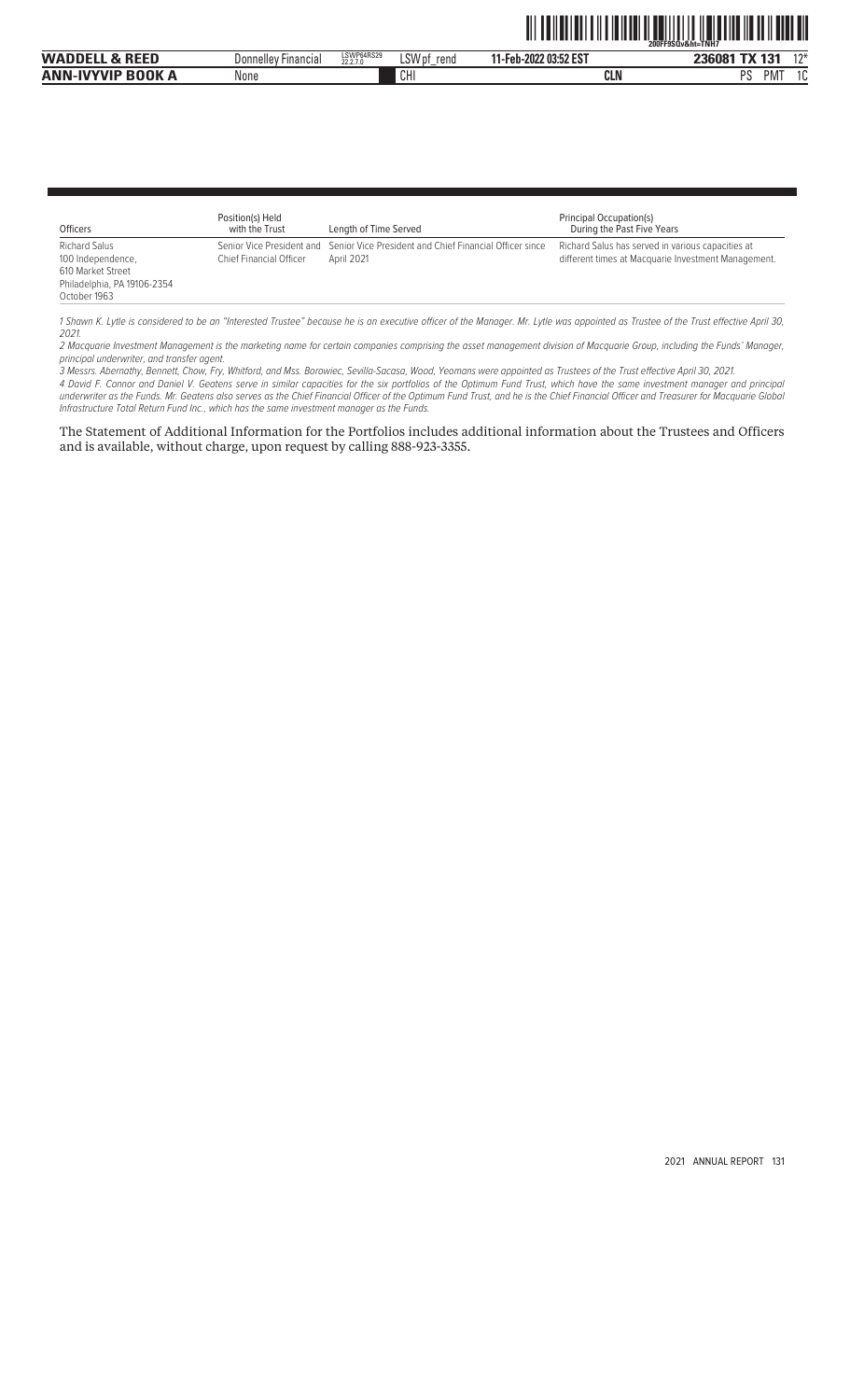|                   |                            |                        |                | <u>HIIIIIIIIIIII</u>  | ║║<br>Ш<br>200FF9SQv&htcv2pp |       |
|-------------------|----------------------------|------------------------|----------------|-----------------------|------------------------------|-------|
| WADDELL & REED    | <b>Donnelley Financial</b> | LSWP64RS29<br>22.2.7.0 | LSW pf<br>rend | 11-Feb-2022 03:52 EST | 236081 TX 132                | $14*$ |
| ANN-IVYVIP BOOK A | START PAGE                 |                        | CHI            | <b>CLN</b>            | <b>PMT</b><br>DC             | 10    |
|                   |                            |                        |                |                       |                              |       |

**ANNUAL PRIVACY NOTICE IVY VIP** 

|  |  | (UNAUDITED) |  |
|--|--|-------------|--|
|--|--|-------------|--|

| <b>FACTS</b> | What does Ivy Variable Insurance Portfolios do with your personal information?                                                                                                                                                                                                                                                   |
|--------------|----------------------------------------------------------------------------------------------------------------------------------------------------------------------------------------------------------------------------------------------------------------------------------------------------------------------------------|
| Why?         | Financial companies choose how they share your personal information. Federal law gives consumers the right to limit<br>some but not all sharing. Federal law also requires us to tell you how we collect, share and protect your personal<br>information. Please read this notice carefully to understand what we do.            |
| What?        | The types of personal information we collect and share depend on the product or service you have with us. The<br>information can include:                                                                                                                                                                                        |
|              | Social Security Number and income,                                                                                                                                                                                                                                                                                               |
|              | Assets and transaction history, and                                                                                                                                                                                                                                                                                              |
|              | Checking account information and wire transfer instructions.                                                                                                                                                                                                                                                                     |
|              | When you are no longer our customer, we continue to share your information as described in this notice.                                                                                                                                                                                                                          |
| How?         | All financial companies need to share customers' personal information to conduct everyday business. In the section<br>below, we list the reasons financial companies can share their customers' personal information, the reasons Ivy<br>Variable Insurance Portfolios chooses to share, and whether you can limit this sharing. |

| Reasons we can share your personal information                                                                                                                                     | Does Ivy Variable<br><b>Insurance Portfolios</b><br>share? | Can you limit this<br>sharing? |
|------------------------------------------------------------------------------------------------------------------------------------------------------------------------------------|------------------------------------------------------------|--------------------------------|
| For our everyday business purposes - such as to process your transactions, maintain your<br>accounts, respond to court orders and legal investigations or report to credit bureaus | Yes                                                        | N <sub>0</sub>                 |
| For our marketing purposes - to offer our products and services to you                                                                                                             | Yes                                                        | <b>No</b>                      |
| For joint marketing with other financial companies                                                                                                                                 | No.                                                        | We don't share                 |
| For our affiliates' everyday business purposes - information about your transactions and<br>experiences                                                                            | Yes                                                        | <b>No</b>                      |
| For our affiliates everyday business purposes - information about your creditworthiness                                                                                            | N <sub>0</sub>                                             | We don't share                 |
| For our affiliates to market to you                                                                                                                                                | N <sub>0</sub>                                             | We don't share                 |
| For non-affiliates to market to you                                                                                                                                                | No                                                         | We don't share                 |

| Questions? | Call 1(800) 777-6472 with questions about this notice. Client service representatives are available Monday through<br>Friday from 7:30 am to 5:00 pm CST. You may also go to www.ivyinvestments.com/privacy_policy.                                                                                                                                |
|------------|----------------------------------------------------------------------------------------------------------------------------------------------------------------------------------------------------------------------------------------------------------------------------------------------------------------------------------------------------|
|            | If we serve you through an investment professional, such as a registered representative of a broker-dealer or an<br>investment adviser representative (each, a "financial advisor"), please contact them directly. Specific internet<br>addresses, mailing addresses and telephone numbers are listed on your statements and other correspondence. |

| Who we are                                                                              |                                                                                                                                                                                                              |
|-----------------------------------------------------------------------------------------|--------------------------------------------------------------------------------------------------------------------------------------------------------------------------------------------------------------|
| Who is providing this<br>notice?                                                        | Ivy Variable Insurance Portfolios                                                                                                                                                                            |
| What we do                                                                              |                                                                                                                                                                                                              |
| How does lvy<br>Variable Insurance<br>Portfolios protect my<br>personal<br>information? | To protect your personal information from unauthorized access and use, we use security measures that comply with<br>federal law. These measures include computer safeguards and secured files and buildings. |
| How does lvy<br>Variable Insurance<br>Portfolios collect my<br>personal<br>information? | We collect your personal information, for example, when you:                                                                                                                                                 |
|                                                                                         | Give us your contact information or other personal information,                                                                                                                                              |
|                                                                                         | Open an account, or                                                                                                                                                                                          |
|                                                                                         | Make deposits to an account or withdrawals from an account.                                                                                                                                                  |
|                                                                                         | We also collect your personal information from our affiliates.                                                                                                                                               |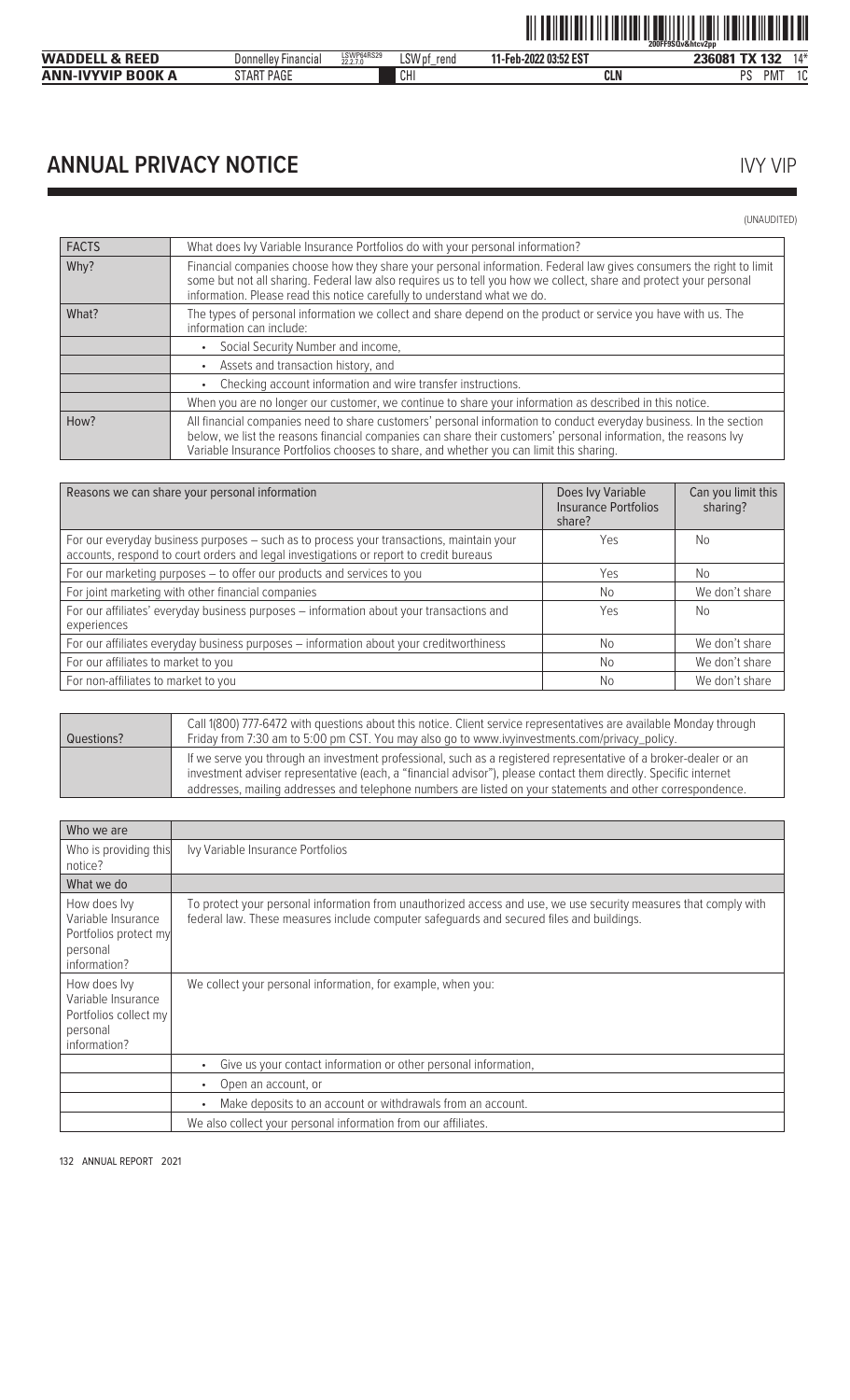|                           |                            |                        |                | <u> 111   111   111   111   111   111   111   111   111   111   111   111   111   11</u> | 200FF9SOv&htf=#H!     |    |
|---------------------------|----------------------------|------------------------|----------------|------------------------------------------------------------------------------------------|-----------------------|----|
| <b>WADDELL &amp; REED</b> | <b>Donnelley Financial</b> | LSWP64RS29<br>22.2.7.0 | LSW pf<br>rend | 11-Feb-2022 03:52 EST                                                                    | 236081 TX 133         | 0* |
| <b>ANN-IVYVIP BOOK A</b>  | None                       |                        | CHI            | <b>CLN</b>                                                                               | DС<br>PM <sup>-</sup> | 10 |

| What we do                        |                                                                                                                                                                                                                                                                                                                                                                                                                     |
|-----------------------------------|---------------------------------------------------------------------------------------------------------------------------------------------------------------------------------------------------------------------------------------------------------------------------------------------------------------------------------------------------------------------------------------------------------------------|
| Why can't I limit all<br>sharing? | Federal law gives you the right to limit only:                                                                                                                                                                                                                                                                                                                                                                      |
|                                   | Sharing for affiliates' everyday business purposes - information about your creditworthiness,                                                                                                                                                                                                                                                                                                                       |
|                                   | Affiliates from using your information to market to you, and                                                                                                                                                                                                                                                                                                                                                        |
|                                   | Sharing for non-affiliates to market to you.                                                                                                                                                                                                                                                                                                                                                                        |
|                                   | State laws and individual companies may give you additional rights to limit sharing.                                                                                                                                                                                                                                                                                                                                |
| <b>Definitions</b>                |                                                                                                                                                                                                                                                                                                                                                                                                                     |
| <b>Affiliates</b>                 | Companies related by common ownership or control. They can be financial and nonfinancial companies.                                                                                                                                                                                                                                                                                                                 |
|                                   | Affiliates of Ivy Funds include Waddell & Reed Services Company, Ivy Distributors, Inc., and Ivy Investment<br>Management Company.                                                                                                                                                                                                                                                                                  |
| Non-affiliates                    | Companies not related by common ownership or control. They can be financial and nonfinancial companies.                                                                                                                                                                                                                                                                                                             |
|                                   | Ivy Funds does not share your personal information with non-affiliates so they can market to you.                                                                                                                                                                                                                                                                                                                   |
| Joint marketing                   | A formal agreement between non-affiliated financial companies that together market financial products or services to<br>you.                                                                                                                                                                                                                                                                                        |
|                                   | Ivy Funds does not jointly market.                                                                                                                                                                                                                                                                                                                                                                                  |
| Other important<br>information    |                                                                                                                                                                                                                                                                                                                                                                                                                     |
|                                   | If you own shares of Ivy Variable Insurance Portfolios in the name of a third party, such as a bank or a broker-dealer,<br>the third party's privacy policy may apply to you in addition to ours.                                                                                                                                                                                                                   |
|                                   | If you are working with a financial advisor, and the financial advisor leaves their firm and joins another non-affiliated<br>broker-dealer or registered investment adviser, then the financial advisor may be permitted to use limited information<br>to contact you. The information that the financial advisor may use is comprised of your name, address, email address,<br>telephone number and account title. |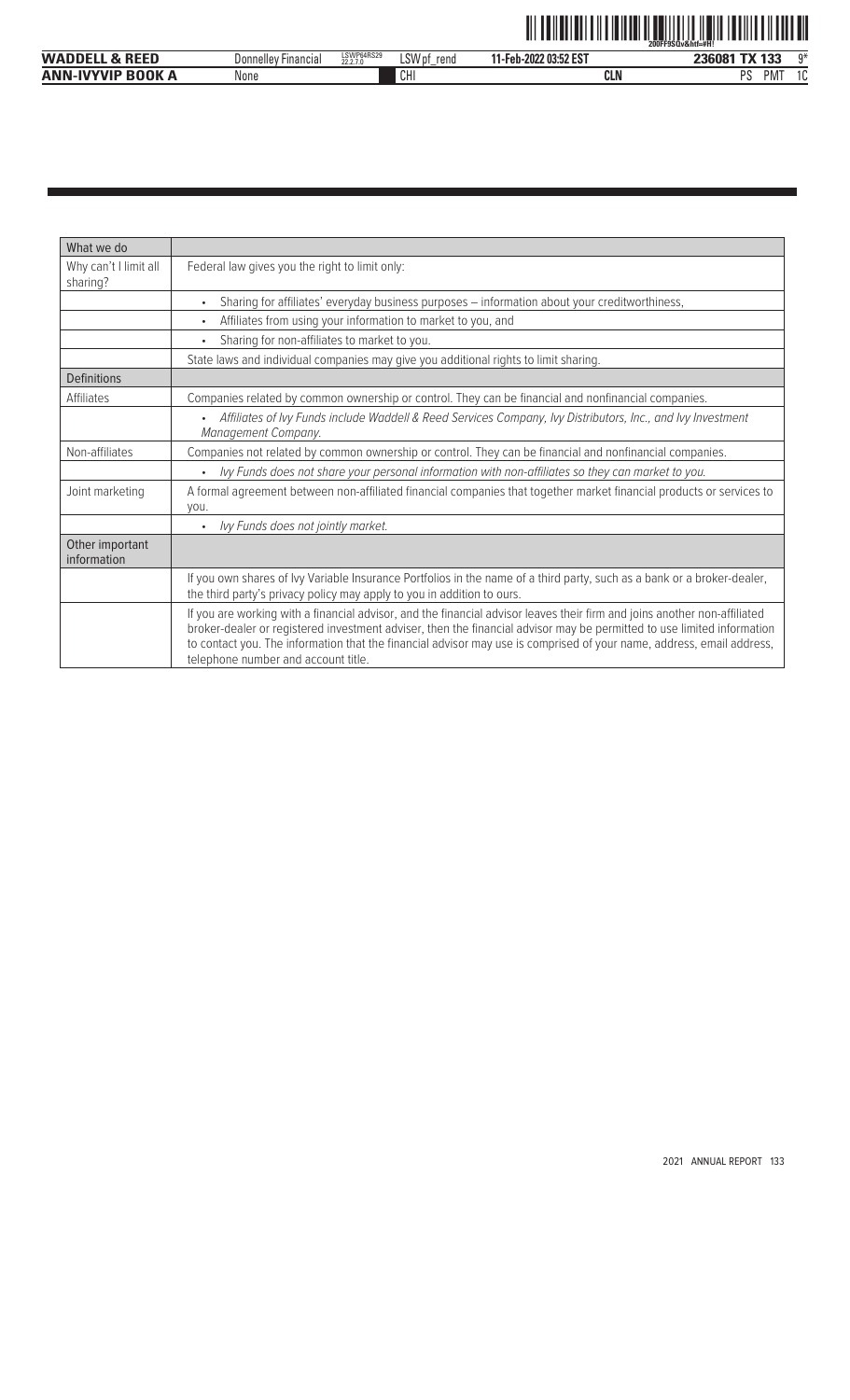|                                     |                                       |                        |                |                                  | "200FF9SQv&hth1aHW" ******************* |        |
|-------------------------------------|---------------------------------------|------------------------|----------------|----------------------------------|-----------------------------------------|--------|
| <b>WADDELL &amp;</b><br><b>REED</b> | Donnelley<br><b>Financial</b>         | LSWP64RS29<br>22.2.7.0 | LSW pf<br>rend | -Feb-2022 03:52 EST<br><b>44</b> | <b>TX 134</b><br>236081<br>יכ           | $0*$   |
| <b>-IVYVIP BOOK A</b><br><b>ANN</b> | $\sim$ $\sim$ $\sim$<br>PAGL<br>১। AK |                        | CHI            | <b>CLN</b>                       | <sub>D</sub> <sub>C</sub><br><b>PMT</b> | $\sim$ |

### **PROXY VOTING INFORMATION IVY VIP**

The annual and the control of the control of the control of the control of the control of the control of the control of the control of the control of the control of the control of the control of the control of the control

(UNAUDITED)

**Proxy Voting Guidelines**

A description of the policies and procedures Ivy Variable Insurance Portfolios uses to determine how to vote proxies relating to portfolio securities is available (i) without charge, upon request, by calling 1.888.923-3355 and (ii) on the Securities and Exchange Commission's ("SEC") website at www.sec.gov.

#### **Proxy Voting Records**

Information regarding how the Portfolio voted proxies relating to portfolio securities during the most recent 12-month period ended June 30 is available on Form N-PX at www.ivyinvestments.com and on the SEC's website at www.sec.gov.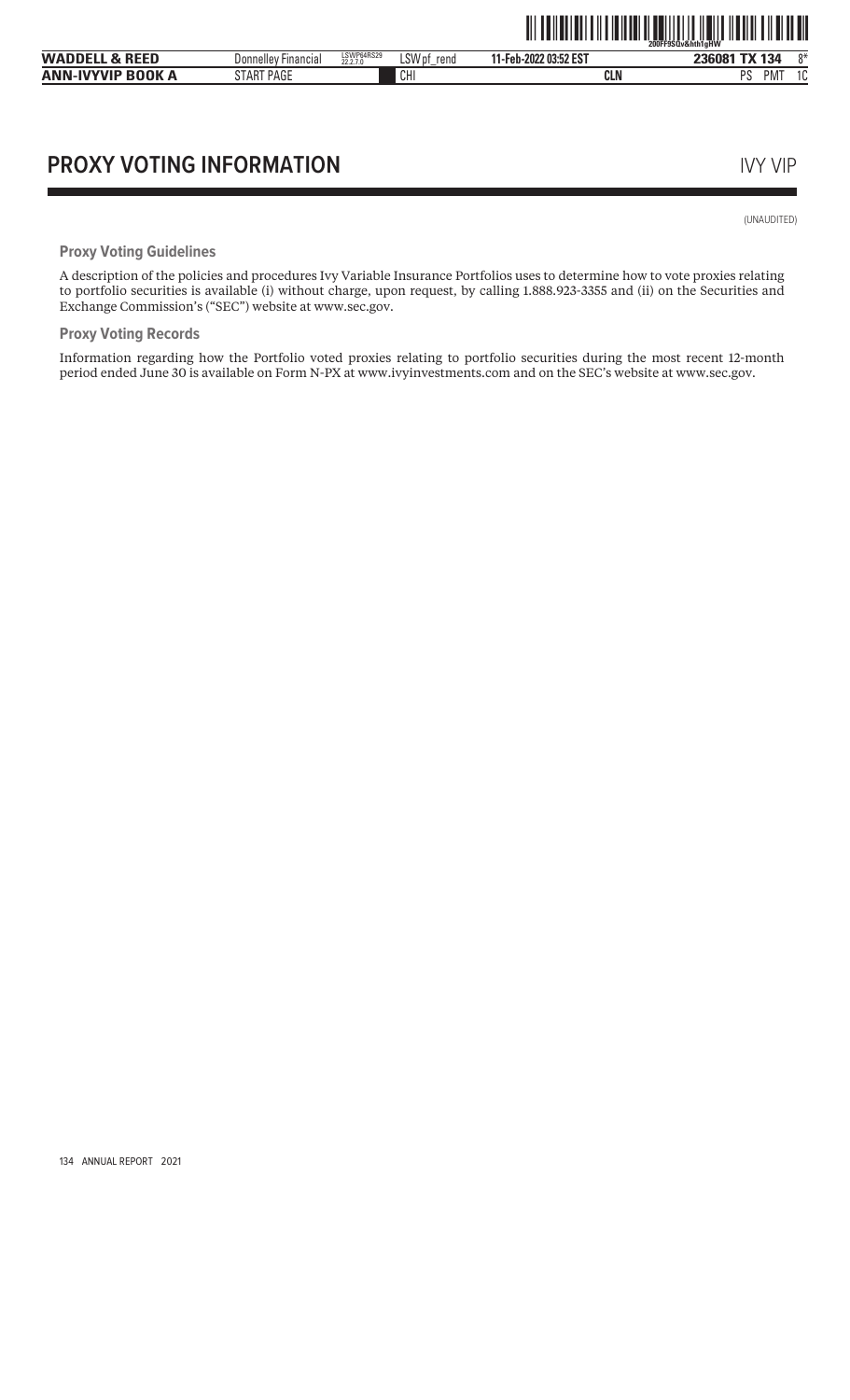|                                                        |                               |                       |                               |                       | 200FF9SQv&htidJHF                            |           |
|--------------------------------------------------------|-------------------------------|-----------------------|-------------------------------|-----------------------|----------------------------------------------|-----------|
| <b>REED</b><br><b>WADDELL</b><br>$\bullet$<br>JUELL (* | ≻ınancıal<br><b>Donnelley</b> | LSWP64RS29<br>22.2.7. | LSW <sub>p</sub><br>rend<br>_ | 11-Feb-2022 03:52 EST | 12E<br>236081<br>w                           | $0*$      |
| <b>ANN-IVYVIP BOOK A</b>                               | START PAGE                    |                       | CHI                           | <b>CLN</b>            | <sub>D</sub> <sub>C</sub><br>PM <sup>-</sup> | م م<br>ιu |
|                                                        |                               |                       |                               |                       |                                              |           |

## **QUARTERLY PORTFOLIO SCHEDULE INFORMATION IN A REALLY VIP**

(UNAUDITED)

ˆ200FF9SQv&htidJHFŠ **200FF9SQv&htidJHF**

Portfolio holdings can be found on the Trust's website at www.ivyinvestments.com. Alternatively, a complete schedule of portfolio holdings of each Portfolio for the first and third quarters of each fiscal year is filed with the SEC and can be found as an exhibit to the Trust's Form N-PORT. These holdings may be viewed in the following ways:

• On the SEC's website at www.sec.gov.

• For review and copy at the SEC's Public Reference Room in Washington, DC. Information on the operations of the Public Reference Room may be obtained by calling 1.800.SEC.0330.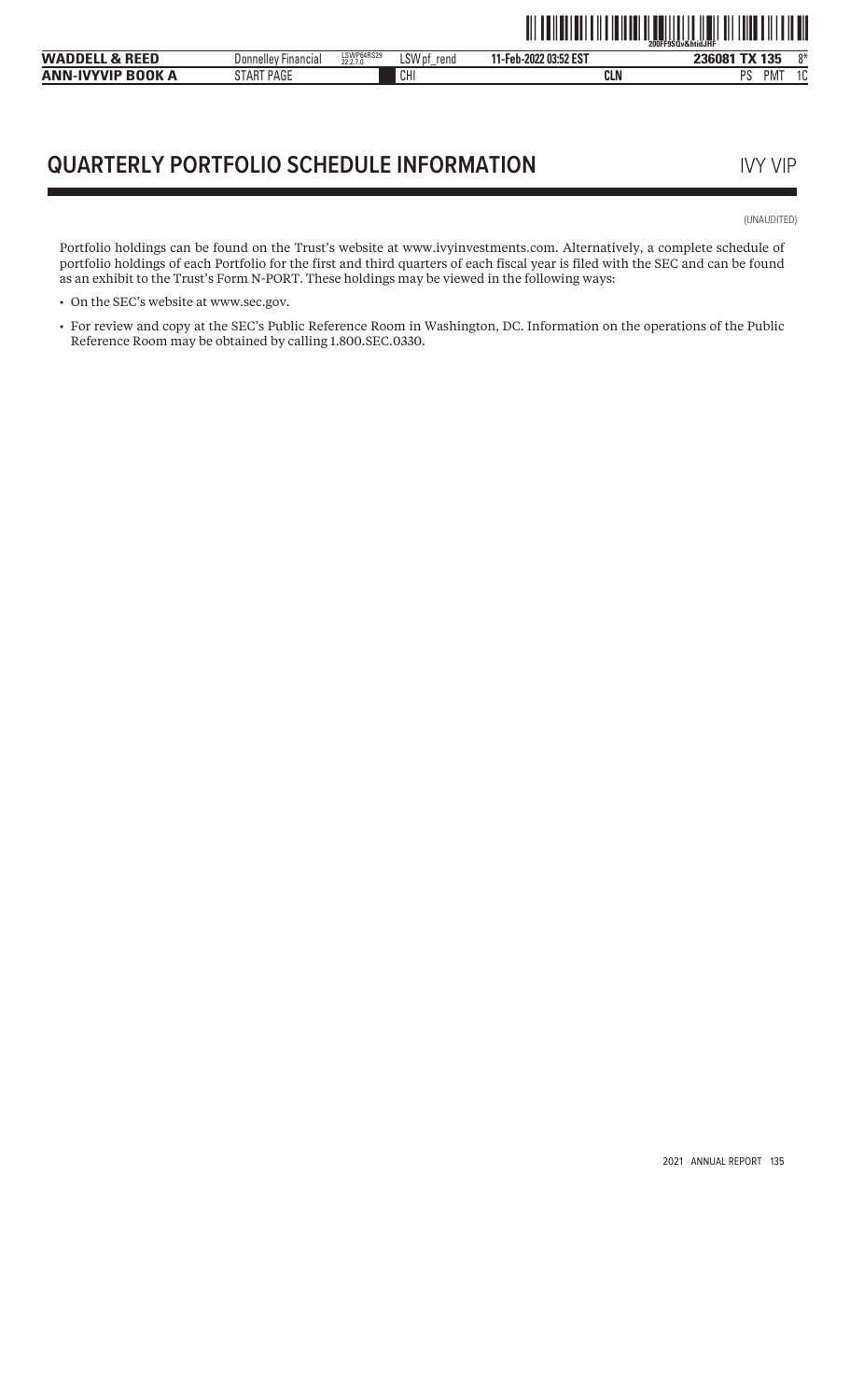|                           |                            |                        |                | $\parallel$<br>III IIIII | IIIIII<br>200FF9SOv&htk4!H- |            | $\  \ $         |
|---------------------------|----------------------------|------------------------|----------------|--------------------------|-----------------------------|------------|-----------------|
| <b>WADDELL &amp; REED</b> | <b>Donnelley Financial</b> | LSWP64RS29<br>22.2.7.0 | LSW pf<br>rend | 11-Feb-2022 03:52 EST    | 236081 TX 136               |            | $8*$            |
| <b>ANN-IVYVIP BOOK A</b>  | None                       |                        | CHI            | <b>CLN</b>               | PS                          | <b>PMT</b> | $1^\circ$<br>ΙU |

This page has been intentionally left blank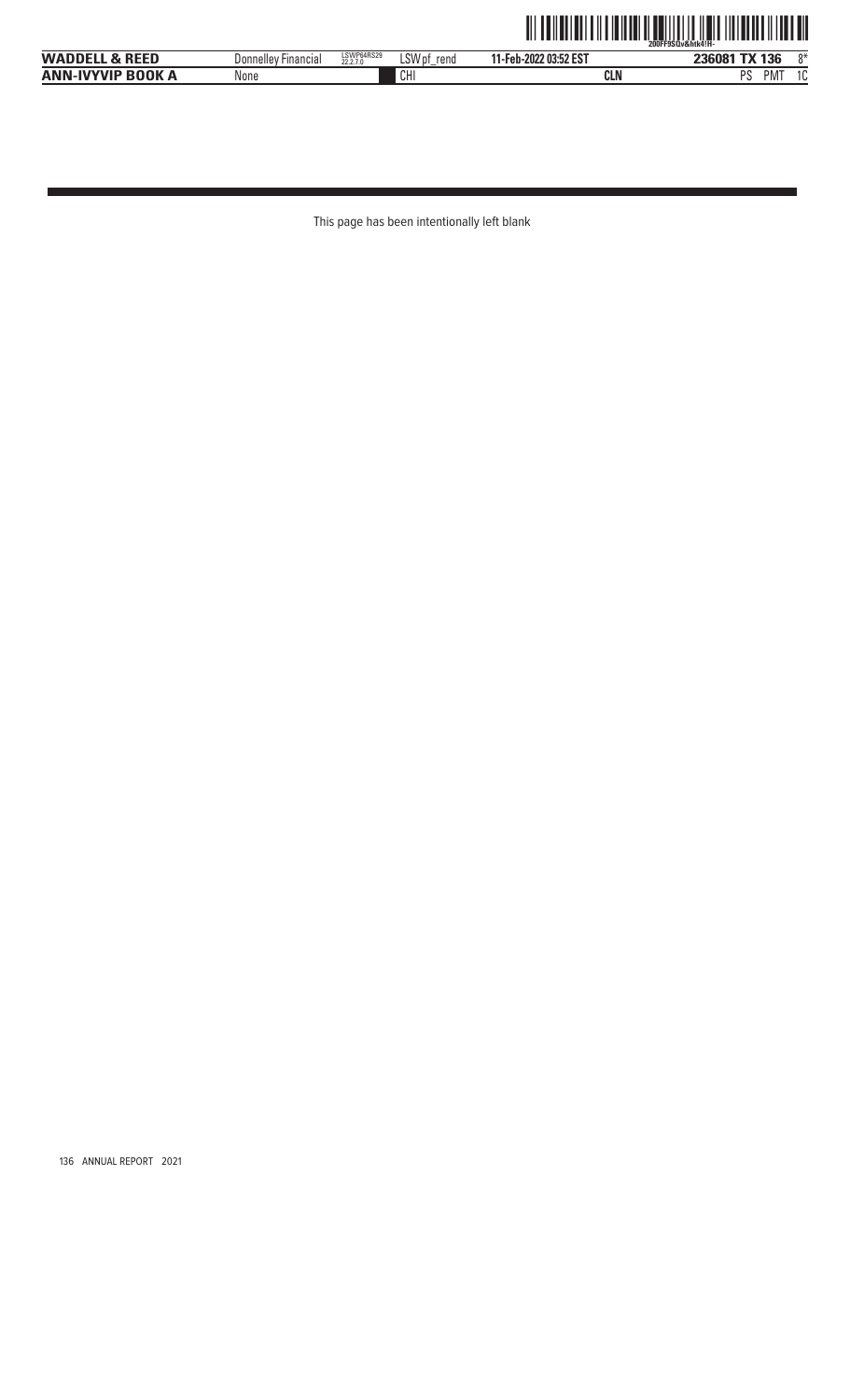|                           |                            |                        |                | $\parallel$<br>III IIIII | 200FF9SQv&htIgeH) |    |            |                 |
|---------------------------|----------------------------|------------------------|----------------|--------------------------|-------------------|----|------------|-----------------|
| <b>WADDELL &amp; REED</b> | <b>Donnelley Financial</b> | LSWP64RS29<br>22.2.7.0 | LSW pf<br>rend | 11-Feb-2022 03:52 EST    | 236081 TX 137     |    |            | $8*$            |
| <b>ANN-IVYVIP BOOK A</b>  | None                       |                        | CHI            | <b>CLN</b>               |                   | PS | <b>PMT</b> | $1^\circ$<br>ΙU |

This page has been intentionally left blank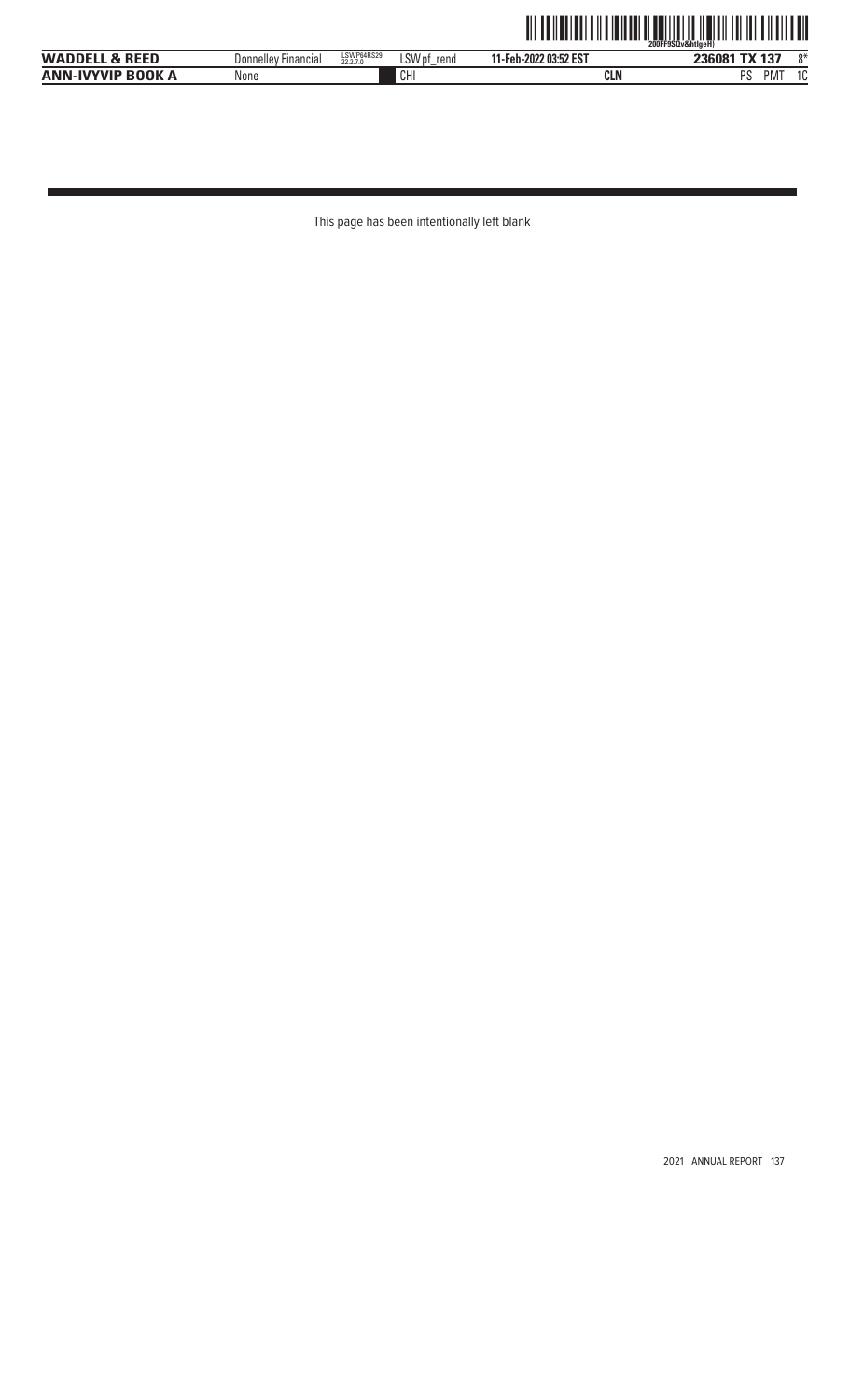|                           |                            |                        |                | $\parallel$<br>III IIIII | 200FF9SOv&seoK1HU |                      |
|---------------------------|----------------------------|------------------------|----------------|--------------------------|-------------------|----------------------|
| <b>WADDELL &amp; REED</b> | <b>Donnelley Financial</b> | LSWP64RS30<br>22.2.7.0 | LSW pf<br>rena | 11-Feb-2022 12:53 EST    | 236081 TX 138     | ግ*                   |
| <b>ANN-IVYVIP BOOK A</b>  | None                       |                        | CHI            | <b>CLN</b>               | PS<br><b>PMT</b>  | 1 <sup>0</sup><br>ΙU |

This page has been intentionally left blank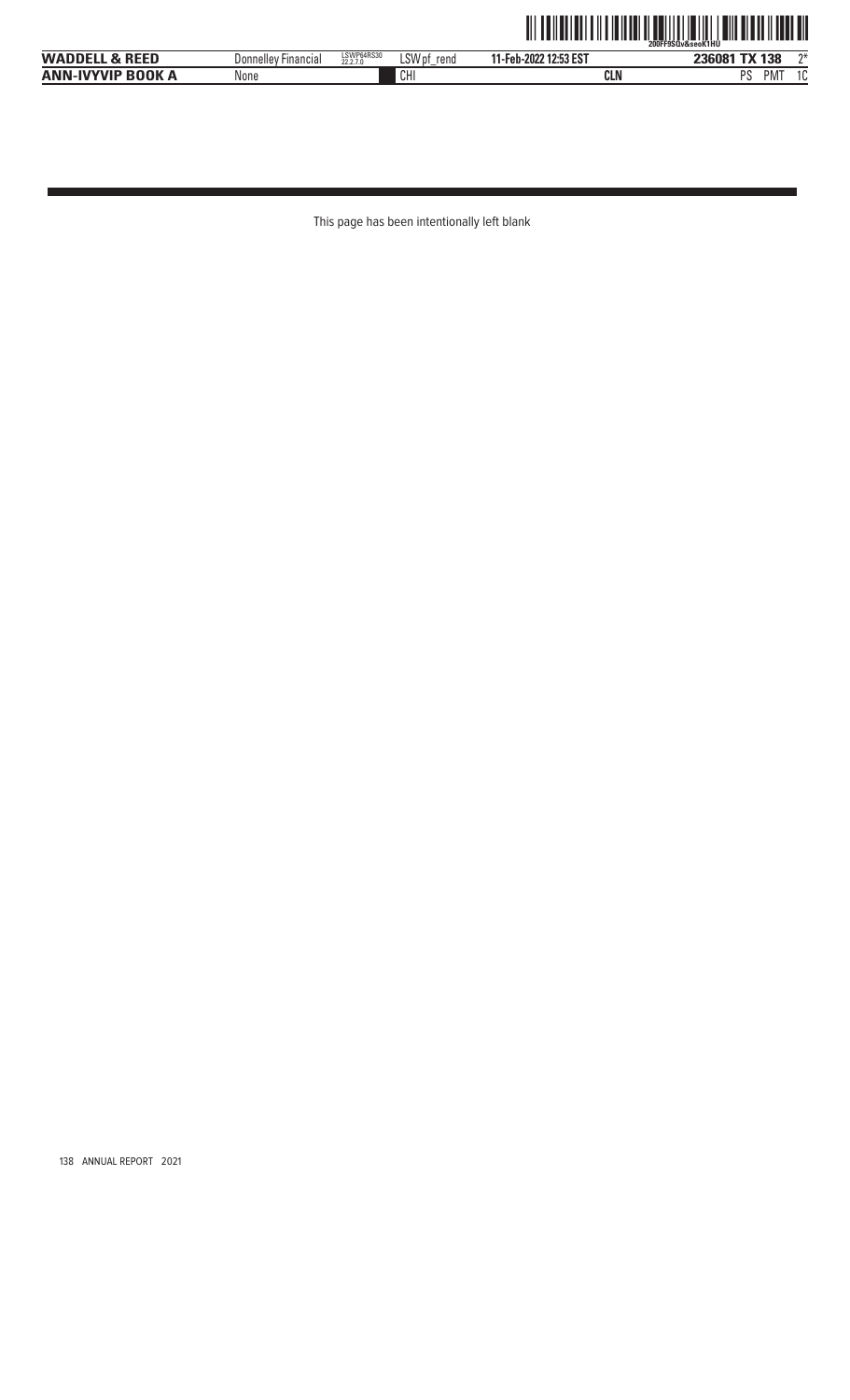|                           |                     |                        |                | <u> III IIIIIIIIIIIIIIIIIIIIII</u> | WUW<br>∭<br>200FF9SQv≻&Jbp= |
|---------------------------|---------------------|------------------------|----------------|------------------------------------|-----------------------------|
| <b>WADDELL &amp; REED</b> | Donnelley Financial | LSWP64RS25<br>22.2.7.0 | LSW pf<br>rend | 11-Feb-2022 12:51 EST              | $11*$<br>236081 TX 139      |
| <b>ANN-IVYVIP BOOK A</b>  | <b>START PAGE</b>   |                        | CHI            | <b>CLN</b>                         | DС<br>PM <sub>1</sub><br>10 |
|                           |                     |                        |                |                                    |                             |

### **DELAWARE FUNDS BY MACQUARIE FAMILY**

| <b>Global/International Portfolios</b>                   | <b>Specialty Portfolios</b>                                               |  |  |  |  |
|----------------------------------------------------------|---------------------------------------------------------------------------|--|--|--|--|
| Delaware Ivy VIP Global Equity Income                    | Delaware Ivy VIP Asset Strategy                                           |  |  |  |  |
| Delaware Ivy VIP Global Growth                           | Delaware Ivy VIP Balanced                                                 |  |  |  |  |
| Delaware Ivy VIP International Core Equity               | Delaware Ivy VIP Energy                                                   |  |  |  |  |
| <b>Domestic Equity Portfolios</b>                        | Delaware Ivy VIP Natural Resources                                        |  |  |  |  |
| Delaware Ivy VIP Core Equity                             | Delaware Ivy VIP Pathfinder Aggressive                                    |  |  |  |  |
| Delaware Ivy VIP Growth                                  | Delaware Ivy VIP Pathfinder Conservative                                  |  |  |  |  |
| Delaware Ivy VIP Mid Cap Growth                          | Delaware Ivy VIP Pathfinder Moderate                                      |  |  |  |  |
|                                                          | Delaware Ivy VIP Pathfinder Moderately Aggressive                         |  |  |  |  |
| Delaware Ivy VIP Small Cap Growth                        | Delaware Ivy VIP Pathfinder Moderately Conservative                       |  |  |  |  |
| Delaware Ivy VIP Smid Cap Core<br>Delaware Ivy VIP Value | Delaware Ivy VIP Pathfinder Moderate — Managed<br>Volatility              |  |  |  |  |
| <b>Fixed Income Portfolios</b>                           | Delaware Ivy VIP Pathfinder Moderately Aggressive —<br>Managed Volatility |  |  |  |  |
| Delaware Ivy VIP Corporate Bond                          | Delaware Ivy VIP Pathfinder Moderately Conservative -                     |  |  |  |  |
| Delaware Ivy VIP Global Bond                             | Managed Volatility                                                        |  |  |  |  |
| Delaware Ivy VIP High Income                             | Delaware Ivy VIP Science and Technology                                   |  |  |  |  |
| Delaware Ivy VIP Limited-Term Bond                       | Delaware Ivy VIP Securian Real Estate Securities                          |  |  |  |  |
| <b>Money Market Portfolio</b>                            |                                                                           |  |  |  |  |
| Delaware Ivy VIP Government Money Market                 |                                                                           |  |  |  |  |

**The underlying portfolios discussed in this report are only available as investment options in variable annuity and variable life insurance contracts issued by life insurance companies. They are not offered or made available directly to the general public.**

**This report is submitted for the general information of the shareholders of Ivy Variable Insurance Portfolios. It is not authorized for distribution to prospective investors in a Portfolio unless accompanied with or preceded by the current Portfolio prospectus as well as the variable product prospectus.**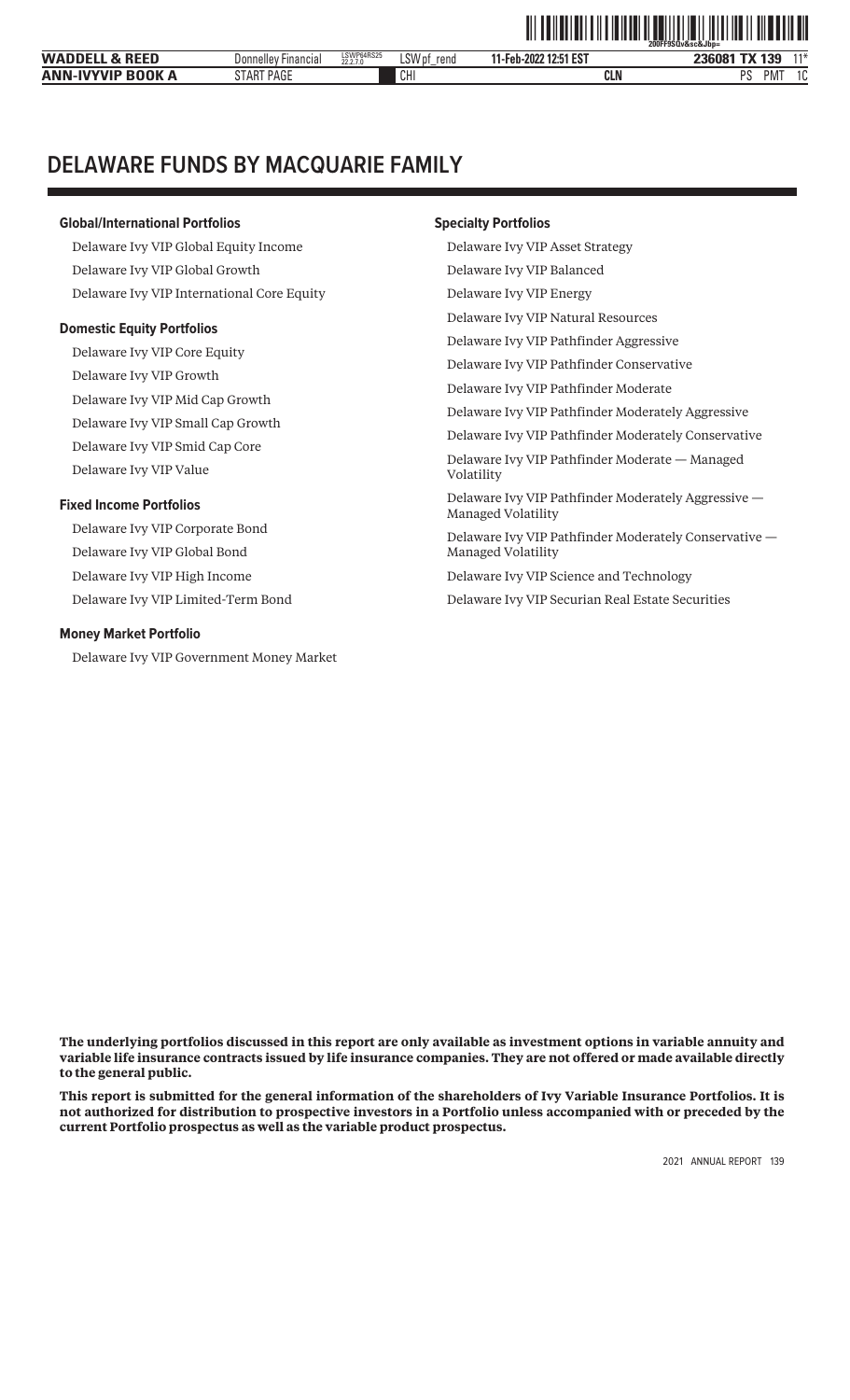# ˆ200FF9SQv\$Vb9gdpTŠ **200FF9SQv\$Vb9gdpT**

|                                       |                                      |                                                     |                       | _____                  | .                            |             |
|---------------------------------------|--------------------------------------|-----------------------------------------------------|-----------------------|------------------------|------------------------------|-------------|
| <b>REED</b><br><b>WADDEL</b><br>ឹ     | <b>Financial</b><br><b>Donnelley</b> | VDI-W10-LPF-317<br>0111<br>LSW shakr0ap<br>22.2.1.0 | 05-Feb-2022 04:17 EST |                        | OB <sub>C</sub> 1<br>236081  | $\Lambda^*$ |
| <b>LIVYVIP</b><br><b>ZROOK</b><br>ANN | None                                 | CHI                                                 | <b>CLN</b>            | a62z15-2.<br>147z78-3. | <b>DC</b><br>PM <sup>-</sup> | $\sim$      |
|                                       |                                      |                                                     |                       |                        |                              |             |

| <b>INVESTMENTS®</b> | 6301 Glenwood Street<br>Overland Park, KS 66202 | investments. |
|---------------------|-------------------------------------------------|--------------|
|                     |                                                 | igar         |

ANN-VIP1 (12/21)

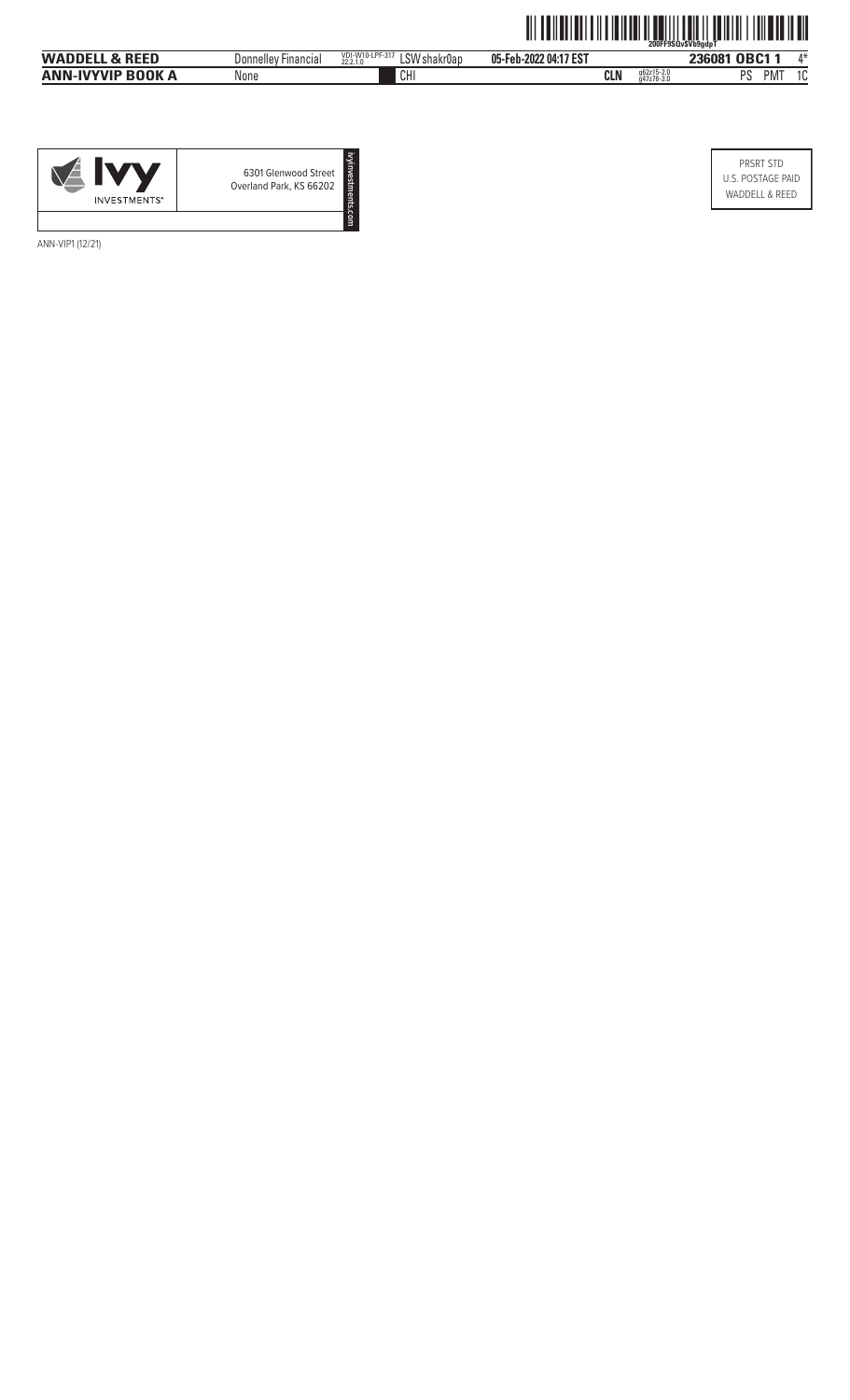|                           |                     |                                             |                       | I II II II II II II II<br>200FF9SQvSVc%nIH | $\parallel$ $\parallel$ $\parallel$ $\parallel$<br>W | ║  | Ш   | ║║║                  |
|---------------------------|---------------------|---------------------------------------------|-----------------------|--------------------------------------------|------------------------------------------------------|----|-----|----------------------|
| <b>WADDELL &amp; REED</b> | Donnelley Financial | VDI-W10-LPF-317<br>LSW shakr0ap<br>22.2.1.0 | 05-Feb-2022 04:18 EST |                                            | 236081 OBC2 1                                        |    |     | 4*                   |
| <b>ANN-IVYVIP BOOK A</b>  | None                | CHI                                         | CLN                   | g62z15-2.0                                 |                                                      | PS | PMT | 1 <sup>0</sup><br>ΙU |



ANN-VIP1 (12/21)